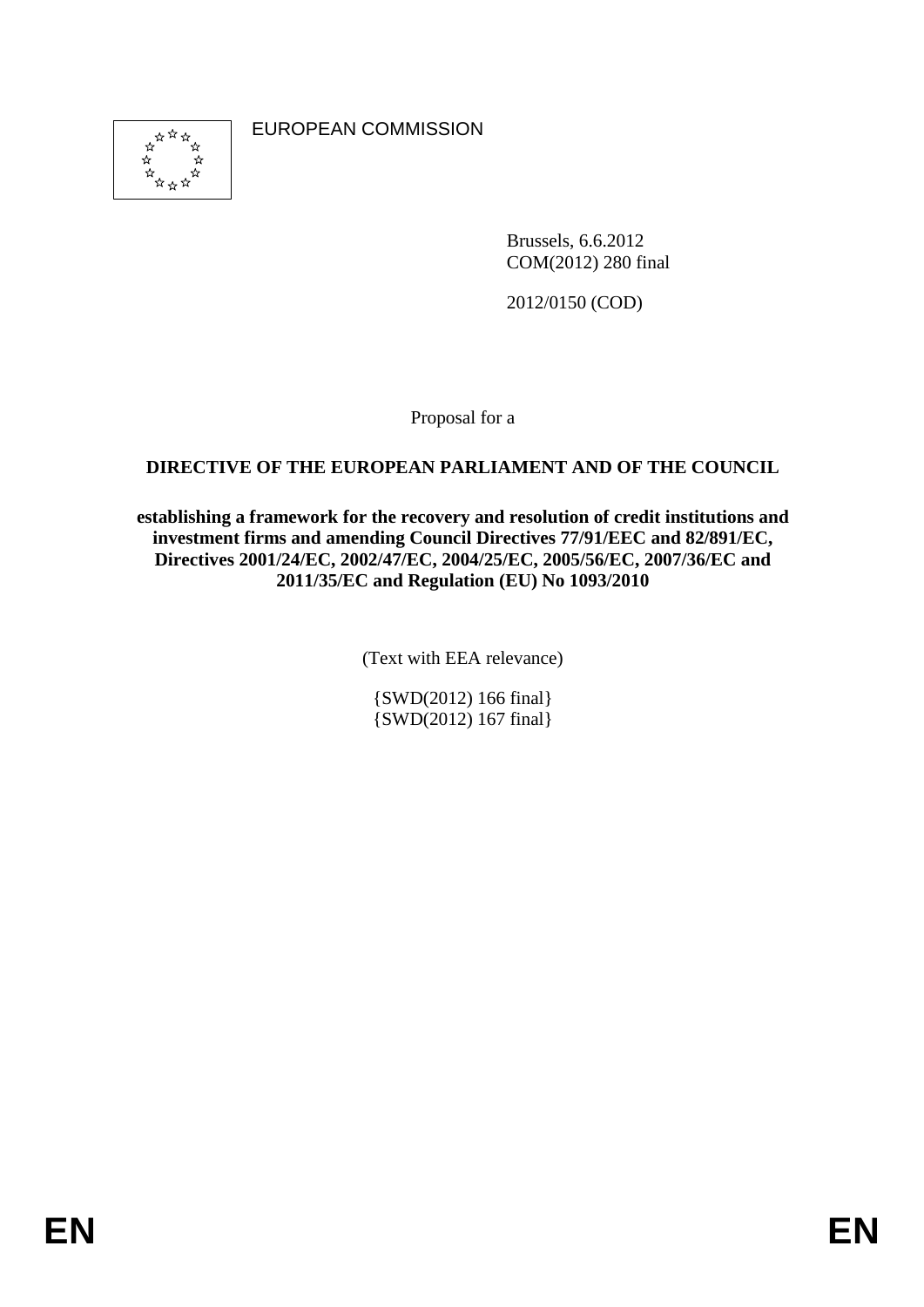## **EXPLANATORY MEMORANDUM**

#### **1. CONTEXT OF THE PROPOSAL**

The financial crisis severely tested the ability of national and Union-level authorities to manage problems in banking institutions. Meanwhile, financial markets in the Union have become integrated to such an extent that domestic shocks in one Member State may be rapidly transmitted to other Member States.

Against this background, the Commission issued a Communication<sup>1</sup> in October 2010 setting out plans for a Union framework for crisis management in the financial sector. The framework would equip authorities with common and effective tools and powers to tackle bank crises pre-emptively, safeguarding financial stability and minimising taxpayer exposure to losses in insolvency.

At international level, G20-Leaders have called for a "review of resolution regimes and bankruptcy laws in light of recent experience to ensure that they permit an orderly wind-down of large complex cross-border institutions."2 In Cannes in November 2011, they endorsed the Financial Stability Board (FSB) "Key Attributes of Effective Resolution Regimes for Financial Institutions" ('Key Attributes")<sup>3</sup>. These set out the core elements that the FSB considers to be necessary for an effective resolution regime. Their implementation should allow authorities to resolve financial institutions in an orderly manner without taxpayer exposure to loss from solvency support, while maintaining continuity of their vital economic functions. In June 2012, the G20 is set to start work on evaluating progress in implementing these provisions in the different jurisdictions.

In June 2010, the European Parliament adopted an own-initiative report on recommendations on cross-border crisis management in the banking sector<sup>4</sup>. It stressed the need for a Unionwide framework to manage banks in financial distress and recommended moving toward greater integration and coherence in the resolution requirements and arrangements applicable to cross-border institutions. In December 2010, the Council (ECOFIN) adopted conclusions<sup>5</sup> calling for a Union framework for crisis prevention, management and resolution. The conclusions stress that the framework should apply in relation to banks of all sizes, improve cross-border cooperation and consist of three pillars (preparatory and preventative measures, early intervention, and resolution tools and powers). These should "aim at preserving financial stability by protecting public and market confidence; putting prevention and preparation first; providing credible resolution tools; enabling fast and decisive action; reducing moral hazard and minimising to the fullest possible extent the overall costs to public funds, by ensuring fair burden sharing among the financial institutions' stakeholders; contributing to a smooth resolution of cross border groups; ensuring legal certainty; and, limiting distortions of competition."

In addition, a high-level group is due to report to the Commission in the second half of 2012 on whether, on top of on-going regulatory reforms, structural reforms of Union banks would

<u>.</u>

<sup>1</sup> COM (2010) 579 final

<sup>2</sup>  $\frac{2}{3}$  G20 Leaders' declaration of the Summit on financial markets and the world economy, April 2009.

 $\frac{3}{4}$  [http://www.financialstabilityboard.org/pub](http://www.financialstabilityboard.org/publications/r_111104cc.pdf)lications/r\_111104cc.pdf

 <sup>(2010/2006(</sup>INI))

<sup>5</sup> 17006/1/10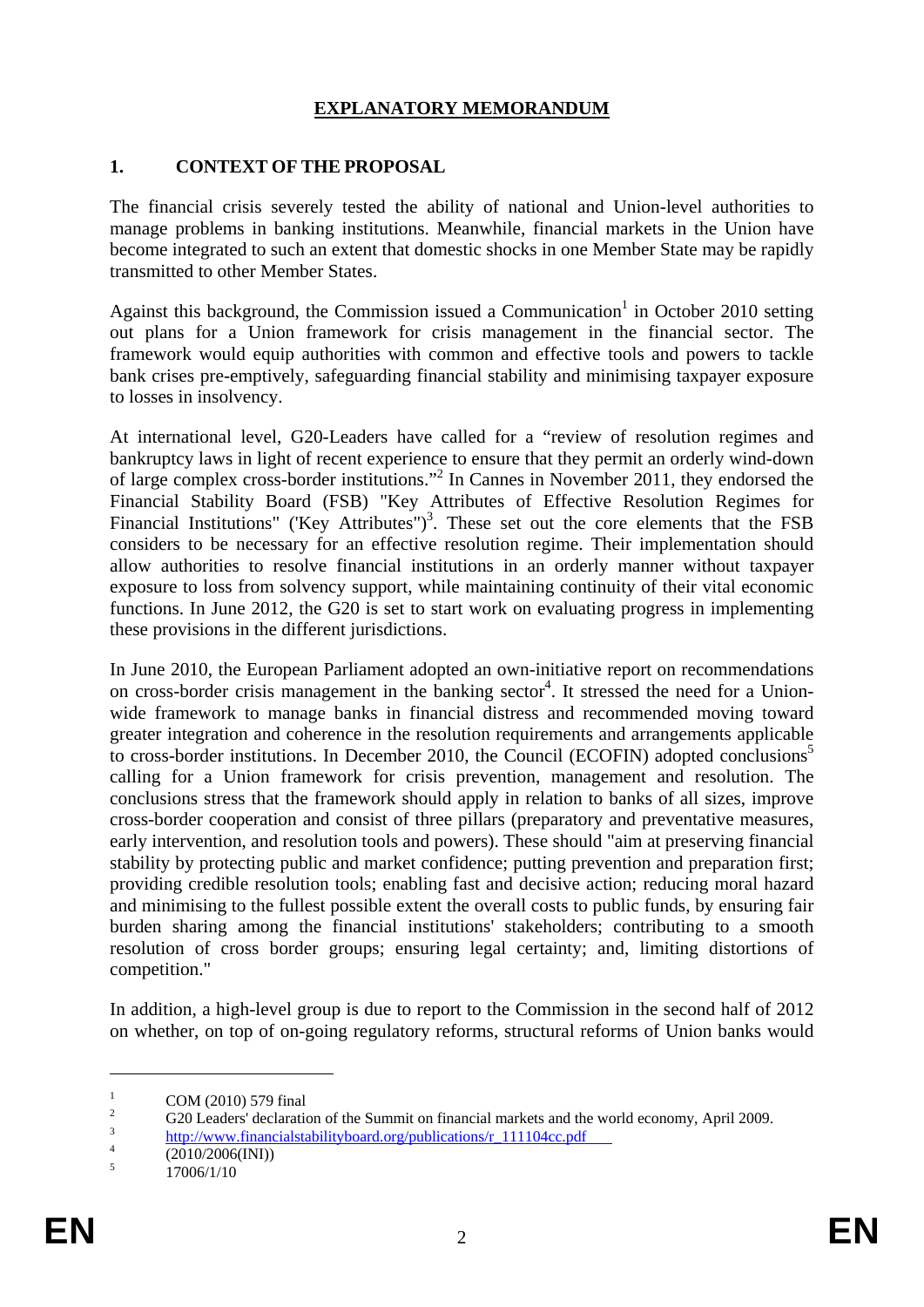strengthen financial stability and improve efficiency and consumer protection $6$ . The group's proposals will be assessed separately upon completion of the work.

Finally, on 30 May 2012 the Commission indicated that it will initiate a process to "map out the main steps towards full economic and monetary union (including), among other things, moving towards a banking union including an integrated financial supervision and a single deposit guarantee scheme"?.

#### **2. RESULTS OF CONSULTATIONS WITH THE INTERESTED PARTIES AND IMPACT ASSESSMENTS**

In the period between 2008 and 2012 the Commission services organised a number of consultations and discussions with experts and key stakeholders concerning bank recovery and resolution. As the last public consultation before the adoption of the proposal, a Commission Staff Working Paper describing in detail the potential policy options under consideration by the Commission services was published for consultation in January 2011. The consultation ended on the  $3<sup>rd</sup>$  of March 2011. On one of the resolution tools, the so called bail-in or debt write down tool, targeted discussions were organised with experts from Member States, banking industry, academic world and legal firms in April 2012. The discussions concerned the key parameters of the debt write-down tool, including in particular the resolution triggers, the scope of bail-in, its potential minimum level, resolution of groups as well as grandfathering. Documents related to public consultations can be found on the website of the European Commission.<sup>8</sup>

On this basis, the Commission has prepared the attached legislative proposal. The Commission services have also prepared an Impact Assessment (IA) for the proposal, which can be found on the website of the European Commission.<sup>9</sup>

The comments by the Impact Assessment Board (IAB) expressed in their first and second opinion in May and June 2011 have been taken into account. In addition, the text of the IA has been updated reflecting latest developments in international fora as well as incorporation of results of the discussions on the bail-in tool that took place in April 2012. Concretely, the revised IA improves the presentation of the legal and institutional context by describing the responsibilities of national supervisors and resolution authorities and the relationships between the proposal for bail-in and the planned CRD IV requirements. The text of the IA better explains the content of options, in particular the one related to the bail-in/debt-write down tool. Also the impacts of the bail-in tool on the costs of funding for banks and nonfinancial firms (SMEs) have been added. A section related to the coherence of the proposal with other regulatory proposals has been completed. Finally, monitoring and evaluation arrangements were further clarified by singling out the most relevant indicators to be monitored.

<sup>&</sup>lt;sup>6</sup> [http://ec.europa.eu/internal\\_market/bank/group\\_of\\_experts/index\\_en.htm#High-level\\_E](http://ec.europa.eu/internal_market/bank/group_of_experts/index_en.htm#High-level_Expert_Group)xpert\_Group

 $\frac{n_{\text{http://ec.europa.eu/europe2020/pdf/nd/eccomm2012_en.pdf}}{4.44 \times 1.64 \times 1.64 \times 1.64 \times 1.64 \times 1.64 \times 1.64 \times 1.64 \times 1.64 \times 1.64 \times 1.64 \times 1.64 \times 1.64 \times 1.64 \times 1.64 \times 1.64 \times 1.64 \times 1.64 \times 1.64 \times 1.64 \times 1.64 \times 1.64 \times 1.64 \times 1.64 \times 1.64 \times 1.64 \times 1.$  $\frac{n_{\text{http://ec.europa.eu/europe2020/pdf/nd/eccomm2012_en.pdf}}{4.44 \times 1.64 \times 1.64 \times 1.64 \times 1.64 \times 1.64 \times 1.64 \times 1.64 \times 1.64 \times 1.64 \times 1.64 \times 1.64 \times 1.64 \times 1.64 \times 1.64 \times 1.64 \times 1.64 \times 1.64 \times 1.64 \times 1.64 \times 1.64 \times 1.64 \times 1.64 \times 1.64 \times 1.64 \times 1.64 \times 1.$  $\frac{n_{\text{http://ec.europa.eu/europe2020/pdf/nd/eccomm2012_en.pdf}}{4.44 \times 1.64 \times 1.64 \times 1.64 \times 1.64 \times 1.64 \times 1.64 \times 1.64 \times 1.64 \times 1.64 \times 1.64 \times 1.64 \times 1.64 \times 1.64 \times 1.64 \times 1.64 \times 1.64 \times 1.64 \times 1.64 \times 1.64 \times 1.64 \times 1.64 \times 1.64 \times 1.64 \times 1.64 \times 1.64 \times 1.$ 

<sup>&</sup>lt;sup>8</sup> [http://ec.europa.eu/internal\\_market/bank/index\\_en.htm 9](http://ec.europa.eu/internal_market/bank/index_en.htm) http://ec.europa.eu/internal\_market/bank/index\_en.htm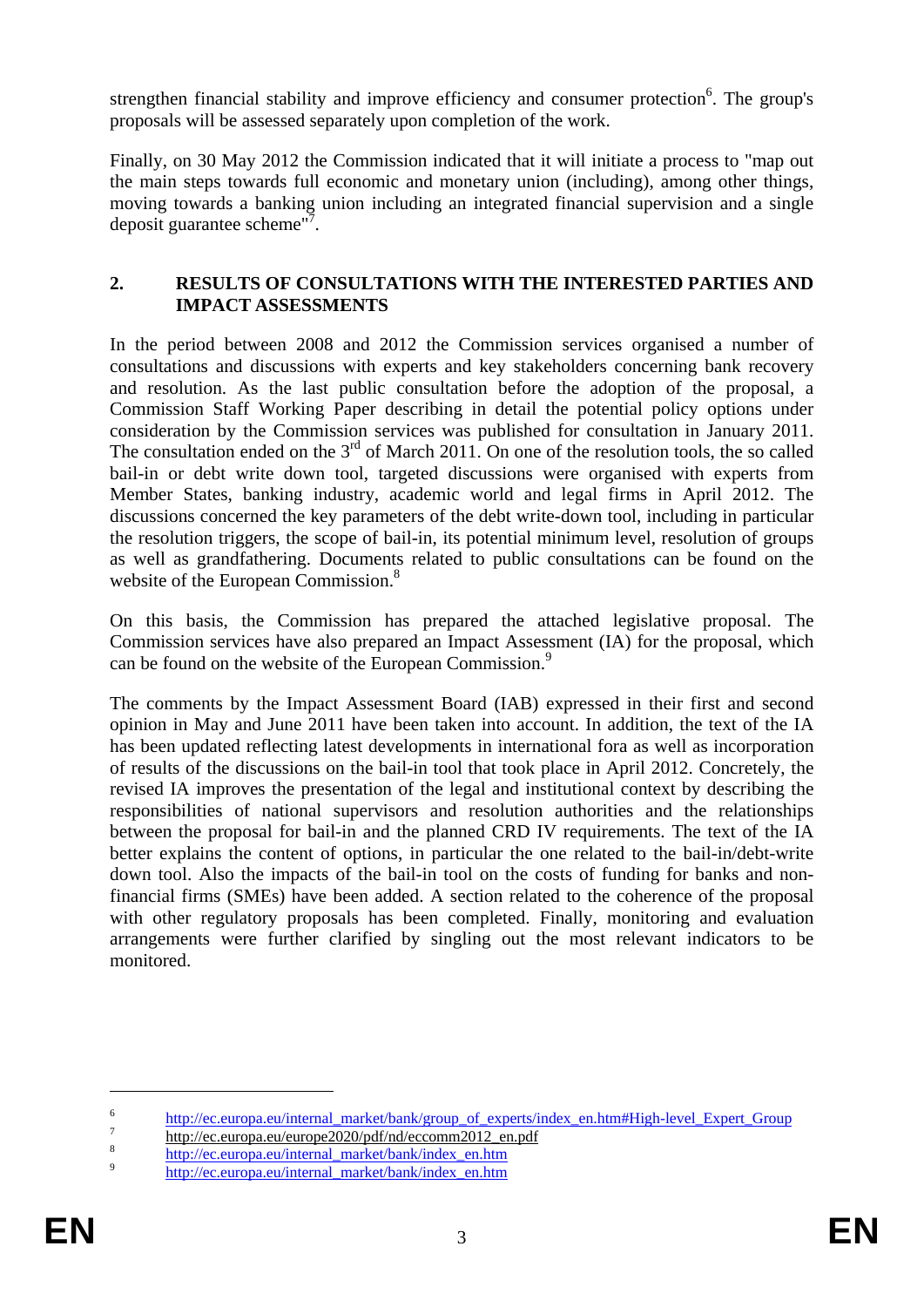The IA concludes the following:

- The proposed Union bank resolution framework will achieve the objectives of enhancing financial stability, reducing moral hazard, protecting depositors and critical banking services, saving public money and protecting the internal market for financial institutions.
- The framework is expected to have a positive social impact: first, by reducing the probability of a systemic banking crisis and avoiding losses in economic welfare that follow a banking crisis; and, second, by minimising taxpayer exposure to losses from insolvency support to institutions.
- The costs of the framework derive from a possible increase in funding costs for institutions due to the removal of the implicit certainty of state support, and from the costs related to resolution funds. Institutions might transmit those increased cost to customers or shareholders by pushing rates on deposits lower, increasing lending rates and banking fees or reducing returns on equity. However, competition might reduce ability of institutions to pass on the costs in full. The potential benefits of the framework in terms of economic welfare over the long term in terms of a reduced likelihood of a systemic crisis are substantially higher than the potential cost.

## **3. GENERAL EXPLANATION: A RECOVERY AND RESOLUTION FRAMEWORK**

## **The need for an effective recovery and resolution framework**

Banks and investment firms (hereinafter institutions) provide vital services to citizens, businesses, and the economy at large (such as deposit-taking, lending, and the operation of payment systems). They operate largely based on trust, and can quickly become unviable if their customers and counterparties lose confidence in their ability to meet their obligations. In case of failures, banks should be wound down in accordance to the normal insolvency procedures. However, the extent of interdependencies between institutions creates the risk of a systemic crisis when problems in one bank can cascade across the system as a whole. Because of this systemic risk and the important economic function played by institutions, the normal insolvency procedure may not be appropriate in some cases and the absence of effective tools to manage institutions in crisis has too often required the use of public funds to restore trust in even relatively small institutions so as to prevent a domino effect of failing institutions from seriously damaging the real economy**.** 

Accordingly, an effective policy framework is needed to manage bank failures in an orderly way and to avoid contagion to other institutions. The aim of such a policy framework would be to equip the relevant authorities with common and effective tools and powers to address banking crises pre-emptively, safeguarding financial stability and minimising taxpayers' exposure to losses.

# **Preparation and prevention, early intervention and resolution**

To this end, the range of powers available to the relevant authorities should consist of three elements: (i) preparatory steps and plans to minimise the risks of potential problems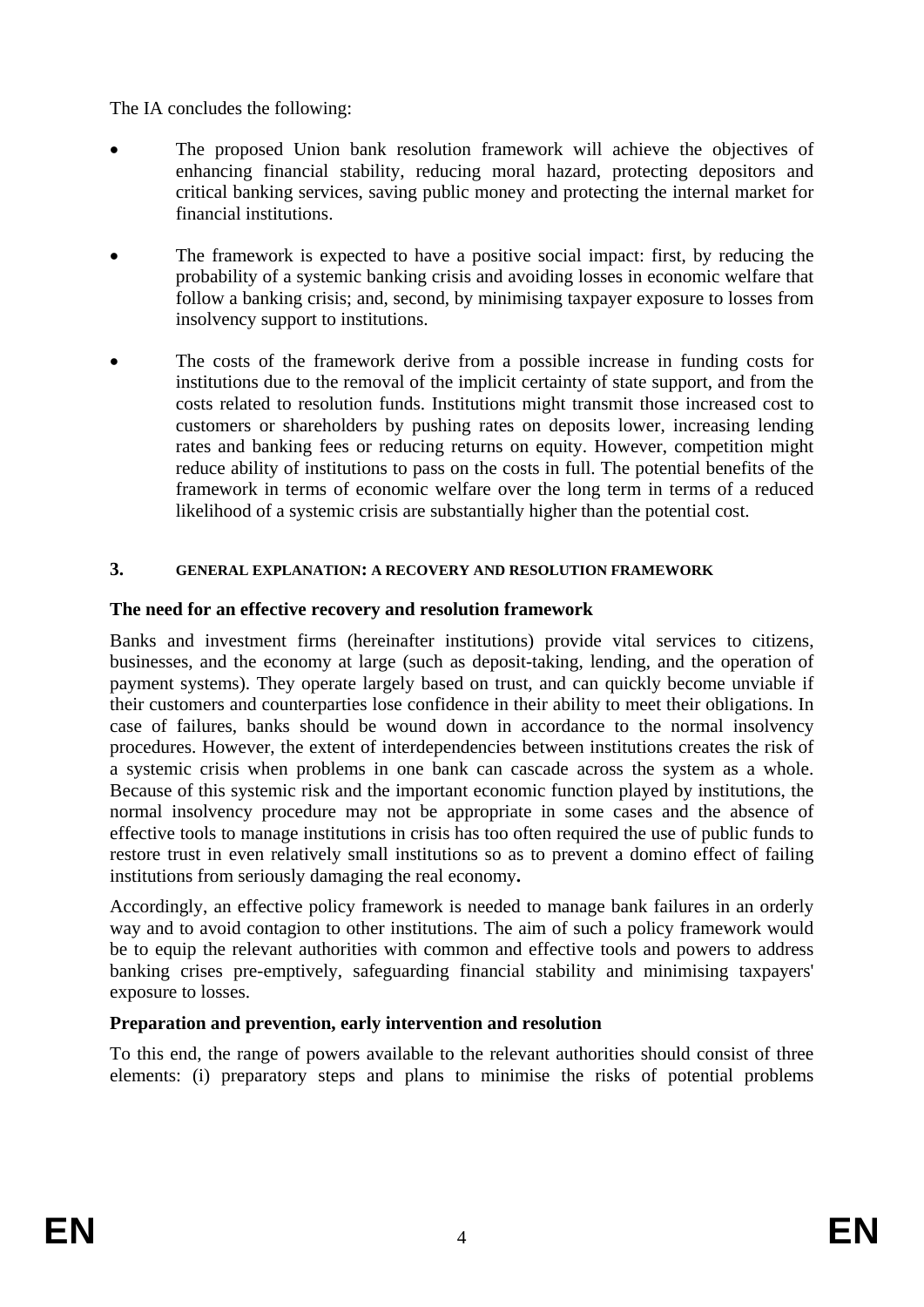(preparation and prevention<sup>10</sup>); (ii) in the event of incipient problems, powers to arrest a bank's deteriorating situation at an early stage so as to avoid insolvency (early intervention); and (iii) if insolvency of an institution presents a concern as regards the general public interest (defined in Articles 27 and 28), a clear means to reorganise or wind down the bank in an orderly fashion while preserving its critical functions and limiting to the maximum extent any exposure of taxpayers to losses in insolvency (resolution). Together, these powers constitute an effective framework for the recovery and, where appropriate, the resolution of institutions. Since the risk posed by any individual bank to financial stability cannot be fully ascertained in advance, these powers should be available to the relevant authorities in relation to any bank, regardless of its size or the scope of its activities.

#### **Resolution - a special insolvency regime for institutions**

In most countries, bank and non-bank companies in financial difficulties are subject to normal insolvency proceedings. These proceedings allow either for the reorganization of the company (which implies a reduction, agreed with the creditors, of its debt burden) or its liquidation and allocation of the losses to the creditors, or both. In all the cases creditors and shareholders do not get paid in full. However, the experience from different banking crises indicates that insolvency laws are not always apt to deal efficiently with the failure of financial institutions insofar as they do not appropriately consider the need to avoid disruptions to financial stability, maintain essential services or protect depositors. In addition, insolvency proceedings are lengthy and in the case of reorganization, they require complex negotiations and agreements with creditors, with some potential detriment for the debtors and the creditors in terms of delay, costs and outcome.

Resolution constitutes an alternative to normal insolvency procedures and provides a means to restructure or wind down a bank that is failing and whose failure would create concerns as regards the general public interest (threaten financial stability, the continuity of a bank's critical functions and/or the safety of deposits, client assets and public funds)<sup>11</sup>. Accordingly, resolution should achieve, for institutions, similar results to those of normal insolvency proceedings taking into account the Union State aid rules, in terms of allocation of losses to shareholders and creditors, while safeguarding financial stability and limiting taxpayer exposure to loss from solvency support. In the process, it should also ensure legal certainty, transparency and predictability regarding the treatment of shareholders and bank creditors and preserve value which might otherwise be destroyed in bankruptcy. In addition, by removing the implicit certainty of a publicly-funded bail out for institutions, the option of resolution should encourage uninsured creditors to better assess the risk associated with their investments. Moreover, a design of the national financing arrangements for resolution in line with State aid rules will ensure that the overall objectives of the resolution framework can be met.

#### **A balance between predictability for investors and discretion for authorities**

In order to safeguard existing property rights, a bank should enter into resolution at a point very close to insolvency, i.e. when it is on the verge of failure. However, the judgement on the point of entry into resolution may depend on several variables and factors linked to prevailing market conditions or idiosyncratic liquidity or solvency issues, implying the need for a degree of discretion for the resolution authority. Likewise, the concrete actions to be taken in

<sup>&</sup>lt;sup>10</sup> "Prevention" in this context means the avoidance of disorderly failure capable of causing financial instability, not the preclusion of failure altogether.<br>
If authorities assess that financial stability and taxpayers are not threatened, a bank (or parts of it) may be allowed to fail in the

ordinary way.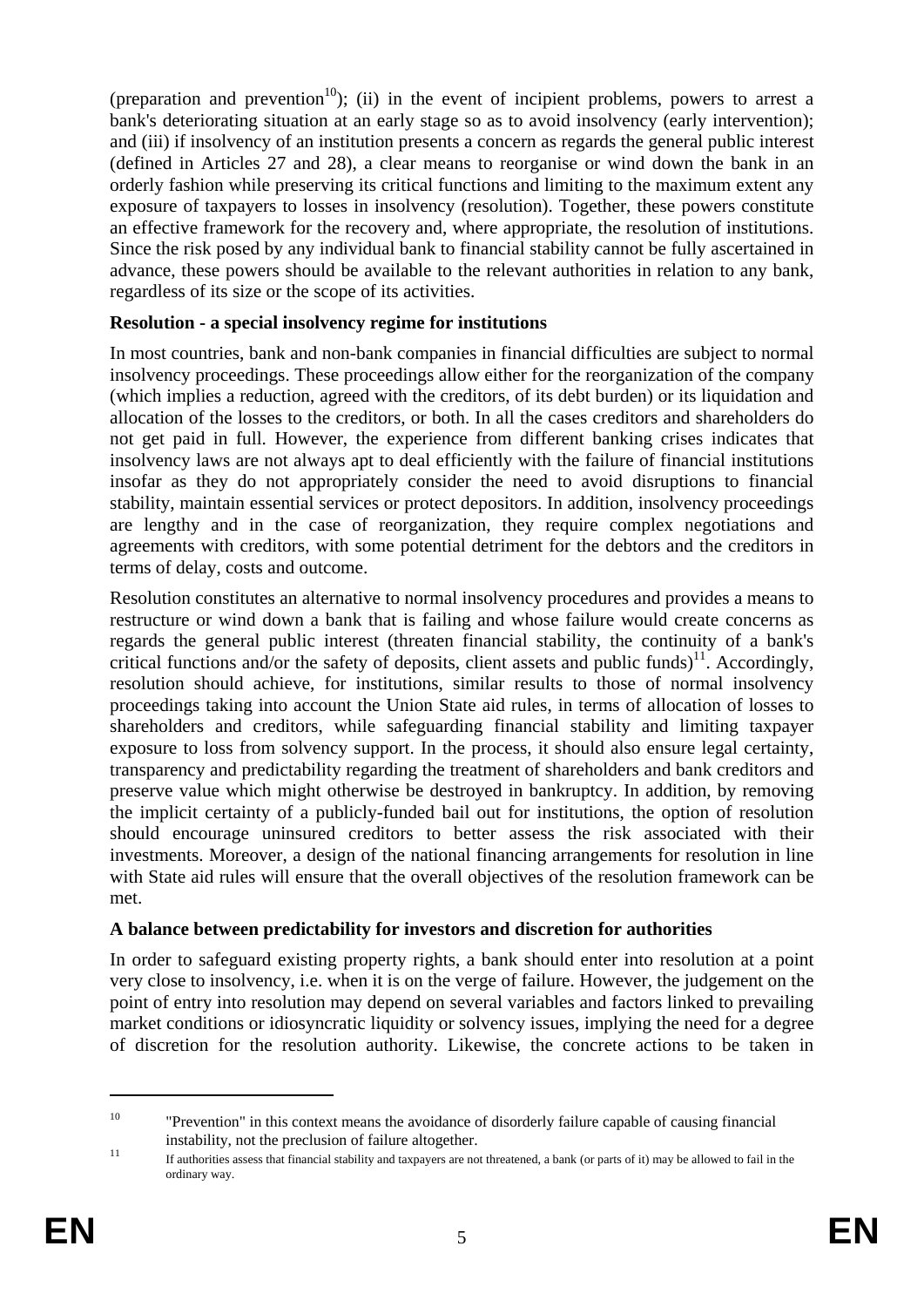resolution should not be pre-determined in relation to any bank but should rather be taken on the basis of the concrete circumstances.

A Union framework with similar tools, principles and procedures is needed to provide sufficient convergence in how national authorities implement resolution. In designing this framework, a balance must be found between the necessary discretion for supervisors to reflect the specificities of each particular case and to ensure a level playing-field and to preserve the integrity of the single market. The European Banking Authority (EBA) should be vested with a clear role to issue guidelines and technical standards to ensure consistent application of the resolution powers, to participate in resolution planning in relation all crossborder institutions, and to carry out binding mediation between national authorities in the event of disagreement on the application of the framework.

Finally, successful resolution requires sufficient funds, for example to issue guarantees or provide short-term loans to help the critical parts of a resolved entity regain viability. These funds should, as a matter of principle, be provided for by the banking sector in a fair and proportionate manner and as far as possible (taking account of the economic cost) contributed in advance. Taken together, these steps ensure that regardless of the appropriate resolution action undertaken, its costs are primarily borne by the institutions themselves and their owners and investors.

## **The internal market - Treatment of cross border groups**

Cross border groups are composed of institutions established in different Member States. The resolution framework recognises the existence of cross border groups in Europe as one of the key drivers for the integration of the Union financial markets. The framework establishes special rules for cross border groups covering preparation and prevention Articles 7, 8, 11, 12 and 15), early intervention (Article 25) and the resolution phase (Articles 80 to 83). It also establishes rules concerning the transfer of assets between entities affiliated to a group in times of financial distress (Articles 16 to 22).

The rules on groups aim at balancing the interest of achieving, where necessary, an efficient resolution for the group as a whole with the protection of financial stability in both the Member States where the group operates and the Union. Efficient methods for the resolution of cross border groups are the only way to achieve financial stability in the Union and consequently improve the functioning of the Single market also in times of crisis. In particular, and without disregarding the necessary safeguards for the host member States, an efficient speedy resolution of a group that minimises the loss of value for the group should be ensured by giving a prominent role to the group level resolution authority.

Notwithstanding the prominent role given to the group resolution authority, the interests of the host resolution authorities will be sufficiently considered through: a) the establishment of arrangements for cooperation between resolution authorities through the creation of the colleges of resolution authorities; b) the recognition that the financial stability in all Member States where the group operates has to be considered when taking decisions relative to groups; c) the design of clear decision making process that allow for all authorities to convey their views whilst ensuring that a single decision is taken with regards to the resolution of a group; and d) the establishment of mechanisms for the resolution of conflicts between resolution authorities (EBA mediation).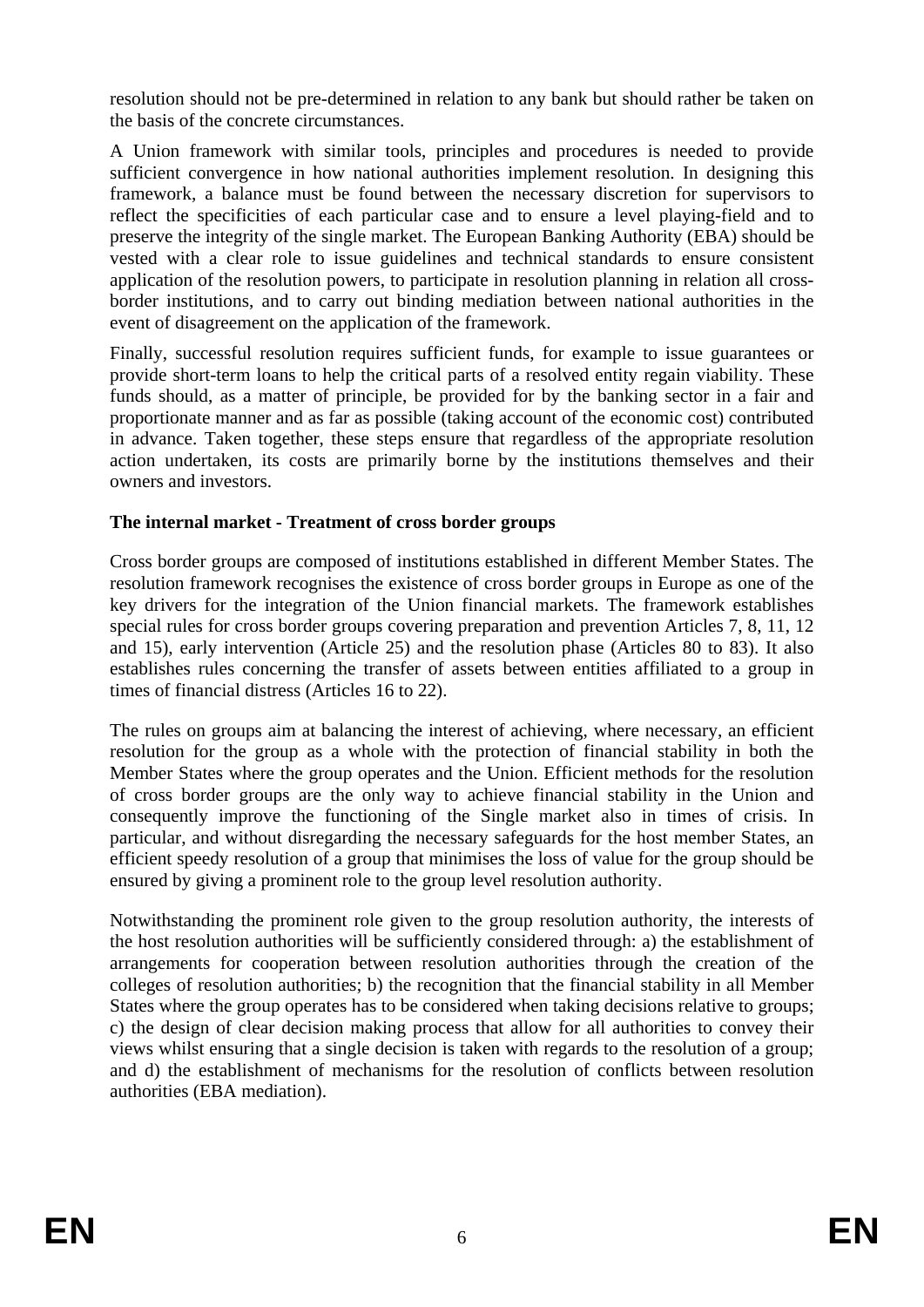The EBA<sup>12</sup> will perform a binding mediation role as foreseen in Regulation  $N^{\circ}$  1093/2010 EBA regulation, in particular Article 19. In this context, all the relevant rules of that regulation apply, including articles 38 and 44 (1).

All those mechanisms should ensure that the resolution of a group, or the provision of financial support between affiliated institutions, is not detrimental to any parts of the groups and the financial stability of the Member State where a subsidiary is located is not disregarded.

# **4. LEGAL ELEMENTS OF THE PROPOSAL**

## **4.1. Legal basis**

The legal base for this proposal is Article 114 of the TFEU, which allows the adoption of measures for the approximation of national provisions which have as their object the establishment and functioning of the internal market.

The proposal harmonises national laws on recovery and resolution of credit institutions and investment firms to the extent necessary to ensure that Member States have the same tools and procedures to address systemic failures. In this way, the harmonised framework should foster financial stability within the Internal Market by ensuring a minimum capacity for resolution of institutions in all Member States and by facilitating cooperation between national authorities when dealing with the failure of cross-border groups.

Article 114 of the TFEU is, therefore, the appropriate legal base.

# **4.2. Subsidiarity**

Under the principle of subsidiarity set out in Article 5.3 of the TEU, in areas which do not fall within its exclusive competence, the Union should act only if and in so far as the objectives of the proposed action cannot be sufficiently achieved by the Member States, either at central level or at regional and local level, but can rather, by reason of the scale or effects of the proposed action, be better achieved at Union level.

Only action at Union level can ensure that Member States use sufficiently compatible measures to deal with failing institutions. Although the Union banking sector is highly integrated, systems to deal with bank crises are nationally-based and differ significantly. Many national legal systems do not currently confer the powers necessary for authorities to wind down financial institutions in an orderly manner while preserving those services essential for financial stability while minimising taxpayers' exposure to losses from solvency support. Such divergent national legislation is ill-suited to dealing adequately with the crossborder dimension of crises, complicating any arrangements for home-host cooperation..

Moreover, substantial differences in national procedures for resolution could result in unacceptable risks to financial stability and jeopardise the effective resolution of cross border groups. As establishing adequate resolution arrangements at the Union-level require a significant harmonisation of national practices and procedures, it is appropriate that the Union

<sup>&</sup>lt;sup>12</sup> In order to ensure that resolution authorities are represented in EBA and to mitigate conflicts of interest, Regulation 1093/2010 is amended in order to include national resolution authorities in the concept of competent authorities established by the Regulation.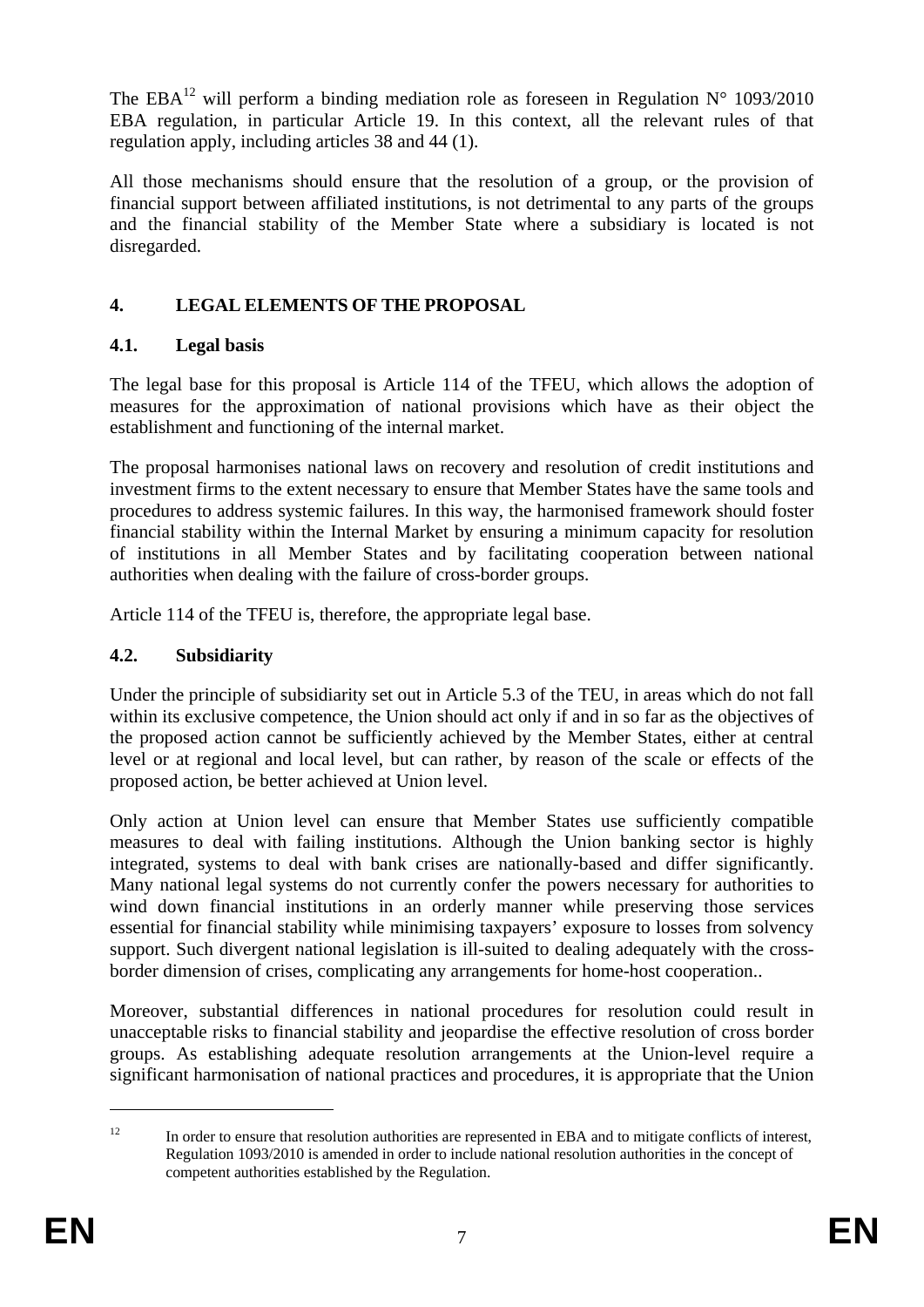should propose the necessary legislative action. However, resolution is closely linked to nonharmonised areas of national law, such as insolvency and property law. Therefore, a directive is the appropriate legal instrument since transposition is necessary to ensure that the framework is implemented in a way that achieves the intended effect, within the specificities of relevant national law.

## **4.3. Proportionality**

Under the principle of proportionality, the content and form of Union action should not exceed what is necessary to achieve the objectives of the Treaties.

In principle, a failed bank should be subject to normal insolvency procedures like any other business. However, the banking sector is different to most other business sectors insofar as it performs critical functions in the economy and is particularly vulnerable to systemic crises. Because of these features, the liquidation of a bank can have more serious consequences than the exit of other businesses from the market. This may justify recourse to special rules and procedures in the event of a banking crisis.

As the systemic importance of a bank failure cannot be determined with full certainty in advance, the proposed crisis management framework should apply in principle to all banking institutions, irrespective of their size and complexity. If it is certain that the failure of an institution of global size, market importance, and global interconnectedness would cause significant disruption in the global financial system and adverse economic consequences across a range of countries, it is also clear that the simultaneous failure, in a widespread crisis, of many small institutions making up a significant part of the banking sector in a country may have equally devastating effects on the economy. The framework therefore ensures that supervisors and resolution authorities have special rules and procedures at their disposal for dealing efficiently with the failure or near-failure of any bank in circumstances of systemic risk. However, the risk, size and interconnectedness of a bank will be taken into account by national authorities in the context of recovery and resolution plans and when using the different tools at their disposal, making sure that the regime is applied in an appropriate way.

The provisions are therefore proportionate to what is necessary to achieve the objectives. Furthermore, limitations to the right to property that the exercise of the powers proposed may entail must be consistent with the Charter of Fundamental Rights as interpreted by the European Court of Justice. It is for this reason that the point of entry into resolution should be as close as possible to insolvency, and the use of the resolution powers should be limited to the extent necessary in order to meet an objective of general interest, namely preserving financial stability in the Union.

# **4.4. Detailed explanation of the proposal**

## *4.4.1. Subject matter and scope of application (Article 1)*

The proposal addresses crisis management (preparation, recovery and resolution) in relation to all credit institutions and certain investment firms. The scope of the proposal is identical with that of the Capital Requirements Directive<sup>13</sup> (CRD), which harmonises prudential requirements for institutions including financial institutions included in a banking group, and

<u>.</u>

<sup>&</sup>lt;sup>13</sup> Directive 2006/48/EC relating to the taking up and pursuit of the business of credit institutions and Directive 2006/49/EC on the capital adequacy of investment firms and credit institutions.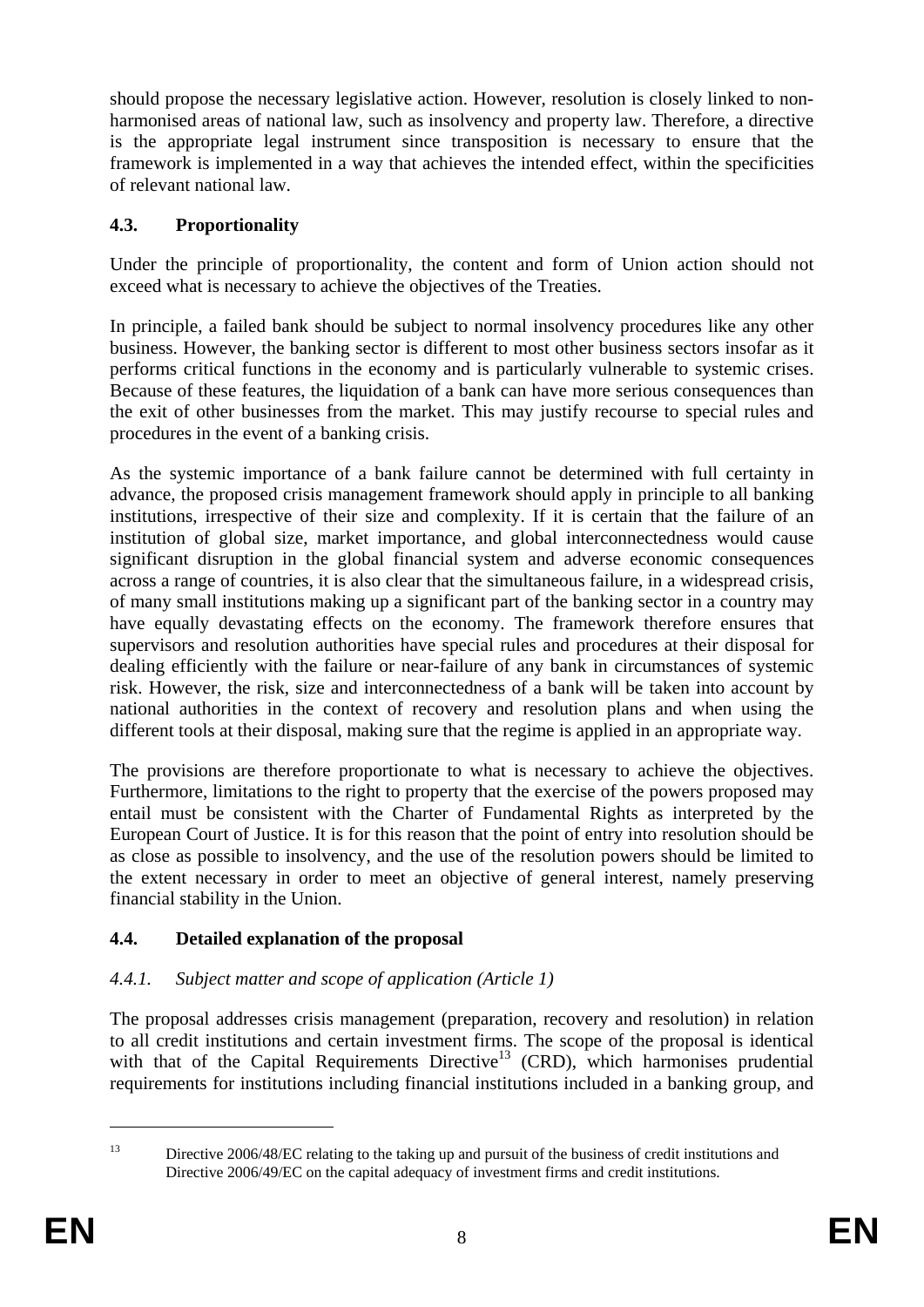investment firms. Investment firms need to be part of the framework since, as shown by the failure of Lehman Brothers, their failure can have serious systemic consequences. . In addition, the powers of resolution authorities should also apply to holding companies where one or more subsidiary credit institution or investment firm meet the conditions for resolution and the application of the resolution tools and powers in relation to the parent entity is necessary for the resolution of one or more of its subsidiaries or for the resolution of the group as a whole.

## *4.4.2. Resolution authorities (Article 3)*

The proposal requires Member States to confer resolution powers on public administrative authorities to ensure that the objectives of the framework can be delivered in a timely manner. The proposal does not specify the particular authority that should be appointed as resolution authority, since this is not necessary to ensure effective resolution and would interfere with the constitutional and administrative orders of Member States. It is therefore open to Member States to designate as their resolution authorities, for example, national central banks, financial supervisors, deposit guarantee schemes, ministries of finance, or special authorities.

Resolution authorities will need to have adequate expertise and resources to manage bank resolutions at national and cross border level. Given the likelihood of conflicts of interest, functional separation of resolution activities from the other activities of any designated authority is mandated.

## *4.4.3. Recovery and resolution plans (Articles 5 to 13)*

Early action based on recovery plans can prevent the escalation of problems and reduce the risk of a bank failure. Institutions will be required to draw up recovery plans setting out arrangements and measures to enable it to take early action to restore its long term viability in the event of a material deterioration of its financial situation. Groups will be required to develop plans at both group level and for the individual institutions within the group. Supervisors will assess and approve recovery plans.

Resolution plans will allow an institution to be resolved minimising taxpayer exposure to loss from solvency support while protecting vital economic functions. A resolution plan, prepared by the resolution authorities in cooperation with supervisors in normal times, will set out options for resolving the institution in a range of scenarios, including systemic crisis. Such plans should include details on the application of resolution tools and ways to ensure the continuity of critical functions. Group resolution plans will include a plan for the group as well as plans for each institution within the group.

## *4.4.4. Powers to address or remove impediments to resolvability (Articles 14 to 16)*

Based on the resolution plan, the resolution authorities shall assess whether an institution or group is resolvable. If resolution authorities identify significant impediments to the resolvability of an institution or group, they may require the institution or groups to take measures in order to facilitate its resolvability.

Such measures might include inter alia: reducing complexity through changes to legal or operational structures in order to ensure that critical functions can be legally and economically separated from other functions; drawing up service agreements to cover the provision of critical functions; limiting maximum individual and aggregate exposures; imposing reporting requirements; limiting or ceasing existing or proposed activities; restricting or preventing the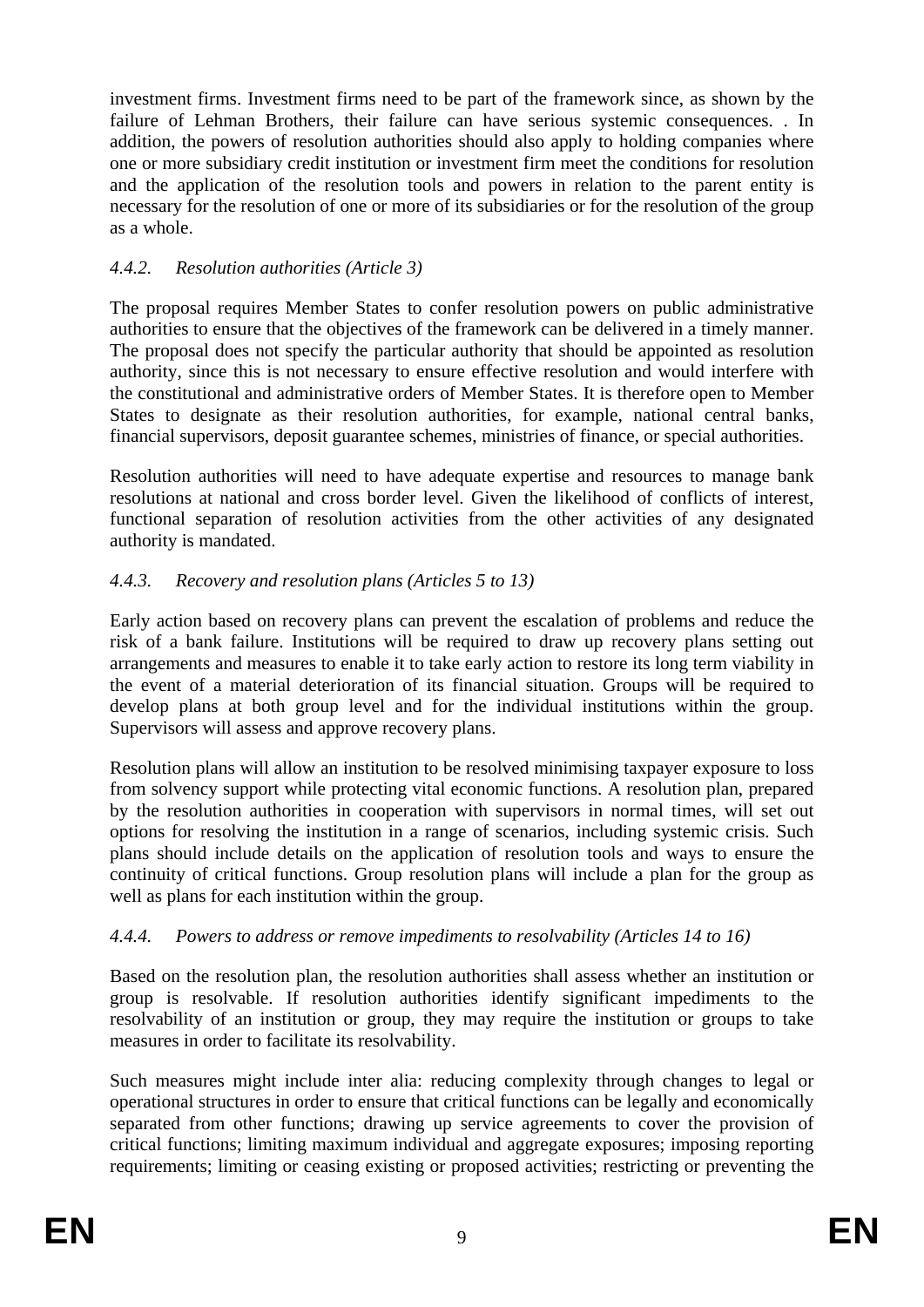development of new business lines or products; and issuing additional convertible capital instruments.

Assessment of resolvability for groups rests upon coordination, consultation and joint assessment of group resolution authorities with the resolution authorities of the subsidiaries, other relevant competent authorities and the EBA.

To ensure that the assessment of resolvability and the use of preventative powers by relevant authorities are uniformly applied across the Member States, the EBA will play an important role. Concretely, it will need to draft technical standards defining parameters needed for the assessment of resolution plans' systemic impact and it will need to draft technical standards specifying issues to be examined in order to assess the resolvability of an institution or group.

## *4.4.5. Intra-group financial support (Articles 17-23)*

The proposal aims to overcome current legal restrictions to the provision of financial support from one entity within a group to another. Institutions that operate in a group structure will be able to enter into agreements to provide financial support (in the form of a loan, the provision of guarantees, or the provision of assets for use as collateral in transaction) to other entities within the group that experience financial difficulties. Such early financial help can address developing financial problems within individual group members. The agreement may be submitted for approval in advance by the shareholders' meetings of all participating entities in accordance with national law and will authorise the management bodies to provide financial support if needed within the terms of the agreement. On this basis, legal certainty will increase as it will be clear when and how such financial support can be provided. The agreements are voluntary, allowing banking groups to assess whether such arrangements would be in the group interest (a group might be more or less integrated and pursue more or less strongly a common strategy) and to identify the companies that should be party to the agreement (it may be appropriate to exclude companies that pursue riskier activities).

As a safeguard, the supervisor of the transferor will have the power to prohibit or restrict financial support pursuant to the agreement when that transfer threatens the liquidity or solvency of the transferor or financial stability.

## *4.4.6. Early intervention – Special management (Articles 23-26)*

The proposal expands the powers of supervisors to intervene at an early stage in cases where the financial situation or solvency of an institution is deteriorating. The powers contemplated in the proposal supplement those conferred on supervisors under Article 136 of the CRD. These powers do not derogate any rights or procedural obligations established in accordance with Company Law.

Powers of early intervention include the power to request the institution to implement arrangements and measures set out in the recovery plan; draw up an action program and a timetable for its implementation; request the management to convene, or convene directly, a shareholders' meeting, propose the agenda and the adoption of certain decisions; and request the institution to draw up a plan for restructuring of debt with its creditors.

In addition, the supevisor would have the power to appoint a special manager for a limited period, when the solvency of an institution is deemed to be sufficiently at risk. The primary duty of a special manager is to restore the financial situation of the institution and the sound and prudent management of its business. A special manager will replace the management of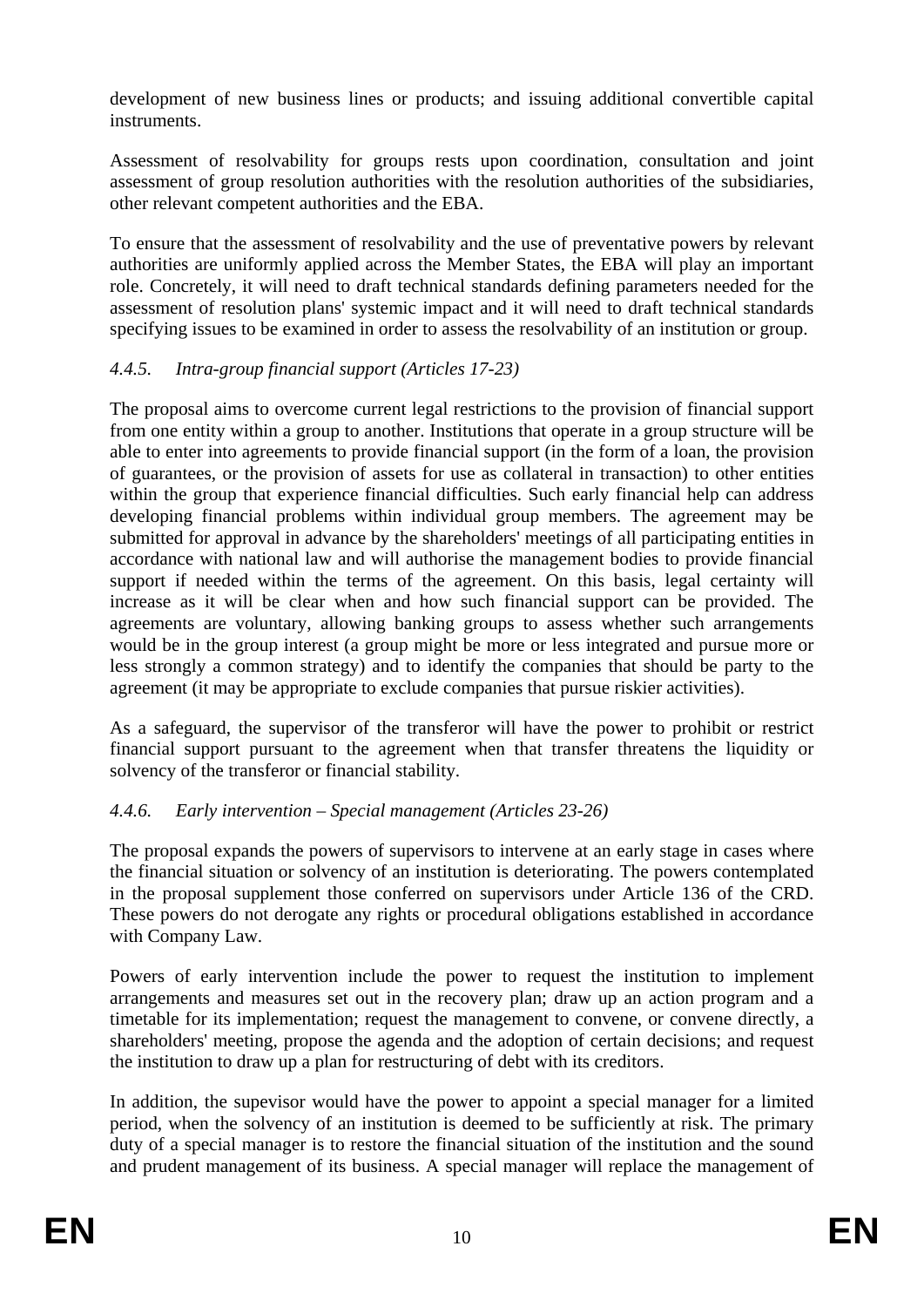the institution and have all its powers without prejudice to ordinary shareholder rights. The power to appoint a special manager will serve as an element of discipline for the management and shareholders and as a means to foster private sector solutions to problems which, if not addressed, could lead to the failure of an institution.

## *4.4.7. Resolution conditions (Article 27)*

The proposal establishes common parameter for triggering the application of resolution tools. The authorities shall be able to take an action when an institution is insolvent or very close to insolvency to the extent that if no action is taken the institution will be insolvent in the near future.

At the same time, it is necessary to ensure that intrusive measures are triggered only when interference with the rights of stakeholders is justified. Therefore resolution measures should be implemented only if the institution is failing or likely to fail, and there is no other solution that would restore the institution within an appropriate timeframe. In addition, the intervention by means of resolution measures must be justified by reasons of public interest as defined under Article 28.

## *4.4.8. General principles – In particular the no creditor worse off (article 29)*

The framework sets up a number of general principles that will have to be respected by the resolution authorities. These principles refer, inter alia, to the allocation of losses and the treatment of shareholders and creditors and to the consequences that the use of the tools could have on the management of the institution.

The framework establishes that the losses, once identified through a valuation process (article 30) are to be allocated between the shareholders and the creditors of the Institution in accordance with the hierarchy of claims established by each national insolvency regime. However, and as it has been pointed out above (see heading 3) normal insolvency regimes do not sufficiently take into account financial stability or other public interest concerns. Therefore, the resolution framework establishes certain principles for the allocation of losses that would have to be respected irrespective of what each national insolvency regime establishes. These principles are: a) that the losses should first be allocated in full to the shareholders and then to the creditors and b) that creditors of the same class might be treated differently if it is justified by reasons of public interest and in particular in order to underpin financial stability. These principles apply to all the resolution tools. In addition, and with regards to the bail-in tool, the framework establishes a more detailed hierarchy of claims (article 43). This more detailed hierarchy will complement and where necessary supersede the one established in each national insolvency law.

In those cases where the creditors receive less in economic terms, than if the institution had been liquidated under normal insolvency proceedings, the authorities have to ensure that they receive the difference. This compensation, if any, shall be paid by the resolution fund. The principle that losses have to be allocated to first to shareholders and then to creditors together with the fact that resolution action has to be taken prior to availing any extraordinary public financial support is, in principle instrumental to ensuring the effectiveness of the objective of minimising taxpayers' exposure to losses (article 29).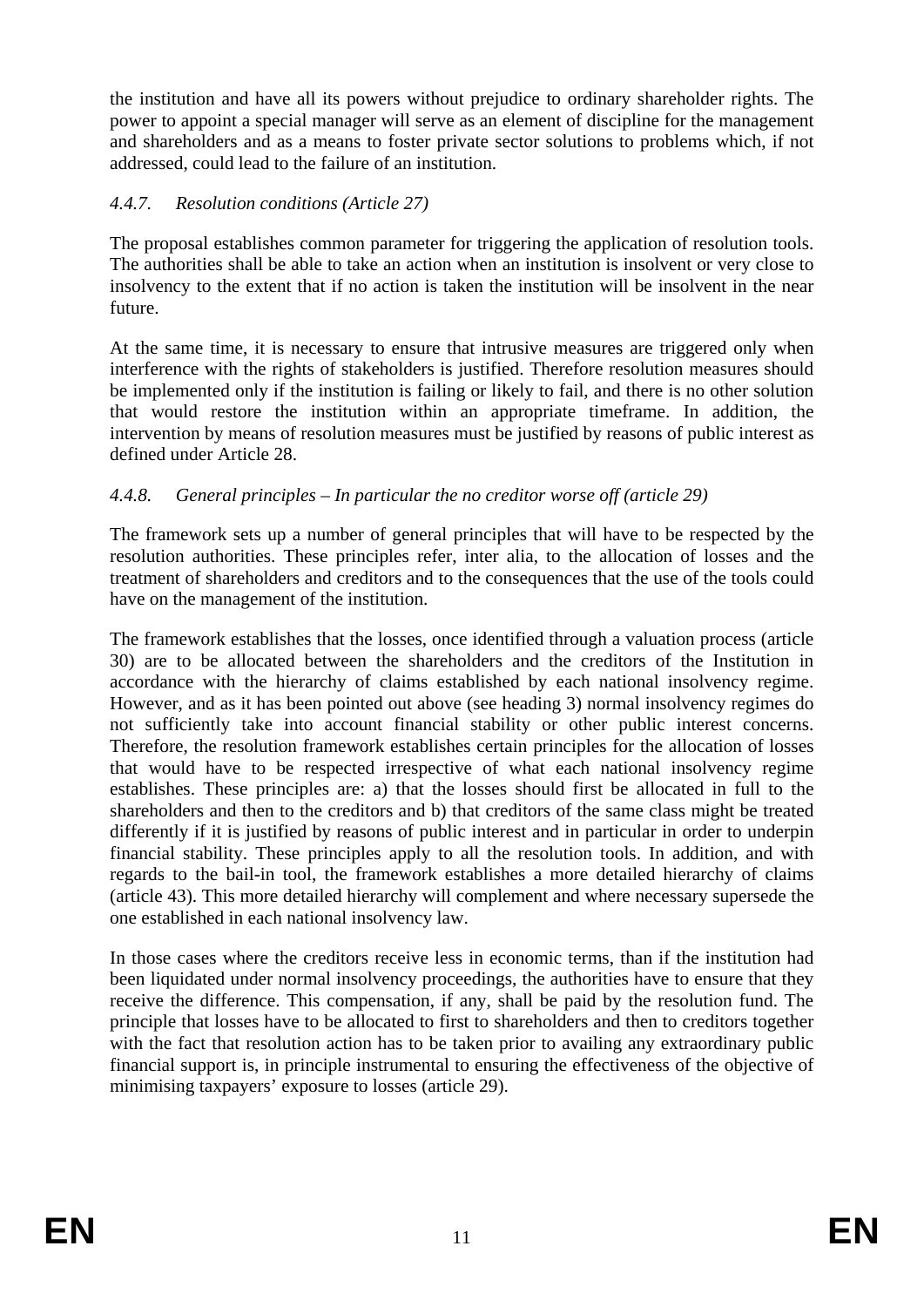### *4.4.9. Valuation (Article 30)*

The implementation of the resolution tools and powers is based on an assessment of the real value of the assets and liabilities of the institution that is about to fail. To this end, the framework incorporates a valuation based on the principle of 'market value'. This will ensure that the losses are recognised at the moment when the institution enters into resolution.

The valuation should be done by an independent expert, unless there are reasons of urgency, in which case the resolution authorities would proceed with a provisional valuation that will, afterwards, be complemented by a definitive valuation with the involvement of an independent expert. The resolution authorities have been granted the necessary powers to modify their resolution actions<sup>14</sup> in accordance with possible discrepancies, if any, between the provisional and the definitive valuation.

#### *4.4.10. Resolution tools and powers (Articles 31-64)*

When the trigger conditions for resolution are satisfied, resolution authorities will have the power to apply the following resolution tools:

- (a) sale of business;
- (b) bridge institution;
- (c) asset separation;
- (d) bail-in.

In order to apply those tools, resolution authorities will have powers to take control of an institution that has failed or is about to fail, take over the role of shareholders and managers, transfer assets and liabilities and enforce contracts.

The resolution tools can be applied singly or in conjunction. All entail a degree of restructuring of the bank. Such restructuring is not a feature accompanying the bail-in only. The asset separation tool has to be applied in all circumstances in conjunction with the other tools (Article 32). When applicable, the use of any of the resolution tools will need to be consistent with the Union State aid framework. In this respect, any recourse to public support and/or the use of the resolution funds to assist in the resolution of failing institutions will have to be notified to the Commission and will be assessed in accordance with the relevant State aid provisions in order to establish its compatibility with the internal market.

The proposal set out a minimum set of resolution tools that all Member States should adopt. However, national authorities will be able to retain, in addition, specific national tools and powers to deal will failing institutions if they are compatible with the principles and objectives of the Union resolution framework and the Treaty on the functioning of the European Union and if they do not pose obstacles to effective group resolution<sup>15</sup>. National resolution authorities would only be able to use those national tools and powers if they justify

<sup>&</sup>lt;sup>14</sup> For example the resolution authorities can transfer back or forth assets or liabilities transferred to a bridge institution.<br><sup>15</sup> In this respect a tool consisting in the ring fencing of an institution would not be compatible with the

framework.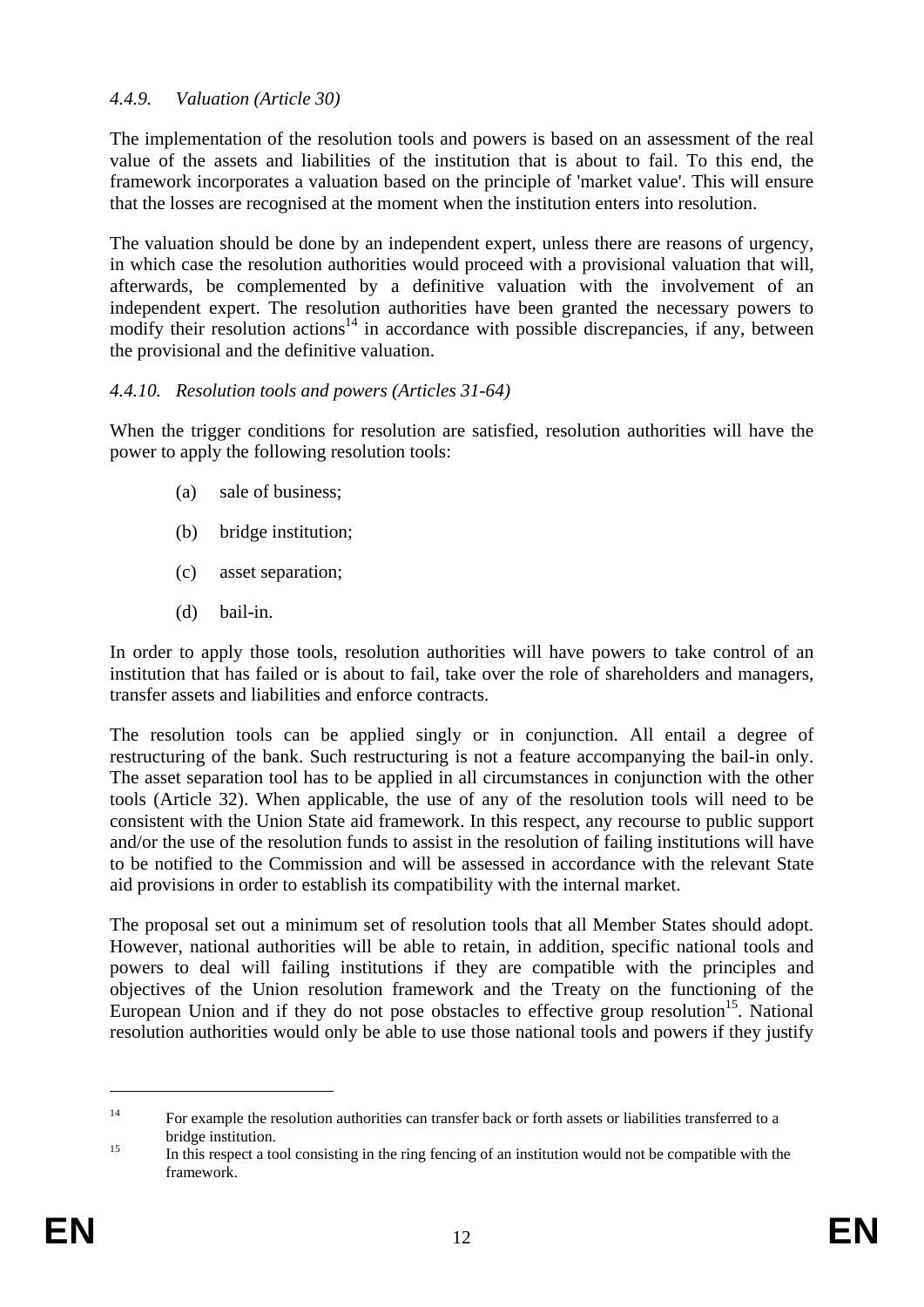that none of the tools (singly or in conjunction) included in the Union framework allows them to take effective resolution action.

The sale of business tool enables resolution authorities to effect a sale of the institution or the whole or part of its business on commercial terms, without requiring the consent of the shareholders or complying with procedural requirements that would otherwise apply. As far as possible in the circumstances, the resolution authorities should market the institution or the parts of its business that are to be sold.

The bridge institution tool enables resolution authorities to transfer all or part of the business of an institution to a publicly controlled entity. The bridge institution must be licensed in accordance with the Capital Requirements Directive and will be operated as a commercial concern within any limits prescribed by the State aids framework. The operations of a bridge institution are temporary, the aim being to sell the business to the private sector when market conditions are appropriate.

The purpose of the asset separation tool is to enable resolution authorities to transfer impaired or problem assets to an asset management vehicle to allow them to be managed and worked out over time. Assets should be transferred at market or long term economic value (in accordance with Article 30) so that any losses are recognised at the moment when the transfer takes place. In order to minimise competitive distortions and risks of moral hazard, this tool should only be used in conjunction with another resolution tool.

## **The bail-in tool (articles 37 to 51)**

The bail-in tool will give resolution authorities the power to write down the claims of unsecured creditors of a failing institution and to convert debt claims to equity. The tool can be used to recapitalise an institution that is failing or about to fail, allowing authorities to restructure it through the resolution process and restore its viability after reorganisation and restructuring. This would allow authorities greater flexibility in their response to the failure of large, complex financial institutions. It would be accompanied by removal of management responsible for the problems of the institution, and the implementation of a business restoration plan.

The resolution authorities should have the power to bail-in all the liabilities of the institution. There are, however some liabilities that would be excluded ex-ante (such as secured liabilities, covered deposits and liabilities with a residual maturity of less than one month). Exceptionally and where there is a justified necessity to ensure the critical operations of the institution and its core business lines or financial stability (Article 38) the resolution authority could exclude derivatives' liabilities. Harmonised application of the possible exclusion at Union level would be ensured by Commission delegated acts.

In order to apply the bail in tool it is necessary that the resolution authorities can ensure that institutions would have a sufficient amount of liabilities in their balance sheet that could be subject to the bail in powers. The minimum amount will be proportionate and adapted for each category of institutions on the basis of their risk or the composition of its sources of funding (Article 39). Harmonised application of the minimum requirement at Union level would be ensured by Commission delegated acts. As an example, and on the basis of evidence from the recent financial crisis and of performed model simulations, an appropriate percentage of total liabilities which could be subject to bail in could be equal to 10% of total liabilities (excluding regulatory capital).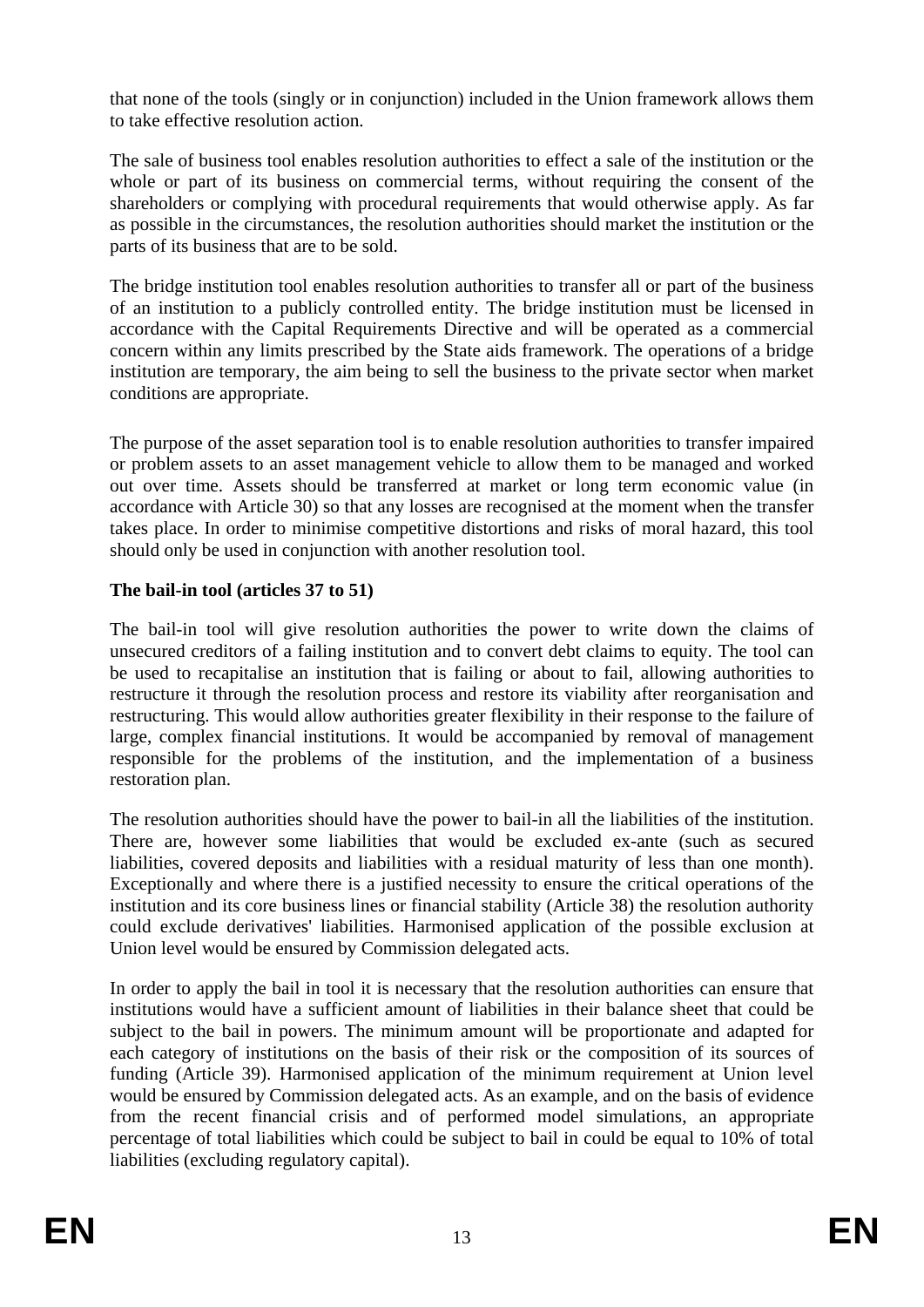As explained in 4.4.8, Articles 43 and 44 establish a detailed hierarchy that complements and were necessary supersedes the one established in each national insolvency law. In principle, Shareholders claims should be exhausted before those of subordinated creditors. It is only when those claims are exhausted that the resolution authorities can impose losses on senior claims (Articles 43 and 44). However, there might be circumstances when the resolution authorities could interfere on creditors' rights without having exhausted shareholders' claims. These circumstances are specific to the bail in tool and could occur when an institution under resolution might have some residual capital (according to the conditions for resolution an institution would be failing or likely to fail if it has depleted all or substantially all of its capital). In this case, the resolution authorities could, after having allocated the losses to the shareholders and reduced or cancelled most of the shareholders' claims, convert into capital subordinated and, if necessary, senior liabilities. This conversion will have to take place in a manner that seriously dilutes the remaining shareholders' claims.

#### *4.4.11. Restrictions on termination and safeguards for counterparties (Articles 68-73 and 77)*

For the effective application of resolution tools, it is necessary to allow resolution authorities to impose a temporary stay on the exercise by creditors and counterparties of rights to enforce claims and close out, accelerate or otherwise terminate contracts against a failing institution. Such a temporary suspension, which would last no longer than until 5pm on the next business day, gives authorities a period of time to identify and value those contracts that need to be transferred to a solvent third party, without the risk that financial contracts would be changing in value and scope as counterparties exercised termination rights. Termination rights for those counterparties remaining with the failed institution would resume at the end of the stay. However, transfer to a performing third party should not qualify as an event of default that triggers termination rights.

These necessary restrictions on contractual rights are balanced by safeguards for counterparties to prevent authorities from splitting linked liabilities, rights and contracts: under a partial property transfer, linked arrangements must either all be transferred, or not at all. Arrangements include close out netting agreements, set-off arrangements, title transfer financial collateral arrangements, security arrangements and structured finance arrangements.

## *4.4.12. Restriction on judicial proceedings (Articles 78 and 77)*

In accordance with Article 47 of the Charter of Fundamental Rights, the concerned parties have a right to due process and to having an effective remedy against the measures affecting them. Therefore, the decisions taken by the resolution authorities should be subject to judicial review. However, in order to protect third parties who have bought assets, rights and liabilities of the institution under resolution by virtue of the exercise of the resolution powers by the authorities and to ensure the stability of the financial markets, the judicial review should not affect any administrative act and/or transaction concluded on the basis of the annulled decision. Remedies for a wrongful decision should therefore be limited to the award of compensation for the damages suffered by the affected persons.

Furthermore, it is necessary to prevent the opening or pursuit of other legal actions in relation to a bank that is under resolution. To this effect, the framework provides that, before the national judge opens the insolvency proceedings in relation to an institution, it notifies the resolution authority of any application; the resolution authority has then the right, within a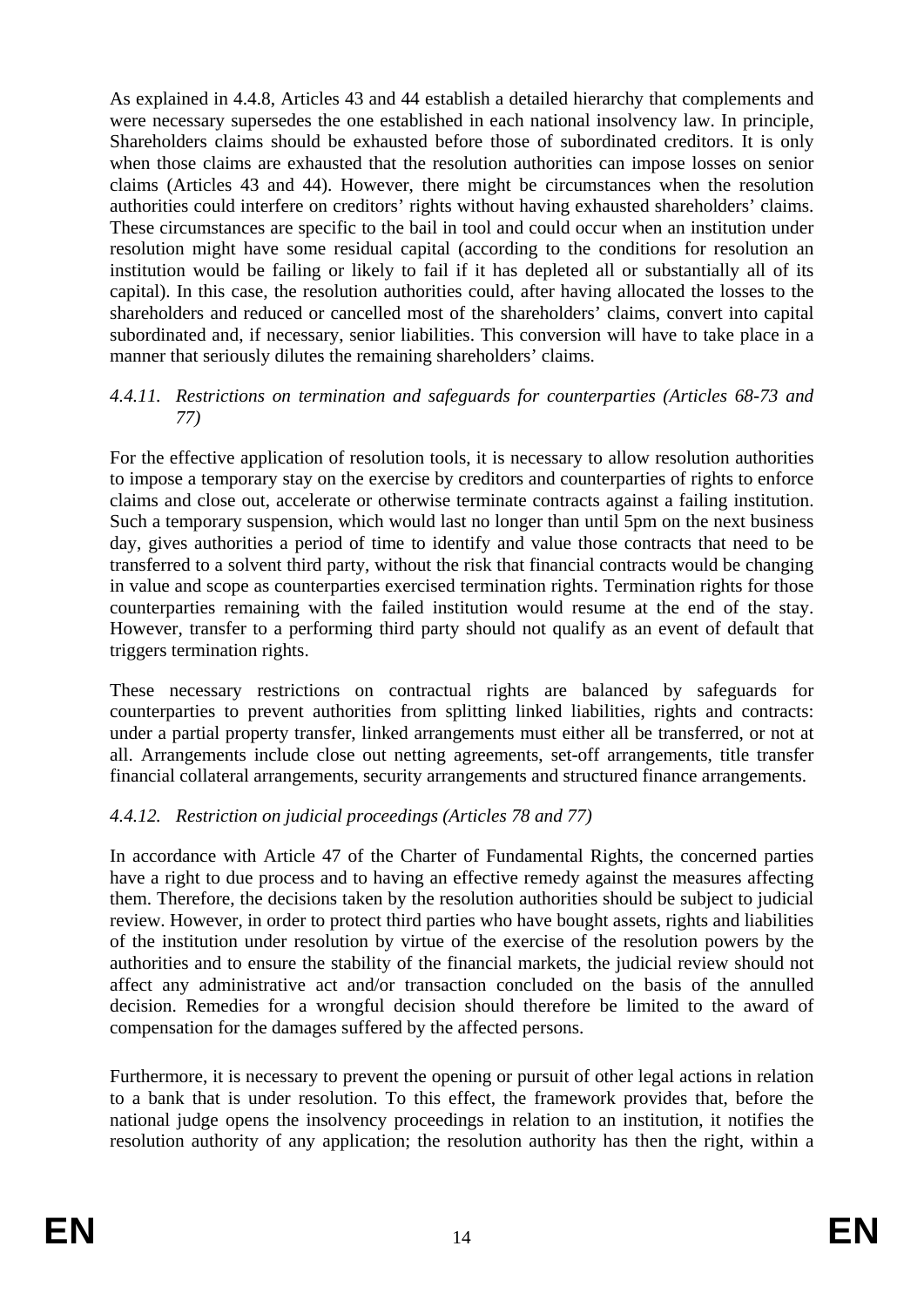period of 14 days form the notification, to decide to take a resolution action with regard to the institution concerned.

## *4.4.13. Cross border resolution (Articles 80-83)*

The recovery and resolution framework takes into account the cross border nature of some banking groups, with an objective to create a comprehensive and integrated framework for bank recovery and resolution in the Union.

Accordingly, recovery and resolution plans need to be prepared agreed and implemented for the group as a whole while taking into account the particularities of each group's structure and the division between the responsibilities of host and home national authorities. This will be done through measures that will require enhanced cooperation between national authorities and creation of incentives for applying a group approach in all phases of preparation, recovery and resolution.

Resolution colleges will be established with clearly designated leadership and with the participation of the European Banking Authority (EBA). The EBA will facilitate cooperation of authorities and mediate if necessary. The objective of the colleges is to coordinate preparatory and resolution measures among national authorities to ensure optimal solutions at Union level.

## *4.4.14. Relations with third countries (Articles 84-89)*

Because many Union institutions and banking groups are active in third countries, an effective framework for resolution needs to provide for cooperation with third country authorities. The proposal provides Union authorities with the necessary powers to support foreign resolution actions of a failed foreign bank by giving effect to transfers of its assets and liabilities that are located in or governed by the law of their jurisdiction. However, such support would only be provided if the foreign action ensured fair and equal treatment for local depositors and creditors and did not jeopardise financial stability in the Member State. Union resolution authorities should also have the power to apply resolution tools to national branches of third country institutions where separate resolution is necessary for reasons of financial stability or the protection of local depositors. The proposal provides that support for foreign resolution actions will be given where resolution authorities have a cooperation agreement with the foreign resolution authority. Such agreements should be a means to ensure effective planning, decision-making and coordination in respect of international groups.

EBA should develop and enter into framework administrative arrangements with authorities of third countries in accordance with Article 33 of Regulation No 1093/2010 and national authorities should conclude bilateral arrangements that are as far as possible in line with the EBA framework arrangements.

# *4.4.15. Resolution funding (Articles 90-99)*

Resolution allows a better burden sharing of the resolution costs by the shareholders and creditors in the process of resolution when insolvency procedures are deemed inappropriate in light of possible risks to financial stability. However, this might not always be sufficient and might have to be supplemented by additional funding in order, for example, to provide liquidity to a bridge bank. Based on past experience, it is necessary to establish funding arrangements financed by institutions themselves in order to minimize taxpayer's exposure to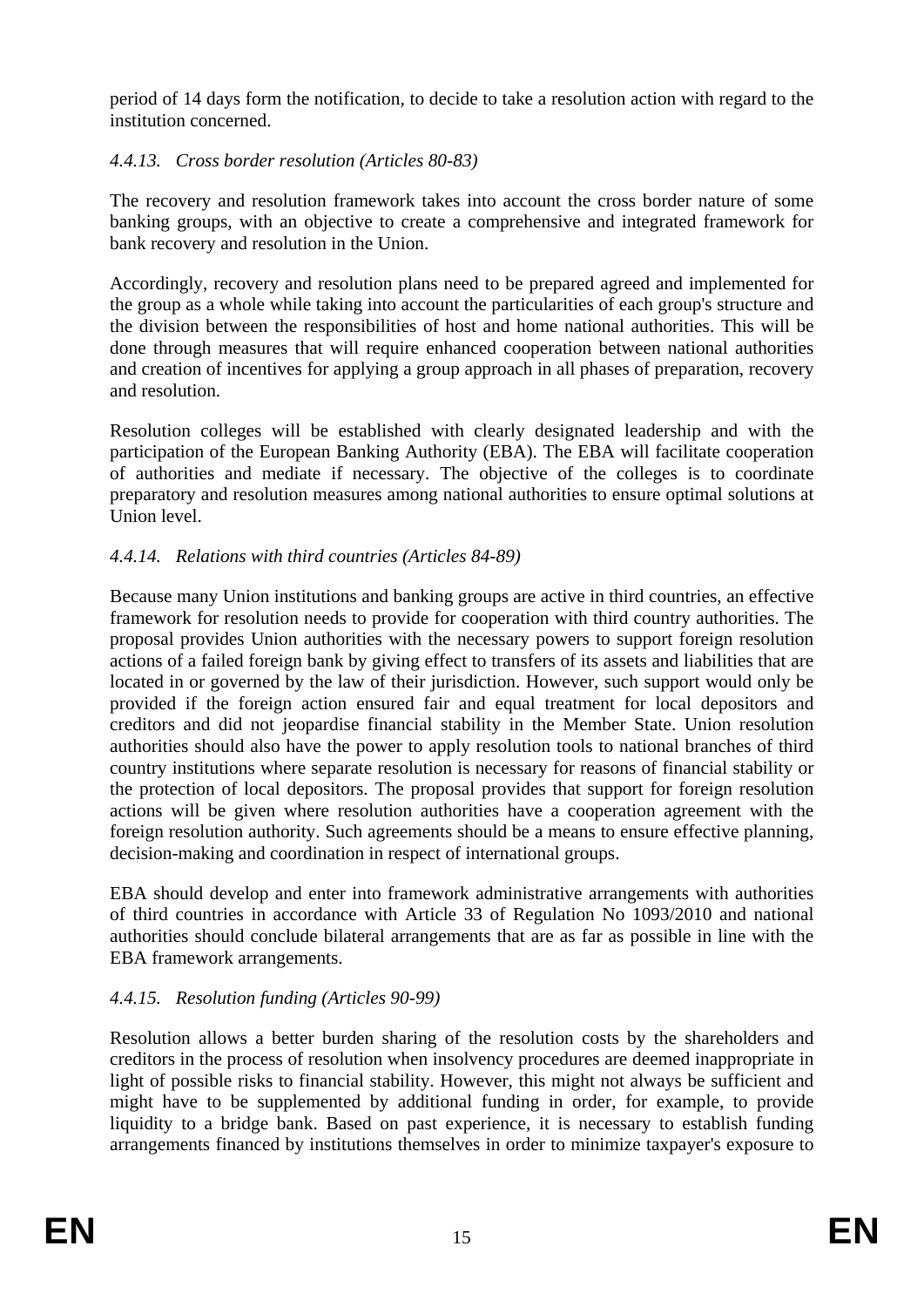losses from solvency support. Articles 90 to 99 lay down the necessary provisions to that purpose.

Article 89 provides for the setting up of financing arrangements in each Member State. The purposes for which they may be used are listed under article 89, paragraph 2 and range from guarantees to loans or contributions. Losses are primarily borne by shareholders and creditors, but other financing arrangements cannot be excluded in principle.

Article 90 lays down the rules on the contributions to the financing arrangements, and involves a mix of ex ante contributions, supplemented by ex post contributions and, where indispensable, borrowing facilities from financial institutions or the central bank. In order to ensure that some funds are available at all times, and given the pro-cyclicality associated with ex post funding, a minimum target fund level is set, to be reached through ex ante contributions in a time span of 10 years. Based on model-calculation, an optimal minimum target fund level is set at 1% of covered deposits.

In order to enhance the resilience of national financing arrangements, Article 97 provides for a right for national arrangements to borrow from their counterparts in other Member States. In order to reflect the distribution of competences among the various national authorities in the resolution of groups, Article 98 lays down rules on the respective contributions of national financing arrangements to the resolution of groups. This contribution will be based on the one previously agreed in the context of the group resolution plans. National financing arrangements, together with borrowing mechanisms and the mutualisation of national arrangements in the case of the resolution of cross border groups (Article 98) make up a European system of financing arrangements.

Article 99 deals with the role of Deposit Guarantee Schemes (DGS) in the resolution framework. DGS may be called to contribute to resolution in two manners.

First, deposit guarantee schemes must contribute for the purpose of ensuring continuous access to covered deposits. Deposit Guarantee Schemes are currently established in all Member States in accordance with Directive 94/19/EC. They compensate retail depositors up to EUR100,000 in respect of unavailable deposits, before being subrogated to them in liquidation proceedings. By contrast, resolution avoids the unavailability of covered deposits, which is preferable from the depositor's point of view. It is therefore desirable that the DGS contributes for an amount equivalent to the losses that it would have had to bear in normal insolvency proceedings, as reflected in paragraph 1 of Article 99. In order to provide for sufficient funding, the ranking of deposit guarantee schemes in the hierarchy of claims is introduced, with DGS ranking pari passu with unsecured non-preferred claims. The DGS contribution must be made in cash in order to absorb the losses pertaining to covered deposits.

Secondly, while Member States must at least use DGS for the purpose of providing cash to ensure continuous access to covered deposits, they retain discretion as to how to fund resolution: they may decide to create financing arrangements separate from the DGS, or use their DGS also as financing arrangements under Article 91. Indeed, there are synergies between deposit guarantee schemes and resolution. When a resolution framework that limits contagion is in place, it reduces the number of bank failures, and therefore the likeliness of DGS pay-outs. The proposal therefore allows Member States to use DGS for resolution funding in order to reap economies of scale. Where the two arrangements are separate, the DGS is liable for the protection of covered depositors to the extent and in the conditions laid down in Article 99, paragraphs 1 to 4, while supplementary funding is provided by separate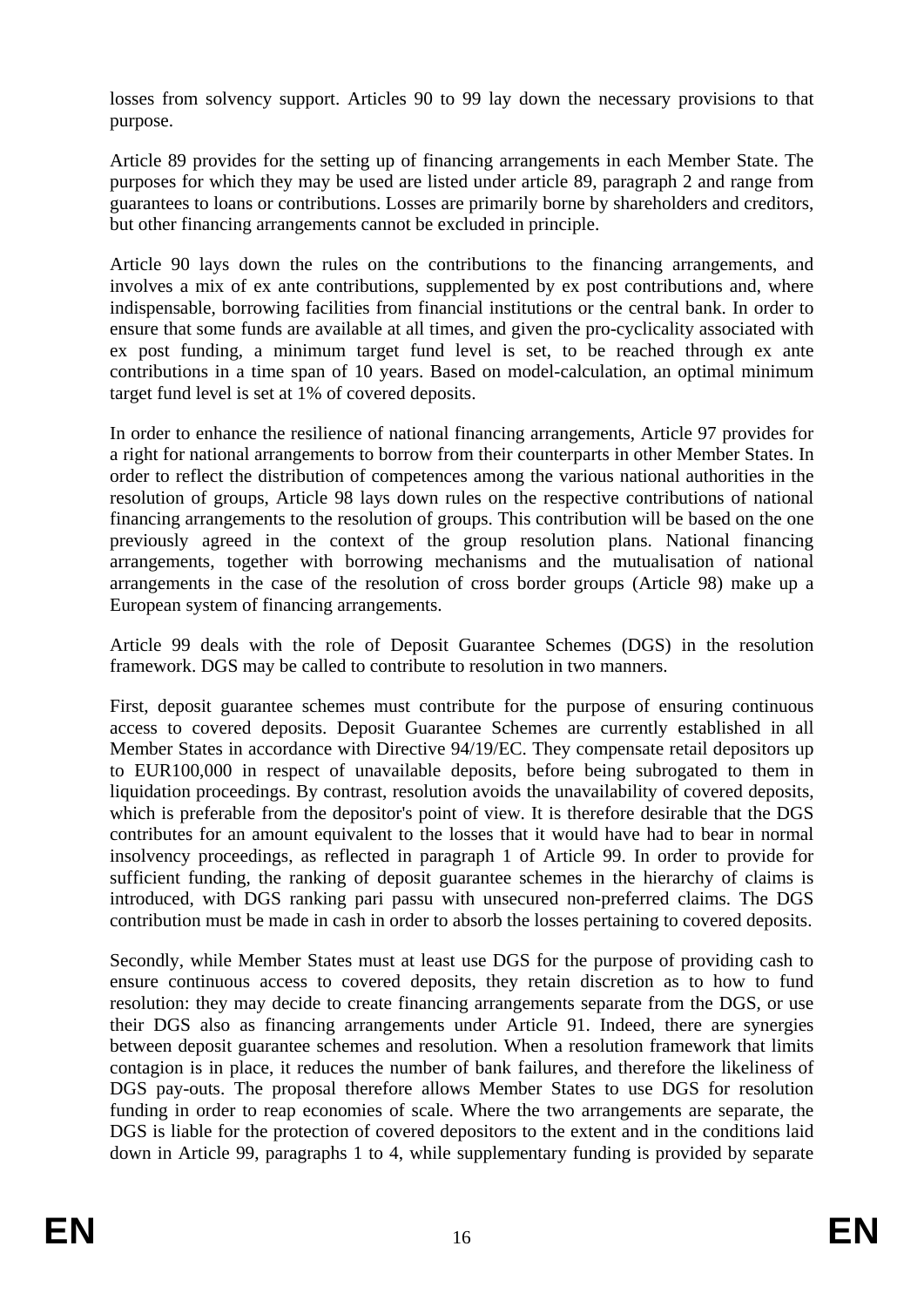financing arrangements established under Article 91. By contrast, where they opt for a single financing arrangement, it will cover both the losses affecting covered deposits, and other purposes under Article 92. In that case, the DGS has to comply with all the conditions on contributions, borrowing and mutualisation laid down under Articles 93 to 98.

In any case, if following a contribution by the DGS, the institution under resolution fails at a later stage and the DGS does not have sufficient funds to repay depositors, the DGS must have arrangements in place in order to raise the corresponding amounts immediately from its members.

State aid is likely to be present in the intervention of the resolution funds irrespective of the type of national financial arrangements (i.e. a resolution fund separate from the Deposit Guarantee Scheme or using the Deposit Guarantee Scheme as a resolution fund).

## *4.4.16. Compliance with Articles 290 and 291 TFEU*

On 23 September 2009, the Commission adopted proposals for Regulations establishing EBA, EIOPA, and  $ESMA<sup>16</sup>$ . In this respect the Commission wishes to recall the Statements in relation to Articles 290 and 291 TFEU it made at the adoption of the Regulations establishing the European Supervisory Authorities according to which: "As regards the process for the adoption of regulatory standards, the Commission emphasises the unique character of the financial services sector, following from the Lamfalussy structure and explicitly recognised in Declaration 39 to the TFEU. However, the Commission has serious doubts whether the restrictions on its role when adopting delegated acts and implementing measures are in line with Articles 290 and 291 TFEU."

### *4.4.17. Changes to the Winding Up Directive, Company Law Directives and EBA Regulation (Articles 104 - 111)*

Directive 2001/24/EC provides for the mutual recognition and enforcement of reorganization or winding up measures in relation to credit institutions that have branches in other Member States. The Directive seeks to ensure that a credit institution and its branches in other Member States are reorganised or wound up according to the principles of unity and universality ensuring that there is only one set of insolvency proceedings in which the credit institution is treated as one entity. Unity and universality of proceedings ensure the equal treatment of creditors irrespective of their nationality, place of residence or domicile. In order to ensure the equal treatment of creditors also in resolution processes, Directive 2001/24/EC is amended to extend its scope to investment firms and to the use of the resolution tools to any entity covered by the resolution regime.

The Union Company Law Directives contain rules for the protection of shareholders and creditors. Some of these rules may hinder rapid action by resolution authorities.

The Second Company Law Directive requires that any increase in capital in a public limited liability company be agreed by the general meeting, while Directive 2007/36 (the Shareholders' Rights Directive) requires a 21 day convocation period for that meeting. Restoring the financial situation of a credit institution rapidly by means of capital increase is therefore not possible. The proposal therefore amends the Shareholders' Rights Directive to allow the general meeting to decide in advance that a shortened convocation period will apply

<sup>1</sup> 

<sup>16</sup> COM(2009) 501, COM(2009) 502, COM(2009) 503.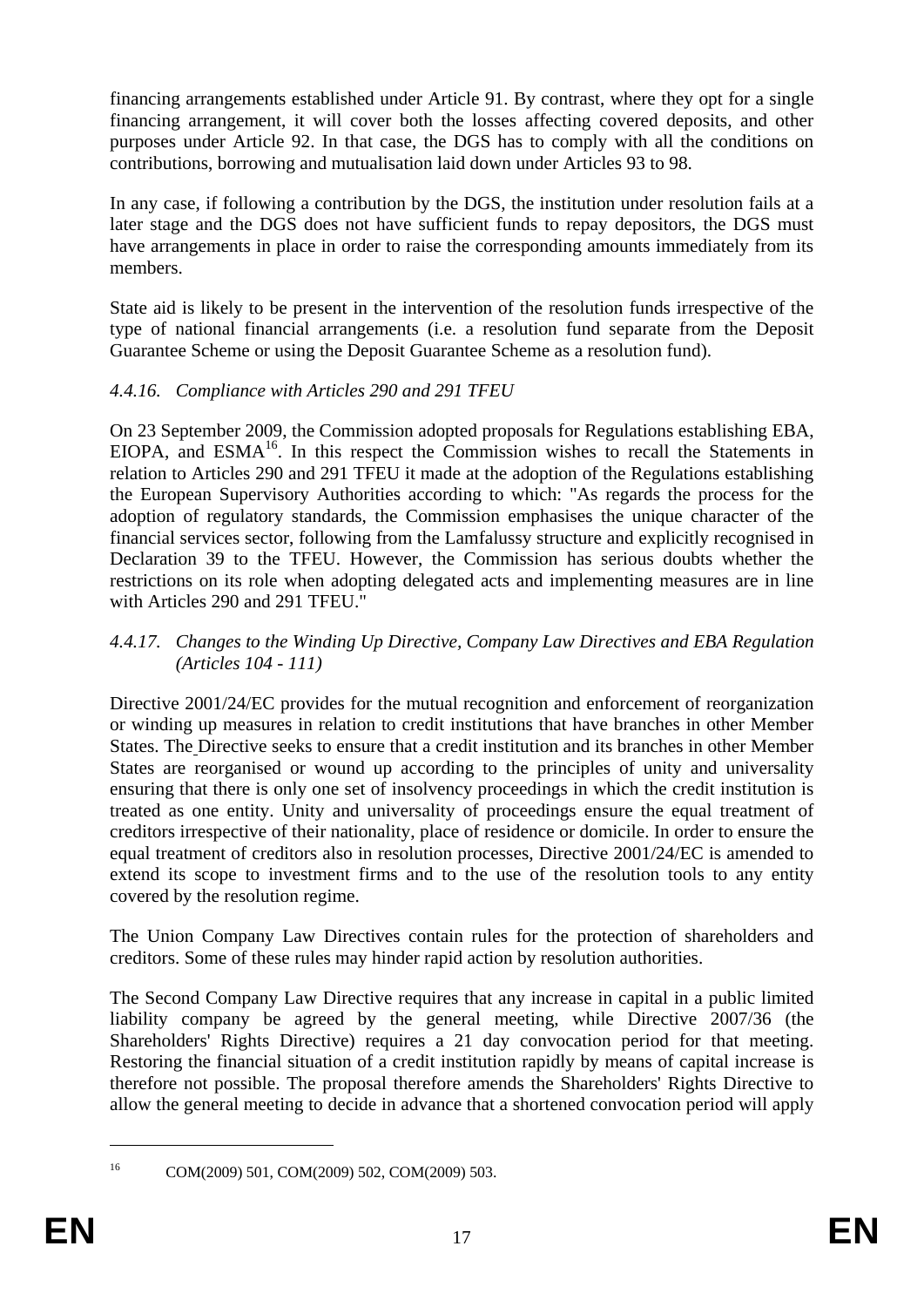for a general meeting to decide on an increase of capital in emergency situations. Such authorisation will be part of the recovery plan. This will allow rapid action while retaining shareholders' decision-making powers.

Moreover, Company Law Directives require that increase and decrease of capital, mergers and divisions are subject to shareholders' agreement, and pre-emption rights apply whenever the capital is increased by consideration in cash. In addition, the Takeover Bids Directive requires mandatory bids when any person – including the State - acquires shares in a listed company above the control threshold (usually 30-50%). To address these obstacles, the proposal allows Member States to derogate from those provisions that require consent from creditors or shareholders or otherwise hinder the effective and rapid resolution.

In order to ensure that the authorities responsible for resolution are represented in the European System of Financial Supervision established by Regulation (EU), No 1093/2010 and to ensure that EBA has the expertise necessary to carry out the tasks provided for in this directive, Regulation (EU) No 1093/2010 should be amended in order to include national resolution authorities as defined in this Directive in the concept of competent authorities established by that Regulation.

## *4.4.18. Entry into force*

The Directive will enter into force on the twentieth day following its publication in the OJ.

In line with common practice, the transposition deadline of the Directive is set at 18 months, i.e. 31 December 2014.

The provisions on the bail-in tool are subject to a longer transposition period and should be applied as from 1 January 2018. That date takes into account the observed maturity cycles of existing debt, the need to avoid deleveraging and the need for institutions to implement new capital requirements by 2018.

In accordance with the Joint Political Declaration of Member States and the Commission of 28 September 2011 on explanatory documents, Member States should accompany the notification of the implementing measures with correlation tables. This is justified in view of the complexity of the Directive, which covers different subjects and is likely to require a plurality of implementing measures and in view of the fact some Member States have already adopted legislations partially implementing this Directive.

# **5. BUDGETARY IMPLICATION**

The above policy options will have implications for the budget of the Union.

The present proposal would require EBA to (i) develop around 23 technical standards and 5 guidelines (ii) take part in resolution colleges, make decisions in case of disagreement and exercise binding mediation and (iii) provide for recognition of third country resolution proceedings according to Article 85 and conclude non-binding framework cooperation arrangements with third countries according to Article 88. The delivery of technical standards is due 12 months after the entry into force of the Directive which is estimated to be between June and December 2013. The proposal of the Commission includes long-term tasks for EBA that will require the establishment of 5 additional posts (temporary agents) as from 2014. In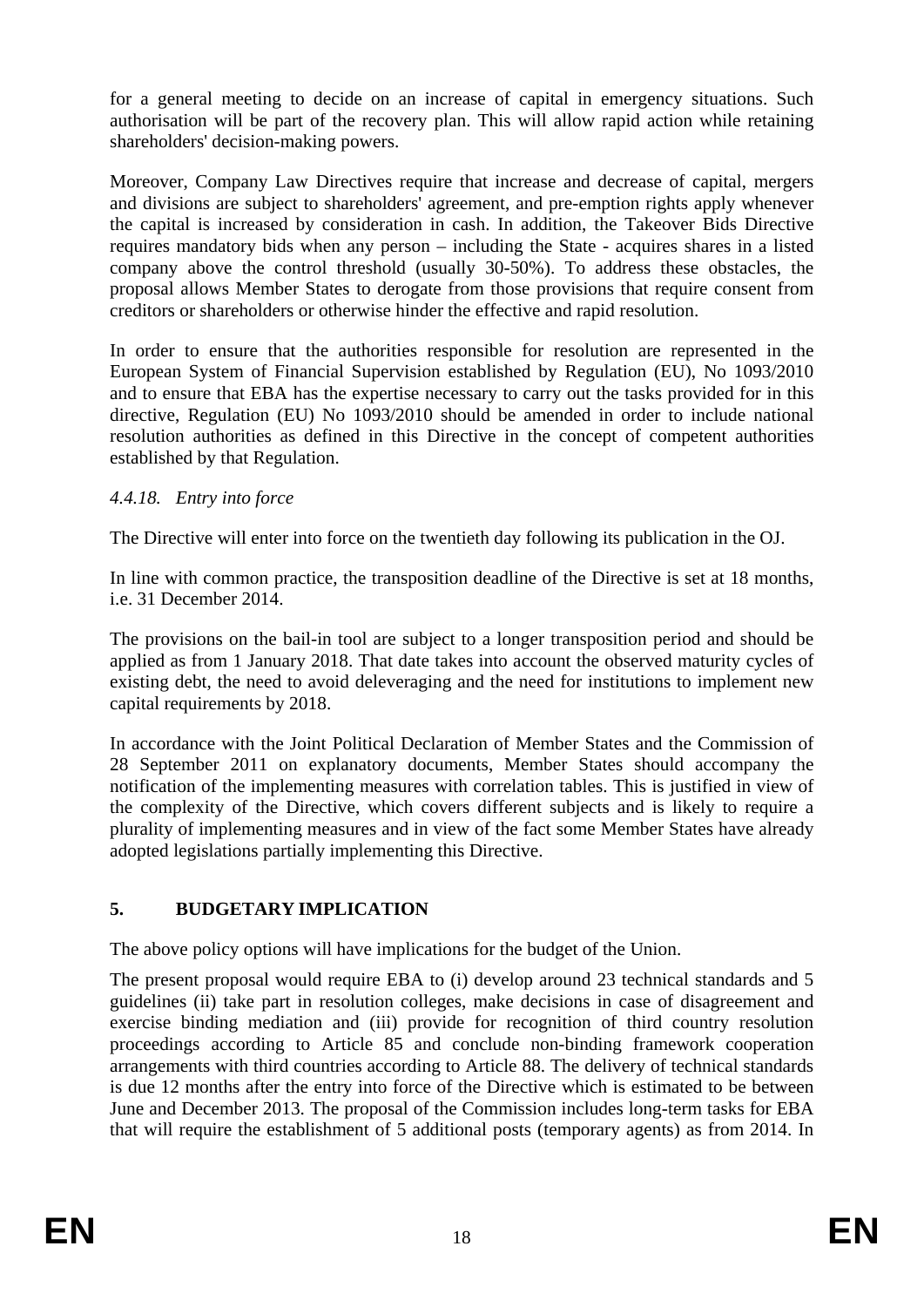addition, 11 seconded national experts "SNE" are foreseen to carry out temporary tasks limited to 2014 and 2015 years.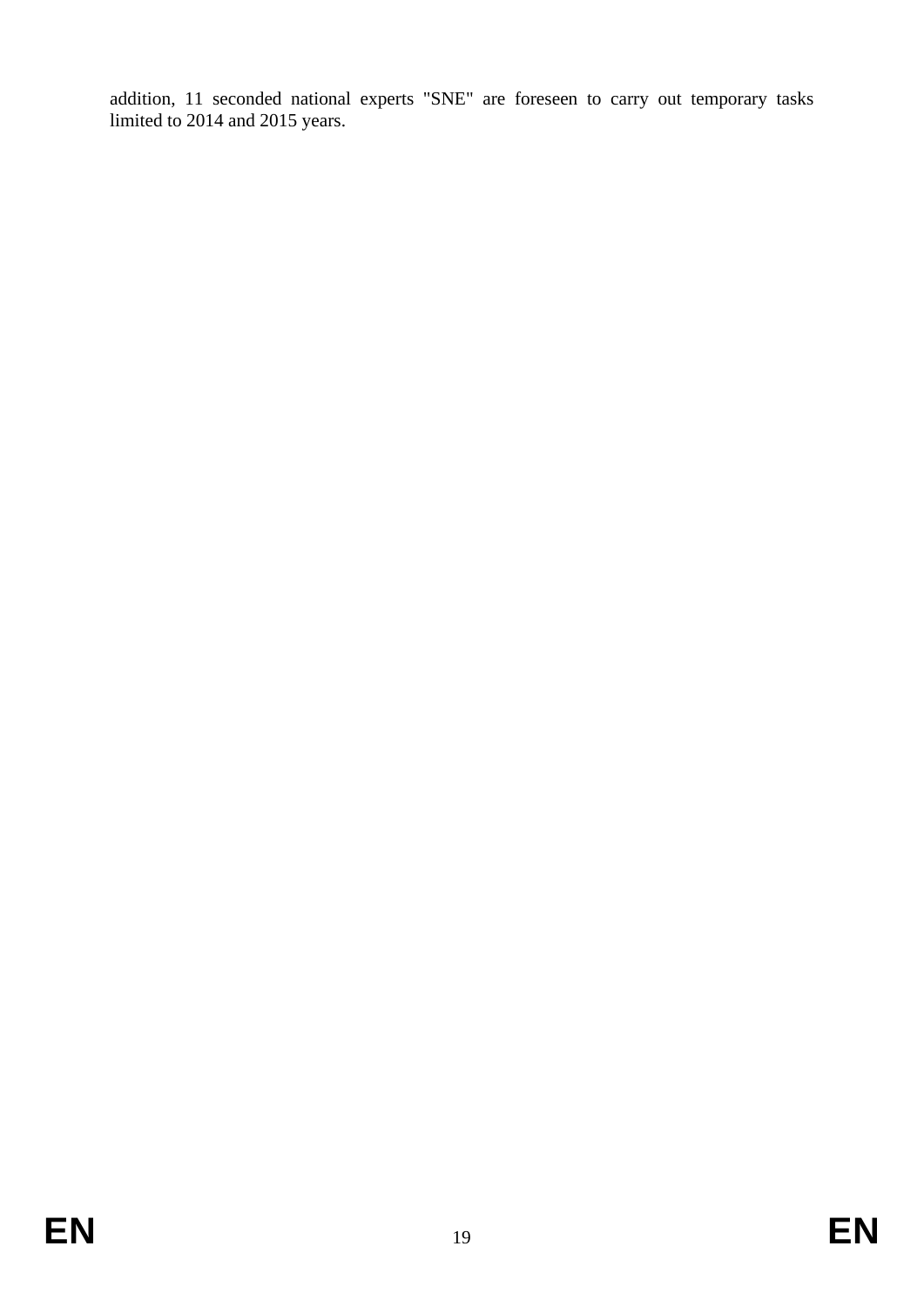2012/0150 (COD)

#### Proposal for a

## **DIRECTIVE OF THE EUROPEAN PARLIAMENT AND OF THE COUNCIL**

#### **establishing a framework for the recovery and resolution of credit institutions and investment firms and amending Council Directives 77/91/EEC and 82/891/EC, Directives 2001/24/EC, 2002/47/EC, 2004/25/EC, 2005/56/EC, 2007/36/EC and 2011/35/EC and Regulation (EU) No 1093/2010**

(Text with EEA relevance)

#### THE EUROPEAN PARLIAMENT AND THE COUNCIL OF THE EUROPEAN UNION,

Having regard to the Treaty on the Functioning of the European Union, and in particular Article 114 thereof,

Having regard to the proposal from the European Commission,<sup>17</sup>

After transmission of the draft legislative act to the national Parliaments,

Having regard to the opinion of the European Economic and Social Committee,<sup>18</sup>

Having regard to the opinion of the European Central Bank.<sup>19</sup>

Acting in accordance with the ordinary legislative procedure,

Whereas:

- (1) The financial crisis that started in 2008 has shown that there is a significant lack of adequate tools at Union level to effectively deal with unsound or failing credit institutions. Such tools are, in particular, needed to prevent insolvency or, when insolvency occurs, to minimize negative repercussions by preserving the systemically important functions of the institution concerned. During the crisis, those challenges were a major factor that forced Member States to save credit institutions using public funds.
- (2) Union financial markets are highly integrated and interconnected with many credit institutions operating extensively beyond national borders. The failure of a crossborder credit institution is likely to affect the stability of financial markets in the different Member States in which it operates. The inability of Member States to seize control of a failing credit institution and resolve it in a way that effectively prevents

 $^{17}_{18}$  OJ C, , p. .

 $^{18}$  OJ C , , p. .

 $OJ C$ , , p. .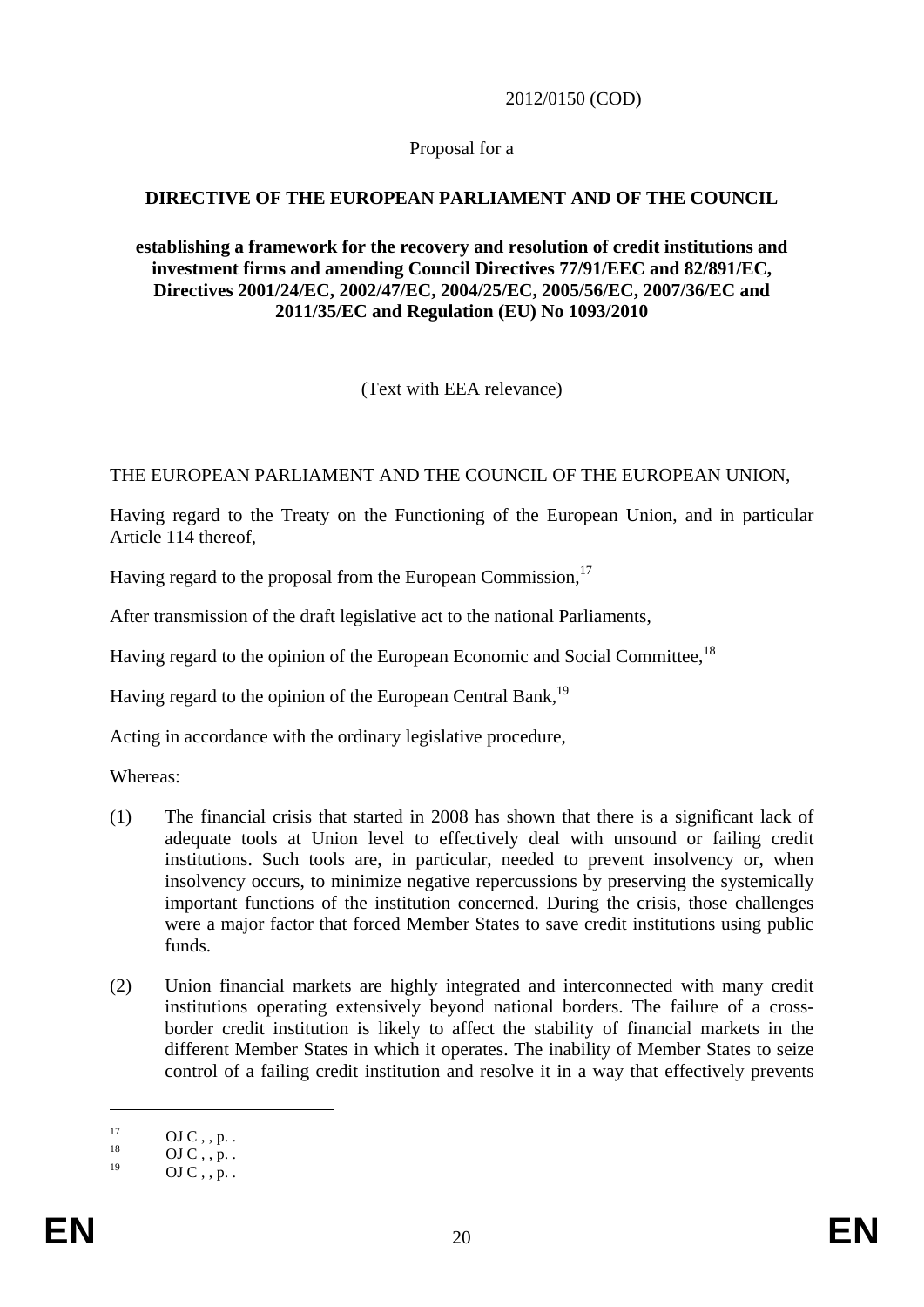broader systemic damage can undermine Member States' mutual trust and the credibility of the internal market in the field of financial services. The stability of financial markets is, therefore, an essential condition for the establishment and functioning of the internal market.

- (3) There is currently no harmonisation of the procedures for resolving credit institutions at Union level. Some Member States apply to credit institutions the same procedures that they apply to other insolvent enterprises, which in certain cases have been adapted for credit institutions. There are considerable substantial and procedural differences between the laws, regulations and administrative provisions which govern credit institutions' insolvency in the Member States. In addition, the financial crisis has exposed that general corporate insolvency procedures may not always be appropriate for credit institutions as they may not always ensure sufficient speed of intervention, the continuation of the essential functions of credit institutions and the preservation of financial stability.
- (4) A regime is, therefore, needed to provide authorities with the tools to intervene sufficiently early and quickly in an unsound or failing credit institution so as to ensure the continuity of the credit institution's essential financial and economic functions, while minimizing the impact of an institution's failure on the financial system and ensuring that shareholders and creditors bear appropriate losses. New powers should enable authorities to maintain uninterrupted access to deposits and payment transactions, sell viable portions of the firm where appropriate, and apportion losses in a manner that is fair and predictable. Those objectives should help avoid destabilizing financial markets and minimize the costs for taxpayers.
- (5) Some Member States have already enacted legislative changes that introduce mechanisms to resolve failing credit institutions; others have indicated their intention to introduce such mechanisms if they are not adopted at Union level. National differences in the conditions, powers and processes for the resolution of credit institutions are likely to constitute barriers to the smooth operation of the internal market and hinder cooperation between national authorities when dealing with failing cross-border banking groups. This is particularly true where different approaches mean that national authorities do not have the same level of control or the same ability to resolve credit institutions. Those differences in resolution regimes may also affect bank funding costs differently across Member States and potentially create competitive distortions between banks. Effective resolution regimes in all Member States are also necessary to ensure that institutions cannot be restricted in the exercise of the single market rights of establishment by the financial capacity of their home Member State to manage their failure.
- (6) Those obstacles should be eliminated and rules should be adopted in order to ensure that the internal market provisions are not undermined. To that end, rules governing the resolution of institutions should be made subject to common minimum harmonisation rules.
- (7) Since the objectives of the action to be taken, namely the harmonisation of the rules and processes for the resolution of credit institutions, cannot be sufficiently achieved by the Member States, and can therefore by reason of the effects of a failure of any institution in the whole Union, be better achieved at Union level, the Union may adopt measures, in accordance with the principle of subsidiarity as set out in Article 5 of the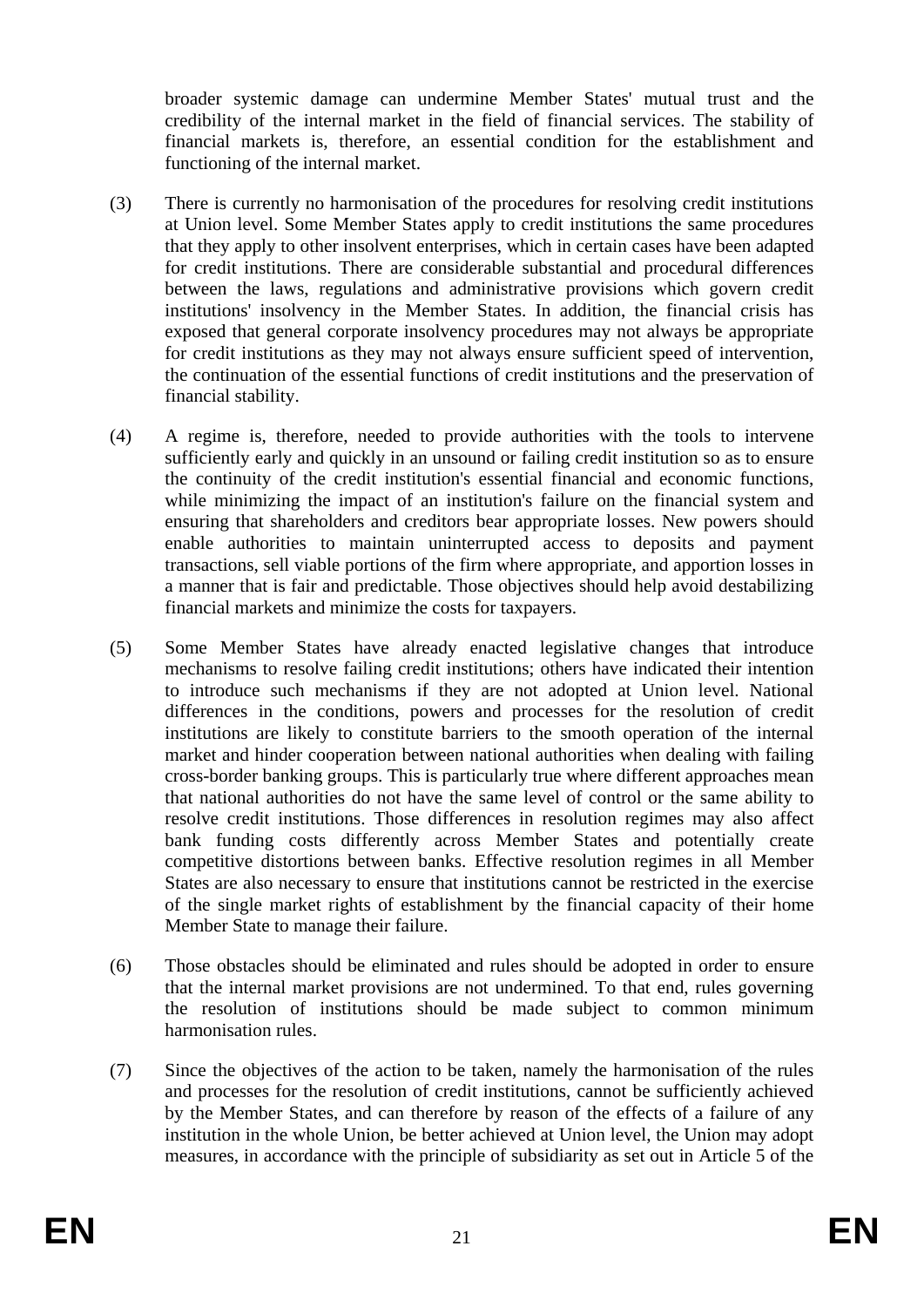Treaty on European Union. In accordance with the principle of proportionality, as set out in that Article, this Directive does not go beyond what is necessary in order to achieve those objectives.

- (8) In order to ensure consistency with existing Union legislation in the area of financial services as well as the greatest possible level of financial stability across the spectrum of institutions, the resolution regime should not only apply to credit institutions but also to investment firms subject to the prudential requirements laid down by Directive 2006/49/EC of the European Parliament and of the Council of 14 June 2006 on the capital adequacy of investment firms and credit institutions<sup>20</sup>. The regime should also apply to financial holding companies, mixed financial holding companies provided for in Directive 2002/87/EC of the European Parliament and of the Council of 16 December 2002 on the supplementary supervision of credit institutions, insurance undertakings and investment firms in a financial conglomerate and amending Council Directives 73/239/EEC, 79/267/EEC, 92/49/EEC, 92/96/EEC, 93/6/EEC and 93/22/EEC, and Directives 98/78/EC and 2000/12/EC of the European Parliament and of the Council<sup>21</sup>, mixed-activity holding companies and financial institutions, when the latter are subsidiaries of a credit institution or an investment firm. The crisis has demonstrated that the insolvency of an entity affiliated to a group can rapidly impact the solvency of the whole group and, thus, even have its own systemic implications. Authorities should, therefore, also possess effective means of action with respect to these entities in order to prevent contagion and produce a consistent resolution scheme for the group as a whole, as the insolvency of an entity affiliated to a group could rapidly impact the solvency of the whole group.
- (9) The use of resolution tools and powers provided for in this Directive may disrupt the rights of shareholders and creditors. In particular, the power of the authorities to transfer the shares or all or part of the assets of an institution to a private purchaser without the consent of shareholders affects the property rights of shareholders. In addition, the power to decide which liabilities to transfer out of a failing credit institution based upon the objectives of ensuring the continuity of services and avoid adverse effect on financial stability may affect the equal treatment of creditors.
- (10) National Authorities should take into account the risk, size and interconnectedness of an institution in the context of recovery and resolution plans and when using the different tools at their disposal, making sure that the regime is applied in an appropriate way.
- (11) In order to ensure the required speed of action, to guarantee independence from economic actors and to avoid conflicts of interest, Member States should appoint public administrative authorities to perform the functions and tasks in relation to resolution pursuant to this Directive. Member States should ensure that appropriate resources are allocated to those resolution authorities. The designation of public authorities should not exclude delegation under the responsibility of the resolution authority. However, it is not necessary to prescribe the exact authority that Member States should appoint as the resolution authority. While harmonisation of that aspect may facilitate coordination, it would also considerably interfere with the constitutional and administrative systems of Member States. A sufficient degree of coordination can

<u>.</u>

<sup>&</sup>lt;sup>20</sup> OJ L 177, 30.6.2006, p. 2011.

<sup>21</sup> OJ L35, 11.2.2003, p.1.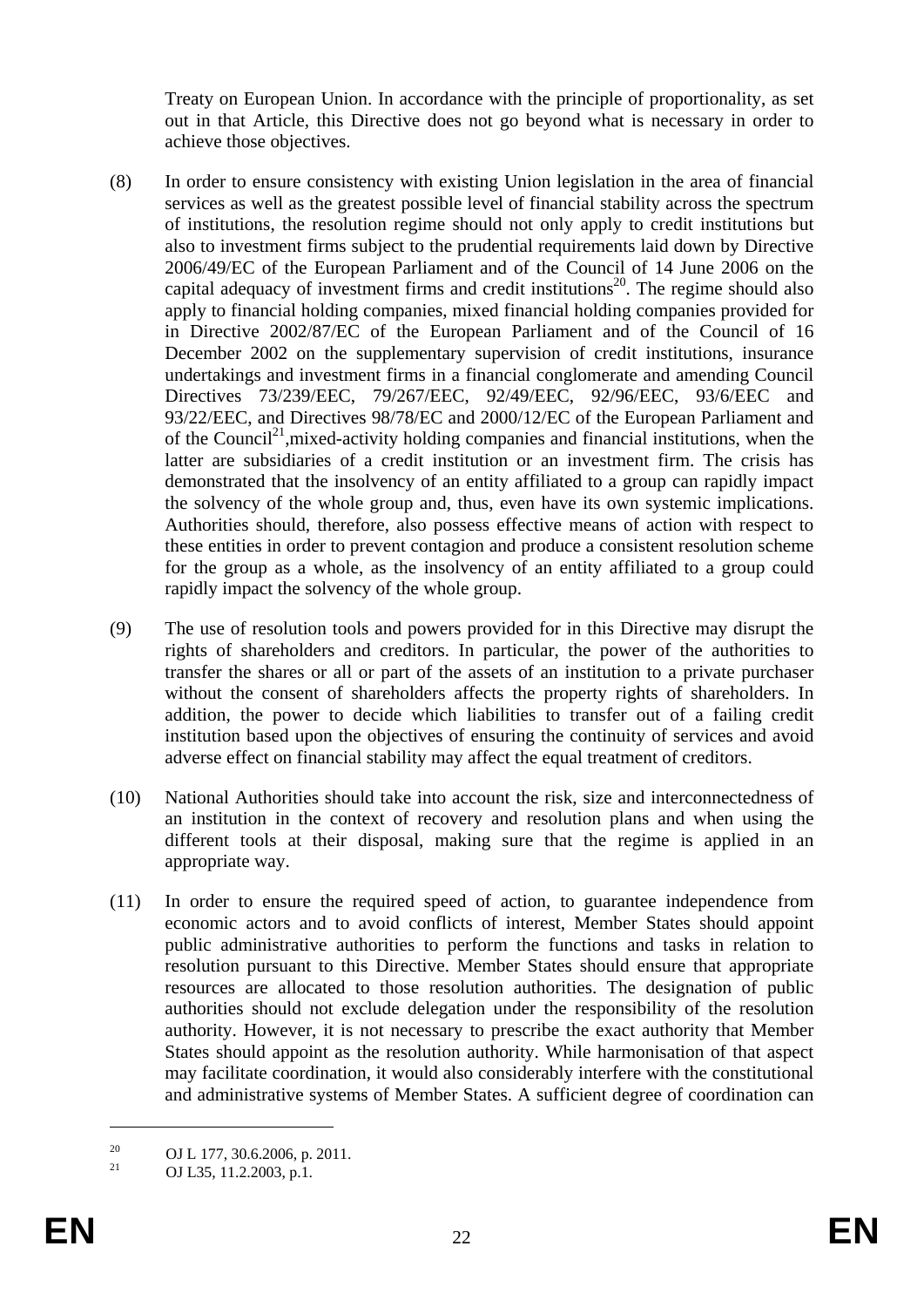still be achieved with a less intrusive requirement: all the national authorities involved in the resolution of institutions should be represented in resolution colleges, where coordination at cross-border or Union level should take place. Member States should, therefore, be free to choose which authorities should be responsible for applying the resolution tools and exercising the powers provided for in this Directive.

- (12) In light of the consequences that the failure of a credit institution or an investment firm may have on the financial system and the economy of a Member State as well as the possible need to use public funds to resolve a crisis, the Ministries of Finance or other relevant ministries in the Member States should be closely involved, at an early stage, in the process of crisis management and resolution.
- (13) Effective resolution of institutions or groups operating across the Union requires cooperation among competent authorities and resolution authorities within supervisory and resolution colleges in all the stages covered by this Directive, from the preparation of recovery and resolution plans to the actual resolution of an institution. In the event of disagreement between national authorities on decisions to be taken in accordance with this Directive with regard to institutions, the European Banking Authority (EBA) should, as a last resort, play a role of binding mediation. For that purpose, EBA should be empowered to take decisions requiring national authorities to take or to refrain from specific actions in accordance with the provisions of Regulation 1093/2010 of the European Parliament and of the Council of 24 November 2010 establishing a European Supervisory Authority (European Banking Authority), amending Decision No 716/2009/EC and repealing Commission Decision  $2009/78/EC^{22}$ .
- (14) In order to ensure uniform and consistent approach in the area covered by this Directive, EBA should also be empowered to adopt guidelines, and elaborate regulatory and technical standards to be endorsed by the Commission by means of delegated acts pursuant to Article 290 of the Treaty on the Functioning of the European Union.
- (15) In order to deal in an efficient manner with failing institutions, authorities should have the power to impose preparatory and preventative measures.
- (16) It is essential that all institutions prepare and regularly update recovery plans that set out measures to be taken by those institutions under different circumstances or scenarios. Such plans should be detailed and based on realistic assumptions applicable in a range of robust and severe scenarios. The requirement to prepare a recovery plan should, however, be applied proportionately, reflecting the systemic importance of the institution or group. In that vein, the required content should also take into account the nature of the institution's sources of funding and the degree to which group support would be credibly available. Institutions should be required to submit their plans to supervisors for a complete assessment, including whether the plans are comprehensive and could feasibly restore an institution's viability, in a timely manner, even in periods of financial stress.
- (17) Where an institution does not present an adequate recovery plan, supervisors should be empowered to require that institution to take any measure necessary to redress the deficiencies of the plan, including making changes to its business model or to its

<sup>&</sup>lt;sup>22</sup> OJ L.., p..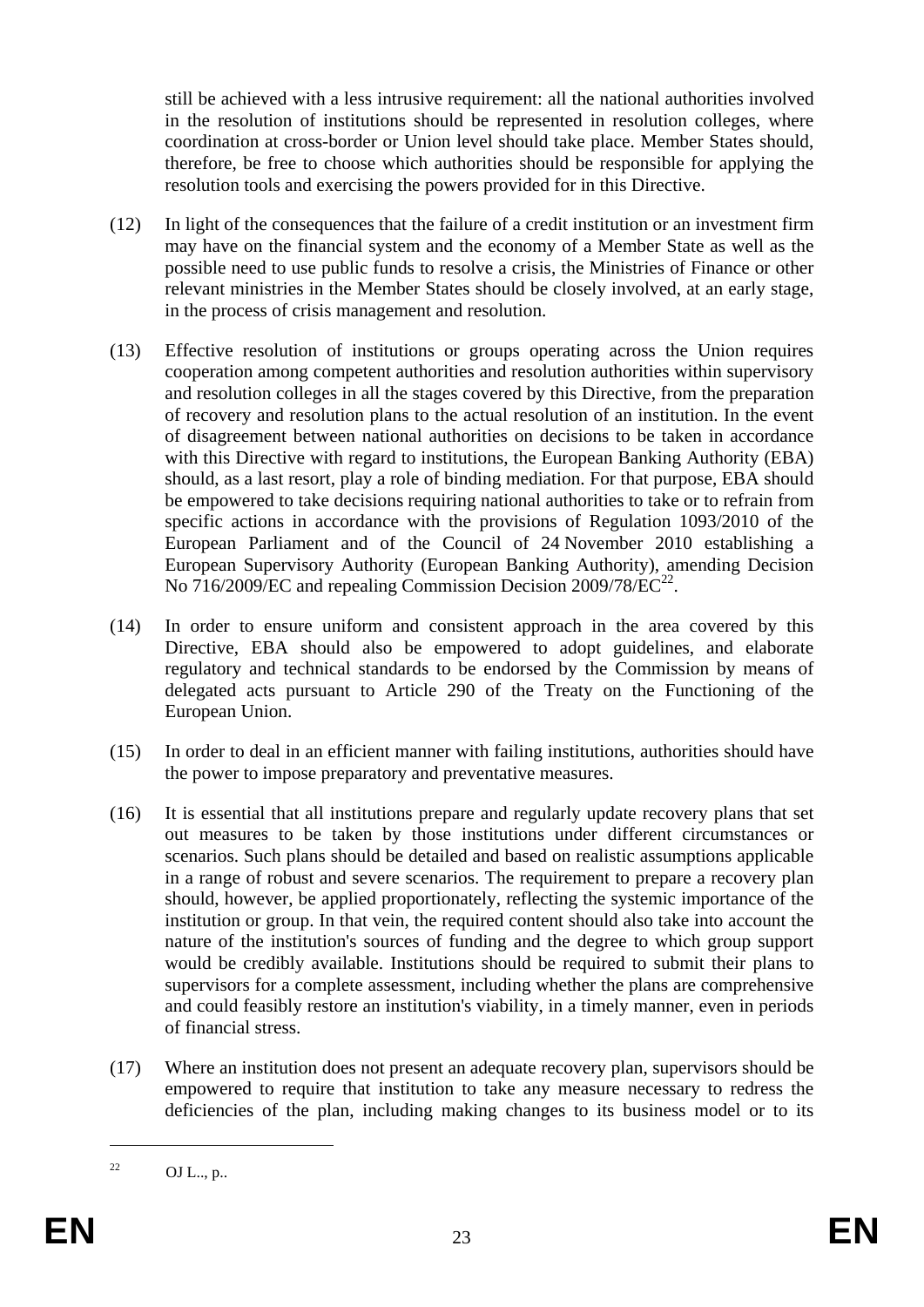funding strategy. That requirement may affect the freedom to conduct a business as guaranteed by Article 16 of the Charter of Fundamental Rights. The limitation of that fundamental right is however necessary to meet the objectives of financial stability and for protecting depositors and creditors. More specifically, such a limitation is necessary in order to strengthen the business of institutions and avoid that institutions grow excessively or take excessive risks without being able to tackle setbacks and losses and to restore their capital base. The limitation is also proportionate as only preventative action can ensure that adequate precautions are taken and therefore complies with Article 52 of the Charter of Fundamental Rights of the European Union.

- (18) Resolution planning is an essential component of effective resolution. Authorities should have all the information necessary in order to plan how the essential functions of an institution or of a cross-border group may be isolated from the rest of the business and transferred in order to ensure the preservation and continuance of essential functions. The requirement to prepare a resolution plan should, however, be simplified, reflecting the systemic importance of the institution or group.
- (19) Resolution authorities should have the power to require changes to the structure and organization of institutions or groups in order to remove practical impediments to the application of resolution tools and ensure the resolvability of the entities concerned. Due to the potentially systemic nature of all institutions, it is crucial in order to maintain financial stability that authorities have the possibility to resolve any institution. In order to respect the right to conduct business laid down by Article 16 of the Charter of Fundamental Rights, the authorities' discretion should be limited to what is necessary in order to simplify the structure and operations of the institution solely to improve its resolvability. In addition, any measure imposed for such purposes should be consistent with Union law. Measures should be neither directly nor indirectly discriminatory on ground of nationality, and be justified by the overriding reason of being conducted in the public interest in financial stability. To determine whether an action was taken in the general public interest, resolution authorities, acting in the general public interest, should be able to achieve their resolution objectives without encountering impediments to the application of resolution tools or their ability to exercise the powers conferred to them. Furthermore, an action should not go beyond the minimum necessary to attain the objectives. When determining the measures to be taken, resolution authorities should take into account the warnings and recommendations of the European Systemic Risk Board established under Regulation (EU) No 1092/2010 of the European Parliament and of the Council of 24 November 2010 on European Union macro-prudential oversight of the financial system and establishing a European Systemic Risk Board.<sup>23</sup>
- (20) Measures proposed to address or remove impediments to the resolvability of an institution or a group should not prevent institutions from exercising the right of establishment conferred by the Treaty on the Functioning of the European Union.
- (21) Recovery and resolution plans should not assume access to extraordinary public financial support or expose taxpayers to the risk of loss. Access to liquidity facilities provided by central banks, including emergency liquidity facilities, should not be considered as extraordinary public financial support provided that the institution is

<sup>23</sup> OJ L 331, 15.12.2010, p. 1.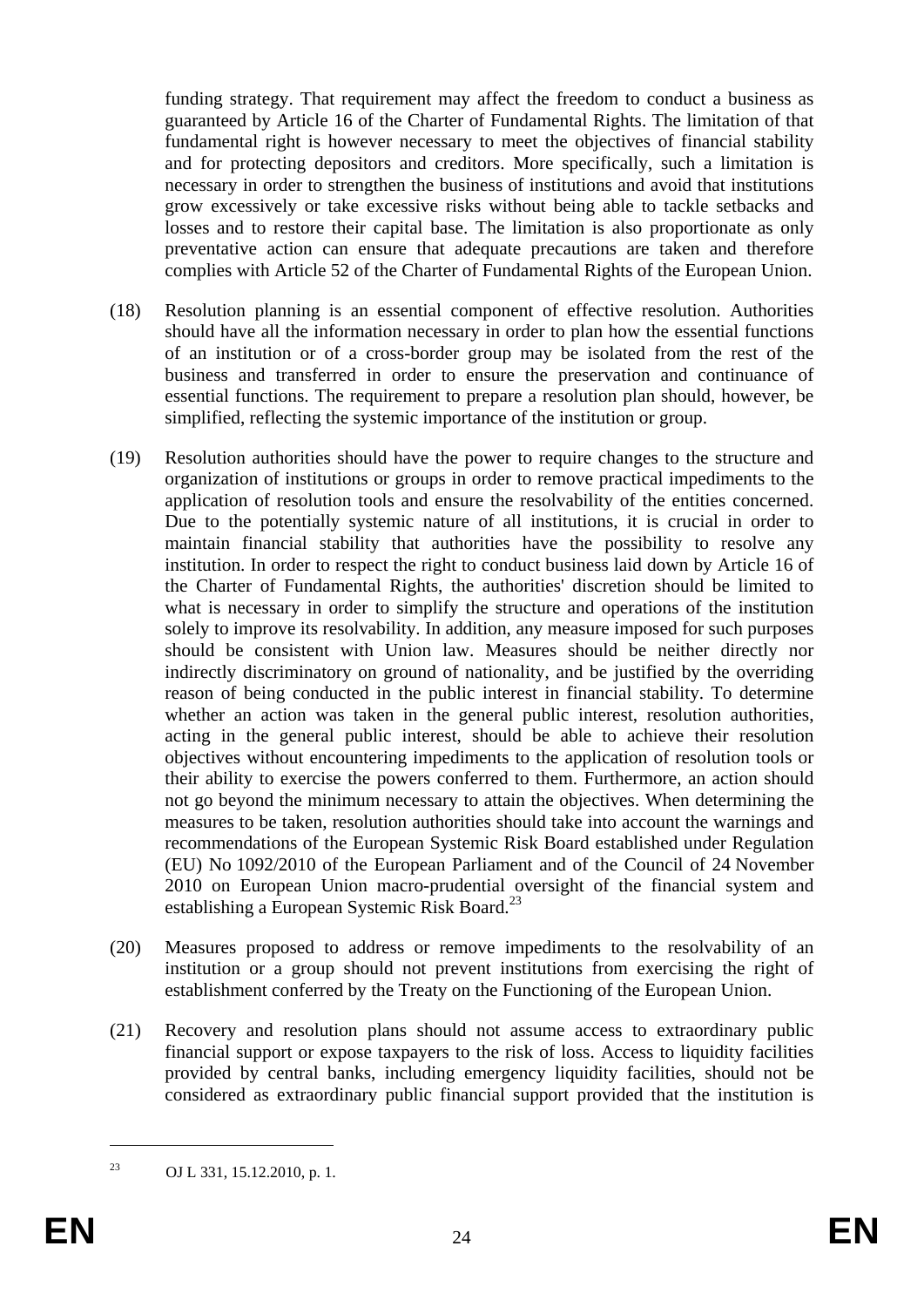solvent at the moment of the liquidity provision, and such liquidity provision is not part of a larger aid package; that the facility is fully secured by collateral to which haircuts are applied, in function of its quality and market value, that the central bank charges a penal interest rate to the beneficiary; and that the measure is taken at the central bank's own initiative and, in particular, is not backed by any counter-guarantee of the State.

- (22) The provision of financial support from one entity of a cross-border group to another entity of the same group is currently restricted by a number of provisions laid down by national laws. Those provisions are designed to protect the creditors and shareholders of each entity. Those provisions, however, do not take into account the interdependency of the entities of the same group or the group interest. At the international level, only in certain legal systems has the concept of group interest been developed through jurisprudence or legal rules. That concept takes into account, beside the interest of each individual group entity, the indirect interest that each entity in a group has in the prosperity of the group as a whole. However, it differs from Member State to Member State and does not provide the necessary legal certainty. It is, therefore, appropriate to set out under which conditions financial support may be transferred among entities of a cross-border banking group with a view to ensuring the financial stability of the group as a whole. Financial support between group entities should be voluntary. It is appropriate that the exercise of the right of establishment is not directly or indirectly made conditional by Member States to the existence of an agreement to provide financial support.
- (23) In order to preserve financial stability, it is important that competent authorities be able to remedy the deterioration of an institution's financial and economic situation before that institution reaches a point at which authorities have no other alternative than to resolve it. To this end, competent authorities should be granted early intervention powers, including the power to replace the management body of an institution with a special manager; this would serve as a means of exerting pressure on the institution in question to take measures to restore its financial soundness and/or to reorganise its business so as to ensure its viability at an early stage. The task of the special manager should be to take all measures necessary and promote solutions in order to redress the financial situation of the institution. The appointment of the special manager should not however derogate from any rights of the shareholders or owners or procedural obligations established under Union or national company law and should respect international obligations of the Union or Member States, relating to investment protection. The early intervention powers should include those already specified under Directive 2006/48/EC of the European Parliament and of the Council of 14 June 2006 relating to the taking up and pursuit of the business of credit institutions<sup>24</sup> for circumstances other than those considered as early intervention as well as other situations considered necessary to restore the financial soundness of an institution.
- (24) The resolution framework should provide for timely entry into resolution before a financial institution is balance-sheet insolvent and before all equity has been fully wiped out. Resolution should be initiated when a firm is no longer viable or likely to be no longer viable and other measures have proved insufficient to prevent failure. The

<sup>24</sup> OJ L 177, 30.6.2006, p. 1.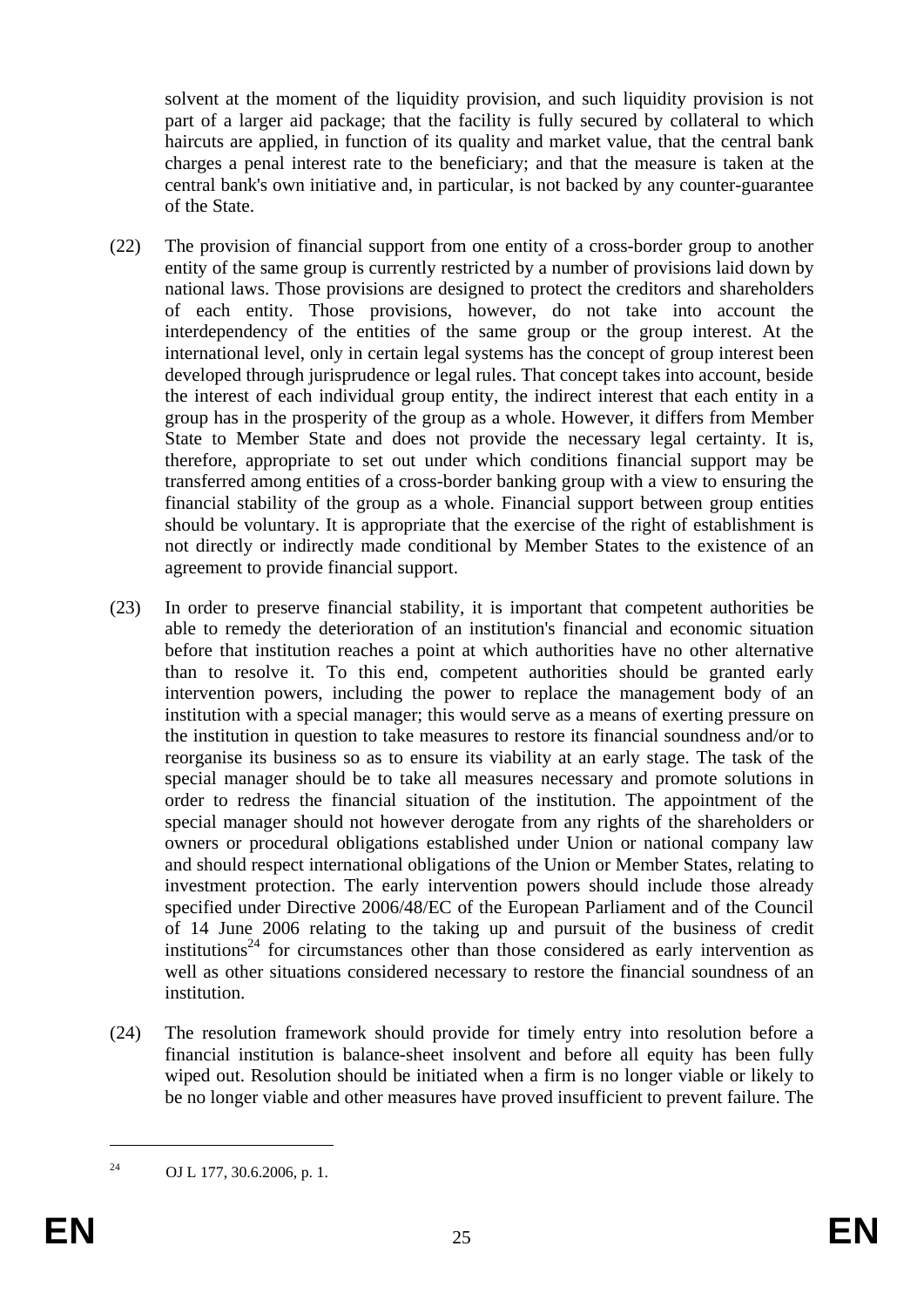fact that an institution does not meet the requirements for authorization should not justify per-se the entry into resolution, especially if the institution is still or likely to be still viable. An institution should be considered as failing or likely to fail when it is or is to be in breach of the capital requirements for continuing authorisation because it has incurred or is likely to incur in losses that are to deplete all or substantially all of its own funds, when the assets of the institution are or are to be less than its liabilities, when the institution is or is to be unable to pay its obligations as they fall due, or when the institution requires extraordinary public financial support. The need for emergency liquidity assistance from a central bank should not in itself be a condition that sufficiently demonstrates that an institution is or will be, in the near-term, unable to pay its liabilities as they fall due. In order to preserve financial stability, in particular in case of a systemic liquidity shortage, State guarantees on liquidity facilities provided by central banks or State guarantees on newly issued liabilities should not trigger the resolution framework provided that a number of conditions are met. In particular the State guarantee measures should to be approved under the State aid framework and should not be part of a larger aid package, and the use of the guarantee measures should be strictly limited in time. In both instances, the bank needs to be solvent.

- (25) The powers of resolution authorities should also apply to holding companies where both the holding company is failing or likely to fail and a subsidiary institution is failing or likely to fail. In addition, notwithstanding the fact that a holding company might not be failing or likely to fail, the powers of resolution authorities should apply to the holding company where one or more subsidiary credit institution or investment firm meet the conditions for resolution and the application of the resolution tools and powers in relation to the holding company is necessary for the resolution of one or more of its subsidiaries or for the resolution of the group as a whole.
- (26) Where an institution is failing or likely to fail, national authorities should have at their disposal a minimum harmonised set of resolution tools and powers. Their exercise should be subject to common conditions, objectives, and general principles. Once the resolution authority has taken the decision to put the institution under resolution, normal insolvency proceedings should be excluded. Member States should be able to confer onto the resolution authorities powers and tools in addition to those conferred onto them under this Directive. The use of these additional tools and powers, however, should comply with the resolution principles and objectives as set out in this Directive. In particular, the use of such tools or powers should not impinge on the effective resolution of cross-border groups and should ensure that shareholders bear losses.
- (27) In order to avoid moral hazard, any insolvent institution should be able to exit the market, irrespective of its size and interconnectedness, without causing systemic disruption. A failing institution is in principle liquidated under normal insolvency proceedings. However, liquidation under normal insolvency proceedings might jeopardise financial stability, interrupt the provision of essential services, and affect the protection of depositors. In such case there is a public interest in applying resolution tools. The objectives of resolution should therefore be to ensure the continuity of essential financial services, to maintain the stability of the financial system, to reduce moral hazard by minimising reliance on public financial support to failing institutions, and to protect depositors.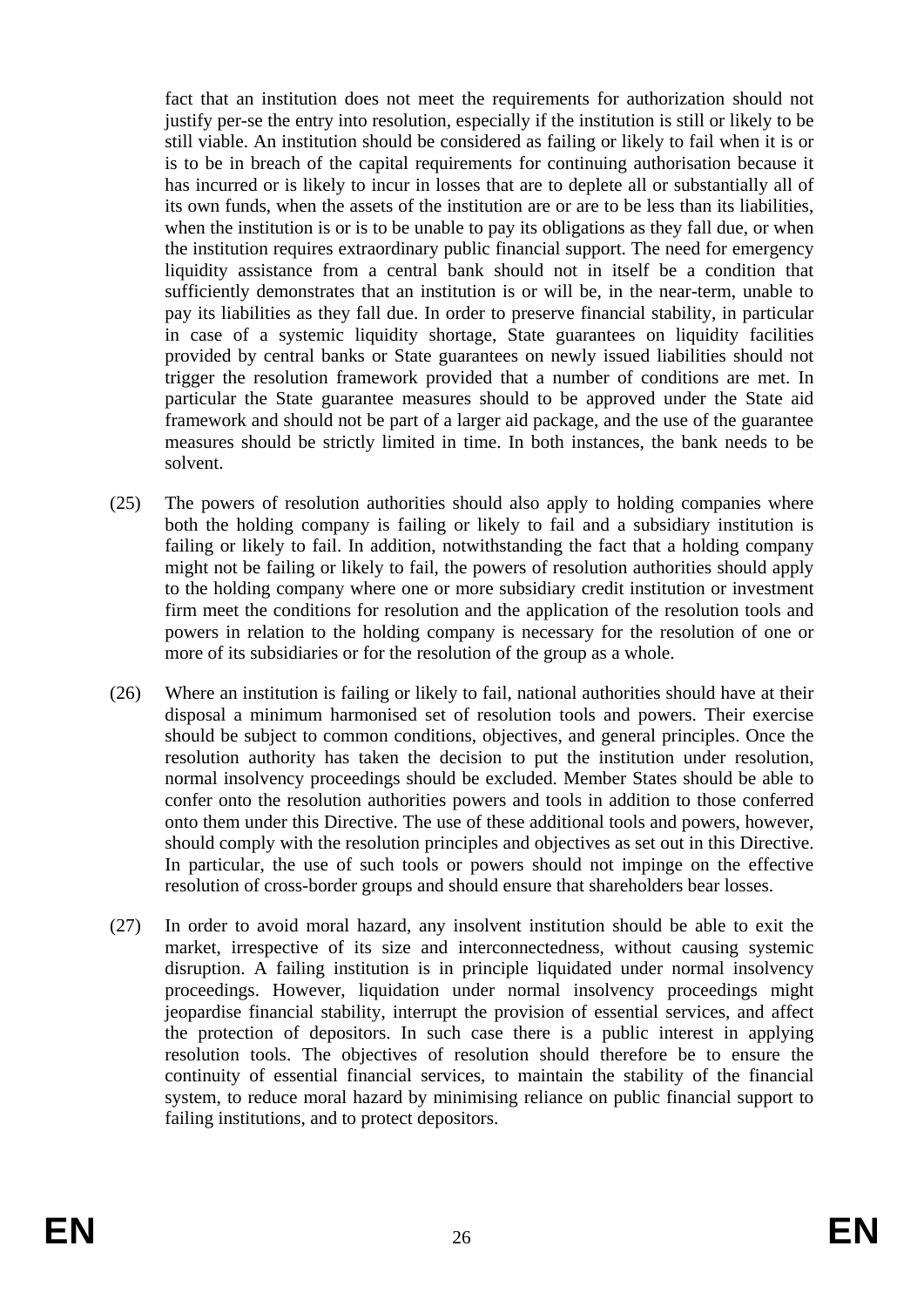- (28) The winding up of an insolvent institution through normal insolvency proceedings should always be considered before a decision could be taken to maintain the institution as a going concern. An insolvent institution should be maintained as a going concern with the use, to the extent possible, of private funds. That may be achieved either through sale to or merger with a private sector purchaser, or after having written down the liabilities of the institution, or after having converted its debt to equity, in order to effect a recapitalisation.
- (29) When applying resolutions tools and exercising resolution powers, resolution authorities should make sure that shareholders and creditors bear an appropriate share of the losses, that the managers are replaced, that the costs of the resolution of the institution are minimised, and that all creditors of an insolvent institution that are of the same class are treated in a similar manner. When the use of the resolution tools involves the granting of State aid, interventions should have to be assessed in accordance with the relevant State aid provisions. State aid may be involved, *inter alia*, where resolution funds or deposit guarantee funds intervene to assist in the resolution of failing institutions.
- (30) The limitations on the rights of shareholders and creditors should be in accordance with Article 52 of the Charter of Fundamental Rights. The resolution tools should therefore be applied only to those institutions that are failing or likely to fail, and only when it is necessary to pursue the objective of financial stability in the general interest. In particular, resolution tools should be applied where the institution cannot be wound up under normal insolvency proceedings without destabilizing the financial system and the measures are necessary in order to ensure the rapid transfer and continuation of systemically important functions and where there is no reasonable prospect for any alternative private solution, including any increase of capital by the existing shareholders or by any third party sufficient to restore the full viability of the institution.
- (31) Interference with property rights should not be disproportionate. In consequence, affected shareholders and creditors should not incur greater losses than those which they would have incurred if the institution had been wound up at the time that the resolution decision is taken. In the event of partial transfer of assets of an institution under resolution to a private purchaser or to a bridge bank, the residual part of the institution under resolution should be wound up under normal insolvency proceedings. In order to protect shareholders and creditors who are left in the winding up proceedings of the institution, they should be entitled to receive in payment of their claims in the winding up proceedings not less than what it is estimated they would have recovered if the whole institution had been wound up under normal insolvency proceedings.
- (32) For the purpose of protecting the right of shareholders and creditors to receive not less than what they would receive in normal insolvency proceedings, clear obligations should be laid down concerning the valuation of the assets and liabilities of the institution and sufficient time should be allowed to properly estimate the treatment that they would have received if the institution had been wound up under normal insolvency proceedings. There should be the possibility to start such a valuation already in the early intervention phase. Before any resolution action is taken, an estimate should be carried out of the value of the assets and liabilities of the institution and of the treatment that shareholders and creditors would receive under normal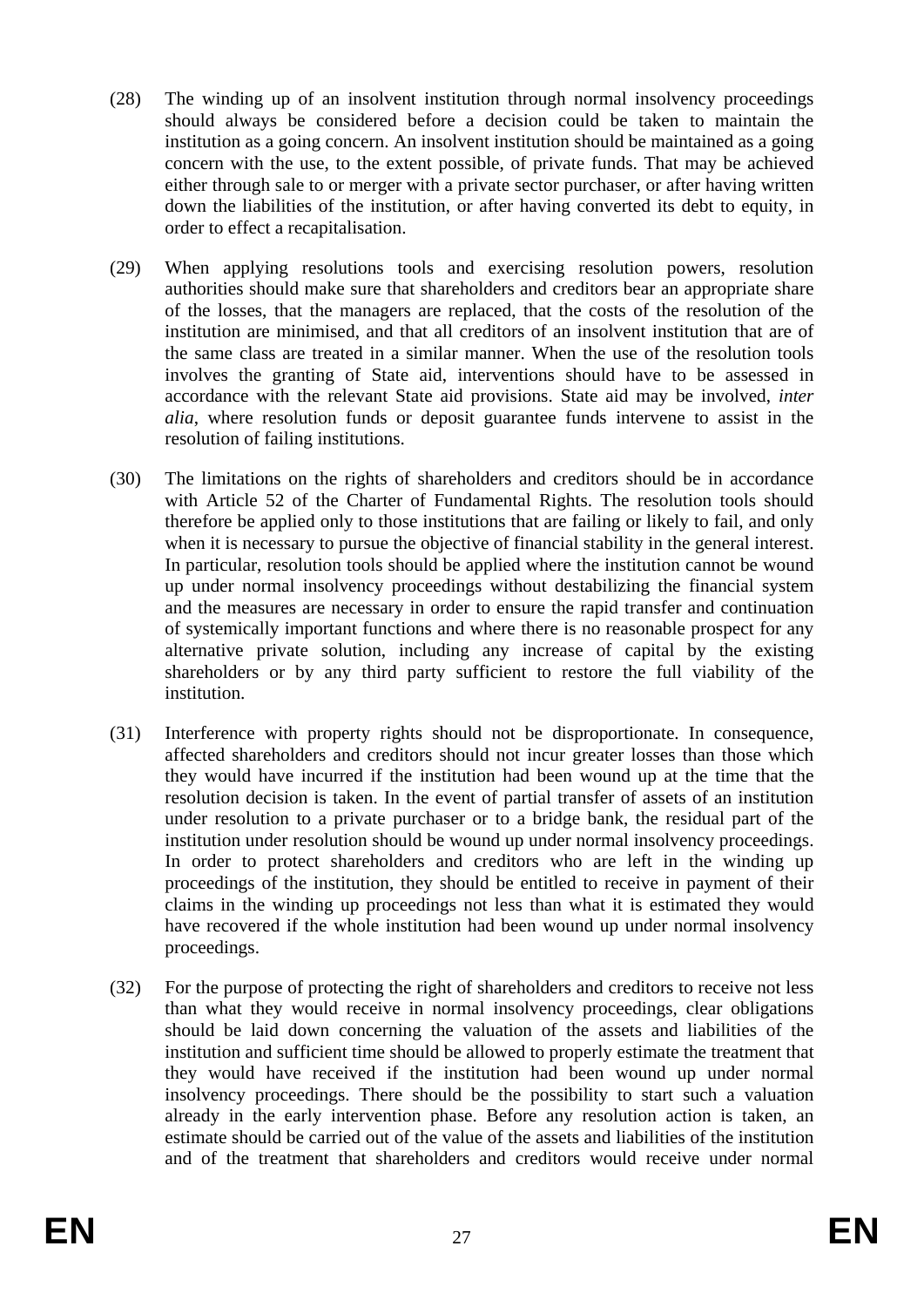insolvency proceedings. Such valuation should be subject to judicial review only together with the resolution decision. In addition, there should be an obligation to carry out, after the resolution tools have been applied, an *ex post* comparison between the treatment that shareholders and creditors have actually been afforded and the treatment they would have received under normal insolvency proceedings. If it is determined that shareholders and creditors have received, in payment of their claims, less than the amount that they would have received under normal insolvency proceedings, they should be entitled to the payment of the difference. As opposed to the valuation prior to the resolution action, it should be possible to challenge this comparison separately from the resolution decision. Member States should be free to decide on the procedure as to how to pay any difference of treatment that has been determined, to shareholders and creditors. That difference, if any, should be paid by the financial arrangements established in accordance with this directive.

- (33) It is important that losses be recognised upon failure of the institution. The guiding principle for the valuation of assets and liabilities of failing institutions should be their market value at the moment when the resolution tools are applied and to the extent that markets are functioning properly. When markets are truly dysfunctional, valuation may be performed at the duly justified long term economic value of assets and liabilities. It should be possible, for reasons of urgency, that the resolution authorities make a rapid valuation of the assets or the liabilities of a failing institution. That valuation should be provisional and should apply until an independent valuation is carried out.
- (34) Rapid action is necessary to sustain market confidence and minimise contagion. Once an institution is deemed to be failing or likely to fail, resolution authorities should not delay in taking appropriate action. The circumstances under which the failure of an institution may occur, and in particular taking account of the possible urgency of the situation, should allow resolution authorities to take resolution action without imposing an obligation to first use the early intervention powers.
- (35) The resolution tools should be applied before any public sector injection of capital or equivalent extraordinary public financial support to an institution. This, however, should not impede the use, for the purpose of financing resolution, of funds from the deposit guarantee schemes or the resolution funds. In this respect, the use of extraordinary public financial support or resolution funds, including deposit guarantee funds, to assist in the resolution of failing institutions should be assessed in accordance with relevant State aid provisions.
- (36) The resolution tools should include the sale of the business to a private purchaser, the setting up of a bridge institution, the separation of the good from the bad assets of the failing institution, and the bail in of the failing institution.
- (37) Where the resolution tools have been used to transfer the systemically important services or viable business of an institution to a sound entity such as a private sector purchaser or bridge institution, the residual part of the institution should be liquidated within an appropriate time frame having regard to any need for the failed institution to provide services or support to enable the purchaser or bridge institution to carry on the activities or services acquired by virtue of that transfer.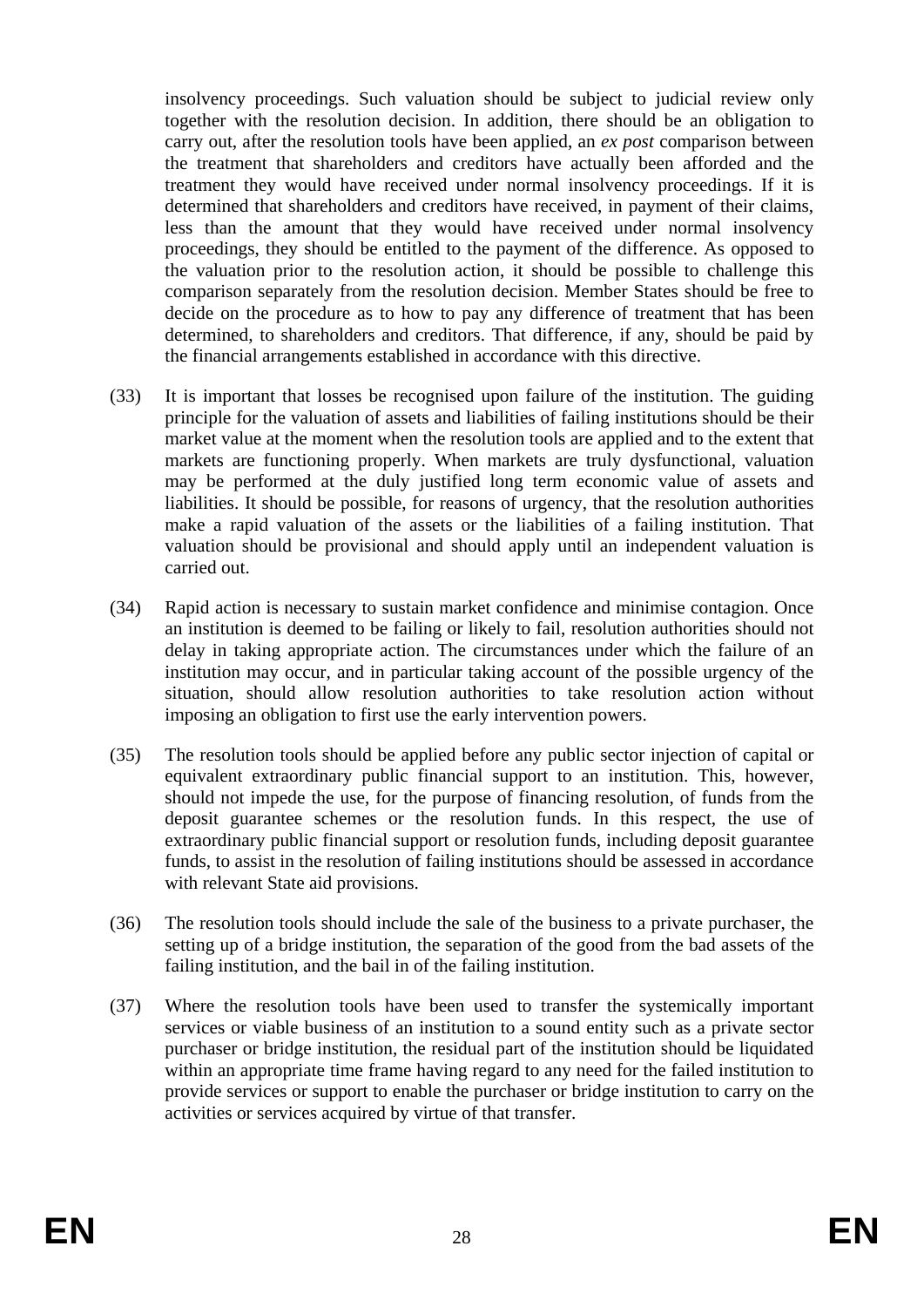- (38) The sale of business tool should enable authorities to effect a sale of the institution or parts of its business to one or more purchasers without the consent of shareholders. When applying the sale of business tool, authorities should make arrangements for the marketing of that institution or part of its business in an open, transparent and nondiscriminatory process, while aiming at maximising as far as possible the sale price.
- (39) For the purpose of protecting the right of shareholders and creditors to receive not less than they would receive in normal insolvency proceedings, any proceeds from a partial transfer of assets should benefit the institution under resolution. In the event of transfer of all of the shares or of all of the assets, rights and liabilities of the institution, any proceeds from the transfer should benefit the shareholders of the failed institution. The proceeds should be calculated net of the costs arisen from the failure of the institution and from the resolution process.
- (40) In order to perform the sale of business in a timely manner and protect financial stability, the assessment of the buyer of a qualifying holding should be carried out without delay by way of derogation from the time limits set out by Directive 2006/48/EC.
- (41) Information concerning the marketing of a failed institution and the negotiations with potential acquirers prior to the application of the sale-of-business tool is likely to be of systemic importance. In order to ensure financial stability, it is important that the disclosure to the public of such information required by Directive 2003/6/EC of the European Parliament and of the Council of 28 January 2003 on insider dealing and market manipulation (market abuse)<sup>25</sup> may be delayed for the time necessary to plan and structure the resolution of the institution in accordance with delays permitted under the market abuse regime.
- (42) As an institution controlled by the resolution authority a bridge institution would have as its main purpose ensuring that essential financial services continue to be provided to the clients of the insolvent institution and that essential financial activities continue to be performed. The bridge institution should be operated as a viable going concern and be put back on the market as soon as possible or wound down if not viable.
- (43) The asset separation tool should enable authorities to transfer under-performing or impaired assets to a separate vehicle. That tool should be used only in conjunction with other tools to prevent an undue competitive advantage for the failing institution.
- (44) An effective resolution regime should minimise the costs of the resolution of a failing institution borne by the taxpayers. It should also ensure that also large and systemic institutions can be resolved without jeopardising financial stability. The bail-in tool achieves that objective by ensuring that shareholders and creditors of the institution suffer appropriate losses and bear an appropriate part of those costs. To this end, the Financial Stability Board recommended that statutory debt-write down powers should be included in a framework for resolution, as an additional option in conjunction with other resolution tools.
- (45) In order to ensure that resolution authorities have the necessary flexibility to allocate losses to creditors in a range of circumstances, it is appropriate that those authorities

<sup>&</sup>lt;sup>25</sup> OJ L 96, 12.4.2003, p. 16.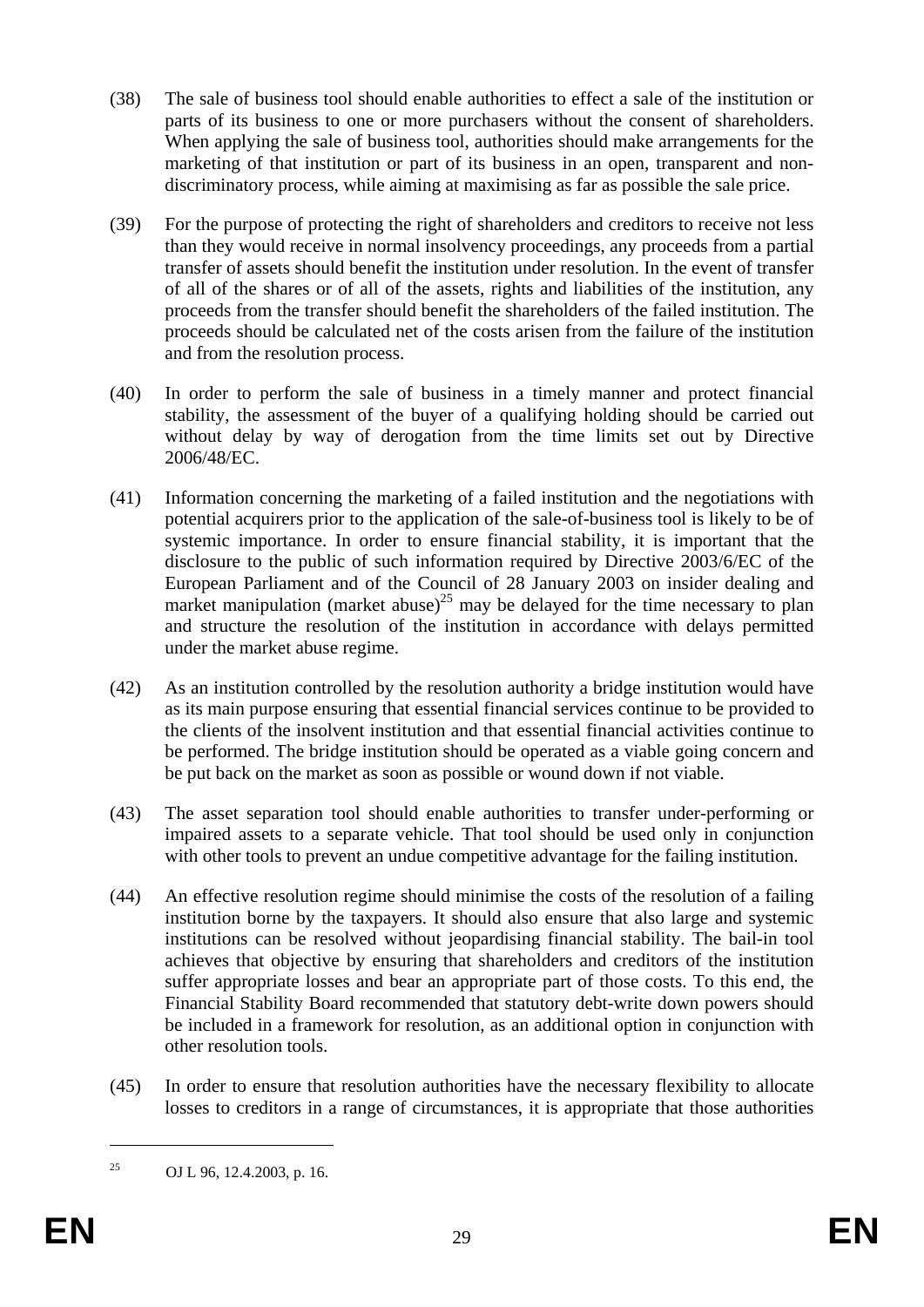be able to apply the bail-in tool both where the objective is to resolve the failing institution as a going concern if there is a realistic prospect that the institution viability may be restored, and where systemically important services are transferred to a bridge institution and the residual part of the institution ceases to operate and is wound down.

- (46) Where the bail-in tool is applied with the objective of restoring the capital of the failing institution to enable it to continue to operate as a going concern, the resolution through bail-in should always be accompanied by replacement of management and a subsequent restructuring of the institution and its activities in a way that addresses the reasons for its failure. That restructuring should be achieved through the implementation of a business reorganisation plan. Where applicable, such plans should be compatible with the restructuring plan that the institutions is required to submit to the Commission under the Union State aid framework. In particular, in addition to measures aiming at restoring the long term viability of the institution, the plan should include measures limiting the aid to the minimum and burden sharing, and measures limiting distortions of competition.
- (47) It is not appropriate to apply the bail-in tool to claims in so far as they are secured, collateralised or otherwise guaranteed. However, in order to ensure that the bail-in tool is effective and achieves its objectives, it is desirable that it can be applied to as wide a range of the unsecured liabilities of a failing institution as possible. Nevertheless, it is appropriate to exclude certain kinds of unsecured liability from the scope of application of the bail-in tool. For reasons of public policy and effective resolution, the bail-in tool should not apply to those deposits that are protected under Directive  $94/19/EC^{26}$  of the European Parliament and of the Council of 30 May 1994 on depositguarantee schemes, to liabilities to employees of the failing institution or to commercial claims that relate to goods and services necessary for the daily functioning of the institution.
- (48) Depositors that hold deposits guaranteed by the deposit guarantee scheme should not be subject to the exercise of the bail-in tool. The deposit guarantee scheme, however, contributes to funding the resolution process to the extent that it would have had to indemnify the depositors. The exercise of the bail-in powers would ensure that depositors continue having access to their deposits which is the main reason why the deposit guarantee schemes have been established. Not foreseeing the involvement of those schemes in such cases would constitute an unfair advantage with respect to the rest of creditors which would be subject to the exercise of the powers by the resolution authority.
- (49) In general, resolution authorities should apply the bail-in tool in a way that respects the pari passu treatment of creditors and the statutory ranking of claims under the applicable insolvency law. Losses should first be absorbed by regulatory capital instruments and should be allocated to shareholders either through the cancellation of shares or through severe dilution. Where those instruments are not sufficient, subordinated debt should be converted or written down. Finally, senior liabilities should be converted or written down if the subordinate classes have been converted or written down entirely.

<sup>26</sup> OJ L 135, 31.5.1994, p. 5–14.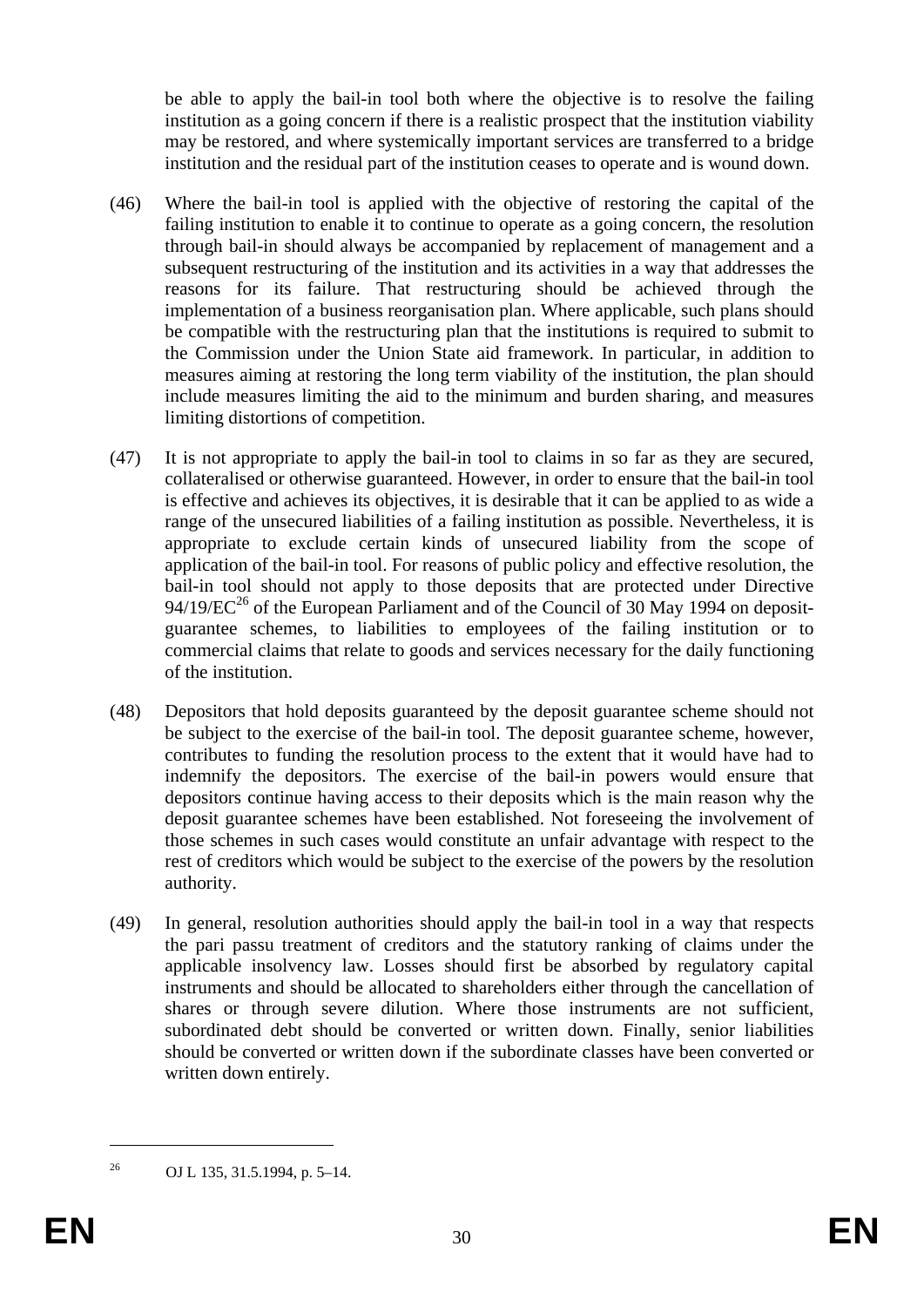- (50) To avoid institutions structuring their liabilities in a manner that impedes the effectiveness of the bail in tool it is appropriate to establish that the institutions should have at all times an aggregate amount of own funds, subordinated debt and senior liabilities subject to the bail in tool expressed as a percentage of the total liabilities of the institution, that do not qualify as own funds for the purposes of Directive 2006/48/EC or Directive 2006/49/EC. Resolution authorities should also be able to require that this percentage is totally or partially composed of own funds and subordinated debt.
- (51) Member States should ensure that Additional Tier 1 and Tier 2 capital instruments fully absorb losses at the point of non-viability of the issuing institution. Accordingly, resolution authorities should be required at that point to write down those instruments in full, or to convert them to Common Equity Tier 1 instruments, at the point of nonviability and before any other resolution action is taken. For this purpose, the point of non-viability should be understood as the point at which the relevant national authority determines that the institution meets the conditions for resolution or the point at which the authority decides that the institution ceases to be viable if those capital instruments are not written down. The fact that the instruments are to be written down or converted by authorities in the circumstances required by this Directive should be recognised in the terms governing the instrument, and in any prospectus or offering documents published or provided in connection with the instruments.
- (52) The bail-in tool, maintaining the institution as a going concern, should maximise the value of the creditors' claims, improve market certainty and reassure counterparties. In order to reassure investors and market counterparties and to minimise its impact it is necessary to allow not to apply the bail-in tool until 1 January 2018.
- (53) Resolution authorities should have all the legal powers that, in different combinations, may be exercised when applying the resolution tools. Those should include the powers to transfer shares in, or assets, rights or liabilities of, a failing institution to another entity such as another institution or a bridge institution, powers to write off or cancel shares, or write down or convert debt of a failing institution, the power to replace the management and power to impose a temporary moratorium on the payment of claims. Supplementary powers may also be needed, including a power to require continuity of essential services from other parts of a group.
- (54) It is not necessary to prescribe the exact means through which the resolution authorities should intervene in the insolvent institution. The resolution authorities should have the choice between taking control through a direct intervention in the institution or through executive order. They should decide according to the circumstances of the case. It does not appear necessary for efficient cooperation between Member States to impose a single model at this stage.
- (55) The resolution framework should include procedural requirements to ensure that resolution measures are properly notified and made public. However, as information obtained by resolution authorities and their professional advisers during the resolution process is likely to be sensitive, before the resolution decision is made public, that information should be subject to an effective confidentiality regime.
- (56) National authorities should have ancillary powers to ensure the effectiveness of the transfer of shares or debt instruments and assets, rights and liabilities. Those powers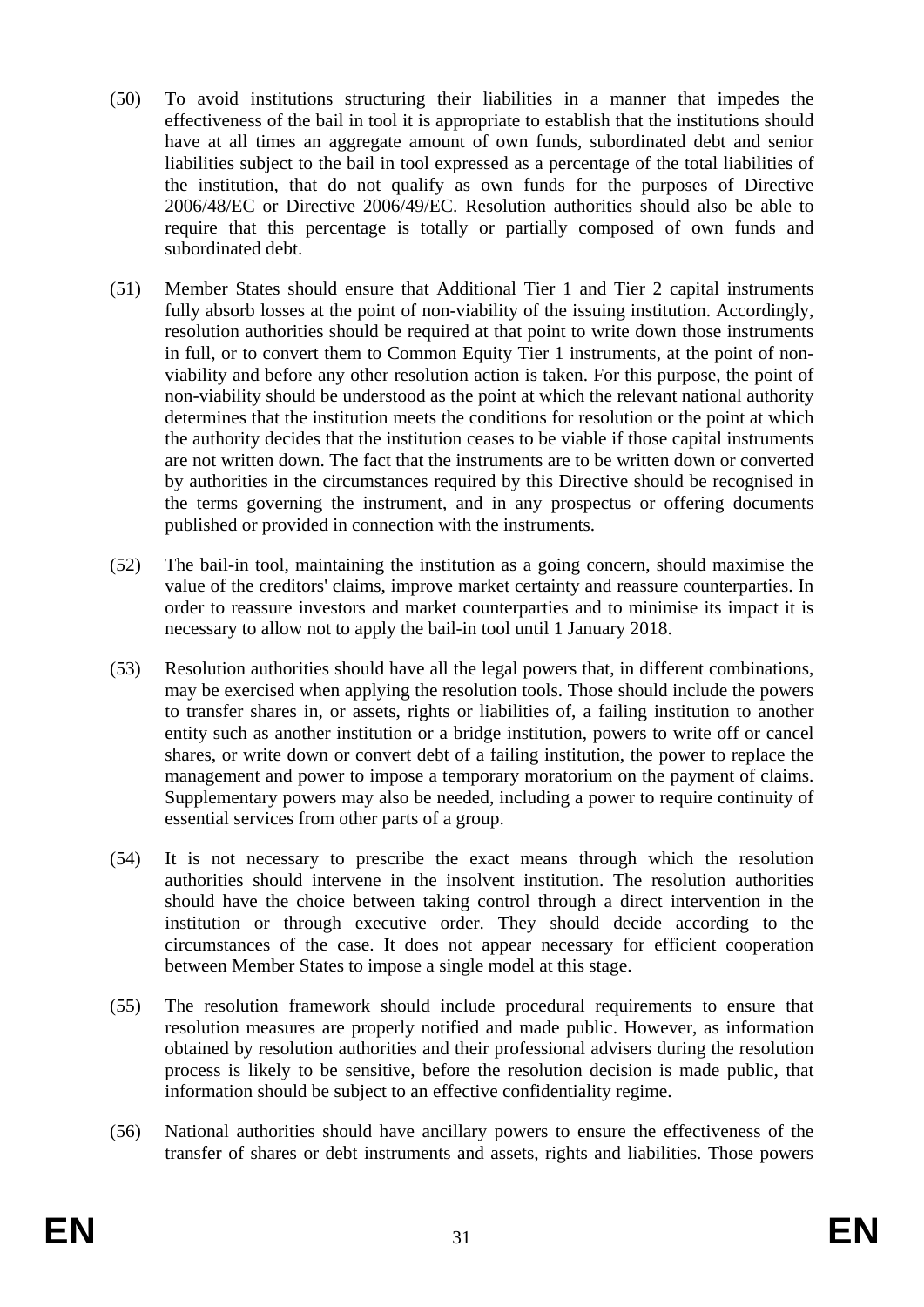should include the power to remove third parties rights from the transferred instruments or assets, the power to enforce contracts and to provide for the continuity of arrangements vis-à-vis the recipient of the transferred assets and shares. However the rights of employees to terminate a contract of employment should not be affected. The right of a party to terminate a contract for reasons other than the mere substitution of the failing institution with the new institution should not be affected either. Resolution authorities should also have the ancillary power to require the residual institution that is being wound up under normal insolvency proceeding, to provide services that are necessary to enable the institution to which assets or shares have been transferred by virtue of the application of the sale of business tool or the bridge institution tool, to operate its business.

- (57) In accordance with Article 47 of the Charter of Fundamental Rights, the concerned parties have a right to due process and to having an effective remedy against the measures affecting them. Therefore, the decisions taken by the resolution authorities should be subject to judicial review. However, since this Directive aims to cover situations of extreme urgency, and since the suspension of any decision of the resolution authorities might impede the continuity of essential functions, it is necessary to provide that the lodging of any application for review and any interim court order cannot suspend the enforcement of the resolution decisions. In addition, in order to protect third parties who have bought assets, rights and liabilities of the institution under resolution by virtue of the exercise of the resolution powers by the authorities and to ensure the stability of the financial markets, the judicial review should not affect any administrative act or transaction concluded on the basis of an annulled decision. Remedies for a wrongful decision should therefore be limited to the award of compensation for the damages suffered by the affected persons.
- (58) It is in the interest of an efficient resolution, and in order to avoid conflicts of jurisdiction, that no normal insolvency proceedings for the failing institution be opened or continued whilst the resolution authority is exercising its resolution powers or applying the resolution tools. It is also useful and necessary to suspend for a limited period of time certain contractual obligations so that the resolution authority has time to put into practice the resolution tools.
- (59) In order to ensure that resolution authorities, when transferring assets and liabilities to a private sector purchaser or bridge institution, have an adequate period to identify contracts that need to be transferred, it is appropriate to impose proportionate restrictions on counterparties' rights to close out, accelerate or otherwise terminate financial contracts before the transfer is made. Such a restriction is necessary to allow authorities to obtain a true picture of the balance sheet of the failing institution, without the changes in value and scope that extensive exercise of termination rights would entail. In order to interfere with the contractual rights of counterparties to the minimum extent necessary, the restriction on termination rights should apply only in relation to the resolution action, and rights to terminate arising from any other default, including failure to pay or deliver margin, should remain.
- (60) In order to preserve legitimate capital market arrangements in the event of a transfer of some, but not all, of the assets, rights and liabilities of a failing institution, it is appropriate to include safeguards to prevent the splitting of linked liabilities, rights and contracts. Such a restriction on selected practices in relation to linked contracts should extend to contracts with the same counterparty covered by security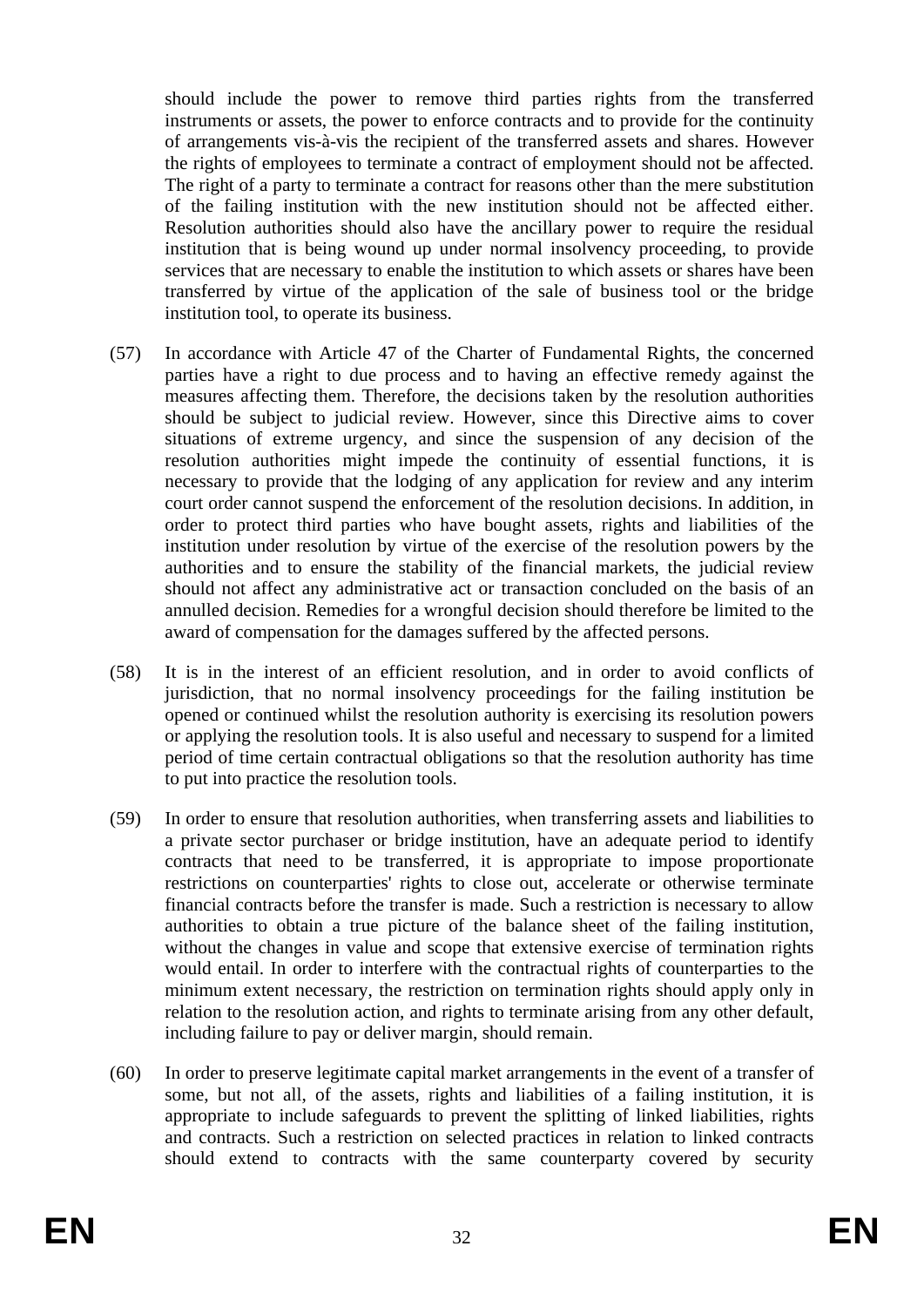arrangements, title transfer financial collateral arrangements, set-off arrangements, close out netting agreements, and structured finance arrangements. Where the safeguard applies, resolution authorities should be bound to transfer all linked contracts within a protected arrangement, or leave them all with the residual failed bank. Those safeguards should ensure that the regulatory capital treatment of exposures covered by a netting agreement for the purposes of Directive 2006/48/EC is not affected.

- (61) When resolution authorities intend to transfer a set of linked contracts, and that transfer cannot be effective in relation to all the contracts comprised in the set because some rights or liabilities covered by the contracts are governed by the law of a territory outside the Union, the transfer should not be made. Any transfer in breach of this rule, should be void.
- (62) While ensuring that resolution authorities have the same tools and powers at their disposal will facilitate coordinated action in the event of a failure of a cross-border group, further action appears necessary to promote cooperation and prevent fragmented national responses. Resolution authorities should be required to consult each other and cooperate when resolving affiliated entities in resolution colleges with a view to agreeing a group resolution scheme. Resolution colleges should be established around the core of the existing supervisory colleges through the inclusion of resolution authorities, and the involvement, where appropriate, of Ministries of Finance, for group entities. In the event of a crisis, the resolution college should provide a forum for the exchange of information and the coordination of resolution measures.
- (63) Resolution of cross border groups should strike the balance between the need, on the one hand, for procedures that take into account the urgency of the situation and allow for efficient, fair and timely solutions for the group as a whole and, on the other hand, the necessity to protect financial stability in all the Member States where the group operates. The different resolution authorities should share their views in the resolution college. Resolution actions proposed by the group level resolution authority should be prepared and discussed amongst different national resolution authorities in the context of the group resolution plans. Resolution colleges should incorporate the views of the resolution authorities of all the Member States in which the group is active, in order to facilitate swift and joint decisions wherever possible. Resolution actions by the group level resolution authority should always take into account their impact on the financial stability in the Member States where the group operates. This should be ensured by the possibility for the resolution authorities of the Member State in which a subsidiary is established to object to the decisions of the group resolution authority, not only on appropriateness of resolution actions and measures but also on ground of the need to protect financial stability in that Member State. Any dispute regarding, among others, whether the financial stability in all the different Member States where the group operates is sufficiently safeguarded should be resolved by EBA. EBA should ensure in particular that the final decision on the resolution action to be taken considers adequately the interests of all the resolution authorities in protecting financial stability in the Union as well as in all the Member States where the group operates.
- (64) The production of a group resolution scheme should facilitate coordinated resolution that is more likely to deliver the best result for all institutions of a group. The group resolution scheme should be proposed by the group resolution authority and should be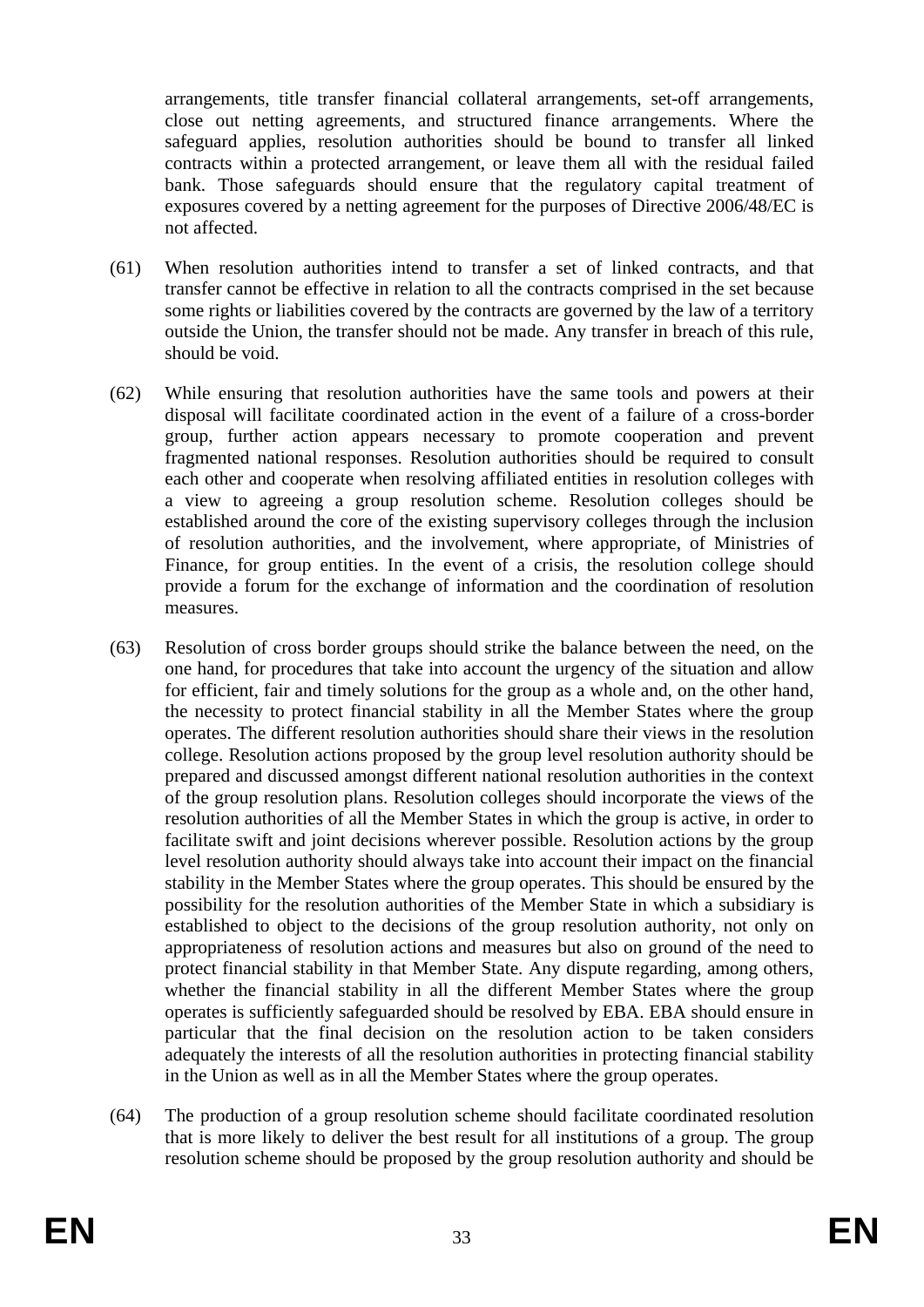binding for the members of the resolution college. National resolution authorities that disagreed with the scheme should have the possibility to refer the matter to EBA. EBA should be enabled to settle the disagreement on the basis of an assessment as to whether independent action by the Member State concerned is necessary for reasons of national financial stability, having regard to the impact of that action on financial stability in other Member States and the maximisation of the value of the group as a whole.

- (65) As part of a group resolution scheme, national authorities should be invited to apply the same tool to legal entities meeting the conditions for resolution. National authorities should not have the power to object to resolution tools applied at group level which falls within the responsibility of the group resolution authority, such as application of bridge bank tool at parent level, sell of assets of the parent credit institution, debt conversion at parent level. The group level resolution authorities should also have the power to apply the bridge bank institution at group level (which may involve, where appropriate, burden sharing arrangements) to stabilise a group as a whole. Ownership of subsidiaries could be transferred to the bridge bank with a view to onward sale, either as a package or singly, when market conditions are right. In addition, the group level resolution authority should have the power to apply the bailin tool at parent level.
- (66) Effective resolution of internationally active institutions and groups requires cooperation agreements between the Union and third country resolution authorities. Cooperation will be facilitated if the resolution regimes of third countries are based on common principles and approaches that are being developed by the Financial Stability Board and the G20. For this purpose EBA should develop and enter into framework administrative arrangements with authorities of third countries in accordance with Article 33 of Regulation No 1093/2010 and national authorities should conclude bilateral arrangements in line, as far as possible, with EBA framework arrangements. The development of these arrangements between national authorities responsible for managing the failure of global firms should be a means to ensure effective planning, decision-making and coordination in respect of international groups. EBA should also be entrusted with recognition of measures taken by resolution authorities in third countries. Member States should be responsible for implementing EBA's recognition decisions.
- (67) Cooperation should take place both with regard to subsidiaries of Union or third country groups and with regard to branches of Union or third country institutions. Subsidiaries of third country groups are enterprises established in the Union and therefore are fully subject to Union law, including the resolution tools provided for in this Directive. It is however necessary that Member States maintain the right to apply the resolution tools also to branches of institutions having their head office in third countries, when the recognition and application of third country proceedings related to a branch would endanger the financial stability in the Union or when Union depositors would not receive equal treatment with third country depositors. For this reasons, EBA should have the right, after consulting the national resolution authorities, to refuse recognition of third country proceedings with regard to Union branches of third countries institutions.
- (68) There are circumstances when the effectiveness of the resolution tools applied may depend on the availability of short-term funding for the institution or a bridge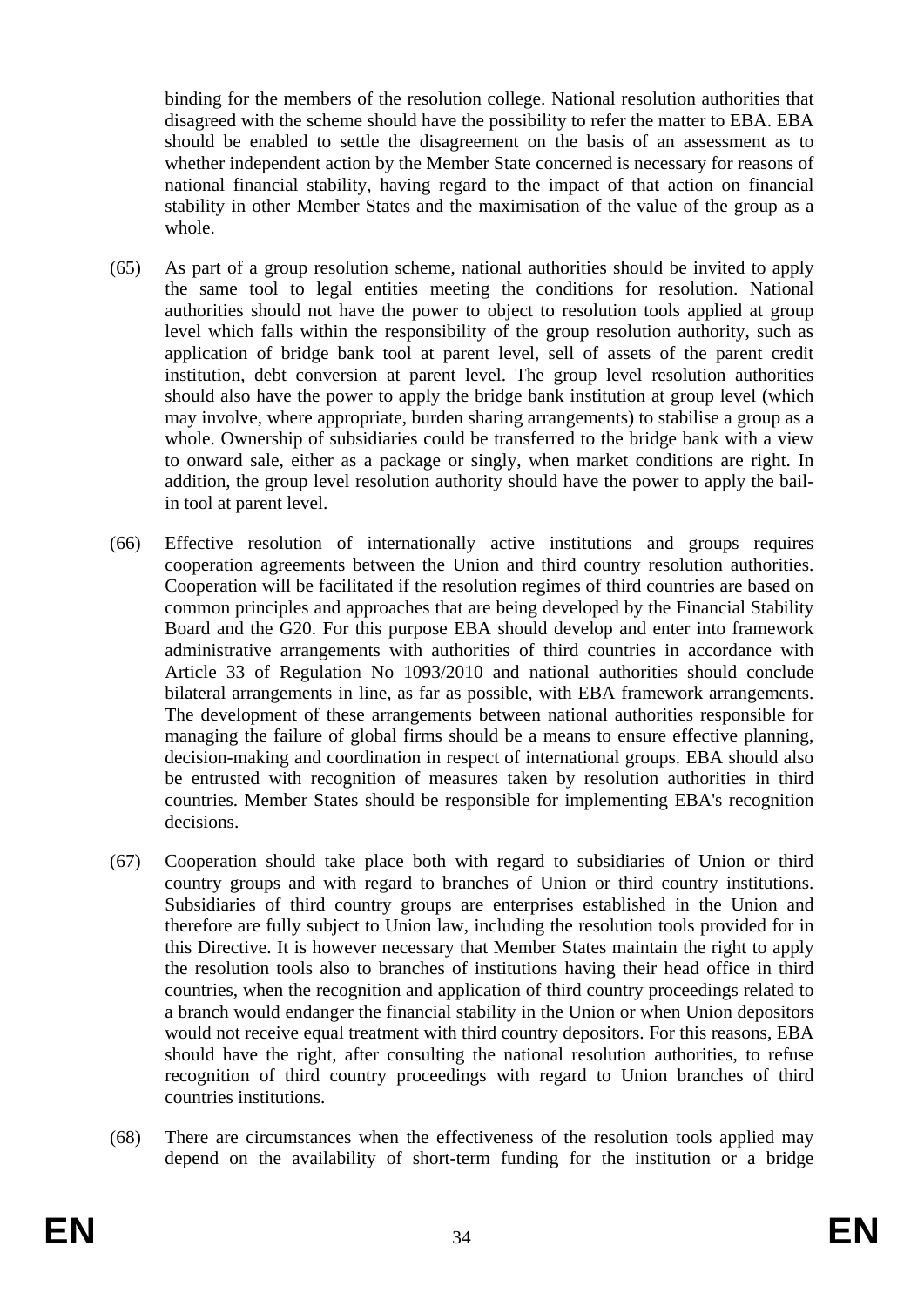institution, the provision of guarantees to potential purchasers, or the provision of capital to the bridge institution. Notwithstanding the role of central banks in providing liquidity to the financial system even in times of stress, it is important that Member States set up financing arrangements to avoid that the funds needed for such purposes come from the national budgets. It should be the financial industry, as a whole, that finances the stabilisation of the financial system.

- (69) As a principle, contributions should be collected from the industry prior to and independently of any operation of resolution. When prior funding is insufficient to cover the losses or costs incurred by the use of the financing arrangements, additional contributions should be collected to bear the additional cost or loss.
- (70) In order to reach a critical mass and to avoid pro-cyclical effects which would arise if financing arrangements had to rely solely on *ex post* contributions in a systemic crisis, it is indispensable that the *ex-ante* available financial means of the national financing arrangements amount to a certain target level.
- (71) In order to ensure a fair calculation of contributions and provide incentives to operate under a less risky model, contributions to national financing arrangements should take account of the degree of risk incurred by credit institutions.
- (72) Ensuring effective resolution of failing financial institutions within the Union is an essential element in the completion of the internal market. The failure of such institutions has an effect not only on the financial stability of the markets where it directly operates but also on the whole Union financial market. With the completion of the internal market in financial services the interplay between the different national financial systems is reinforced. Institutions operate outside their Member State of establishment and are interrelated to each other through the interbank and other markets which, in essence are pan-European. Ensuring effective financing of the resolution of those institutions at equal conditions across Member States is in the best interest of the Member States in which they operate but also of all the Member States in general as a means to ensure equal conditions of competition and improve the functioning of the single Union financial market. Setting up a European System of Financing Arrangements should ensure that all institutions that operate in the Union are subject to equally effective resolution funding arrangements and contribute to the stability of the single market.
- (73) In order to build up the resilience of the European System of Financing Arrangements, and in line with the objective requiring that financing should come primarily from the industry rather than from public budgets, national arrangements should be able to borrow from each other in case of need.
- (74) While financing arrangements are set up at national level, they should be mutualised in the context of group resolution. When a resolution action ensures that depositors continue having access to their deposits, Deposit Guarantee Schemes to which an institution under resolution is affiliated should be liable, up to the amount of covered deposits, for the amount of losses that they would have had to bear if the institution had been wound up under normal insolvency proceedings.
- (75) In addition to ensuring payout of depositors or the continuous access to covered deposits, Member States should retain the discretion to decide whether deposit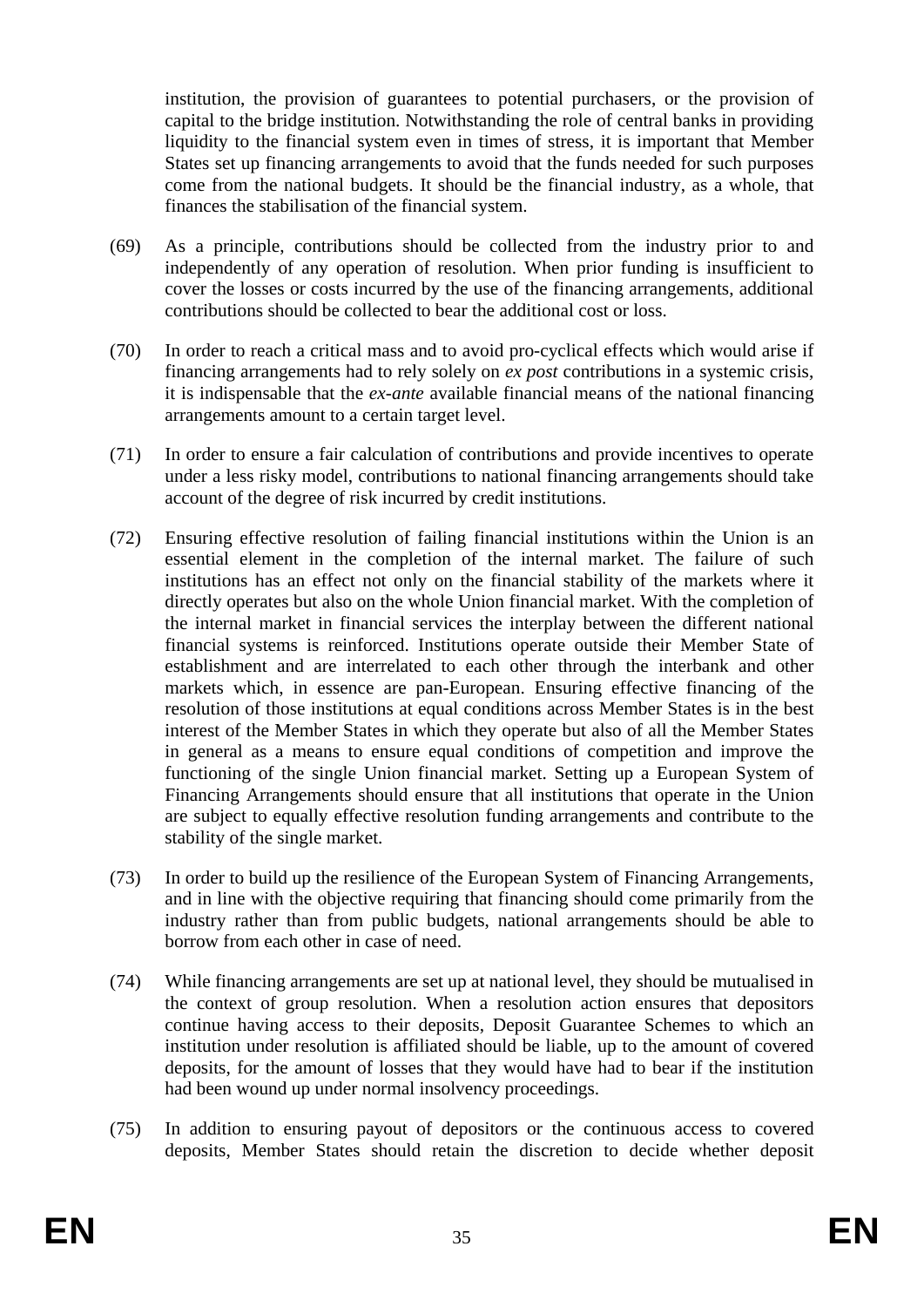guarantee schemes could also be used as arrangements for the financing of other resolution actions. Such flexibility should not be used in a way that would endanger the financing of deposit guarantee schemes or the function of guaranteeing the payout of covered deposits.

- (76) Where deposits are transferred to another institution in the context of the resolution of a credit institution, depositors should not be insured beyond the level of coverage provided in Directive 94/19/EC. Therefore claims with regard to deposits remaining in the credit institution under resolution should be limited to the difference between the funds transferred and the coverage level provided for by Directive 94/19/EC. Where transferred deposits are superior to the coverage level, the depositor should have no claim against the deposit guarantee scheme with regard to deposits remaining in the credit institution under resolution.
- (77) The setting up of financing arrangements establishing the European System of Financing Arrangements laid down in this Directive should ensure coordination of the use of funds available at national level for resolution..
- **(78)** Technical standards in financial services should ensure consistent harmonisation and adequate protection of depositors, investors and consumers across the Union. As a body with highly specialised expertise, it would be efficient and appropriate to entrust EBA, with the elaboration of draft regulatory and implementing technical standards which do not involve policy choices, for submission to the Commission.
- (79) The Commission should adopt the draft regulatory technical standards developed by EBA by means of delegated acts pursuant to Article 290 of the Treaty on the Functioning of the European Union and in accordance with Articles 10 to 14 of Regulation (EU) No 1093/2010.
- (80) The Commission should be empowered to adopt delegated acts in accordance with Article 290 of the Treaty on the Functioning of the European Union in order to: specify the definitions of "critical functions" and "core business lines", specify the circumstances when an institution is failing or likely to fail, specify the circumstances when the asset separation tool should be applied, specify the liabilities excluded from the scope of application of the bail-in tool, specify the circumstances when exclusion from the bail-in tool is necessary to ensure the continuation of critical operations and core business lines, specify the criteria for the determination of the minimum amount of eligible liabilities required from institutions for the purposes of the bail in tool, specify the circumstances when, in application of the bail-in tool, existing shares should be cancelled and liabilities should be converted into shares, specify the circumstances when third country resolution proceedings should not be recognised, further specify the conditions under which it should be considered that the target level of the financing arrangements has significantly deviated from the initial level, adopt criteria aimed at adjusting the contributions to the financing arrangements to the risk profile of institutions, define obligations aimed at ensuring the effective payment of the contributions to the financing arrangements and specify the conditions for the mutual borrowing between national financing arrangements. It is of particular importance that the Commission carry out appropriate consultations during its preparatory work, including at expert level.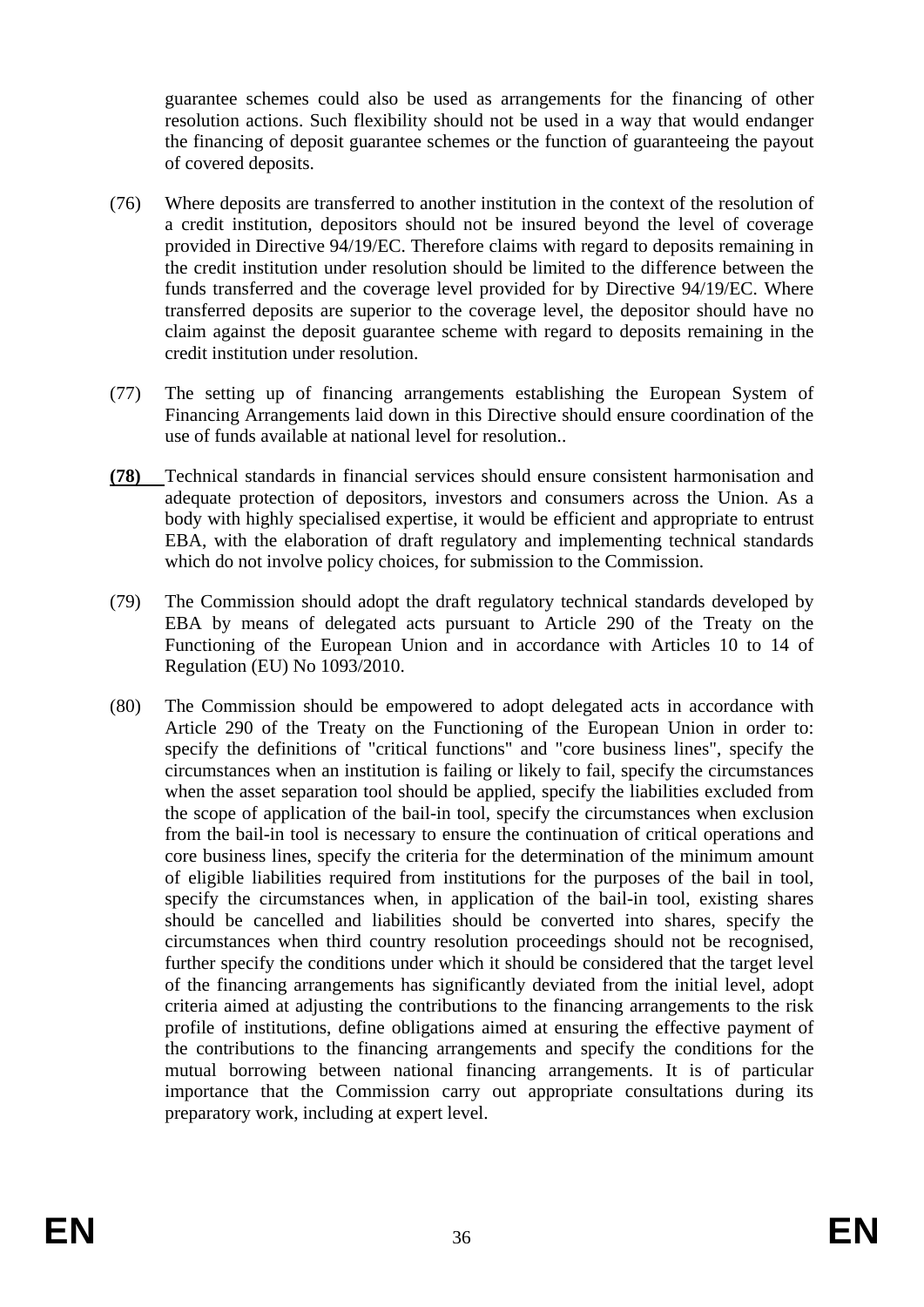- (81) It is appropriate that in certain cases EBA first promote convergence of the practice of national authorities through guidelines and at a later stage, on the basis of the convergence developed in the application of EBA guidelines, the Commission be empowered to adopt delegated acts.
- (82) When preparing and drawing up delegated acts, the Commission should ensure the early and on-going transmission of information on relevant documents to the n Parliament and the Council.
- (83) The European Parliament and the Council should have two months from the date of notification to object to a delegated act. It should be possible for the European Parliament and the Council to inform the other institutions of their intention not to raise objections.
- (84) In the Declaration on Article 290 of the Treaty on the Functioning of the Union, annexed to the Final Act of the Intergovernmental Conference which adopted the Treaty of Lisbon, the Conference took note of the Commission's intention to continue to consult experts appointed by the Member States in the preparation of draft delegated acts in the financial services area, in accordance with its established practice.
- **(85)** The Commission should also be empowered to adopt implementing technical standards by means of implementing acts pursuant to Article 291 of the Treaty on the Functioning of the European Union and in accordance with Article 15 of Regulation (EU) No 1093/2010. EBA should be entrusted with drafting implementing technical standards for submission to the Commission.
- **(86)** Directive 2001/24/EC of the European Parliament and of the Council of 4 April 2001 on the reorganisation and winding-up of credit institutions<sup>27</sup> provides for the mutual recognition and enforcement in all Member States of decisions concerning the reorganization or winding up of credit institutions having branches in Member States other than those in which they have their head offices. That directive ensures that all assets and liabilities of the credit institution, regardless of in which country they are situated, are dealt with in a single process in the home Member State and that creditors in the host States are treated in the same way as creditors in the home Member State; in order to achieve an effective resolution, Directive 2001/24/EC should apply also in the event of use of the resolution tools both when these instruments are applied to credit institutions and when they are applied to other entities covered by the resolution regime. Directive 2001/24/EC should therefore be amended accordingly.
- (87) Union company law directives contain mandatory rules for the protection of shareholders and creditors of credit institutions falls within the scope of those directives. In a situation where resolution authorities need to act rapidly, those rules may hinder their effective action and use of resolution tools and powers and derogations should be provided. In order to guarantee the maximum degree of legal certainty for the stakeholders, the derogations should be clearly and narrowly defined, and they should only be used in the public interest and when resolution triggers are met. The use of resolution tools presupposes that the resolution objectives and the conditions for resolution laid down in this Directive are respected.

<sup>27</sup> OJ L 125, 5.5.2001, p. 15.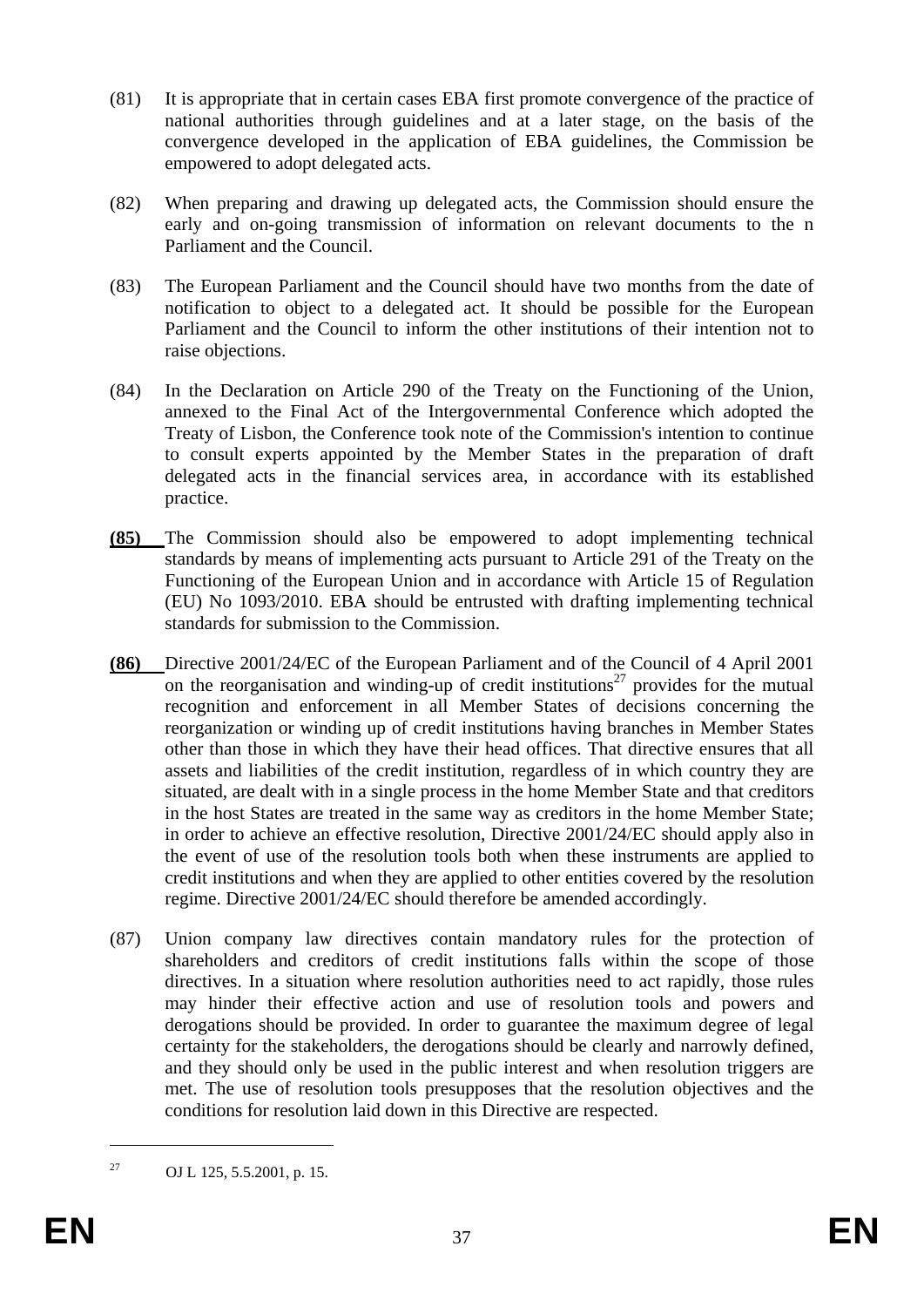- (88) Second Council Directive 77/91/EEC of 13 December 1976 on coordination of safeguards which, for the protection of the interests of members and others, are required by Member States of companies within the meaning of the second paragraph of Article 58 of the Treaty, in respect of the formation of public limited liability companies and the maintenance and alteration of their capital, with a view to making such safeguards equivalent<sup>28</sup>, contains rules on the shareholders' right to decide on the capital increase and decrease, on their right to participate in any new share issue for cash consideration, on creditor protection in the event of capital reduction and the convening of shareholders' meeting in the event of serious loss of capital. Those rules may hinder the rapid action of resolution authorities and derogations from them should be provided for.
- (89) Directive 2011/35/EU of the European Parliament and of the Council of 5 April 2011 concerning mergers of public limited liability companies<sup>29</sup>, lays down rules inter alia on the approval of mergers by the general meeting of each of the merging companies, on the requirements concerning the draft terms of merger, management report and expert report, and on the creditor protection. Sixth Council Directive 82/891/EEC of 17 December 1982 based on Article 54(3)(g) of the Treaty, concerning the division of public limited liability companies<sup>30</sup> contains similar rules on the division of public limited liability companies. Directive 2005/56/EC of the European Parliament and of the Council of 26 October 2005 on cross-border mergers of limited liability companies $31$  provides for corresponding rules concerning cross-border mergers of limited liability companies. Derogation from those directives should be provided in order to allow a rapid action of resolution authorities.
- (90) Directive 2004/25/EC of the European Parliament and of the Council of 21 april 2004 on takeover bids $32$ , sets out an obligation to launch a mandatory takeover bid on all shares of the company for the equitable price, as defined in the directive, if someone acquires, directly or indirectly and alone or in concert with others, a certain percentage of shares of that company, which gives him control of that company and is defined by national law. The purpose of the mandatory bid rule is to protect minority shareholders in case of change of control. However, the prospect of such a costly obligation might deter possible investors in the affected institution, thereby making it difficult for resolution authorities to make use of all their resolution powers. Derogation should be provided from the mandatory bid rule, to the extent necessary for the use of the resolution powers, while after the resolution period the mandatory bid rule should be applied to anyone acquiring control in the affected institution.
- (91) Directive 2007/36/EC of the European Parliament and of the Council of 11 July 2007 on the exercise of certain rights of shareholders in listed companies<sup>33</sup>, provides for on the procedural shareholders' rights related to the general meeting. Directive 2007/36/EC provides inter alia on the minimum convocation period to the general meeting and the content of the convocation. Those rules may hinder the rapid action of resolution authorities and derogation from the directive should be provided for. Prior

<sup>&</sup>lt;sup>28</sup> OJ L 26, 31.1.1977, p. 1.<br>
<sup>29</sup> OJ L 110, 20, 1.2011

<sup>&</sup>lt;sup>29</sup> OJ L 110, 29.4.2011, p. 1.<br>
<sup>30</sup> OJ L 279, 21, 12, 1992

 $^{30}$  OJ L 378, 31.12.1982, p. 47.<br> $^{31}$  OJ L 310, 35, 11, 2005, p. 1.

 $^{31}$  OJ L 310, 25.11.2005, p. 1.<br> $^{32}$  OJ L 142, 20.4.2004, 12

<sup>32</sup> OJ L 142, 30.4.2004, p. 12*.* 33 OJ L 184, 14.7.2007, p. 17.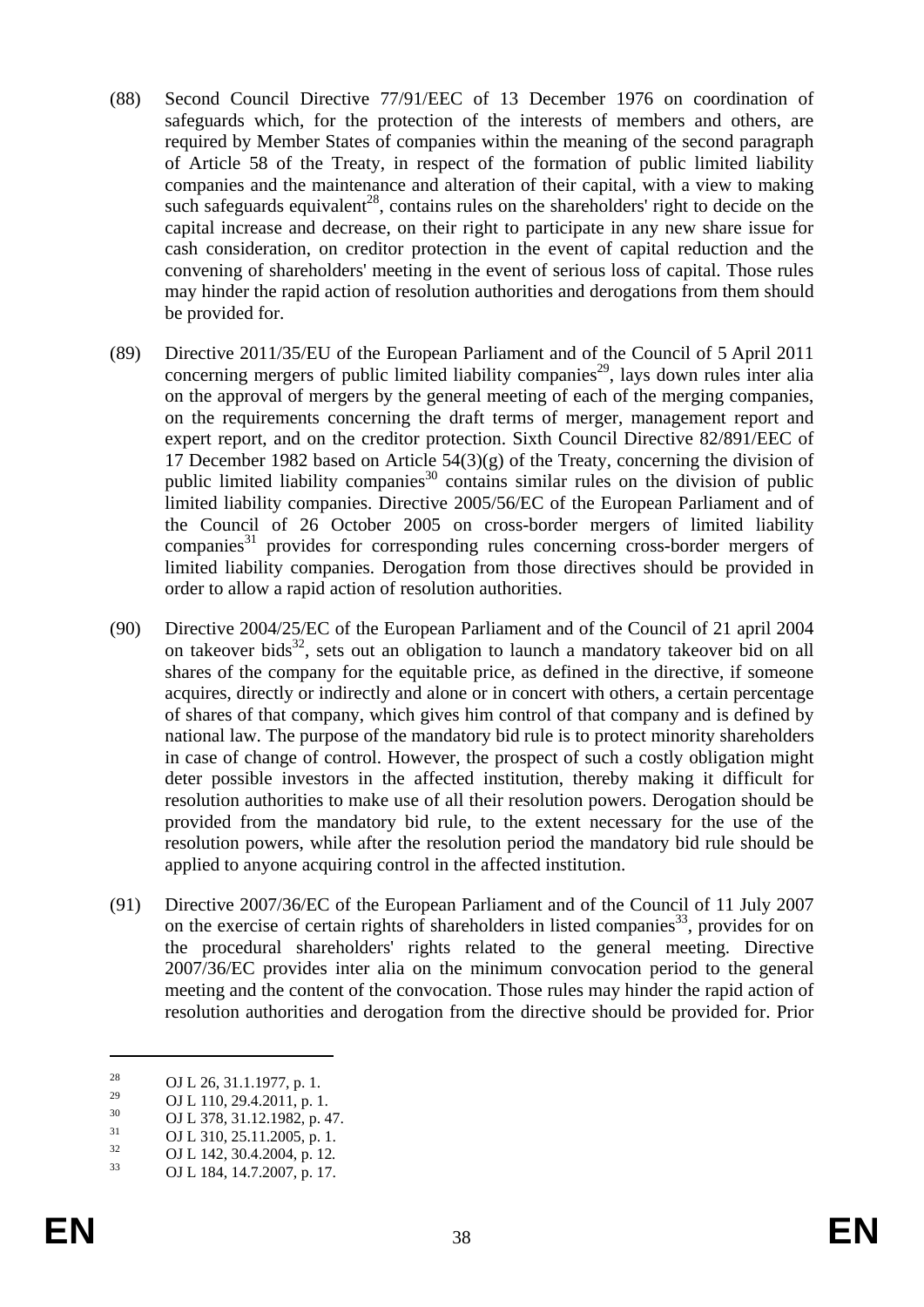to resolution there may be a need for a rapid increase of capital when the institution does not meet or is likely not to meet the requirements of Directives 2006/48/EC and 2006/49/EC and an increase of capital is likely to restore the financial situation and avoid a situation where the threshold condition for the resolution are met. In such situations a possibility for convening a general meeting in a shortened convocation period should be provided. However, the shareholders should retain the decision making power on the increase and on the shortening of the convocation period of the general meeting. Derogation from Directive 2007/36/EC should be provided for the establishment of that mechanism.

- (92) In order to ensure that the authorities responsible for resolution are represented in the European System of Financial Supervision established by Regulation (EU), No 1093/2010 and to ensure that EBA has the expertise necessary to carry out the tasks provided for in this directive, Regulation (EU) No 1093/2010 should be amended in order to include national resolution authorities as defined in this Directive in the concept of competent authorities established by that Regulation.Such assimilation between resolution authorities and competent authorities pursuant to Regulation N° 1093/2010 is consistent with the functions attributed to EBA pursuant to Article 25 of Regulation  $N^{\circ}$  1093/2010 to contribute and participate actively in the development and coordination of recovery and resolution plans and to aim at the facilitiation of the resolution of failing institutions and in particular cross border groups.
- (93) In order to ensure compliance by institutions, those who effectively control their business and the members of the institutions' management body with the obligations deriving from this Directive and to ensure that they are subject to similar treatment across the Union, Member States should be required to provide for administrative sanctions and measures which are effective, proportionate and dissuasive. Therefore, administrative sanctions and measures set out by Member States should satisfy certain essential requirements in relation to addressees, criteria to be taken into account when applying a sanction or measure, publication of sanctions or measures, key sanctioning powers and levels of administrative pecuniary sanctions.
- (94) This Directive refers to both administrative sanctions and measures in order to cover all actions applied after a violation is committed, and which are intended to prevent further infringements, irrespective of their qualification as a sanction or a measure under national law.
- (95) This Directive should be without prejudice to any provisions in the law of Member States relating to criminal sanctions.
- (96) In accordance with the Joint Political Declaration of Member States and the Commission of 28 September 2011 on explanatory documents<sup>34</sup>, Member States have undertaken to accompany, in justified cases, the notification of their transposition measures with one or more documents explaining the relationship between the components of a directive and the corresponding parts of national transposition instruments. With regard to this Directive, the legislator considers the transmission of such documents to be justified.

<sup>34</sup> OJ C 369, 17.12.2011, p. 14.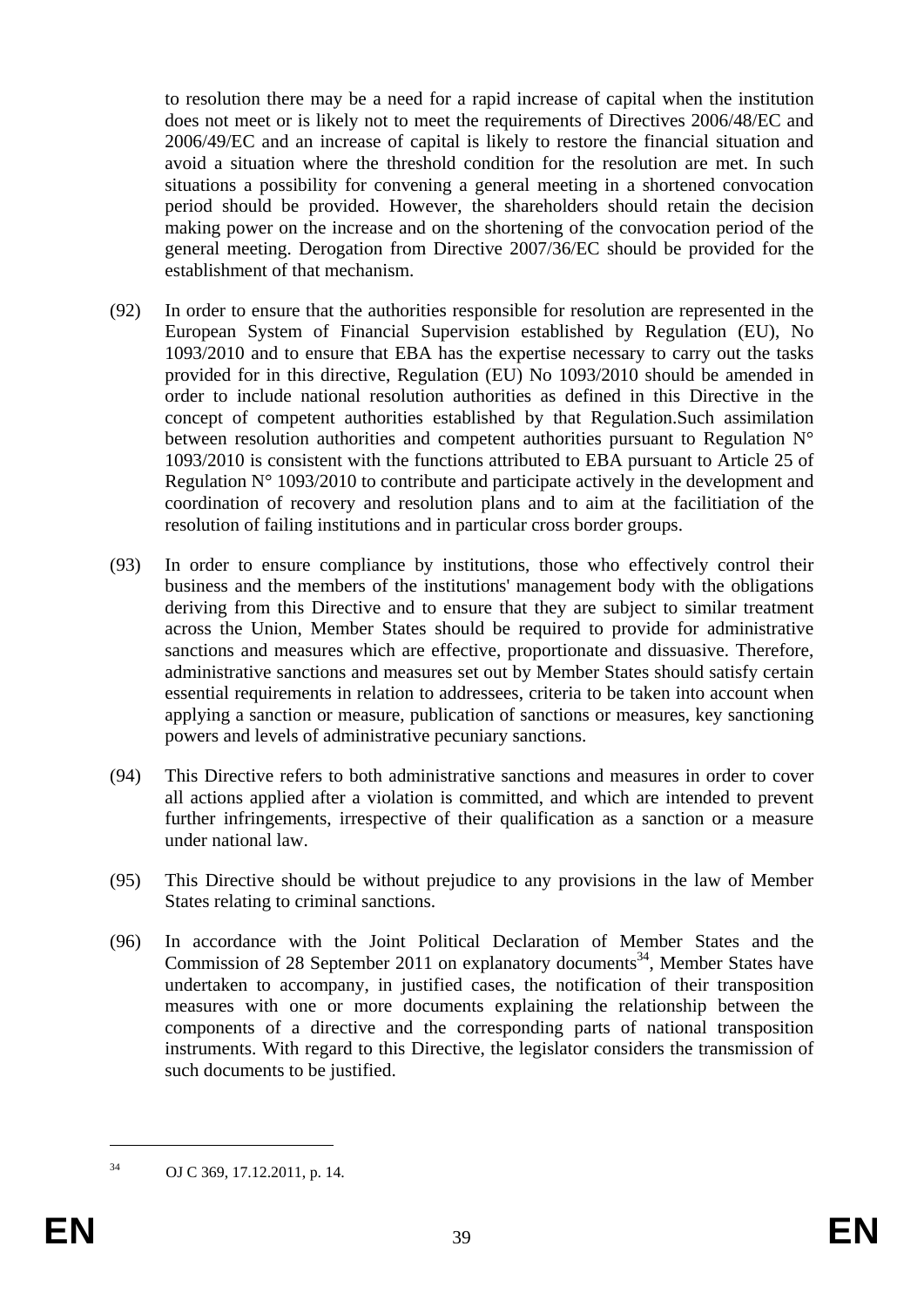(97) This Directive respects the fundamental rights and observes the rights, freedoms and principles recognised in particular by the Charter of Fundamental Rights of the European Union, and notably the right to property, the right to an effective remedy and to a fair trial and the right of defence.

#### HAVE ADOPTED THIS DIRECTIVE:

# **TITLE I**

# **SCOPE, DEFINITIONS AND AUTHORITIES**

#### *Article 1*

#### *Subject matter and scope*

This Directive lays down rules and procedures relating to the recovery and resolution of the following:

- (a) credit institutions and investment firms;
- (b) financial institutions when the financial institution is a subsidiary of a credit institution or investment firm, or of a company referred to in points (c) and (d), and is covered by the supervision of the parent undertaking on a consolidated basis in accordance with Subsection I of Section 2 of Chapter 2 of Title V of Directive 2006/48/EC;
- (c) financial holding companies, mixed financial holding companies, mixedactivity holding companies;
- (d) parent financial holding companies in a Member State, Union parent financial holding companies, parent mixed financial holding companies in a Member State, Union parent mixed financial holding companies;
- (e) branches of institutions having their head office outside the Union in accordance with the specific conditions laid down in this Directive.

#### *Article 2*

#### *Definitions*

For the purposes of this Directive the following definitions apply:

(1) 'resolution' means the restructuring of an institution in order to ensure the continuity of its essential functions, preserve financial stability and restore the viability of all or part of that institution;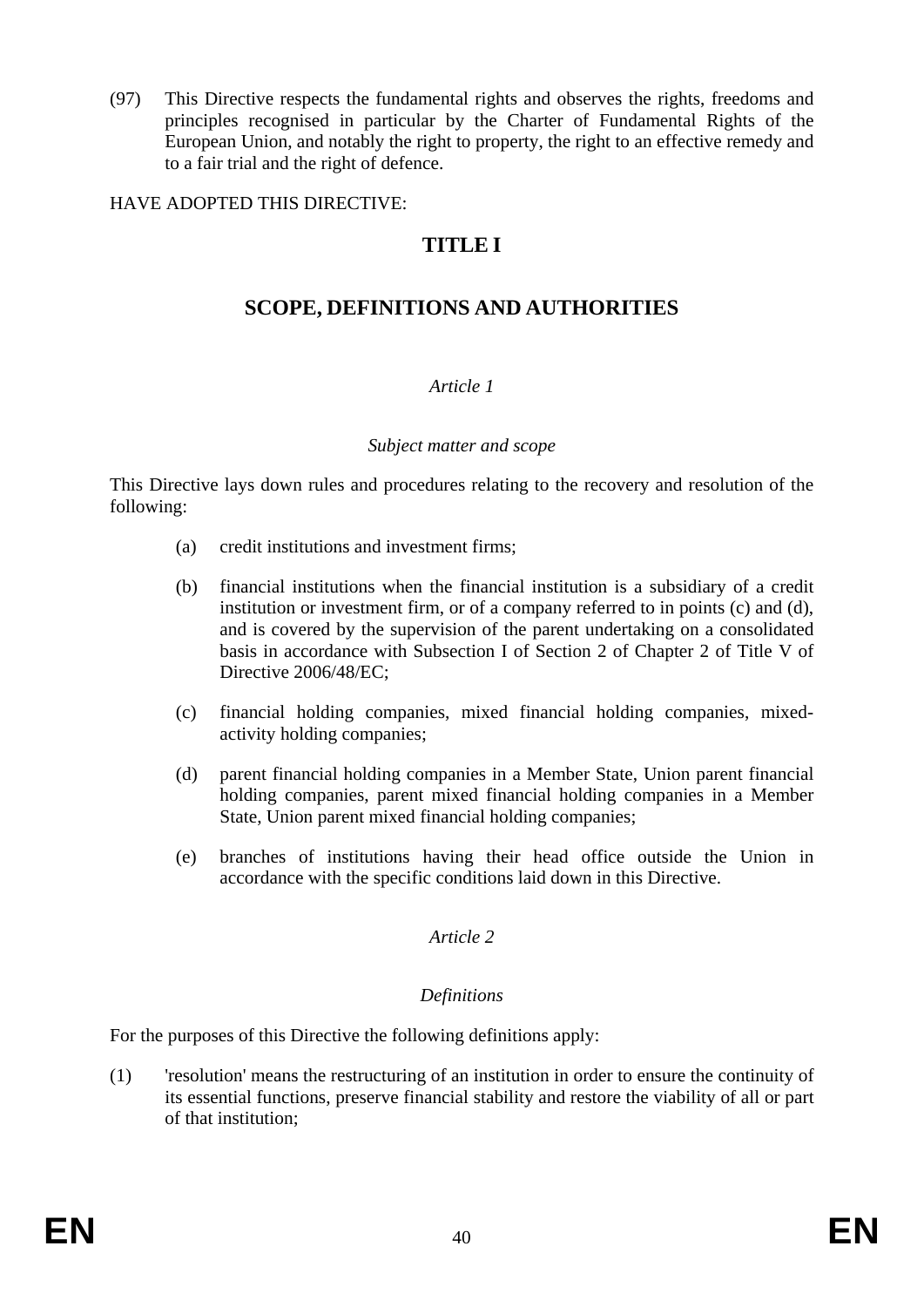- (2) 'credit institution' means a credit institution as defined in Article 4(1) of Directive 2006/48/EC;
- (3) 'investment firm' means an investment firm as defined in Article 3(1)(b) of Directive 2006/49/EC that are subject to the initial capital requirement specified in Article 9 of that Directive;
- (4) 'financial institution' means a financial institution as defined in Article 4(5) of Directive 2006/48/EC;
- (5) 'subsidiary' means subsidiary as defined in Article 4(13) of Directive 2006/48/EC;
- (6) 'parent undertaking' means a parent undertaking as defined in Article 4(12) of Directive 2006/48/EC;
- (7) 'consolidated basis' means on the basis of the consolidated financial situation of a group subject to supervision on a consolidated basis in accordance with Subsection I of Section 2 of Chapter 2 of Title V of Directive 2006/48/EC or sub-consolidation in accordance with Article 73(2) of that Directive;
- (8) 'financial holding company' means a financial institution, the subsidiary undertakings of which are either exclusively or mainly institutions or financial institutions, at least one of such subsidiaries being an institution, and which is not a mixed financial holding company within the meaning of Article 2(15) of Directive 2002/87/EC;
- (9) 'mixed financial holding company' means a mixed financial holding company as defined in Article 2(15) of Directive 2002/87/EC;
- (10) 'mixed-activity holding company' means a mixed-activity holding company as defined in Article 4(20) of Directive 2006/48/EC, or a mixed-activity holding company as defined in Article 3(3(b) of Directive 2006/49/EC;
- (11) 'parent financial holding company in a Member State' means a financial holding company which is not itself a subsidiary of an institution authorised in the same Member State, or of a financial holding company or mixed financial holding company set up in the same Member State;
- (12) 'Union parent financial holding company' means a parent financial holding company which is not a subsidiary of an institution authorised in any Member State or of another financial holding company or mixed financial holding company set up in any Member State;
- (13) 'parent mixed financial holding company in a Member State' means a mixed financial holding company which is not itself a subsidiary of an institution authorised in the same Member State, or of a financial holding company or mixed financial holding company set up in the same Member State;
- (14) 'Union parent mixed financial holding company' means a parent mixed financial holding company which is not a subsidiary of a credit institution authorised in any Member State or of another financial holding company or mixed financial holding company set up in any Member State;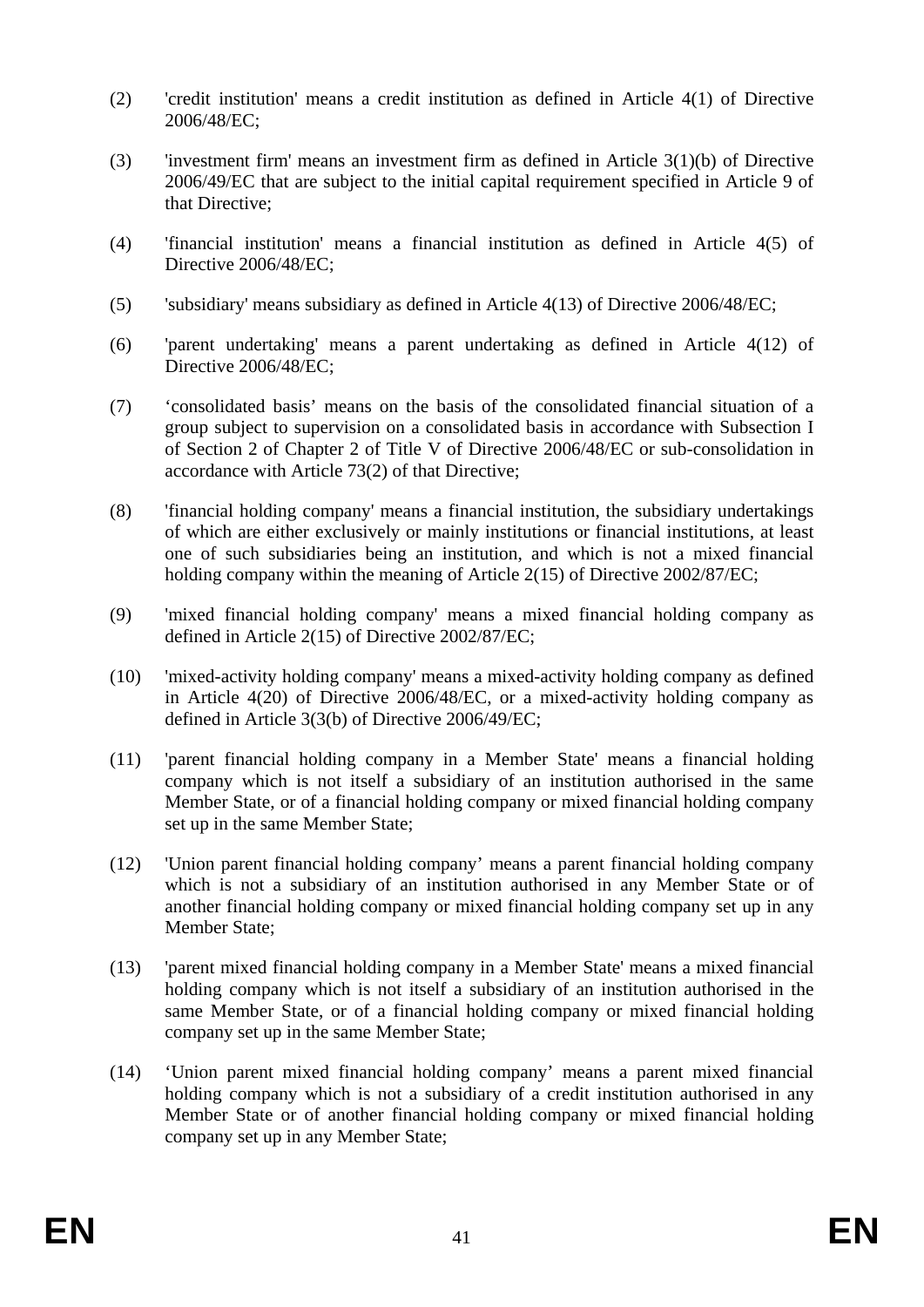- (15) 'resolution objectives' means the objectives specified in Article 26(2);
- (16) 'branch' means a branch as defined in Article 4 (3) of Directive 2006/48/EC;
- (17) 'resolution authority' means an authority designated by a Member States in accordance with Article 3;
- (18) 'resolution tool' means the sale of business tool, the bridge institution tool, the asset separation tool or the bail-in tool;
- (19) 'resolution power' means a power as referred to in Article 56(1);
- (20) 'competent authority' means competent authority as defined in Article 4(4) of Directive 2006/48/EC or as defined in Article 3(3)( c) of Directive 2006/49/EC;
- (21) 'competent ministries' means the finance ministries or other ministries responsible for economic, financial and budgetary decisions according to national competencies;
- (22) 'control' means the relationship between a parent undertaking and a subsidiary, as defined in Article 1 of Directive 83/349/EEC, or a similar relationship between any natural or legal person and an undertaking;
- (23) 'institution' means a credit institution or an investment firm;
- (24) 'management' means the persons who effectively direct the business of the credit institution in accordance with Article 11 of Directive 2006/48/EC;
- (25) 'group' means a parent undertaking and its subsidiaries;
- (26) 'extraordinary public financial support' means State Aid within the meaning of Article 107 (1) of the Treaty on the Functioning of the European Union, that is provided in order to preserve or restore the viability, liquidity or solvency of an institution;
- (27) 'group entity' means a legal entity that is part of a group;
- (28) 'recovery plan' means a plan drawn up and maintained by an institution in accordance with Article 5;
- (29) 'critical functions' means those activities, services and operations the discontinuance of which would be likely to result in a disruption of the economy of, or the financial markets in, one or more Member States;
- (30) 'core business lines' means business lines and associated services which represent material source of revenue, profit or franchise value for an institution;
- (31) 'consolidating supervisor' means the competent authority responsible for supervision on a consolidated basis as defined in Article 4(48) of Directive 2006/48/EC;
- (32) 'own funds' means own funds within the meaning of Chapter 2 of Title V of Directive 2006/48/EC;
- (33) 'conditions for resolution' means the conditions specified in Article  $27(1)$ ;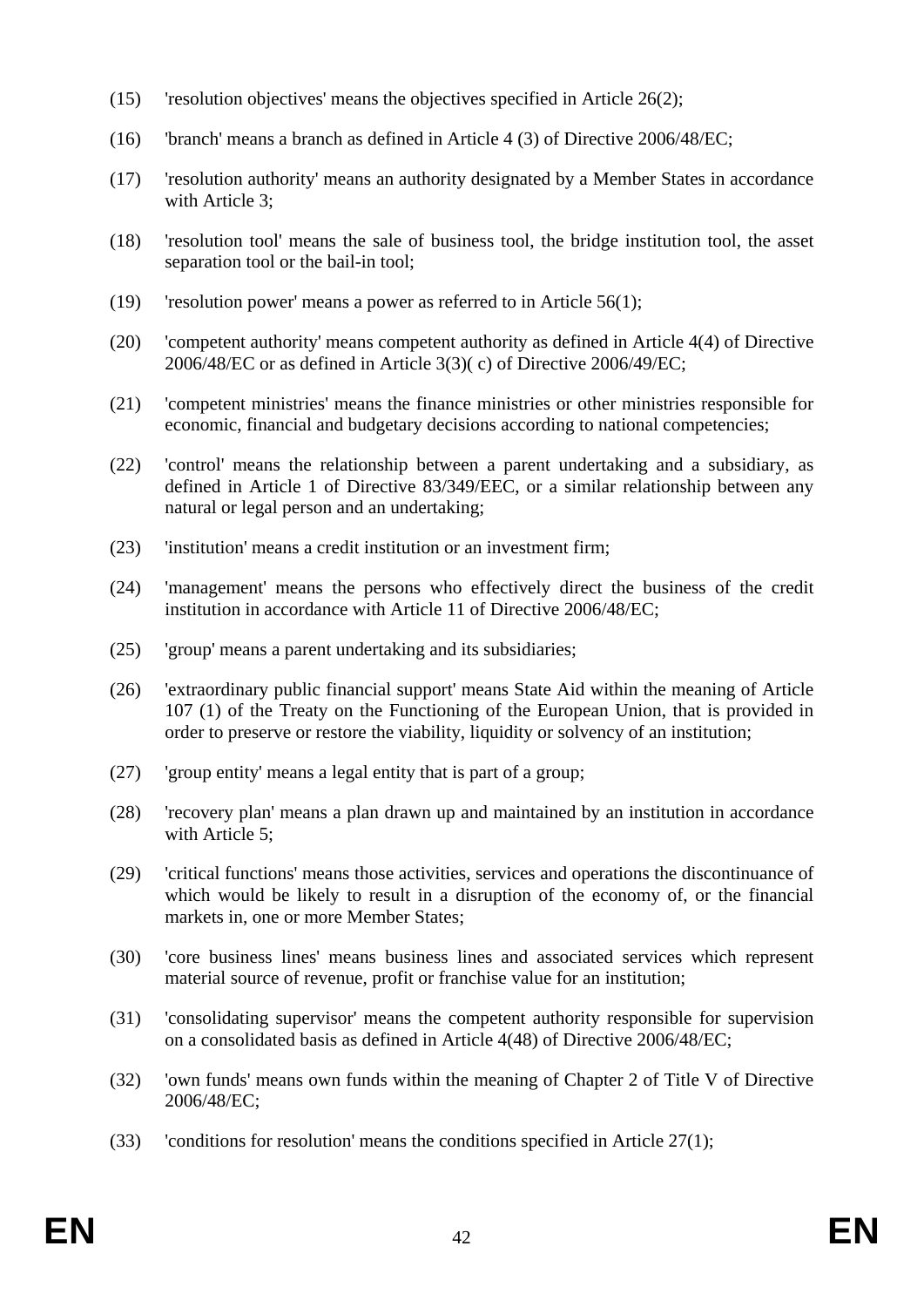- (34) 'resolution action' means the decision to place an institution under resolution pursuant to Article 27, the application of a resolution tool to, or the exercise of one or more resolution power in relation to an institution;
- (35) 'resolution plan' means a plan drawn up for an institution by the relevant resolution authority in accordance with Article 9;
- (36) 'group resolution' means one of the following:
	- (a) the taking of a resolution action at the level of the parent undertaking or institution subject to consolidated supervision, or
	- (b) the coordination of the application of resolution tools and the exercise of resolution powers by resolution authorities in relation to group entities that meet the conditions for resolution;
- (37) 'group resolution plan' means a plan for group resolution drawn up in accordance with Articles 11 and 12;
- (38) 'group level resolution authority' means the resolution authority in the Member State in which the consolidating supervisor is situated;
- (39) 'resolution college' means a college established in accordance with Article 80 to carry out the tasks required by Articles 12, 13 and 83;
- (40) 'normal insolvency proceedings' mean the collective insolvency proceedings which entail the partial or total divestment of a debtor and the appointment of a liquidator, normally applicable to institutions under national law and either specific for those institutions or generally applicable to any natural or legal person;
- (41) 'debt instruments' referred to in points (d), (i), (l) and (m) of Article 56 means bonds and other forms of transferable debt, any instrument creating or acknowledging a debt, and instruments giving rights to acquire debt instruments;
- (42) 'parent institution in a Member State' means a parent credit institution in a Member State as defined in Article 4(14) of Directive 2006/48/EC, or a parent investment firm in a Member State as defined in Article 3(f) of Directive 2006/49/EC;
- (43) 'Union parent institution' means a Union parent credit institution as defined in Article 4(16) of Directive 2006/48/EC, or an Union parent investment firm as defined in Article 3(g) of Directive 2006/49/EC;
- (44) 'own funds requirements' means the requirements of Article 75 of Directive 2006/48/EC;
- (45) 'supervisory colleges' means a college of supervisors established in accordance with Article 131a of Directive 2006/48/EC;
- (46) 'Union State aid framework' means the framework established by Articles 107 and 108 of the Treaty on the Functioning of the European Union and regulations made or adopted pursuant to Article 107 or Article 106(4) of the Treaty on the Functioning of the European Union;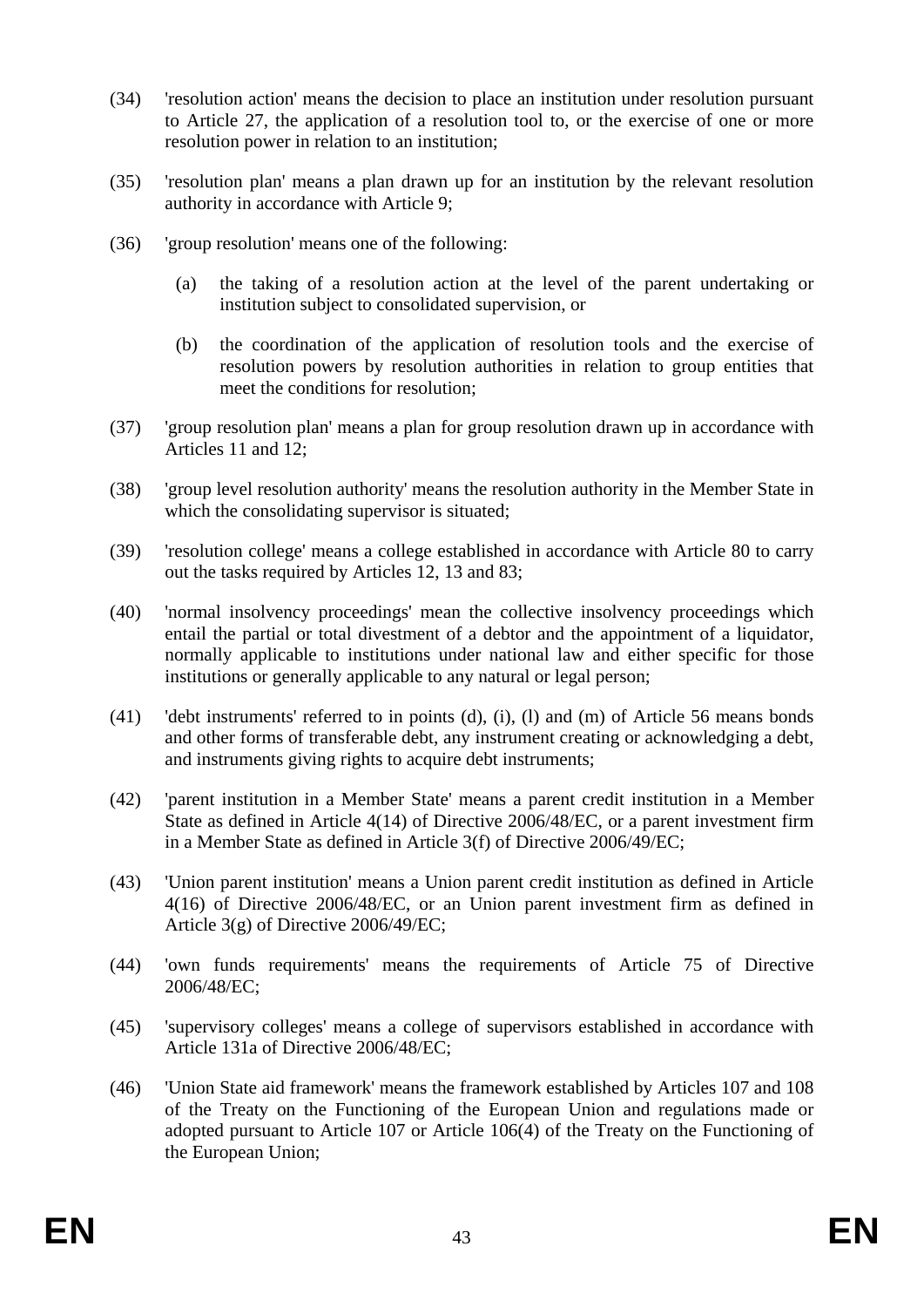- (47) 'winding up' means the realisation of assets of an institution;
- (48) 'asset separation tool' means the transfer by a resolution authority exercising the transfer powers of assets and rights of an institution that meets the conditions for resolution to an asset management vehicle in accordance with Article 36;
- (49) 'bail-in tool' means the exercise by a resolution authority of the write-down and conversion powers in relation to liabilities of an institution that meets the conditions for resolution in accordance with Article 37;
- (50) 'sale of business tool' means the transfer by a resolution authority of instruments of ownership, or assets, rights or liabilities, of an institution that meets the conditions for resolution to a purchaser that is not a bridge institution, in accordance with Article 32;
- (51) 'bridge institution tool' means the power to transfer the assets, rights or liabilities of an institution that meets the conditions for resolution to a bridge institution, in accordance with Article 34;
- (52) 'bridge institution' means a legal entity that is wholly owned by one or more public authorities (which may include the resolution authority) and that is created for the purpose of receiving some or all of the assets, rights and liabilities of an institution under resolution with a view to carrying out some or all of its services and activities;
- (53) 'instruments of ownership' means shares, instruments that confer ownership in mutual associations, instruments that are convertible into or give the right to acquire shares or instruments of ownership, and instruments representing interests in shares or instrument of ownership;
- (54) 'transfer powers' means the powers specified in points (c), (d) or (e) of Article 56(1) to transfer shares, other instruments of ownership, debt instruments, assets, rights or liabilities, or any combination of those items from an institution under resolution to a recipient;
- (55) 'central counterparty' means a legal entity that interposes itself between the counterparties to a trade within one or more financial markets, becoming the buyer to every seller and the seller to every buyer;
- (56) 'derivatives', means a financial instrument listed in points (4) to (10) of Section C of Annex I to Directive 2004/39/EC of the European Parliament and of the Council<sup>35</sup>;
- (57) 'write-down and conversion powers' means the powers specified in points (f) to (l) of Article 56(1);
- (58) 'secured liability' means a liability where the right of the creditor to payment is secured by a charge over assets, a pledge or lien, or collateral arrangements including liabilities arising from repurchase transactions and other title transfer collateral arrangements;

<sup>&</sup>lt;sup>35</sup> Directive 2004/49/EC of the European Parliament and of the Council of 21 April 2004 on markets in financial instruments amending Council Directives 85/611/EC and 93/6/EEC and Directive 2000/12/EC of the European Parliament and of the Council and repealing Council Directive 93/22/EC – OJ L 145, 30.4.2004, p.1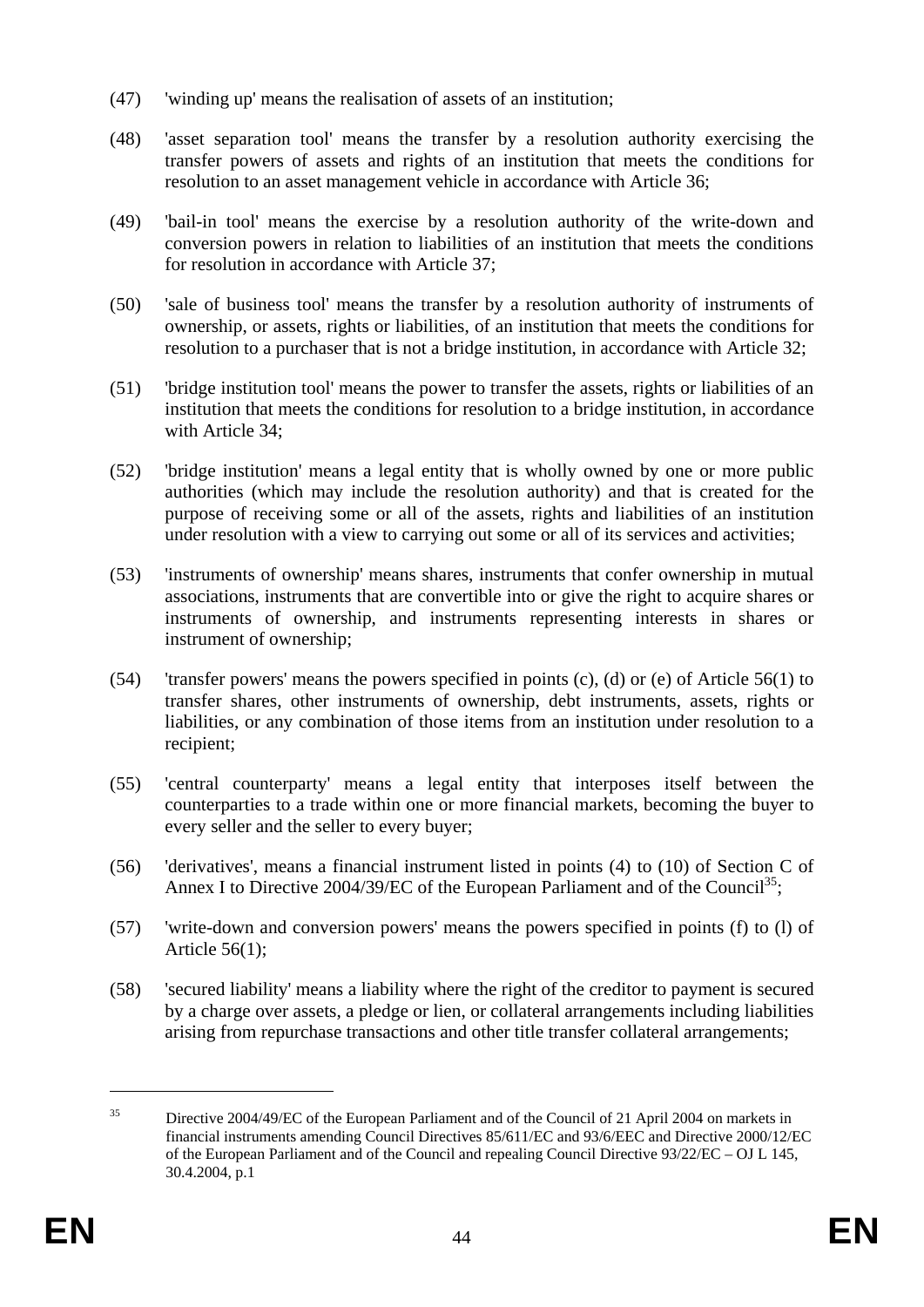- (59) 'Additional Tier 1 instruments' means capital instruments that qualify as own funds under Article 57(ca) of Directive 2006/48/EC;
- (60) 'aggregate amount' means the aggregate amount by which the resolution authority has assessed that eligible liabilities must be written down or converted, in accordance with Article 41(1);
- (61) 'Common Equity Tier 1 instruments' means capital instruments that qualify as own funds in accordance with Article 57(a) of Directive 2006/48/EC;
- (62) 'eligible liabilities' means the liabilities of an institution that are not excluded from the scope of the write-down tool by virtue of Article 38(2);
- (63) 'deposit guarantee scheme' means a deposit guarantee scheme introduced and officially recognised by a Member State pursuant to Article 3 of Directive 94/19/EC;
- (64) 'Tier 2 instruments' means capital instruments that qualify as own funds under Article 56(f) and (h) of Directive 2006/48/EC;
- (65) 'relevant capital instruments' for the purposes of Sections 5 and 6 of Chapter III of Title IV, means Additional Tier 1 instruments and Tier 2 instruments;
- (66) 'conversion rate' means the factor that determines the number of ordinary shares into which a liability of a specific class will be converted, by reference either to a single instrument of the class in question or to a specified unit of value of a debt claim;
- (67) 'affected creditor' means a creditor whose claim relates to a liability that is reduced or converted to shares by exercise of a write down or conversion power;
- (68) 'affected shareholder" means a shareholder whose shares are cancelled by means of the power referred to in point (j) of Article 56(1);
- (69) 'appropriate authority', means authority of the Member State identified in accordance with Article 54 that is responsible under the national law of that State for making the determinations referred to in Article 51(1);
- (70) 'relevant parent institution' means a parent institution in a Member State, a Union parent institution, a financial holding company, a mixed financial holding company, a mixed-activity holding, a parent financial holding company in a Member State, a Union parent financial holding company, a parent mixed financial holding company in a Member State, or a Union parent mixed financial holding company, in relation to which the bail-in tool is applied;
- (71) 'recipient' means the entity to which the shares, other instruments of ownership, debt instruments, assets, rights or liabilities, or any combination of those items from an institution under resolution are transferred;
- (72) 'business day' means any day other than Saturday, Sunday and any day which is a public holiday in the home Member State of the institution;
- (73) 'termination right' means a right to terminate a contract on an event of default as defined in or for the purposes of the contract, and includes any related right to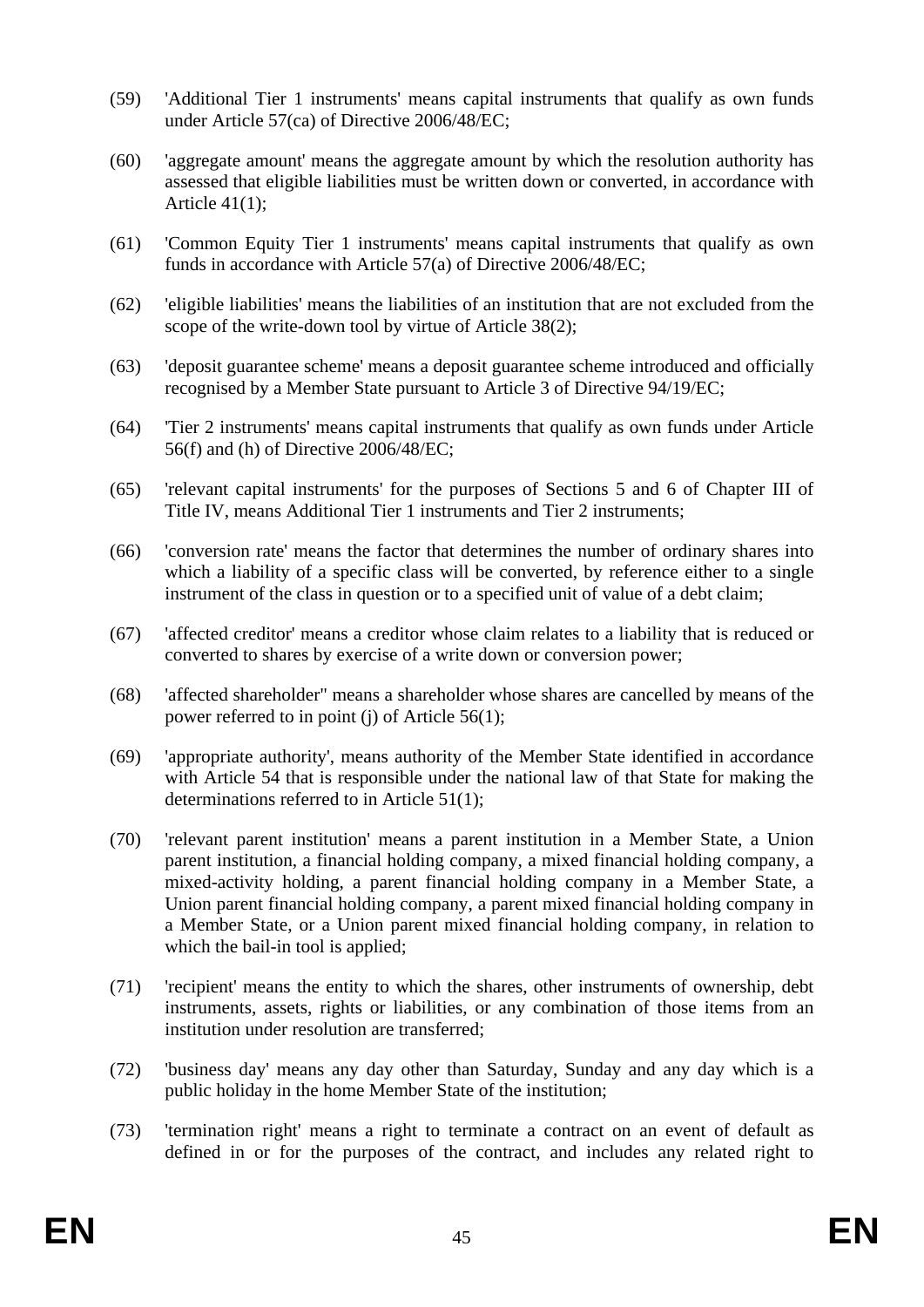accelerate, close out, set-off or net obligations or any related provision that suspends, modifies or extinguishes an obligation of a party to the contract to make a payment;

- (74) 'institution under resolution' means an institution, a financial institution, a financial holding company, a mixed financial holding company, a mixed-activity holding company, a parent financial holding company in a Member State, a Union parent financial holding company, a parent mixed financial holding company in a Member State, or a Union parent mixed financial holding company, in respect of which a resolution action is taken;
- (75) 'domestic subsidiary institution' means an institution which is established in a Member State that is a subsidiary of a third country institution or financial holding company;
- (76) 'Union parent undertaking' means a Union parent institution, an Union parent financial holding company or a Union parent mixed financial holding company;
- (77) 'third country institution' means an entity, the head office of which is established in a third country, that is authorised or licensed under the law of that third country to carry on any of the activities listed in Annex I to Directive 2006/48/EC or Section A of Annex I to Directive 2004/39/EC;
- (78) 'third country resolution proceeding' means an action under the law of a third country to manage the failure of a third country institution that is comparable, in terms of results, to resolution actions under this Directive;
- (79) 'domestic branch' means a branch of a third country institution that is established in a Member State;
- (80) 'relevant third country authority' means a third country authority responsible for carrying out functions comparable to those of resolution authorities or competent authorities pursuant to this Directive;
- (81) 'group financing arrangement' means the financing arrangement or arrangements of the Member State of the group level resolution authority;
- (82) 'back to back transaction' means a transaction entered into between two group entities for the purpose of transferring, in whole or in part, the risk generated by another transaction entered into between one of those group entities and a third party;
- (83) 'intra-group guarantee' means a contract by which one group entity guarantees the obligations of another group entity to a third party.

Where this Directive refers to Regulation (EU) No 1093/2010, resolution authorities, shall, for the purpose of that Regulation, be considered competent authorities within the meaning of Article 4(2) of that Regulation.

The Commission shall be empowered to adopt delegated acts in accordance with Article 103 in order to specify the definitions of "critical functions" and "core business lines" provided for in points (29) and (30) in order to ensure uniform application of this Directive.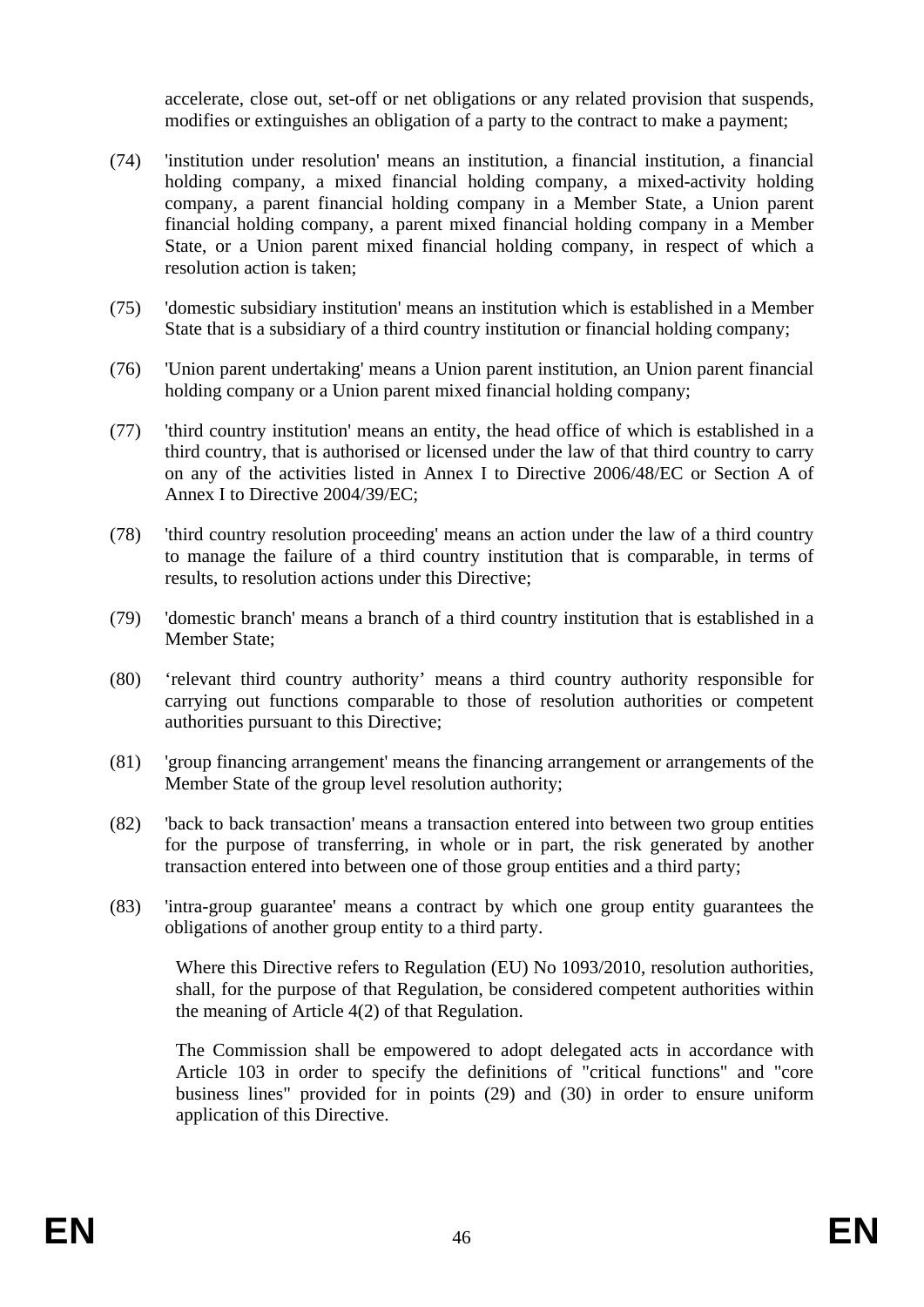#### *Article 3*

## *Designation of authorities responsible for resolution*

- 1. Each Member States shall designate one or more resolution authorities that are empowered to apply the resolution tools and exercise the resolution powers.
- 2. Resolution authorities shall be public administrative authorities.
- 3. Resolution authorities may be the competent authorities for supervision for the purposes of Directives 2006/48/EC and 2006/49/EC, central banks, competent ministries or other public administrative authorities, provided that Member States adopt rules and arrangements necessary to avoid conflicts of interest between the functions of supervision pursuant to Directives 2006/48/EC and 2006/49/EC or the other functions of the relevant authority and the functions of resolution authorities pursuant to this Directive. In particular, Member States shall ensure that, within the competent authorities, central banks, competent ministries or other public administrative authorities there is a separation between the resolution function and the supervisory or other functions of the relevant authority.
- 4. Where the resolution authority and the competent authority pursuant to Directive 2006/48/EC are separate entities, Member States shall require that they cooperate closely in the preparation, planning and application of resolution decisions.
- 5. Where the designated authority in accordance with paragraph 1 is not the competent ministry in a Member State, any decision of the designated authority pursuant to this Directive shall be taken in consultation with the competent ministry.
- 6. Member States shall ensure that the authorities designated in accordance paragraph 1 have the expertise, resources and operational capacity to apply resolution measures, and are able to exercise their powers with the speed and flexibility that are necessary to achieve the resolution objectives.
- 7. Where a Member State designates more than one authority to apply the resolution tools and exercise the resolution powers, it shall allocate functions and responsibilities clearly between these authorities, ensure adequate coordination between them and designate a single authority as a contact authority for the purposes of cooperation and coordination with the relevant authorities of other Member States.
- 8. Member States shall inform European Banking Authority (EBA) of the national authority or authorities appointed as resolution authorities and contact authority and, where relevant, their specific functions and responsibilities. EBA shall publish the list of those resolution authorities.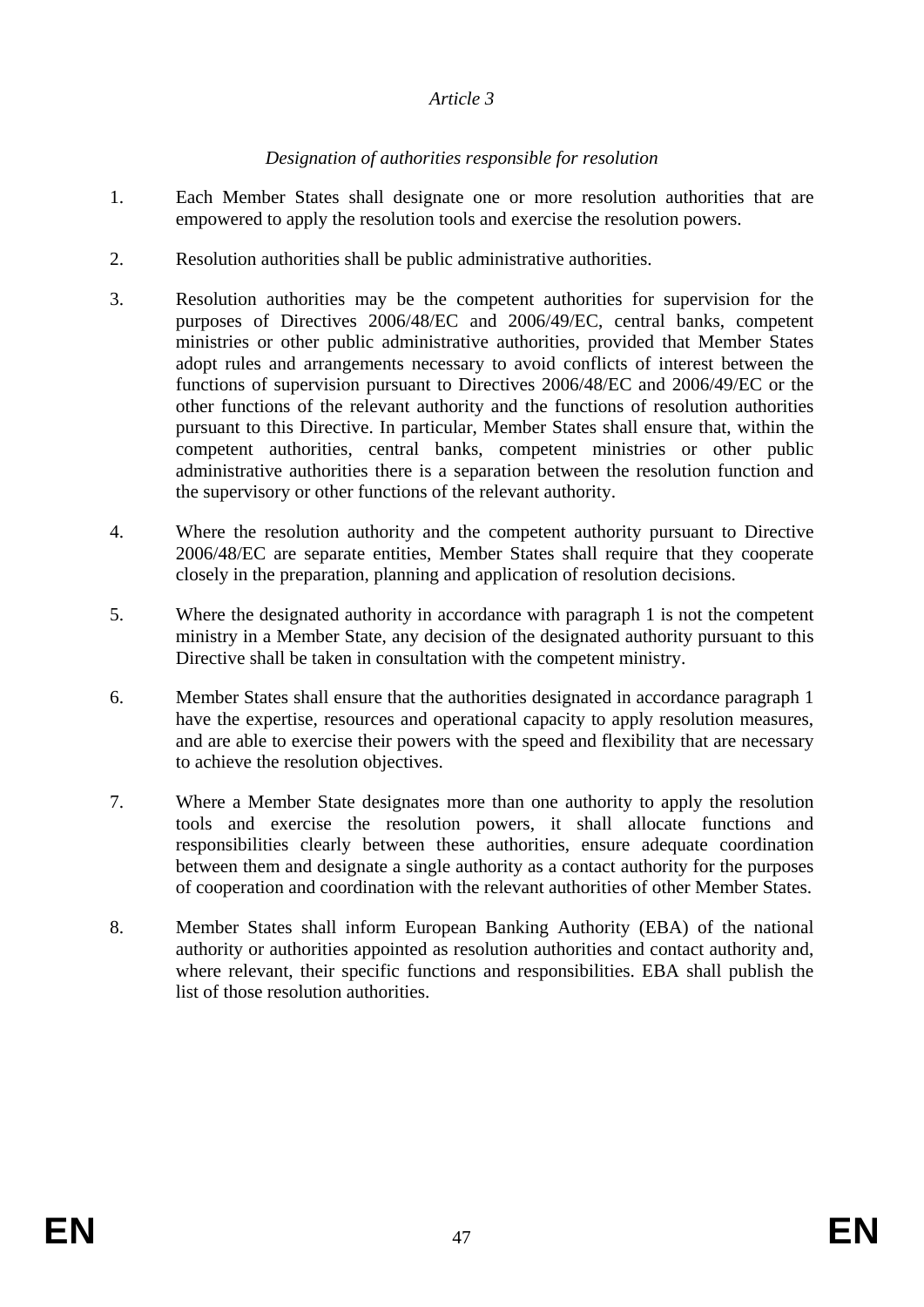# **TITLE II**

# **PREPARATION**

# **CHAPTER I**

# **RECOVERY AND RESOLUTION PLANNING**

# **SECTION 1**

# **GENERAL PROVISIONS**

## *Article 4*

#### *Simplified obligations for certain institutions*

- 1. Having regard to the impact that the failure of the institution could have, due to the nature of its business, its size or its interconnectedness to other institutions or to the financial system in general, on financial markets, on other institutions, on funding conditions, Member States shall ensure that competent and resolution authorities determine the extent to which the following apply to institutions:
	- (a) the contents and details of recovery and resolution plans provided for in Articles 5, 7, 9 and 11;
	- (b) the contents and details of the information required from institutions as provided for in Articles 5 (5) and Articles 10 and 11.
- 2. The Commission shall be empowered to adopt delegated acts in accordance with Article 103 in order to specify the criteria referred to in paragraph 1, for assessing, in accordance with paragraph 1, the impact of an institution failure on financial markets, on other institutions and on funding conditions.
- 3. Competent and resolution authorities shall inform EBA of the way they have applied the requirement referred to in paragraph 1 to institutions in their jurisdiction. EBA shall report to the Commission by  $1<sup>st</sup>$  January 2018 at the latest on the implementation of the requirement referred to in paragraph 1. In particular EBA shall report to the Commission whether there are divergences regarding the implementation at national level of that requirement.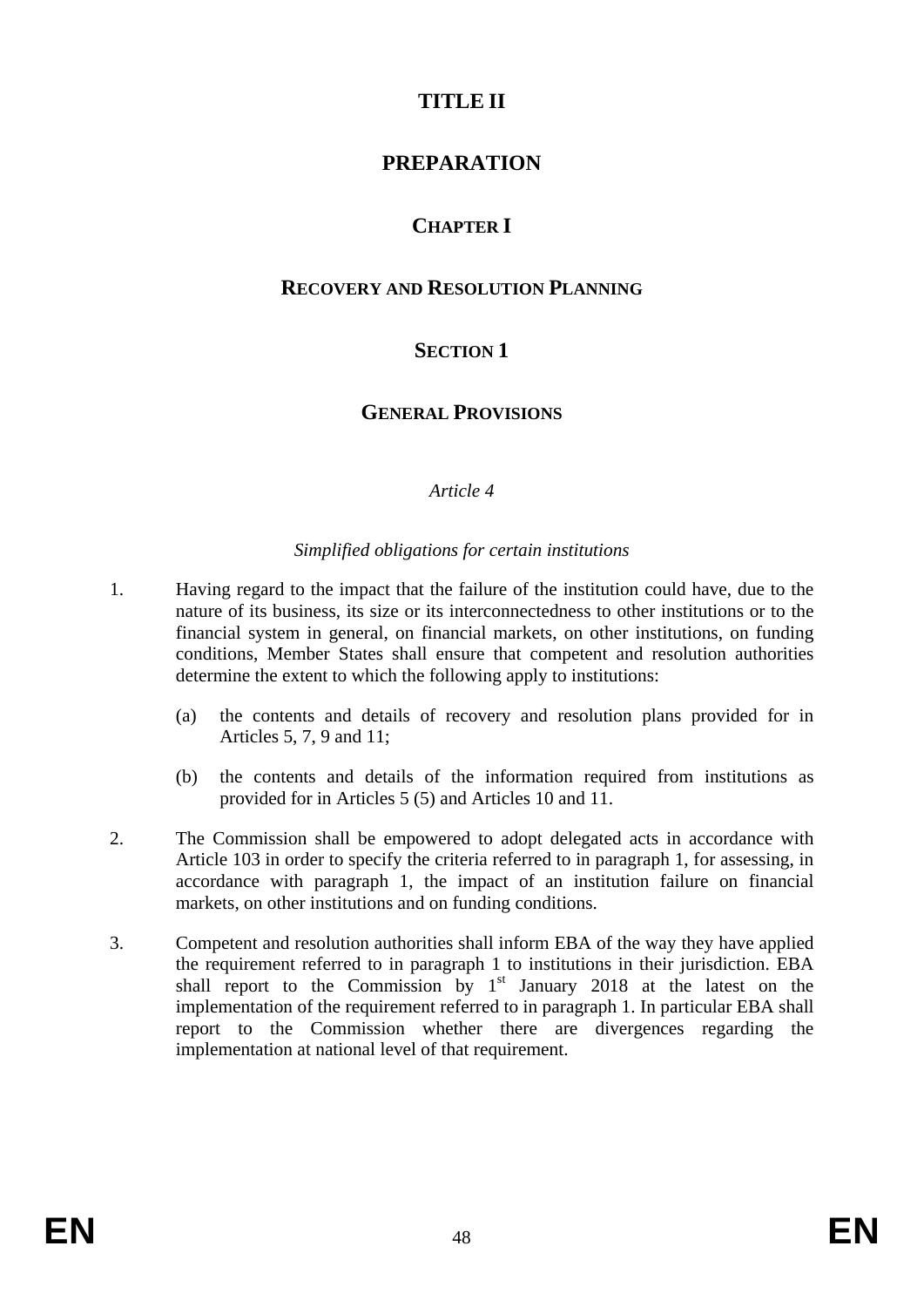# **SECTION 2**

# **RECOVERY PLANNING**

## *Article 5*

#### *Recovery plans*

- 1. Member States shall ensure that each institution draws up and maintains a recovery plan providing, through measures taken by the management of the institution or by a group entity, for the restoration of its financial situation following significant deterioration. Recovery plans shall be considered as a governance arrangement within the meaning of Article 22 of Directive 2006/48/EC.
- 2. Member States shall ensure that the institutions update their recovery plans at least annually or after change to the legal or organisational structure of the institution, its business or its financial situation, which could have a material effect on, or necessitates a change to the recovery plan. Competent authorities may require institutions to update their recovery plans more frequently.
- 3. Recovery plans shall not assume any access to or receipt of extraordinary public financial support but shall include, where applicable, an analysis of how and when an institution may apply for the use of central bank facilities in stressed conditions and available collateral.
- 4. Member States shall ensure that the recovery plans include the information listed in Section A of the Annex.
- 5. The competent authorities shall ensure that institutions include in recovery plans appropriate conditions and procedures to ensure the timely implementation of recovery actions as well as a wide range of recovery options. Competent authorities shall ensure that firms test their recovery plans against a range of scenarios of financial distress, varying in their severity including system wide events, legal-entity specific stress and group-wide stress.
- 6. EBA, in consultation with the European Systemic Risk Board (ESRB), shall develop draft technical standards specifying the range of scenarios to be used for the purposes of paragraph 5 of this Article in accordance with Article 25(3) of Regulation (EU) No 1093/2010.

EBA shall submit those draft regulatory technical standards to the Commission within twelve months from the date of entry into force of this Directive.

Power is delegated to the Commission to adopt the regulatory technical standards referred to in the first subparagraph in accordance with the procedure laid down in Articles 10 to 14 of Regulation (EU) No 1093/2010.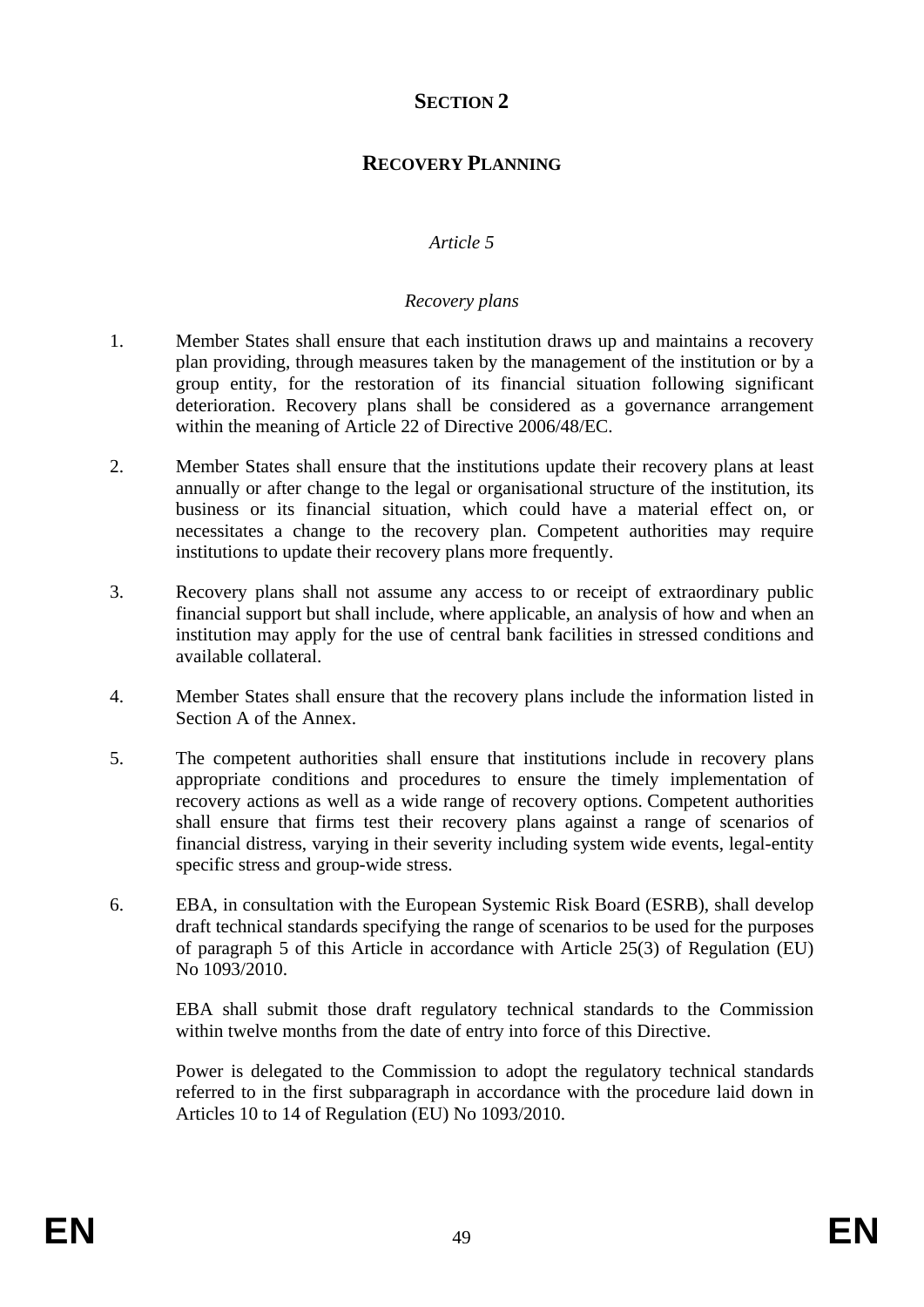7. EBA shall develop draft regulatory technical standards specifying the information to be contained in the recovery plan referred to in paragraph 4.

EBA shall submit those draft regulatory technical standards to the Commission within twelve months from the date of entry into force of this Directive.

Power is delegated to the Commission to adopt the regulatory technical standards referred to in the first subparagraph in accordance with the procedure laid down in Articles 10 to 14 of Regulation (EU) No 1093/2010.

#### *Article 6*

#### *Assessment of recovery plans*

- 1. Member States shall require institutions to submit recovery plans to the competent authorities for review.
- 2. The competent authorities shall review those plans and assess the extent to which each plan satisfies the requirements set out in Article 5 and the following criteria:
	- (a) the implementation of the arrangements proposed in the plan would be likely to restore the viability and financial soundness of the institution, taking into account the preparatory measures that the institution has taken or has planned to take;
	- (b) the plan or specific options could be implemented effectively in situations of financial stress and without causing any significant adverse effect on the financial system, including in the event that other institutions implemented recovery plans within the same time period.
- 3. Where competent authorities assess that there are deficiencies in the recovery plan, or potential impediments to its implementation, they shall notify the institution of their assessment and require the institution to submit, within three months, a revised plan demonstrating how those deficiencies or impediments have been addressed.
- 4. If the institution fails to submit a revised recovery plan, or if the competent authority determines that the revised recovery plan does not adequately remedy the deficiencies or potential impediments identified in its original assessment, the competent authorities shall require the institution to take any measure it considers necessary to ensure that the deficiencies or impediments are removed. In addition to the measures that may be required in accordance with Article 136 of Directive 2006/48/EC, the competent authorities may, in particular, require the institution to take actions to:
	- (a) facilitate the reduction of the risk profile of the institution;
	- (b) enable timely recapitalisation measures;
	- (c) make changes to the firm strategy;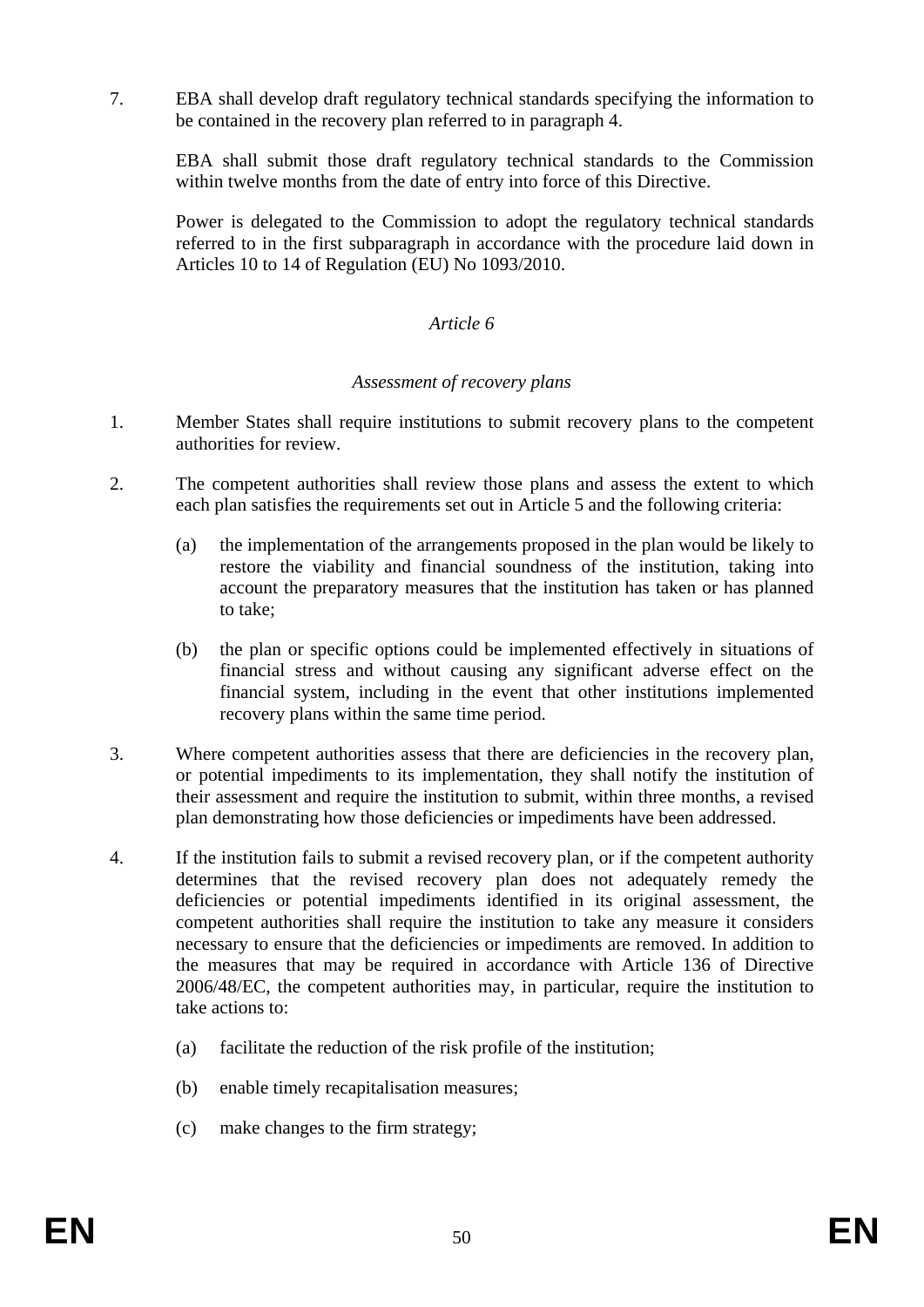- (d) make changes to the funding strategy so as to improve the resilience of the core business lines and critical operations;
- (e) make changes to the governance structure of the institution.
- 5. EBA shall develop draft regulatory technical standards specifying the matters that the competent authority must assess for the purposes of the assessment of paragraph 2 of this Article.

EBA shall submit those draft regulatory technical standards to the Commission within twelve months from the date of entry into force of this Directive.

Power is delegated to the Commission to adopt the regulatory technical standards referred to in the first subparagraph in accordance with the procedure laid down in Articles 10 to 14 of Regulation (EU) No 1093/2010.

#### *Article 7*

#### *Group recovery plans*

- 1. Member States shall ensure that parent undertakings or institutions that are subject to consolidated supervision pursuant to Articles 125 and 126 of Directive 2006/48/EC draw up and submit to the consolidating supervisor a group recovery plan that includes a recovery plan for the whole group, including for the companies referred to in points (c) and (d) of Article 1, as well as a recovery plan for each institution that is part of the group.
- 2. The consolidating supervisor shall transmit the group recovery plans to the relevant competent authorities referred to in Article 131a of Directive 2006/48/EC and to EBA.
- 3. The group recovery plan shall aim to achieve the stabilisation of the group as a whole, or any institution of the group, when it is in a situation of stress so as to address or remove the causes of the distress and restore the financial situation of the group or the institution in question.

The group recovery plan shall include arrangements to ensure the coordination and consistency of measures to be taken at the level of the parent undertaking or relevant institution subject to consolidated supervision, and at the level of the companies referred to in points (c) and (d) of Article 1 as well as measures to be taken at the level of individual institutions.

- 4. The group recovery plan shall include for the whole group and for each of its entities the elements and arrangements provided in Article 5. It shall also include, where applicable, arrangements for possible intra-group financial support adopted in accordance with any agreement for group financial support that has been concluded in accordance with Article 16.
- 5. The consolidating supervisor shall ensure that the parent undertaking or the institution subject to consolidated supervision referred to in paragraph 1 provide a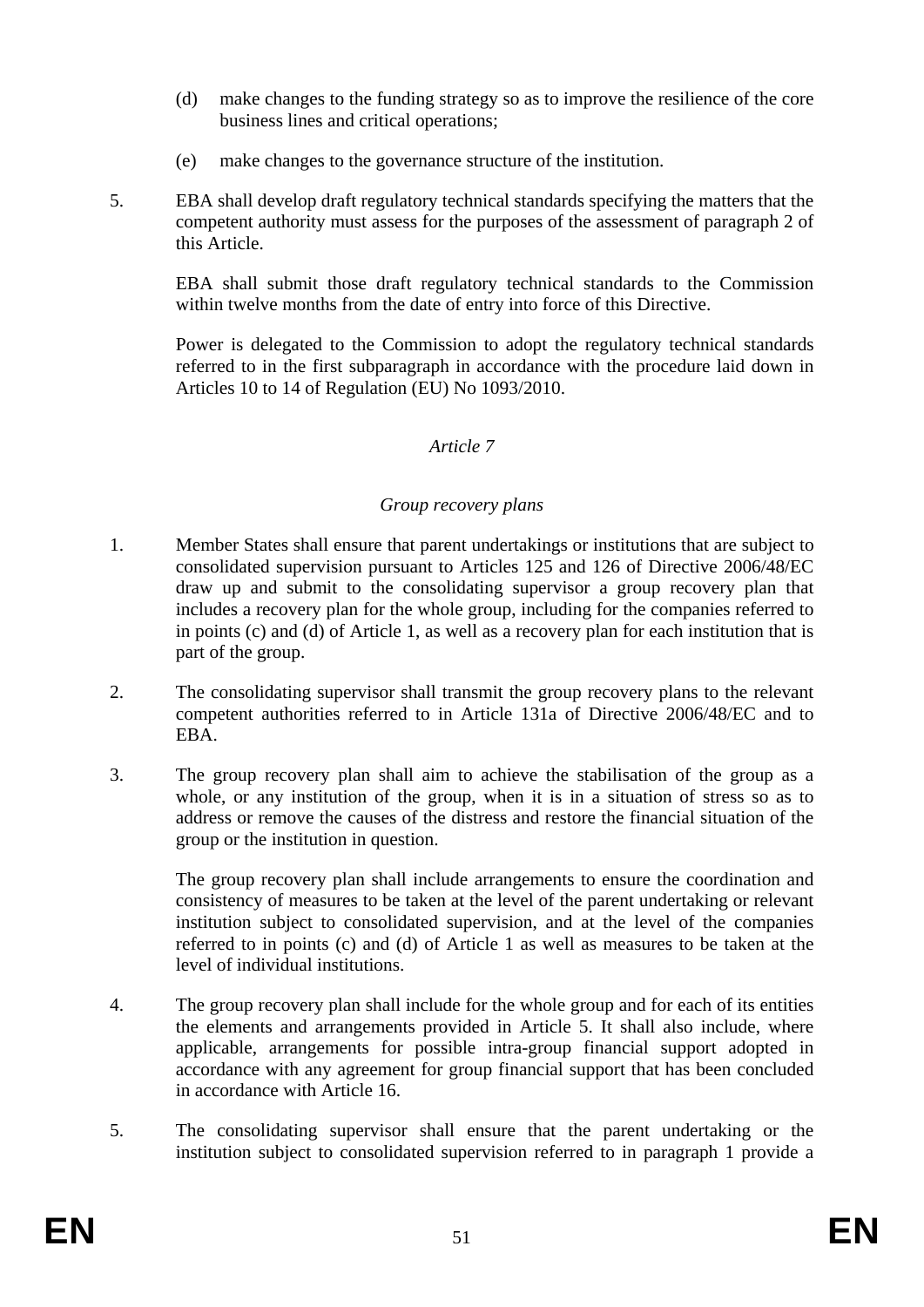range of recovery options setting out actions to address those scenarios provided for in Article 5(5).

For each of the scenarios, the group recovery plan shall identify whether there are obstacles to the implementation of recovery measures within the group, and whether there are substantial practical or legal impediments to the prompt transfer of own funds or the repayment of liabilities or assets within the group.

6. The management body of the parent undertaking or institution subject to consolidated supervision referred to in paragraph 1 and the management body of institutions that are part of the group shall approve the group recovery plan before submitting it to the consolidating supervisor.

## *Article 8*

#### *Assessment of group recovery plans*

1. The consolidating supervisor shall review the group recovery plan, including the recovery plans for individual institutions that are part of the group, and assess the extent to which it satisfies the requirements and criteria set out in Articles 6 and 7. That assessment shall be made in accordance with the procedure established in Article 6 and the provisions of this Article.

The consolidating supervisor shall carry out the review and assessment of the group recovery plan, including the recovery plans for individual institutions that are part of the group, in consultation and cooperation with the competent authorities referred to in Article 131a of Directive 2006/48/EC. The review and assessment in accordance with Article 6(2) of this Directive of the group recovery plan and, if necessary, the request to take measures in accordance with Article 6(4) of this Directive shall take the form of joint decisions by the authorities referred to in Article 131a of Directive 2006/48/EC.

2. The competent authorities shall endeavour to reach the joint decision within a period of four months.

In the absence of a joint decision between the competent authorities within four months, the consolidating supervisor shall make its own decision on the review and assessment of the group recovery plan or on the measures required in accordance with Article 6(4). The decision shall be set out in a document containing the fully reasoned decision and should take into account the views and reservations of the other competent authorities expressed during the four-month period. The consolidating supervisor shall notify the decision to the parent undertaking of the institution subject to consolidated supervision and to the other competent authorities.

EBA may on its own initiative assist the competent authorities in reaching an agreement in accordance with Article 19 of Regulation (EU) No 1093/2010.

3. Any competent authority that disagrees with the assessment of the group recovery plan or any action that the parent undertaking or institution would be required to take as a result of that assessment in accordance with Article 6(2) and (4) of this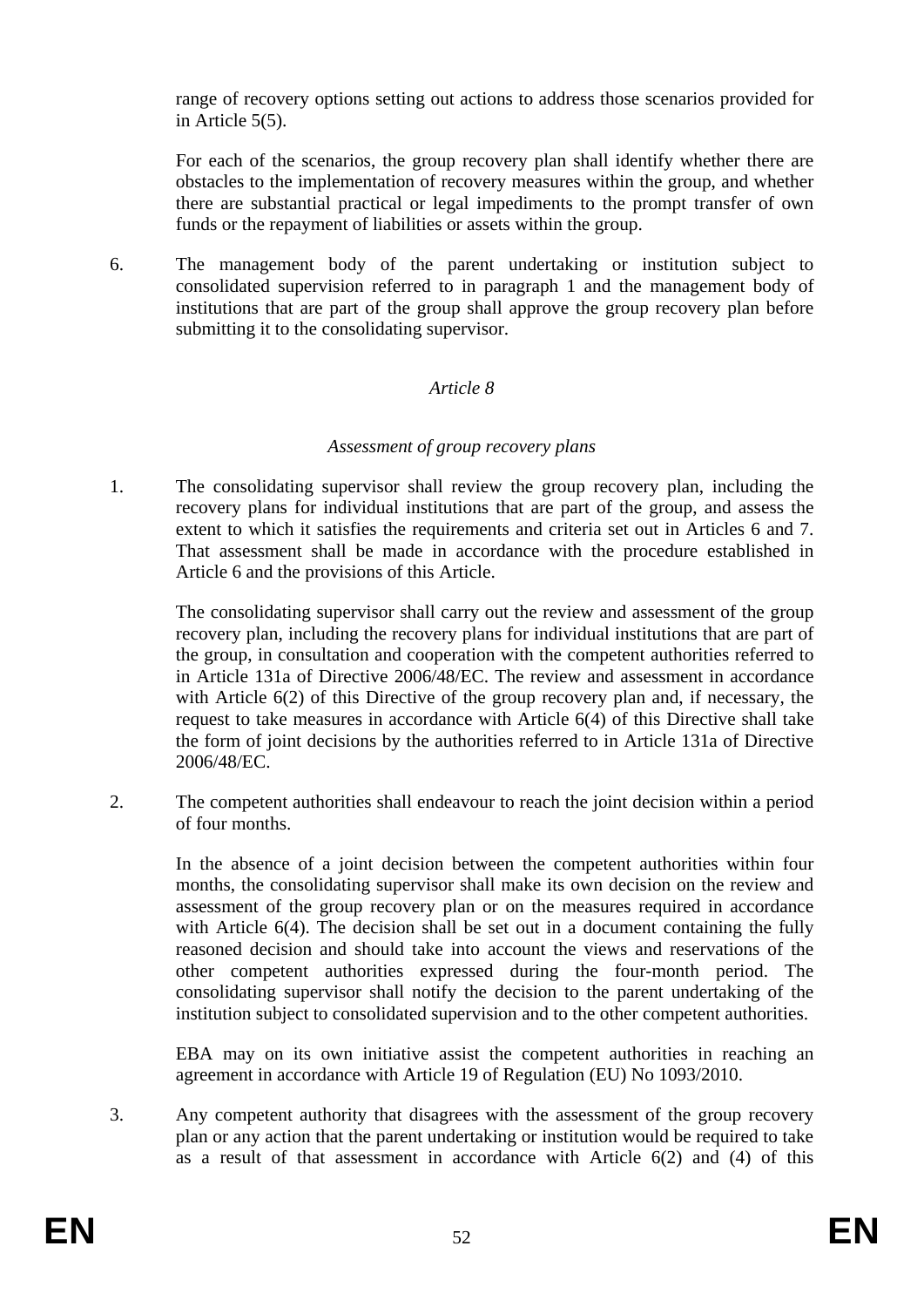Directive, may refer the matter to EBA in accordance with Article 19 of Regulation (EU) No 1093/2010. The matter may not be referred to EBA after the end of the four-month period or after a joint decision has been reached.

- 4. EBA shall take its decision within one month, and the four-month period referred to in paragraph 3 will be treated as the conciliation period within the meaning of Regulation (EU) No 1093/2010.
- 5. If any competent authority has referred the matter to EBA in accordance with paragraph 3, the consolidating supervisor shall defer its decision and await any decision that EBA may take. The subsequent decision of the consolidating supervisor shall comply with the decision of EBA.

# **SECTION 3**

# **RESOLUTION PLANNING**

#### *Article 9*

#### *Resolution plans*

- 1. Resolution authorities, in consultation with competent authorities, shall draw up a resolution plan for each institution that is not part of a group subject to consolidated supervision pursuant to Articles 125 and 126 of Directive 2006/48/EC. The resolution plan shall provide for the resolution actions which the resolution and competent authorities may take where the institution meets the conditions for resolution.
- 2. The resolution plan shall take into consideration a range of scenarios including that the event of failure may be idiosyncratic or may occur at a time of broader financial instability or system wide events. The resolution plan shall not assume any extraordinary public financial support besides the use of the financing arrangements established in accordance with Article 91.
- 3. Resolution plans shall be reviewed, and where appropriate updated, at least annually and after any material changes to the legal or organisational structure of the institution or to its business or its financial situation that could have a material effect on the effectiveness of the plan.
- 4. The resolution plan shall set out options for applying the resolution tools and resolution powers referred to in Title IV to the institution. It shall include:
	- (a) a summary of the key elements of the plan;
	- (b) a summary of the material changes to the institution that have occurred after the latest resolution information was filed;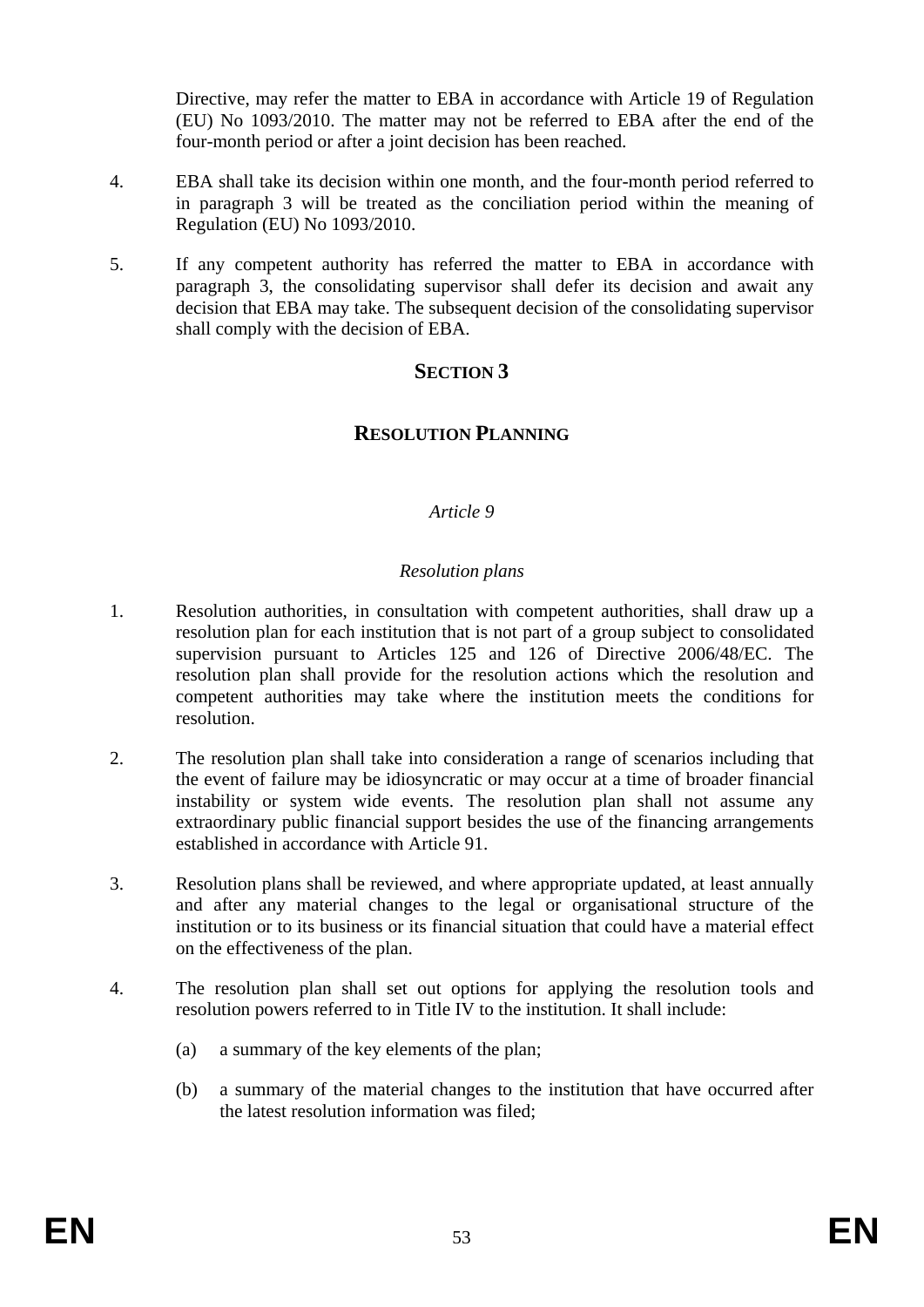- (c) a demonstration of how critical functions and core business lines could be legally and economically separated, to the extent necessary, from other functions so as to ensure continuity on the failure of the institution;
- (d) an estimation of the timeframe for executing each material aspect of the plan;
- (e) a detailed description of the assessment of resolvability carried out in accordance with Article 13;
- (f) a description of any measures required pursuant to Article 14 to address or remove impediments to resolvability identified as a result of the assessment carried out in accordance with Article 13;
- (g) a description of the processes for determining the value and marketability of the critical functions , core business lines and assets of the institution;
- (h) a detailed description of the arrangements for ensuring that the information required pursuant to Article 11 is up to date and at the disposal of the resolution authorities at all times;
- (i) an explanation by the resolution authority as to how the resolution options could be financed without the assumption of any extraordinary public financial support;
- (j) a detailed description of the different resolution strategies that could be applied according to the different possible scenarios;
- (k) a description of critical interdependencies;
- (l) an analysis of the impact of the plan on other institutions within the group;
- (m) a description on options for preserving access to payments and clearing services and other infrastructures;
- (n) a plan for communicating with the media and the public.
- 5. EBA, in consultation with the ESRB, shall develop draft regulatory technical standards specifying a range of scenarios for the event of failure for the purposes of paragraph 2.

EBA shall submit those draft regulatory technical standards to the Commission within twelve months from the date of entry into force of this Directive.

Power is delegated to the Commission to adopt the regulatory technical standards referred to in the first subparagraph in accordance with the procedure laid down in Articles 10 to 14 of Regulation (EU) No 1093/2010.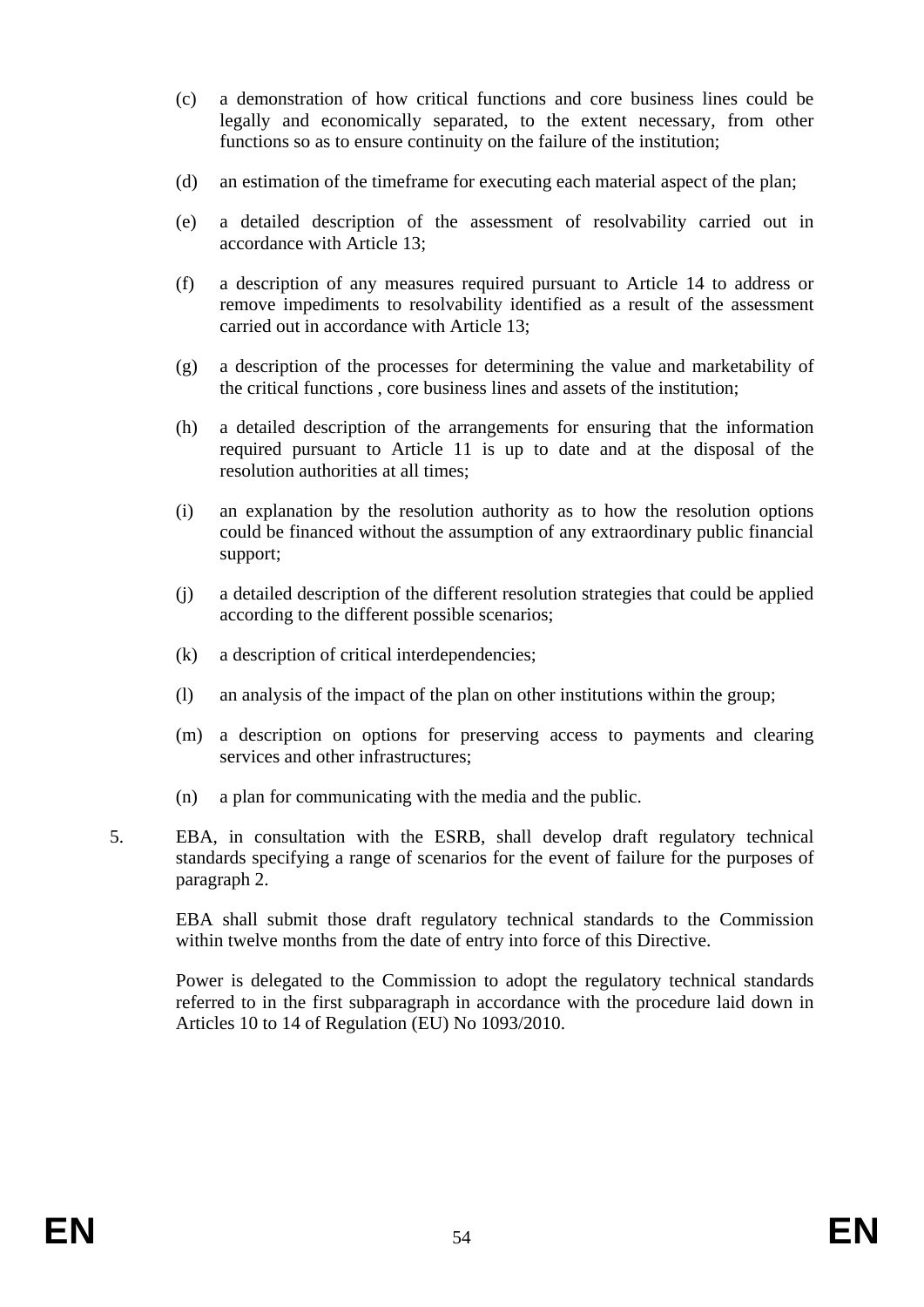#### *Article 10*

#### *Information for the purpose of resolution plans*

- 1. Member States shall ensure that resolution authorities have the power to require institutions to provide them with all of the information necessary to draw up and implement resolution plans. In particular the resolution authorities shall have the power to require, among other information, the information and analysis specified in Section B of the Annex.
- 2. Competent authorities in the relevant Member States shall cooperate with resolution authorities in order to verify whether some or all of the information referred to in paragraph 1 is already available. Where such information is available, competent authorities shall provide that information to the resolution authorities.
- 3. EBA shall develop draft implementing technical standards on standard forms, templates and procedures for such provision of information.

EBA shall submit those draft implementing technical standards to the Commission within twelve months from the date of entry into force of this Directive.

Power is conferred on the Commission to adopt the implementing technical standards referred to in the first subparagraph in accordance with Article 15 of Regulation (EU) No 1093/2010.

#### *Article 11*

#### *Group resolution plans*

- 1. Member States shall ensure that resolution authorities draw up group resolution plans. Group resolution plans shall include both a plan for resolution at the level of the parent undertaking or institution subject to consolidated supervision pursuant to Article 125 and 126 of Directive 2006/48/EC and the resolution plans for the individual subsidiary institutions drawn up in accordance with Article 9 of this Directive. The group resolution plans shall also include plans for the resolution of the companies referred to in points (c) and (d) of Article 1 and plans for the resolution of institutions with branches in other Member States in compliance with the provisions of Directive 2001/24/EC.
- 2. The group resolution plan shall be drawn up on the basis of the information provided pursuant to Article 10.
- 3. The group resolution plan shall:
	- (a) set out the resolution actions to be taken with regards to the group as a whole or part of the group, including individual subsidiaries, both through resolution actions in respect to the companies referred to in Article 1(d), the parent undertaking and subsidiary institutions and through coordinated resolution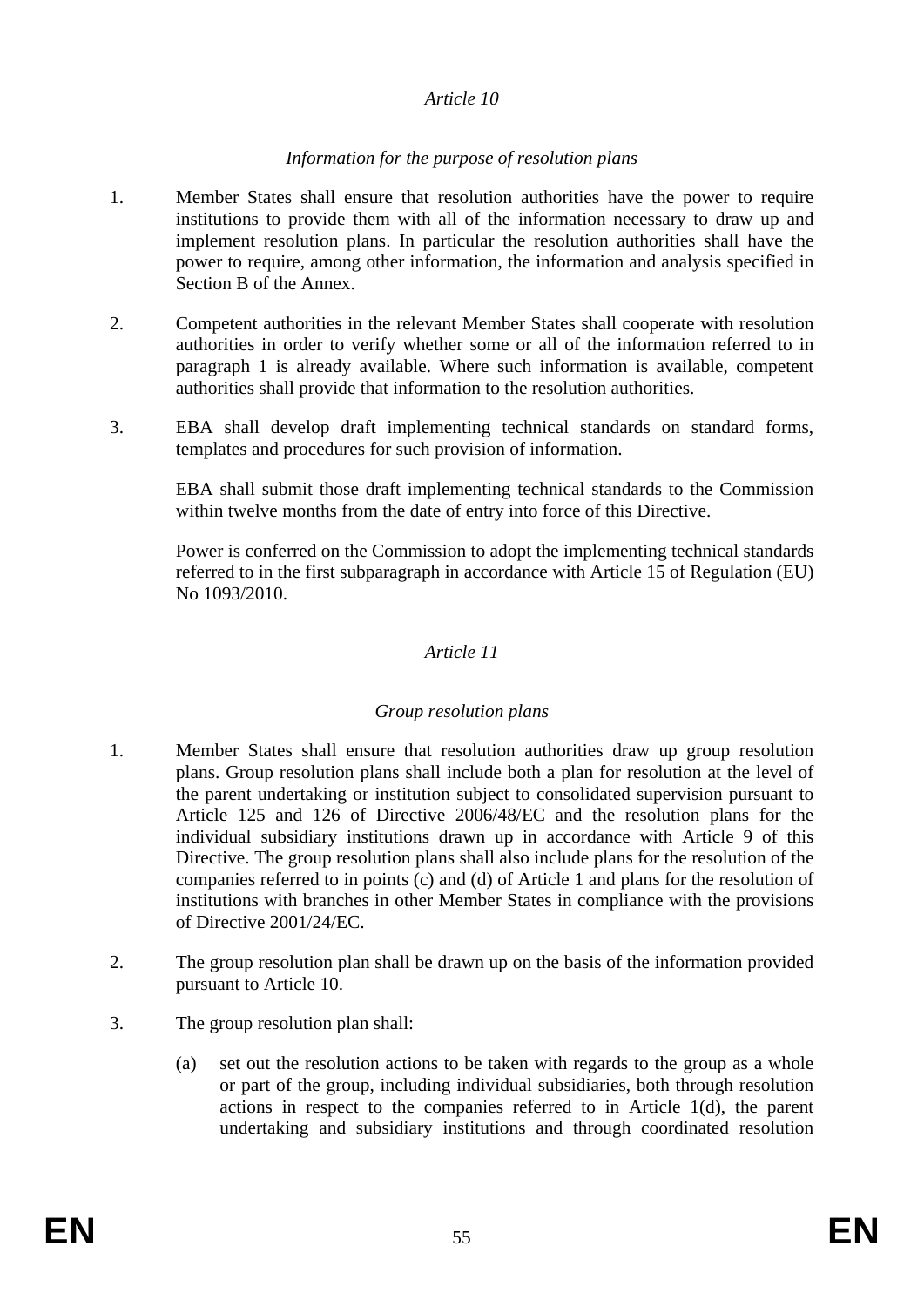actions in respect of subsidiary institutions, in those scenarios provided for in Article 9(2);

- (b) examine the extent to which the resolution tools and powers could be applied and exercised in a coordinated way to group entities located in the Union, including measures to facilitate the purchase by a third party of the group as a whole, or separate business lines or activities that are delivered by a number of group entities, or particular group entities, and identify any potential impediments to a coordinated resolution;
- (c) where a group includes entities incorporated in third countries, identify arrangements for cooperation and coordination with the relevant authorities of those third countries;
- (d) identify measures, including the legal and economic separation of particular functions or business lines, that are necessary to facilitate group resolution when the conditions for resolution are met;
- (e) identify how the group resolution actions could be financed and, where appropriate, set out principles for sharing responsibility for that financing between sources of funding in different Member States. The plan shall not assume extraordinary public financial support besides the use of the financing arrangements established in accordance with Article 91. Those principles shall be set out on the basis of equitable and balanced criteria and shall take into account, in particular, the economic impact of the resolution in the Member States affected and the distribution of the supervisory powers between the different competent authorities.

## *Article 12*

## *Requirement and procedure for group resolution plans*

1. Parent undertakings and institutions that are subject to consolidated supervision pursuant to Articles 125 and 126 of Directive 2006/48/EC shall submit the information required in accordance with Article 11 of this Directive to the group level resolution authority. That information shall concern the parent undertaking or institution subject to consolidated supervision and all the legal entities that are part of the group. Institutions subject to consolidated supervisions pursuant to Articles 125 and 126 of Directive 2006/48/EC shall also provide the information required pursuant to Article 11 of this Directive concerning the companies referred to in points (c) and (d) of Article 1.

The group level resolution authority shall transmit the information provided in accordance with this paragraph to EBA, to the resolution authorities of the subsidiaries institutions, to the relevant competent authorities referred to in Articles 130 and 131a of Directive 2006/48/EC and to the resolution authorities of the Member States where the companies referred to in points (c) and (d) of Article 1 are established.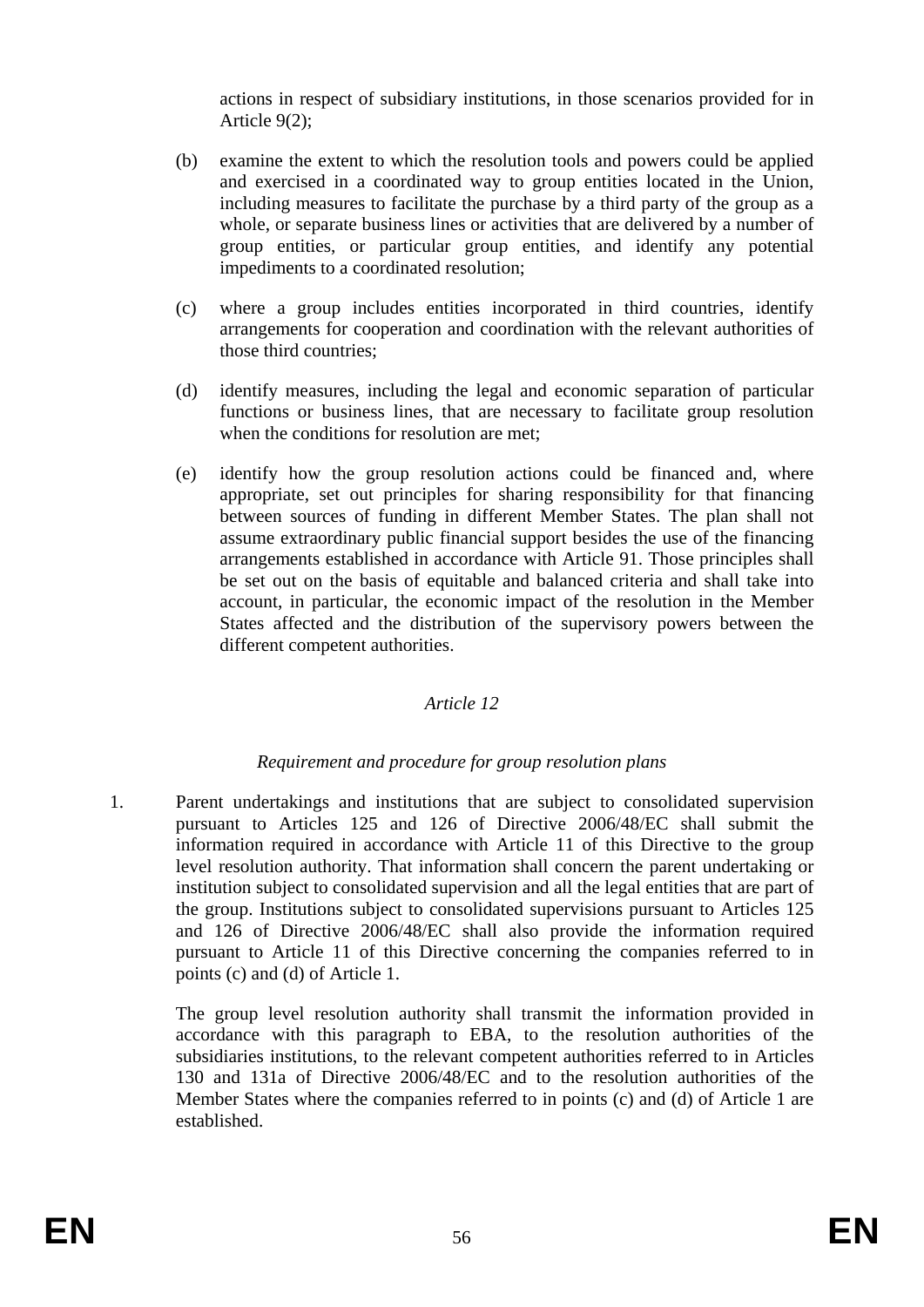- 2. Member States shall ensure that group level resolution authorities, acting jointly with the resolution authorities referred to in the second subparagraph of paragraph 1, in resolution colleges and in consultation with the relevant competent authorities, draw up and maintain group resolution plans. Group level resolution authorities may, at their discretion, involve in the drawing up and maintenance of group resolution plans third country resolution authorities of jurisdictions in which the group has established subsidiaries or financial holding companies or significant branches as referred to in Article 42a of Directive 2006/48/EC.
- 3. Member States shall ensure that group resolution plans are updated at least annually, and after any change to the legal or organisational structure of the institution or of the group, to its business or to its financial situation that could have a material effect on or require a change to the plans.
- 4. The group resolution plan shall take the form of a joint decision of the group level resolution authority and the other relevant resolution authorities. The resolution authorities shall make a joint decision within a period of four months from the date of the transmission by the group level resolution authority of the information referred to in the second subparagraph of paragraph 1.

In the absence of such a joint decision between the resolution authorities within four months, the group level resolution authority shall make its own decision. The decision shall be set out in a document containing the fully reasoned decisions and shall take into account the views and reservations of the other competent authorities expressed during the four-month period. The group level resolution authority shall provide the decision to the parent undertakings or institution which is subject to consolidated supervision and to other resolution authorities.

EBA may on its own initiative assist the competent authorities in reaching an agreement in accordance with Article 19 of Regulation (EU) No 1093/2010.

- 5. A resolution authority that disagrees with any element of the group resolution plan may refer the matter to EBA in accordance with Article 19 of Regulation (EU) No 1093/2010. The matter may not be referred to EBA after the end of the four-month period or after a joint decision has been reached.
- 6. EBA shall take a decision within one month, and the four-month period shall be treated as the conciliation period within the meaning of that Regulation. The subsequent decision of the group level resolution authority shall comply with the decision of EBA.
- 7. Where any of the resolution authorities concerned has referred the matter to EBA in accordance with paragraph 5, the group level resolution authority shall defer its decision and await any decision that EBA may take.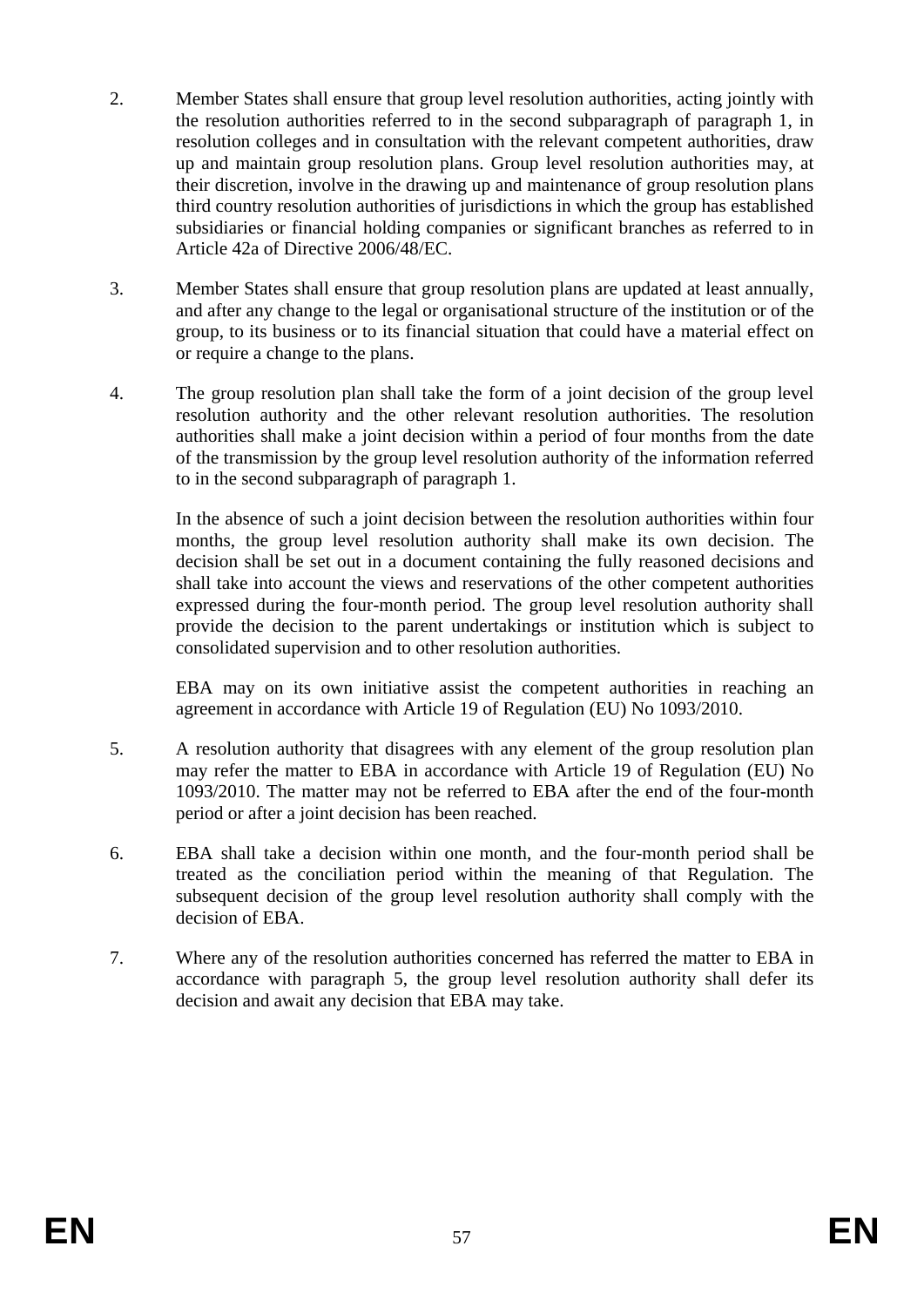# **CHAPTER II**

# **ASSESSMENT OF RESOLVABILITY AND PREVENTATIVE POWERS**

## *Article 13*

#### *Assessment of resolvability*

- 1. Member States shall ensure that resolution authorities, in consultation with competent authorities, assess the extent to which institutions and groups are resolvable without the assumption of extraordinary public financial support besides the use of the financing arrangements established in accordance with Article 91. An institution or group shall be deemed resolvable if it is feasible and credible for the resolution authority to either liquidate it under normal insolvency proceedings or to resolve it by applying the different resolution tools and powers to the institution and group without giving rise to significant adverse consequences for the financial systems, including in circumstances of broader financial instability or system wide events, of the Member State in which the institution is situated, having regard to the economy or financial stability in that same or other Member State or the Union and with a view to ensure the continuity of critical functions carried out by the institution or group either because they can be easily separated in a timely manner or by other means.
- 2. For the purposes of the assessment of resolvability referred to in paragraph 1, resolution authorities shall, as a minimum, examine the matters specified in Section C of the Annex.
- 3. EBA, in consultation with ESRB, shall develop draft regulatory technical standards to specify the matters to be examined for the assessment of the resolvability of institutions or groups provided for in paragraph 2. EBA shall submit those draft regulatory technical standards to the Commission within twelve months from the date of entry into force of this Directive.
- 4. Power is conferred on the Commission to adopt the draft regulatory technical standards referred to in the first subparagraph in accordance with the procedure laid down in Articles 10 to 14 of Regulation (EU) No 1093/2010.

#### *Article 14*

#### *Powers to address or remove impediments to resolvability*

1. Member States shall ensure that when, pursuant to an assessment of resolvability carried out in accordance with Article 13, a resolution authority determines that there are potential substantive impediments to the resolvability of an institution, the resolution authority shall notify in writing that determination to the institution.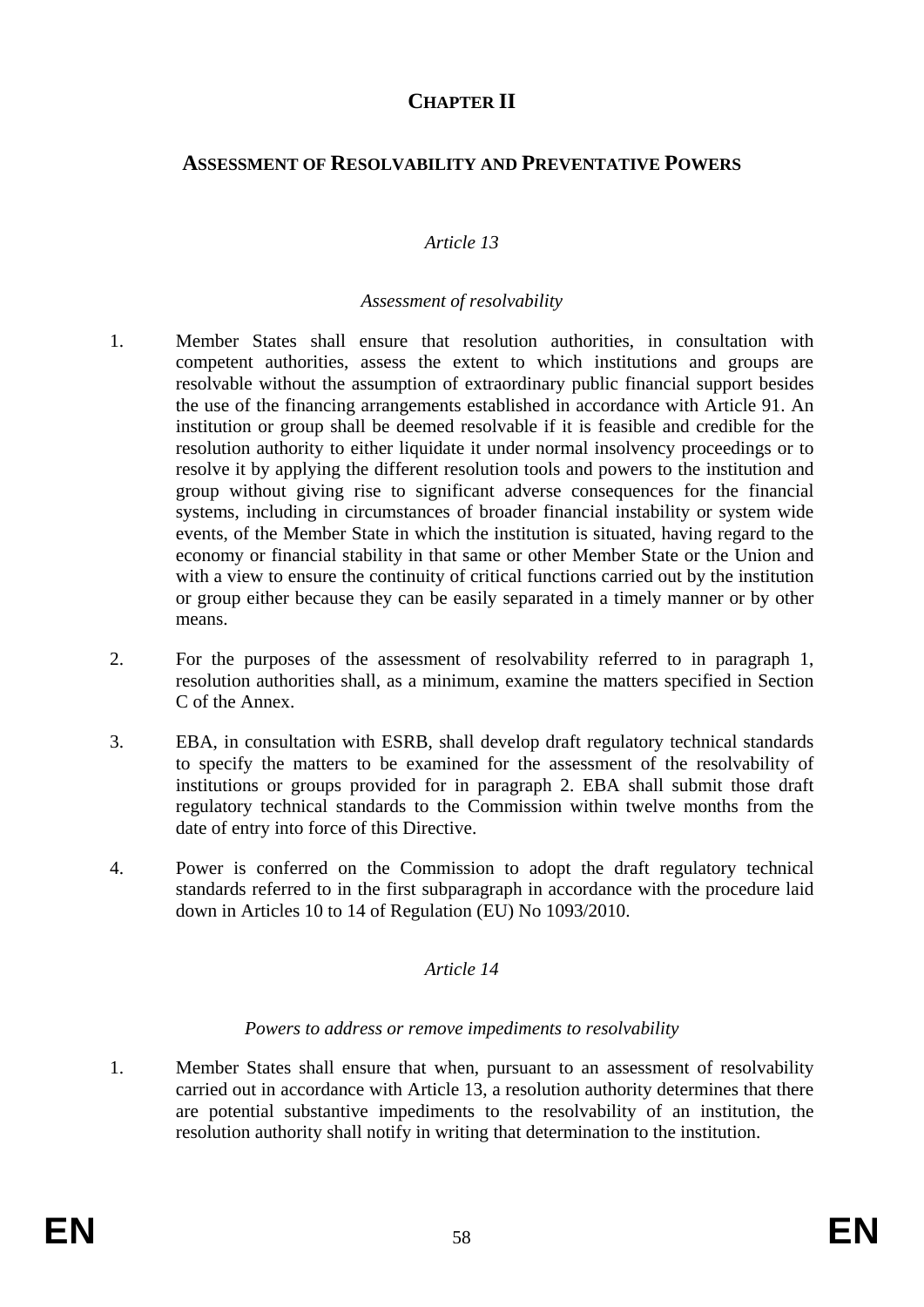- 2. Within four months of the date of receipt of a notification made in accordance with paragraph 1, the institution shall propose to the resolution authority measures to address or remove the impediments identified in the notification. The resolution authority, in consultation with the competent authorities, shall assess whether those measures effectively address or remove the impediments in question.
- 3. Where the resolution authority assesses that the measures proposed by an institution in accordance with paragraph 2 do not effectively reduce or remove the impediments in question, it shall, in consultation with the competent authorities, identify alternative measures that may achieve that objective, and notify in writing those measures to the institution.
- 4. For the purposes of paragraph 3, measures identified by a resolution authority may, where necessary and proportionate to reduce or remove the impediments to resolvability in question, include the following:
	- (a) requiring the institution to draw up service agreements (whether intra-group or with third parties) to cover the provision of critical economic functions or services;
	- (b) requiring the institution to limit its maximum individual and aggregate exposures;
	- (c) imposing specific or regular information requirements relevant for resolution purposes;
	- (d) requiring the institution to divest specific assets;
	- (e) requiring the institution to limit or cease specific existing or proposed activities;
	- (f) restricting or preventing the development or sale of new business lines or products;
	- (g) requiring changes to legal or operational structures of the institution so as to reduce complexity in order to ensure that critical functions may be legally and economically separated from other functions through the application of the resolution tools;
	- (h) requiring a parent undertaking to set up a parent financial holding company in a Member State or a Union parent financial holding company;
	- (i) requiring a parent undertaking, or a company referred to in points (c) and (d) of Article 1 to issue the debt instruments or loans referred to in Article 39 (2);
	- (j) where an institution is the subsidiary of a mixed-activity holding company, requiring that the mixed-activity holding company set up a separate financial holding company to control the institution, if this is necessary in order to facilitate the resolution of the institution and to avoid the application of the resolution tools and powers specified in Title IV having an adverse effect on the non-financial part of the group.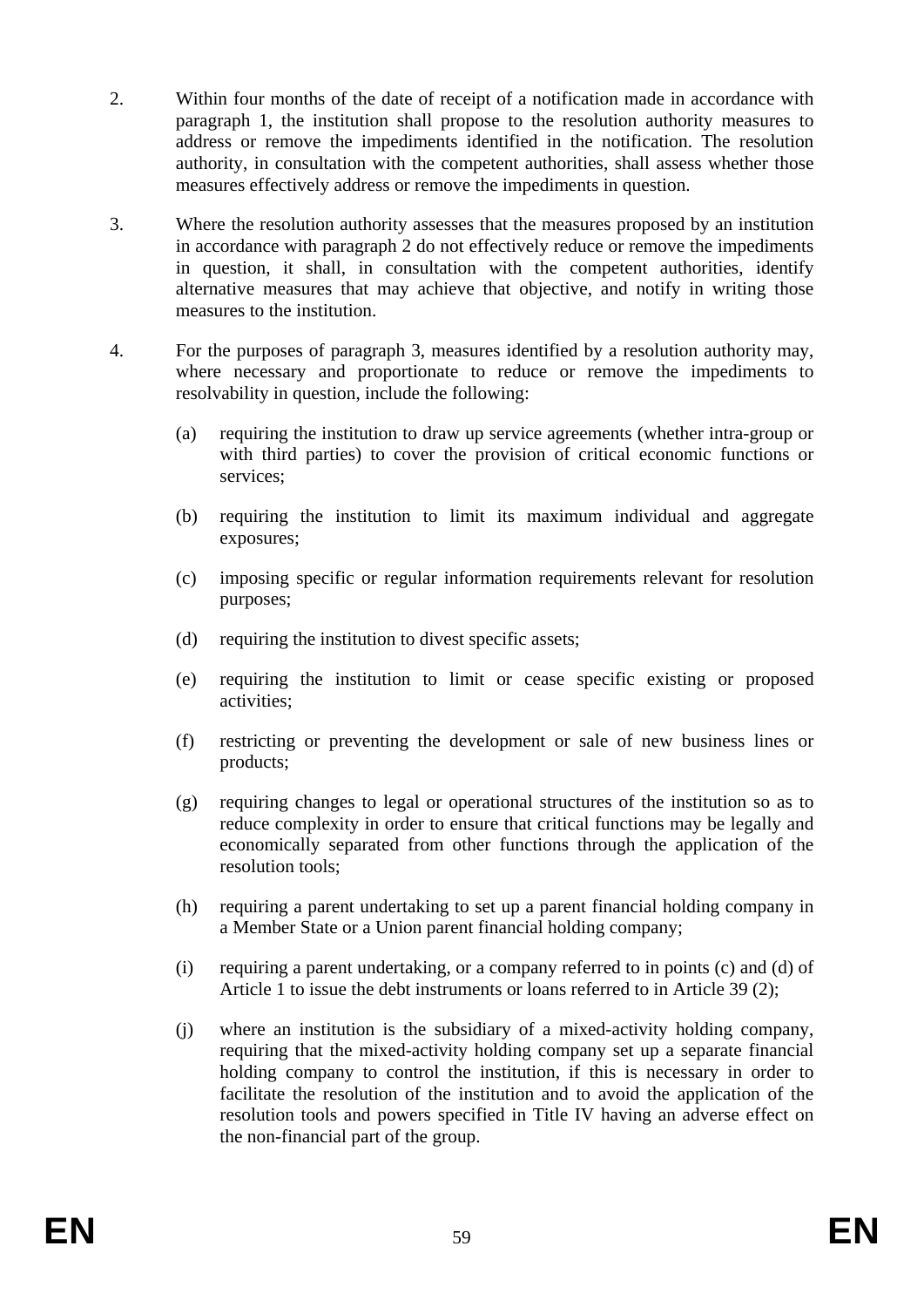- 5. Resolution authorities shall not base a determination in accordance with paragraph 1 on impediments resulting from factors beyond the control of the institution, including the operational and financial capacity of the resolution authority.
- 6. A notification made pursuant to paragraph 1 or 3 shall meet the following requirements:
	- (a) it shall be supported by reasons for the assessment or determination in question;
	- (b) it shall indicate how that assessment or determination complies with the requirement for proportionate application set out in Article 9.
- 7. Before indentifying any measure referred to in paragraph 3, resolution authorities shall duly consider the potential effect of those measures on the stability of the financial system in other Member States.
- 8. EBA shall develop draft regulatory technical standards for specifying the measures provided for in paragraph 4 and the circumstances in which each measure may be applied.

EBA shall submit those draft regulatory technical standards to the Commission within twelve months from the date of entry into force of this Directive.

Power is delegated to the Commission to adopt the regulatory technical standards referred to in the first subparagraph in accordance with the procedure laid down in Articles 10 to 14 of Regulation (EU) No 1093/2010.

## *Article 15*

## *Powers to address or remove impediments to resolvability: group treatment*

- 1. The group level resolution authorities and the resolution authorities of the subsidiaries, in consultation with the relevant competent authorities, shall consult each other within the resolution college and shall take all reasonable steps to reach a joint decision in regards to the application of measures identified in accordance with Article 14(3).
- 2. The group level resolution authority, in cooperation with the consolidating supervisor and EBA in accordance with Article 25(1) of Regulation (EU) No 1093/2010, shall prepare and submit a report to the parent undertakings or institution subject to consolidated supervision and to the resolution authorities of the subsidiaries. The report shall be prepared in consultation with the competent authorities, and shall analyse the substantive impediments to the effective application of the resolution tools and the exercising of the resolution powers in relation to the group. The report shall also recommend any measures that, in the authorities' view, are necessary or appropriate to remove those impediments.
- 3. Within four months after the date of receipt of the notification, the parent undertaking or institution subject to consolidated supervision may submit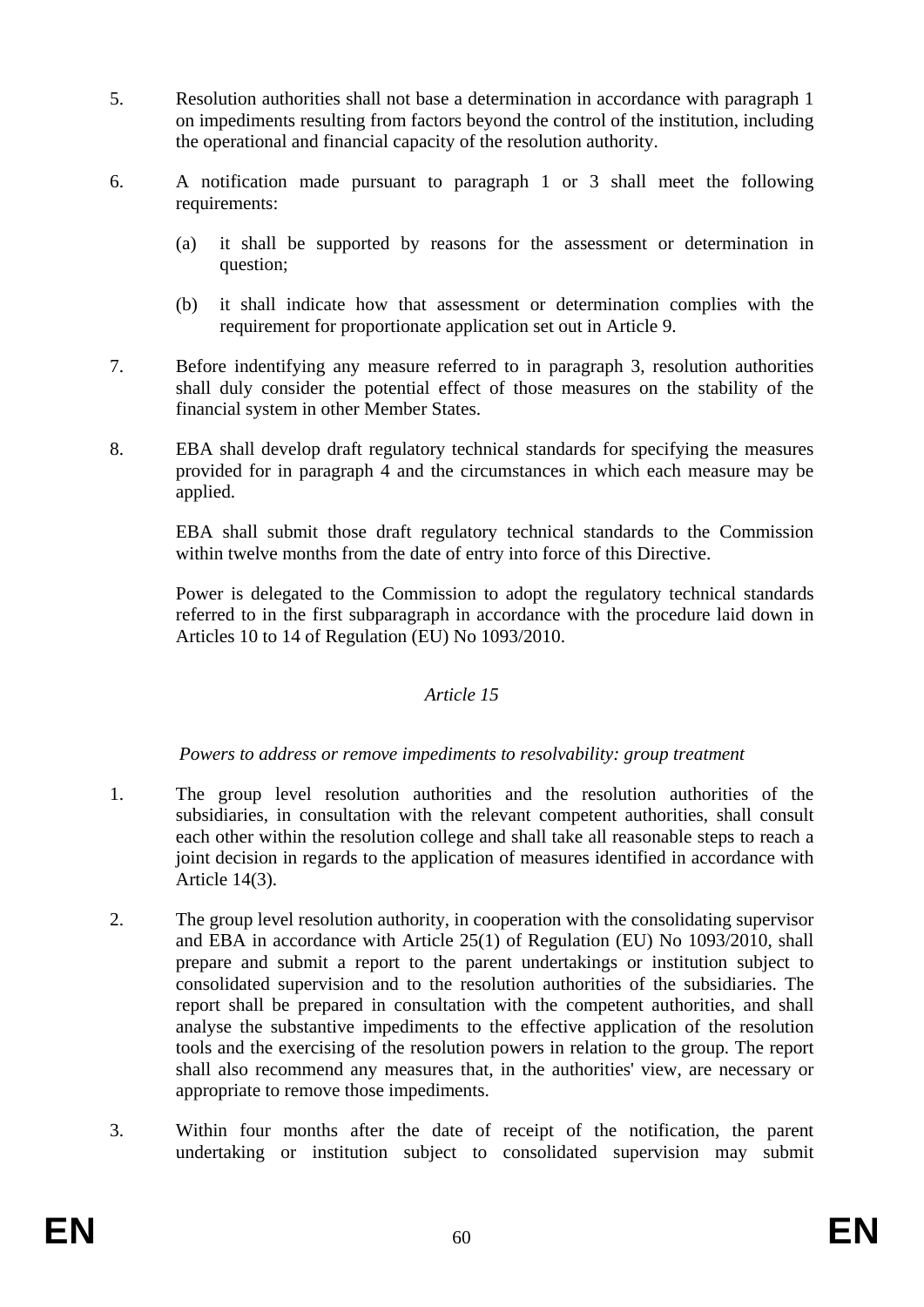observations and propose to the group level resolution authority alternative measures to remedy the impediments identified in the report.

- 4. The group level resolution authority shall communicate any measure proposed by the parent undertakings or institution subject to consolidated supervision to the consolidating supervisor, EBA and the resolution authorities of the subsidiaries. The group level resolution authorities and the resolution authorities of the subsidiaries, in consultation with the competent authorities, shall do everything within their power to reach a joint decision within the resolution college regarding the identification of the material impediments, and if necessary, the assessment of the measures proposed by the parent undertakings or institution subject to consolidated supervision and the measures required by the authorities in order to address or remove the impediments.
- 5. The joint decision shall be reached within four months from the submission of the report. It shall be reasoned and set out in a document which shall be provided to the parent undertakings or institution which is subject to consolidated supervision by the group level resolution authority.

EBA may on its own initiative assist the resolution authorities in reaching an agreement in accordance with Article 19 of Regulation (EU) No 1093/2010.

6. In the absence of a joint decision within four months from the date of submission of the report referred to in paragraphs 1 or 2, the group level resolution authority shall make its own decision on the appropriate measures to be taken in accordance with Article 14(3) in relation to the group as a whole.

The decision shall be set out in a document containing a full reasoning and shall take into account the views and reservations of the other resolution authorities expressed during the four months period. The decision shall be provided to the parent undertaking or institution which is subject to consolidated supervision by the group level resolution authority.

The decision referred to in the first subparagraph shall be recognised as conclusive and applied by the competent authorities in the Member States concerned.

Where, at the end of the four-month period, any of the resolution authorities concerned has referred the matter to EBA in accordance with Article 19 of Regulation (EU) No 1093/2010, the group level resolution authority shall defer its decision and await any decision that EBA may take in accordance with Article 19(3) of that Regulation. EBA shall take its decision within one month and the four-month period shall be deemed the conciliation period within the meaning of that Regulation. The subsequent decision of the group level resolution authority shall be in conformity with the decision of EBA. The matter shall not be referred to EBA after the end of the four month period or after a joint decision has been reached.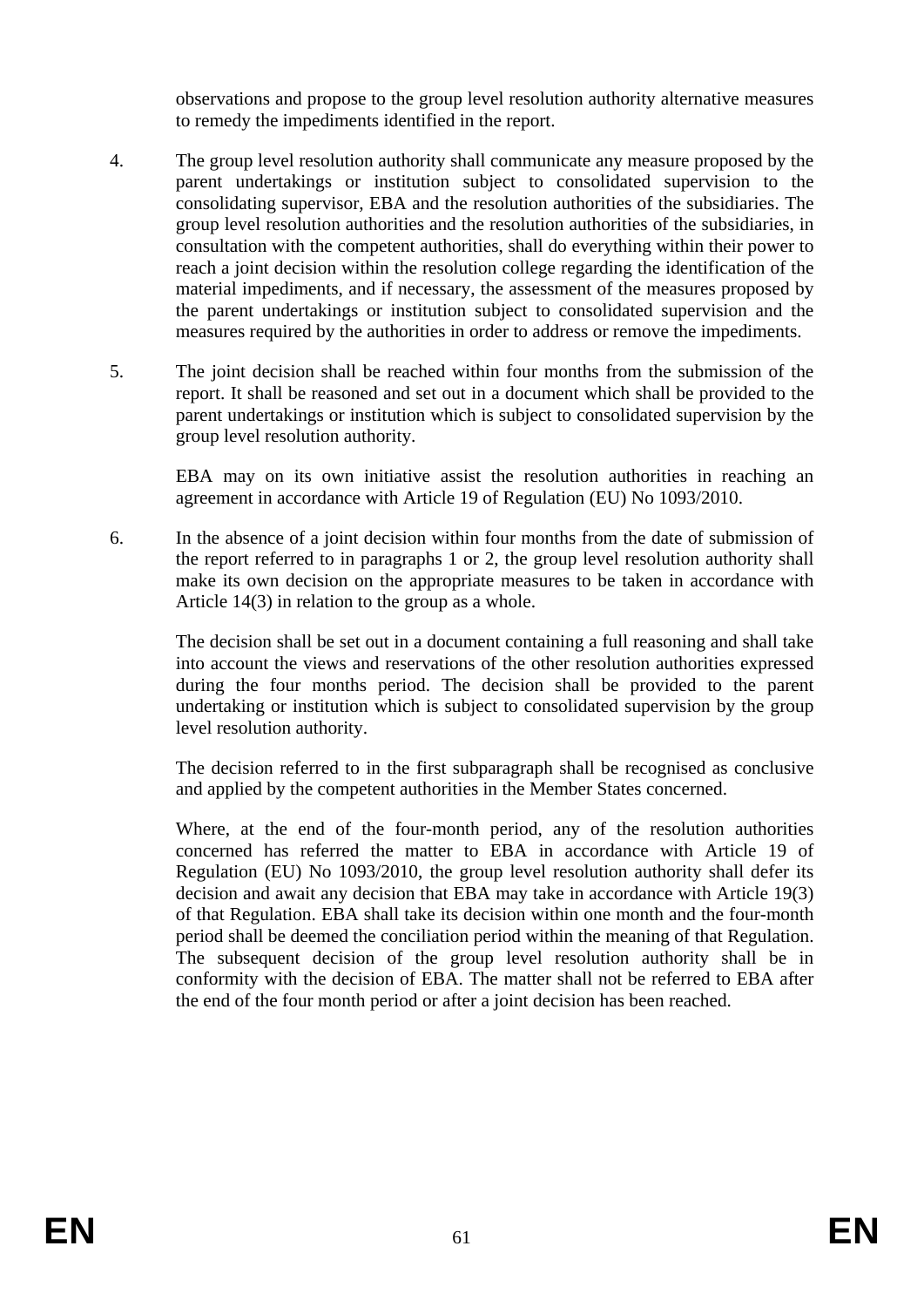# **CHAPTER III**

# **INTRA GROUP FINANCIAL SUPPORT**

# *Article 16*

#### *Group financial support agreement*

- 1. Member States shall ensure that a parent institution in a Member State, or a Union parent institution, or a company referred to in points (c) and (d) of Article 1and its subsidiaries that are institutions or financial institutions covered by the supervision of the parent undertaking, may enter into an agreement to provide financial support to any other party to the agreement that experiences financial difficulties, provided that the conditions laid down in this chapter are satisfied.
- 2. The agreement may:
	- (a) cover one or more subsidiaries of the group, and may provide for financial support from the parent undertaking to subsidiaries, from subsidiaries to the parent undertaking, between subsidiaries of the group that are party to the agreement, or any combination of those entities ;
	- (b) provide for financial support in the form of a loan, the provision of guarantees, or the provision of assets for use as collateral in transaction between the beneficiary of the support and a third party, or any combination of those entities.
- 3. Where in accordance with the terms of the agreement, a subsidiary agrees to provide financial support to the parent undertaking, the agreement shall include a reciprocal agreement by the parent undertaking to provide financial support to that subsidiary.
- 4. The agreement shall specify the consideration payable, or set out principles for the calculation of the consideration, for any transaction made under it.
- 5. The agreement may only be concluded if, at the time the proposed agreement is made, in the opinion of the supervisory authority, none of the parties is in breach of, or likely to be in breach of, any requirement of Directive 2006/48/EC relating to capital or liquidity or is at risk of insolvency.
- 6. Member States shall ensure that any right, claim or action arising from the agreement may be exercised only by the parties to the agreement, with the exclusion of third parties.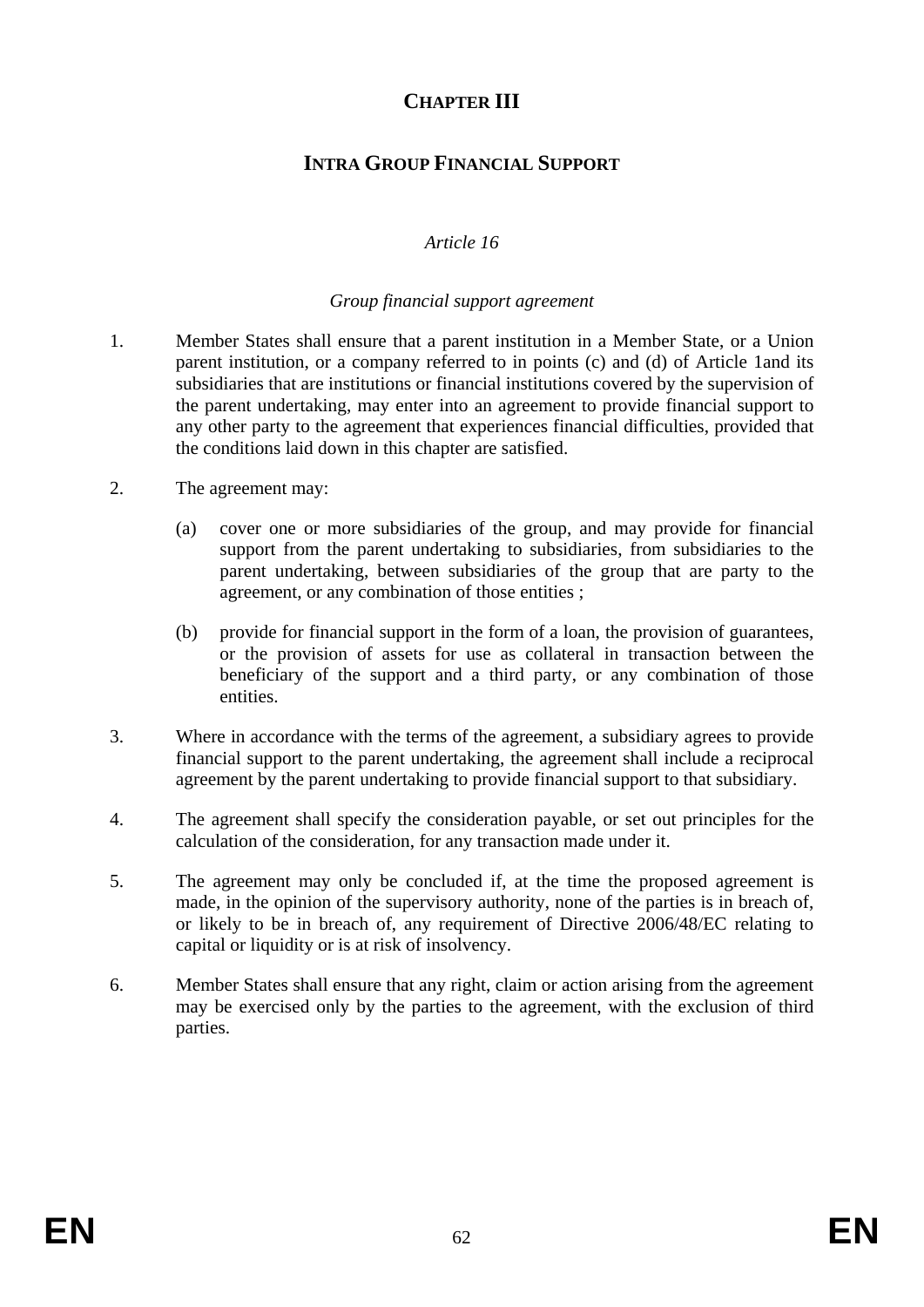## *Article 17*

## *Review of proposed agreement by supervisors and mediation*

- 1. The parent undertakings and institutions which are subject to consolidated supervision pursuant to Articles 125 and 126 of Directive 2006/48/EC shall submit to the consolidating supervisor an application for authorisation of any proposed group financial support agreement. The application shall contain the text of the proposed agreement and identify the group entities that propose to be parties.
- 2. The consolidating supervisor shall grant the authorisation if the terms of the proposed agreement are consistent with the conditions for financial support set out in Article 19.
- 3. The consolidating supervisor shall forward without delay the application to the competent authorities of each subsidiary that proposes to be a party to the agreement.
- 4. The competent authorities shall do everything within their power to reach a joint decision on whether the terms of the proposed agreement are consistent with the conditions for financial support set out in Article 19 within four months from the date of receipt of the application by the consolidating supervisor. The joint decision shall be set out in a document containing the fully reasoned decision, which shall be provided to the applicant by the consolidating supervisor.
- 5. In the absence of a joint decision between the competent authorities within four months, the consolidating supervisor shall make its own decision on the application. The decision shall be set out in a document containing the full reasoning and shall take into account the views and reservations of the other competent authorities expressed during the four-month period. The consolidating supervisor shall notify the decision to the applicant and the other competent authorities.
- 6. If, at the end of the four-month period, any of the competent authorities concerned has referred the matter to EBA in accordance with Article 19 of Regulation (EU) No 1093/2010, the consolidating supervisor shall defer its decision and await any decision that EBA may take in accordance with Article 19(3) of that Regulation, and shall take its decision in conformity with the decision of EBA. The four-month period shall be deemed the conciliation period within the meaning of that Regulation. EBA shall take its decision within one month. The matter shall not be referred to EBA after the end of the four-month period or after a joint decision has been reached.

## *Article 18*

## *Approval of proposed agreement by shareholders*

1. Member States may require that any proposed agreement that has been authorised by the competent authorities be submitted for approval to the shareholders meeting of every group entity that proposes to enter into the agreement. In this case, the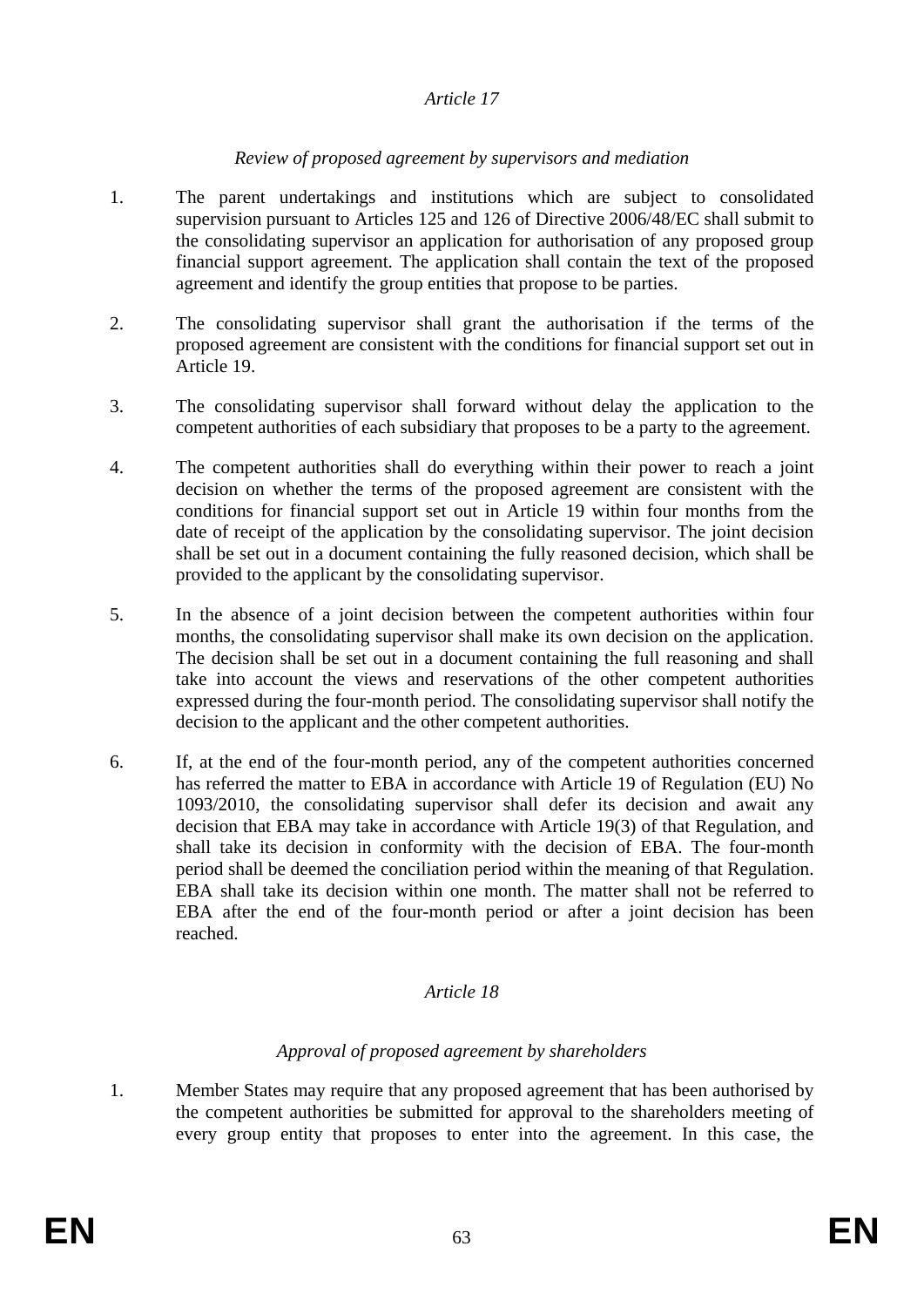agreement shall be valid only in respect of those parties whose shareholders' meeting has approved the agreement.

- 2. Where Member States avail themselves of the option provided for in paragraph 1, they shall require that in accordance with the group financial support agreement, the shareholders of every group entity that will be a party to the agreement authorise the respective management body referred to in Article 11 of Directive 2006/48/EC to make a decision that the entity shall provide financial support in accordance with the terms of the agreement and in accordance with the conditions set out in this Chapter. No further approval by the shareholders nor any additional meeting for any specific transaction undertaken in accordance with the agreement shall be required.
- 3. The management body of each entity that is party to an agreement shall report each year to the shareholders on the performance of the agreement, and on the implementation of any decision taken pursuant to the agreement.

## *Article 19*

## *Conditions for group financial support*

- 1. Financial support may only be provided in accordance with a group financial support agreement if the following conditions are met:
	- (a) there is a reasonable prospect that the support provided redresses the financial difficulties of the entity receiving the support;
	- (b) the provision of financial support has the objective of preserving or restoring the financial stability of the group as a whole;
	- (c) the financial support is provided for consideration;
	- (d) it is reasonably certain, on the basis of the information available to the management body at the time when the decision to grant financial support is taken, that the loan is reimbursed or the consideration for the support is paid at an appropriate price by the entity receiving the support;
	- (e) the financial support does not jeopardize the liquidity or solvency of the entity providing the support nor, as a result, does it create a threat to financial stability;
	- (f) the entity providing the support complies at the time the support is provided, and shall continue to comply after the support is provided, with the own funds requirements and any requirements imposed pursuant to Article 136(2) of Directive 2006/48/EC.
- 2. EBA shall develop draft implementing technical standards to specify the conditions set out in paragraph 1.

EBA shall submit those draft implementing technical standards to the Commission within twelve months from the date of entry into force of this Directive.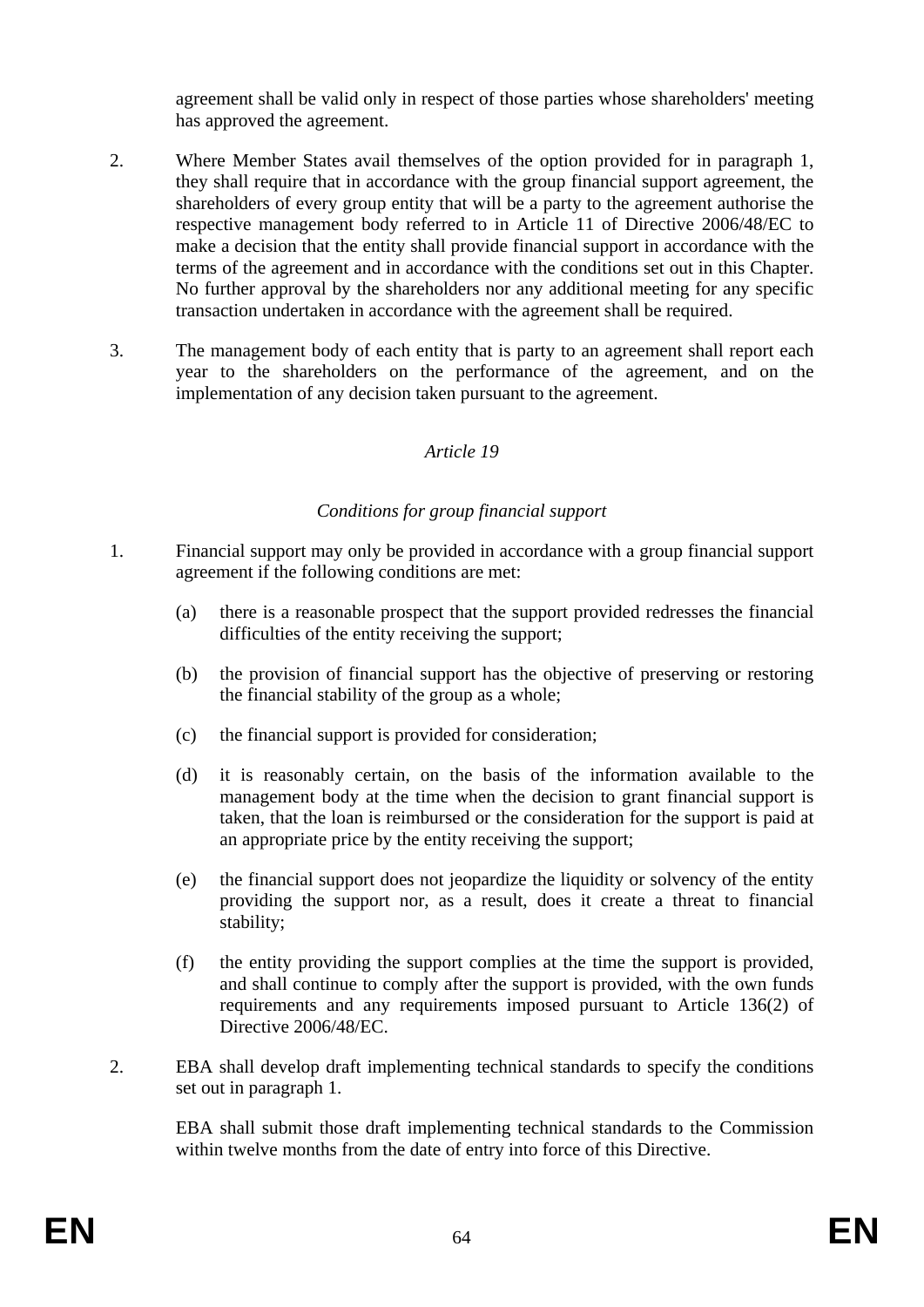Power is conferred on the Commission to adopt the implementing technical standards submitted by EBA in accordance with Article 15 of Regulation (EU) No 1093/2010.

# *Article 20*

# *Decision to provide financial support*

The decision to provide group financial support in accordance with the agreement is taken by the management body as referred to in Article 11 of Directive 2006/48/EC of the entity providing financial support. That decision shall be reasoned and shall indicate the objective of the proposed financial support. In particular, the decision shall indicate:

- (a) how the financial support preserves or restores the financial stability of the group as a whole;
- (b) that the financial support does not exceed the financial capacities of the legal entity providing the financial support;
- (c) that the entity providing financial support shall continue to meet the own funds requirements and any requirements imposed pursuant to Article 136(2) of Directive 2006/48/EC.

## *Article 21*

# *Right of opposition of competent authorities*

- 1. Before providing support in accordance with a group financial support agreement, the management body of an entity that intends to provide financial support shall notify its competent authority and EBA. The notification shall include details of the proposed support.
- 2. Within two days from the date of receipt of a notification, the competent authority may prohibit or restrict the provision of financial support set out in Article 19 if the conditions for group financial support are not met. A decision of the competent authority to prohibit or restrict the financial support shall be reasoned.
- 3. The competent authority shall immediately inform EBA, the consolidating supervisor and the competent authorities identified in Article 131a of Directive 2006/48/EC, of its decision to prohibit or restrict the financial support.
- 4. Where the consolidating supervisor or the competent authority responsible for the entity receiving support has objections regarding the decision to prohibit or restrict the financial support, they may refer the matter to EBA and request its assistance in accordance with Article 19 of Regulation 1093/2010. In that case, EBA may act in accordance with the powers conferred on it by that Article. By way of derogation from the time limit provided for by Article 39, paragraph 1 of Regulation 1093/2010, EBA shall take any decision in accordance with Article 19(3) of Regulation 1093/2010 within 48 hours.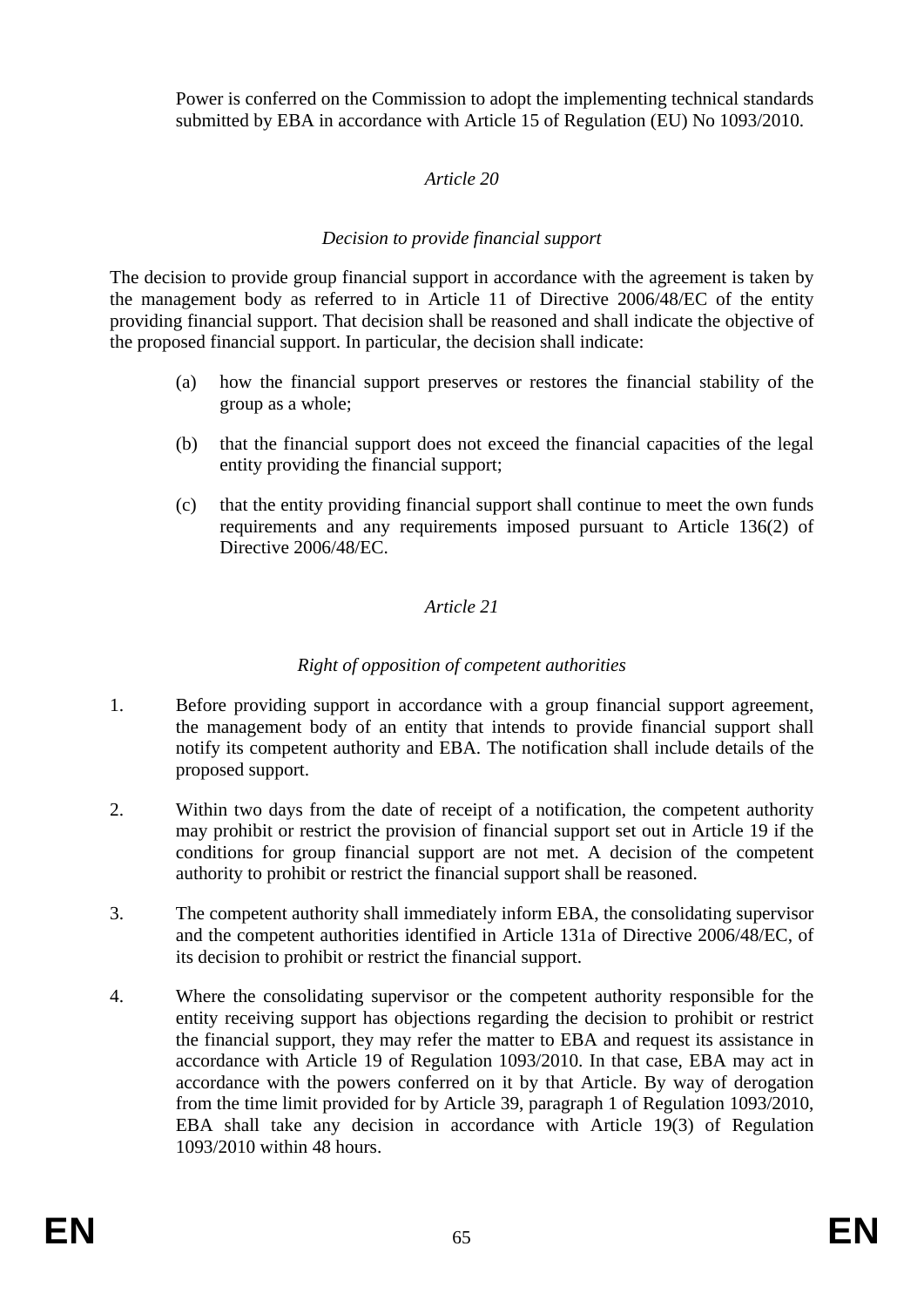5. If the competent authority does not prohibit or restrict the financial support within the period indicated in paragraph 2, financial support may be provided in accordance with the terms submitted to the competent authority.

## *Article 22*

## *Disclosure*

3. Member States shall ensure that institutions that have entered into a group financial support agreement pursuant to Article 16 to make public a description of the agreement and the names of the entities that are party to it and update that information at least annually.

Articles 145 to 149 of Directive 2006/48/EC shall apply.

- 4. EBA shall develop draft regulatory technical standards to specify the form and content of the description provided for in paragraph 1. EBA shall submit those draft regulatory technical standards to the Commission within twelve months from the date of entry into force of this Directive.
- 5. Power is conferred on the Commission to adopt the draft regulatory technical standards referred to in the first subparagraph in accordance with the procedure laid down in Articles 10 to 14 of Regulation (EU) No 1093/2010.

# **TITLE III**

# **EARLY INTERVENTION**

## *Article 23*

#### *Early intervention measures*

- 1. Where an institution does not meet or is likely to breach the requirements of Directive 2006/48/EC, Member States shall ensure that competent authorities, , have at their disposal, in addition to the measures referred to in Article 136 of Directive 2006/48/EC where applicable, in particular, the following measures:
	- (a) require the management of the institution to implement one or more of the arrangements and measures set out in the recovery plan;
	- (b) require the management of the institution to examine the situation, identify measures to overcome any problems identified and draw up an action program to overcome those problems and a timetable for its implementation;
	- (c) require the management of the institution to convene, or if the management fails to comply with this requirement convene directly, the shareholders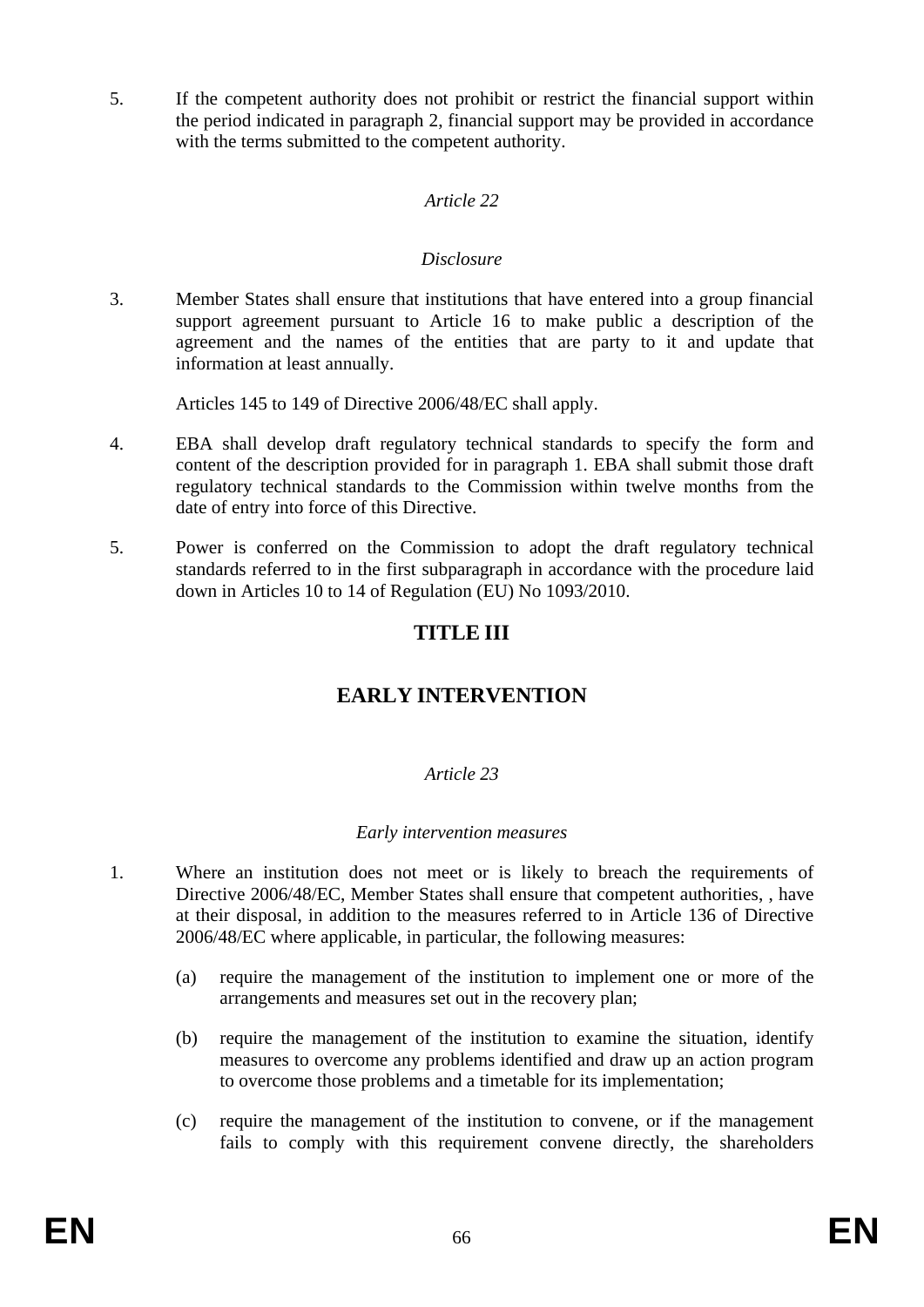meeting of the institution, propose the agenda and the adoption of certain decisions;

- (d) require the management of the institution to remove and replace one or more board members or managing directors if these persons are found unfit to perform their duties pursuant to Article 11 of Directive 2006/48/EC;
- (e) require the management of the institution to draw up a plan for negotiation on restructuring of debt with some or all of its creditors;
- (f) acquire, including through on-site inspections, all the information necessary in order to prepare for the resolution of the institution, including carrying out an evaluation of the assets and liabilities of the institution;
- (g) contact potential purchasers in order to prepare for the resolution of the institution, subject to the conditions laid down in article 33(2) and the confidentiality provisions laid down in Article 77.
- 2. EBA shall develop draft implementing technical standards in order to ensure consistent application of the measures provided for in paragraph 1 of this Article.

EBA shall submit those draft implementing technical standards to the Commission within twelve months from the date of entry into force of this Directive.

Power is conferred on the Commission to adopt the implementing technical standards referred to in the first subparagraph in accordance with Article 15 of Regulation (EU) No 1093/2010.

## *Article 24*

## *Special management*

- 1. Where there is a significant deterioration in the financial situation of an institution or where there are serious violations of law, regulations or bylaws or serious administrative irregularities, and other measures taken in accordance with Article 23 are not sufficient to reverse that deterioration, Member States shall ensure that competent authorities may appoint a special manager to replace the management of the institution. Competent authorities shall make public the appointment of a special manager. Member States shall further ensure that the special manager has the qualifications, ability and knowledge required to carry out his or her functions.
- 2. The special manager shall have all the powers of the management of the institution under the statutes of the institution and under national law, including the power to exercise all the administrative functions of the management of the institution. However, the special manager may only exercise the power to convene the general meeting of the shareholders of the institution and to set the agenda with the prior consent of the competent authority.
- 3. The special manager shall have the statutory duty to take all the measures necessary and to promote solutions in order to redress the financial situation of the institution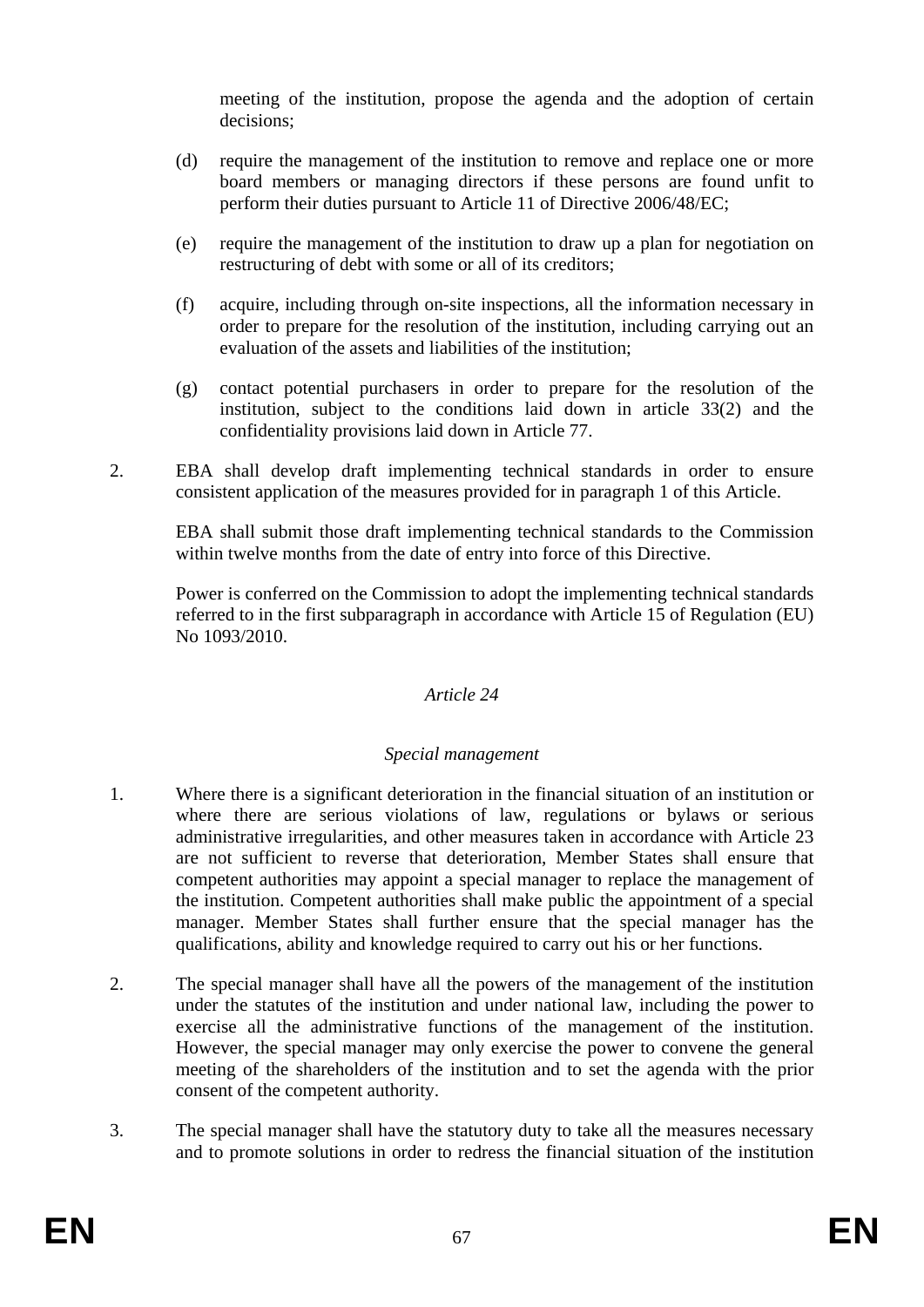and restore the sound and prudent management of its business and organization. Where necessary, that duty shall override any other duty of management in accordance with the statutes of the institution or national law, insofar as they are inconsistent. Those solutions may include an increase of capital, reorganisation of the ownership structure of the institution or takeovers by institutions that are financially and organisationally sound.

- 4. Competent authorities may set limits to the action of a special manager or require that certain acts of the special manager be subject to the competent authority's prior consent. The competent authorities may remove the special manager at any time.
- 5. Member States shall require that a special manager draw up reports for the appointing competent authority on the economic and financial situation of the institution and on the acts performed in the conduct of his duties, at regular intervals set by the competent authority and at the beginning and the end of its mandate.
- 6. Special management shall not last more than one year. This period can be exceptionally renewed if the conditions for appointing a special manager continue to be met. The competent authority shall be responsible for determining whether conditions are appropriate to maintain a special manager and justifying any such decision to shareholders.
- 7. Subject to the provisions in paragraphs 1 to 6 the appointment of the special manager shall not prejudice the rights of the shareholders or owners provided for in accordance Union or national company law.
- 8. The appointment of a special manager shall not be recognised as an enforcement event within the meaning of Directive 2002/47/EC of the European Parliament and of the Council<sup>36</sup> or as insolvency proceedings within the meaning of Directive 98/26/EC of the European Parliament and of the Council<sup>37</sup>.

## *Article 25*

#### *Coordination of early intervention measures and appointment of special manager in relation to groups*

- 1. Where the conditions for the imposition of requirements under Article 23 of this Directive or the appointment of a special manager in accordance with Article 24 of this Directive are met in relation to a parent undertaking or an institution subject to consolidated supervision pursuant to Articles 125 and 126 of Directive 2006/48/EC or any of its subsidiaries, the competent authority that intends to take a measure in accordance with those Articles shall notify other relevant competent authorities within the supervisory college and EBA of its intention.
- 2. The consolidating supervisor and the other relevant competent authorities shall consider whether it is necessary to take measures in accordance with Article 23 or

<u>.</u>

 $^{36}$  OJ L 168, 27.6.2002., p. 43.<br>
OJ L 166, 11.6.1009, p. 45

OJ L 166, 11.6.1998, p. 45.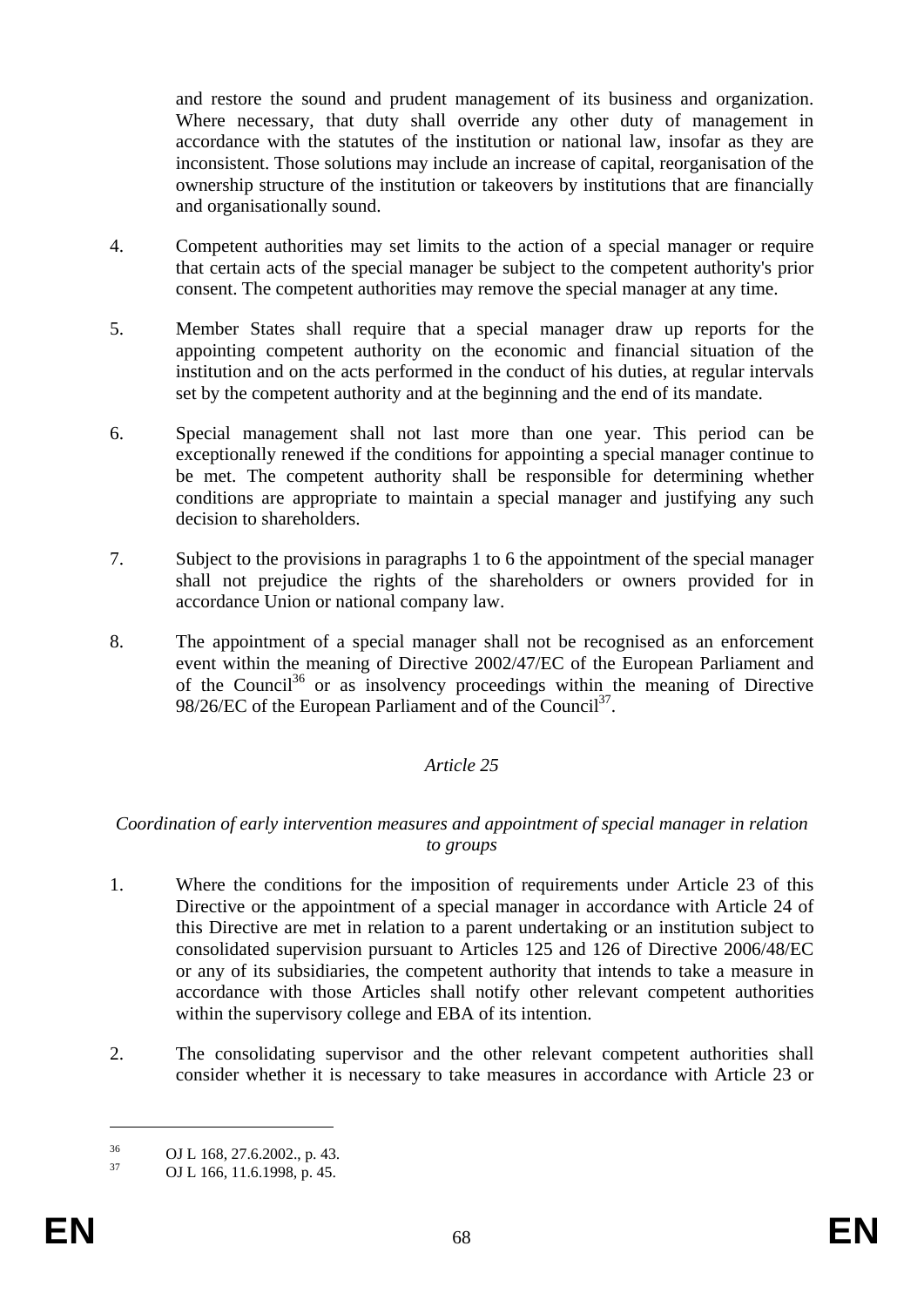appoint a special manager in accordance with Article 24 in relation to other group entities and whether the coordination of the measures to be taken is desirable. The consolidating supervisor and other relevant authorities shall consider whether any alternative measure would be more likely to restore the viability of the individual entities and preserve the financial soundness of the group as a whole. Where more than one competent authority intends to appoint a special manager in relation to an entity affiliated to a group, authorities shall consider whether it is more appropriate to appoint the same special manager for all the entities concerned or for the whole group in order to facilitate solutions redressing the financial soundness of the group as a whole.

The assessment shall take the form of a joint decision of the consolidating supervisor and the other relevant competent authorities. The joint decision shall be reached within five days from the date of the notification referred to in paragraph 1. The joint decision shall be reasoned and set out in a document, which shall be provided by the consolidating supervisor to the parent undertaking or institution that is subject to consolidated supervision.

- 3. EBA may on its own initiative assist the competent authorities in reaching an agreement in accordance with Article 19 of Regulation (EU) No 1093/2010.
- 4. In the absence of a joint decision within five days the consolidating supervisor and the competent authorities responsible for supervising the subsidiaries may take individual decisions.
- 5. The decision of each competent authority shall be reasoned. The decision shall take into account the views and reservations of the other competent authorities expressed during the five day period and the potential impact of the decision on the financial stability in other Member States. The decisions shall be provided by the consolidating supervisor to the parent undertaking or institution which is subject to consolidated supervision and to the subsidiaries by the respective competent authorities.

Where, at the end of the five-day period, any of the competent authorities concerned has referred the matter to EBA in accordance with Article 19 of Regulation (EU) No 1093/2010, the consolidating supervisor and the other competent authorities shall defer their decisions and await any decision that EBA may take in accordance with Article 19(3) of that Regulation, and shall take their decision in conformity with the decision of EBA. The five-day period shall be deemed the conciliation period within the meaning of that Regulation. EBA shall take its decision within five days. The matter shall not be referred to EBA after the end of the five-day period or after a joint decision has been reached.

6. Before taking their own decisions in accordance with paragraph 4, the competent authorities shall consult EBA. The decision shall consider the advice of EBA and explain any significant deviation from that advice.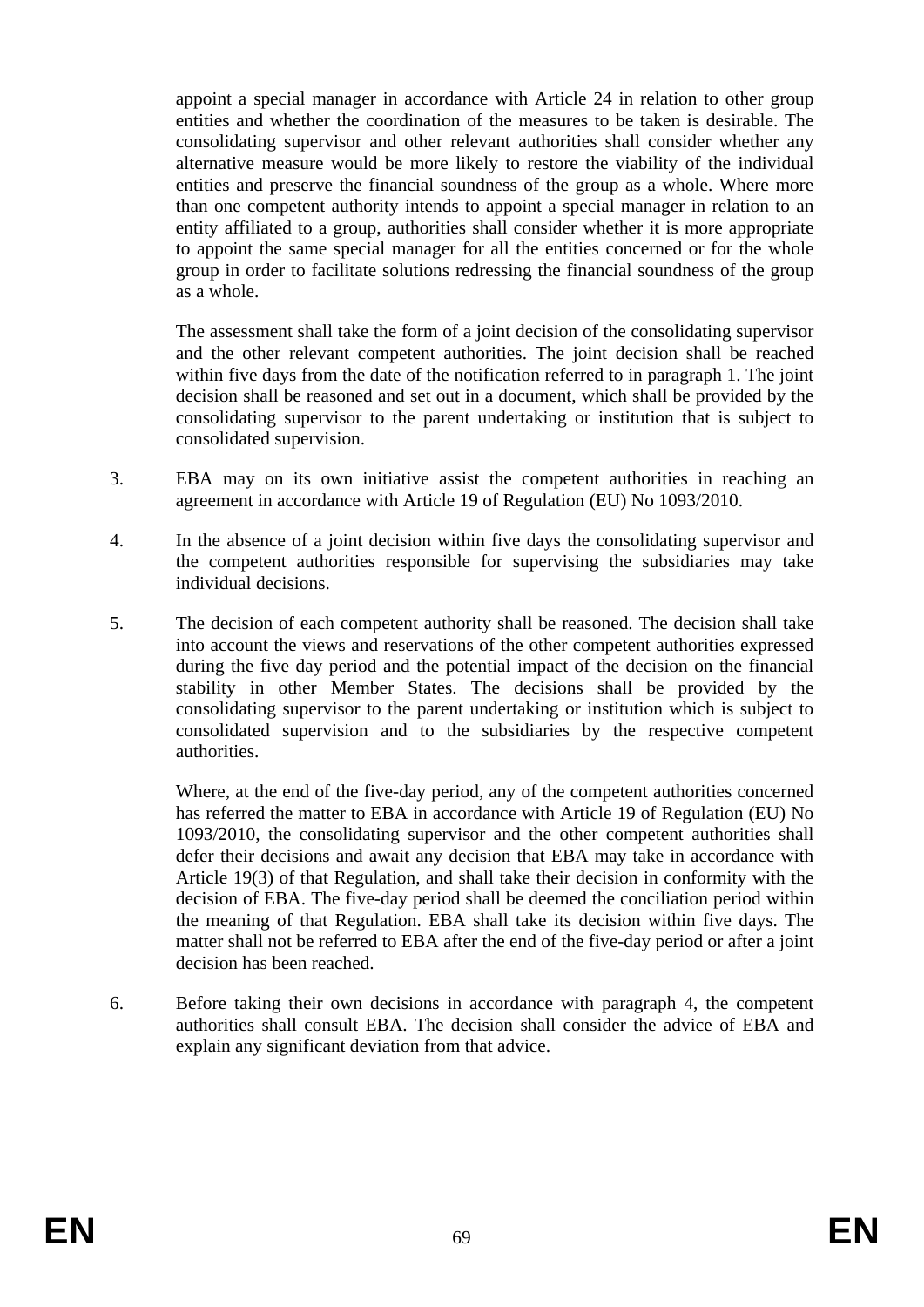# **TITLE IV**

# **RESOLUTION**

# **CHAPTER I**

# **OBJECTIVES, CONDITIONS AND GENERAL PRINCIPLES**

# *Article 26*

#### *Resolution objectives*

- 1. When applying the resolution tools and exercising the resolution powers, resolution authorities shall have regard to the resolution objectives, and choose the tools and powers that best achieve the objectives that are relevant in the circumstances of the case.
- 2. The resolution objectives referred to in paragraph 1 are:
	- (a) to ensure the continuity of critical functions;
	- (b) to avoid significant adverse effects on financial stability, including by preventing contagion, and maintaining market discipline;
	- (c) to protect public funds by minimising reliance on extraordinary public financial support;
	- (d) to avoid unnecessary destruction of value and to seek to minimise the cost of resolution;
	- (e) to protect depositors covered by Directive 94/19/EC and investors covered by Directive 97/9/EC;
	- (f) to protect client funds and client assets.
- 3. Subject to different provisions of this Directive, the resolution objectives are of equal significance, and resolution authorities shall balance them as appropriate to the nature and circumstances of each case.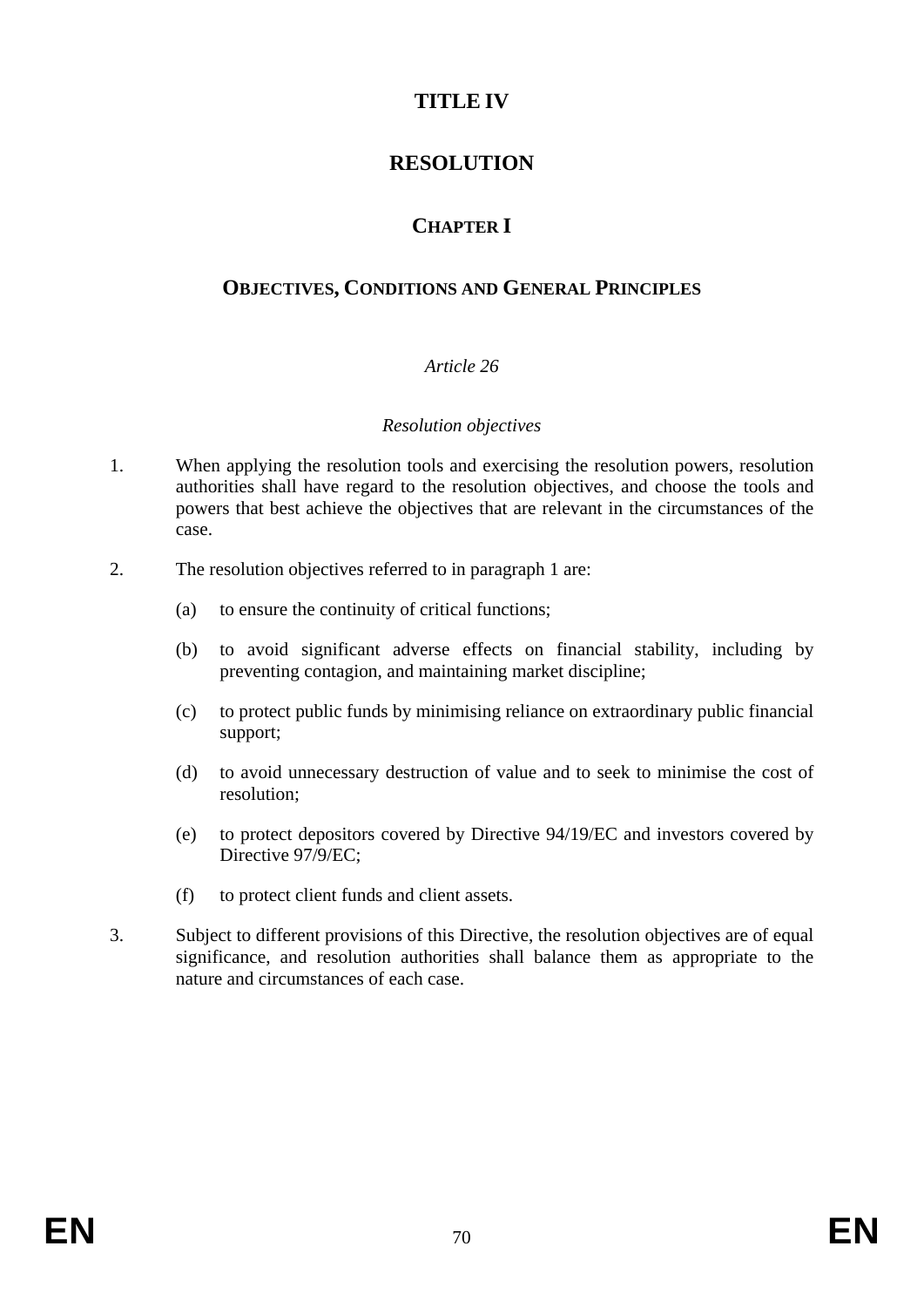#### *Article 27*

#### *Conditions for resolution*

- 1. Member States shall ensure that resolution authorities shall take a resolution action in relation to an institution referred to in Article 1(a) only if all of the following conditions are met:
	- (a) the competent authority or resolution authority determines that the institution is failing or likely to fail;
	- (b) having regard to timing and other relevant circumstances, there is no reasonable prospect that any alternative private sector or supervisory action, other than a resolution action taken in respect of the institution, would prevent the failure of the institution within reasonable timeframe;
	- (c) a resolution action is necessary in the public interest pursuant to paragraph 3.
- 2. For the purposes of point (a) of paragraph 1, an institution is deemed failing or likely to fail in one or more of the following circumstances:
	- (a) the institution is in breach or there are objective elements to support a determination that the institution will be in breach, in the near future, of the capital requirements for continuing authorisation in a way that would justify the withdrawal of the authorisation by the competent authority because the institution has incurred or is likely to incur in losses that will deplete all or substantially all of its own funds;
	- (b) the assets of the institution are or there are objective elements to support a determination that the assets of the institution will be, in the near future, less than its liabilities;
	- (c) the institution is or there are objective elements to support a determination that the institution will be, in the near future, unable to pay its obligations as they fall due;
	- (d) the institution requires extraordinary public financial support except when, in order to preserve financial stability, it requires any of the following:
		- (i) a State guarantee to back liquidity facilities provided by central banks according to the banks' standard conditions (the facility is fully secured by collateral to which haircuts are applied, in function of its quality and market value, and the central bank charges a penal interest rate to the beneficiary); or
		- (ii) a State guarantee on newly issued liabilities in order to remedy a serious disturbance in the economy of a Member State.

In both cases mentioned in points (i) and (ii), the guarantee measures shall be confined to solvent financial institutions, shall not be part of a larger aid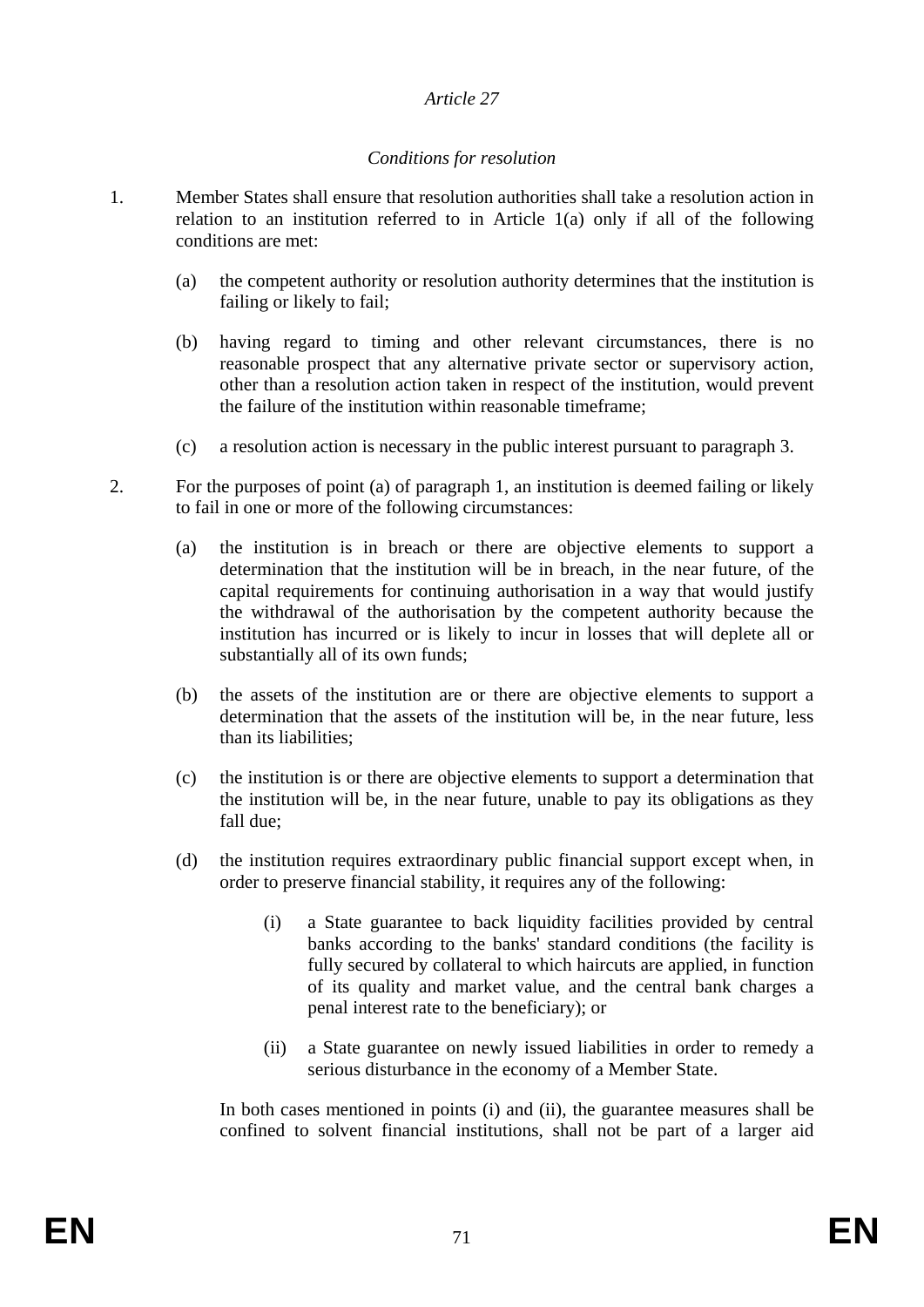package, shall be conditional to approval under State aid rules, and shall be used for a maximum duration of three months.

- 3. For the purposes of point (c) of paragraph 1, a resolution action shall be treated as in the public interest if it achieves and is proportionate to one or more of the resolution objectives as specified in Article 26 and winding up of the institution or parent undertaking under normal insolvency proceedings would not meet those resolution objectives to the same extent.
- 4. EBA shall issue guidelines, in accordance with Article 16 of Regulation (EU) No 1093/2010 to promote the convergence of supervisory and resolution practices regarding the interpretation of the different circumstances when an institution shall be considered as failing or likely to fail. EBA shall develop these guidelines at the latest by the date provided for in the first subparagraph of Article 115(1) of this Directive.
- 5. The Commission, taking into account, where appropriate, the experience acquired in the application of EBA guidelines, shall adopt delegated acts in accordance with Article 103 aimed at specifying the circumstances when an institution shall be considered as failing or likely to fail.

## *Article 28*

## *Conditions for resolution with regard to financial institutions and holding companies*

- 1. Member States shall ensure that resolution authorities may take a resolution action in relation to a financial institution or firm referred to in point (b) of Article 1, when the conditions specified in Article 27(1), are met with regard to both the financial institution or firm and with regard to the parent institution subject to consolidated supervision.
- 2. Member States shall ensure that resolution authorities shall take a resolution action in relation to a company referred to in points (c) or (d) of Article 1, when the conditions specified in Article 27(1) are met with regard to both the company referred to in points (c) or (d) of Article 1 and with regard to one or more subsidiaries which are institutions.
- 3. Where the subsidiary institutions of a mixed-activity holding company are held directly or indirectly by an intermediate financial holding company, Member States shall ensure that resolution actions for the purposes of group resolution are taken in relation to the intermediate financial holding company, and shall not take resolution actions for the purposes of group resolution in relation to the mixed-activity holding company.
- 4. Subject to paragraph 3 and by way of derogation from the provisions of paragraph 1, notwithstanding the fact that a company referred to in point(c) or (d) of Article 1 may not meet the conditions established in Article 27 (1) resolution authorities may take resolution action with regards to a company referred to in point (c) or (d) of Article 1 when one or more of the subsidiaries which are institutions comply with the conditions established in Article 27 (1), (2) and (3) and action with regard to the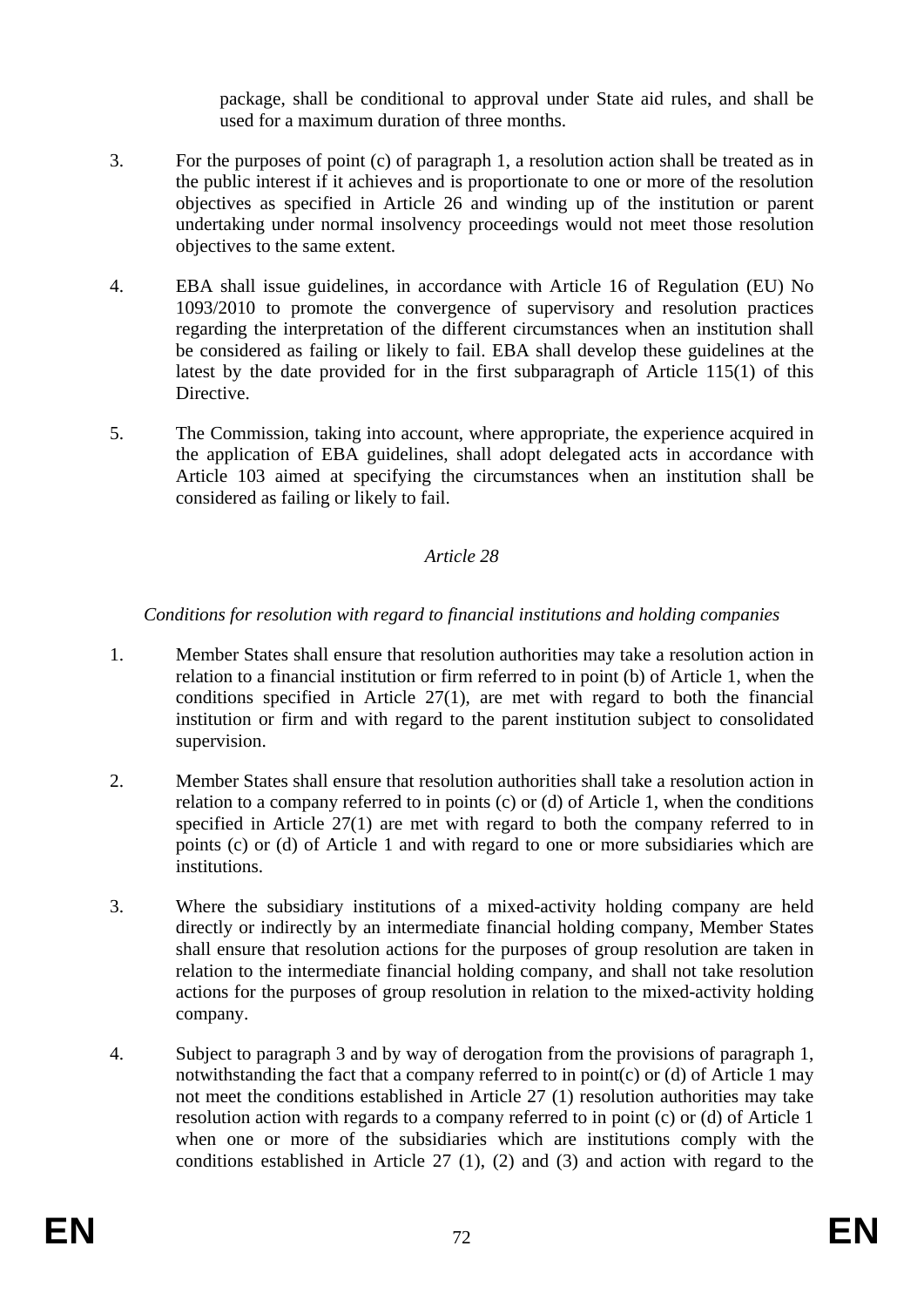company referred to in points (c) or (d) of Article 1 is necessary for the resolution of one or more subsidiaries which are institutions or for the resolution of the group as a whole.

### *Article 29*

#### *General principles governing resolution*

- 1. Member States shall ensure that, when applying the resolution tools and exercising the resolution powers, resolution authorities take all appropriate measures to ensure that the resolution action is taken in accordance with the following principles:
	- (a) the shareholders of the institution under resolution bear first losses;
	- (b) creditors of the institution under resolution bear losses after the shareholders in accordance with the order of priority of their claims pursuant to this Directive;
	- (c) senior management of the institution under resolution is replaced;
	- (d) senior managers of the institution under resolution bear losses that are commensurate under civil or criminal law with their individual responsibility for the failure of the institution;
	- (e) except where otherwise provided in this Directive, creditors of the same class are treated in an equitable manner;
	- (f) no creditor incurs greater losses that would be incurred if the institution would have been wound down under normal insolvency proceedings.
- 2. Where an institution is a group entity, resolution authorities shall apply resolution tools and exercise resolution powers in a way that minimises the impact on affiliated institutions and on the group as a whole and minimises the adverse effect on financial stability in the Union and, in particular, in the countries where the group operates.
- 3. When applying the resolution tools and exercising the resolution powers, Member States shall ensure that they comply with the Union State aid framework, where applicable.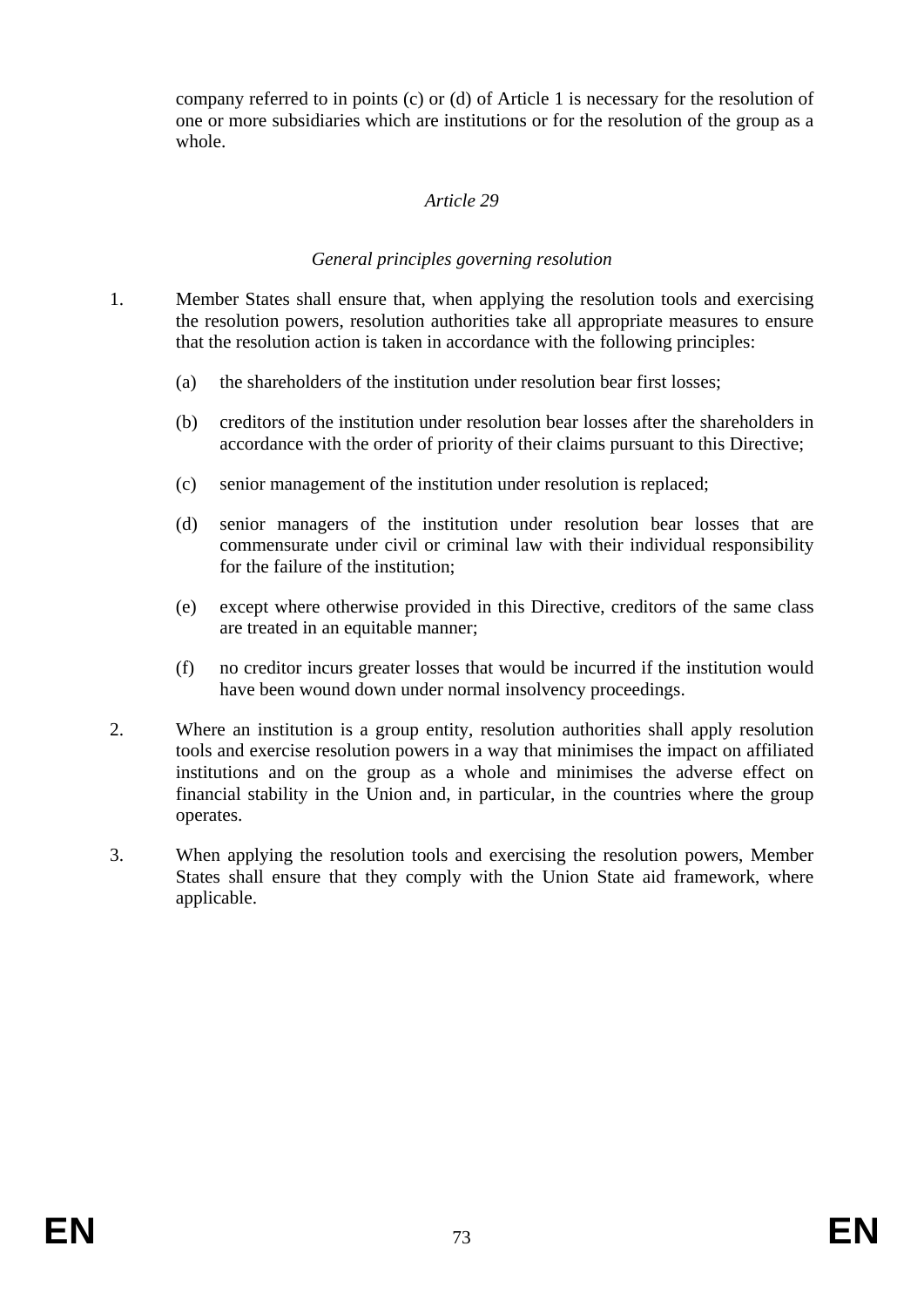# **CHAPTER II**

# **VALUATION**

### *Article 30*

#### *Preliminary valuation*

- 1. Before taking resolution action and in particular, for the purposes of Articles 31, 34, 36, 41, 42 and 65, resolution authorities shall ensure that a fair and realistic valuation of the assets and liabilities of the institution is carried out by a person independent from any public authority, including the resolution authority, and the institution. The resolution authority shall endorse that valuation. Where independent valuation is not possible due to the urgency in the circumstances of the case, resolution authorities may carry out the valuation of the assets and liabilities of the institution.
- 2. Without prejudice to the Union State aid framework, where applicable, the valuation required by paragraph 1 shall be based on prudent and realistic assumptions, including as to rates of default and severity of losses, and its objective shall be to assess the market value of the assets and liabilities of the institution that is failing or is likely to fail so that any losses that could be derived are recognised at the moment the resolution tools are exercised. However, where the market for a specific asset or liability is not functioning properly the valuation may reflect the long term economic value of those assets or liabilities. Valuation shall not assume the provision of extraordinary public support to the institution, regardless of whether it is actually provided.
- 3. The valuation shall be supplemented by the following information as appearing in the accounting books and records of the institution:
	- (a) an updated balance sheet and a report on the economic and financial situation of the institution;
	- (b) a note providing an analysis and an estimate of the value of the assets;
	- (c) the list of outstanding liabilities shown in the books and records of the institution, with an indication of the respective credits and priority level under the applicable insolvency law;
	- (d) the list of assets held by the institution for account of third parties who have ownership rights on those assets.
- 4. The valuation shall indicate the subdivision of the creditors in classes in accordance with their priority level under the applicable insolvency law and an estimate of the treatment that each class could be expected to receive in winding up proceedings.
- 5. Where due to the urgency in the circumstances of the case, it is not possible to comply with the requirements laid down in paragraphs 3 and 4, the valuation either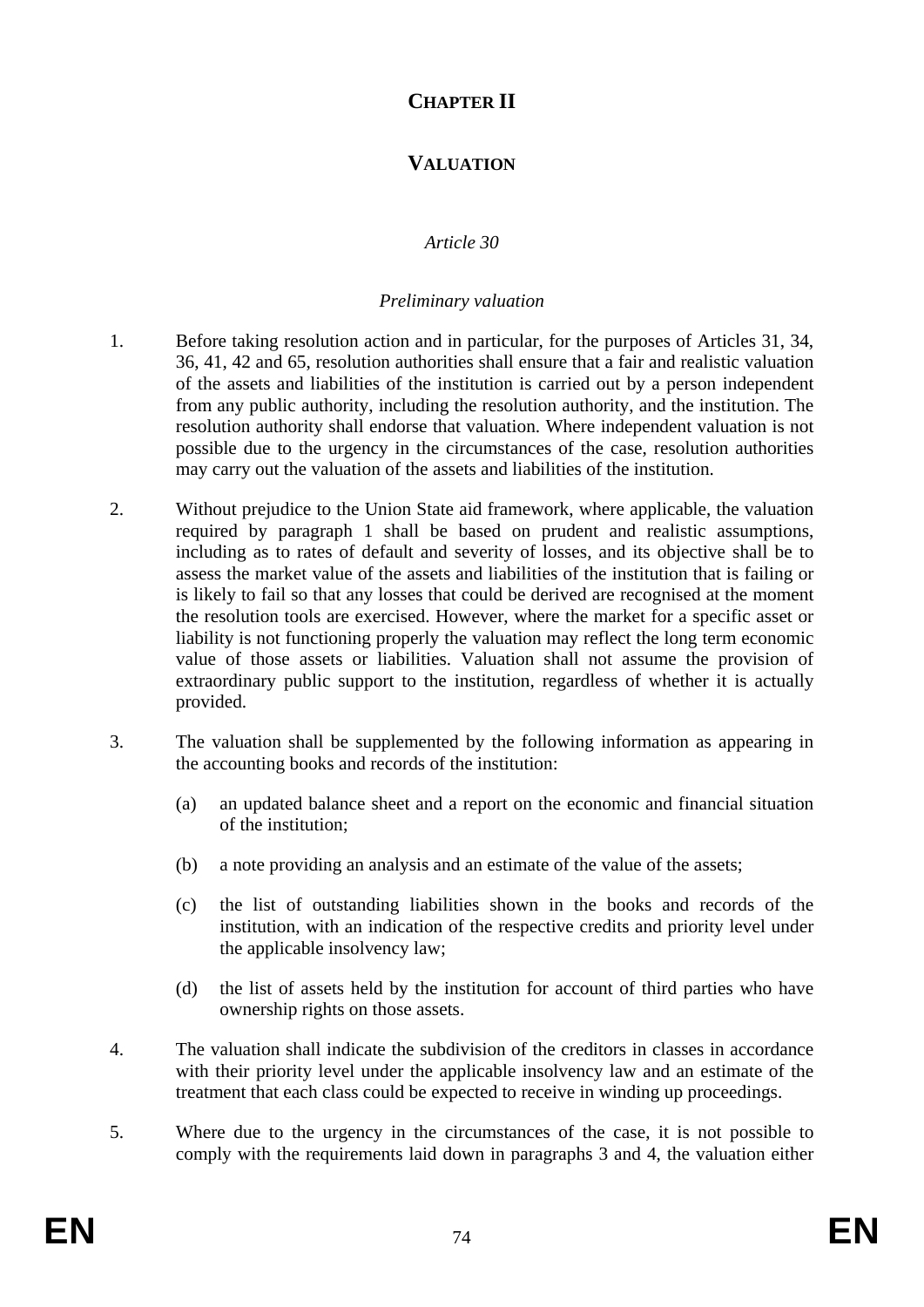by an independent person or by a resolution authority shall be carried out in compliance with the requirements laid down in paragraph 2. That valuation shall be considered as provisional until the resolution authority has carried out a valuation that complies with all the requirements under this article. That definitive valuation may be carried out separately or together with the valuation referred to in Article 66.

- 6. The valuation shall be integrant part of the decision to apply a resolution tool or exercise a resolution power. The valuation shall not be subject to separate judicial review and shall be subject to judicial review only together with the decision in accordance with the provisions of Article 78.
- 7. EBA shall develop draft regulatory technical standards to specify the following criteria for the purposes of paragraphs 1 and 2 of this Article, and for the purposes of Article 66:
	- (a) under which circumstances a person is independent from both the resolution authority and the institutions, and
	- (b) under which circumstances a valuation by an independent person may be considered as not possible;
	- (c) the methodology for assessing the market value of the assets and liabilities of the institution that is failing or likely fail;
	- (d) the circumstances where the market for a specific asset or liability can be considered as not functioning properly;
	- (e) the methodology for assessing the long term economic value of the assets and liabilities of the institution that is failing or likely fail

EBA shall submit those draft regulatory technical standards to the Commission within twelve months from the date of entry into force of this Directive.

Power is delegated to the Commission to adopt the regulatory technical standards referred to in the first subparagraph in accordance with Articles 10 to 14 of Regulation (EU) No 1093/2010.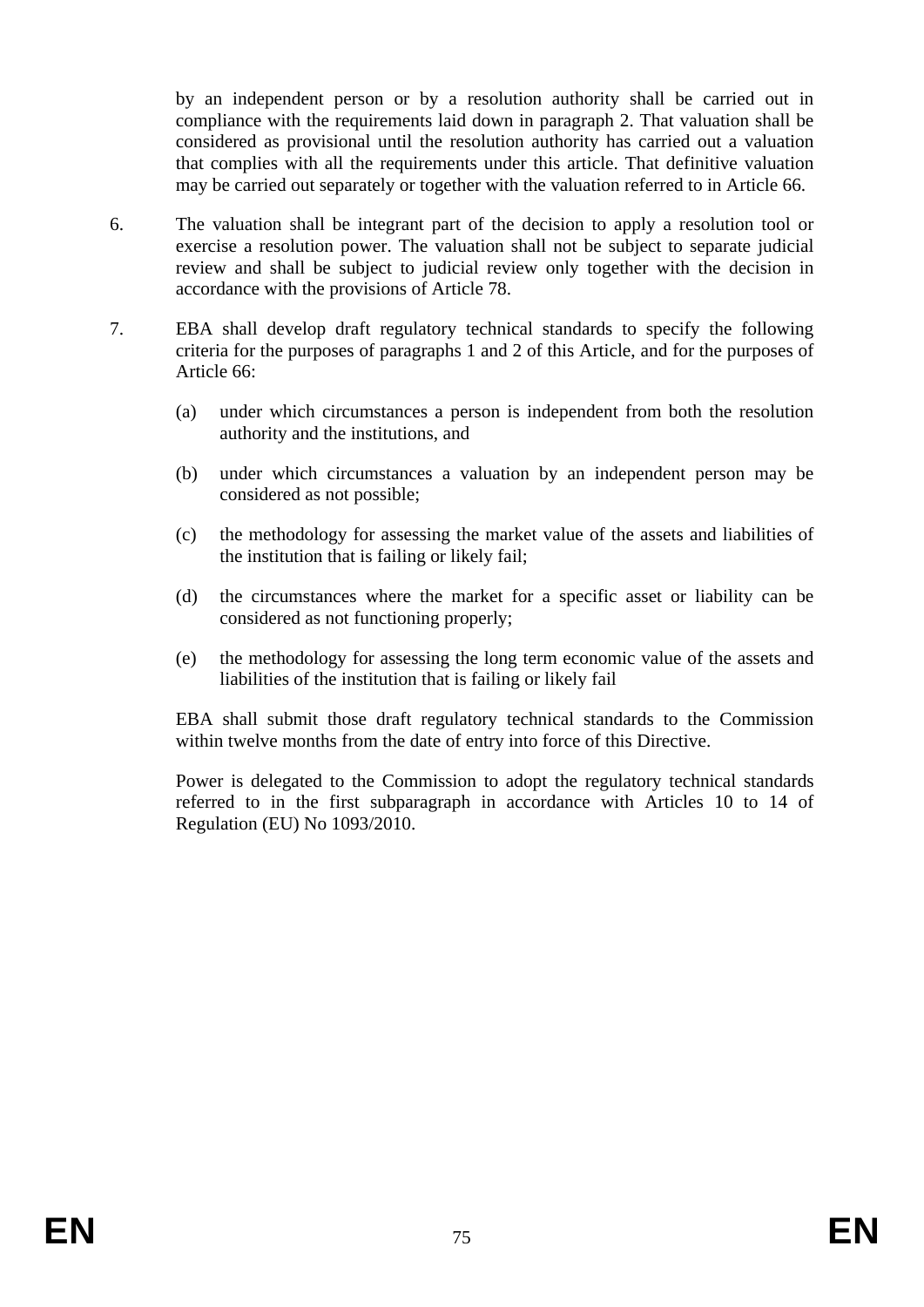# **CHAPTER III**

# **RESOLUTION TOOLS**

# **SECTION I**

# **GENERAL PRINCIPLES**

## *Article 31*

#### *General principles of resolution tools*

- 1. Member States shall ensure that resolution authorities have the necessary powers to apply the resolution tools to an institution, a financial institution or a company referred to in points (c) and (d) of Article 1 that meets the applicable conditions for resolution.
- 2. The resolution tools referred to in paragraph 1 are the following:
	- (a) the sale of business tool;
	- (b) the bridge institution tool;
	- (c) the asset separation tool;
	- (d) the bail-in tool.
- 3. Subject to paragraph 4, resolution authorities may apply the resolution tools either singly or in conjunction.
- 4. Resolution authorities may apply the asset separation tool only in conjunction with another resolution tool.
- 5. When the resolution tools referred to in points (a), (b) or (c) of paragraph 2are applied, and they are used to partially transfer assets, rights or liabilities of the institution under resolution, the residual part of the institution from which the assets, rights or liabilities have been transferred, shall be wound up under normal insolvency proceedings within a time frame that is appropriate having regard to any need for that institution to provide services or support pursuant to Article 58 in order to enable the transferee to carry on the activities or services acquired by virtue of that transfer.
- 6. Member States shall ensure that rules under national insolvency law relating to the voidability or unenforceability of legal acts detrimental to creditors do not apply to transfers of assets, rights or liabilities from an institution under resolution to another entity by virtue of the application of a resolution tool or exercise of a resolution power.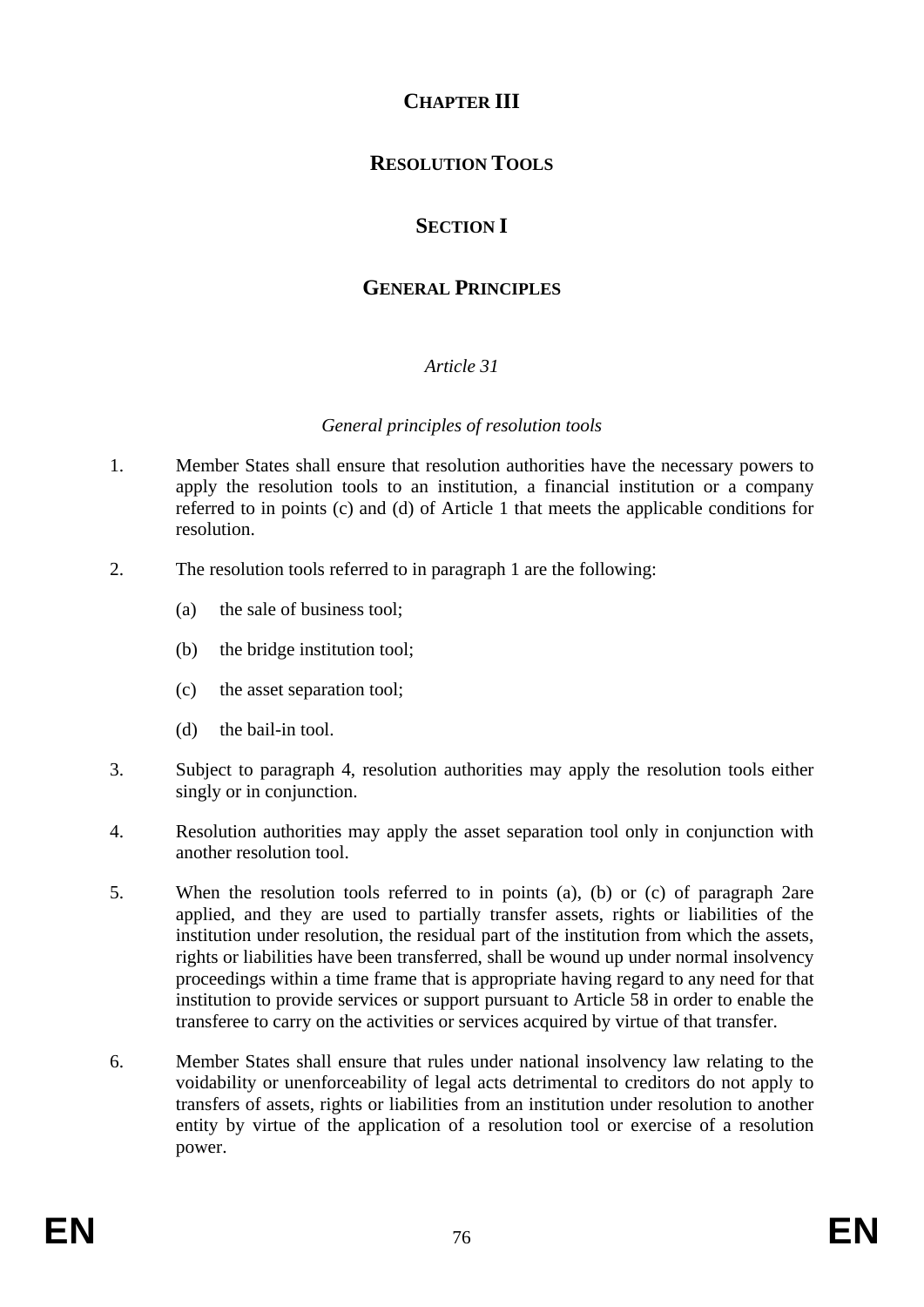7. Member States shall not be prevented from conferring upon resolution authorities additional powers exercisable where an institution meets the conditions for resolution, provided that those additional powers do not pose obstacles to effective group resolution and that they are consistent with the resolution objectives and the general principles governing resolution set out in Articles 26 and 29.

### **SECTION 2**

## **THE SALE OF BUSINESS TOOL**

#### *Article 32*

#### *The sale of business tool*

- 1. Member States shall ensure that resolution authorities have the power to transfer to a purchaser that is not a bridge institution the following:
	- (a) shares or other instruments of ownership of an institution under resolution;
	- (b) all or specified assets, rights or liabilities of an institution under resolution;
	- (c) any combination of some or all of the assets, rights and liabilities of an institution under resolution,

The transfer referred to in the first subparagraph shall take place without obtaining the consent of the shareholders of the institution under resolution or any third party other than the purchaser, and without complying with any procedural requirements under company or securities law that would otherwise apply.

- 2. A transfer made pursuant to paragraph 1 shall be made on commercial terms, having regard to the circumstances, and in accordance with Union State aid rules.
- 3. In the case of a partial transfer of assets of the institution, any proceeds received from the transfer shall benefit the institution under resolution.

Where that all of the shares or other instruments of ownership are transferred or where all the assets, rights and liabilities of the institution are transferred, any proceeds received from the transfer shall benefit the shareholders of the institution under resolution, who have been divested of their rights.

Member States shall calculate the proceeds referred to in paragraph 2 of this Article, net of the amount of expenses, administrative or of other nature, occurred in the context of the resolution process, including costs and expenses incurred by the financing arrangements pursuant to Article 92.

4. Resolution authorities shall take all reasonable steps to obtain commercial terms for the transfer in accordance with paragraph 2 of this Article that are in conformity with the fair and realistic valuation conducted under Article 30, having regard to the circumstances of the case.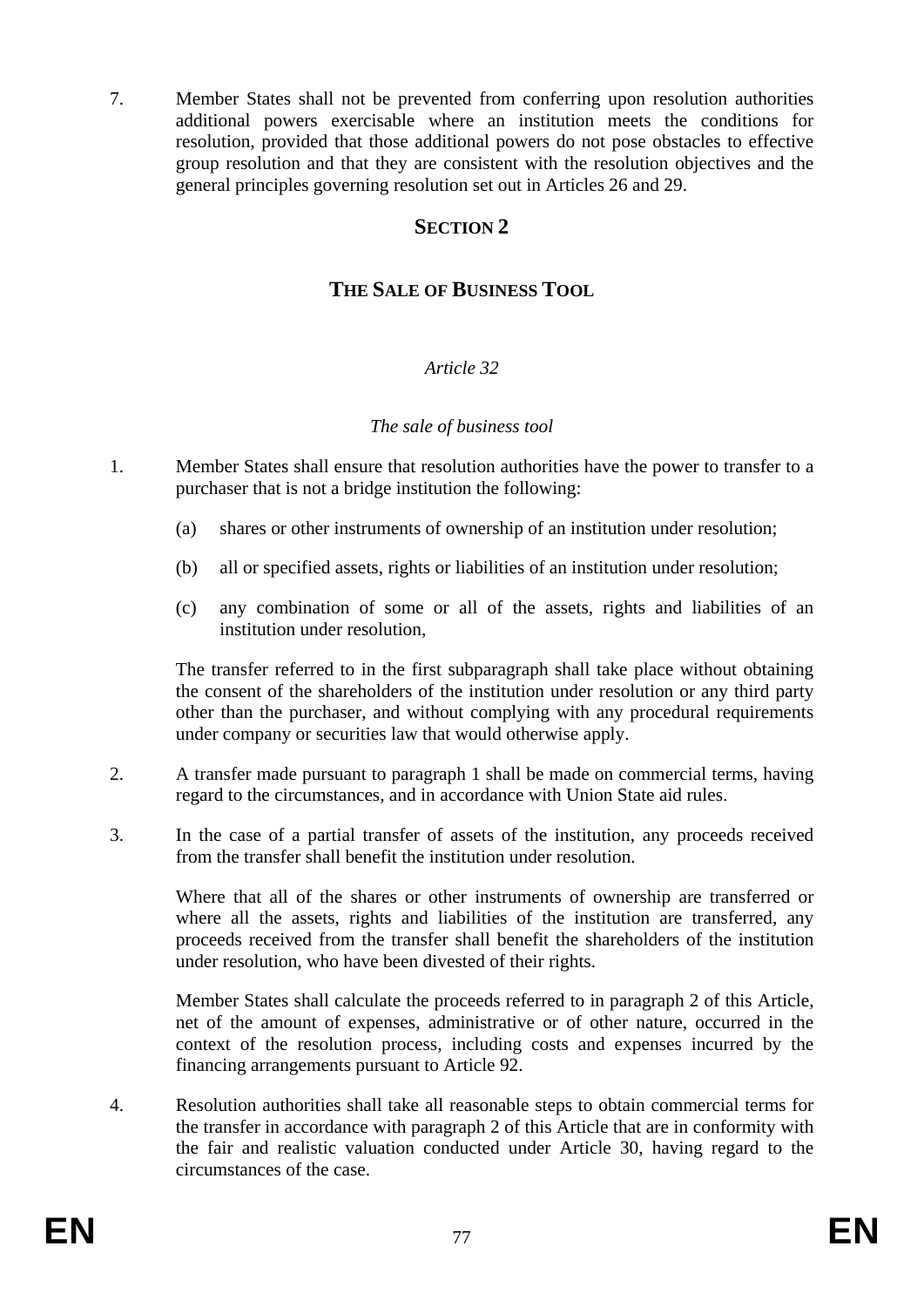- 5. When applying the sale of business tool the resolution authorities may exercise the transfer power more than once in order to make supplemental transfers of shares or other instruments of ownership or, as the case may be, assets, rights or liabilities of the institution under resolution.
- 6. Following an application of the sale of business tool, resolution authorities may, with the consent of the purchaser, exercise the transfer powers in respect of shares or other instruments of ownership or, as the case may be, assets, rights or liabilities transferred to the purchaser in order to transfer the property back to the institution under resolution.
- 7. A purchaser must have the appropriate authorisation to carry on the activities or services that it acquires by virtue of a transfer made pursuant to paragraph 1.
- 8. By way of derogation from Article 19(1) of Directive 2006/48, where a transfer of shares or other instruments of ownership by virtue of an application of the sale of business tool would result in the acquisition or increase of a qualifying holding of a kind referred to in Article19(1) of Directive 2006/48, competent authorities shall carry out the assessment required under that Article in a timely manner that does not delay the application of the sale of business tool and prevent the resolution action from achieving the relevant resolution objectives.
- 9. Transfers made by virtue of the sale of business tool which involves the transfer of some, but not all, of the assets, rights or liabilities of an institution shall be subject to the safeguards for partial property transfers specified in Chapter V.
- 10. For the purposes of exercising the rights to provide services or to establish itself in another Member State in accordance with Directive 2006/48/EC or Directive 2004/39/EC, the purchaser shall be considered to be a continuation of the institution under resolution, and may continue to exercise any such right that was exercised by the institution under resolution in respect of the assets, rights or liabilities transferred, including the rights of membership and access to payment, clearing and settlement systems.
- 11. Shareholders or creditors of the institution under resolution and other third parties whose property, rights or liabilities are not transferred shall not have any rights over or in relation to the assets, rights or liabilities transferred.

#### *Article 33*

#### *Sale of business tool: procedural requirements*

- 1. Subject to paragraph 3, when applying the sale of business tool to an institution a resolution authority shall market, or make arrangements for the marketing of that institution or those of its assets, rights or liabilities that the authority intends to transfer. Pools of rights, assets, and liabilities may be marketed separately.
- 2. Without prejudice to the Union State aid framework, where applicable, the marketing referred to in paragraph 1 shall be carried out in accordance with the following criteria: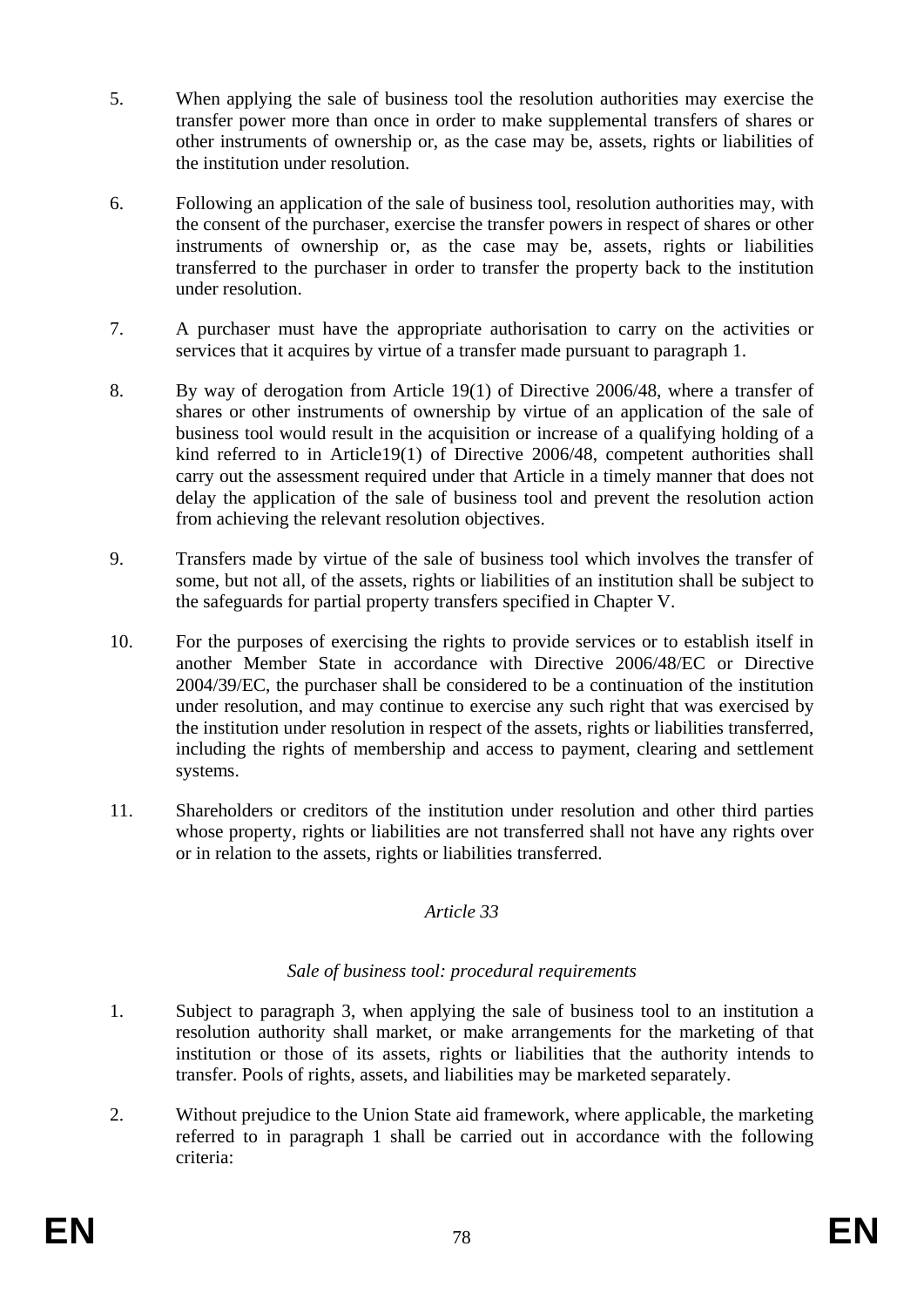- (a) it shall be as transparent as possible, having regard to the circumstances and in particular the need to maintain financial stability;
- (b) it shall not favour or discriminate between potential purchasers;
- (c) it shall be free from any conflict of interest;
- (d) it shall not confer any unfair advantage on a potential purchaser;
- (e) it shall take account of the need to effect a rapid resolution action;
- (f) it shall aim at maximising, as far as possible, the sale price for the assets and liabilities involved.

The principles set out in this paragraph shall not prevent the resolution authority from soliciting particular potential purchasers.

Any public disclosure of the marketing of the institution that would otherwise be required in accordance with Article 6(1) of Directive 2003/6/EC may be delayed in accordance with Article 6(2) of this Directive 2003/6/EC.

- 3. Resolution authorities may apply the sale of business tool without complying with the marketing requirements set out in paragraph 1 when they determine that compliance with those requirements would be likely to undermine one or more of the resolution objectives and in particular if the following conditions are met:
	- (a) the resolution authority considers that there is a material threat to financial stability arising from or aggravated by the failure of the institution under resolution; and
	- (b) compliance with those requirements would be likely to undermine the effectiveness of the sale of business tool in addressing that threat or achieving the resolution objective specified in point (b) of Article 26(2).
- 4. EBA shall develop draft regulatory technical standards to specify the factual circumstances amounting to a material threat and the elements related to the effectiveness of the sale of business tool provided for in points (a) and (b) of paragraph 3.

EBA shall submit those draft regulatory technical standards to the Commission within twelve months from the date of entry into force of this Directive.

Power is delegated to the Commission to adopt the regulatory technical standards referred to in the first subparagraph in accordance with Articles 10 to 14 of Regulation (EU) No 1093/2010.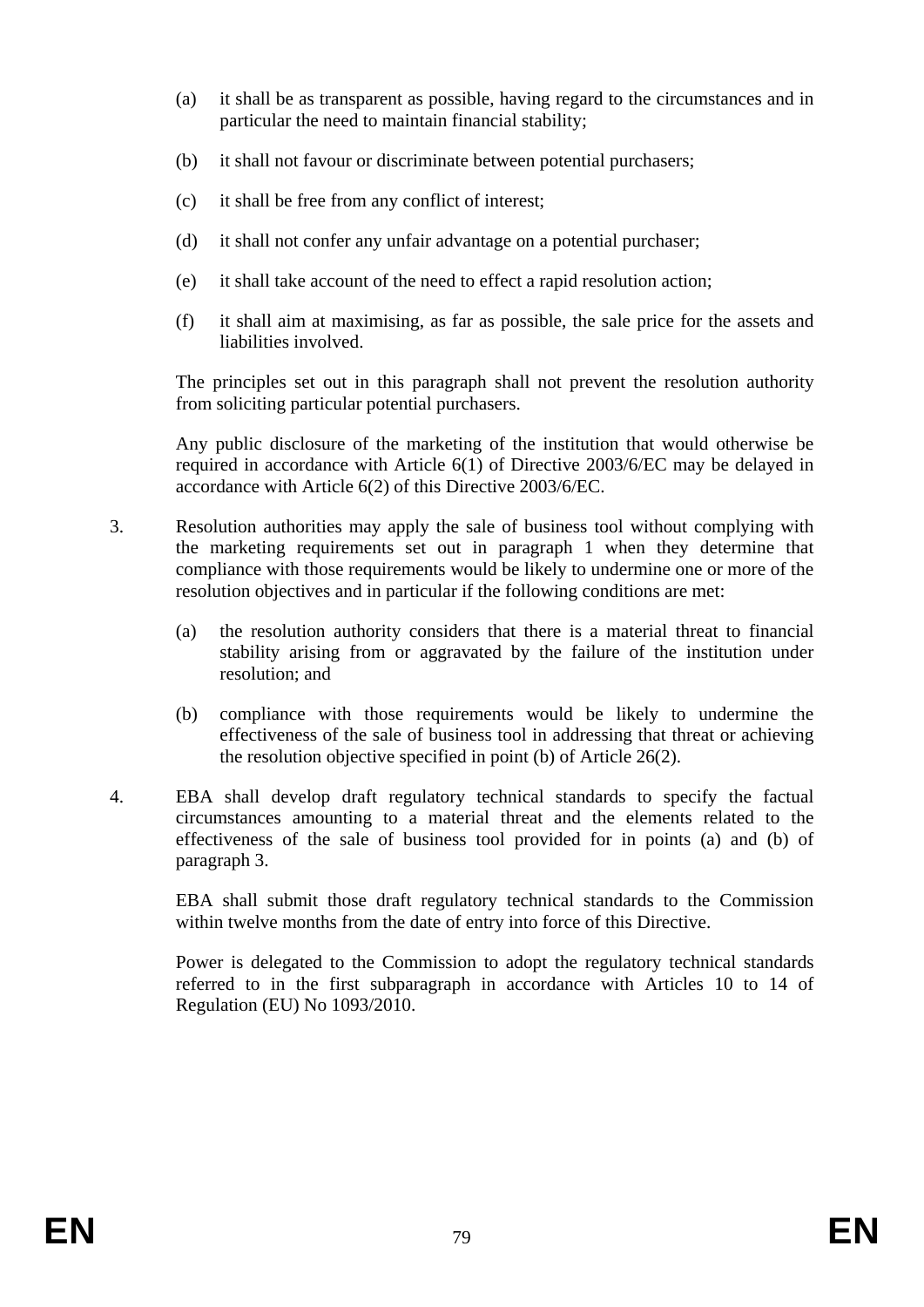# **SECTION 3**

# **THE BRIDGE INSTITUTION TOOL**

## *Article 34*

### *Bridge institution tool*

- 1. In order to give effect to the bridge institution tool, Member States shall ensure that resolution authorities have the power to transfer all or specified assets, rights or liabilities of an institution under resolution, and any combination of those assets, rights and liabilities, to a bridge institution without obtaining the consent of the shareholders of the institution under resolution or any third party, and without complying with any procedural requirements under company or securities law that would otherwise apply.
- 2. Except where the bail-in tool is applied for the purpose specified in point (b) of Article 37(2), for the purposes of the bridge institution tool a bridge institution shall be a legal entity that is wholly or partially owned by one or more public authorities (which may include the resolution authority) and that is created for the purpose of carrying out some or all of the functions of an institution under resolution and for holding some or all of the assets and liabilities of an institution under resolution.

The application of the bail-in tool for the purpose specified in point (b) of Article 37(2) shall not interfere with the ability of the resolution authority to control the bridge institution to the extent necessary to effect the resolution and accomplish the resolution objectives.

- 3. When applying the bridge institution tool, a resolution authority shall ensure that the total value of liabilities transferred to the bridge institution does not exceed the total value of the rights and assets transferred from the institution under resolution or provided by other sources.
- 4. When applying the bridge institution tool, a resolution authority may transfer any assets, rights or liabilities of the institution as it considers appropriate in pursuance of one or more of the resolution objectives.
- 5. When applying the bridge institution tool, the resolution authorities may:
	- (a) transfer rights, assets or liabilities from the institution under resolution to the bridge institution on more than one occasion; and
	- (b) transfer rights, assets or liabilities back from the bridge institution to the institution under resolution provided that the conditions specified in paragraph 6 are met;
	- (c) transfer rights, assets or liabilities from the bridge institution to a third party.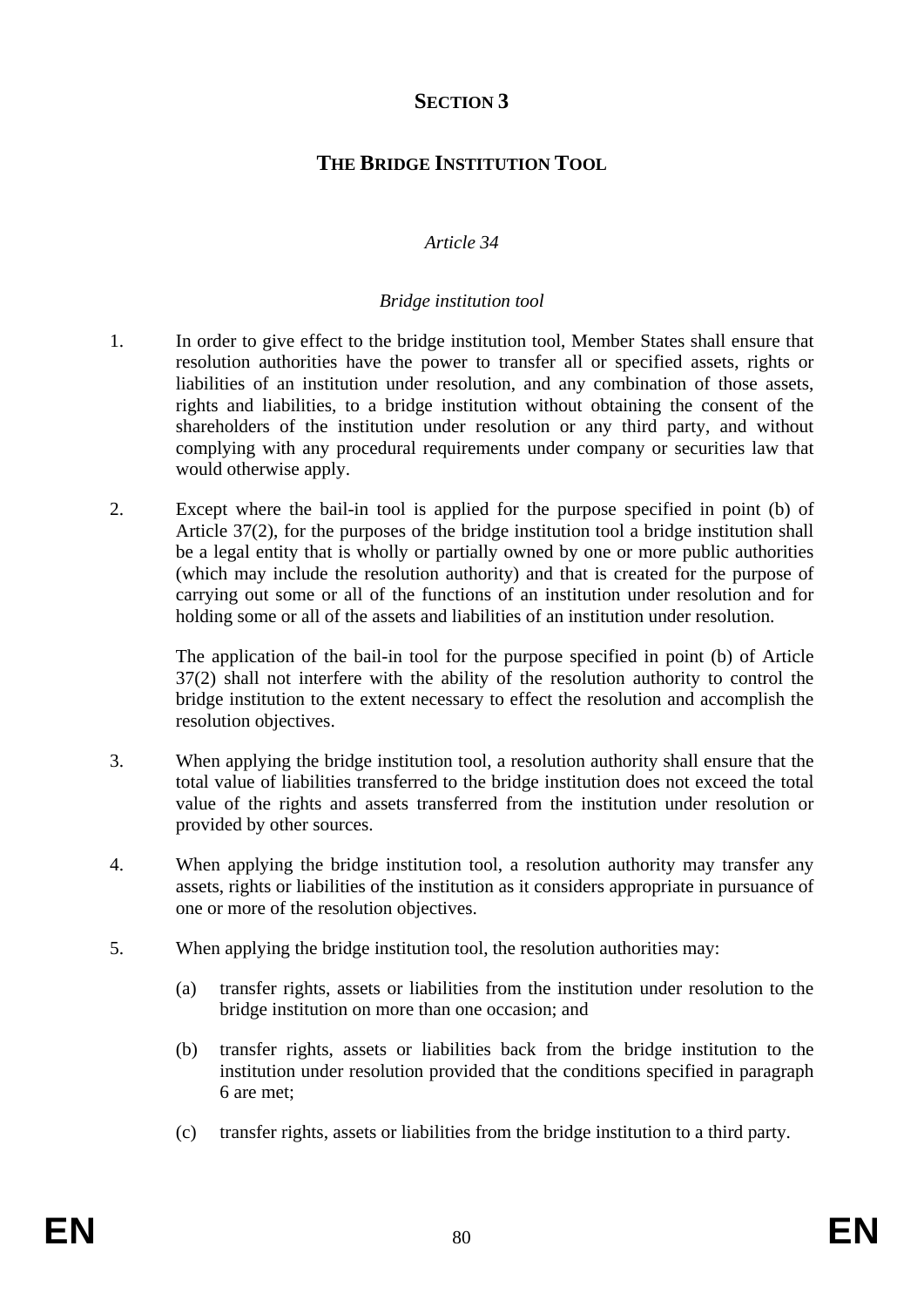- 6. Resolution authorities shall only transfer rights, assets or liabilities back from the bridge institution to the institution under resolution in one of the following circumstances:
	- (a) the possibility that the specific rights, assets or liabilities might be transferred back is stated expressly in the instrument by which the transfer referred to in point (a) of paragraph 5 was made;
	- (b) the specific rights, assets or liabilities do not in fact fall within the classes of, or meet the conditions for, rights, assets or liabilities specified in the instrument by which the transfer referred to in point (a) of paragraph 5 was made.

In either of the cases referred to in points (a) and (b), the transfer back is made within any time period, and complies with any other conditions, stated in that instrument for the relevant purpose.

- 7. Transfers made by virtue of the bridge institution tool which involves the transfer of some, but not all, of the assets, rights or liabilities of an institution shall be subject to the safeguards for partial property transfers specified in Chapter IV.
- 8. For the purposes of exercising the rights to provide services or to establish itself in another Member State in accordance with Directive 2006/48/EC or Directive 2004/39/EC, a bridge institution shall be considered to be a continuation of the institution under resolution, and may continue to exercise any such right that was exercised by the institution under resolution in respect of the assets, rights or liabilities transferred, including the rights of membership and access to payment, clearing and settlement systems.
- 9. Shareholders or creditors of the institution under resolution and other third parties whose property, rights or liabilities are not transferred to the bridge institution shall not have any rights over or in relation to the bridge institution or its property.

#### *Article 35*

#### *Operation of a bridge institution*

- 1. Member States shall ensure that the operation of a bridge institution respects the following provisions:
	- (a) the contents of the bridge institution's its constitutional documents are specified by the resolution authority;
	- (b) the resolution authority appoints the bridge institution's board of directors, approves the relevant salaries and determines the appropriate responsibilities;
	- (c) the bridge institution is authorised in accordance with Directive 2006/48/EC or Directive 2004/39/EC, as applicable, and has the necessary authorisation under the applicable national law to carry on the activities or services that it acquires by virtue of a transfer made pursuant to Article 56 of this Directive;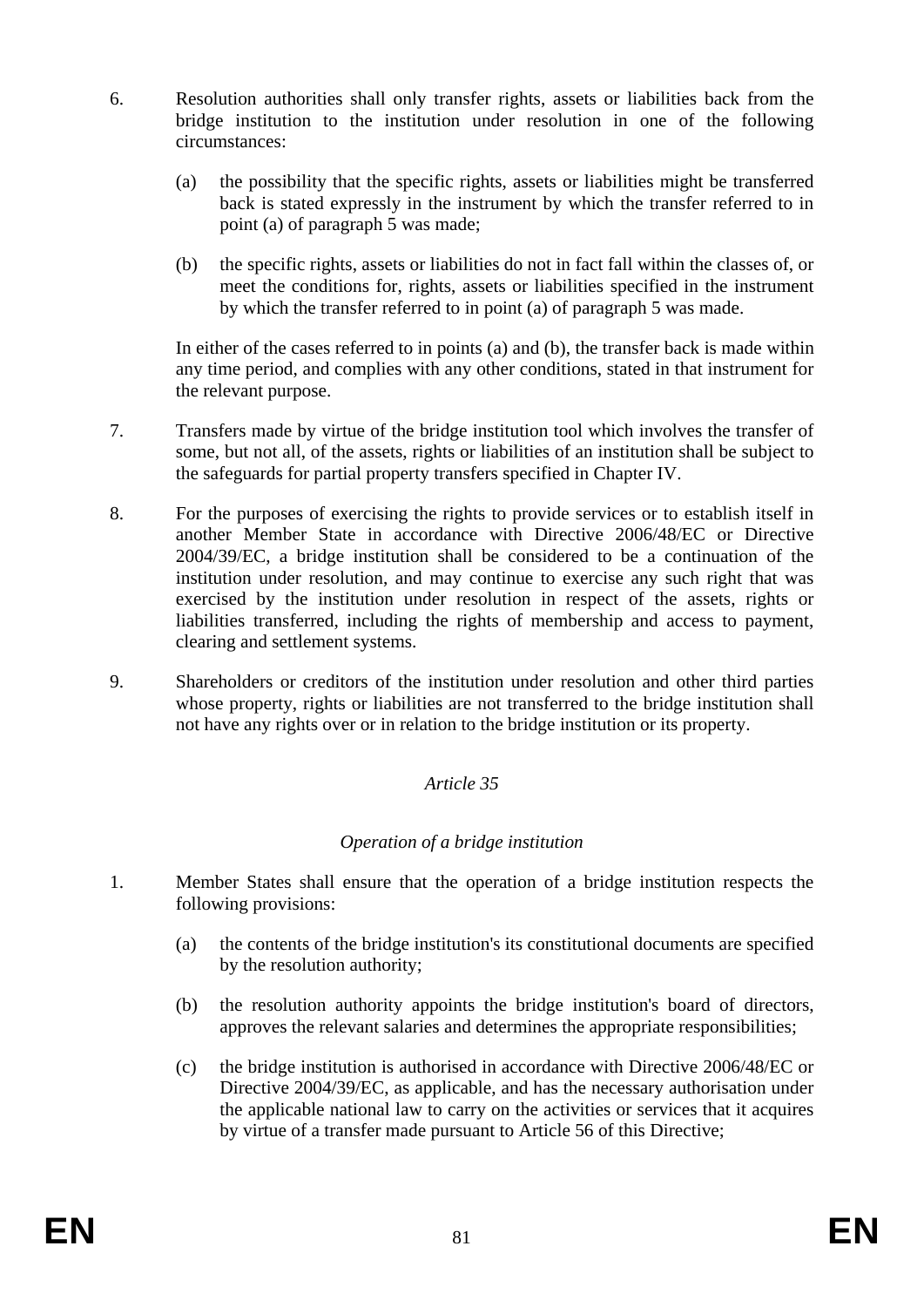- (d) the bridge institution complies with the requirements of, and be subject to supervision in accordance with, Directives 2006/48/EC, 2006/49/EC and 2004/39/EC, as applicable.
- 2. Subject to any restrictions imposed in accordance with Union or national competition rules, the directors shall operate the bridge institution with a view to selling the institution, its assets, rights or liabilities, to one or more private sector purchasers when conditions are appropriate and within the period specified in paragraph 5.
- 3. The resolution authority shall terminate the operation of a bridge institution in any of the following cases, whichever occurs first:
	- (a) the bridge institution merges with another institution;
	- (b) the acquisition of the majority of the bridge institution's capital by a third party;
	- (c) the assumption of all or substantially all of its assets, rights or liabilities by another person;
	- (d) the expiry of the period specified in paragraph 5 or, where applicable, paragraph 6.
- 4. When seeking to sell the bridge institution or its assets or liabilities, Member States shall ensure that the institution or the relevant assets or liabilities are marketed openly and transparently, and that the sale does not favour or discriminate between particular potential purchasers.

Any such sale, shall be made on commercial terms, having regard to the circumstances and in accordance with the Union State Aid framework.

- 5. If none of the outcomes referred to in points (a), (b) or (c) of paragraph 3 applies, the resolution authority shall terminate the operation of a bridge institution at the end of a two- year period following the date on which the last transfer from an institution under resolution pursuant to the bridge institution tool was made.
- 6. The resolution authority may extend the period referred to in paragraph 5 for up to three additional one-year periods where:
	- (a) such extension is likely to achieve one of the outcomes referred to in points (a), (b) or (c) of paragraph 3; or
	- (b) such extension is necessary to ensure the continuity of essential banking or financial services.
- 7. Where the operations of a bridge institution are terminated in the circumstances referred to in points (c), and (d) of paragraph 3, the institution shall be wound up and liquidated.

Any proceeds generated as a result of the termination of the operation of the bridge institutions as specified in paragraph 3 shall benefit the institution under resolution.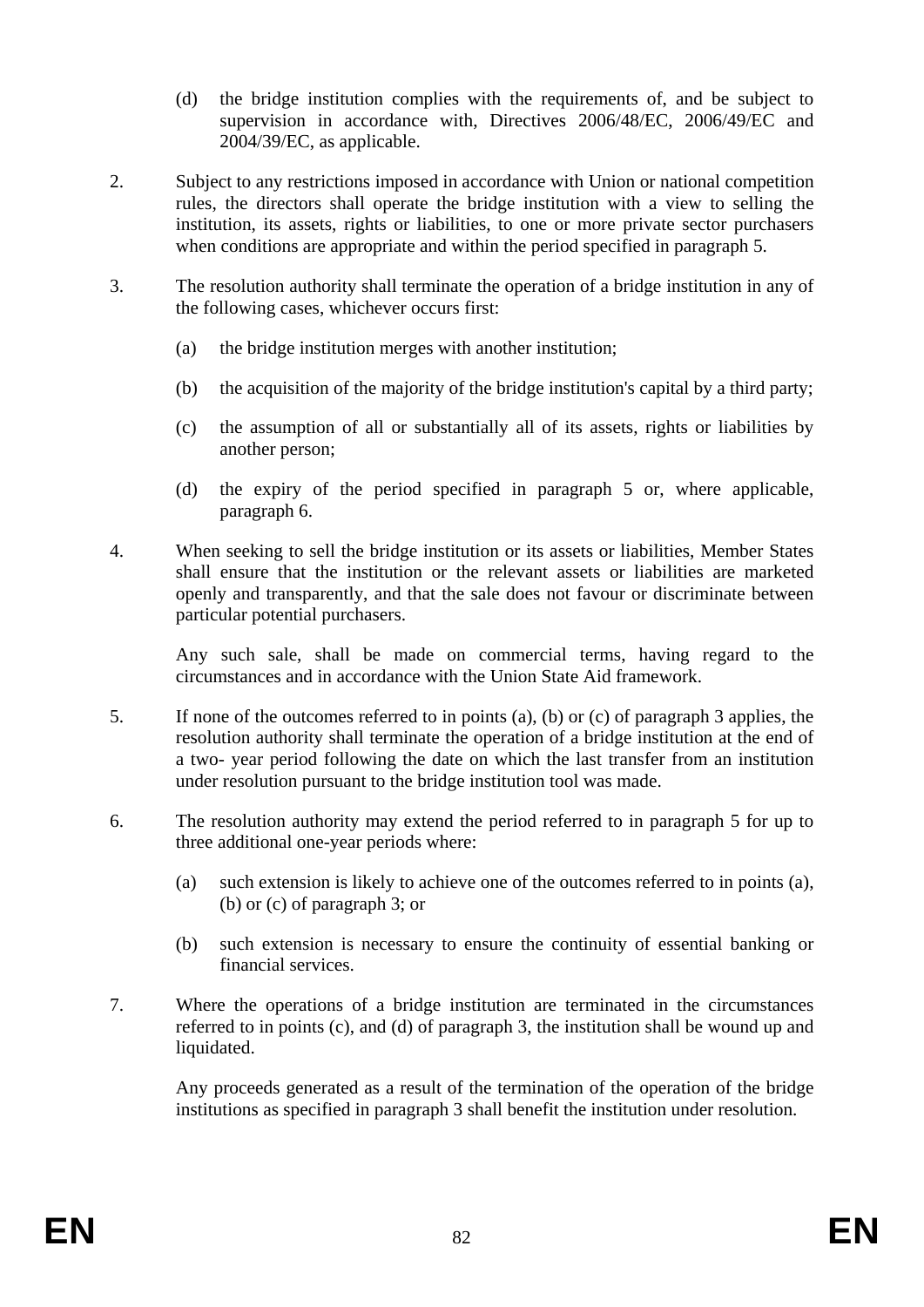Member States may calculate the proceeds net of the amount of expenses administrative or of other nature occurred in the context of the resolution process.

8. Wherea bridge institution is used for the purpose of transferring assets and liabilities of more than one institution the obligation referred to in paragraph 7 shall refer to the liquidation of the assets and liabilities transferred from each of the institutions and not to the bridge institution itself.

## **SECTION 4**

# **THE ASSET SEPARATION TOOL**

#### *Article 36*

#### *Asset separation tool*

- 1. In order to give effect to the asset separation tool, Member States shall ensure that the resolution authorities have the power to transfer assets, rights or liabilities of an institution under resolution to an asset management vehicle.
- 2. For the purposes of the asset separation tool, an asset management vehicle shall be a legal entity that is wholly owned by one or more public authorities, which may include the resolution authority.
- 3. The resolution authority shall appoint asset managers to manage the assets transferred to the asset management vehicle with a view to maximising their value through eventual sale or otherwise ensuring that the business is wound down in an orderly manner.
- 4. Resolution authorities may exercise the power specified in paragraph 1 to transfer assets only if the situation of the particular market for those assets is of such a nature that the liquidation of those assets under normal insolvency proceedings could have an adverse effect on the financial market.
- 5. When applying the asset separation tool, resolution authorities shall determine the consideration for which assets are transferred to the asset management vehicle in accordance with the principles established in Article 30 and in accordance with the Union State aid framework.
- 6. Resolution authorities may:
	- (c) transfer assets, rights or liabilities from the institution under resolution to the asset management vehicle on more than one occasion; transfer assets, rights or liabilities back from the asset management vehicle to the institution under resolution provided that the conditions specified in paragraph 7 are met.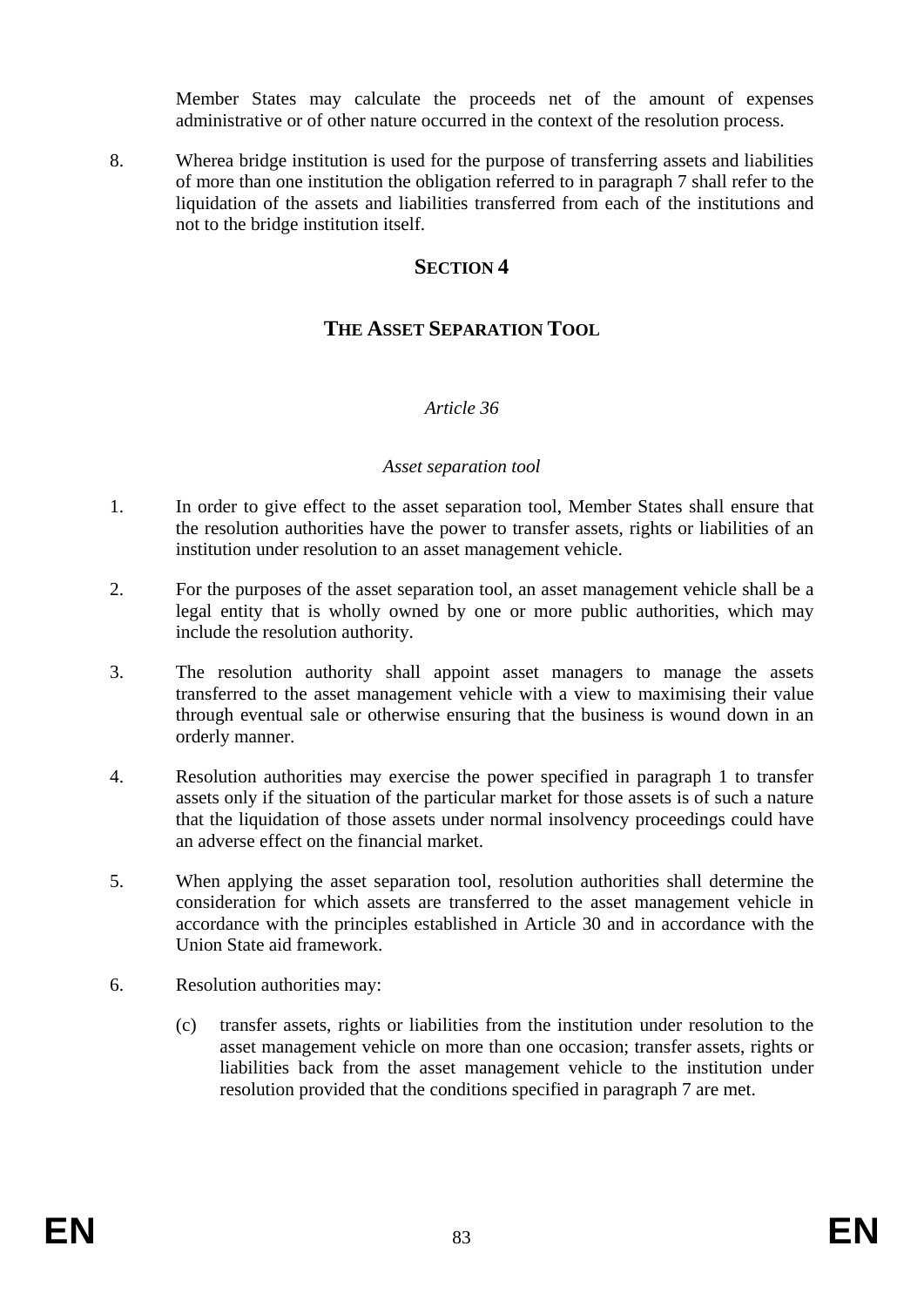- 7. Resolution authorities shall only transfer rights, assets or liabilities back from the asset management vehicle to the institution under resolution in one of the following circumstances:
	- (a) the possibility that the specific rights, assets or liabilities might be transferred back is stated expressly in the instrument by which the transfer refereed to in point (a) of paragraph 6 was made;
	- (b) the specific rights, assets or liabilities do not in fact fall within the classes of, or meet the conditions for, rights, assets or liabilities specified in the instrument by which the transfer referred to in point (a) of paragraph6 was made.

In either of the cases referred in points (a) and (b), the transfer back is made within any time period, and complies with any other conditions, stated in that instrument for the relevant purpose.

- 8. Transfers between the institution under resolution and the asset management vehicle shall be subject to the safeguards for partial property transfers specified in this Directive.
- 9. Shareholders and creditors of the institution under resolution and other third parties whose property, rights or liabilities are not transferred to the asset management vehicle shall not have any rights over or in relation to the asset management vehicle, it property or its managers.
- 10. The objectives of the managers appointed in accordance with paragraph 3 shall not imply any duty or responsibility to the shareholders of the institution under resolution, and the managers shall have no liability to those shareholders arising from action taken or not taken in discharge or purported discharge of their functions unless the act or omission implies gross negligence or serious misconduct in accordance with national law.
- 11. EBA shall develop guidelines, in accordance with Article 16 of Regulation (EU) No 1093/2010 to promote the convergence of supervisory and resolution practices regarding the determination when, in accordance to paragraph 4 of this Article the liquidation of the assets or liabilities under normal insolvency proceeding could have an adverse effect on the financial market. EBA shall develop these guidelines at the latest by the date established in the first subparagraph of Article 115(1) of this Directive.
- 12. The Commission, taking into account, where appropriate, the experience acquired in the application of EBA guidelines, shall adopt delegated acts in accordance with Article 103 aimed at specifying the circumstances when the liquidation of the assets or liabilities under normal insolvency proceeding could have an adverse effect on the financial market.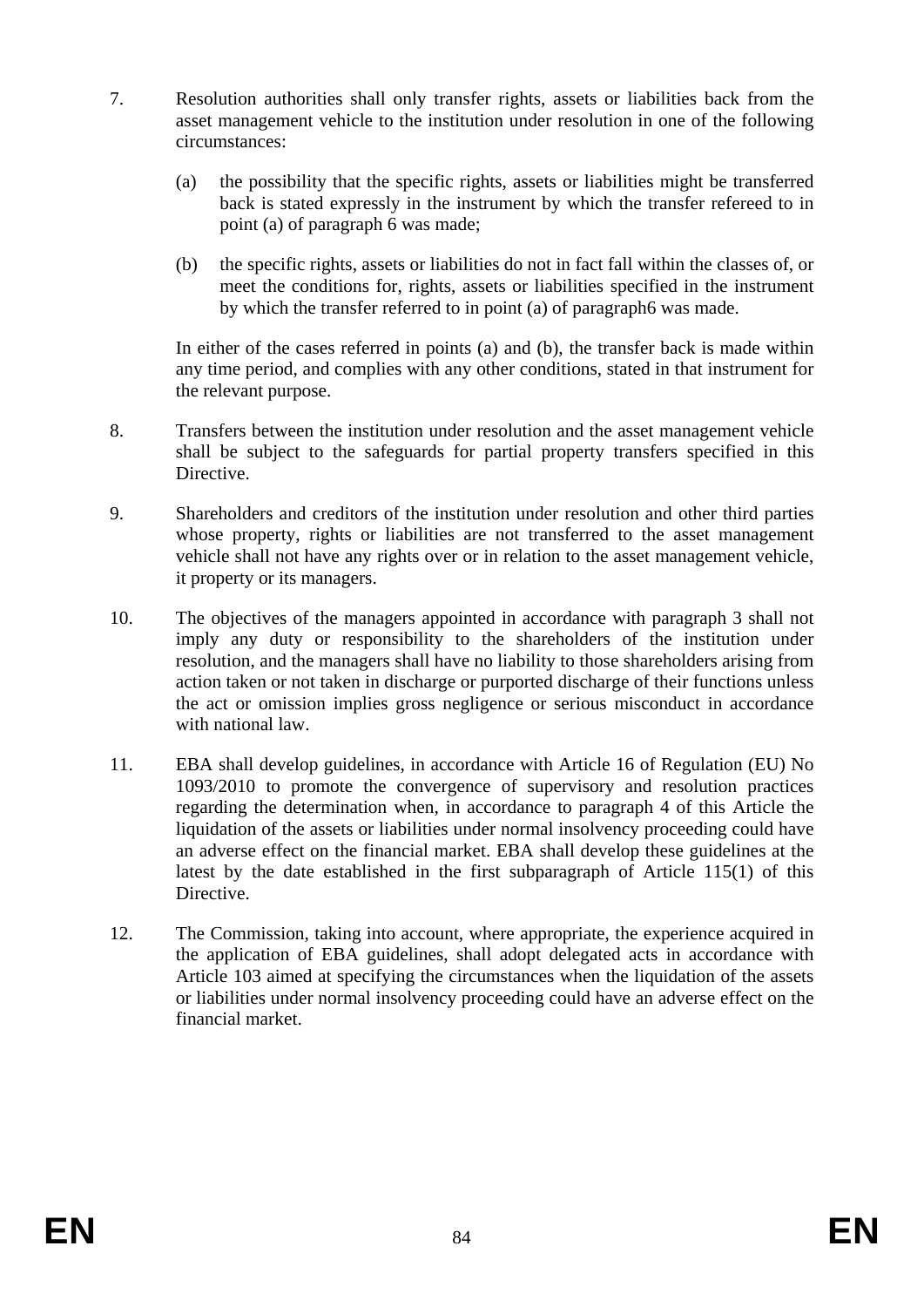# **SECTION 5**

# **THE BAIL-IN TOOL**

# **SUBSECTION 1**

# **OBJECTIVE AND SCOPE OF THE BAIL-IN TOOL**

# *Article 37*

### *The bail-in tool*

- 1. In order to give effect to the bail-in tool, Member States shall ensure that resolution authorities have the resolution powers specified in points (f) to (l) of Article 56(1).
- 2. Member States shall ensure that resolution authorities may apply the bail-in tool for either of the following purposes:
	- (a) to recapitalise an institution that meets the conditions for resolution to the extent sufficient to restore its ability to comply with the conditions for authorisation and to carry on the activities for which is authorised under Directive 2006/48/EC or Directive 2004/39/EC;
	- (b) to convert to equity or reduce the principal amount of claims or debt instruments that are transferred to a bridge institution with a view to providing capital for that bridge institution.
- 3. Member States shall ensure that resolution authorities may apply the bail-in tool for the purpose referred to in point (a) of paragraph 2 only if there is a realistic prospect that the application of that tool, in conjunction with measures implemented in accordance with the business reorganisation plan required by Article 47 will, in addition to achieving relevant resolution objectives, restore the institution in question to financial soundness and long-term viability.

If the condition set out in the first subparagraph is not fulfilled, Member States shall apply any of the resolution tools referred to in points (a), (b) and (c) of Article 31 (2), and the bail-in tool referred to in point (b) of paragraph 2 of this Article, as appropriate.

## *Article 38*

#### *Scope of bail-in tool*

1. Member States shall ensure that the bail-in tool may be applied to all liabilities of an institution that are not excluded from the scope of that tool pursuant to paragraph 2.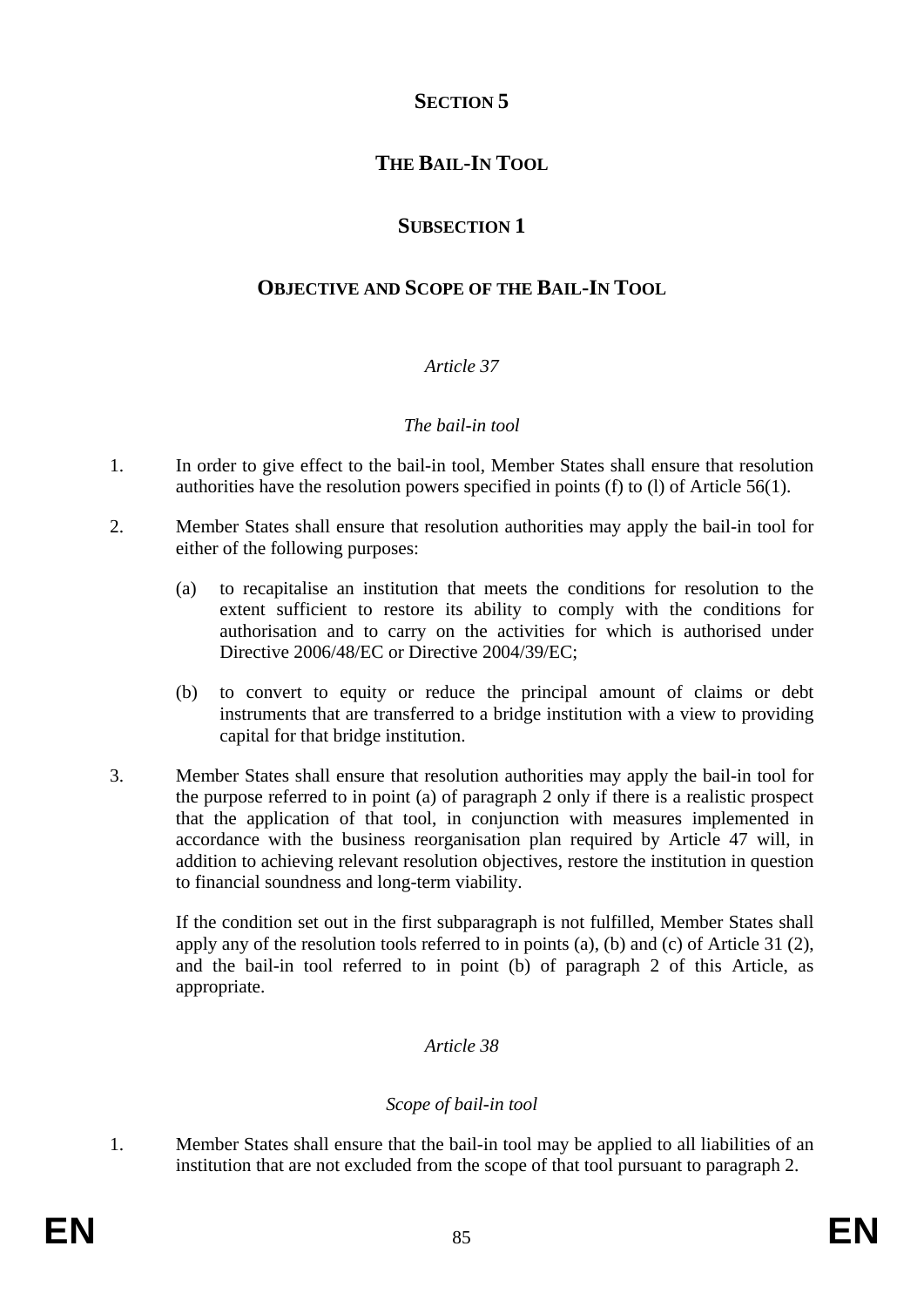- 2. Resolution authorities shall not exercise the write down and conversion powers in relation to the following liabilities:
	- (a) deposits that are guaranteed in accordance with Directive 94/19/EC;
	- (b) secured liabilities,
	- (c) any liability that arises by virtue of the holding by the institution of client assets or client money, or a fiduciary relationship between the institution (as fiduciary) and another person (as beneficiary);
	- (d) liabilities with an original maturity of less than one month;
	- (e) a liability to any one of the following:
		- (i) an employee, in relation to accrued salary, pension benefits or other fixed remuneration, except for variable remuneration of any form;
		- (ii) a commercial or trade creditor arising from the provision to the institution of goods or services that are essential to the daily functioning of its operations, including IT services, utilities and the rental, servicing and upkeep of premises;
		- (iii) tax and social security authorities, provided that those liabilities are preferred under the applicable insolvency law.

Points (a) and (b) of paragraph 2 shall not prevent resolution authorities, where appropriate, from exercising those powers in relation to any part of a secured liability or a liability for which collateral has been pledged that exceeds the value of the assets, pledge, lien or collateral against which it is secured. Member States may exempt from this provision covered bonds as defined in Article 22(4) of Council Directive  $86/611/EEC^{38}$ .

Point (c) of paragraph 2 shall not prevent resolution authorities, where appropriate, from exercising those powers in relation to any amount of a deposit that exceeds the coverage under that Directive.

- 3. Where resolution authorities apply the bail-in tool, they may exclude from the application of the write-down and conversion powers liabilities arising from derivatives that do not fall within the scope of point (d) of paragraph 2, if that exclusion is necessary or appropriate to achieve the objectives specified in points (a) and (b) of Article 26(2).
- 4. The Commission shall be empowered to adopt delegated acts adopted in accordance with Article 103 in order to specify further:
	- (a) specific classes of liabilities covered by point (d) of paragraph 2, and.

1

<sup>38</sup> Council Directive 85/611/EEC of 20 December 1985 on the coordination of laws, regulations and administrative provisions relating to undertakings for collective investment in transferable securities (UCITS) (OJ L 375, 31.12.1985, p. 3). Directive as last amended by Directive 2008/18/EC.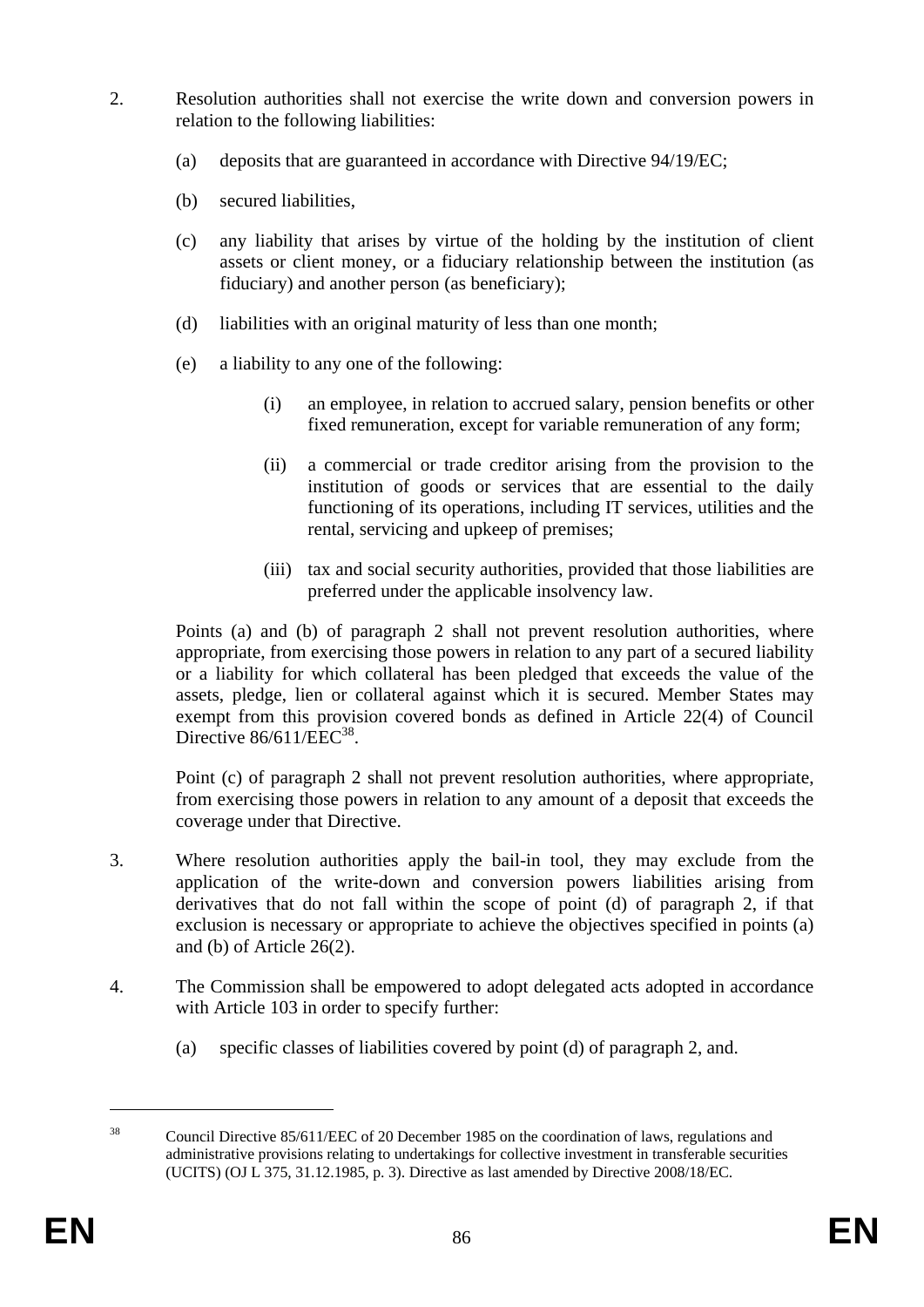- (b) the circumstances when exclusion is necessary or appropriate to achieve the objectives specified in points (a) and (b) of Article 26(2), having regard to the following factors:
	- (i) the systemic impact of closing out derivative positions in order to apply the debt write-down tool;
	- (ii) the effect on the operation of a Central Counterparty of applying the debt write-down tool to liabilities arising from derivatives that are cleared by the Central Counterparty; and
	- (iii) the effect of applying the debt write-down tool to liabilities arising from derivatives on the risk management of counterparties to those derivatives.

## **SUBSECTION 2**

## **MINIMUM REQUIREMENT FOR ELIGIBLE LIABILITIES**

#### *Article 39*

*Minimum requirement for liabilities subject to the write-down and conversion powers* 

- 1. Member States shall ensure that the institutions maintain, at all times, a sufficient aggregate amount of own funds and eligible liabilities expressed as a percentage of the total liabilities of the institution that do not qualify as own funds under Section 1 of Chapter 2 of Title V of Directive 2006/48/EC or under Chapter IV of Directive 2006/49/EC.
- 2. Subordinated debt instruments and subordinated loans that do not qualify as Additional Tier 1 or Tier 2 capital may be included in the aggregate amount of eligible liabilities referred to in paragraph 1 only if they satisfy the following conditions:
	- (a) the instruments are issued and fully paid up;
	- (b) the instruments are not purchased by any of the following:
		- (i) the institution or its subsidiaries;
		- (ii) an undertaking in which the institution has participation in the form of ownership, direct or by way of control, of 20% or more of the voting rights or capital of the undertaking;
	- (c) the purchase of the instrument is nor funded or directly or indirectly by the institution;
	- (d) the instruments are not secured or guaranteed by any entity which is part of the same group as the institution;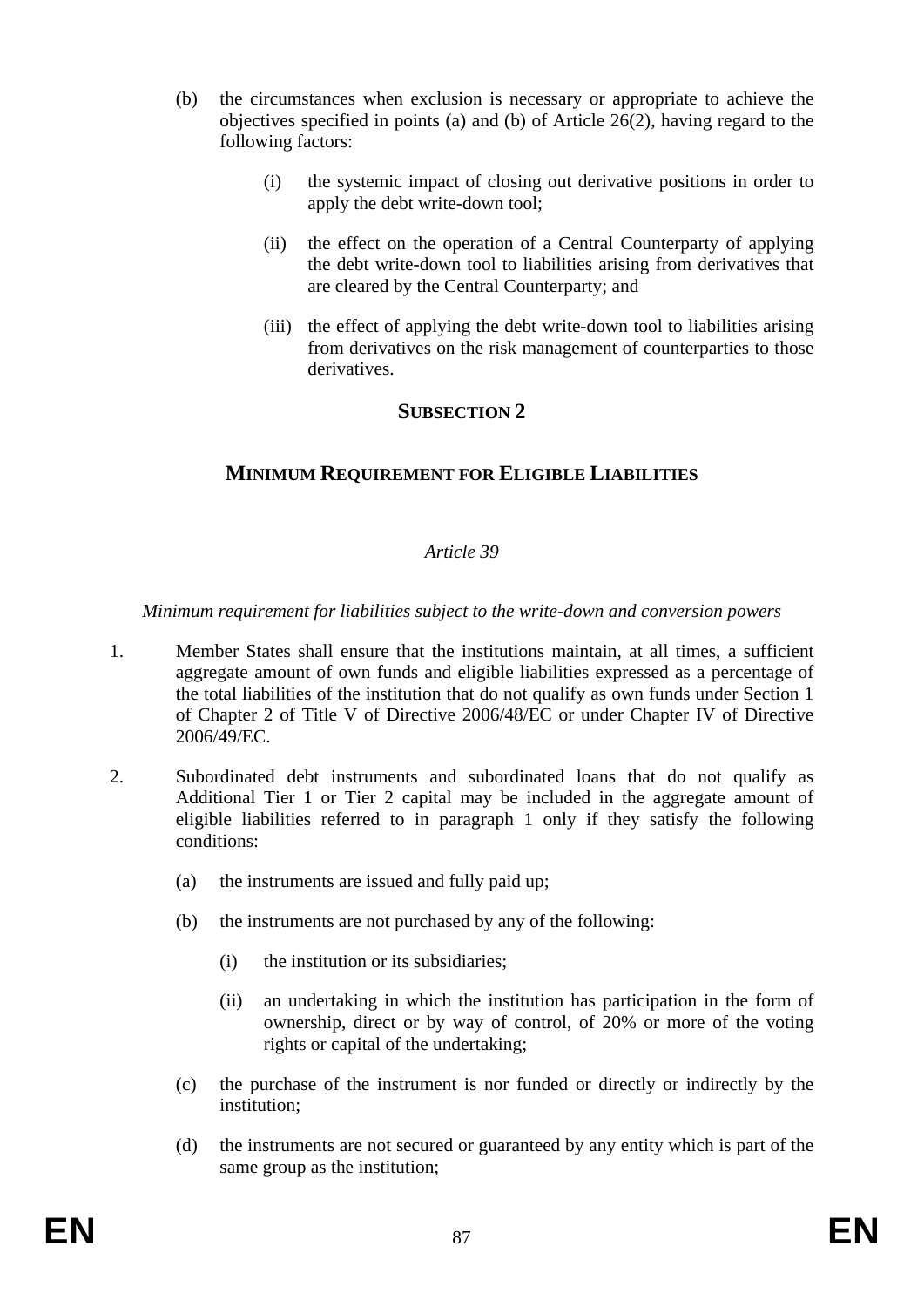- (e) the instruments have an original maturity of at least one year.
- 3. The minimum aggregate amount pursuant to paragraph 1 shall be determined on the basis of the following criteria:
	- (a) the need to ensure that the institution can be resolved by the application of the resolution tools including, where appropriate, the bail in tool, in a way that meets the resolution objectives;
	- (b) the need to ensure, in appropriate cases, that the institution has sufficient eligible liabilities to ensure that, if the bail in tool were to be applied the Common Equity Tier 1 ratio of the institution could be restored to a level necessary to sustain sufficient market confidence in the institution and enable it to continue to comply with the conditions for authorisation and to carry on the activities for which is authorised under Directive 2006/48/EC or Directive 2006/49/EC;
	- (c) the size, the business model and the risk profile of the institution;
	- (d) the extent to which the Deposit Guarantee Scheme could contribute to the financing of resolution in accordance with Article 99;
	- (e) the extent to which the failure of the institution would have an adverse effect on financial stability, including, due to its interconnectedness with other institutions or with the rest of the financial system through contagion to other institutions.
- 4. Subject to the provisions of Article 40, institutions shall comply with the requirements laid down in paragraph 2 of this Article on an individual basis.

Subject to the provisions of Article 40, liabilities held by other entities that are part of the group shall be excluded from the aggregate amount specified in paragraph 1of this Article.

- 5. Resolution authorities shall require and verify that institutions maintain the aggregate amount provided for in paragraph 1, and take any decision pursuant to paragraph 4 in the course of developing and maintaining resolution plans.
- 6. Resolution authorities shall inform EBA of the minimum amount they have determined for each institution under their jurisdiction. EBA shall report to the Commission by 1 January 2018 at the latest on the implementation of the requirement under paragraph 1. In particular EBA shall report to the Commission whether there are divergences regarding the implementation at national level of that requirement.
- 7. The Commission shall, by means of delegated acts in accordance with Article 103, adopt measures to specify the criteria provided for in points (a) to (e) of paragraph 3 with possible references to different categories of institutions and related ranges of percentages.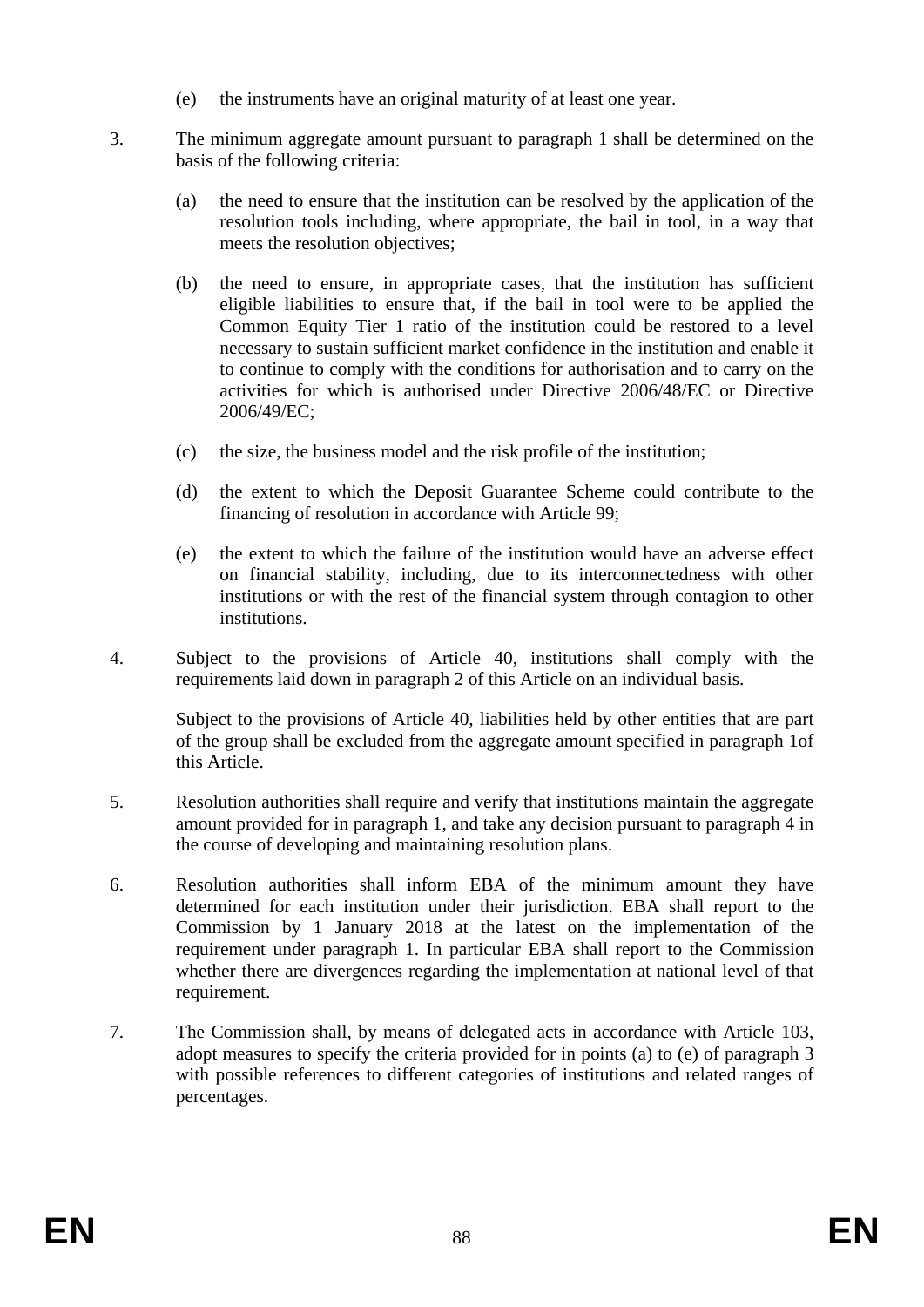#### *Article 40*

#### *Application of minimum requirement to groups*

- 1. Resolution authorities may choose to apply the minimum requirement established in Article 39(1) and (3) on a consolidated basis to groups which are subject to consolidated supervision, provided that the following conditions are satisfied:
	- (a) the percentage referred to in Article 39(1) is calculated on the basis of the consolidated level of the liabilities and of the own funds held by the group;
	- (b) the debt instruments or loans referred to in Article 39, (2), are issued by the parent undertaking, or by a company referred to in points (c) or (d) of Article 1;
	- (c) the parent undertaking or the company referred to in points (c) or (d) of Article 1 distributes adequately and proportionately, in the form of credit, the funds collected through the issuance of the debt instruments or loans referred to in Article 39 (2), among the institutions which are subsidiaries;
	- (d) each institution, which is a subsidiary, shall comply with the minimum requirement set out in Article 39, paragraph 1. However, by way of exemption from the second subparagraph of Article 39(4),, liabilities which are held by the parent undertaking or the company referred to in points (c) or (d) of Article 1 shall be included in the aggregate amount of own funds and eligible liabilities that the subsidiary is required to maintain pursuant to Article 39(1);
	- (e) where the group level resolution authority or other competent resolution authority, as appropriate, applies the bail-in tool to the parent undertaking or the company referred to in points (c) or (d) of Article 1, the resolution authorities of the subsidiaries shall apply the bail-in tool, in the first place, to the liabilities of the subsidiaries with regards to the parent undertaking or the company referred to in points (c) or (d) of Article 1, as appropriate, before applying it, if needed, to any other eligible liability of the subsidiary.
- 2. When making a decision in accordance with paragraph 1, resolution authorities shall take into account the way in which the group structures its operations and in particular the extent to which funding, liquidity and risk are centrally managed.
- 3. Resolution authorities shall take the decision to apply the minimum requirement on a consolidated basis pursuant to paragraph 1 of this Article in the course of developing and maintaining resolution plans pursuant to Article 9 of this Directive. For groups subject to consolidated supervision in accordance with Articles 125 and 126 of Directive 2006/48/EC, resolution authorities shall take the decision to apply the minimum requirement on a consolidated basis in accordance with the procedure laid down in Article 12 of this Directive.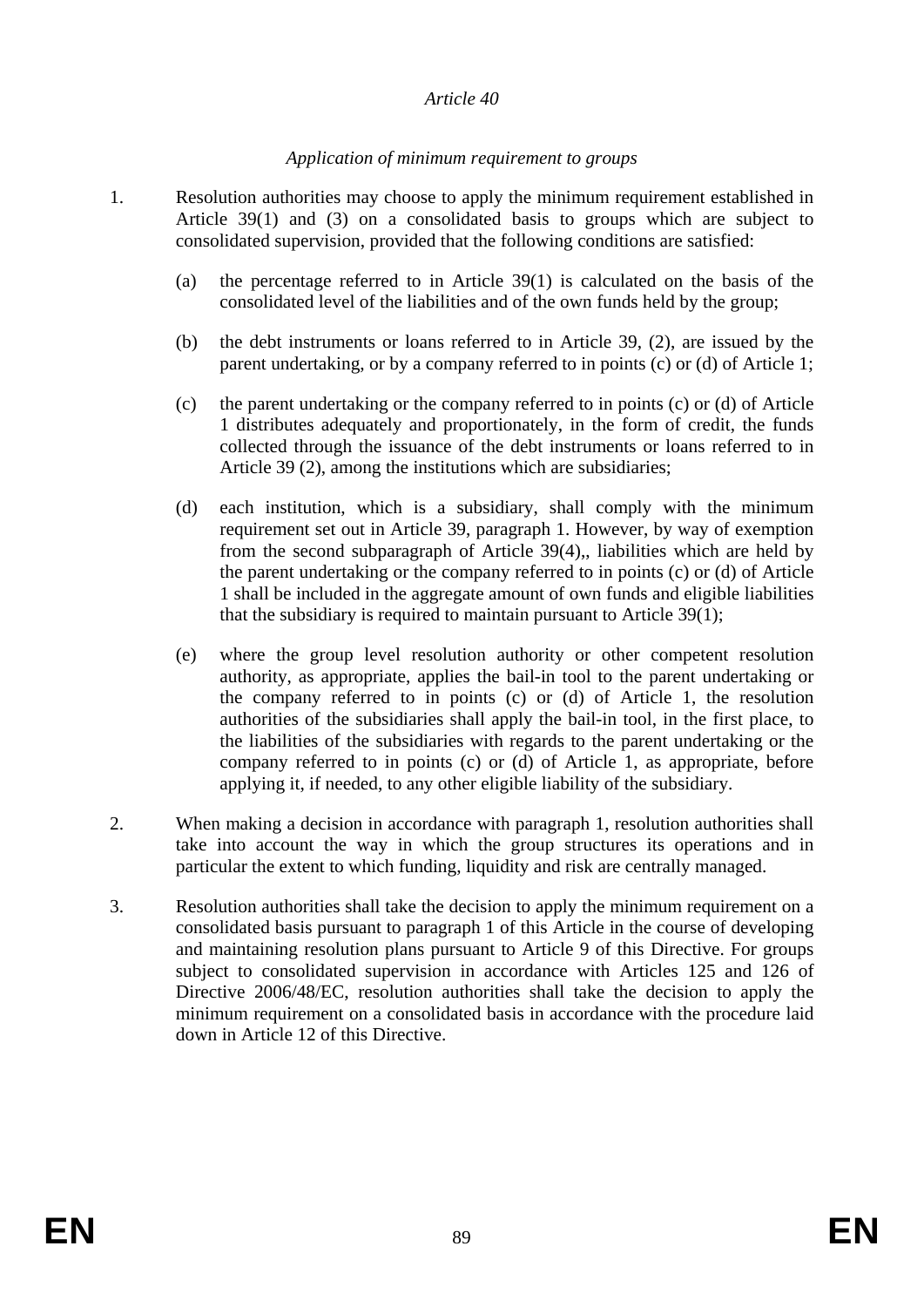# **SUBSECTION 3**

# **IMPLEMENTATION OF THE BAIL-IN TOOL**

#### *Article 41*

#### *Assessment of amount of bail-in*

- 1. Member States shall ensure that, when applying the bail-in tool, resolution authorities assess the aggregate amount by which eligible liabilities must be reduced or converted on the basis of a valuation that complies with the requirements of Article 30.
- 2. Where resolution authorities apply the bail-in tool for the purpose referred to in point (a) of Article 37(2), the assessment referred to in paragraph 1 of this Article shall establish the amount by which eligible liabilities need to be reduced in order to restore the Common Equity Tier 1 capital ratio of the institution under resolution and the amount that the resolution authority considers necessary to sustain sufficient market confidence in the institution and enable it to continue to comply with the conditions for authorisation and to carry on the activities for which is authorised under Directive 2006/48/EC or Directive 2004/39/EC.
- 3. Resolution authorities shall establish and maintain arrangements to ensure that the assessment and valuation is based on information about the assets and liabilities of the institution under resolution that is as updated and comprehensive as is reasonably possible.

#### *Article 42*

#### *Treatment of shareholders*

- 1. Member States shall ensure that, when applying the bail-in tool, resolution authorities take in respect of shareholders one or both of the following actions:
	- (a) cancel existing shares;
	- (b) exercise the power referred to in point (h) of Article 56(1) to convert eligible liabilities into shares of the institution under resolution at a rate of conversion that severely dilutes existing shareholdings.
- 2. The actions provided for in paragraph 1 shall apply in respect of shareholders where the shares in question were issued or conferred in the following circumstances:
	- (a) pursuant to conversion of debt instruments to shares in accordance with contractual terms of the original debt instruments on the occurrence of an event that preceded or occurred at the same time as the assessment by the resolution authority that the institution met the conditions for resolution;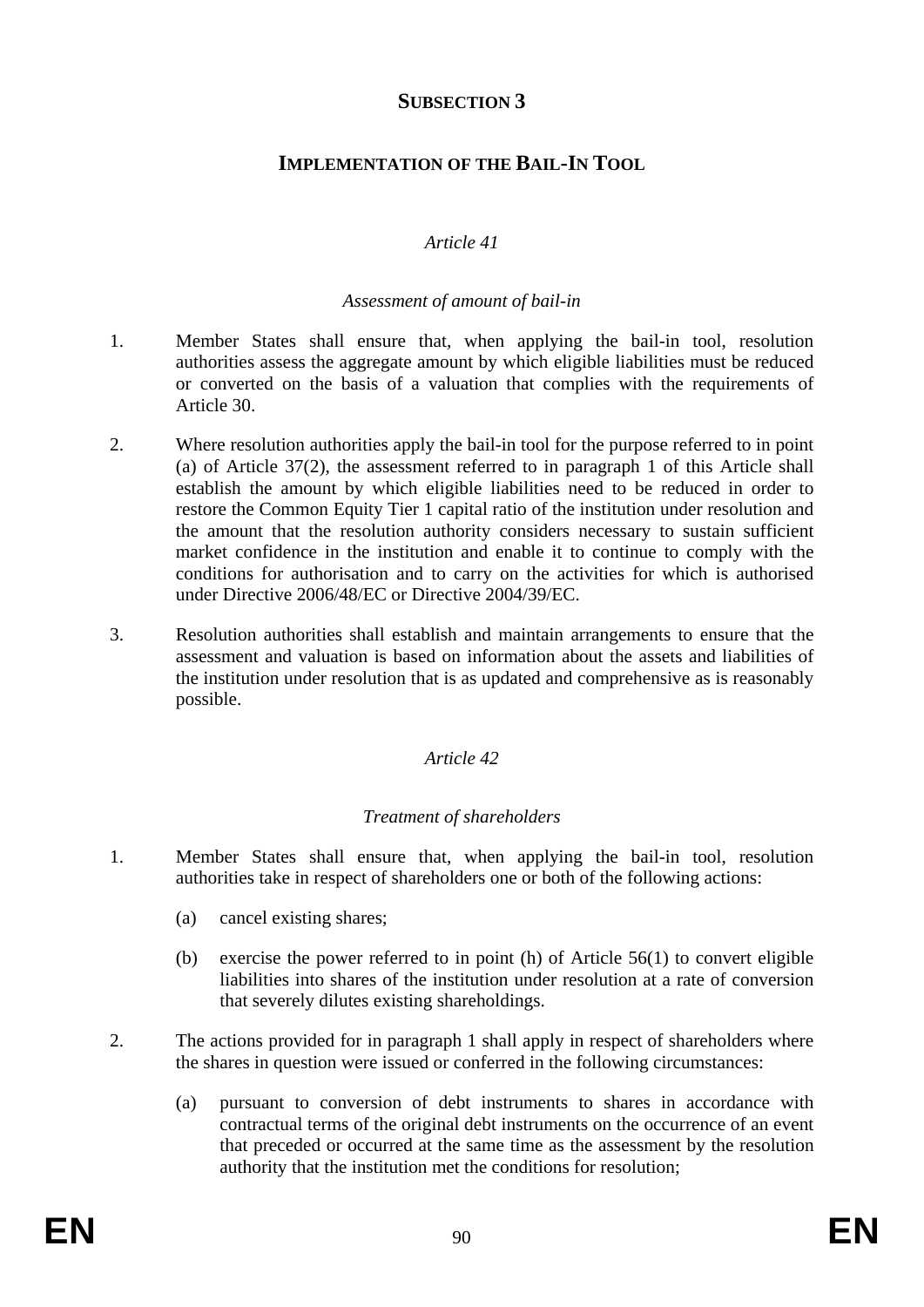- (b) pursuant to the conversion of relevant capital instruments to Common Equity Tier 1 instruments pursuant to Article 52.
- 3. When considering which action to take in accordance with paragraph 1, resolution authorities shall have regard to the likely amount of losses relative to assets before the exercise of the bail-in tool, with a view to ensuring that the action taken in respect of shareholders is consistent with that reduction in equity value; the valuation carried out in accordance with Articles 30 and 31 and in particular to the likelihood that shareholders would have recovered any value if the institution had been wound up on the basis of that valuation.
- 4. When resolution authorities apply the bail-in tool, the provisions of Article 30 and 31 shall apply.
- 5. EBA shall develop guidelines, in accordance with Article 16 of Regulation (EU) No 1093/2010, on the circumstances in which each of the actions referred to in paragraph 1 would be appropriate, having regard to the factors specified in paragraph 2 of this article. EBA shall develop these guidelines at the latest by the date provided for in the first subparagraph of Article 115(1) of this Directive.
- 6. The Commission, taking into account, where appropriate, the experience acquired in the application of EBA guidelines, may adopt delegated acts in accordance with Article 103 aimed at specifying the circumstances in which each of the actions mentioned in paragraph 1 would be appropriate, having regard to the factors specified in paragraph 2 of this Article.

#### *Article 43*

## *Hierarchy of claims*

- 1. Member States shall ensure that, when applying the bail-in tool, resolution authorities exercise the write down and conversion powers respecting the following requirements:
	- (a) Common Equity Tier 1 instruments are written down first in proportion to the losses and up to their capacity and the relevant shares are cancelled in accordance with Article 42;
	- (b) if, and only if, the writing down pursuant to point (a) is less than the aggregate amount, authorities reduce to zero the principal amount of Additional Tier 1 instruments that are liabilities and Tier 2 instruments in accordance with subsection 2;
	- (c) if, and only if, the total reduction of liabilities pursuant to points (a) and (b) is less than the aggregate amount, authorities reduce the principal amount of subordinated debt that is not Additional Tier 1 or Tier 2 capital to the extent required, in conjunction with the write down pursuant to points (a)and (b) to produce the aggregate amount;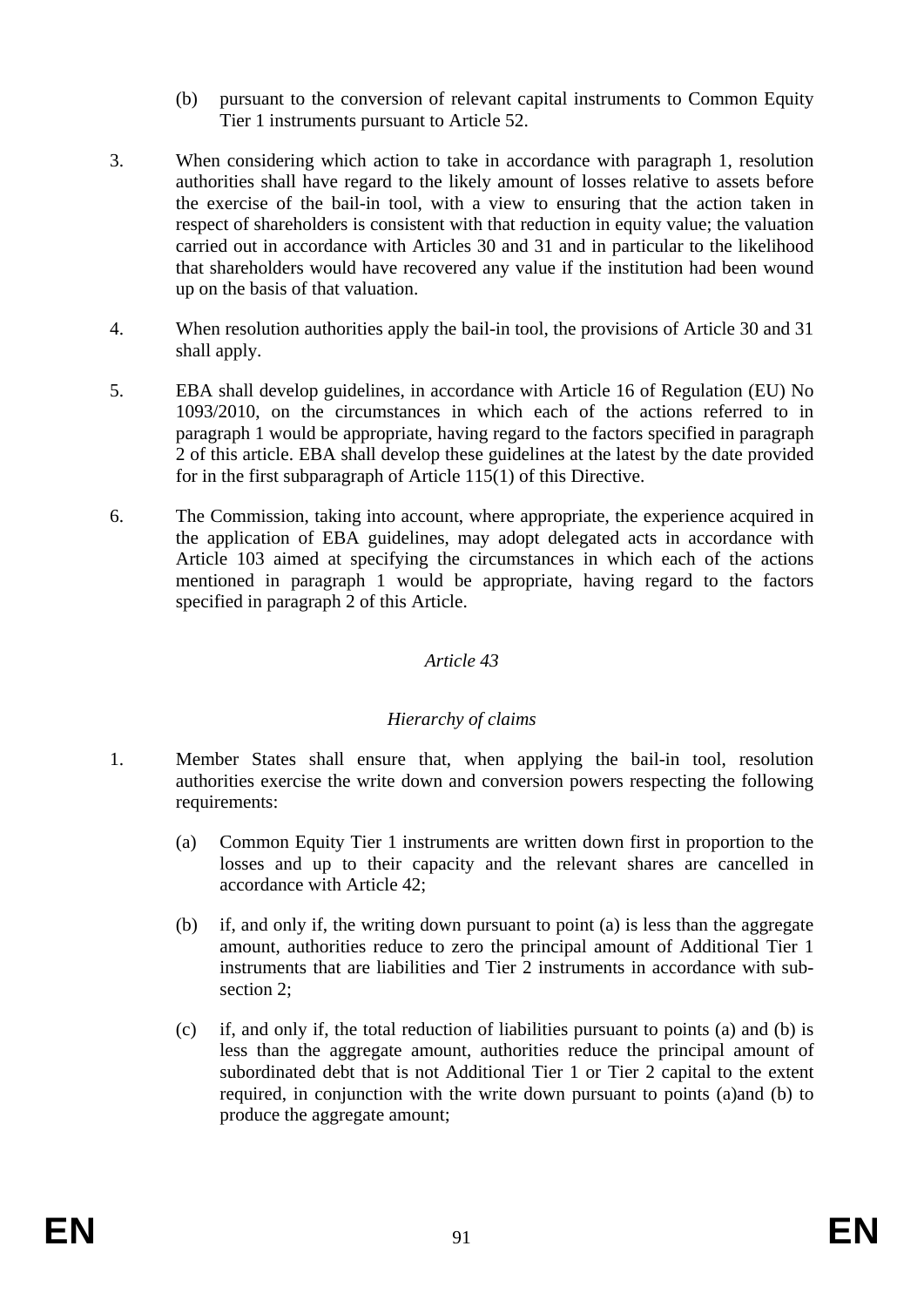- (d) if, and only if, the total reduction of liabilities pursuant to points (a), (b) or (c) of this paragraph is less than the aggregate amount, authorities reduce the principal amount of, or outstanding amount payable in respect of, the rest of eligible liabilities, pursuant to Article 38, that are senior debt to the extent required,in conjunction with the write down pursuant to points (a), (b) or (c) of this paragraph to produce the aggregate amount.
- 2. When applying the write down and conversion powers in compliance with points (c) and (d) of paragraph 1, resolution authorities shall allocate the losses represented by the aggregate amount equally between liabilities of the same rank by reducing the principal amount of, or outstanding amount payable in respect of, those liabilities to the same extent pro rata to their value.
- 3. Resolution authorities shall reduce the principal amount of the instrument or convert it in accordance with those terms referred to in points (b) or (c) of paragraph 1 before exercising the write-down and conversion powers to the liabilities referred to in points (d) of paragraph 1 and when those terms have not taken effect where an institution has issued instruments, other than those referred to in point (b) of paragraph 1, that contain either of the following terms:
	- (a) terms that provide for the principal amount of the instrument to be reduced on the occurrence of any event that refers to the financial situation, solvency or levels of own funds of the institution;
	- (b) terms that provide for the conversion of the instruments to shares or other instruments of ownership on the occurrence of any such event.
- 4. Where the principal amount of an instrument has been reduced, but not to zero, in accordance with terms of the kind referred to in point (a) of paragraph 3 before the application of the bail-in or pursuant to paragraph 3, resolution authorities shall apply the write-down and conversion powers to the residual amount of that principal in accordance with paragraph 1.

#### *Article 44*

#### *Derivatives*

- 1. Member States shall ensure that the provisions of this Article are respected when resolution authorities apply the write-down and conversion powers to liabilities arising from derivatives.
- 2. Where transactions are subject to a netting agreement, resolution authorities shall determine the liability arising from those transactions on a net basis in accordance with the terms of the agreement.
- 3. Resolution authorities shall determine the value of liabilities arising from derivatives in accordance with the following:
	- (a) appropriate methodologies for determining the value of classes of derivatives, including transactions that are subject to netting agreements;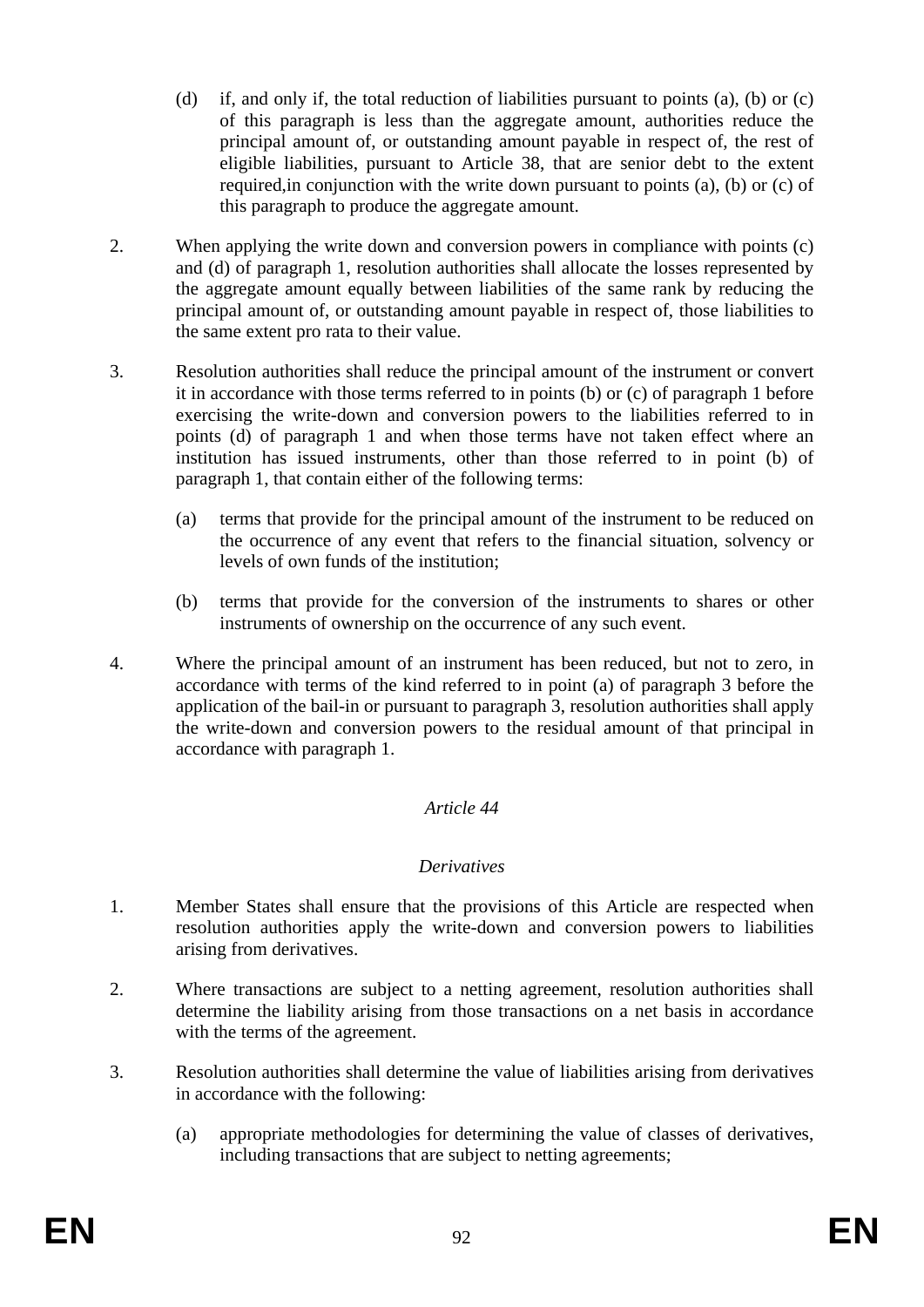- (b) principles for establishing the relevant point in time at which the value of a derivative position should be established.
- 4. EBA shall develop draft regulatory technical standards specifying methodologies and the principles referred to in points (a) and (b) of paragraph 3 on the valuation of liabilities arising from derivatives.:

EBA shall submit those draft regulatory technical standards to the Commission by within twelve months from the entry into force of this Directive.

Power is delegated to the Commission to adopt the regulatory technical standards referred to in the first subparagraph of this Directive in accordance with the procedure laid down in Articles 10 to 14 of Regulation (EU) No 1093/2010.

#### *Article 45*

#### *Rate of conversion of debt to equity*

- 1. Member States shall ensure that, when applying the debt restructuring by exercising the power referred to in point (h) of Article 56(1) to convert eligible liabilities into ordinary shares or other instruments of ownership, resolution authorities may apply a different conversion rate to different classes of liability in accordance with one or both of the principles set out in paragraphs 2 and 3 of this Article.
- 2. The conversion rate shall represent appropriate compensation to the affected creditor for the loss incurred by virtue of the exercise of the write down and conversion power.
- 3. The conversion rate applicable to senior liabilities shall be higher than the conversion rate applicable to subordinated liabilities, where that is appropriate to reflect the priority of senior liabilities in winding up under applicable insolvency law.
- 4. EBA shall develop guidelines, in accordance with Article 16 of Regulation (EU) No 1093/2010, on the setting of conversion rates. EBA shall develop these guidelines at the latest by the date provided for in the first subparagraph of Article 115(1) of this **Directive.**

The guidelines shall indicate, in particular, how affected creditors may be appropriately compensated by means of the conversion rate, and the relative conversion rates that might be appropriate to reflect the priority of senior liabilities under applicable insolvency law.

#### *Article 46*

#### *Recovery and reorganisation measures to accompany bail-in*

1. Member States shall ensure that, where resolution authorities apply the bail-in tool arrangements are adopted to ensure that a business reorganisation plan for that institution is drawn up and implemented in accordance with Article 47.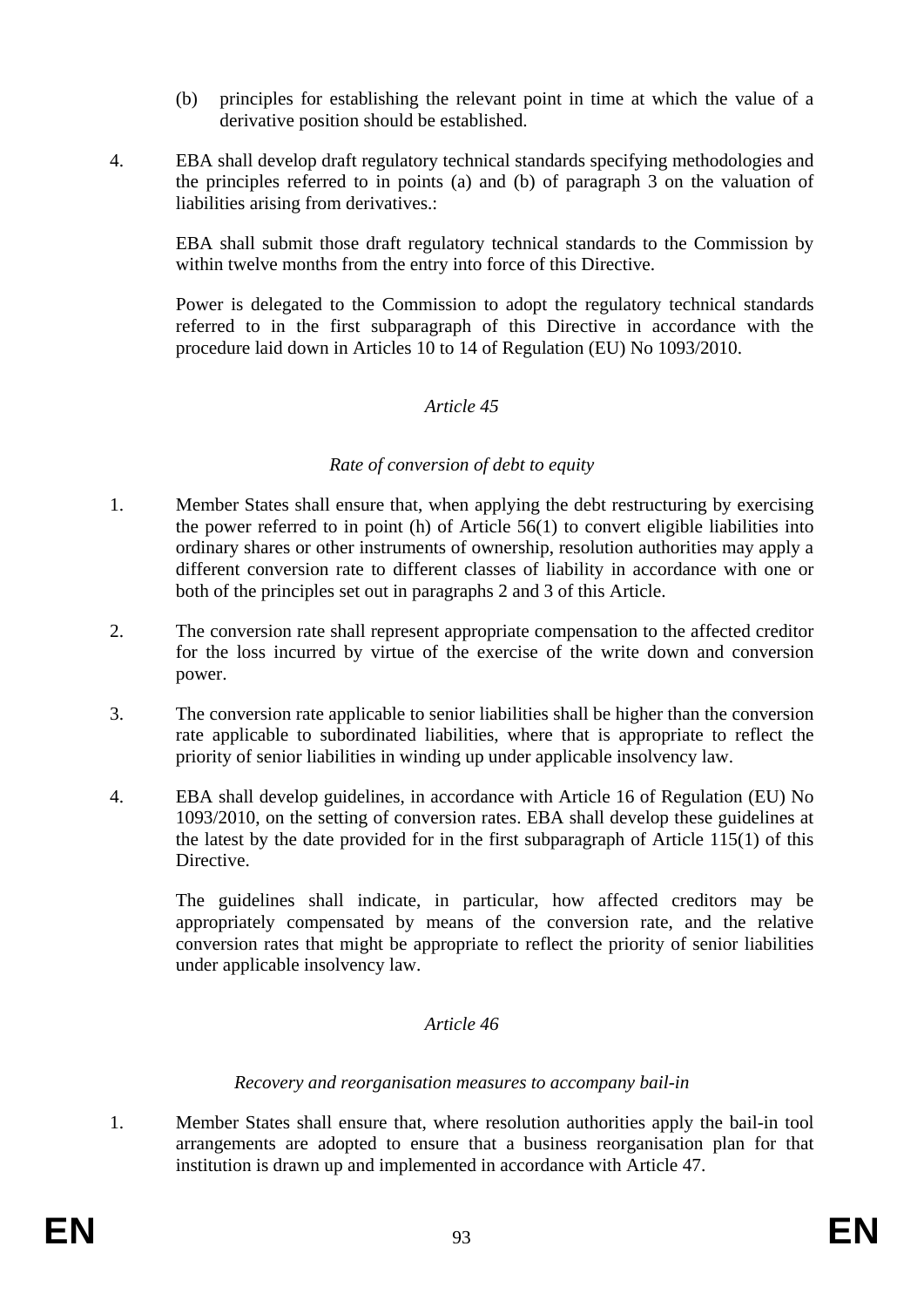2. The arrangements referred to in paragraph 1 of this Article shall include the appointment of an administrator with the objective of drawing up and implementing the business reorganisation plan required by Article 47.

#### *Article 47*

#### *Business reorganisation plan*

- 1. Member States shall require that, within [one month] after the application of the bailin tool to an institution in accordance with point (a) of Article 37(2), the administrator appointed under Article 46 shall draw up and submit to the resolution authority, the Commission and EBA a business reorganisation plan that satisfies the requirements of paragraphs 2 and 3 of this Article. Where the Union State aid framework is applicable, Member States shall ensure that such plan is compatible with the restructuring plan that the institution is required to submit to the Commission under that framework.
- 2. A business reorganisation plan shall set out measures aimed at restoring the long term viability of the institution or parts of its business within a reasonable timescale no longer than two years. Those measures shall be based on realistic assumptions as to the economic and financial market conditions under with the institution will operate.

The business reorganisation plan shall take account, inter alia, of the current state and future prospects of the financial markets, reflecting best-case and worst-case assumptions. Stress-testing shall consider a ranged of scenarios, including a combination of events of stress and a protracted global recession. Assumptions shall be compared with appropriate sector-wide benchmarks.

- 3. A business reorganisation plan shall include the following elements:
	- (a) a detailed diagnosis of the factors and problems that caused the institution to fail or to be likely to fail, and the circumstances that led to its difficulties;
	- (b) a description of the measures aimed at restoring the long-term viability of the institution that are to be adopted;
	- (c) a timetable for the implementation of those measures.
- 4. Measures aimed at restoring the long-term viability of an institution may include:
	- (a) the reorganisation of the activities of the institution;
	- (b) the withdrawal from loss-making activities;
	- (c) the restructuring of existing activities that can be made competitive;
	- (d) the sale of assets or of business lines.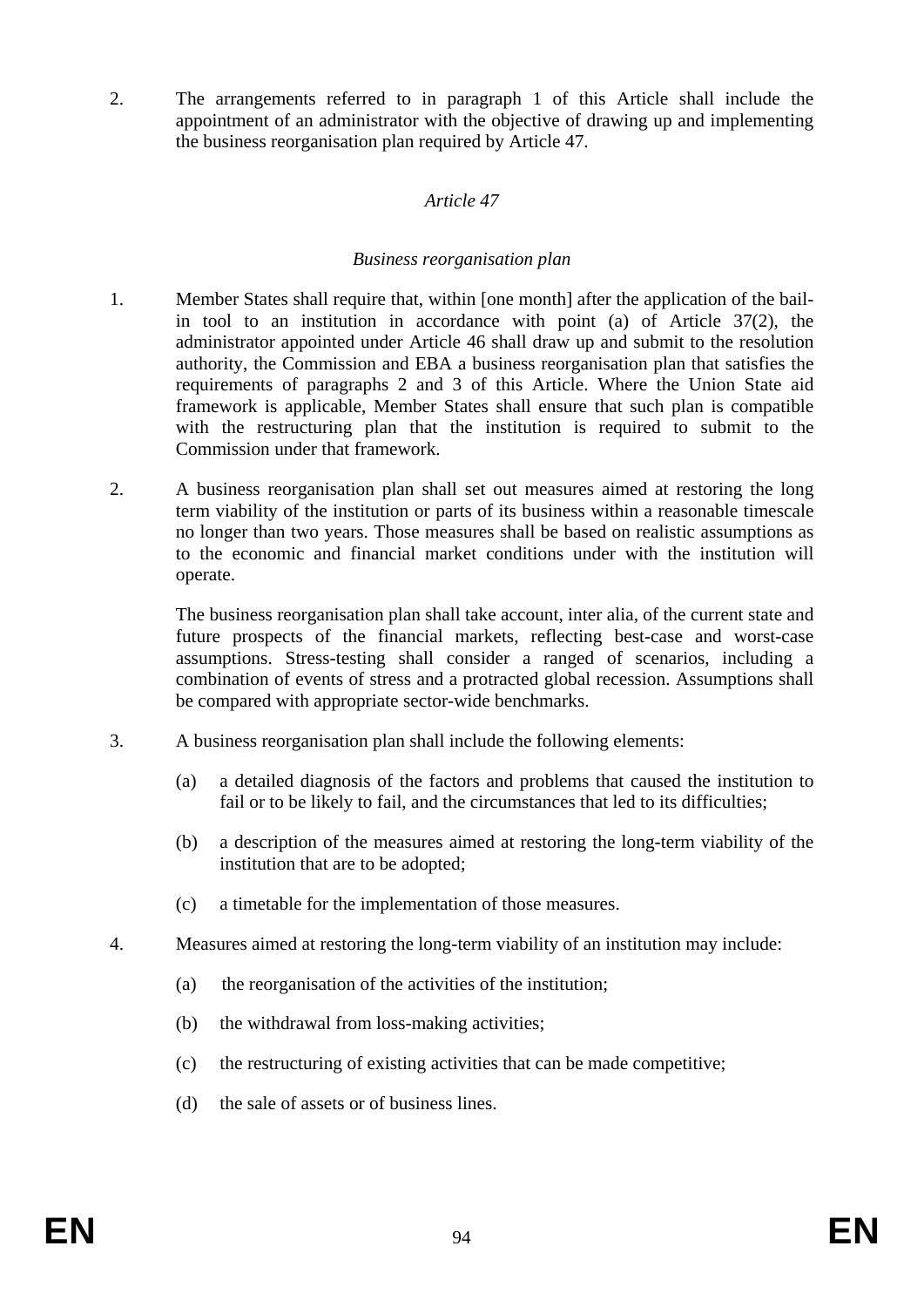5. Within one month from the date of submission of the business reorganisation plan, the resolution authority shall assess the likelihood that the plan, if implemented, restores the long term viability of the institution.

If the resolution authority is satisfied that the plan would achieve that objective, it shall approve the plan.

- 6. If the resolution authority is not satisfied that the plan would achieve that objective the resolution authority shall notify the administrator of its concerns and require the administrator to amend the plan in way that addresses those concerns.
- 7. Within two weeks from the date of receipt of such a notification, the administrator shall submit an amended plan to the resolution authority for approval. The resolution authority shall assess the amended plan, and shall notify the administrator within one week whether it is satisfied that the plan, as amended, addresses the concerns notified or whether further amendment is required.
- 8. The administrator shall implement the reorganisation plan as agreed by the resolution authority, and shall report every six months to the resolution authority on the progress in the implementation of the plan.
- 9. The administrator shall revise the plan if that is necessary to achieve the aim set out in paragraph 2, and shall submit any such revision to the resolution authority for approval.
- 10. EBA shall develop draft regulatory technical standards to specify further:
	- (a) the elements that should be included in a business reorganisation plan pursuant to paragraph 3; and
	- (b) the contents of the reports pursuant to paragraph 8.

EBA shall submit those draft regulatory technical standards to the Commission within twelve months from the date of entry into force of this Directive.

Power is delegated to the Commission to adopt the regulatory technical standards referred to in the first subparagraph in accordance with the procedure laid down in Articles 10 to 14 of Regulation (EU) No 1093/2010.

#### **SUBSECTION 4**

## **BAIL-IN TOOL: ANCILLARY PROVISIONS**

#### *Article 48*

## *Effect of bail-in*

1. Member States shall ensure that where a resolution authority exercises a power referred to in points (f) to (l) of Article 56(1), the reduction of principal or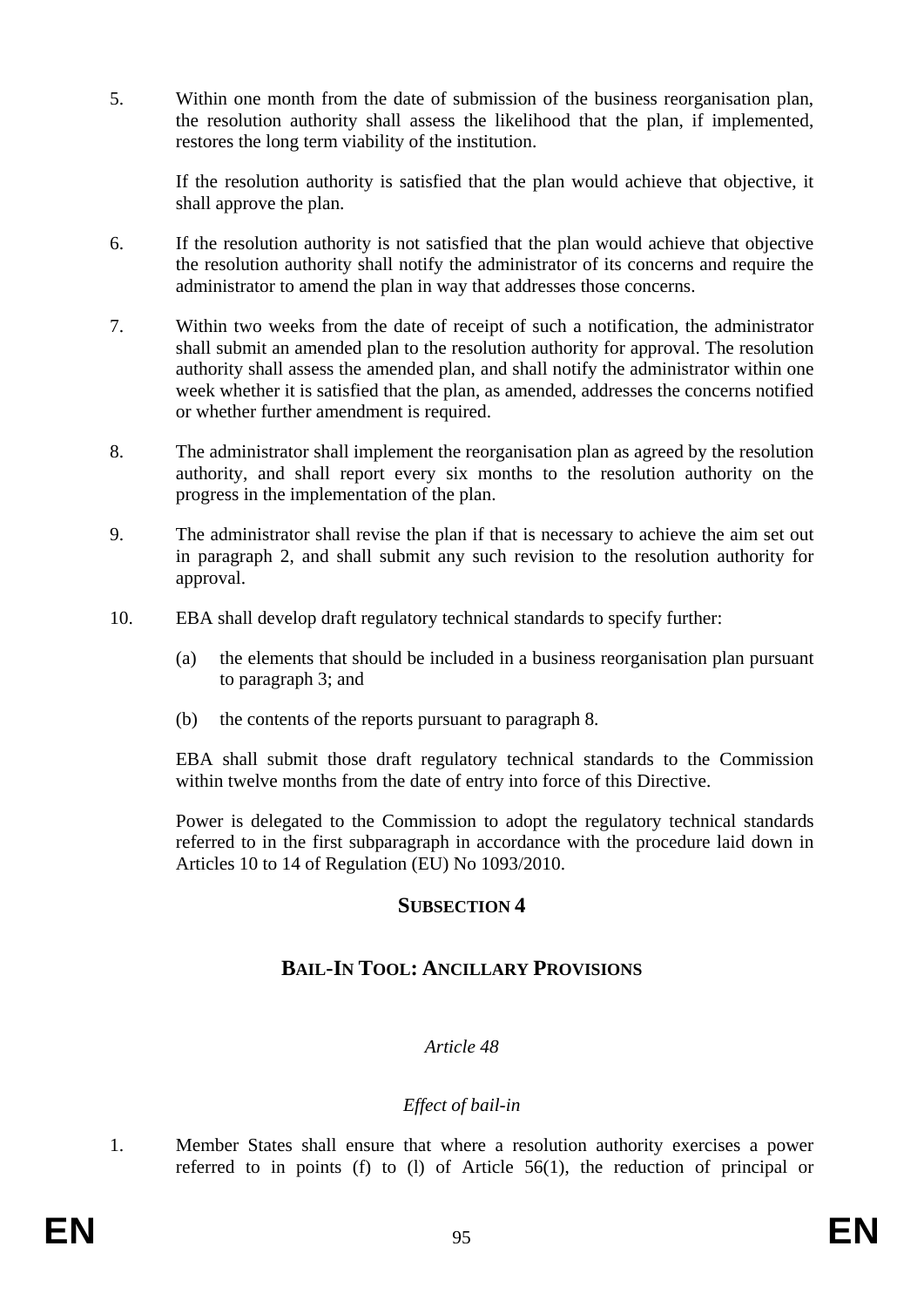outstanding amount due, conversion or cancellation takes effect and is immediately binding on the institution under resolution and affected creditors and shareholders.

- 2. Member States shall ensure that all the administrative and procedural tasks necessary to give effect to the exercise of a power referred to in points (f) to (l) of Article 56(1) are completed, including:
	- (a) the amendment of all relevant registers;
	- (b) the delisting or removal from trading of shares or debt instruments;
	- (c) the listing or admission to trading of new shares.
- 3. Where a resolution authority reduces to zero the principal amount of, or outstanding amount payable in respect of, a liability by means of the power referred to in pint (g) of Article 56(1), that liability and any obligations or claims arising in relation to it that are not accrued at the time when the power is exercised shall be treated as discharged for all purposes, and shall not be provable in any subsequent proceedings in relation to the institution under resolution or any successor institution in any subsequent winding up.
- 4. Where a resolution authority reduces in part, but not in full, the principal amount of, or outstanding amount payable in respect of, a liability by means of the power referred to in point  $(g)$  of Article 56(1):
	- (a) the liability shall be discharged to the extent of the amount reduced;
	- (b) the relevant instrument or agreement that created the original liability shall continue to apply in relation to the residual principal amount of, or outstanding amount payable in respect of the liability, subject to any modification of the amount of interest payable to reflect the reduction of the principal amount, and any further modification of the terms that the resolution authority might make by means of the power referred to in point (m) of Article 56(1).

#### *Article 49*

#### *Removal of procedural obstacles to bail in*

- 1. Member States shall, in appropriate cases, require institutions to maintain at all times sufficient authorised share capital so that, in the event that the resolution authority exercised the powers referred to in points (f), (g) and (h) of Article 56(1) in relation to an institution or its subsidiaries, the institution is not be prevented from issuing sufficient new shares or instruments of ownership to ensure that the conversion of liabilities into ordinary shares or other instruments of ownership could be carried out effectively.
- 2. Resolution authorities shall assess whether it is appropriate to impose the requirement set out in paragraph 1 in the case of a particular institution in the context of the development and maintenance of the resolution plan for that institution, having regard, in particular, to the resolution actions contemplated in that plan. If the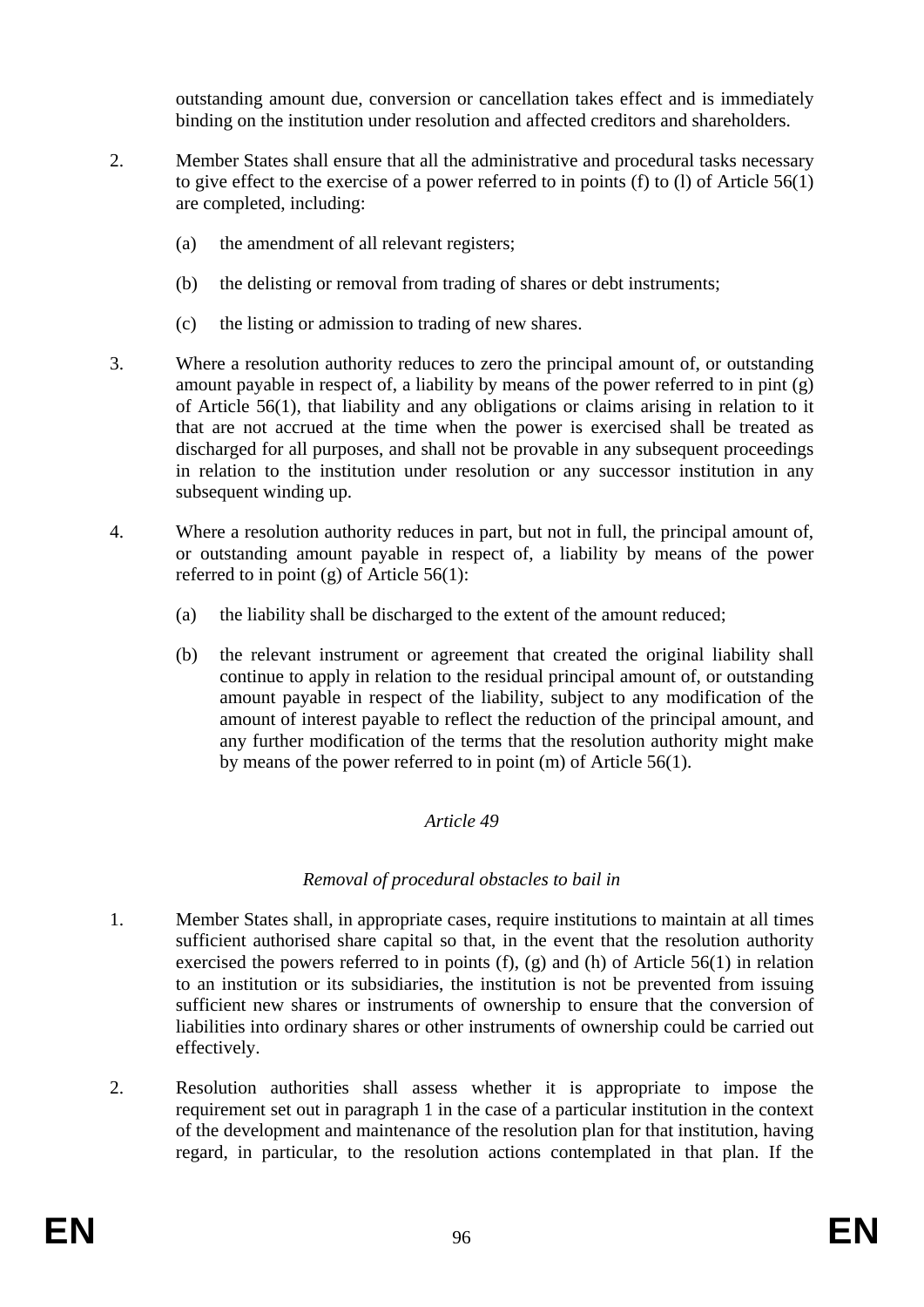resolution plan provides for the possible application of the bail-in tool, authorities shall verify that the authorised share capital is sufficient to cover the aggregate amount referred to in Article 41.

- 3. Member States shall require institutions to ensure that there are no procedural impediments to the conversion of liabilities to ordinary shares or other instruments of ownership existing by virtue of their instruments of incorporation or statutes, including pre-emption rights for shareholders or requirements for the consent of shareholders to an increase in capital.
- 4. The provisions of this article are without prejudice to the amendments to Directives 77/91/EEC, 82/891/EEC, 2004/25/EC, 2005/56/EC, 2007/36/EC and 2011/35/EU set out in Title VIII of this Directive.

#### *Article 50*

#### *Contractual recognition of bail-in*

- 1. Member States shall require institutions to include in the contractual provisions governing any eligible liability, Additional Tier 1 instrument or Tier 2 instrument that is governed by the law of a jurisdiction that is not a Member State a term by which the creditor or party to the agreement creating the liability recognises that the liability may be subject to the write down and conversion powers and agrees to be bound by any reduction of principal or outstanding amount due, conversion or cancellation that is effected by the exercise of the those powers by a resolution authority.
- 2. If an institution fails to include in the contractual provisions governing a relevant liability a term required in accordance paragraph 1, that failure shall not prevent the resolution authority from exercising the write down and conversion powers in relation to that liability.
- 3. The Commission may, by means of delegated acts adopted in accordance with Article 103, adopt measures to specify further the contents of the term required by paragraph 1 of this Article.

# **Chapter IV**

# **Write Down of Capital Instruments**

#### *Article 51*

#### *Requirement to write down capital instruments*

1. Member States shall require that before any resolution action is taken, resolution authorities exercise the write down power, in accordance with the provisions of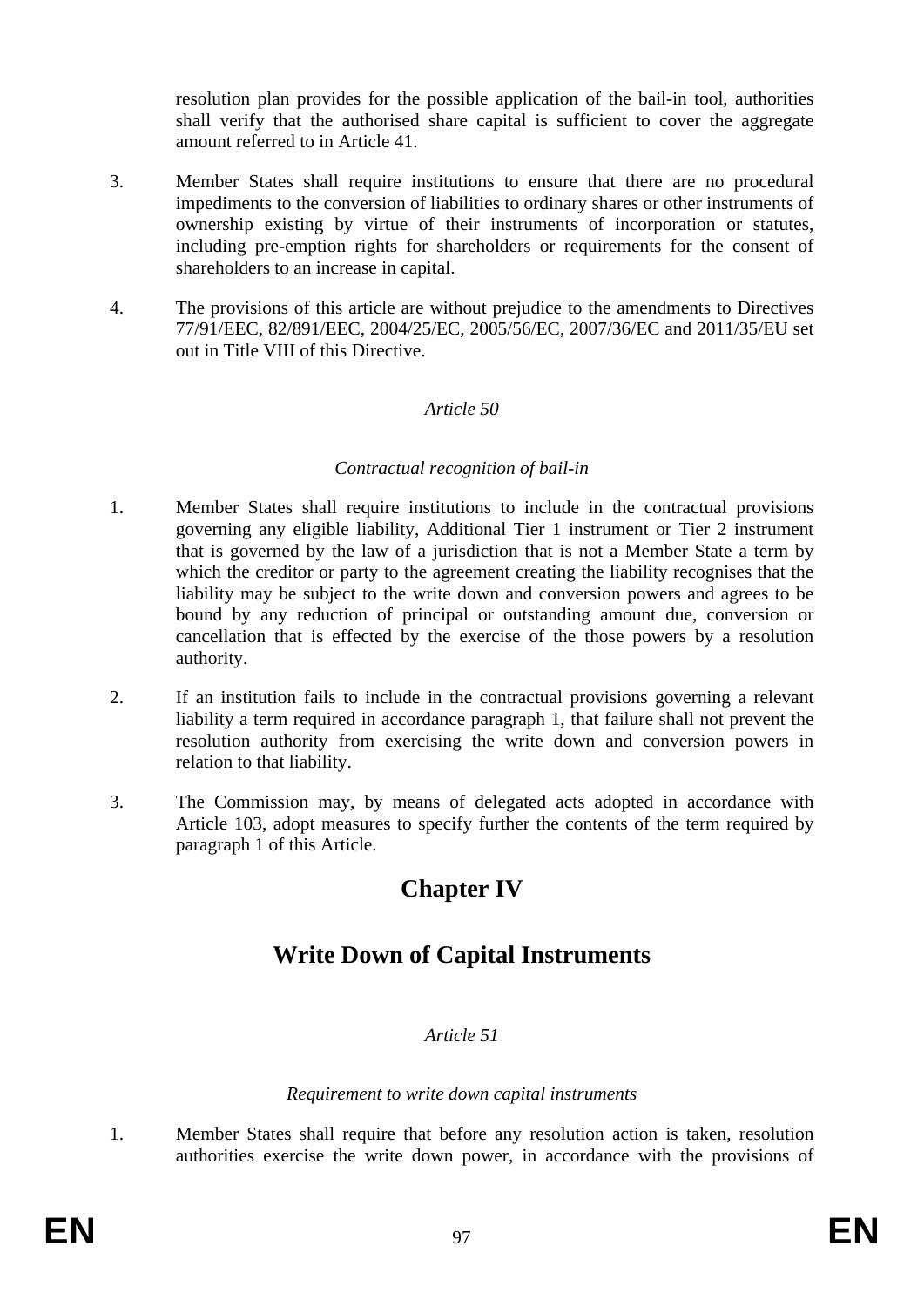Article 52 and without delay, in relation to relevant capital instruments issued by an institution when one or more of the following circumstances apply:

- (a) the appropriate authority determines that the institution meets the conditions for resolution;
- (b) the appropriate authority determines that unless that power is exercised in relation to the relevant capital instruments, the institution will no longer be viable;
- (c) a decision has been made in a Member State to provide extraordinary public support to the institution or parent undertaking and the appropriate authority makes a determination that without the provision of such support the institution would no longer be viable;
- (d) the relevant capital instruments are recognised for the purposes of meeting the own fund requirements on an individual and a consolidated basis, or on a consolidated basis, and the appropriate authority of the Member State of the consolidating supervisor makes a determination that unless the write down power is exercised in relation to those instruments, the consolidated group will no longer be viable.
- 2. Where an appropriate authority makes a determination referred to in paragraph 1, it shall immediately notify the resolution authority responsible for the institution in question, if different.
- 3. Before making a determination referred to in point (d) of paragraph 1of this article in relation to an institution that issues relevant capital instruments that are recognised for the purposes of meeting the own fund requirements on an individual and a consolidated basis, the appropriate authority shall comply with the notification and consultation requirements set out in Article 52.
- 4. Resolution authorities shall comply with the requirement set out in paragraph 1 irrespective of whether they also apply a resolution tool or exercise any other resolution power in relation to that institution.

#### *Article 52*

#### *Provisions governing the write down of capital instruments*

- 1. When complying with the requirement set out in Article 51, resolution authorities shall exercise the write down power in a way that produces the following results:
	- (a) Common Equity Tier 1 instruments are written down first in proportion to the losses and up to their capacity;
	- (b) the principal amount of relevant capital instruments is reduced to zero;
	- (c) the reduction to zero of that principal amount is permanent;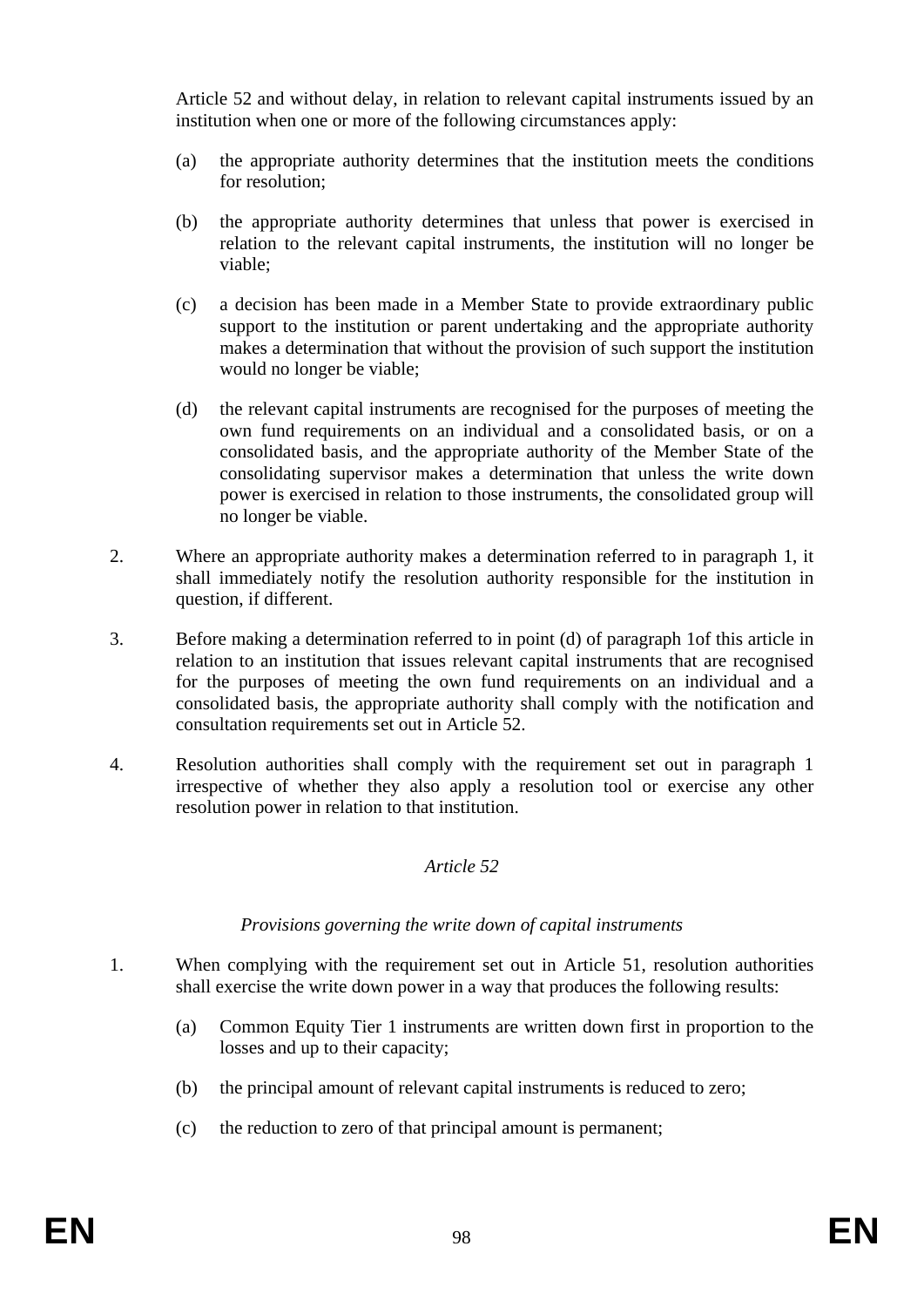- (d) no liability to the holder of the relevant capital instrument remains under or in connection with that instrument, except for any liability already accrued, and any liability for damages that may arise as a result of judicial review of the legality of the exercise of the write-down power;
- (e) no compensation is paid to any holder of the relevant capital instruments other than in accordance with paragraph 4.

Point (d) shall not prevent the provision of Common Equity Tier 1 instruments to a holder of relevant capital instruments in accordance with paragraph 2.

- 2. Resolution authorities may accompany the exercise of power referred to in Article 51(1) with the requirement for institutions to issue Common Equity Tier 1 instruments to the holders of the relevant capital instruments that are written down in accordance with paragraph 1of this Article, provided that the following conditions are met:
	- (a) those Common Equity Tier 1 instruments are issued by the institution referred to in paragraph 1 or by a parent undertaking of the institution;
	- (b) those Common Equity Tier 1 instruments are issued prior to any issuance of shares or instruments of ownership by that institution for the purposes of provision of own funds by the State or a government entity;
	- (c) those Common Equity Tier 1 instruments are awarded and transferred without delay following the exercise of the write down power;
	- (d) the conversion rate that determines the number of Common Equity Tier 1 instruments that are provided in respect of each relevant capital instrument complies with the principles set out in Article 45 and any guidelines developed by EBA pursuant to Article 45(5).
- 3. For the purposes of the provision of Common Equity Tier 1 instruments in accordance with paragraph 2, resolution authorities may require institutions to maintain at all times the necessary prior authorisation to issue the relevant number of Common Equity Tier 1 instruments.
- 4. Where an institution meets the conditions for resolution and the resolution authority decides to apply a resolution tool to that institution, the resolution authority shall comply with the requirement set out in Article 51(1) before applying the resolution tool.
- 5. Member States shall require institutions to ensure that the exercise by resolution authorities of the write down power in compliance with Article 51(1) does not constitute an event of default or credit event under the relevant capital instruments.
- 6. In order to ensure consistent application of paragraph 5, EBA and ESMA shall jointly develop draft regulatory technical standards to specify the meaning of 'credit event' for the purposes of that paragraph.

EBA and ESMA shall submit those draft regulatory technical standards to the Commission within twelve months from the date of entry into force of this Directive.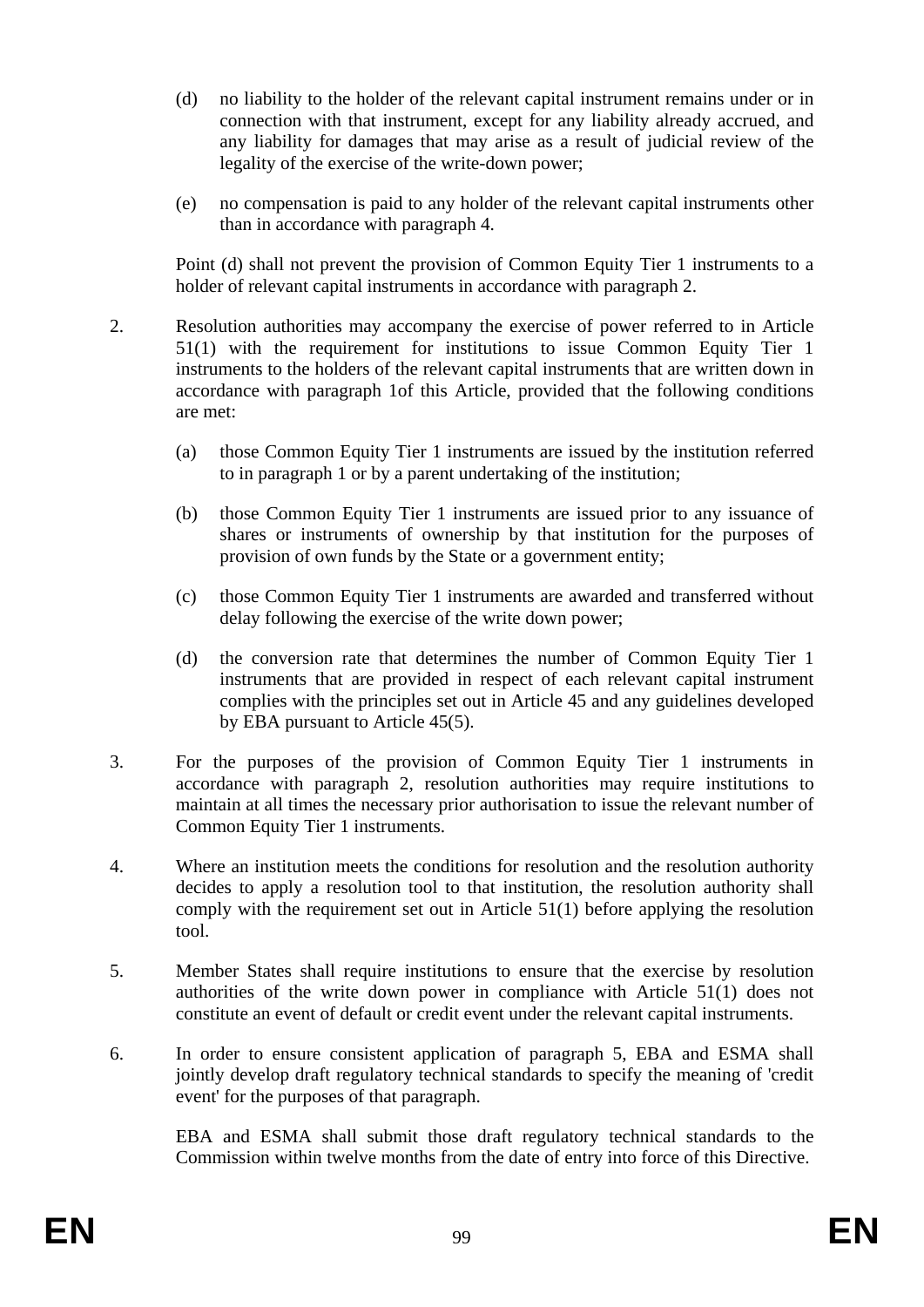Power is delegated to the Commission to adopt the regulatory technical standards referred to in the first subparagraph of this paragraph in accordance with Articles 10 to 14 of Regulation (EU) No 1093/2010 and Articles 10 to 14 of Regulation (EU) No 1095/2010.

#### *Article 53*

#### *Contractual write down or conversion of capital instruments*

Provided that those contractual terms take effect when the authority makes a determination referred to in Article 51(1), the requirement set out in Article 51(1) does not apply in relation to relevant capital instruments where the terms of those instruments satisfy the following conditions:

- (a) the contractual terms of the relevant capital instrument provide that the principal amount of the instrument will be reduced to zero, or that the instrument will convert into one or more Common Equity Tier 1 instruments, automatically when any appropriate authority makes a determination in accordance with Article 51(1);
- (b) the reduction of the principal amount of the relevant capital instrument or the conversion of the relevant capital instrument into one or more Common Equity Tier 1 instruments complies with the conditions set out in Article 52(1);
- (c) where the terms of the relevant capital instrument provides that the instrument will convert into one or more Common Equity Tier 1 instruments, the conversion rate is set out in those terms and complies with the principles set out in Article 45 and any guidelines developed by EBA pursuant to Article 45(5).

#### *Article 54*

#### *Authorities responsible for determination*

- 1. Member States shall ensure that the authorities responsible for making the determinations referred to in Article 51(1) are those set out in this Article.
- 2. Where the relevant capital instruments are recognised for the purposes of meeting the own funds requirements on an individual basis in accordance with Article 52 of Directive 2006/48/EC, the authority responsible for making the determination referred to in Article 51(1) of this Directive shall be the competent authority or resolution authority of the Member State where the institution has been authorised in accordance with Title II of Directive 2006/48/EC.
- 3. Where relevant capital instruments are issued by an institution that is a subsidiary and are recognised for the purposes of meeting the own funds requirements on an individual and a consolidated basis, the authorities responsible for making the determinations referred to in Articles 53(1) shall be the following:
	- (a) the competent authority or resolution authority of the Member State where the institution that issued those instruments has been established in accordance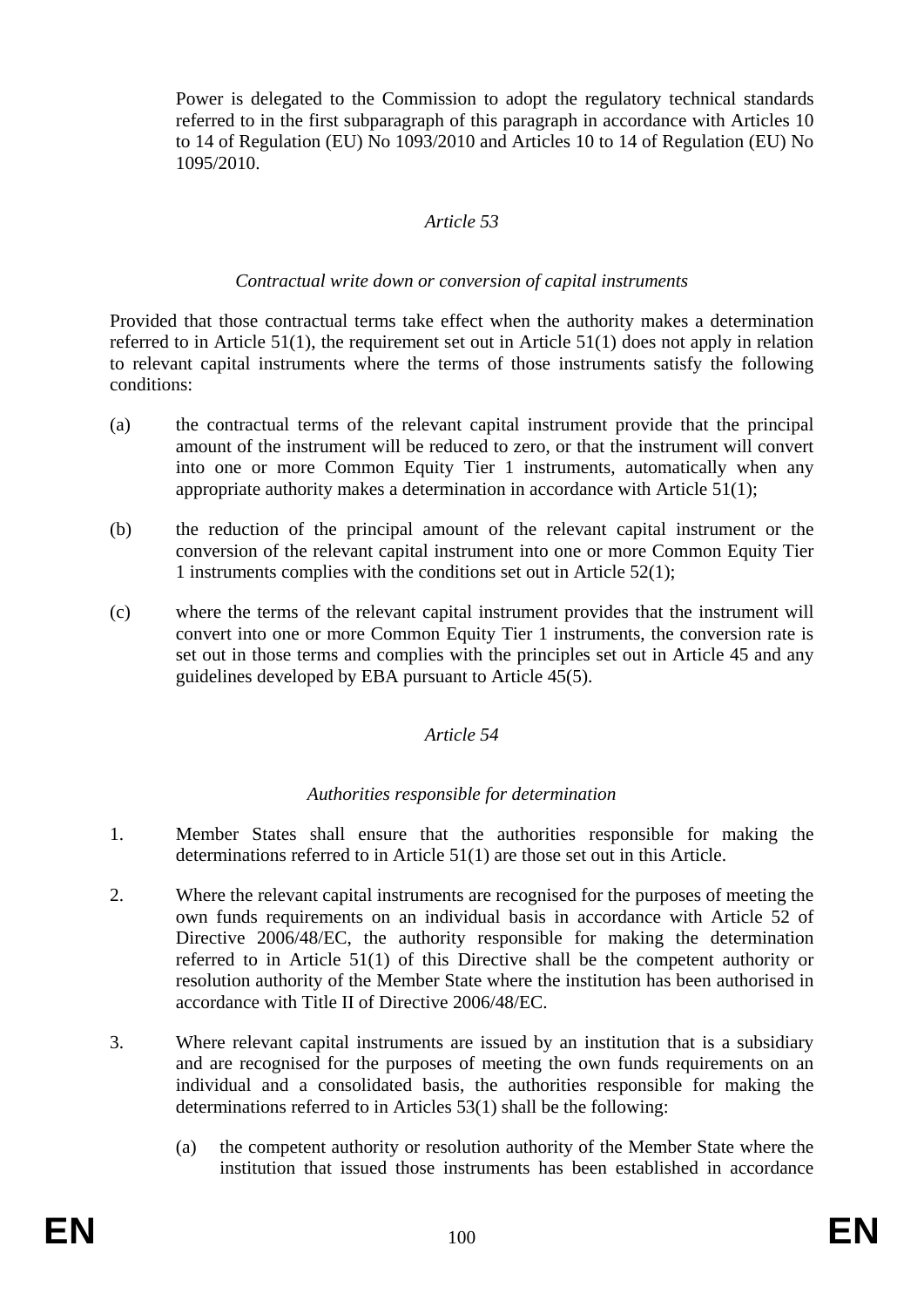with Title II of Directive 2006/48/EC shall be responsible for making the determinations referred to in points (a), (b) or (c) of Article 51(1) of this Directive;

(b) the competent authority or resolution authority of the Member State of the consolidating supervisor or the competent authority that performs the subconsolidation shall be responsible for making the determination referred to in point (d) of Article 51(1).

#### *Article 55*

#### *Consolidated application: procedure for determination*

- 1. Member States shall ensure that, before making a determination referred to in point (a), (b), (c) or (d) of Article 51(1) in relation to an institution that issues relevant capital instruments that are recognised for the purposes of meeting the own fund requirements on an individual and a consolidated basis, appropriate authorities comply with the following requirements:
	- (a) an appropriate authority that is considering whether to make a determination referred to in points (a), (b) or (c) of Article  $51(1)$  shall notify the consolidating supervisor without delay;
	- (b) an appropriate authority that is considering whether to make a determination referred to in points (a), (b), (c) or (d) of Article  $51(1)$  shall without delay notify the competent authority responsible for each institution that has issued the relevant capital instruments in relation to which the write down power must be exercised if that determination were made.
- 2. An appropriate authority shall accompany a notification made pursuant to paragraph 1 with an explanation of the reasons why it is considering making the determination in question.
- 3. Where a notification has been made pursuant to paragraph 1, the appropriate authority, in consultation with the competent authorities notified, shall assess the following matters:
	- (a) whether an alternative measure to the exercise of the write down power in accordance with Article 51(1) is available;
	- (b) if such an alternative measure is available, whether it can feasibly be applied;
	- (c) if such an alternative measure could feasibly be applied, whether there is a realistic prospect that it would address, in an adequate timeframe, the circumstances that would otherwise require a determination referred to in Article 51(1) to be made.
- 4. For the purposes of paragraph 3 of this Article, alternative measures mean early intervention measures referred to in Article 23 of this Directive, measures referred to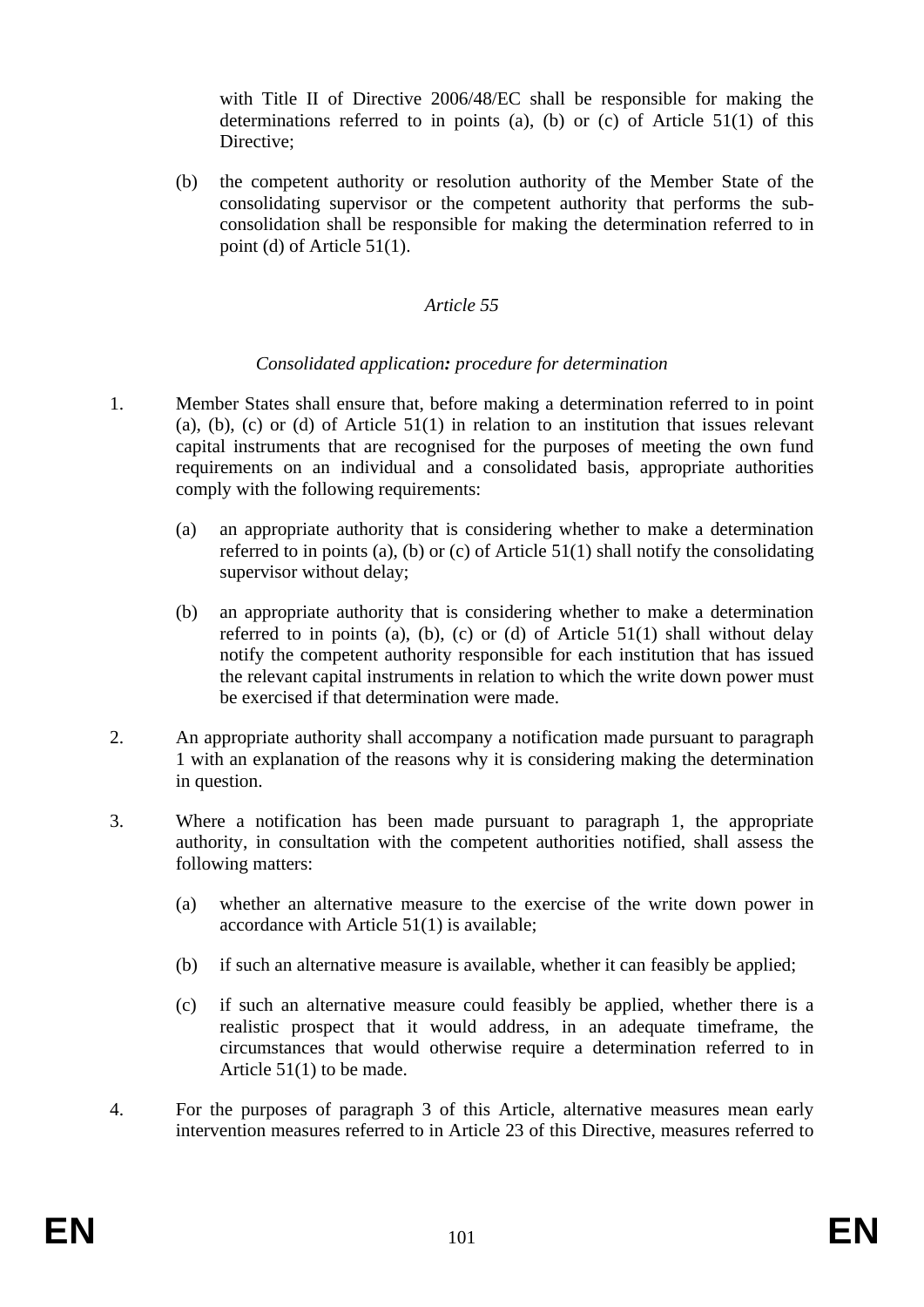in Article 136(1) of Directive 2006/48/EC or a transfer of funds or capital from the parent undertaking.

- 5. Where, pursuant to paragraph 3, the appropriate authority and the competent authorities assess that one or more alternative measures are available, can feasibly be applied and would deliver the outcome referred to in point (c) of that paragraph, they shall ensure that those measures are applied.
- 6. Where, pursuant to paragraph 3 of this article, the appropriate authority and the competent authorities assess that no alternative measures are available that would deliver the outcome referred to in point (c) of that paragraph, the appropriate authority shall decide whether the determination referred to in Article 51(1) under consideration is appropriate.
- 7. Resolution authorities shall comply promptly with the requirements of paragraphs 1 to 6, having proper regard to the urgency of the circumstances.

# **Chapter V**

# **Resolution Powers**

## *Article 56*

#### *General powers*

- 1. Member States shall ensure that the resolution authorities have all the powers necessary to apply the resolution tools. In particular, the resolution authorities shall have the following resolution powers, which they shall be able to exercise singly or in conjunction:
	- (a) the power to require any person to provide any information necessary for the resolution authority to decide upon and prepare a resolution action, including updates and supplements of information provided in the resolution plans;
	- (b) the power to take control of an institution under resolution and exercise all the rights conferred upon the shareholders or owners of the institution;
	- (c) the power to transfer shares and other instruments of ownership issued by an institution under resolution;
	- (d) the power to transfer debt instruments issued by an institution under resolution;
	- (e) the power to transfer to another person specified rights, assets or liabilities of an institution under resolution;
	- (f) the power to write down or convert the instruments referred to in Article 51 into shares or other instruments of ownership of the institution under resolution or of a relevant parent institution under resolution;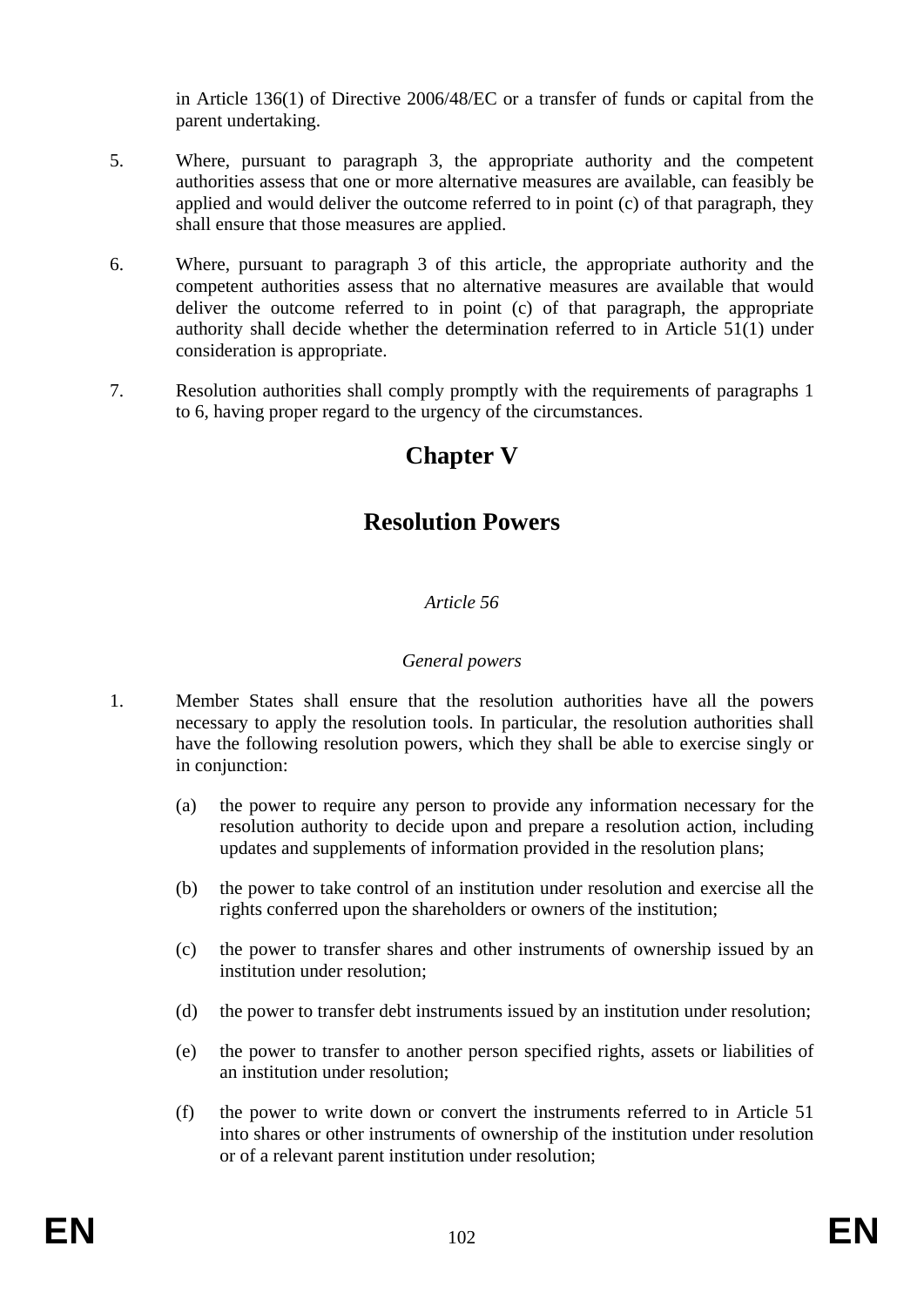- (g) the power to reduce, including to reduce to zero, the principal amount of or outstanding amount due in respect of eligible liabilities, of an institution under resolution;
- (h) the power to convert eligible liabilities of an institution under resolution into ordinary shares or other instruments of ownership of that institution, a relevant parent institution or a bridge institution to which assets, rights or liabilities of the institution are transferred;
- (i) the power to cancel debt instruments issued by an institution under resolution;
- (j) the power to cancel shares or other instruments of ownership of an institution under resolution;
- (k) the power to require an institution under resolution to issue new shares, or other instruments of ownership, or other capital instruments, including preference shares and contingent convertible instruments;
- (l) the power to require the conversion of debt instruments which contain a contractual term for conversion in the circumstances provided for in Article 51;
- (m) the power to amend or alter the maturity of debt instruments issued by an institution under resolution or amend the amount of interest payable under such instruments, including by suspending payment for a temporary period;
- (n) the power to remove or replace the senior management of an institution under resolution.
- 2. Member States shall take all necessary measures to ensure that, when applying the resolution tools and exercising the resolution powers, resolution authorities are not subject to any of the following requirements that would otherwise apply by virtue of national law or contract or otherwise:
	- (a) requirements to obtain approval or consent from any person either public or private, including the shareholders or creditors of the institution under resolution;
	- (b) procedural requirements to notify any person.

In particular, Member States shall ensure that resolution authorities can exercise the powers under this Article irrespective of any restriction on, or requirement for consent for, transfer of the financial instruments, rights, assets or liabilities in question that might otherwise apply.

Point (b) of this paragraph is without prejudice to the requirements set out in Article 75 and any notification requirements under the Union State aid framework.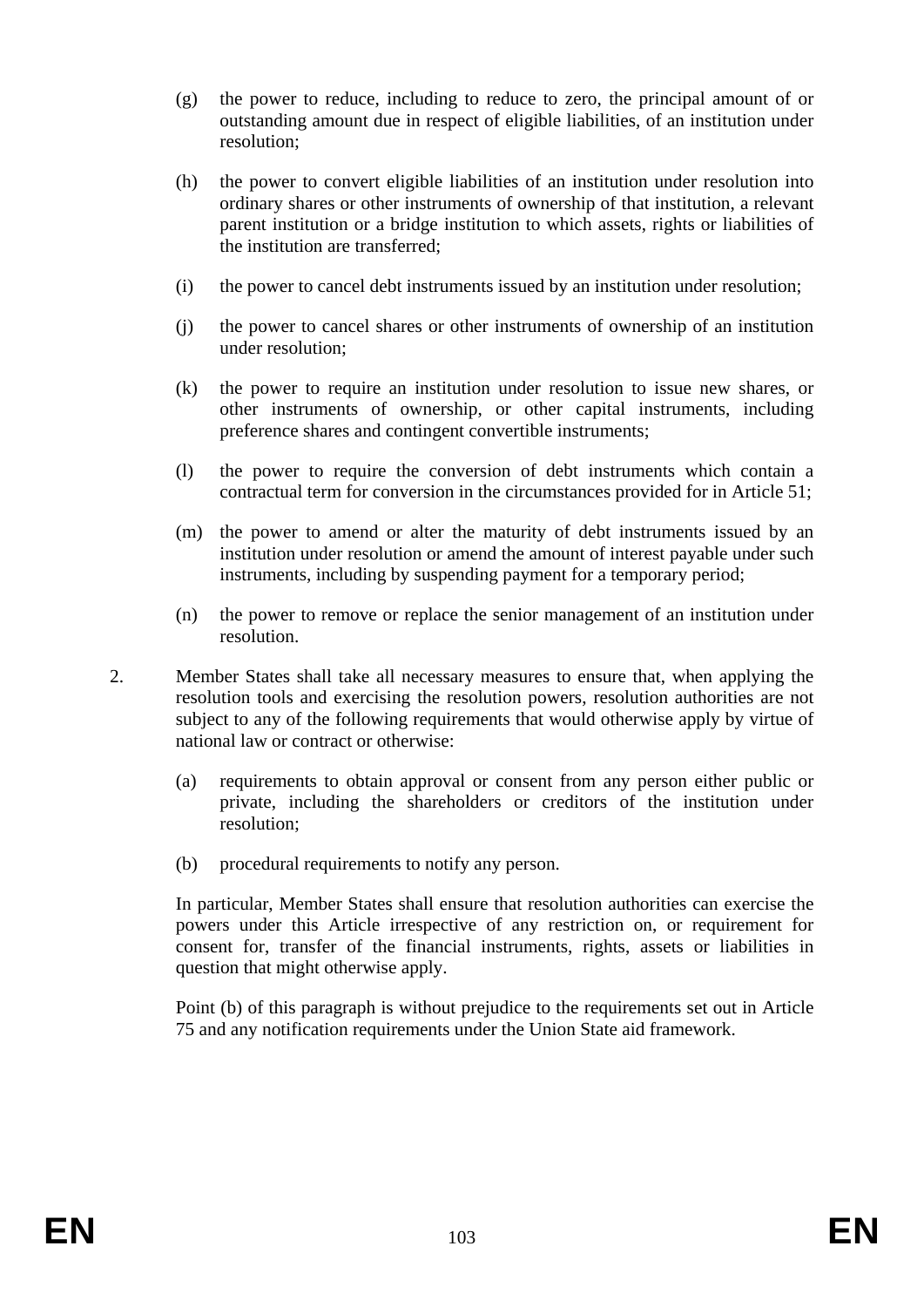#### *Article 57*

#### *Powers ancillary to the transfer power*

- 1. Member States shall ensure that, when exercising a transfer power, resolution authorities have the power to do the following:
	- (a) provide for the relevant transfer to take effect free from any liability or encumbrance affecting the financial instruments, rights, assets or liabilities transferred;
	- (b) remove rights to acquire further shares or other instruments of ownership;
	- (c) discontinue the admission to trading on a regulated market as defined in Article 4(14) of Directive 2004/39/EC or the official listing of financial instruments pursuant to Directive 2001/34/EC;
	- (d) provide for the recipient to be treated as if it were the institution under resolution for the purposes of any obligations, contracts or arrangements made by, or actions taken by, the institution under resolution;
	- (e) require the institution under resolution or the recipient to provide the other with information and assistance;
	- (f) cancel or modify the terms of a contract to which the credit institution under resolution is a party or to substitute a transferee as a party;
	- (g) enforce contracts entered into by a subsidiary, the obligations under which are guaranteed or otherwise supported by the parent undertaking, notwithstanding any contractual right to cause the termination, liquidation or acceleration of such contracts based solely on the insolvency or financial condition of the parent undertaking, if such guarantee or other support and all the related assets and liabilities have been transferred to and assumed by the recipient, or the resolution authority provides in any other way adequate protection for such obligations.
- 2. Resolution authorities shall exercise the powers specified in points (a) to (g) of paragraph 1 where it is considered by the authority to be appropriate to help to ensure that a resolution action is effective or to achieve one or more resolution objectives.
- 3. Member States shall ensure that, when exercising a transfer power or the power to write down debt, resolution authorities have the power to provide for continuity arrangements necessary to ensure that the resolution action is effective and the business transferred may be operated by the recipient. Such continuity arrangements shall include, in particular:
	- (a) the continuity of contracts entered into by the institution under resolution, so that the recipient assumes the rights and liabilities of the institution under resolution relating to any financial instrument, right, asset or liability that has been transferred and is substituted for the institution under resolution (whether expressly or impliedly) in all relevant contractual documents;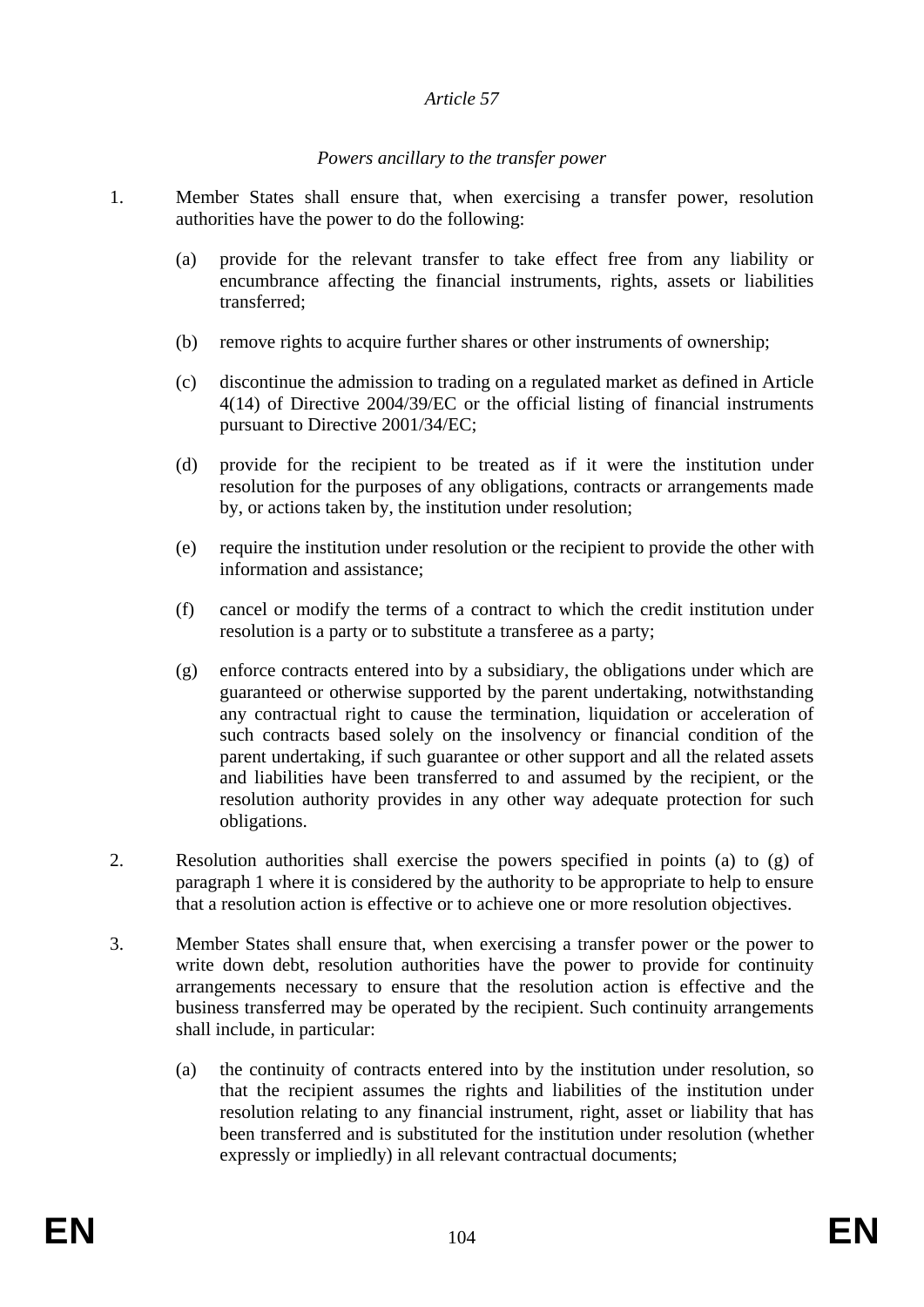- (b) the substitution of the recipient for the institution under resolution in any legal proceedings relating to any financial instrument, right, asset or liability that has been transferred.
- 4. The powers in point (d) of paragraph 1 and point (b) of paragraph 3 shall not affect the following:
	- (a) the right of an employee of the institution under resolution to terminate a contract of employment;
	- (b) any right of a party to a contract to exercise rights under the contract, including the right to terminate, where entitled to do so in accordance with the terms of the contract by virtue of an act or omission by the institution under resolution prior to the relevant transfer, or by recipient after the relevant transfer.
- 5. Where a resolution authority determines that the conditions for resolution are met, applies a resolution tool or exercises a resolution power, the resolution action shall in itself not make it possible for anyone to:
	- (a) exercise any right or power to terminate, accelerate or declare a default or credit event under any contract or agreement to which the institution under resolution is a party;
	- (b) obtain possession or exercise control over any property of the institution under resolution;
	- (c) affect any contractual rights of the institution under resolution.

The first subparagraph does not affect the right of a person to take an action referred to in points (a), (b) and (c) of the first subparagraph where that right arises by virtue of an event of default or state of affairs that is not the resolution action or the result of the exercise of a resolution power under this Article.

#### *Article 58*

#### *Power to require the provision of services and facilities*

- 1. Member States shall ensure that resolution authorities have the power to require an institution under resolution, including where it is subject to normal insolvency proceedings, and any entity which is part of the same group as the institution to provide any services or facilities that are necessary to enable a recipient to operate effectively the business transferred to it.
- 2. Member States shall ensure that their resolution authorities have powers to enforce obligations imposed, pursuant to paragraph 1, on affiliated entities established in their territory by resolution authorities in other Member States.
- 3. The services and facilities referred to in paragraphs 1 and 2 are restricted to operational services and facilities and do not include any form of financial support.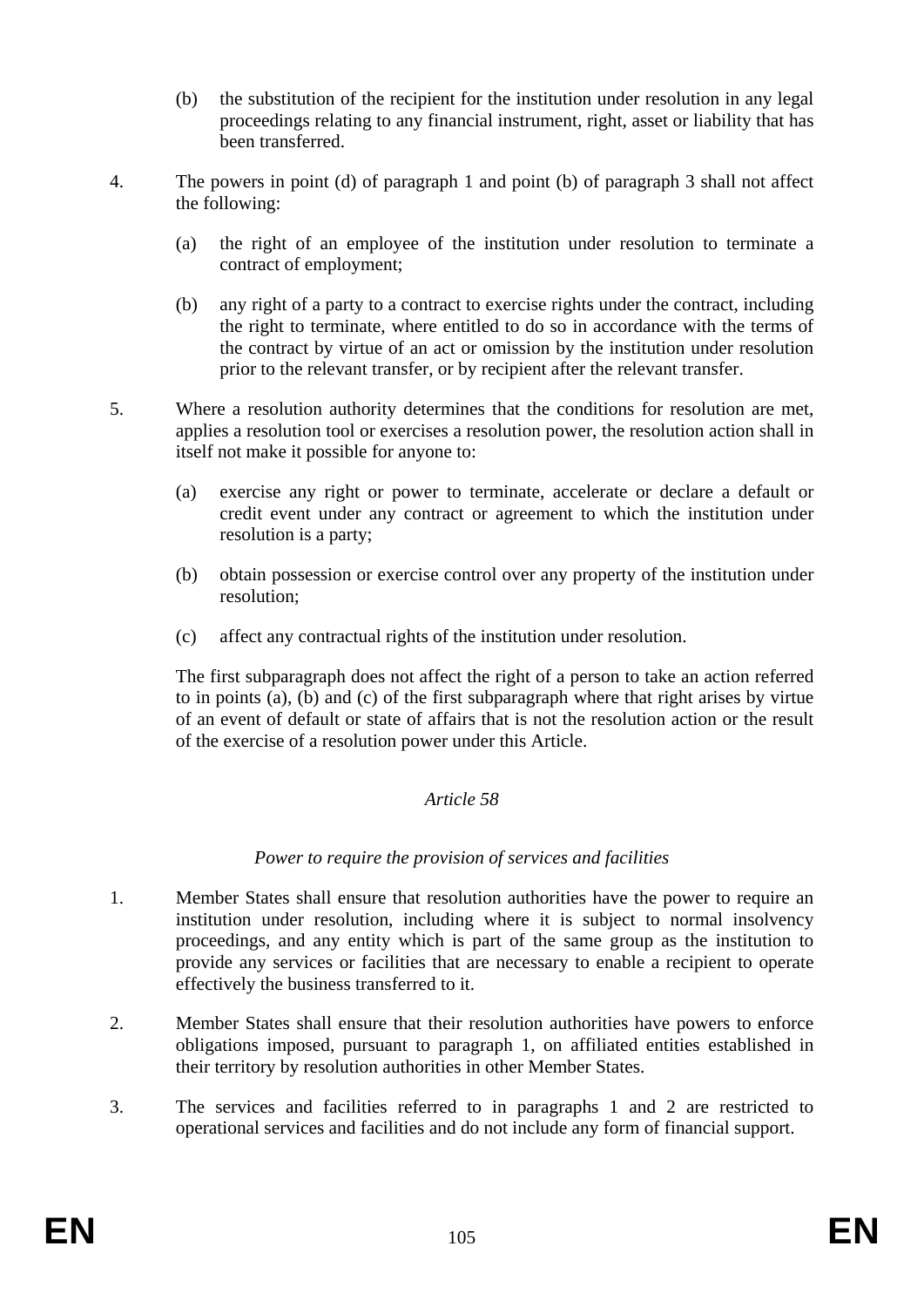- 4. The services and facilities provided in accordance with paragraphs 1 and 2 shall be on the following terms:
	- (a) where the services and facilities were provided to the institution under resolution immediately before the resolution action was taken, on the same terms;
	- (b) where point (a) does not apply, on commercial terms.
- 5. EBA shall develop draft regulatory technical standards to specify the services or facilities that are necessary to enable a recipient to operate effectively a business transferred to it.

EBA shall submit those draft regulatory technical standards to the Commission within twelve months from the date of entry into force of this Directive.

Power is delegated to the Commission to adopt the regulatory technical standards referred to in the first sub-paragraph of this paragraph in accordance with Articles 10 to 14 of Regulation (EU) No 1093/2010.

#### *Article 59*

#### *Power to enforce resolution actions by other Member States*

- 1. Member States shall ensure that, where a transfer of shares, other instruments of ownership, or assets, rights or liabilities includes assets that are located in a Member State other than the State of the resolution authority or rights or liabilities under the law of a Member State other than the State of the resolution authority, the transfer has effect in or under the law of that other Member State.
- 2. Member States shall provide the resolution authority that has made or intends to make the transfer with all reasonable assistance to ensure that the shares or other instruments of ownership or assets, rights or liabilities are transferred to the recipient in accordance with any applicable requirements of national law.
- 3. Member States shall ensure that creditors and third parties that are affected by the transfer of assets, rights or liabilities referred to in paragraph 1 are not entitled to prevent, challenge, or set aside the transfer under any provision of law of the Member State where the assets are located or of the law governing the rights or liabilities.
- 4. Where a resolution authority of a Member State (Member State A) exercises the write-down or conversion powers, including in relation to capital instruments in accordance with Article 51, and the eligible liabilities or relevant capital instruments of the institution under resolution include the following:
	- (a) instruments or liabilities that are governed by the law of a Member State other than the State of the resolution authority that exercised the write down or conversion powers (Member State B);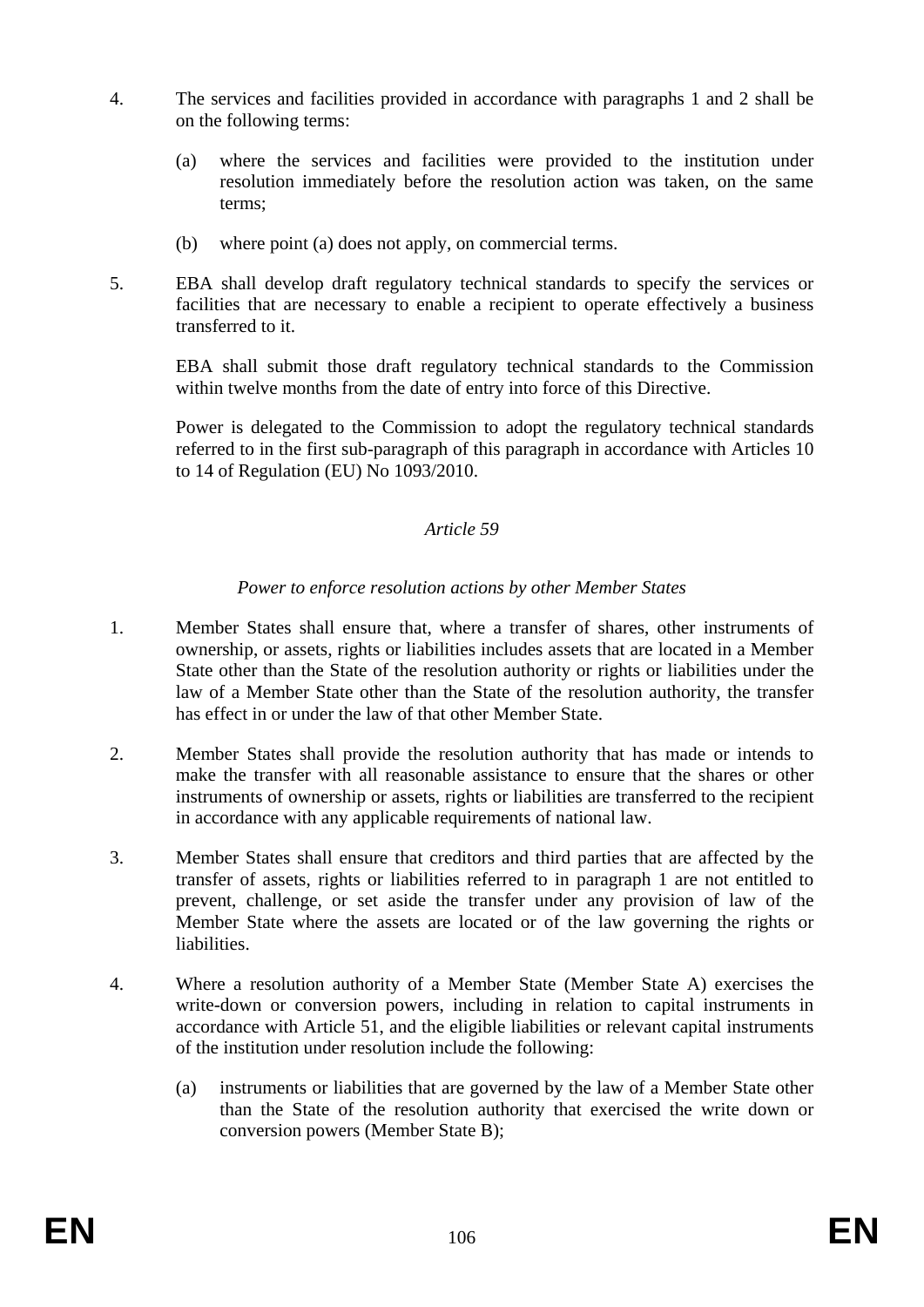(b) liabilities owed to creditors located in Member State B.

Member State B shall ensure that the principal amount of those liabilities or instruments is reduced, or liabilities or instruments are converted, in accordance with the exercise of the write-down or conversion power by the resolution authority of Member State A.

- 5. Member States shall ensure that creditors that are affected by the exercise of writedown or conversion powers referred to in paragraph 4 are not entitled to challenge the reduction of the principal amount of the instrument or liability or its conversion, as the case may be, under any provision of law of Member State B.
- 6. Each Member State shall ensure that the following are determined in accordance with the law of the Member State of the resolution authority:
	- (a) the right for creditors and third parties to challenge by judicial review, pursuant to Article 78, a transfer of assets, rights or liabilities referred to in paragraph 1 of this article that are located in its territory or governed by the law of its territory;
	- (b) the right for creditors to challenge by judicial review, pursuant to Article 78, the reduction of the principal amount, or the conversion, of an instrument or liability covered by points (a) or (b) of paragraph 4 of this Article;
	- (c) the safeguards for partial transfers, as referred to in Chapter V, in relation to assets, rights or liabilities referred to in paragraph 1 that are located in its territory or governed by the law of its territory.

#### *Article 60*

#### *Power to request transfer of property located in third countries*

Member States shall provide that, in cases in which resolution action involves action taken in respect of property located in a third country or rights and liabilities under the law of a third country, resolution authorities may require that:

- (a) the administrator, receiver or other person exercising control of the institution under resolution and the recipient are required to take all necessary steps to ensure that the transfer becomes effective;
- (b) the administrator, receiver or other person exercising control of the institution under resolution is required to hold the assets or rights or discharge the liability on behalf of the recipient until the transfer becomes effective;
- (c) the expenses of recipient in carrying out any action required under points (a) and (b) are met from the assets of the institution under resolution.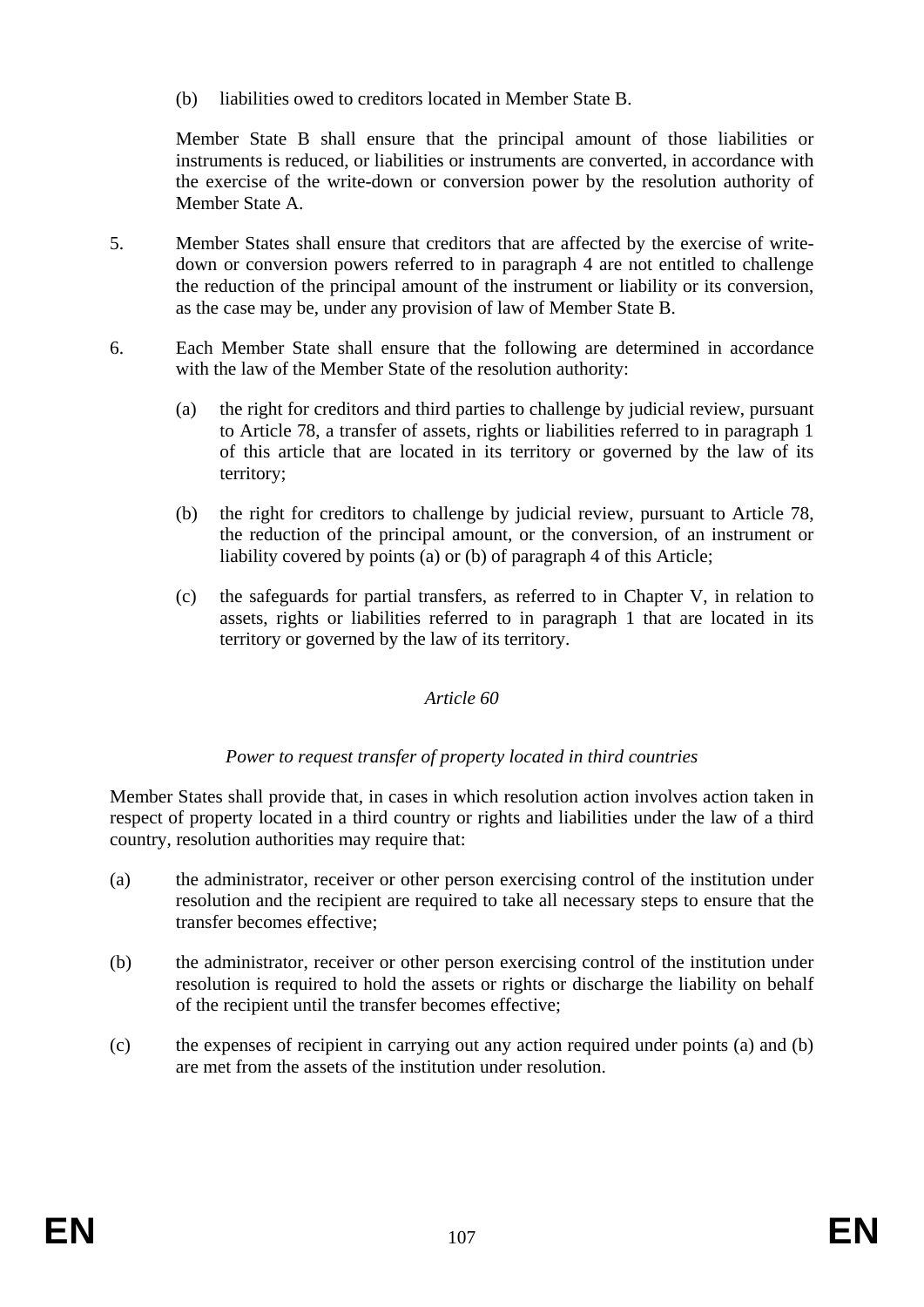#### *Article 61*

#### *Power to suspend certain obligations*

- 1. Member States shall ensure that resolution authorities have the power to suspend any payment or delivery obligations pursuant to any contract to which an institution is a party from the publication of a notice of the suspension in accordance with Article 75(7) until 5 pm on the business day following that publication.
- 2. Any suspension under paragraph 1 shall not apply to eligible deposits within the meaning of Directive 94/19/EC.

#### *Article 62*

#### *Power to restrict the enforcement of security interests*

- 1. Member States shall ensure that resolution authorities have the power to restrict secured creditors of an institution under resolution from enforcing security interests in relation to any assets of that institution for a limited period that the authority determines necessary to achieve the resolution objectives.
- 2. Resolution authorities shall not exercise the power set out in paragraph 1 in relation to any security interest of a central counterparty over assets pledged by way of margin or collateral by the institution under resolution.
- 3. Where Article 72 applies, resolution authorities shall ensure that any restrictions imposed pursuant to the power set out in paragraph 1 are consistent for all affiliated entities in relation to which a resolution action is taken.
- 4. The Commission shall, by means of delegated acts adopted in accordance with Article 103, adopt measures specifying the time period for which a restriction on the enforcement of specified classes of security interest should apply.

#### *Article 63*

#### *Power to temporarily suspend termination rights*

1. Subject to Article 77, Member States shall ensure that resolution authorities have the power to suspend the termination rights of any party under a financial contract with a failing institution that arise solely by reason of an action by the resolution authority, from the notification of the notice pursuant to Article 74 (5) and (6) util no later than 5 pm on the business day following that notification.

For the purposes this paragraph, the relevant time is that in the home Member State of the institution under resolution.

2. Where a resolution authority exercises the power set out in paragraph 1 to suspend termination rights, it shall make all reasonable efforts to ensure that all margin,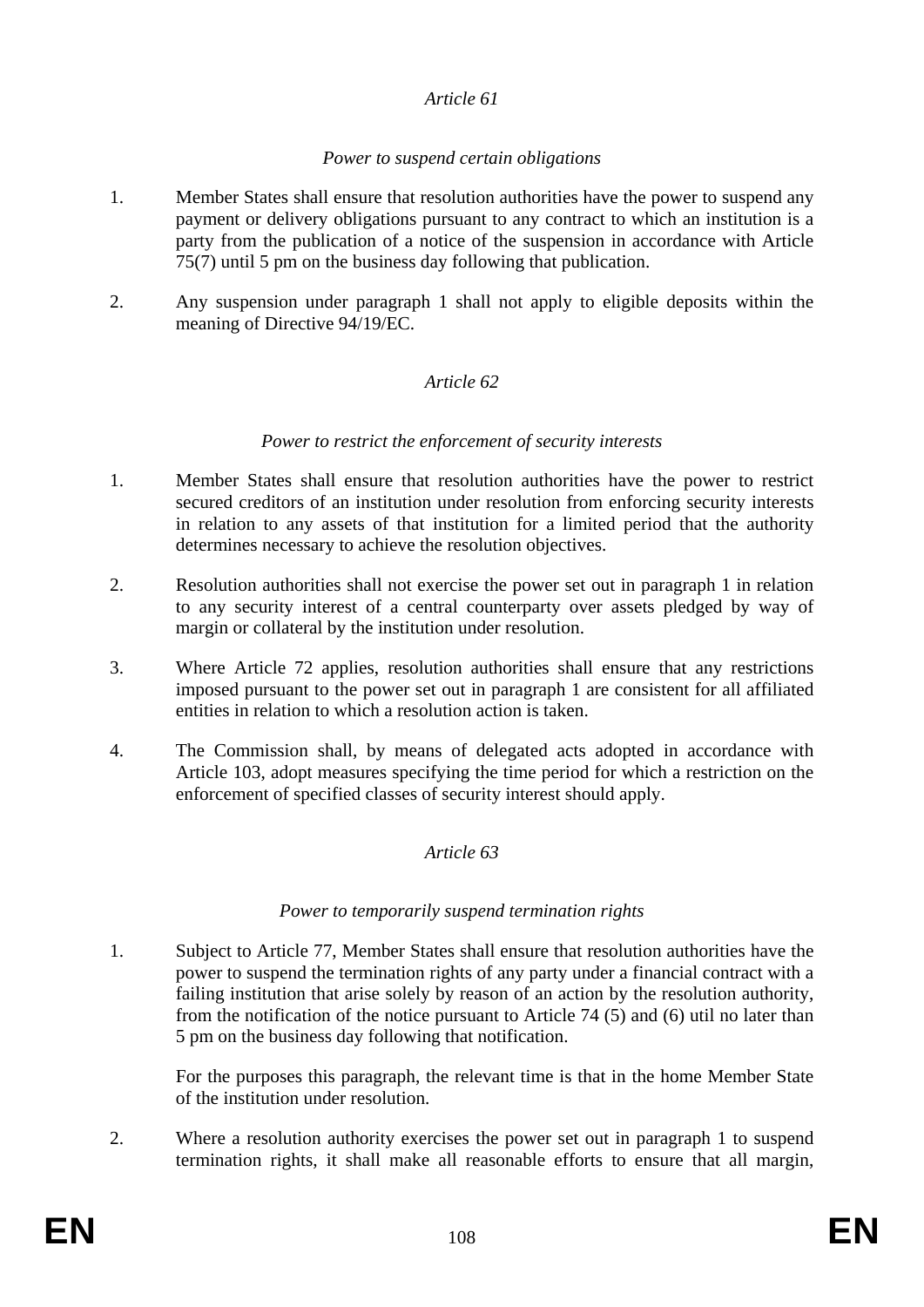collateral and settlement obligations of the failing institution that arise under financial contracts during the period of suspension are met.

- 3. A person may exercise a termination right under a financial contract before the end of the period referred to in paragraph 1 if that person receives notice from the resolution authority that the rights and liabilities covered by the netting arrangement shall not be transferred to another entity.
- 4. Where a resolution authority exercises the power specified in paragraph 1 to suspend termination rights, those rights may be exercised on the expiry of the period of suspension as follows:
	- (a) if the rights and liabilities covered by the financial contract have been transferred to another entity, or the bail-in tool has been applied to the institution under resolution for the purpose referred to in point (b) of Article 37(2):
		- (i) A person may not exercise termination rights as a result of the resolution action in any case covered by Article 77(1);
		- (ii) A person may exercise termination rights in accordance with the terms of that contract on the occurrence of any subsequent default by the recipient where the contract has been transferred to another entity, or by the institution where the bail-in tool has been applied;
	- (b) if the rights and liabilities covered by the financial contract remain with the institution under resolution, and the resolution authority is not applying the bail in tool in accordance with Article 37(2) (a) with regards to that institution, a person may immediately exercise termination rights in accordance with the terms of that contract.
- 5. Competent authorities or resolution authorities may require an institution to maintain detailed records of financial contracts when they consider that there is a material possibility that the institution meets the conditions for resolution.
- 6. For the purposes of paragraph 1, financial contracts shall include the following contracts and agreements:
	- (a) securities contracts, including:
		- (i) contracts for the purchase, sale or loan of a security, a group or index of securities,
		- (ii) an option on a security or group or index of securities,
		- (iii) a repurchase or reverse repurchase transaction on any such security, group or index;
	- (b) commodities contracts, including:
		- (i) contracts for the purchase or sale of a commodity for future delivery,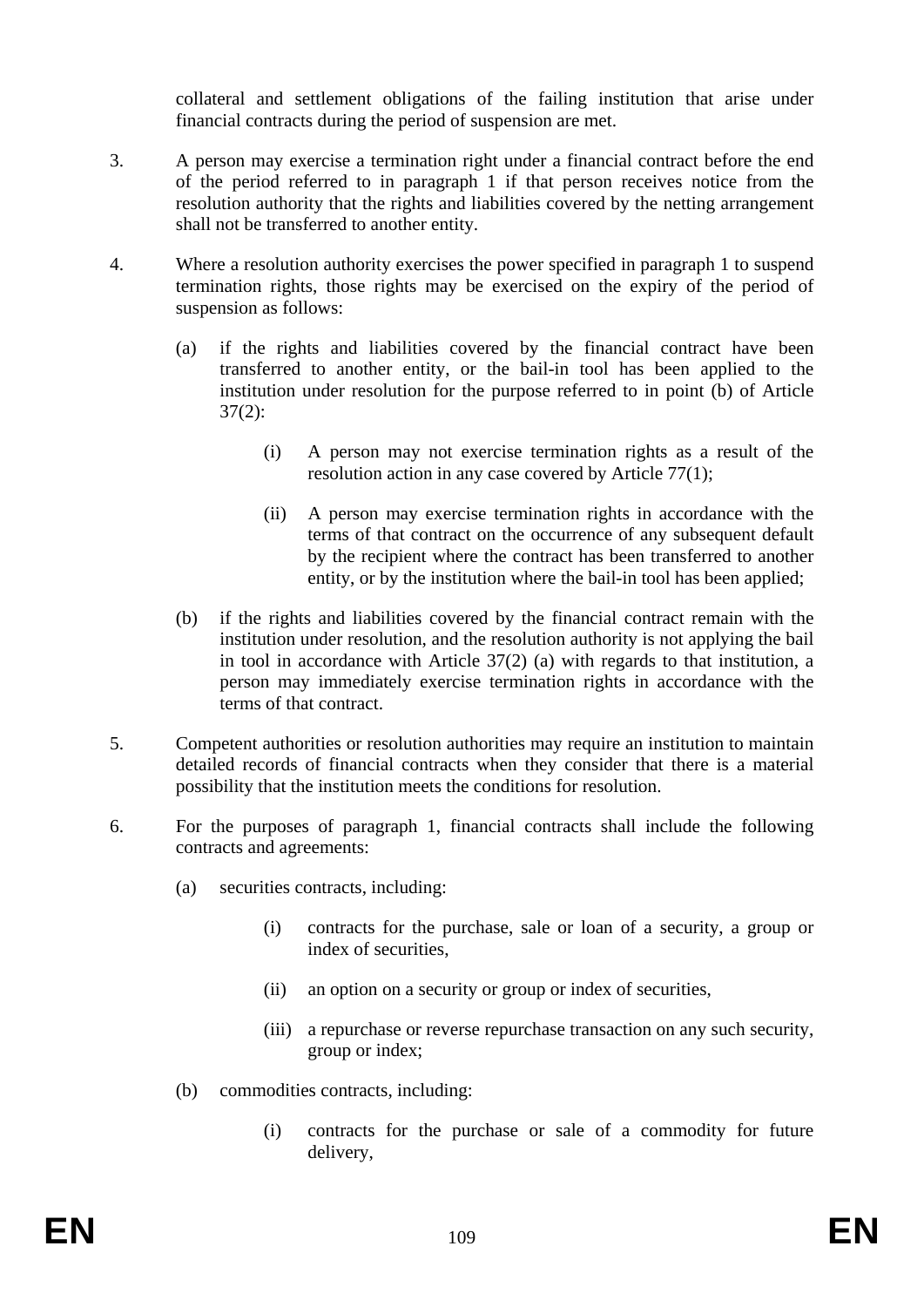- (ii) an option on a commodity;
- (c) futures and forwards contracts, including contracts (other than a commodities contract) for the purchase, sale or transfer of a commodity or property of any other description, service, right or interest for a specified price at a future date,
- (d) repurchase agreements relating to securities;
- (e) swap agreements, including:
	- (i) swaps, options, futures or forward agreements relating to interest rates; spot or other foreign exchange, precious metals or commodity agreements; currency; an equity index or equity; a debt index or debt; commodity indexes or commodities; weather; emissions or inflation,
	- (ii) total return, credit spread or credit swaps,
	- (iii) any agreement or transaction that is similar to an agreement referred to in points (i) or (ii) of this point which is the subject of recurrent dealing in the swaps or derivatives markets;
- (f) master agreements for any of the contracts or agreements referred to in points (a) to (e).
- 7. EBA shall develop draft regulatory technical standards specifying the following elements for the purposes of paragraph 6:
	- (a) the information on financial contracts that should be contained in the detailed records;
	- (b) the circumstances in which the requirement should be imposed.

EBA shall submit those draft regulatory technical standards to the Commission within twelve months from the date of entry into force of this Directive.

Power is delegated to the Commission to adopt the regulatory technical standards referred to in the first subparagraph in accordance with the procedure laid down in Articles 10 to 14 of Regulation (EU) No 1093/2010.

### *Article 64*

### *Exercise of the resolution powers*

- 1. Member States shall ensure that, in order to take a resolution action, resolution authorities are able to exercise control over the institution under resolution, so as to:
	- (a) operate the institution under resolution with all the powers of the members or shareholders, directors and officers of institution and conduct its activities and services;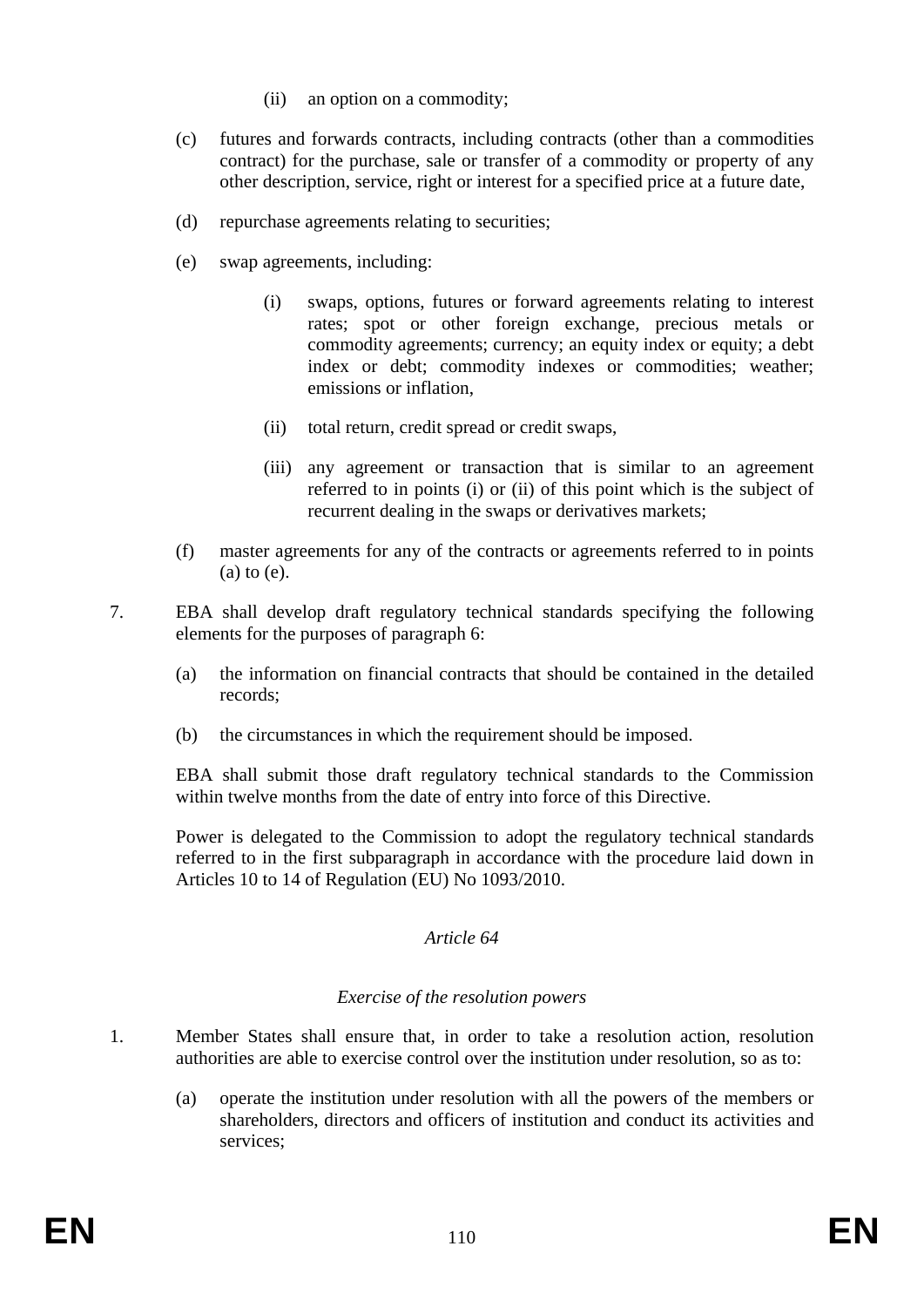(b) manage and dispose of the assets and property of the institution under resolution.

The control provided for in the first subparagraph may be exercised directly by the resolution authority or indirectly by a person appointed by the authority, including an administrator or a special administrator.

- 2. Member States shall also ensure that resolution authorities are able to take a resolution action through executive order in accordance with national administrative competences and procedures, without exercising control over the institution.
- 3. Resolution authorities shall decide in each particular case whether it is appropriate to carry out the resolution action through the means specified in paragraph 1 or in paragraph 2, having regard to the resolution objectives and the general principles governing resolution, the specific circumstances of the institution in question and the need to facilitate the effective resolution of cross border groups.

# **Chapter VI**

# **Safeguards**

### *Article 65*

### *Treatment of shareholders and creditors in case of partial transfers and application of the bail-in tool*

- 1. After the resolution tools have been applied and, in particular for the purposes of Article 67, Member States shall ensure that:
	- (a) where resolution authorities transfer only parts of the rights, assets and liabilities of the institution, the shareholders and the creditors whose claims have not been transferred, receive in payment of their claims at least as much as what they would have received if the institution had been wound up under normal insolvency proceedings immediately before the transfer,
	- (b) where resolution authorities apply the bail-in tool, the shareholders and creditors whose claims have been written down or converted to equity receive in payment of their claims at least as much as what they would have received if the institution had been wound up under normal insolvency proceedings immediately before the writing down or conversion.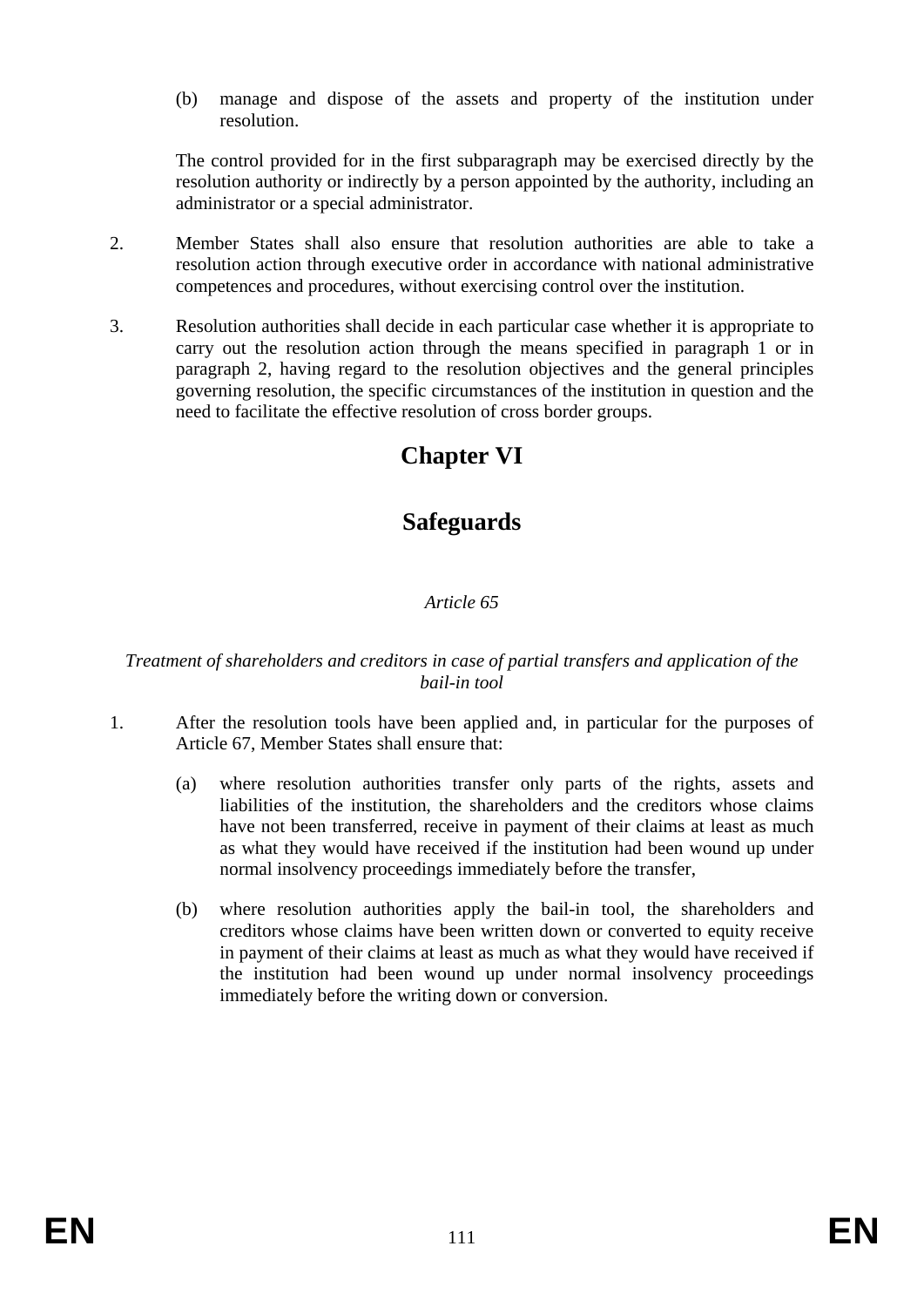### *Valuation*

For the purposes of Article 65, Member States shall ensure that a valuation is carried out by an independent person after the partial transfers or write down or conversion has been effected. That valuation shall be distinct from the valuation carried out under Article 30 unless it replaces a provisional valuation carried out under Article 30(5). The valuation may be carried out by the authority responsible for the normal insolvency proceedings under which the institution is wound up, within those proceedings or through separate proceedings in accordance with national law.

- 2. The valuation shall determine:
	- (a) the treatment that shareholders and creditors would have received if the institution in connection to which the partial transfer, write down or conversion has been made, had entered normal insolvency proceedings immediately before the transfer, write down or conversion was effected;
	- (b) the actual treatment that shareholders and creditors have received, are receiving or are likely to receive in the winding up of the institution;
	- (c) if there is any difference between the treatment referred to in point (a) and the treatment referred to in point (b).
- 3. The valuation shall be in accordance with the provisions and the methodology laid down in Article 30(1) to (5), and shall:
	- (a) assume that the institution in connection to which the partial transfer, write down or conversion has been made would have entered normal insolvency proceedings immediately after the transfer, write down or conversion has been effected;
	- (b) assume that the partial transfer, or transfers, of rights, assets or liabilities, or the write down or the conversion had not been made;
	- (c) disregard any provision of extraordinary public support to the institution.

### *Article 67*

### *Safeguard for shareholders and creditors*

- 1. Member States shall ensure that if the evaluation carried out under Article 66 determines that the shareholders and creditors referred to in Article 65(2) have received less, in payment of their credits, than what they would have received in a winding up under normal insolvency proceedings, they are entitled to the payment of the difference from the resolution authority.
- 2. Member States may choose the mechanisms and arrangements through which the payment is to be made.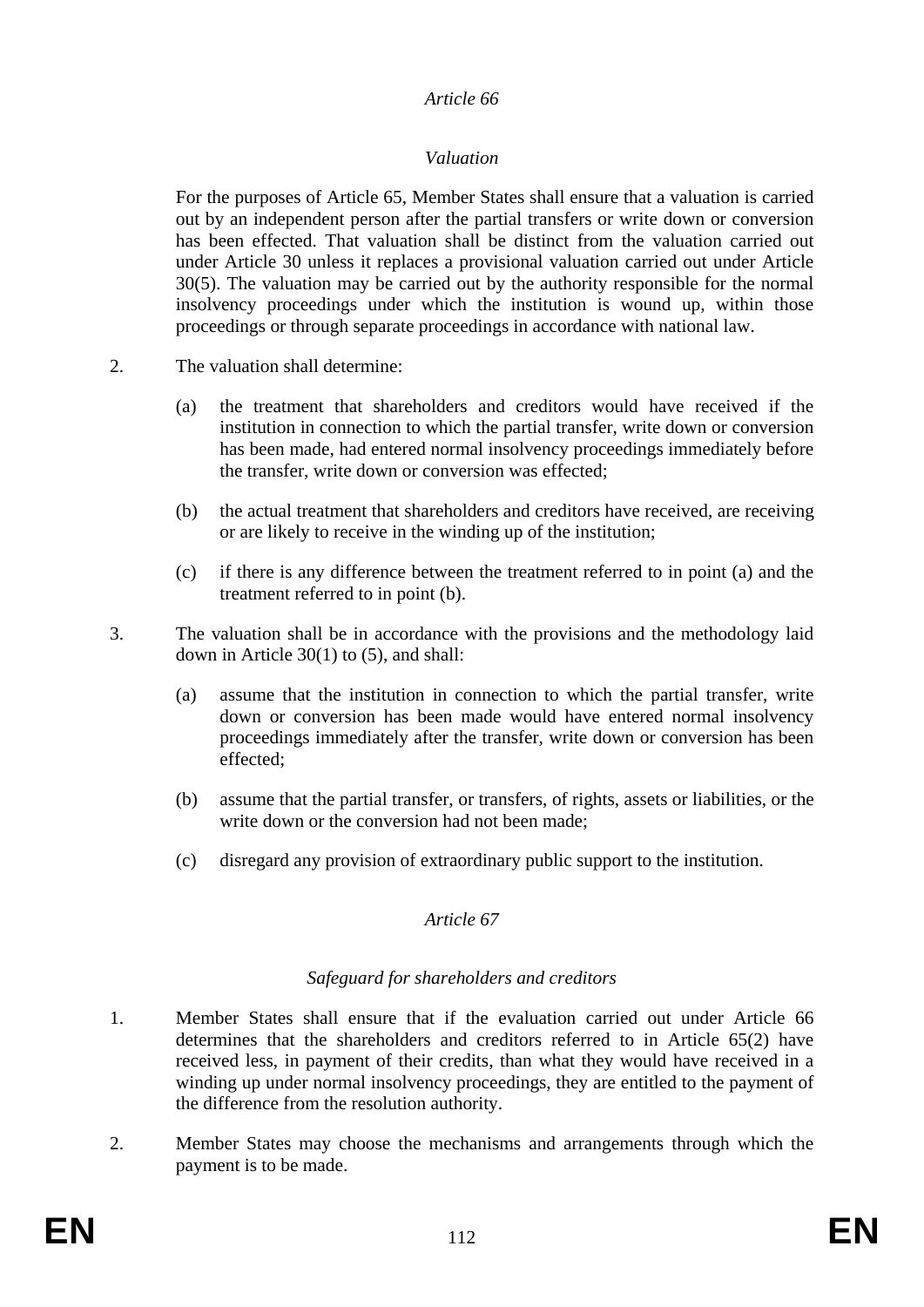### *Safeguard for counterparties in partial transfers*

- 1. Member States shall ensure that the protections specified in this Chapter apply in the following circumstances:
	- (a) a resolution authority transfers some but not all of the property, rights or liabilities of an institution to another entity or from a bridge institution or asset management vehicle to another person;
	- (b) a resolution authority exercises the powers specified in point (f) of Article 57(1).
- 2. Member States shall ensure appropriate protection of the following arrangements and of the counterparties to the following arrangements:
	- (a) security arrangements, under which a person has by way of security an actual or contingent interest in the property or rights that are subject to transfer, irrespective of whether that interest is secured by specific property or rights or by way or a floating charge or similar arrangement;
	- (b) title transfer financial collateral arrangements under which collateral to secure or cover the performance of specified obligations is provided by a transfer of full ownership of assets from the collateral provider to the collateral taker, on terms providing for the collateral taker to transfer assets if those specified obligations are performed;
	- (c) set-off arrangements under which two or more claims or obligations owed between the bank and a counterparty can be set off against each other;
	- (d) netting arrangements under which a number of claims or obligations can be converted into a single net claim, including close-out netting arrangements under which, on the occurrence of an enforcement event (however or wherever defined) the obligations of the parties are accelerated so as to become immediately due or are terminated, and in either case are converted into or replaced by a single net claim;
	- (e) structured finance arrangements, including securitisations and covered bonds, which involve the granting and holding of security by a party to the arrangement or a trustee, agent or nominee.

The form of protection that is appropriate, for the classes of arrangements specified in points (a) to (e) of this paragraph is further specified in Articles 70 to 73, and shall be subject to the restrictions specified in Articles 61, 62 and 77.

- 3. The requirement under paragraph 2 applies irrespective of the number of parties involved in the arrangements and of whether the arrangements:
	- (a) are created by contract, trusts or other means, or arise automatically by operation of law;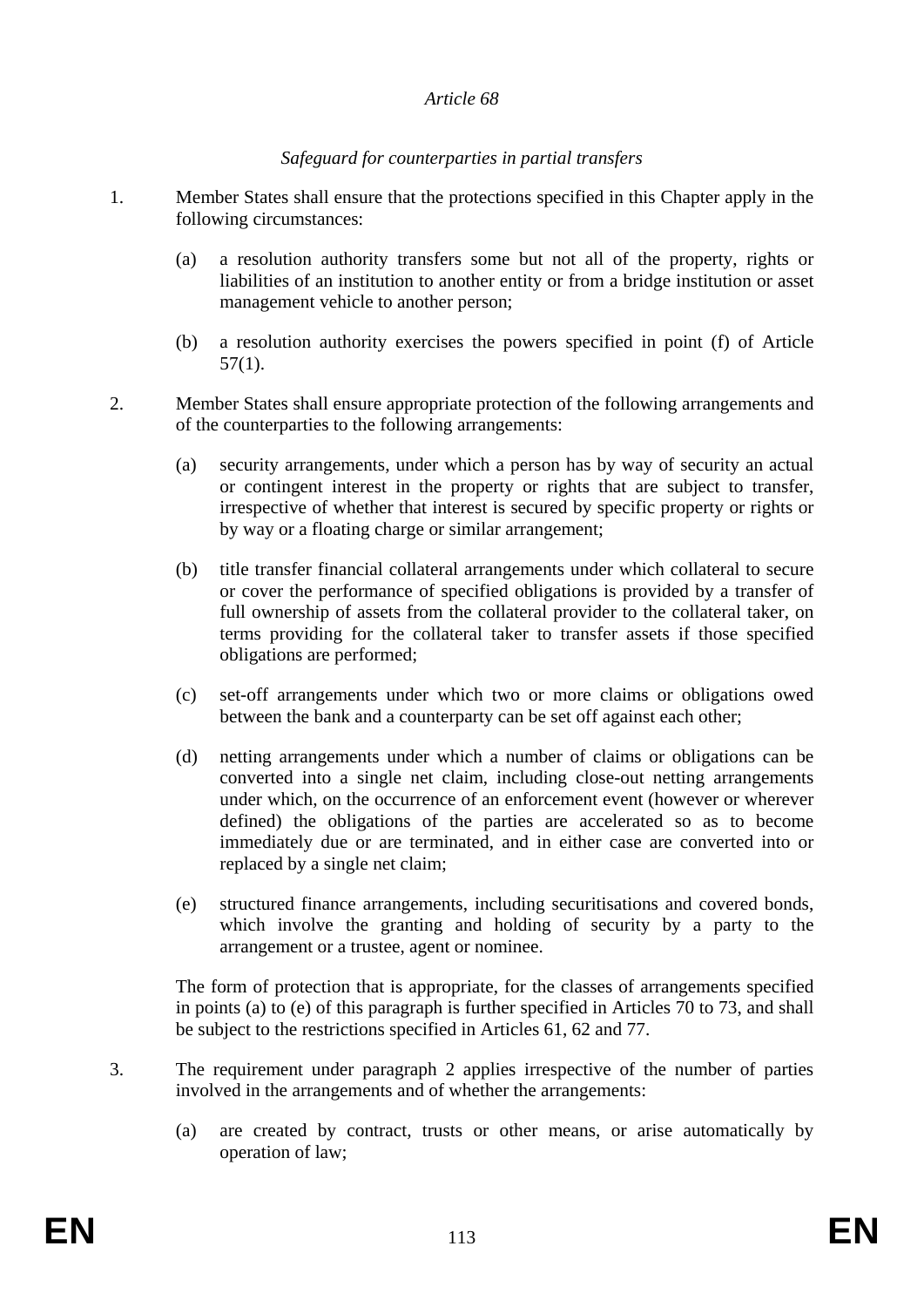- (b) arise under or are governed in whole or in part by the law of another jurisdiction.
- 4. The Commission shall, by means of delegated acts adopted in accordance with Article 103, adopt measures further specifying the classes of arrangement that fall within the scope of points (a) to (e) of paragraph 2 of this Article.

#### *Protection for financial collateral, set off and netting agreements*

Member States shall ensure that there is appropriate protection for title transfer financial collateral arrangements and set-off and netting arrangements so as to prevent the transfer of some, but not all, of the rights and liabilities that are protected under a title transfer financial collateral arrangement, a set-off arrangement or a netting arrangement between the institution and another person and the modification or termination of rights and liabilities that are protected under such a title transfer financial collateral arrangement, a set-off arrangement or a netting arrangement through the use of ancillary powers.

For the purposes of the first subparagraph, rights and liabilities are to be treated as protected under such an arrangement if the parties to the arrangement are entitled to set-off or net those rights and liabilities.

#### *Article 70*

#### *Protection for security arrangements*

Member States shall ensure that there is appropriate protection for liabilities secured under a security arrangement so as to prevent one of the following:

- (a) the transfer of assets against which the liability is secured unless that liability and benefit of the security are also transferred;
- (b) the transfer of a secured liability unless the benefit of the security are also transferred;
- (c) the transfer of the benefit unless the secured liability is also transferred;
- (d) the modification or termination a security arrangement through the use of ancillary powers, if the effect of that modification or termination is that the liability ceases to be secured.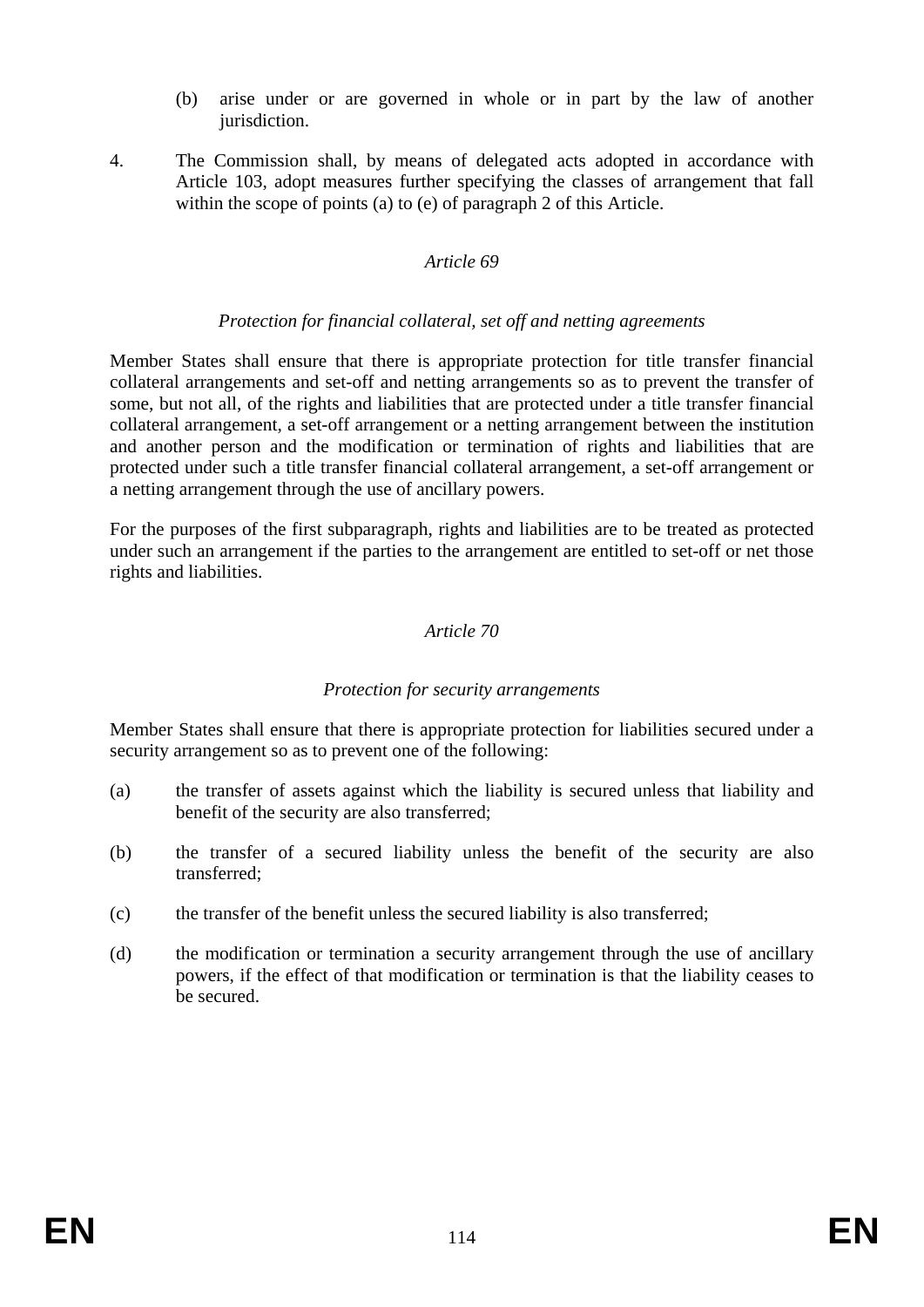### *Protection for structured finance arrangements*

- 1. Member States shall ensure that there is appropriate protection for structured finance arrangements so as to prevent either of the following:
	- (a) the transfer of some, but not all, of the property, rights and liabilities which constitute or form part of a structured finance arrangement to which the credit institution under resolution is a party;
	- (b) the termination or modification through the use of ancillary powers of the property, rights and liabilities which constitute or form part of a structured finance arrangement to which the institution under resolution is a party.
- 2. The protections specified in paragraph 1 shall not apply where only property, rights and liabilities that relate to deposits are transferred or not transferred, terminated or modified.

### *Article 72*

### *Partial transfers: protection of trading, clearing and settlement systems*

- 1. Member States shall ensure that transfer, cancellation or modification shall not affect the operation of systems and rules of systems covered by Directive 98/26/EC, where resolution authority:
	- (a) transfers some but not all of the property, rights or liabilities of an institution to another entity;
	- (b) uses powers under Article 57 to cancel or amend the terms of a contract to which the institution under resolution is a party or to substitute a recipient as a party.
- 2. In particular, such a transfer, cancellation or amendment may not revoke a transfer order in contravention of Article 5 of Directive 98/26/EC; and may not modify or negate the enforceability of transfer orders and netting as required by Articles 3 and 5 of Directive 98/26/EC, the use of funds, securities or credit facilities as required by Article 4 of Directive98/26/EC or protection of collateral security as required by Article 9 of Directive 98/26/EC.

### *Article 73*

### *Property, rights and liabilities governed by the law of a territory outside the Union*

Where a resolution authority purports to transfer or transfers all of the property, rights and liabilities of an institution to another entity, but the transfer is or may not be effective in relation to certain property because it is outside the Union, or to certain rights or liabilities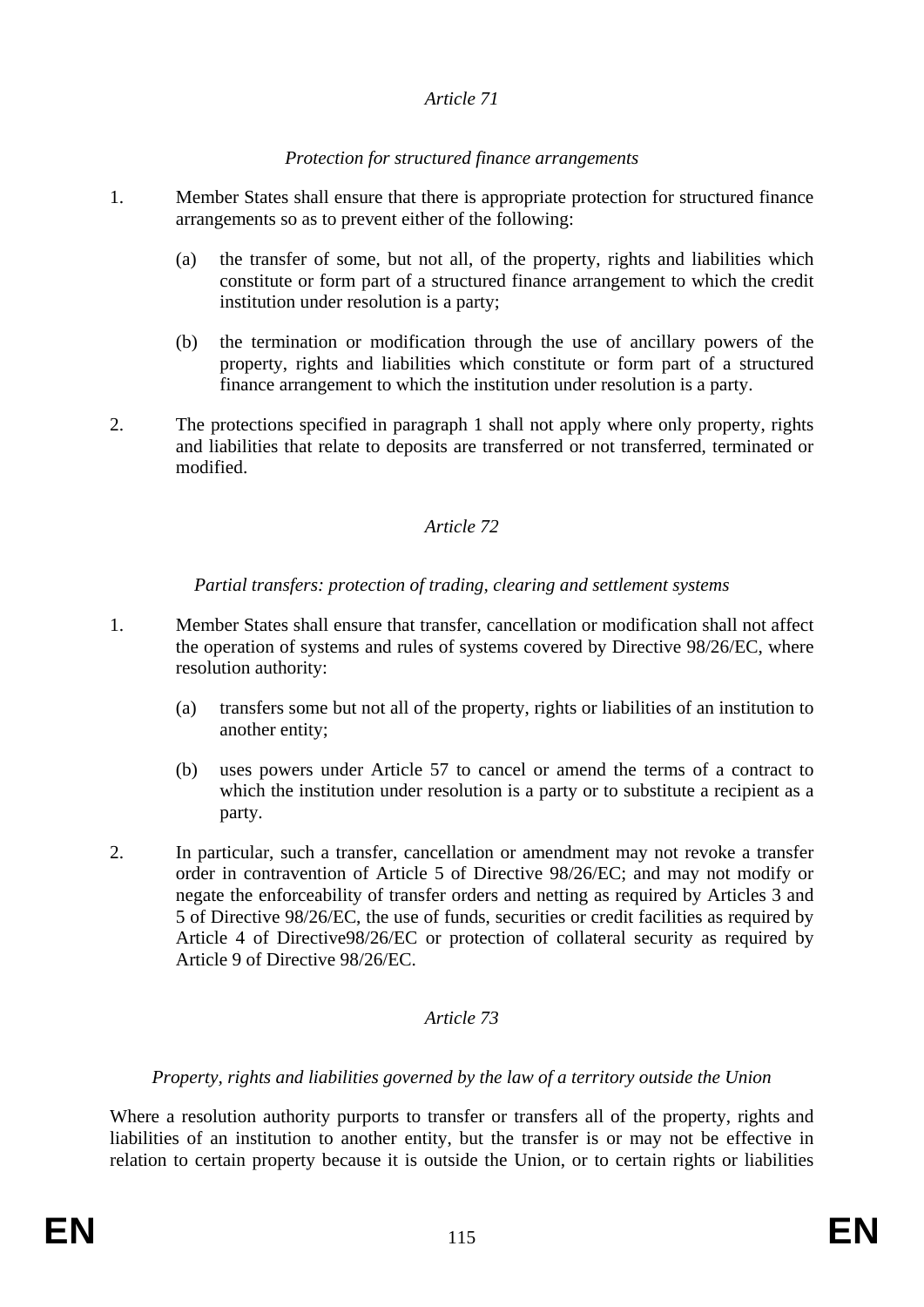because they are under the law of a territory outside the Union, the resolution authority shall not proceed to the transfer or, if it has already ordered the transfer, that transfer shall be void, and all property, rights and liabilities covered by the relevant arrangement specified in Article 69(2) are not transferred from, or revert to, the institution under resolution.

# **Chapter VII**

# **Procedural Obligations**

### *Article 74*

#### *Notification requirements*

- 1. Member States shall require the management body of an institution to notify the competent authority where they consider that the institution is failing or likely to fail, within the meaning specified in Article 27(2).
- 2. Competent authorities shall inform the relevant resolution authorities of any measures they require an institution to take under Article 22 of this Directive or Article 136(1) of Directive 2006/48/EC.
- 3. Where a competent authority assesses that the conditions referred to in points (a) and (b) of Article 27(1) are met in relation to an institution, it shall communicate that assessment without delay to the following authorities:
	- (a) the resolution authority for that institution, if different;
	- (b) the central bank, if different;
	- (c) where applicable, the group level resolution authority;
	- (d) competent ministries;
	- (e) where the institution is subject to supervision on consolidated basis under section 1 of Chapter 4, Title V of Directive 2006/48/EC, the consolidating supervisor.
- 4. On receiving a communication from the competent authority pursuant to paragraph 3 of this Article, the resolution authority shall assess whether the conditions established in Article 27 are met in respect of the institution in question.
- 5. A decision that the conditions for resolution are met in relation to an institution shall be set out in a notice, which shall contain the following information:
	- (a) the reasons for that decision;
	- (b) the action that the resolution authority intends to take.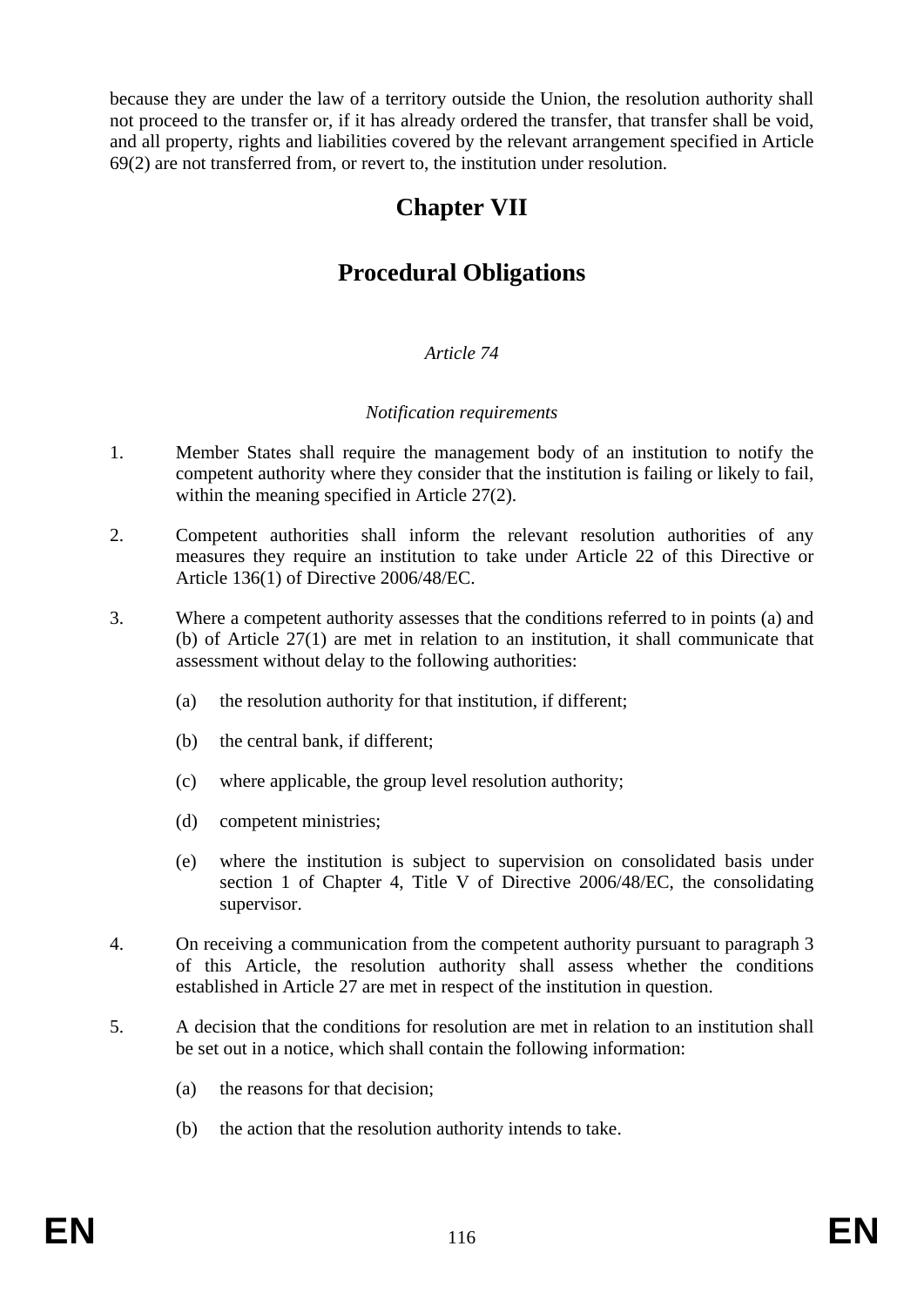The action referred to in point (b) may include a resolution action, or an application for winding up, the appointment of an administrator or any other measure under applicable national insolvency law.

The authority or authorities responsible for that decision shall notify the institution in question. A notification pursuant to this paragraph may take the form of the public notification referred to in paragraph 6.

- 6. Where the resolution authority takes a resolution action, it shall make that action public and shall take reasonable steps to notify all known shareholders and creditors, in particular retail investors, affected by the exercise of the resolution power. The measures specified in Article 75(4) shall be deemed reasonable steps for the purposes of this paragraph.
- 7. A resolution authority shall publish a notice specifying the terms and period of that suspension in accordance with the procedure specified in Article 75(4) where it exercises resolution powers, and in particular:
	- (a) the power under Article 61 to suspend payment or delivery obligations;
	- (b) the power under Articles 63 to suspend termination rights.
- 8. EBA shall develop draft regulatory technical standards in order to specify the procedures, contents and conditions related to the following requirements:
	- (a) the notifications referred to in paragraphs 1 to 5,
	- (b) the notice of a suspension referred to in paragraph 7.

EBA shall submit those draft regulatory technical standards to the Commission within twelve months from the date of entry into force of this Directive.

Power is delegated to the Commission to adopt the regulatory technical standards referred to in the first subparagraph in accordance with the procedure laid down in Articles 10 to 14 of Regulation (EU) No 1093/2010.

### *Article 75*

#### *Procedural obligations of resolution authorities*

- 1. Member States shall ensure that, as soon as reasonably practicable after taking a resolution action, resolution authorities comply with the requirements set out in paragraphs 2, 3 and 4.
- 2. The resolution authority shall notify the institution under resolution and EBA of the resolution action.

A notification according to this paragraph shall include a copy of any order or instrument by which the relevant powers are exercised and shall indicate the date from which the resolution actions are effective.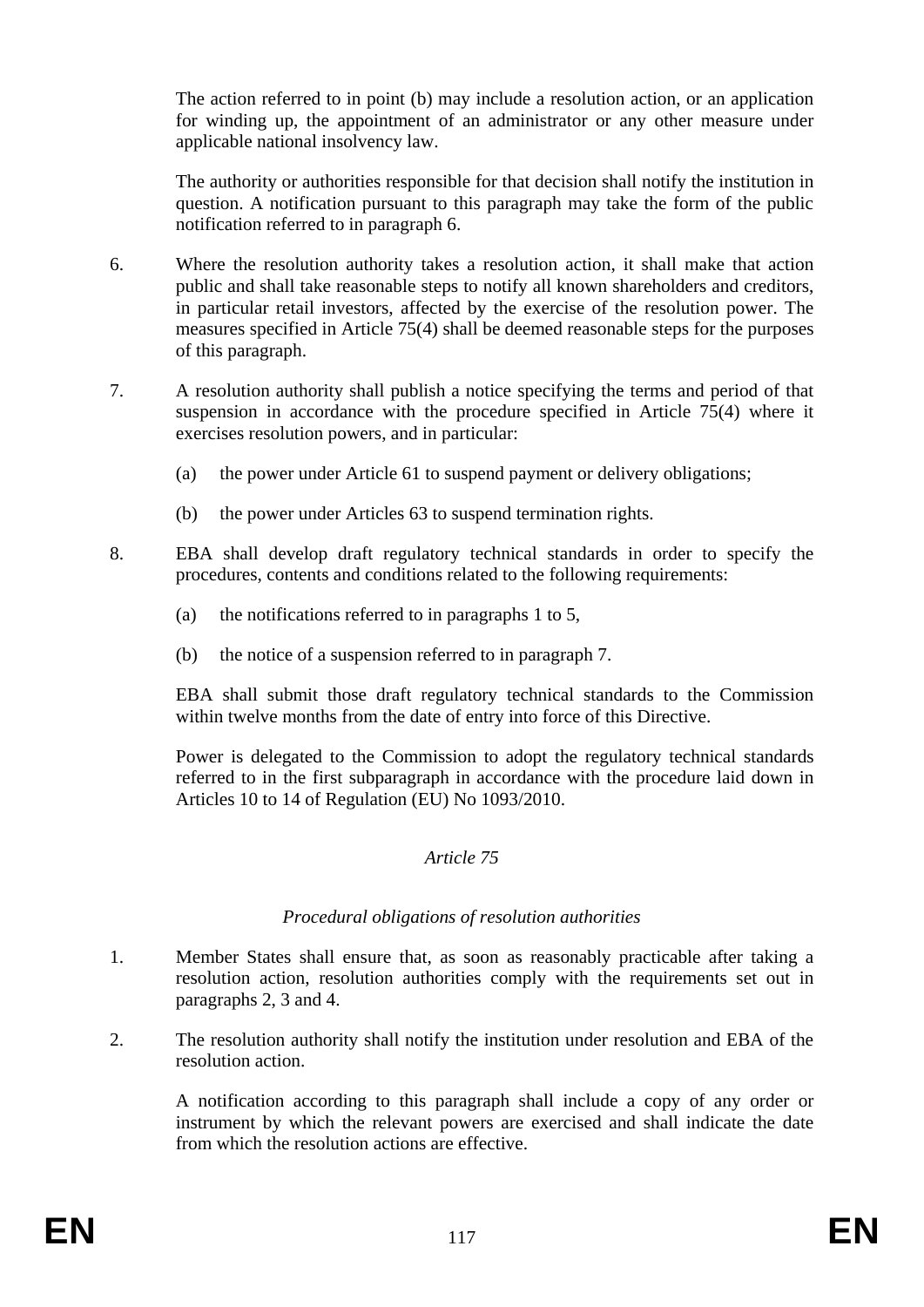- 3. The notification referred to in paragraph 2 shall include a copy of any order or instrument by which the relevant powers are exercised and indicate the date from which the tool is or powers are effective.
- 4. The resolution authority shall publish or ensure the publication of either a copy of the order or instrument by which the resolution action is taken, or a notice summarising the effects of the resolution action, and in particular the effects on retail investors, by the following means:
	- (a) on its official website;
	- (b) on the website of the competent authority, if different from the resolution authority, or on the website of EBA;
	- (c) on the website of the institution under resolution;
	- (d) where the shares or other instruments of ownership of the institution under resolution are admitted to trading on a regulated market, the means used for the disclosure of regulated information concerning that institution in accordance with Article 21(1) of Directive 2004/109/EC of the European Parliament and of the Council.<sup>39</sup>
- 5. The resolution authority shall ensure that the documents providing proof of the instruments referred to in paragraph 4 are sent to the known shareholders and creditors of the institution under resolution.

### *Confidentiality*

- 1. The requirements of professional secrecy shall be binding in respect of the following persons:
	- (a) resolution authorities;
	- (b) competent authorities and EBA;
	- (c) competent ministries;
	- (d) employees or former employees of the authorities referred to in points (a) and (b);
	- (e) special managers appointed under Article 24;
	- (f) potential acquirers that are contacted by the competent authorities or solicited by the resolution authorities, irrespective of whether that contact or solicitation was made as preparation for the use of the sale of business tool, and irrespective of whether the solicitation resulted in an acquisition;

1

<sup>39</sup> OJ L 390, 31.12.2004, p. 38.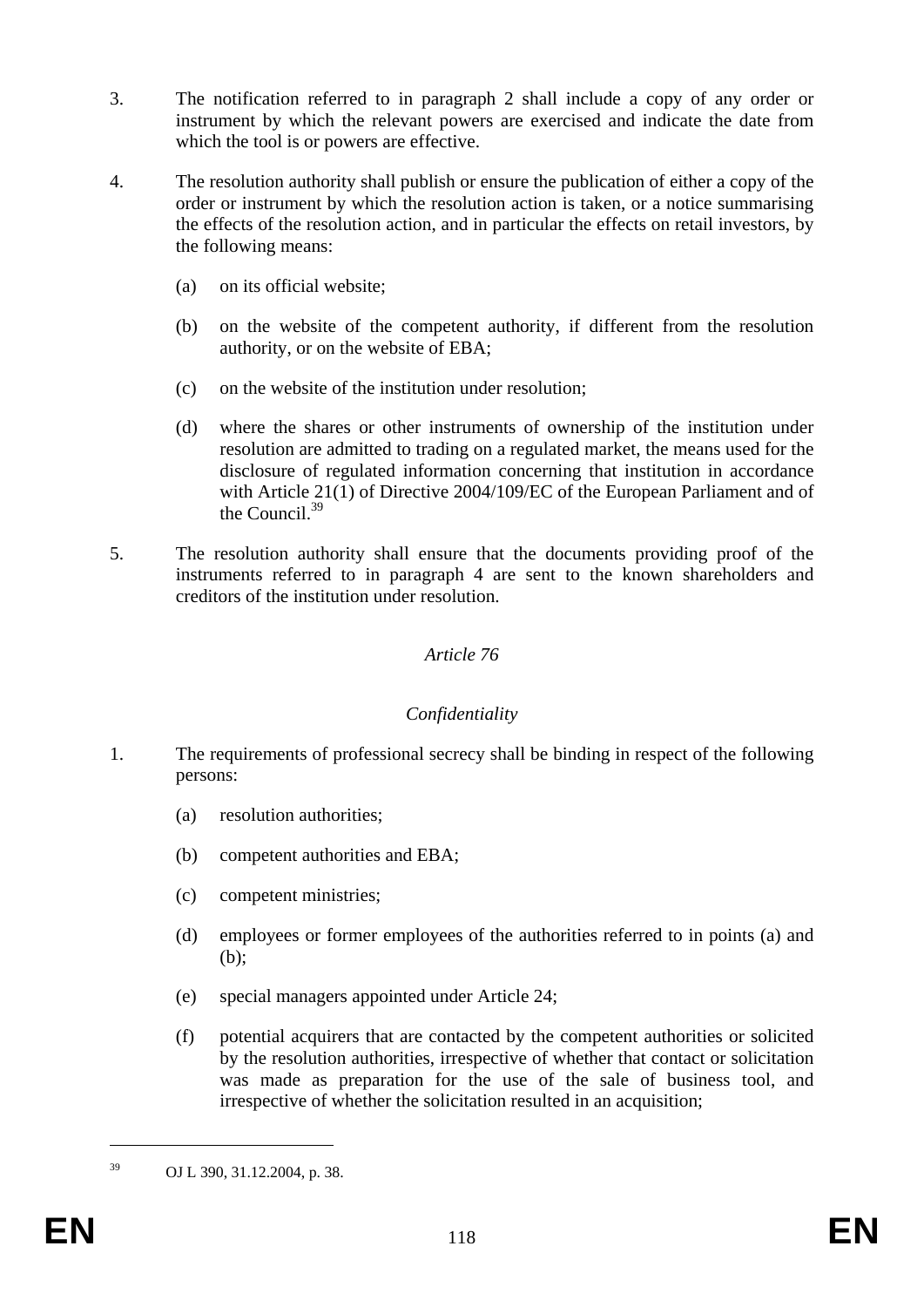- (g) auditors, accountants, legal and professional advisors, valuers and other experts engaged by the resolution authorities or by the potential acquirers referred to in point (f);
- (h) bodies which administer the deposit guarantee schemes;
- (i) central banks and other authorities involved in the resolution process;
- (j) any other persons who provide or have provided services to the resolution authorities.
- 2. Without prejudice to the generality of the requirements under paragraph 1, the persons referred to in that paragraph shall be prohibited from divulging confidential information received during the course of their professional activities, or from a resolution authority in connection with its functions, to any person or authority unless it is in summary or collective form such that individual institutions cannot be identified or with the express and prior consent of the resolution authority.
- 3. The confidentiality requirements set out in paragraphs 1 and 2 of this Article shall not prevent resolution authorities, including their employees, from sharing information with other Union resolution authorities, competent authorities, central banks, EBA, or, subject to Article 90, third country authorities that carry out equivalent functions to resolution authorities for the purposes of planning or carrying out a resolution action.
- 4. The provisions of this Article are without prejudice to cases covered by criminal law.
- 5. EBA shall develop draft implementing technical standards to specify how information should be provided in summary or collective form for the purposes of paragraph 2.

EBA shall submit those draft implementing technical standards to the Commission within twelve months from the date of entry into force of this Directive.

Power is delegated to the Commission to adopt the implementing technical standards referred to in the first sub-paragraph of this paragraph in accordance with Article 15 of Regulation (EU) No 1093/2010.

# **Chapter VIII**

# **Right of Appeal and Exclusion of Other Actions**

### *Article 77*

*Exclusion of termination and set-off rights in resolution* 

1. Member States shall ensure that counterparties under a financial contract as defined in Article 63 entered into originally with the institution under resolution cannot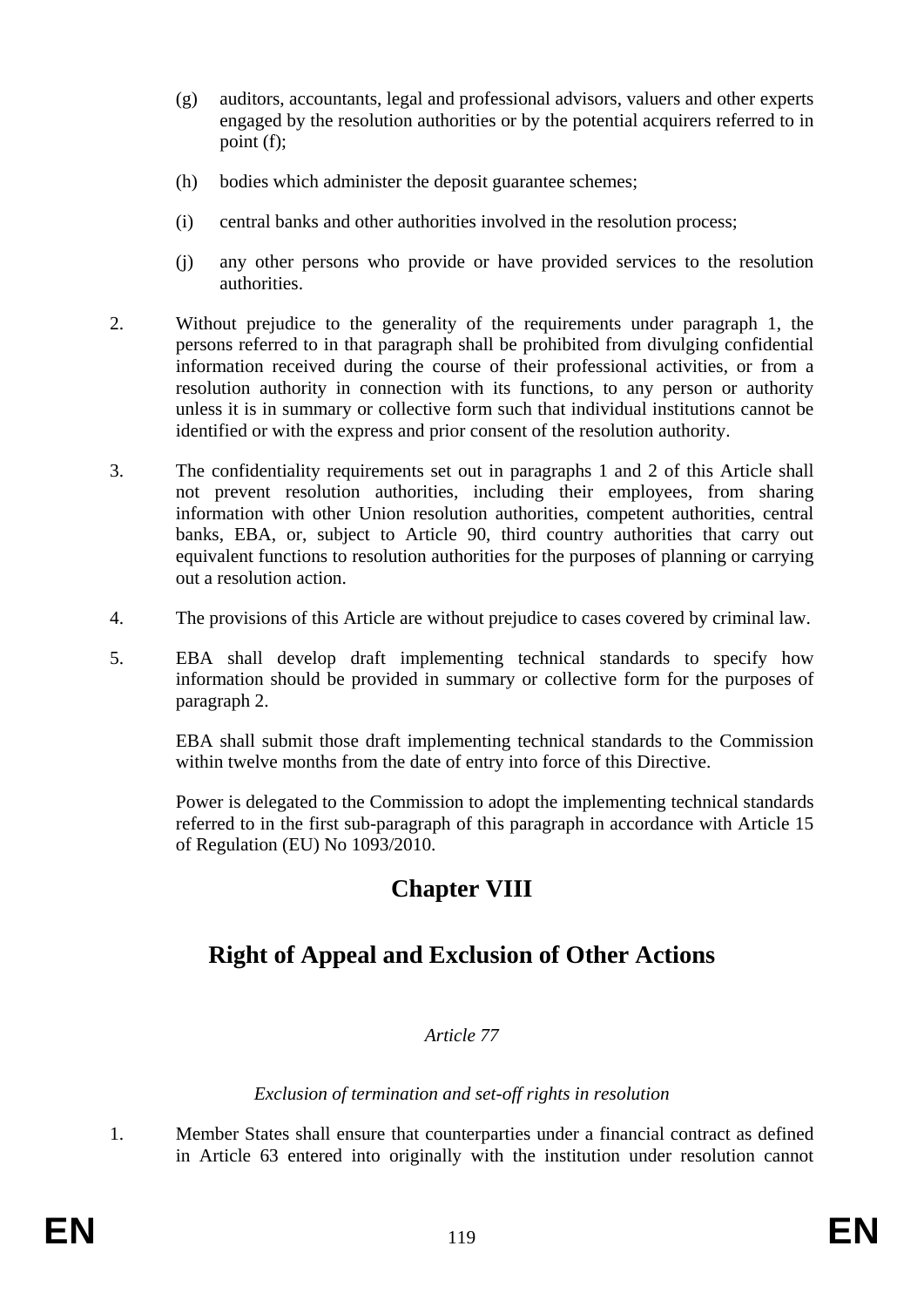exercise termination rights under that contract or rights under a walk-away clause unless the resolution action is the sale of business tool or the bridge institution tool and the rights and liabilities covered by the financial contract are not transferred to a third party or bridge institution, as the case may be.

For the purposes of this paragraph, a walk-away clause includes a provision in a financial contract that suspends, modifies or extinguishes an obligation of the nondefaulting party to make a payment, or prevents such an obligation from arising that would otherwise arise.

2. Member States shall ensure that creditors of the institution under resolution are not entitled to exercise statutory rights to set-off unless the resolution action is the sale of business tool or the bridge institution tool and the rights and liabilities covered by the financial contract are not transferred to a third party or bridge institution, as the case may be.

### *Article 78*

#### *Rights to challenge resolution*

- 1. Member States shall ensure that all persons affected by the decision to open resolution proceedings provided in Article 74(5) or by a decision of the resolution authorities to take a resolution action, have the right to apply for a judicial review of that decision.
- 2. The right to judicial review required by paragraph 1 shall be subject to the following restrictions:
	- (a) the lodging of the application for judicial review or for any interim measure shall not entail any automatic suspension of the effects of the challenged decision;
	- (b) the decision of the resolution authority shall be immediately enforceable and shall not be subject to a suspension order issued by a court;
	- (c) the review shall be restricted to one or more of the following matters:
		- to the legality of the decision referred to in paragraph 1, including a review of whether the conditions for resolution were met,
		- the legality of the way in which that decision was implemented, and
		- the adequacy of any compensation granted;
	- (d) The annulment of a decision of a resolution authority shall not affect any subsequent administrative acts or transactions concluded by the resolution authority concerned which were based on the annulled decision of the resolution authority where this is necessary to protect the interest of third parties acting in good faith having bought assets, rights and liabilities of the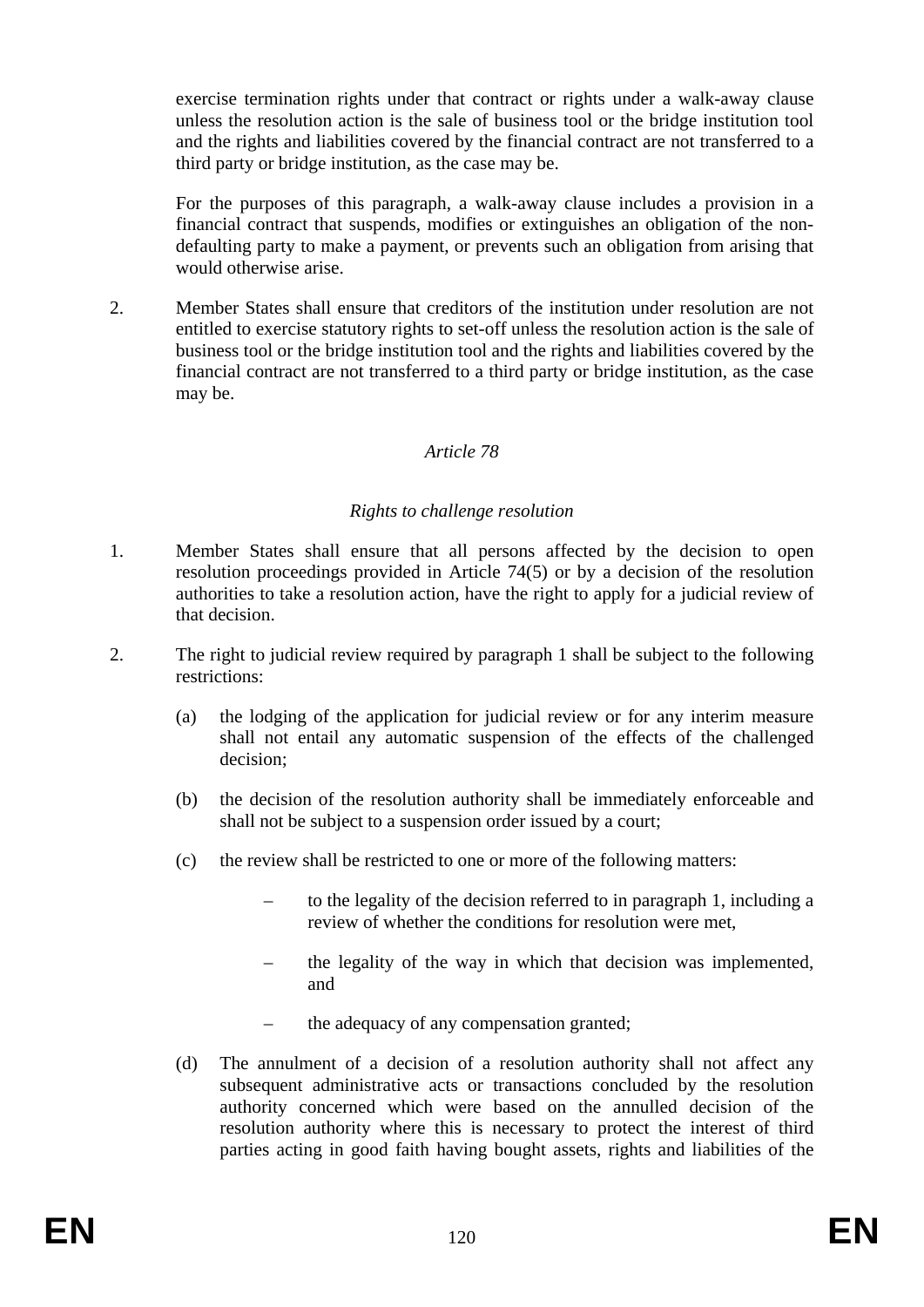institution under resolution by virtue of the exercise of the resolution powers by the resolution authorities. Remedies for a wrongful decision or action by the resolution authorities shall be limited to compensation for the loss suffered by the applicant as a result of the decision or act.

### *Article 79*

#### *Restrictions on other judicial proceedings*

- 1. Member States shall ensure that normal insolvency proceedings under national law may not be commenced with respect to an institution under resolution or an institution in relation to which the conditions for resolution have been determined to be met.
- 2. For the purposes of paragraph 1, Member States shall ensure that:
	- (a) competent authorities and resolution authorities are notified of any application for the opening of normal insolvency proceedings in relation to an institution, irrespective of whether the institution is under resolution or a decision has been made public in accordance with Article 74(6);
	- (b) the application may not be determined unless the court has received confirmation that the notifications referred to in point (a) have been made and either of the following occur:
		- (i) the resolution authority has notified the court that it does not intend to take any resolution action in relation to the institution;
		- (ii) a period of 14 days beginning with the date on which the notifications referred to in point (a) were made has expired.
- 3. Without prejudice to any restriction on the enforcement of security interests imposed pursuant to Article 63 or to paragraph 1 of this Article, Member States shall ensure that, if necessary for the effective application of the resolution tools and powers, resolution authorities can request the court to apply a stay for an appropriate period of time in accordance with the objective pursued, on any judicial action or proceeding in which an institution under resolution is or becomes a party.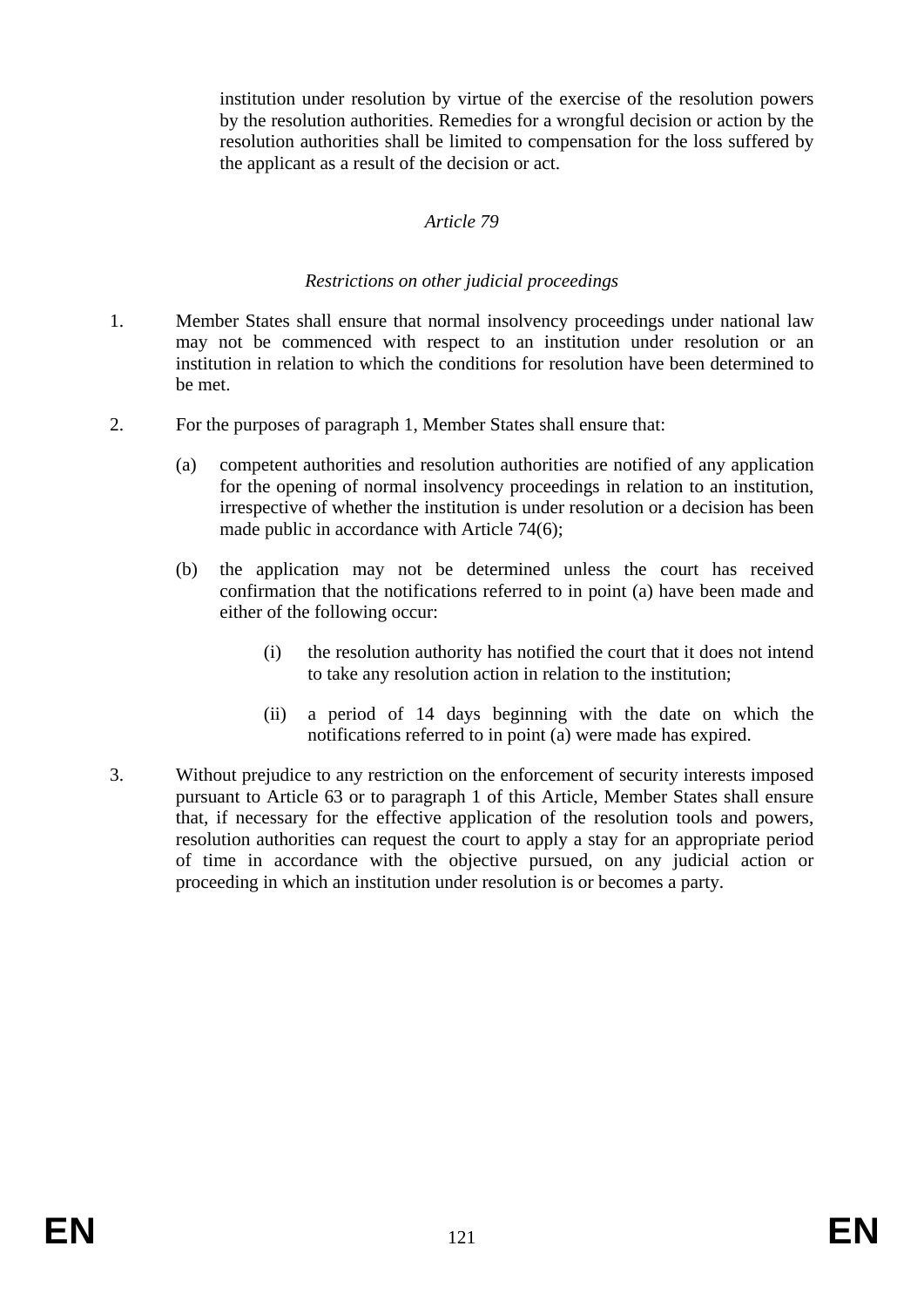## **TITLE V**

## **GROUP RESOLUTION**

### *Article 80*

#### *Resolution colleges*

1. Group level resolution authorities shall establish resolution colleges to carry out the tasks referred to in Articles 11, 15 and 83, and, where appropriate, to ensure cooperation and coordination with third countries resolution authorities.

In particular, resolution colleges shall provide a framework for the group level resolution authority, the other resolution authorities and, where appropriate, competent authorities and consolidating supervisors concerned to perform the following tasks:

- (a) exchanging information relevant for the development of group resolution plans, for the application to groups of preparatory and preventative powers and for group resolution;
- (b) developing group resolution plans pursuant to Article 11;
- (c) assessing the resolvability of groups pursuant to Article 13;
- (d) exercising powers to address or remove impediments to the resolvability of groups pursuant to Article 15;
- (e) deciding on the need to establish a group resolution scheme as provided for in Article 83;
- (f) securing the agreement on group resolution schemes proposed in accordance with Article 83;
- (g) coordinating public communication of group resolution strategies and schemes;
- (h) coordinating the use of financing arrangements established under Title VII.
- 2. The group level resolution authority, the resolution authorities of each Member State in which a subsidiary covered by consolidated supervision is established and EBA shall be members of the resolution college.

Where the parent undertaking of one or more institutions is a company referred to in Article 1(d), the resolution authority of the Member State where that company is established shall be member of the resolution college.

Where the resolution authorities which are members of the resolution college are not the competent ministries, the competent ministries shall be members, in addition to the resolution authorities, of the resolution colleges and may attend meetings of the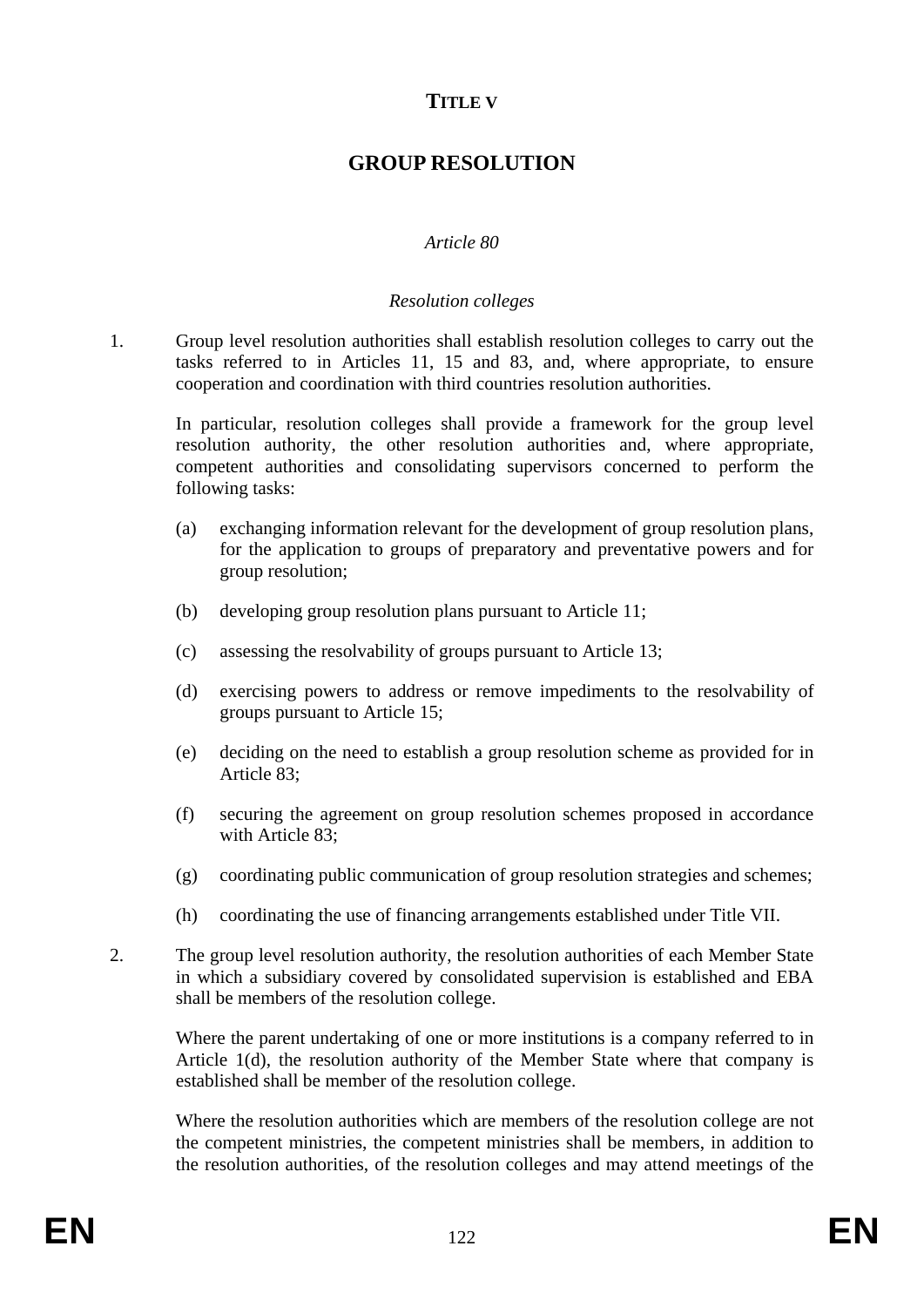resolution colleges, in particular, where the issues to be discussed concern matters which may have implications for public funds.

Where a parent undertaking or an institution established in the Union has subsidiary institutions situated in third countries, the resolution authorities of those third countries may also be invited to participate, as observers, in the resolution college, on request of the group level resolution authority, provided that they are subject to confidentiality requirements equivalent to those established by Article 76.

3. The public bodies participating in the colleges shall cooperate closely. The group level resolution authority shall coordinate all activities of resolution colleges and convene and chair all its meetings. The group level resolution authority shall keep all members of the college and EBA fully informed in advance of the organisation of such meetings, of the main issues to be discussed and of the activities to be considered. The group level resolution authority shall decide which authorities and ministries should participate in particular meetings or activities of the college, on the basis of the specific needs. The group level resolution authority shall also keep all the members of the college informed in a timely manner, of the actions and decisions taken in those meetings or the measures carried out.

The decision of the group level resolution authority shall take account of the relevance of the issue to the discussed, the activity to be planned or coordinated and the decisions to be taken for those resolution authorities, in particular the potential impact on the stability of the financial system in the Member States concerned.

- 4. EBA shall contribute to promoting and monitoring the efficient, effective and consistent functioning of resolution colleges. To that end, EBA may participate in particular meetings or particular activities as it deems appropriate, but it shall not have voting rights.
- 5. The group level resolution authority, after consulting the other resolution authorities, shall establish written arrangements and procedures for the functioning of the resolution college.
- 6. Notwithstanding paragraph 2, for the purposes of performing the tasks referred to in point (e) of the second subparagraph of paragraph 1 the resolution authority or authorities of each Member State in which a subsidiary is established shall participate at the meetings or activities of the resolution college.
- 7. Notwithstanding paragraph 2, for the purposes of performing the tasks referred to in points (f) and (h) of the second subparagraph of paragraph 1 the resolution authority or authorities of each Member State in which a subsidiary that meets the conditions for resolution shall participate at the meetings or activities of the resolution colleges.
- 8. Group level resolution authorities may not establish resolution colleges if other groups or colleges perform the same functions and carry out the same tasks specified in this Article and comply with all the conditions and procedures established in this Section. In this case all references to resolution colleges in this Directive shall also be understood as reference to those other groups or colleges.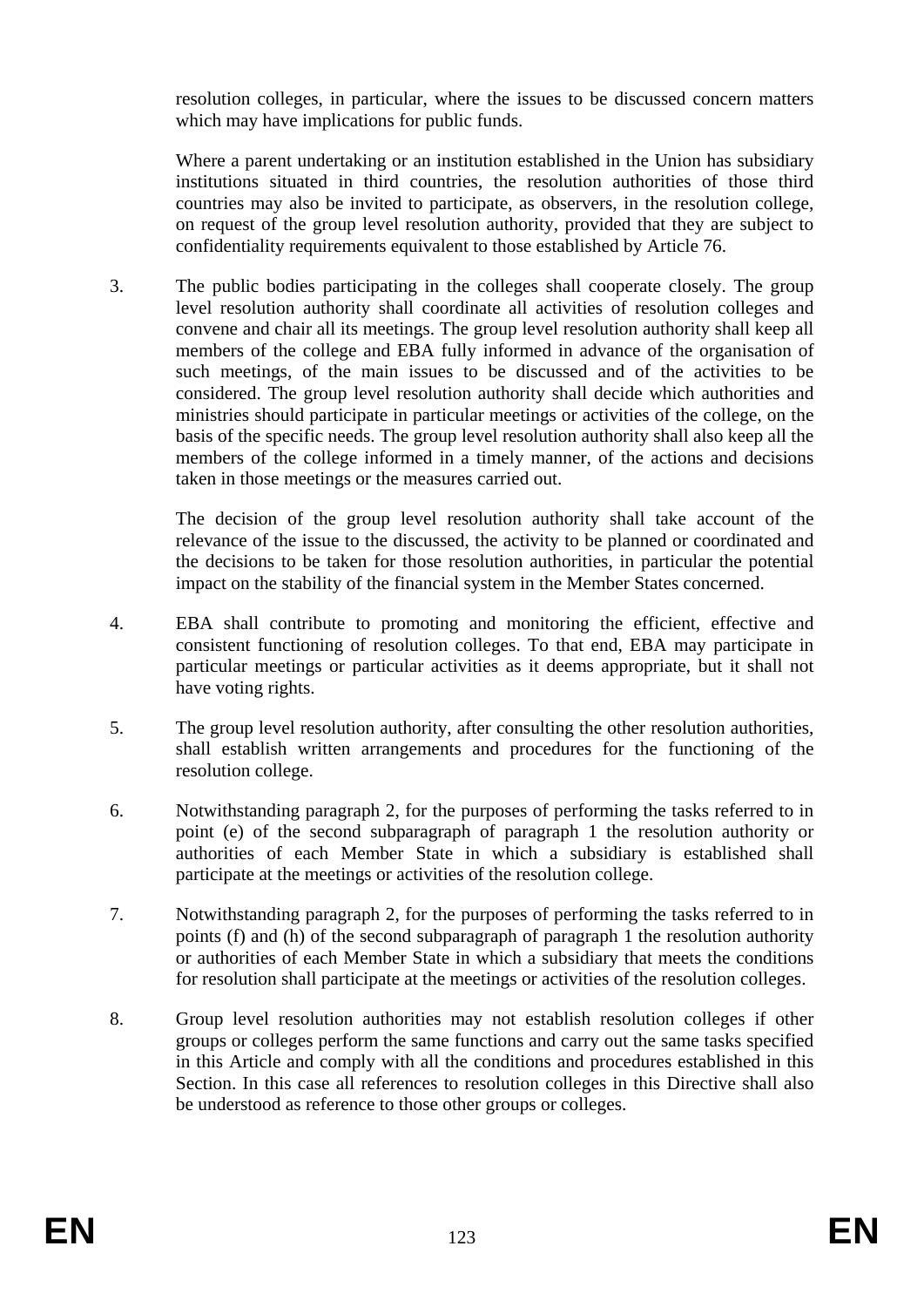9. EBA shall develop draft regulatory standards in order to specify the operational functioning of the resolution colleges for the performance of the tasks provided for in paragraphs 1, 3, 5, 6 and 7.

EBA shall submit those draft regulatory technical standards to the Commission within twelve months from the date of entry into force of this Directive.

Power is delegated to the Commission to adopt the regulatory standards referred to in the first subparagraph in accordance with the procedure laid down in Articles 10 to 14 of Regulation (EU) No 1093/2010.

### *Article 81*

### *European resolution colleges*

- 1. Where a third country institution or third country parent undertaking has two or more subsidiary institutions established in the Union, the resolution authorities of Member States where those domestic subsidiary institutions in the Union are established shall establish a European resolution college if no arrangements as the ones foreseen in Article 89 have been established.
- 2. The European resolution college shall perform the functions and carry out the tasks specified in Article 80 with respect to the domestic subsidiary institutions.
- 3. Where the domestic subsidiaries are held by a financial holding company established within the Union in accordance with the third subparagraph of Article 143(3) of Directive 2006/48/EC, the European resolution college shall be chaired by the resolution authority of the Member State where the consolidating supervisor is located for the purposes of consolidated supervision under that Directive.

Where the first sub-paragraph does not apply, the members of the European resolution college shall nominate and agree the chair.

4. Subject to paragraph 3 of this Article, the European resolution college shall otherwise function in accordance with Article 81.

#### *Article 82*

#### *Information exchange*

The resolution authorities shall provide one another with all the information relevant for the exercise of the other authorities' tasks under this Directive.

The resolution authorities shall communicate on request all relevant information. In particular, the group level resolution authority shall provide the resolution authorities in other Member States with all the relevant information in a timely manner in view of facilitating the exercise of the tasks referred to in points (b) to (h ) of the second subparagraph of Article 80(1).

Information shared pursuant to this Article may also be shared with competent ministries.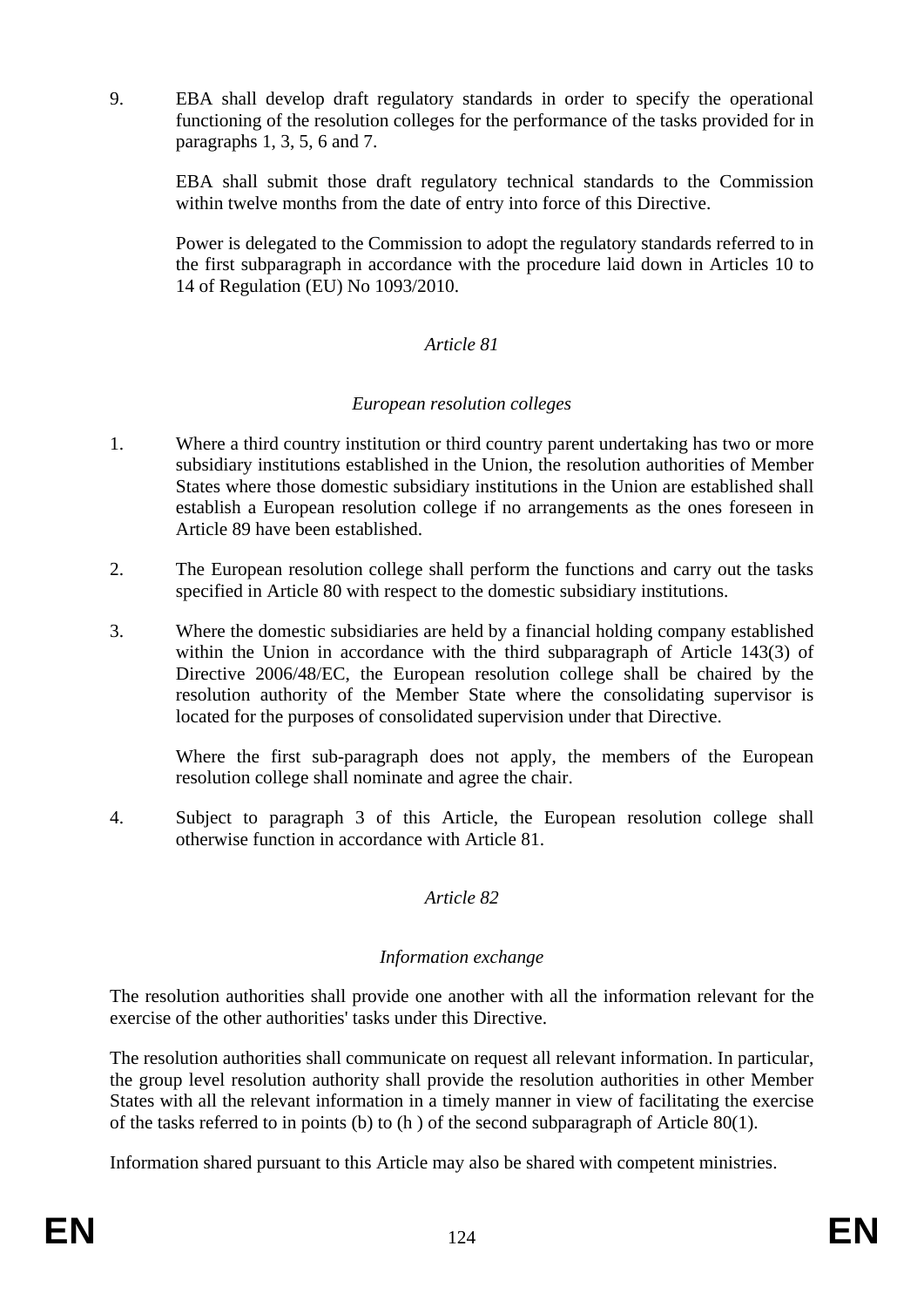### *Group resolution*

- 1. Where a resolution authority decides, or is notified pursuant to Article 74(3), that an institution that is a subsidiary in a group is failing or likely to fail, that authority shall notify the following information without delay to the group level resolution authority, if different, and to the resolution authorities that are members of the resolution college for the group in question:
	- (a) the decision that the institution is failing or likely to fail;
	- (b) the resolution actions or other insolvency measures that the resolution authority considers appropriate for that institution.
- 2. On receiving a notification under paragraph 1, the group level resolution authority, in consultation with the other members of the relevant resolution college, shall assess the likely impact of the failure of the institution in question, or the resolution action or other measures notified in accordance with point (b) of paragraph 1, on the group or on affiliated institutions in other Member States.
- 3. If the group level resolution authority, after consultation with the other resolution authorities in accordance with paragraph 2, assesses that the failure of the institution in question, or the resolution action or other measures notified in accordance with point (b) of paragraph 1, would not have a detrimental impact on the group or on affiliated institutions in other Member States, the resolution authority responsible for that institution may take the resolution action or other measures that it notified in accordance in accordance with point (b) of paragraph 1.
- 4. If the group level resolution authority, after consultation with the other resolution authorities in accordance with paragraph 2, assesses that the failure of the institution in question, or the resolution action or other measures notified in accordance with point (b) of paragraph 1, would have a detrimental impact on the group or on affiliated institutions in other Member States, the group level resolution authority shall, no later than 24 hours after receiving the notification under paragraph 1, propose a group resolution scheme and submit it to the resolution college.
- 5. A group resolution scheme required under paragraph 4 shall:
	- (a) outline the resolution actions that should be taken by the relevant resolution authorities in relation to the Union parent undertaking or particular group entities with the objective of preserving the value of the group as a whole, minimising the impact on financial stability in the Member States in which the group operates and minimising the use of extraordinary public financial support;
	- (b) specify how those resolution actions should be coordinated;
	- (c) establish a financing plan. The financing plan shall take into account the principles for sharing responsibility as established in accordance with point (e) of Article 11(3).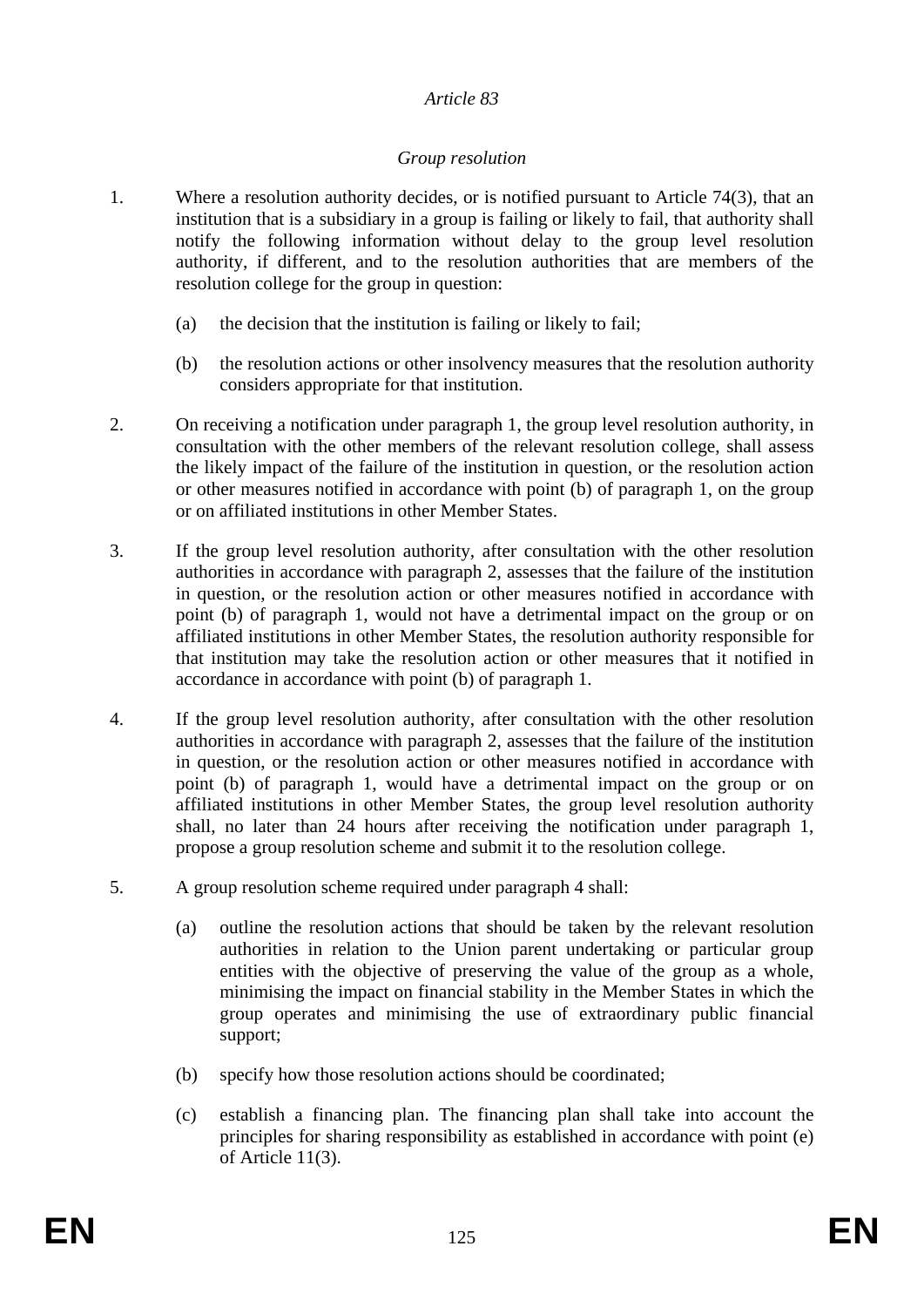- 6. If any member of the resolution college disagrees with the group resolution scheme proposed by the group level resolution authority and considers that it needs to take independent resolution actions or measures other than those proposed in the scheme in relation to an institution or group entity for reasons of financial stability, it may refer within 24 hours the matter to EBA in accordance with Article 19 of Regulation (EU) No 1093/2010.
- 7. By way of derogation from Article 19 (2) of Regulation (EU) No 1093/2010, EBA shall take a decision within 24 hours. The subsequent action or measure of the resolution authority shall be in conformity with the decision of EBA.
- 8. Where a group level resolution authority decides, or is notified pursuant to Article 74(3), that a Union parent undertaking for which it is responsible is failing or likely to fail, it shall notify the information referred to in points (a) and (b) of paragraph 1 of this article to resolution authorities that are members of the resolution college of the group in question. The resolution actions for the purposes of point (b) of paragraph 1 of this Article may include a group resolution scheme drawn up in accordance with paragraph 5 of this Article.
- 9. Authorities shall perform all actions under paragraphs 2 to 8 without delay, and with due regard to the urgency of the situation.
- 10. In any case where a group resolution scheme is not implemented and resolution authorities take resolution actions in relation to affiliated institutions, those authorities shall cooperate closely within the resolution colleges with a view to achieving a coordinated resolution strategy for all the institutions that are failing or likely to fail.
- 11. Resolution authorities that take any resolution action in relation to group entities shall inform the resolution college regularly and fully about those actions or measures and their on-going progress.

## **TITLE VI**

## **RELATIONS WITH THIRD COUNTRIES**

### *Article 84*

#### *Agreements with third countries*

- 1. The Commission may submit proposals to the Council, either at the request of a Member State or on its own initiative, for the negotiation of agreements with one or more third countries regarding the means of cooperation between resolution authorities in the resolution planning and process of institutions and parent undertakings, in particular with regard to the following situations:
	- (a) in cases where a domestic subsidiary institution is established in the Member States;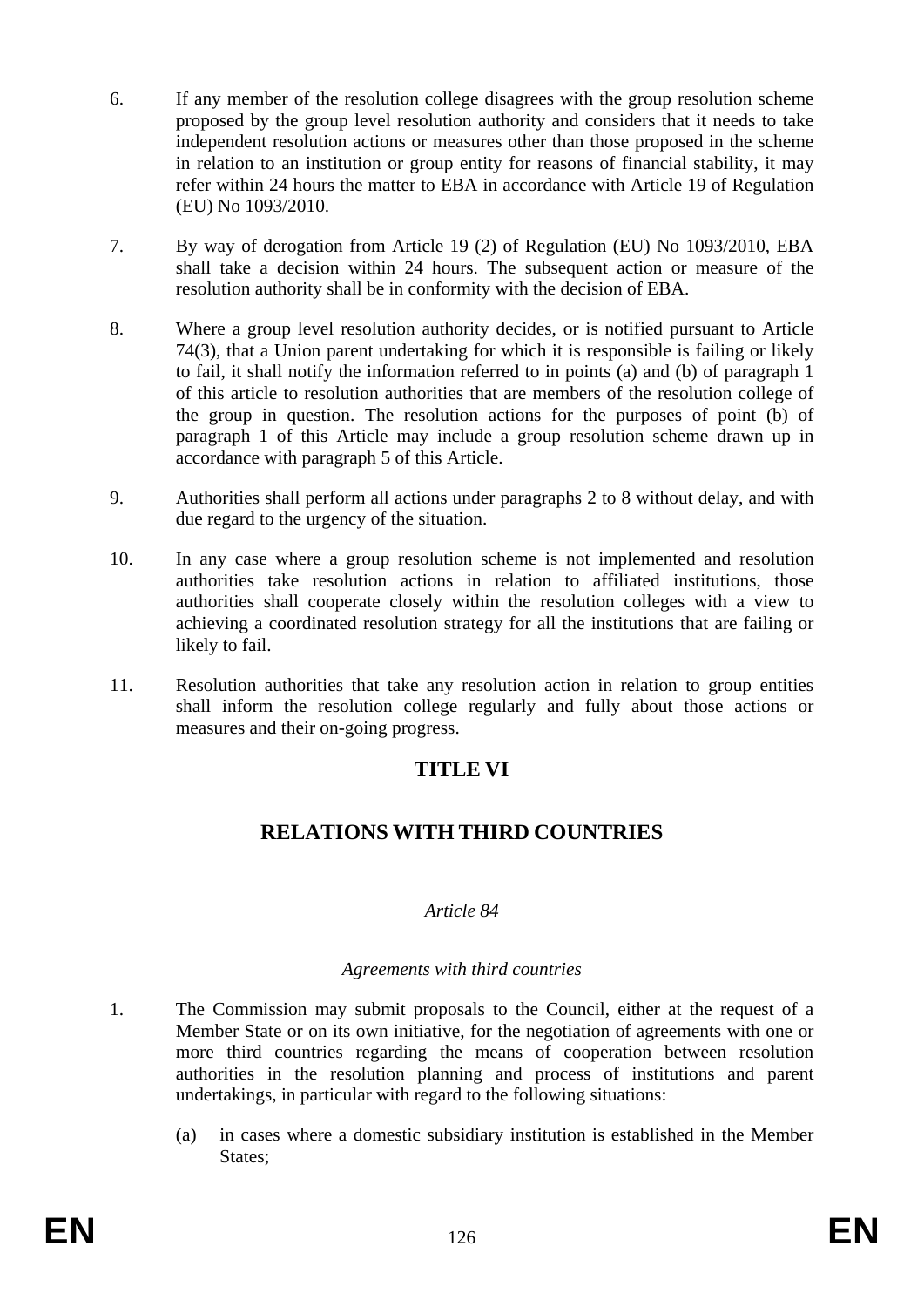- (b) in cases where a third country institution operates a significant branch in the Member States;
- (c) in cases where a parent institution and, or a company referred to in points (c) and (d) of Article 1 established in the Member States has one or more third country subsidiary institutions;
- (d) in cases where an institution established in the Member States has one or more significant branches in one or more third countries.
- 2. The agreements referred to in paragraph 1 shall, in particular, seek to ensure the establishment of processes and arrangements between resolution authorities for cooperation in carrying out some or all of the tasks and exercising some or all of the powers indicated in Article 89.

#### *Recognition of third country resolution proceedings*

- 1. Until an international agreement provided for under Article 84 with a third country is concluded and to the extent that the subject matter is not governed by that agreement the following provisions shall apply.
- 2. EBA shall recognise, except as provided for in Article 86, third country resolution proceedings relating to a third country institution that:
	- (a) has a domestic branch;
	- (b) otherwise has assets, rights or liabilities located in or governed by the law of a Member State.
- 3. The recognition by EBA of third country resolution proceedings as referred in paragraph 2 shall imply the obligation for national resolution authorities to give effect to such resolution proceedings in their territory.
- 4. The implementation of EBA's decision to recognise third country resolution proceedings shall be effected by the resolution authorities. For this purpose, Member States shall ensure that resolution authorities are, as a minimum, empowered to do the following, without the appointment of an administrator or of any official under national insolvency law, an order, approval or consent from the court, or any other form of judicial procedure:
	- (a) exercise the transfer powers in relation to the following:
		- assets of a third country institution that are located in their Member State or governed by the law of their Member State;
		- rights or liabilities of a third country institution that are booked by the domestic branch in their Member State or governed by the law of their Member State, or where claims in relation to such rights and liabilities are enforceable in their Member State.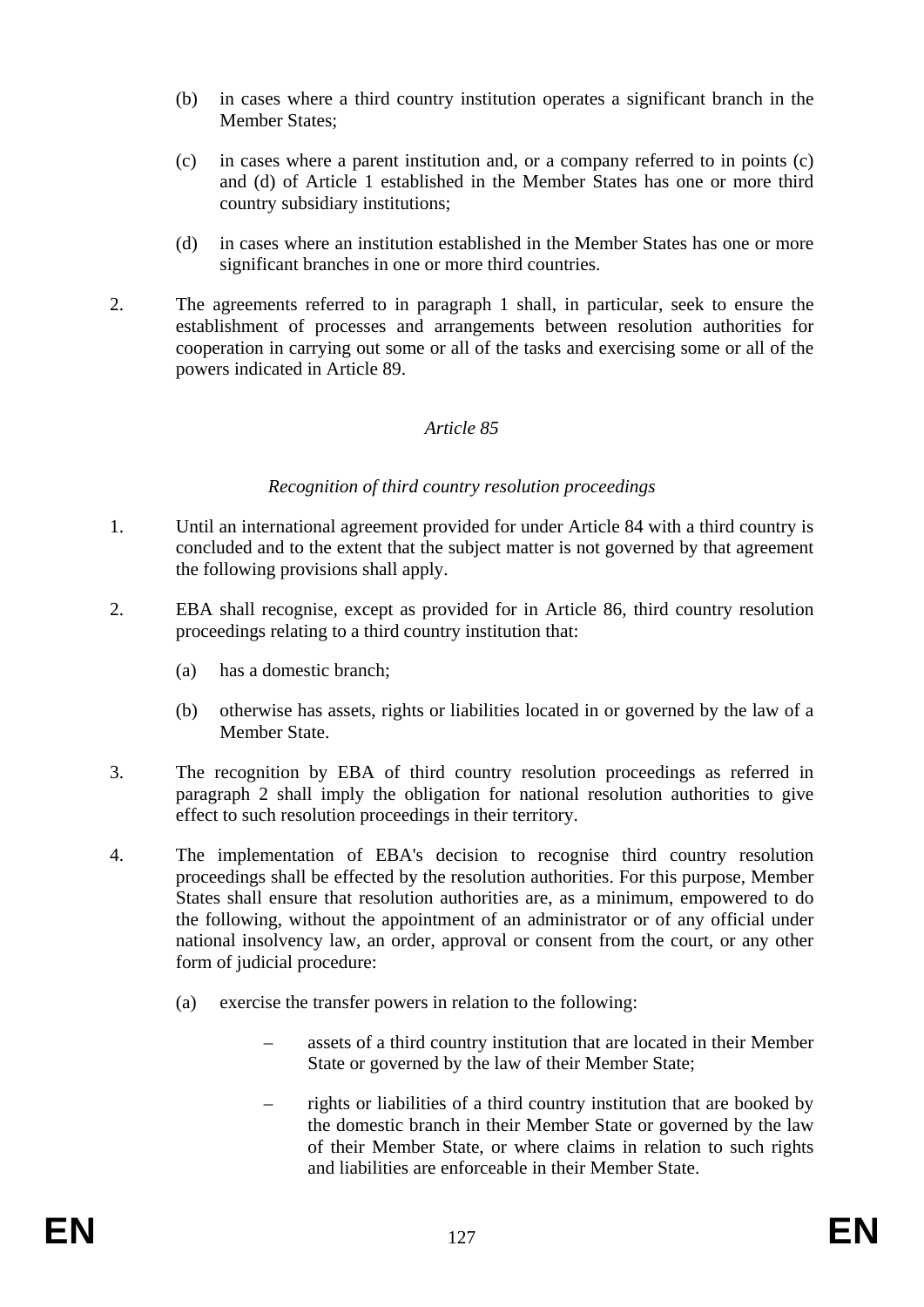(b) perfect, including to require another person to take action to perfect, a transfer of shares or instruments of ownership in a domestic subsidiary institution established in the designating Member State.

### *Article 86*

### *Right to refuse recognition of third country resolution proceedings*

- 1. EBA shall refuse, after consulting the national resolution authorities concerned, to recognise pursuant to Article 85(2) third country resolution proceedings if it considers :
	- (a) that the third country resolution proceeding would have an adverse effect on financial stability in the Member State in which the resolution authority is based or considers that the proceeding may have an adverse effect on the financial stability of another Member State;
	- (b) that independent resolution action under Article 87 in relation to a domestic branch is necessary to achieve one or more of the resolution objectives;
	- (c) that creditors, including in particular depositors located or payable in a Member State, would not receive equal treatment with third country creditors under the third country resolution proceedings.
- 2. The Commission shall, by means of delegated acts adopted in accordance to Article 103, shall specify the circumstances referred to in points (a) and (b) of paragraph 1 of this Article.

### *Article 87*

### *Resolution of Union branches of third country institutions*

- 1. Member States shall ensure that resolution authorities have the powers necessary to take a resolution action in relation to a domestic branch that is independent of any third country resolution procedure in relation to the third country institution in question.
- 2. Member States shall ensure that the powers required in paragraph 1 may be exercised by resolution authorities where the resolution authority considers that resolution action is necessary in the public interest and one or more of the following conditions is met:
	- (a) the branch no longer meets, or is likely not to meet, the conditions imposed by national law for its authorisation and operation within that Member State and there is no prospect that any private sector, supervisory or relevant third country action would restore the branch to compliance or prevent failure in reasonable timeframe;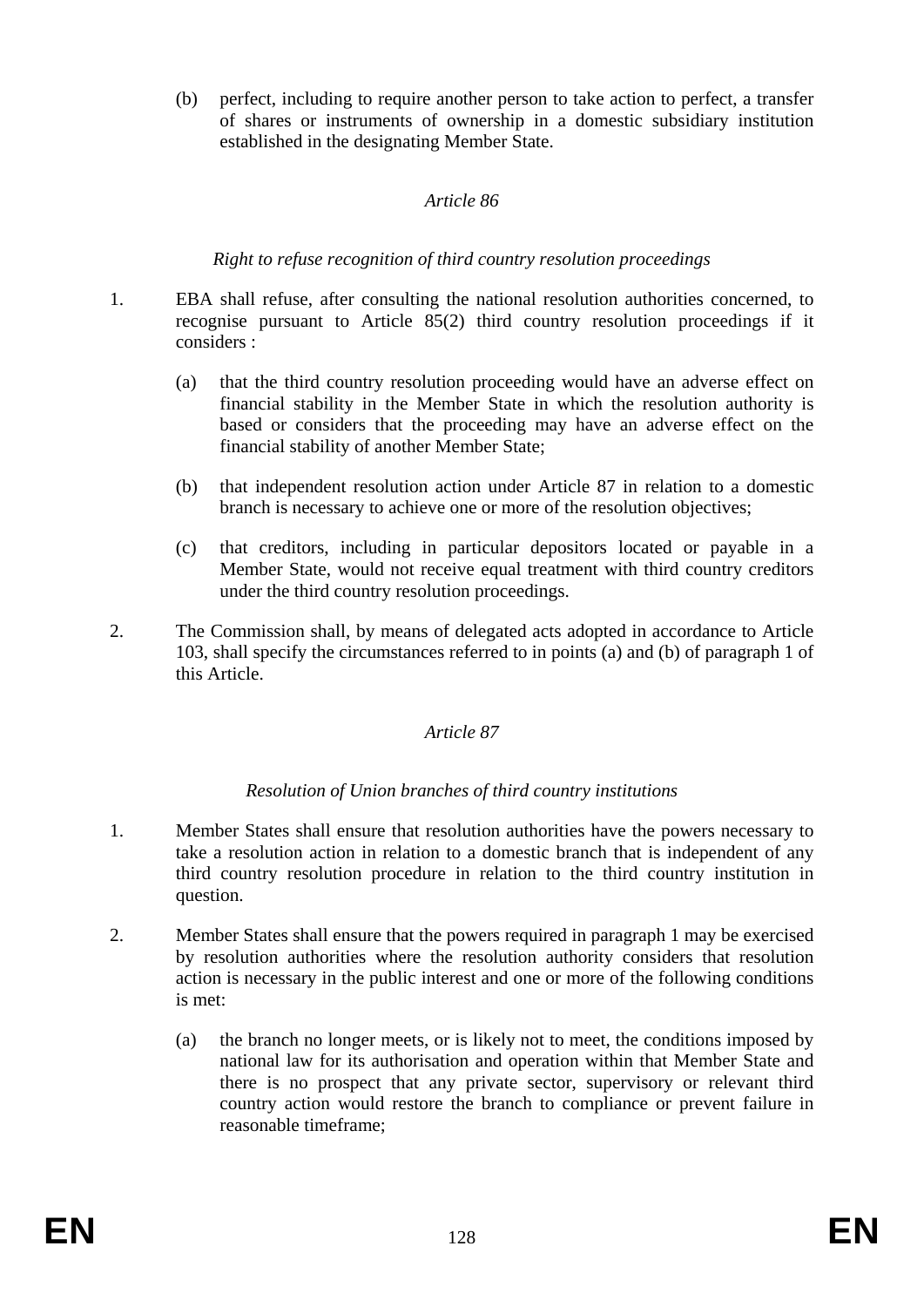- (b) the third country institution is unable, or is unlikely to be unable, to pay its obligations to domestic creditors, or obligations that have been created or booked through the branch, as they fall due and the resolution authority is satisfied that no third country resolution proceeding or insolvency proceeding has been or will be initiated in relation to that institution;
- (c) the relevant third country authority has initiated a resolution proceeding in relation to the third country institution, or has notified to the resolution authority its intention to initiate such a proceeding, and one of the circumstances specified in Article 86 applies.
- 3. Where a resolution authority takes an independent resolution action in relation to a domestic branch, it shall have regard to the resolution objectives and take the resolution action in accordance with the following principles and requirements, insofar as they are relevant:
	- (a) the principles set out in Article 29;
	- (b) the requirements relating to the application of the resolution tools in Chapter II of Title IV.

#### *Cooperation with third country authorities*

- 1. Until an international agreement provided for under Article 84 with third countries is concluded and to the extent that the subject matter is not governed by that agreement the following provisions shall apply.
- 2. EBA shall conclude non-binding framework cooperation arrangements with the following relevant third country authorities:
	- (a) in cases where a domestic subsidiary institution is established in the Union, the relevant authorities of the third country where the parent undertaking or a company referred to in points (c) and (d) of Article 1 are established;
	- (b) in cases where a third country institution operates a significant branch in the Union, the relevant authority of the third country where that institution is established;
	- (c) in cases where a parent institution and, or a company referred to in points (c) and (d) of Article 1 established in the Union has one or more third country subsidiary institutions, the relevant authorities of the third countries where those subsidiary institutions are established;
	- (d) in cases where an institution established in the Union has one or more significant branches in one or more third countries, the relevant authorities of the third countries where those branches are established.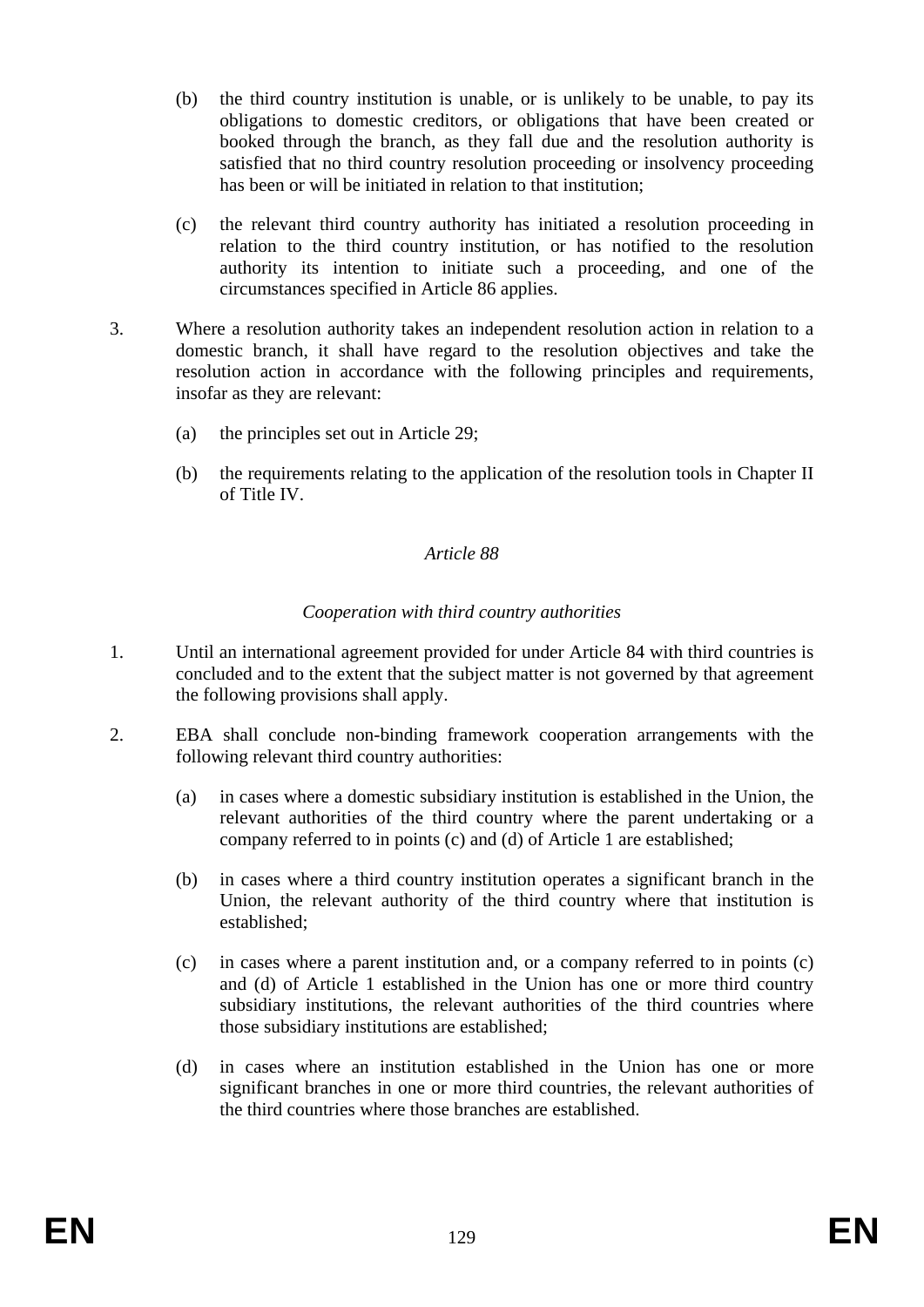Cooperation arrangements under this paragraph may relate to single institutions or to groups that include institutions.

- 3. The framework cooperation agreements referred to in paragraph 1 shall establish processes and arrangements between the participating authorities for cooperation in carrying out some or all or the following tasks and exercising some or all of the following powers in relation to institutions referred to in points (a) to (d) of paragraph 1 or groups including such institutions:
	- (a) the development of resolution plans in accordance with Articles 9 and 12 and similar requirements under the law of the relevant third countries;
	- (b) the assessment of the resolvability of such institutions and groups, in accordance with Article 13 and similar requirements under the law of the relevant third countries;
	- (c) the application of powers to address or remove impediments to resolvability pursuant to Articles 14 and 15 and any similar powers under the law of the relevant third countries;
	- (d) the application of early intervention measures pursuant to Article 23 and similar powers under the law of the relevant third countries;
	- (e) the application of resolution tools and exercise of resolution powers and similar powers exercisable by the relevant third country authorities.
- 4. Competent authorities or resolution authorities, where appropriate, shall conclude non-binding cooperation arrangements in line with EBA framework arrangement with the relevant third country authorities indicated in paragraph 2.
- 5. Cooperation arrangements concluded between resolution authorities of Member States and third countries in accordance with this paragraph shall include provisions on the following matters:
	- (a) the exchange of information necessary for the preparation and maintenance of resolution plans;
	- (b) consultation and cooperation in the development of resolution plans, including principles for the exercise of powers under Articles 87 and 88 and similar powers under the law of the relevant third countries;
	- (c) the exchange of information necessary for the application of resolution tools and exercise of resolution powers and similar powers under the law of the relevant third countries;
	- (d) early warning to or consultation of parties to the cooperation arrangement before taking any significant action under this Directive or relevant third country law affecting the institution or group to which the arrangement relates;
	- (e) the coordination of public communication in case of joint resolution actions;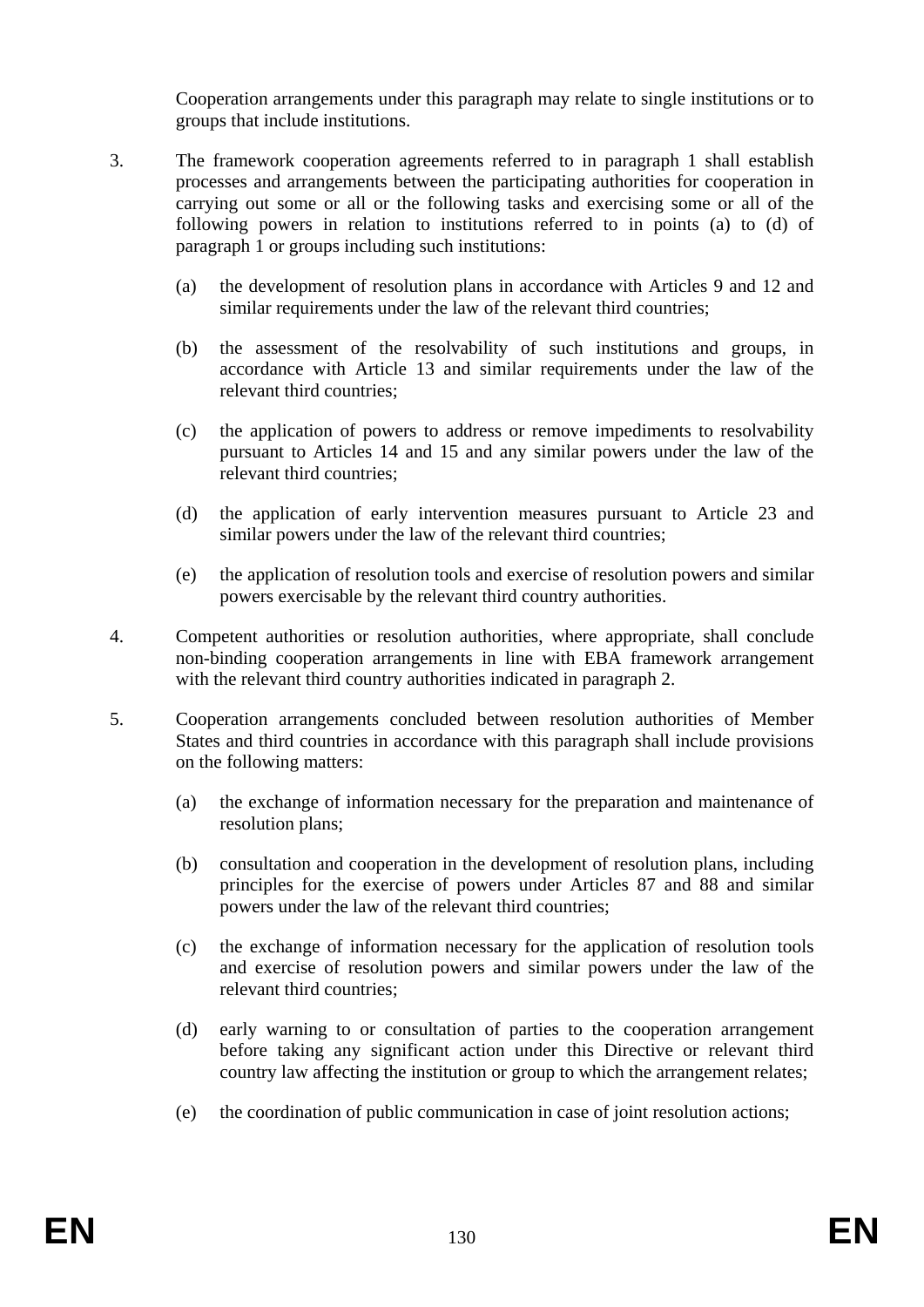- (f) procedures and arrangements for the exchange of information and cooperation under points (a) to (e), including, where appropriate, through the establishment and operation of crisis management groups.
- 6. Member States shall notify to EBA any cooperation arrangements that resolution authorities and competent authorities have concluded in accordance with this article.

#### *Confidentiality*

- 1. Member States shall ensure that resolution authorities, competent authorities and competent ministries exchange confidential information with relevant third country authorities only if the following conditions are met:
	- (a) those third country authorities are subject to requirements and standards of professional secrecy at least equivalent to those imposed by Article 76;
	- (b) the information is necessary for the performance by the relevant third country authorities of their functions under national law that are comparable to those under this Directive.
- 2. Where confidential information originates in another Member State, resolution authorities or competent authorities may not disclose that information to relevant third country authorities unless the following conditions are met:
	- (a) the relevant authority of the Member State where the information originated (the originating authority) agrees to that disclosure;
	- (b) the information is disclosed only for the purposes permitted by the originating authority.
- 3. For the purposes of this Article, information is deemed confidential if it is subject to confidentiality requirements under Union law.

### **TITLE VII**

### **EUROPEAN SYSTEM OF FINANCING ARRANGEMENTS**

#### *Article 90*

#### *European System of Financing Arrangements*

The European System of Financing Arrangements shall consist of:

(a) national financing arrangements established in accordance with Article 91;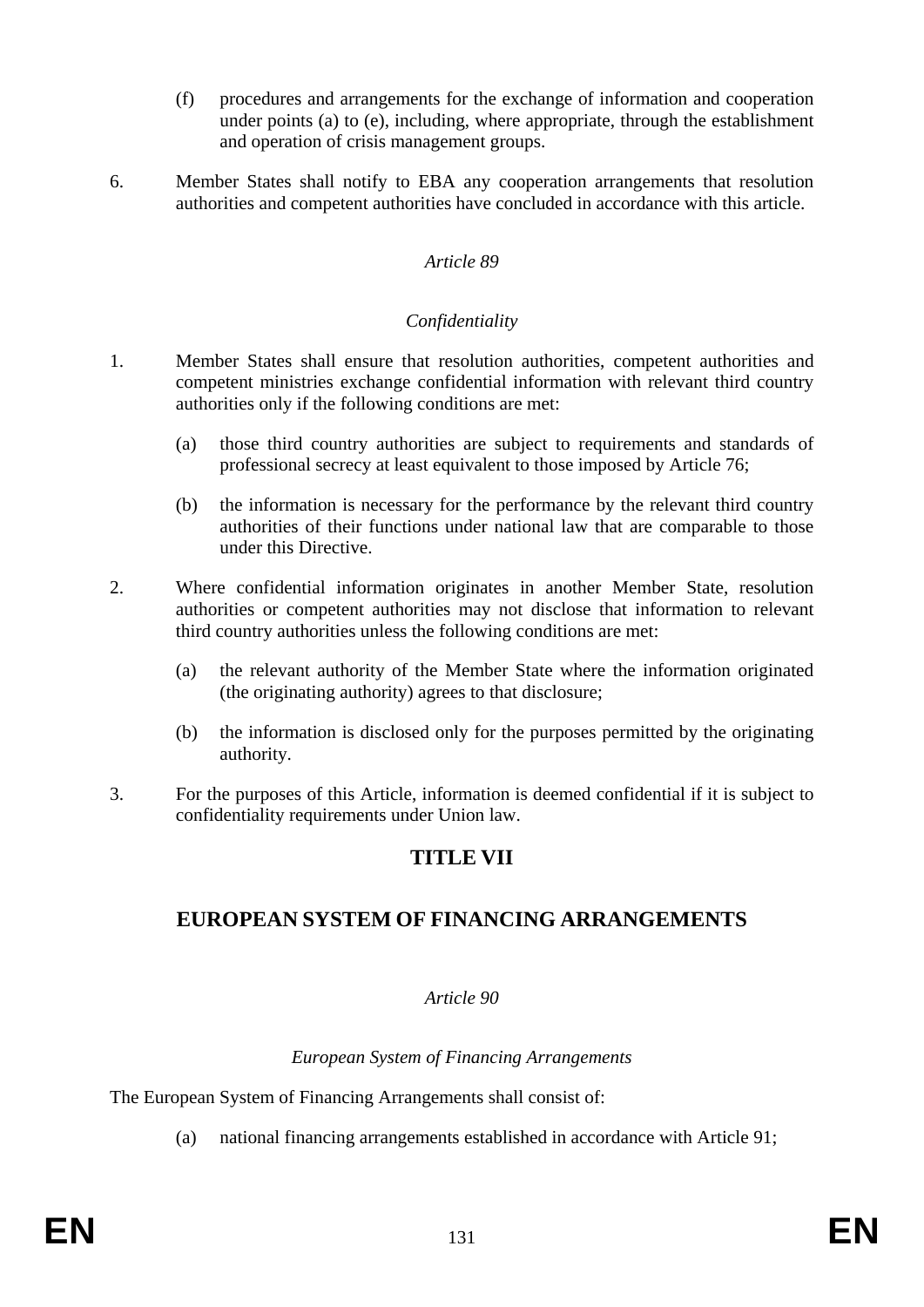- (b) the borrowing between national financing arrangements as specified in Article 97,
- (c) the mutualisation of national financing arrangements in the case of a group resolution as referred to in Article 98.

#### *Requirement to establish resolution financing arrangements*

- 1. Member States shall establish financing arrangements for the purpose of ensuring the effective application by the resolution authority of the resolution tools and powers. The financing arrangements shall be used only in accordance with the resolution objectives and the principles set out in Articles 26 and 29.
- 2. Member States shall ensure that the financing arrangements have adequate financial resources.
- 3. For the purpose provided for in paragraph 2, financing arrangements shall in particular have:
	- (a) the power to raise ex ante contributions as specified in Article 94 with a view to reaching the target level specified in Article 93;
	- (b) the power to raise ex post extraordinary contributions as specified in Article 95, and
	- (c) the power to contract borrowings and other forms of support as specified in Article 96.

#### *Article 92*

#### *Use of the resolution financing arrangements*

- 1. The financing arrangements established in accordance with Article 91 may be used by the resolution authority when applying the resolution tools, for the following purposes:
	- (a) to guarantee the assets or the liabilities of the institution under resolution, its subsidiaries, a bridge institution or an asset management vehicle;
	- (b) to make loans to the institution under resolution, its subsidiaries, a bridge institution or an asset management vehicle;
	- (c) to purchase assets of the institution under resolution;
	- (d) to make contributions to a bridge institution;
	- (e) to take any combination of the actions referred to in points (a) to (e).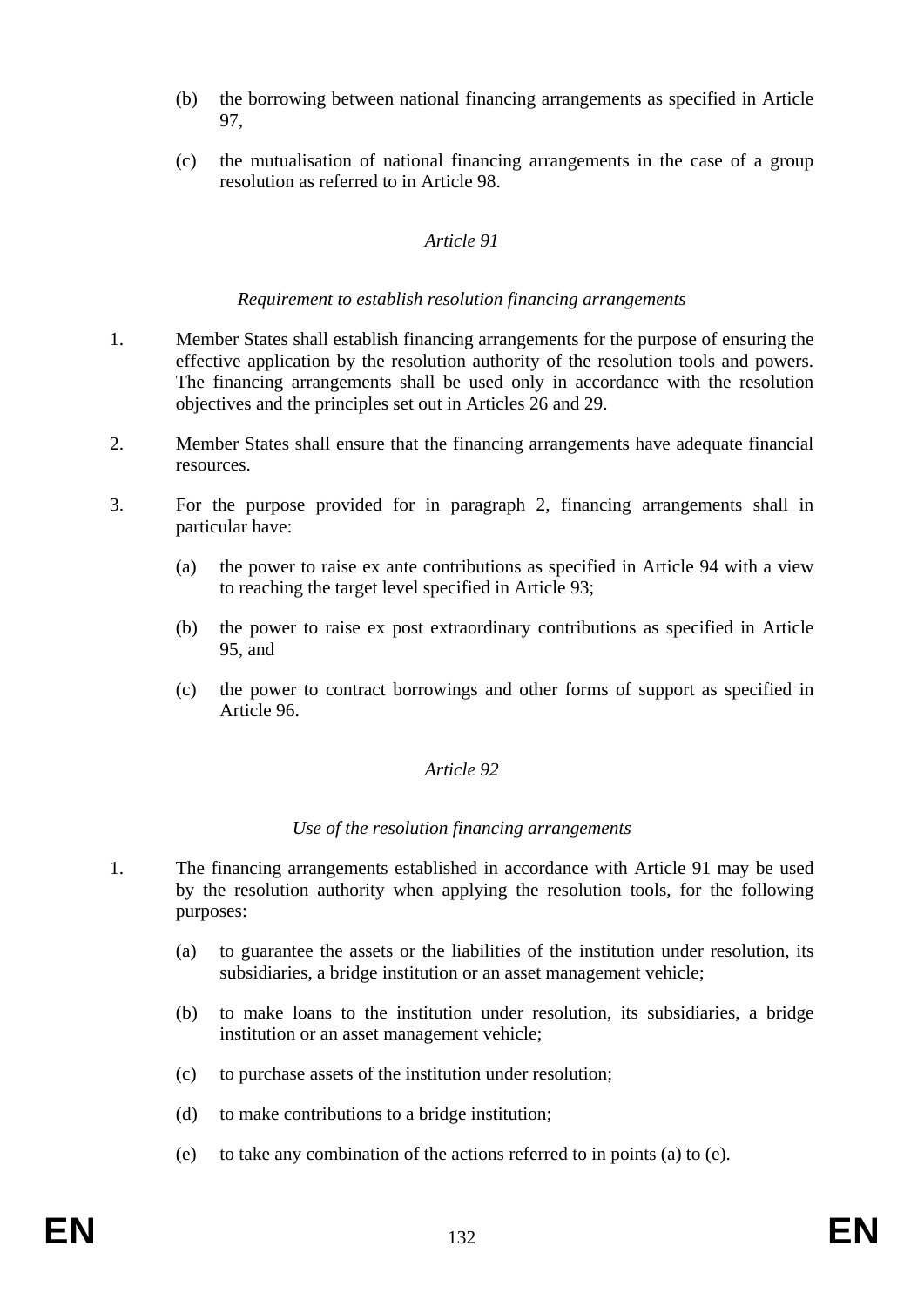The financing arrangements may be used to take the actions referred to in points (a) to (e) also with respect to the purchaser in the context of the sale of business tool.

2. Member States shall ensure that any losses, costs or other expenses incurred in connection with the use of the resolution tools shall be first borne by the shareholders and the creditors of the institution under resolution. Only if the resources from shareholders and creditors are exhausted, the losses, costs or other expenses incurred in connection with the use of the resolution tools shall be borne by the financing arrangements.

### *Article 93*

### *Target funding level*

- 1. Member States shall ensure that, in a period no longer than 10 years after the entry into force of this directive, the available financial means of their financing arrangements reach at least 1% of the amount of deposits of all the credit institutions authorised in their territory which are guaranteed under Directive 94/19/EC.
- 2. During the initial period of time referred to in paragraph 1, contributions to the financing arrangements raised in accordance with Article 94 shall be spread out in time as evenly as possible until the target level is reached.

Member States may extend the initial period of time for a maximum of four years in case the financing arrangements make cumulated disbursements superior to 0.5% of covered deposits.

3. If, after the initial period of time referred to in paragraph 1, the available financial means diminish below the target level specified in paragraph 2, contributions raised in accordance with Article 94 shall resume until the target level is reached. Where the available financial means amount to less than half of the target level, the annual contributions shall not be less than 0.25% of covered deposits.

### *Article 94*

#### *Ex ante contributions*

- 1. In order to reach the target level specified in Article 93, Member States shall ensure that contributions are raised at least annually from the institutions authorised in their territory.
- 2. Contributions shall be calculated in accordance with the following rules:
	- (a) if a Member State has availed itself of the option provided for in Article 99(5) of this Directive to use the funds of Deposit Guarantee Scheme for the purposes of Article 92 of this Directive, the contribution from each institution shall be pro-rata to the amount of its liabilities excluding own funds and deposits guaranteed under Directive 94/19/EC with respect to the total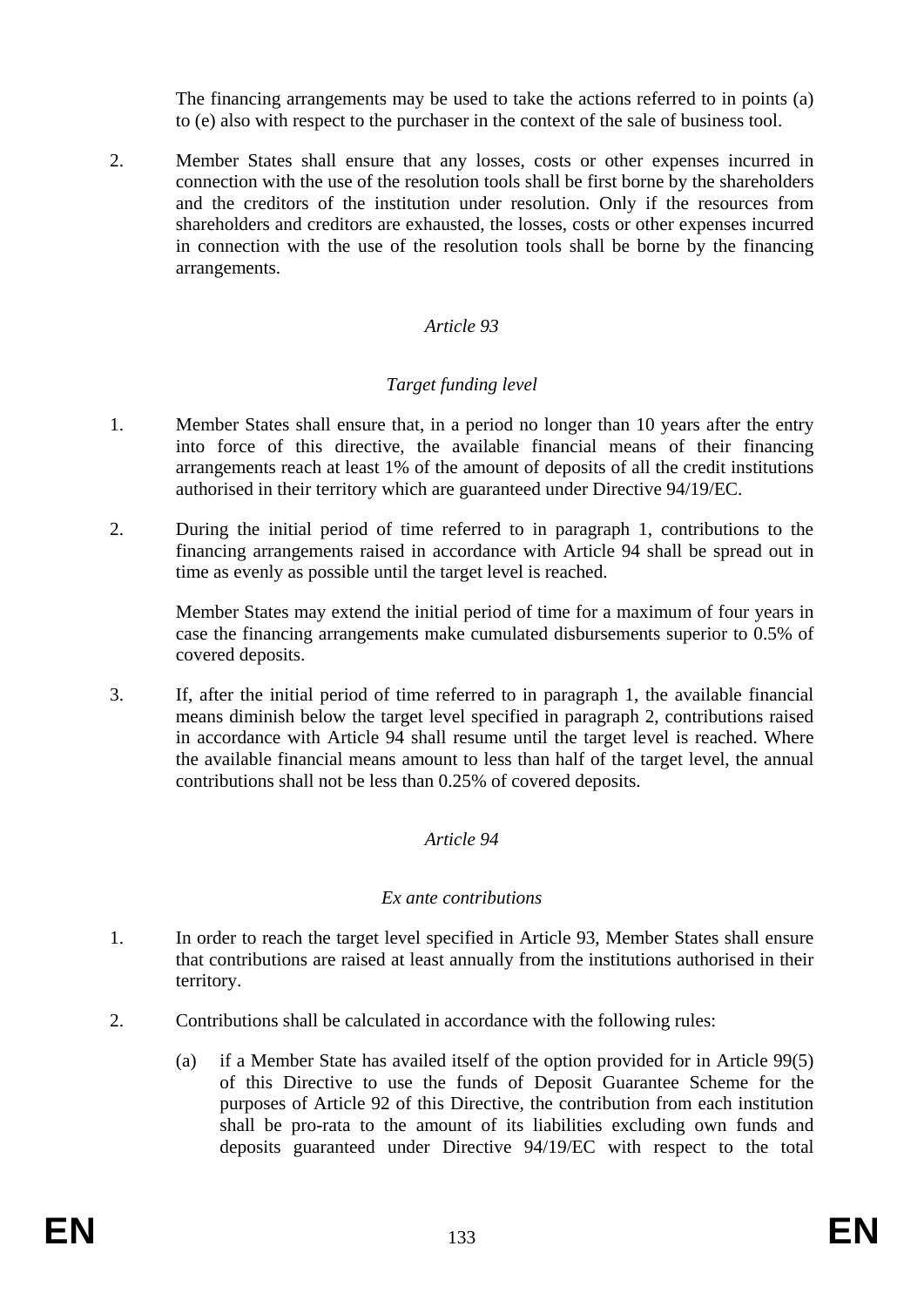liabilities, excluding own funds and deposits guaranteed under Directive 94/19/EC, of all the institutions authorised in the territory of the Member State.

- (b) if a Member State has not availed itself of the option provided for in Article 99(5) to use the funds of the Deposit Guarantee Scheme for the purposes of Article 92, the contribution from each institution shall be pro-rata to the total amount of its liabilities, excluding own funds, with respect to the total liabilities, excluding own funds, of all the institutions authorised in the territory of the Member State.
- (c) the contributions calculated under (a) and (b) shall be adjusted in proportion to the risk profile of institutions, in accordance with the criteria adopted under paragraph 7 of this Article.
- 3. The available financial means to be taken into account in order to reach the target level specified in Article 93 may include payment commitments which are fully backed by collateral of low risk assets unencumbered by any third party rights, at the free disposal and earmarked for the exclusive use by the resolution authorities for the purposes specified in the first paragraph of Article 92. The share of irrevocable payment commitments shall not exceed 30% of the total amount of contributions raised in accordance with this Article.
- 4. Member States shall ensure that the obligation to pay the contributions specified in this Article is enforceable under national law, and that due contributions are fully paid.

Member States shall set up appropriate regulatory, accounting; reporting and other obligations to ensure that due contribution are fully paid. Member States shall also ensure measures for the proper verification of whether the contribution has been paid correctly. Member States shall ensure measures to prevent evasion, avoidance and abuse.

- 5. The amounts raised in accordance with this Article shall only be used for the purposes specified in Article 92 of this Directive, and, where Member States have availed themselves of the option provided for under Article 99(5) of this Directive, for the purposes specified in Article 92 of this Directive or for the repayment of deposits guaranteed under Directive 94/19/EC.
- 6. The amounts received from the institution under resolution or the bridge institution, the interest and other earnings on investments and any other earnings shall benefit the financing arrangements.
- 7. The Commission shall be empowered to adopt delegated acts in accordance with Article 103 in order specify the notion of adjusting contributions in proportion to the risk profile of institutions as referred to in paragraph 2 (c) of this Article, taking into account the following:
	- (a) the risk exposure of the institution, including the importance of its trading activities, its off-balance sheet exposures and its degree of leverage;
	- (b) the stability and variety of the company's sources of funding;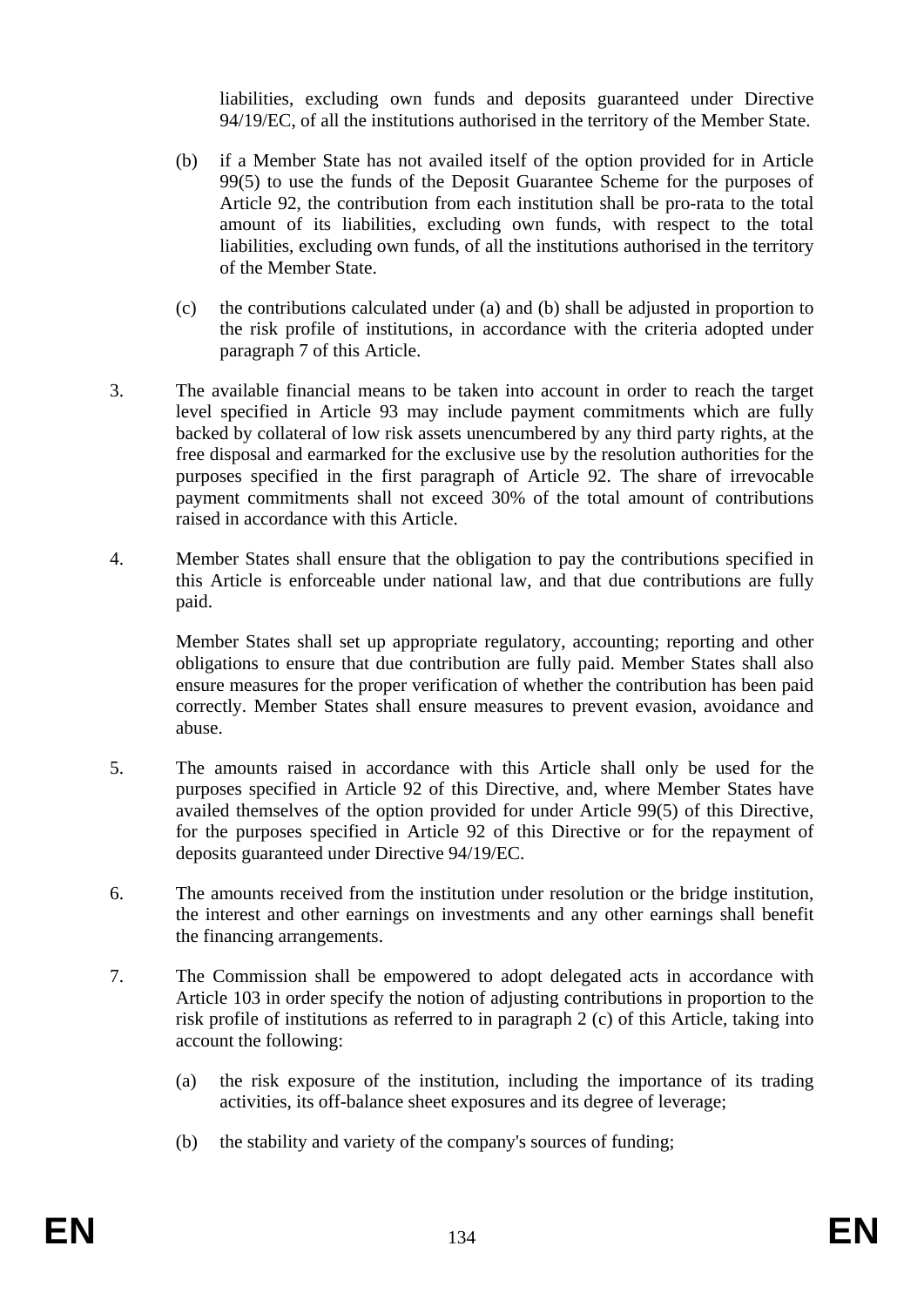- (c) the financial condition of the institution;
- (d) the probability that the institution enters into resolution;
- (e) the extent to which the institution has previously benefited from State support;
- (f) the complexity of the structure of the institution and the resolvability of the institution, and
- (g) its systemic importance for the market in question.
- 8. The Commission shall be empowered to adopt delegated acts in accordance with Article 103 in order to:
	- (a) specify the registration, accounting, reporting obligations and other obligations referred to in paragraph 4 intended to ensure that the contributions are effectively paid;
	- (b) specify the measures referred to in paragraph 4 to ensure proper verification of whether the contribution has been paid correctly;
	- (c) specify the measures referred to in paragraph 4 to prevent evasion, avoidance and abuse.

### *Extraordinary ex post contributions*

- 1. Where the available financial means are not sufficient to cover the losses, costs or other expenses incurred by the use of the financing arrangements, Member States shall ensure that extraordinary ex post contributions are raised from the institutions authorised in their territory, in order to cover the additional amounts. These extraordinary contributions shall be allocated between institutions in accordance with the rules set out in Article 94(2).
- 2. The provisions of Article 94(4) to (8) shall be applicable to the contributions raised under this article.

# *Article 96*

## *Alternative funding means*

Member States shall ensure that financing arrangements under their jurisdiction are enabled to contract borrowings or other forms of support from financial institutions, the central bank, or other third parties, in the event that the amounts raised in accordance with Article 94 are not sufficient to cover the losses, costs or other expenses incurred by the use of the financing arrangements, and the extraordinary contributions provided for in Article 95 are not immediately accessible.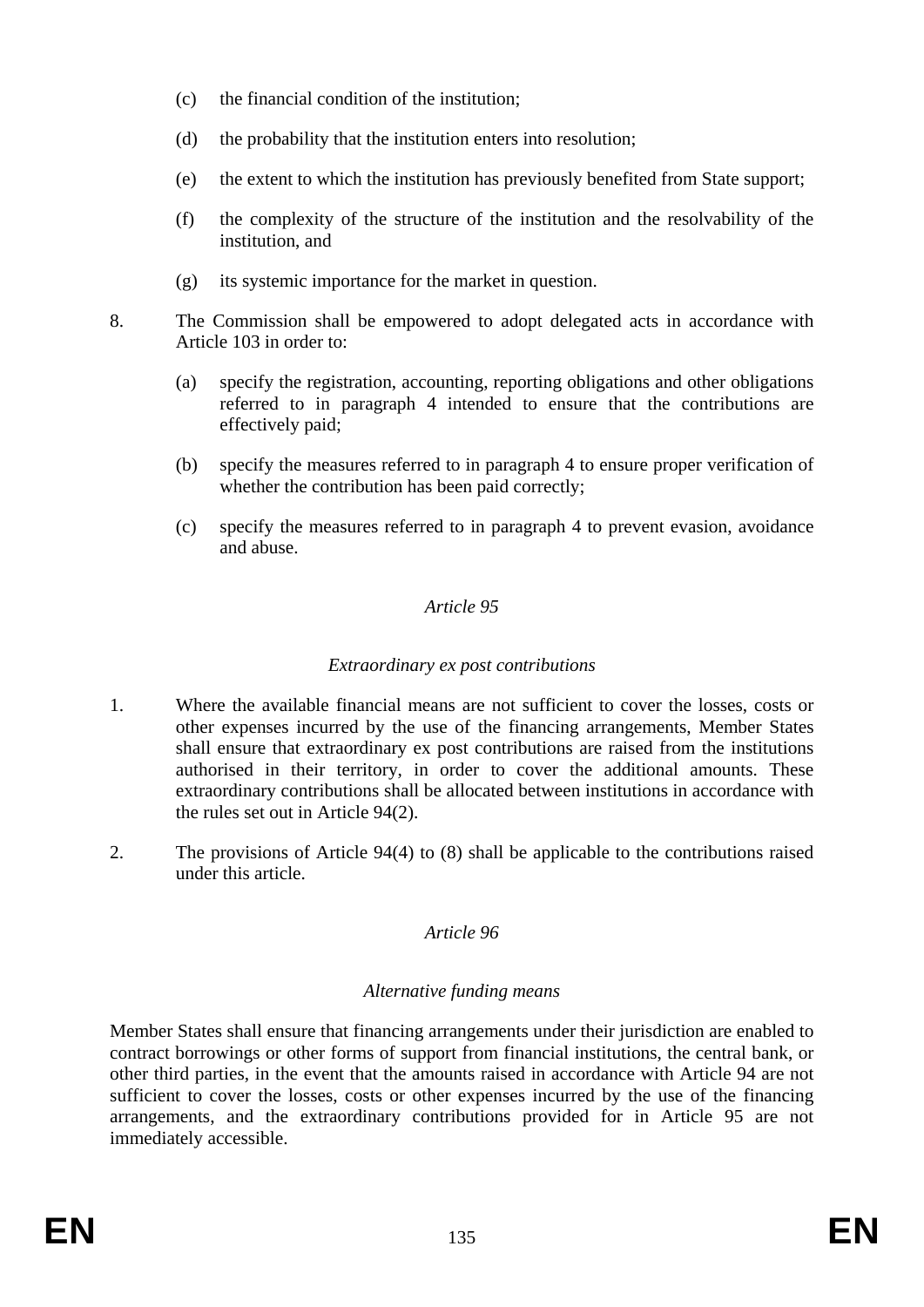#### *Borrowing between financing arrangements*

- 1. Member States shall ensure that financing arrangements under their jurisdiction shall have the right to borrow from all other financing arrangements within the Union, in the event that the amounts raised under Article 94 are not sufficient to cover the losses, costs or other expense incurred by the use of the financing arrangements, and the extraordinary contributions foreseen in Article 95 are not immediately accessible.
- 2. Member States shall ensure that financing arrangements under their jurisdiction are obliged to lend to other financing arrangements within the Union in the circumstances specified under paragraph 1.

Subject to the first subparagraph, national financing arrangements shall not be obliged to lend to another national financing arrangement in those circonstances when the resolution authority of the Member State of the financing arrangement considers that it would not have sufficient funds to finance any foreseeable resolution in the near future. In any case they should not be obliged to lend more than half of the funds that the national financing arrangement has available at the moment when the borrowing request is formalised.

3. The Commission shall be empowered to adopt delegated acts in accordance with Article 103 in order to specify the conditions that have to be met in order for a financing arrangement to be able to borrow from other financing arrangements as well as the conditions applicable to the borrowing and in particular the criteria for the assessment of whether there will be sufficient funds for financing a foreseeable resolution in the near future, the repayment period and the interest rate applicable.

#### *Article 98*

#### *Mutualisation of national financing arrangements in the case of a group resolution*

- 1. Member States shall ensure that, in the case of a group resolution as established in Article 83, each national financial arrangement of each of the institutions that are part of a group contributes to the financing of the group resolution in accordance with this Article.
- 2. For the purposes of paragraph 1, the group level resolution authority, in consultation to the resolution authorities of the institutions that are part of the group, shall establish, if necessary before taking any resolution action, a financing plan determining the total financial needs for the financing of the group resolution as well as the modalities for that financing.
- 3. The modalities referred to in paragraph 2 may include:
	- (a) contributions from the national financing arrangements of the institutions that are part of the group,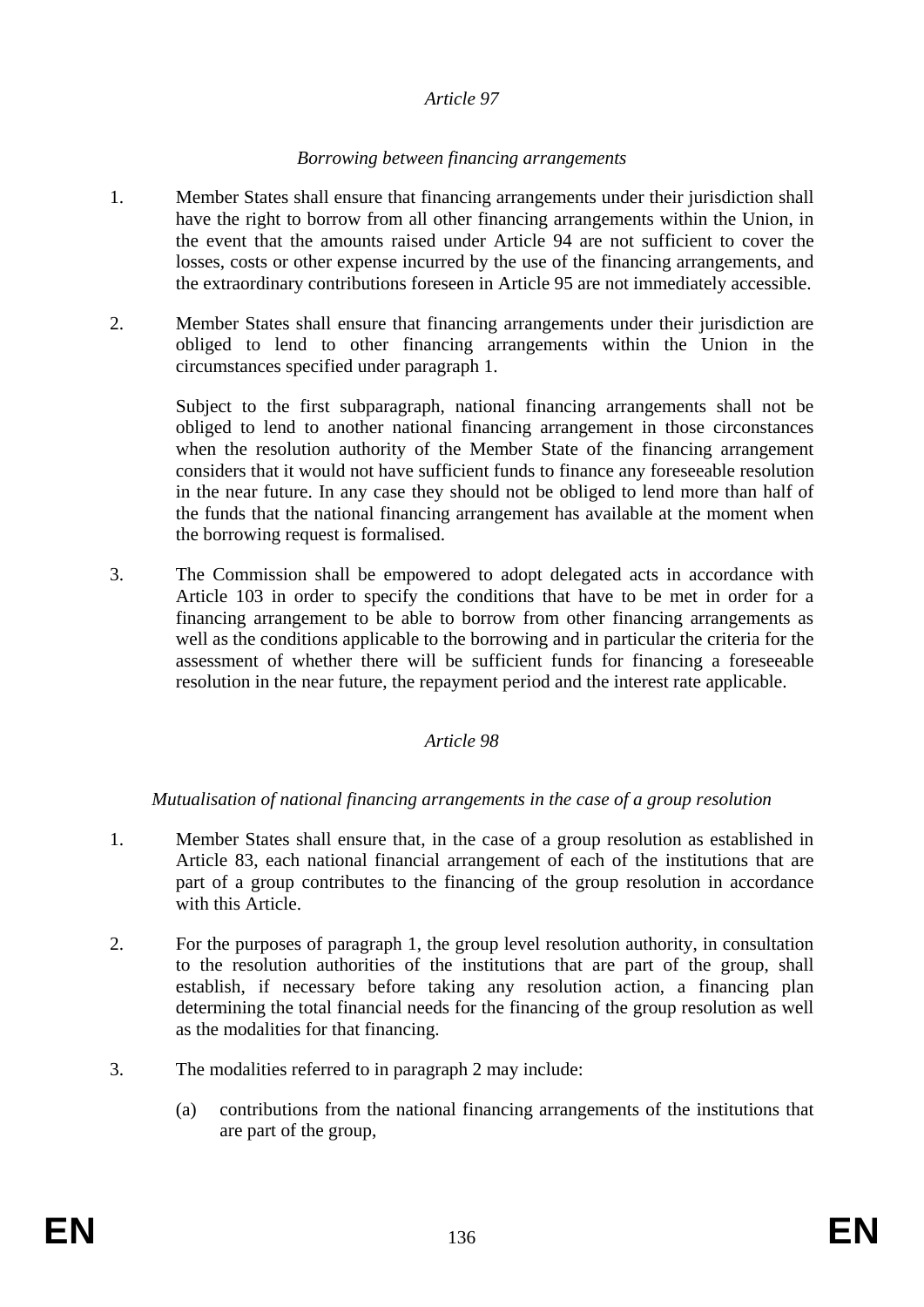(b) borrowings or other forms of support from financial institutions or the Central Bank.

The financing plan shall be part of the group resolution scheme as specified in Article 83. The financing plan shall establish the contribution from each national financing arrangement.

- 4. Provided that the requirements under paragraph 2 of this article and Article 83 are fulfilled, Member States shall establish rules and procedures to ensure that each national financing arrangement under their jurisdiction effects its contribution to the financing plan immediately after their resolution authorities receive a request from the group level resolution authority.
- 5. For the purpose of this Article, Member States shall ensure that the group financing arrangements are allowed, under the conditions laid down in article 96, to contract borrowings or other forms of support, from financial institutions, the Central Bank or other third parties, for the total amount needed to finance the resolution of the group in accordance with the financing plan referred to in paragraph 2 of this Article.
- 6. Member States shall ensure that each national financing arrangement under its jurisdiction guarantees any borrowing contracted by the group financing arrangement in accordance with paragraph 4. The guarantee by each national financing arrangement shall not exceed the part of its participation to the financing plan established in accordance to paragraph 2.
- 7. Member States shall ensure that any proceeds or benefits that arise from the use of the financing arrangements shall benefit all national financing arrangements in accordance to their contribution to the financing of the resolution as established in paragraph 2.
- 8. The Commission shall be empowered to adopt delegated acts in accordance with Article 103 in order to specify further:
	- (a) the form and content of the financing plan specified in paragraph 2;
	- (b) the modalities for the disbursement of the contributions to the financing plan referred to in paragraph 3;
	- (c) the modalities of the guarantees referred to in paragraph 5;
	- (d) the criteria for determining when all resolution actions have finalised;

### *Article 99*

### *Use of deposit guarantee schemes in the context of resolution*

1. Member States shall ensure that, where the resolution authorities take resolution action, and provided that this action ensures that depositors continue having access to their deposits, the deposit guarantee scheme to which the institution is affiliated is liable, up to the amount of covered deposits, for the amount of losses that it would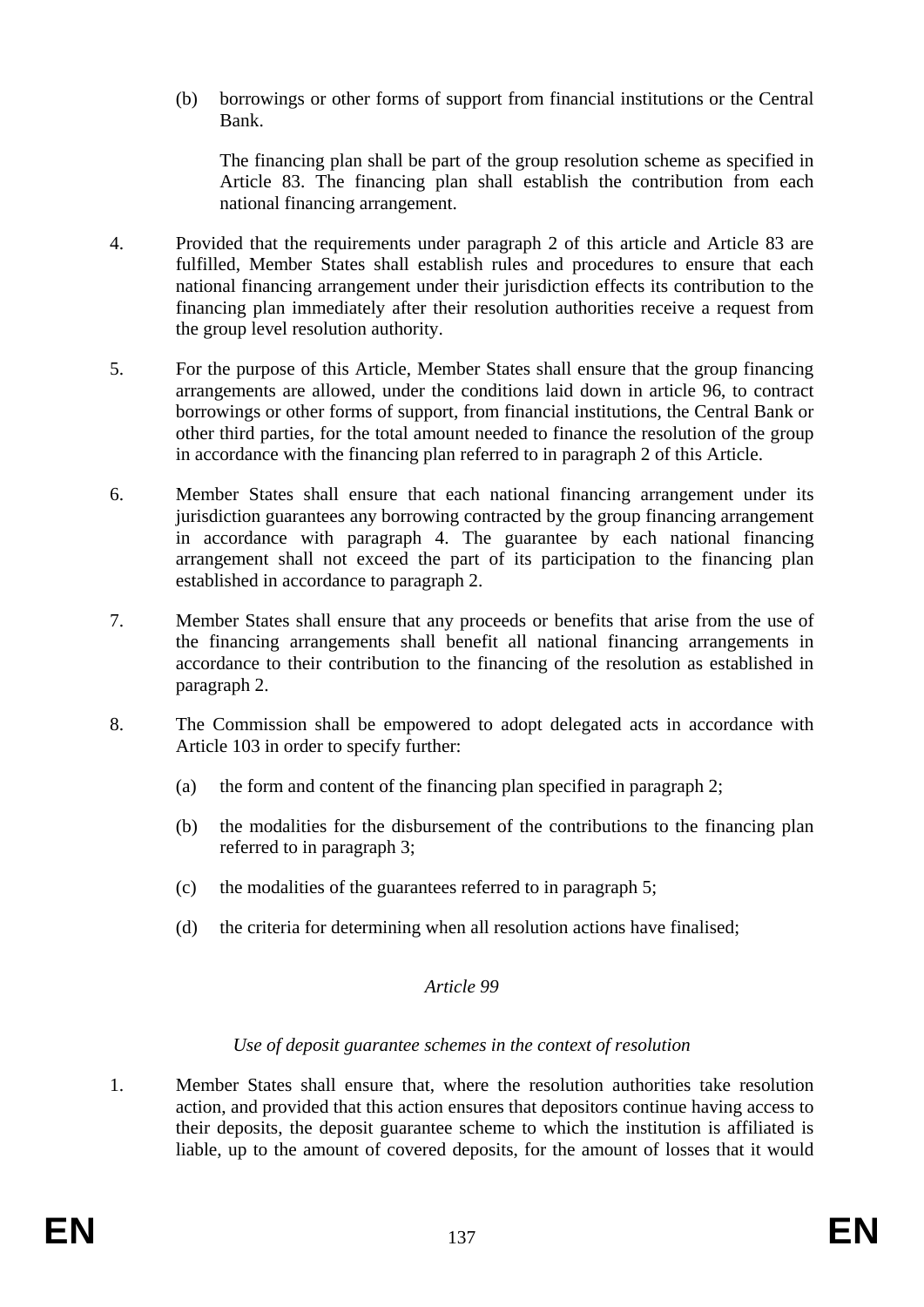have had to bear if the institution had been wound up under normal insolvency proceedings.

- 2. Member States shall ensure that, under the national law governing normal insolvency proceedings, the deposit guarantee schemes rank pari passu with unsecured nonpreferred claims.
- 3. Member States shall ensure that the determination of the amount by which the deposit guarantee scheme is liable in accordance with paragraph 1 of this Article complies with the conditions established in Article 30 (2).
- 4. The contribution from the deposit guarantee scheme for the purpose of paragraph 1 shall be made in cash.
- 5. Member States may also provide that the available financial means of deposit guarantee schemes established in their territory may be used for the purposes of Article 92(1), provided that the deposit guarantee schemes comply, where applicable, with the provisions laid down in Articles 93 to 98.
- 6. Member States shall ensure that the deposit guarantee scheme has arrangements in place to ensure that, following a contribution made by the deposit guarantee scheme under paragraphs 1 or 5 and where the depositors of the institution under resolution need to be reimbursed, the members of the scheme can immediately provide the scheme with the amounts that have to be paid.
- 7. Where Member States avail themselves of the option provided for under paragraph 5 of this Article, the deposit guarantee schemes shall be considered as financing arrangements for the purpose of Article 91. In that case Member States may abstain from establishing separate funding arrangements.
- 8. Where a Member State avails itself of the option provided for in paragraph 5, the following priority rule shall apply to the use of available financial means of the deposit guarantee scheme.

If the deposit guarantee scheme is, at the same time, requested to use its available financial means for the purposes specified in Article 92 or for the purpose of the first paragraph of this Article, and for the repayment of depositors under Directive 94/19/EC, and the available financial means are insufficient to satisfy all these requests, priority shall be given to the repayment of depositors under Directive 94/19/EC and to the actions specified under paragraph 1 of this Article, over the payments for the purposes provided for in Article 92 of this Directive.

9. Where eligible deposits with an institution under resolution are transferred to another entity through the sale of business tool or the bridge institution tool, the depositors have no claim under Directive 94/19/EC against the deposit guarantee scheme in relation to any part of their deposits with the institution under resolution that are not transferred, provided that the amount of funds transferred is equal to or more than the aggregate coverage level laid down in Article 7 of Directive 94/19/EC.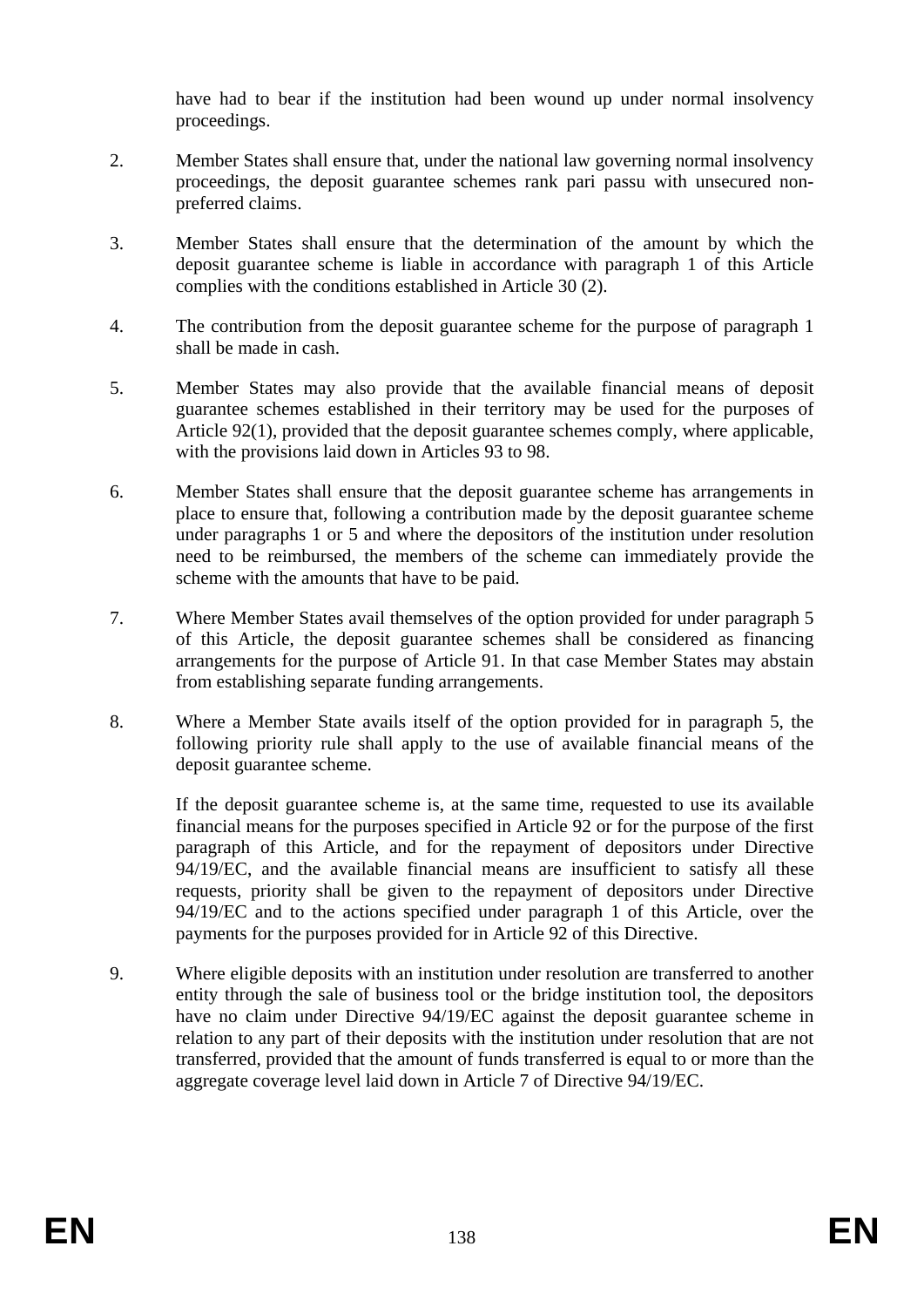# **TITLE VIII**

# **SANCTIONS**

### *Article 100*

#### *Administrative sanctions and measures*

- 1. Member States shall ensure that appropriate administrative sanctions and measures are taken where the national provisions adopted in the implementation of this Directive have not been complied with, and shall ensure that they are applied. The sanctions and measures shall be effective, proportionate and dissuasive.
- 2. Member States shall ensure that where obligations apply to financial institutions and Union parent undertakings, in case of a breach sanctions can be applied to the members of the management, and to any other individuals who under national law are responsible for the breach.
- 3. Resolution authorities and competent authorities shall be given all investigatory powers that are necessary for the exercise of their functions. In the exercise of their sanctioning powers, resolution authorities and competent authorities shall cooperate closely to ensure that sanctions or measures produce the desired results and coordinate their action when dealing with cross border cases.

#### *Article 101*

### *Specific provisions*

- 1. This Article shall apply in all the following circumstances:
	- (a) an institution or parent undertaking fails to draw up, maintain and update recovery plans and group recovery plans, in breach of Articles 5 or 7;
	- (b) an entity fails to notify an intention to provide group financial support to its competent authorities in breach of Article 22;
	- (c) an institution or parent undertaking fails to provide all the information necessary for the development of resolution plans in breach of Article 10;
	- (d) the management of an institution fails to notify the competent authority when the institution is failing or likely to fail in breach of Article 73(1).
- 2. Without prejudice to the powers of competent authorities or resolution authorities in accordance with other provisions of this Directive, Member States shall ensure that in the cases referred to in paragraph 1, the administrative sanctions and measures that can be applied include at least the following: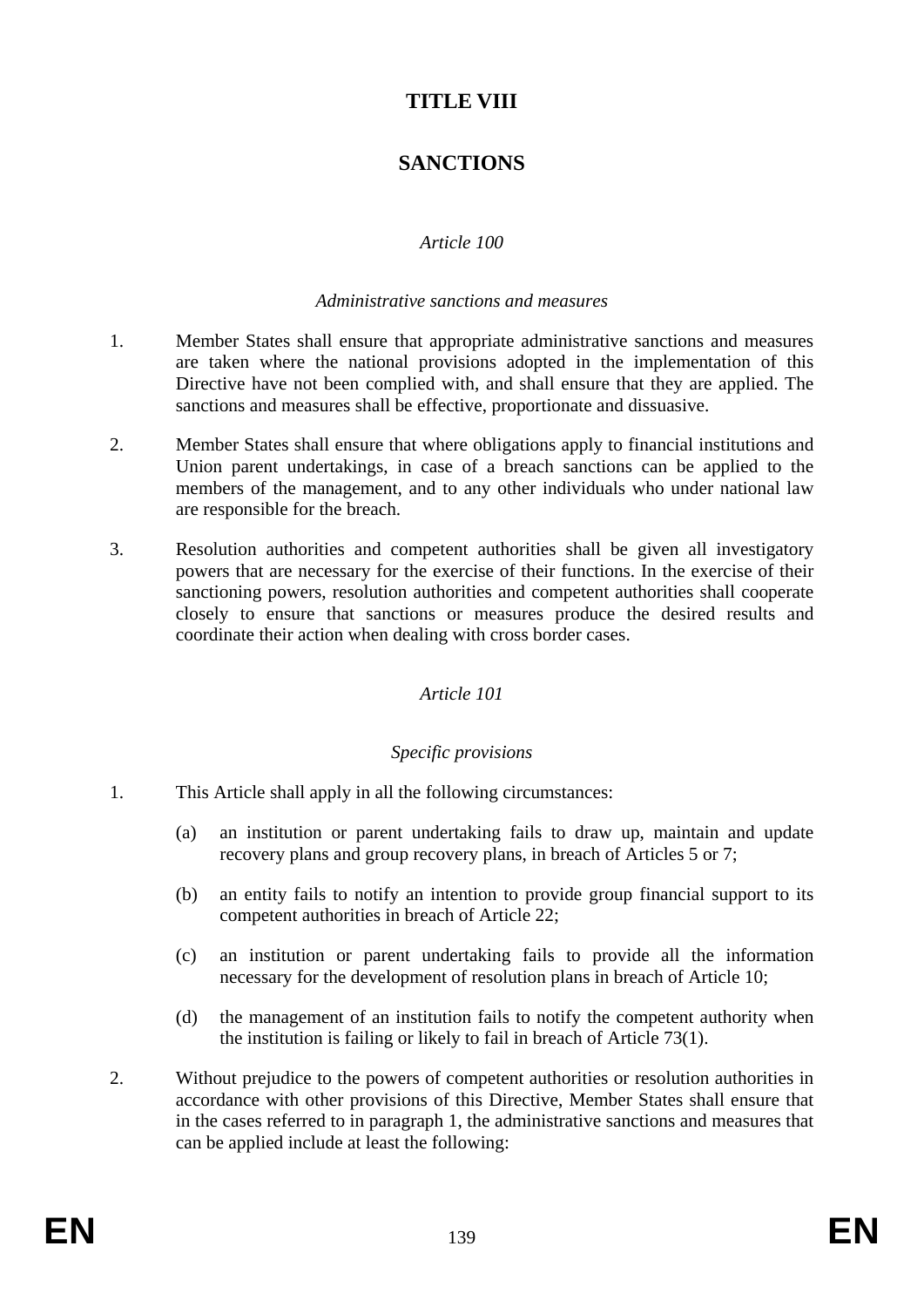- (a) a public statement, which indicates the natural or legal person responsible and the nature of the breach;
- (b) a temporary ban against any member of the institution's or parent undertaking's management or any other natural person, who is held responsible, to exercise functions in institutions;
- (c) in case of a legal person, administrative pecuniary sanctions of up to 10 % of the total annual turnover of that legal person in the preceding business year; where the legal person is a subsidiary of a parent undertaking, the relevant total annual turnover shall be the total annual turnover resulting from the consolidated account of the ultimate parent undertaking in the preceding business year;
- (d) in case of a natural person, administrative pecuniary sanctions of up to EUR 5 000 000, or in the Member States where the Euro is not the official currency, the corresponding value in the national currency on the date of entry into force of this Directive;
- (e) administrative pecuniary sanctions of up to twice the amount of the profits gained or losses avoided because of the breach where those can be determined.

#### *Effective application of sanctions and exercise of sanctioning powers by competent authorities*

Member States shall ensure that when determining the type of administrative sanctions or measures and the level of administrative pecuniary sanctions, the competent authorities shall take into account all relevant circumstances, including:

- (e) the gravity and the duration of the breach;
- (f) the degree of responsibility of the responsible natural or legal person;
- (g) the financial strength of the responsible natural or legal person, as indicated by the total turnover of the responsible legal person or the annual income of the responsible natural person;
- (h) the importance of profits gained or losses avoided by the responsible natural or legal person, insofar as they can be determined;
- (i) the losses for third parties caused by the breach, insofar as they can be determined;
- (j) the level of cooperation of the responsible natural or legal person with the competent authority;
- (k) previous breaches by the responsible natural or legal person.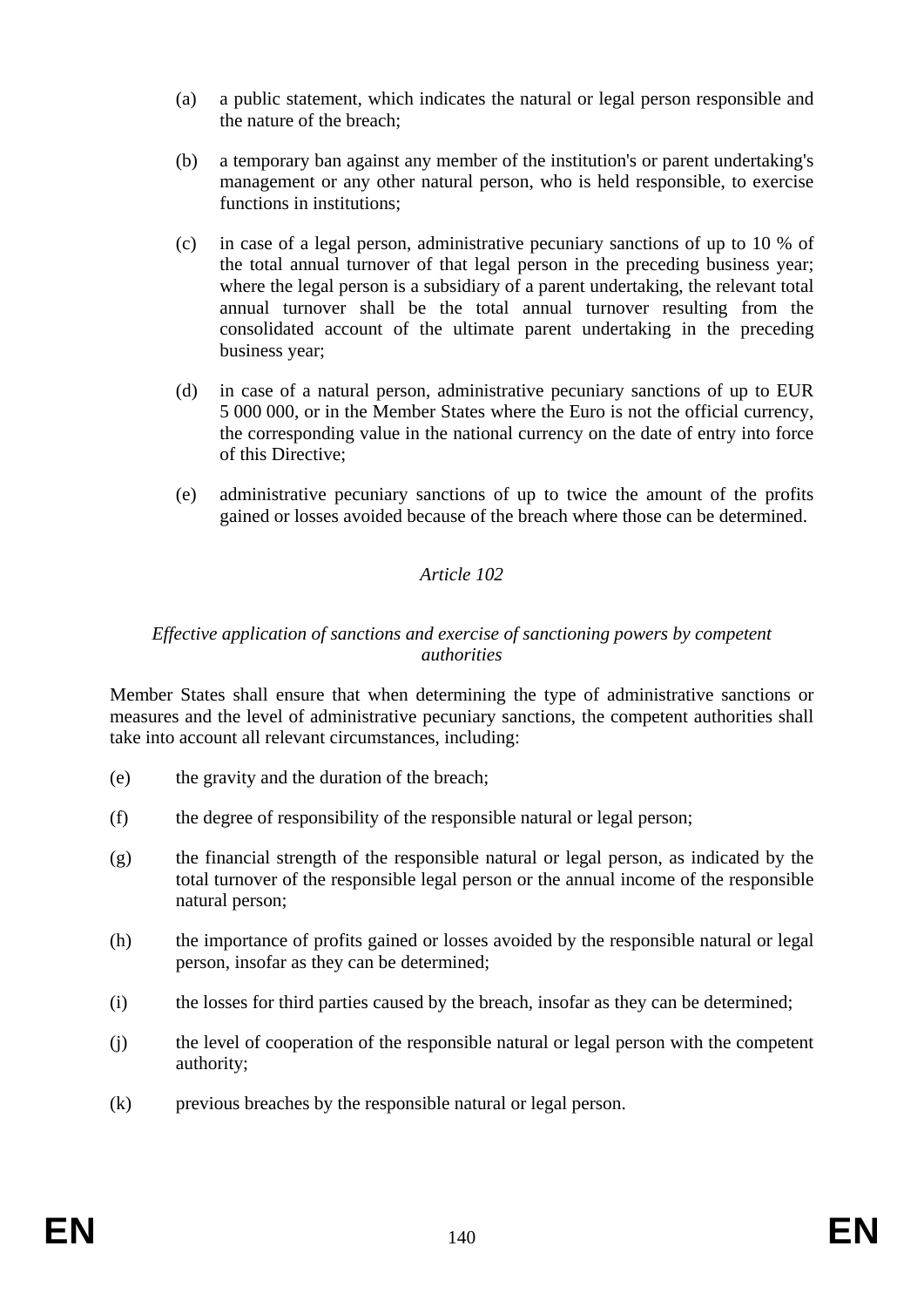# **TITLE IX**

# **POWERS OF EXECUTION**

### *Article 103*

### *Exercise of the delegation*

- 1. The power to adopt delegated acts is conferred on the Commission subject to the conditions laid down in this Article.
- 2. The delegation of powers shall be conferred for an indeterminate period of time from the date referred to in Article 116.
- 3. The delegation of powers referred to in Articles 2, 4, 28, 37, 39, 43, 86, 94, 97 and 98 may be revoked at any time by the European Parliament or by the Council. A decision of revocation shall put an end to the delegation of the power specified in that decision. It shall take effect the day following the publication of the decision in the Official Journal of the European Union or at a later date specified therein. It shall not affect the validity of any delegated acts already in force.
- 4. As soon as it adopts a delegated act, the Commission shall notify it simultaneously to the European Parliament and to the Council.
- 5. A delegated act adopted pursuant to Articles 2, 4, 28, 37, 39, 43, 86, 94, 97 and 98 shall enter into force only if no objection has been expressed either by the European Parliament or the Council within a period of two months of notification of that act to the European Parliament and the Council or if, before the expiry of that period, the European Parliament and the Council have both informed the Commission that they will not object. That period shall be extended by two months at the initiative of the European Parliament or the Council.

# **TITLE X**

### **AMENDMENTS TO DIRECTIVES 77/91/EEC, 82/891/EEC, 2001/24/EC, 2002/47/EC, 2004/25/EC, 2005/56/EC, 2007/36/EC, 2011/35/EU AND TO REGULATION (EU) NO 1093/2010**

### *Article 104*

*Amendment to Directive 77/91/EEC* 

In Article 41 of Directive 77/91/EEC, the following paragraph 3 is added: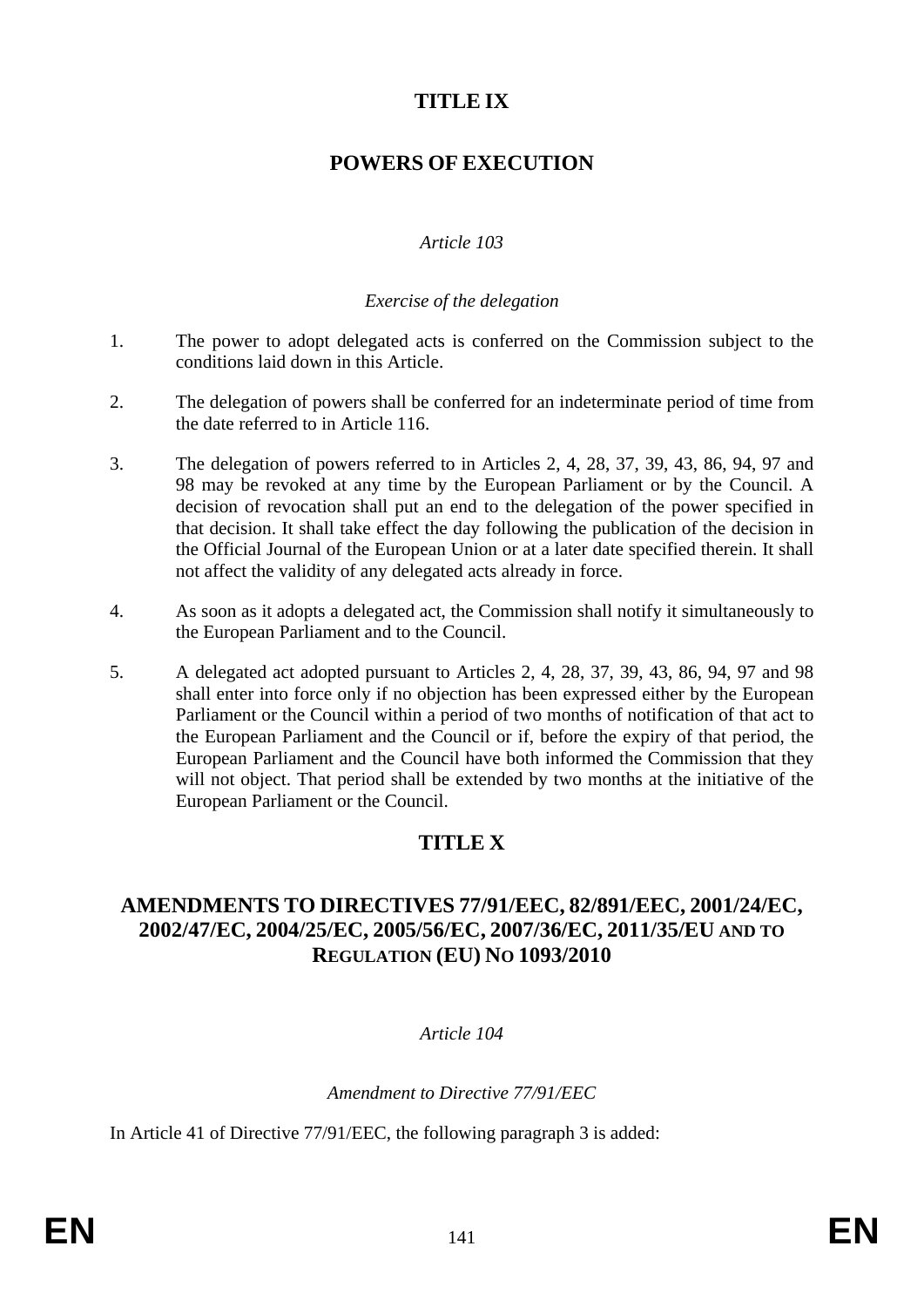"3. Member States shall ensure that Articles  $17(1)$ ,  $25(1)$ ,  $25(3)$ ,  $27(2)$  first paragraph, 29, 30, 31 and 32 of this Directive do not apply in case of use of the resolution tools, powers and mechanisms provided in Title IV of Directive XX/XX/EU of the European Parliament and of the Council(\*)[Directive on Recovery and Resolution] provided that the resolution objectives laid down in Article 27 of Directive XX/XX/EU and the conditions for resolution laid down in Article 28 of that Directive are met.

 $(*)$  O L….. …. p.."

 $\overline{\phantom{a}}$ 

 $\overline{\phantom{a}}$   $\overline{\phantom{a}}$ 

### *Article 105*

### *Amendment to Directive 82/891/EEC*

Article 1(4) of Directive of 82/891/EEC is replaced by the following:

"4. Article 1(2), (3) and (4) of Directive 2011/35/EU of the European Parliament and of the Council (\*) shall apply.

(\*) OJ L 110, 29.4.2011, p. 1."

### *Article 106*

#### *Amendments to Directive 2001/24/EC*

Directive 2001/24/EC is amended as follows:

1. In Article 1 the following paragraphs 3 and 4 are added:

"3. This Directive shall also apply to investment firms as defined in point (b) of Article 3(1) of Directive 2006/49/EC of the European Parliament and of the Council (\*) and their branches set up in Member States other than those in which they have their head offices.

4. In the event of application of the resolution tools and exercise of the resolution powers provided for by Directive XX/XX/EU of the European Parliament and of the Council(\*\*), the provisions of this Directive shall also apply to the financial institutions, firms and parent undertakings falling within the scope of Directive XX/XX/EU.

 $(**)$  OJ L…,...p."

\_\_\_\_\_\_\_\_\_\_

<sup>(\*)</sup> OJ L 177, 30.6.2006, p.201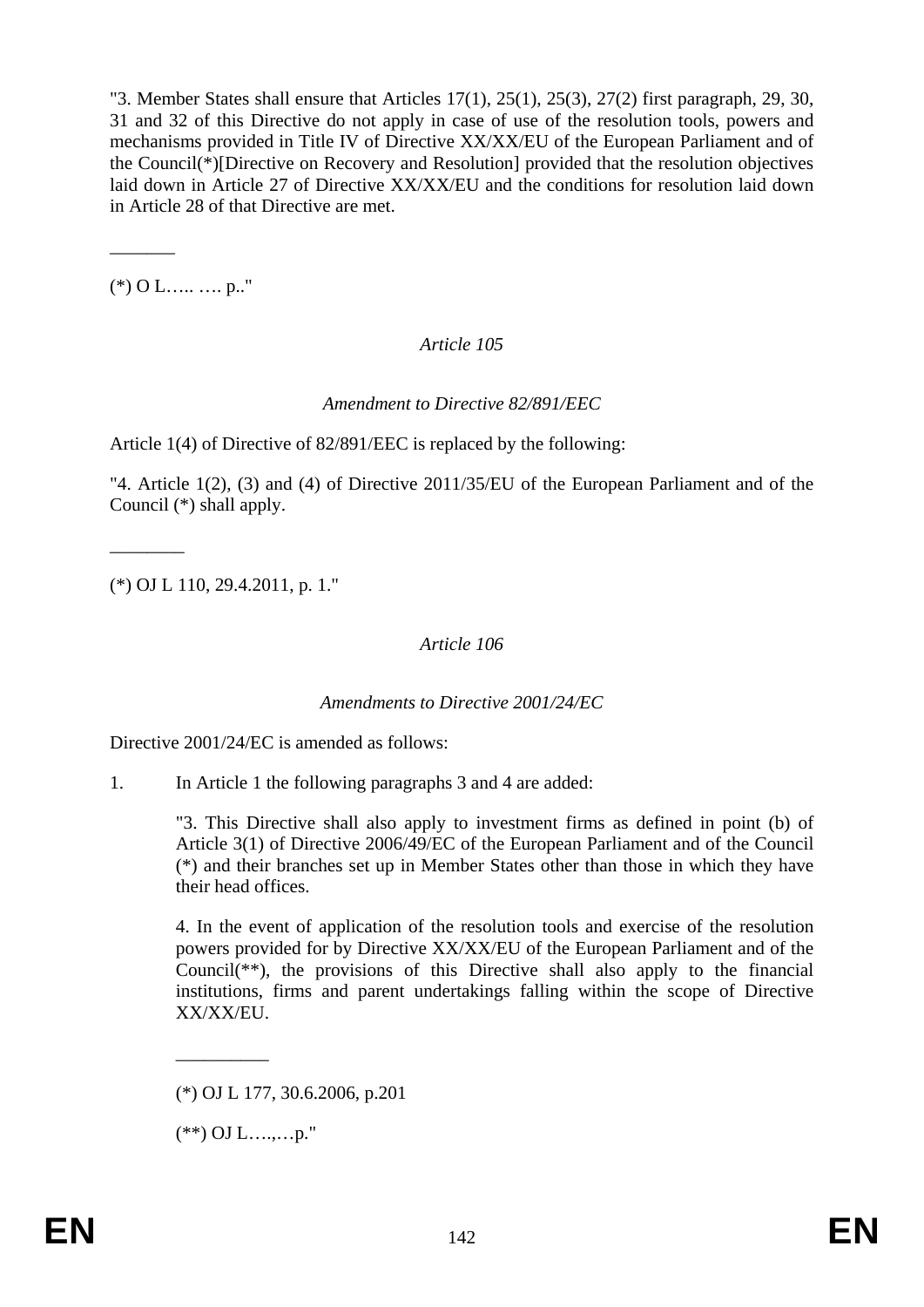2. In Article 2, the seventh indent is replaced by the following:

"- 'reorganisation measures' shall mean measures which are intended to preserve or restore the financial situation of a credit institution and which could affect third parties' pre-existing rights, including measures involving the possibility of a suspension of payments, suspension of enforcement measures or reduction of claims; these measures include the application of the resolution tools and the exercise of resolution powers provided for by Directive XX/XX/EU;"

### *Article 107*

### *Amendment to Directive 2002/47/EC*

In Article 7 of Directive 2002/47/EC, the following paragraph 1a is added:

"1a. Paragraph 1 does not apply to any restriction on the effect of a close out netting provision that is imposed by virtue of Article 77 of Directive XX/XX/EU or by the exercise by the resolution authority of the power to impose a temporary stay in accordance with Article 63 of that Directive.

 $(*)$  OJ L …… … p. …"

\_\_\_\_\_\_\_\_\_\_

### *Article 108*

### *Amendment to Directive 2004/25/EC*

In Article 4(5) of Directive 2004/25/EC, the following third subparagraph is added:

"Member States shall ensure that Article 5(1) of this Directive does not apply in case of use of resolution tools, powers and mechanisms provided in Title IV of Directive XX/XX/EU of the European Parliament and of the Council (\*)[Directive on Recovery and Resolution.

 $(*)$  OJ L .... p. ... "

 $\overline{\phantom{a}}$ 

### *Article 109*

### *Amendment to Directive 2005/56/EC*

In Article 3 of Directive 2005/56/EEC, the following paragraph 4 is added:

"(4) Member States shall ensure that this Directive does not apply to the company or companies that are the subject of the use of resolution tools, powers and mechanisms provided in Title IV of Directive XX/XX/EU [Directive on Recovery and Resolution], of the European Parliament and of the Council (\*).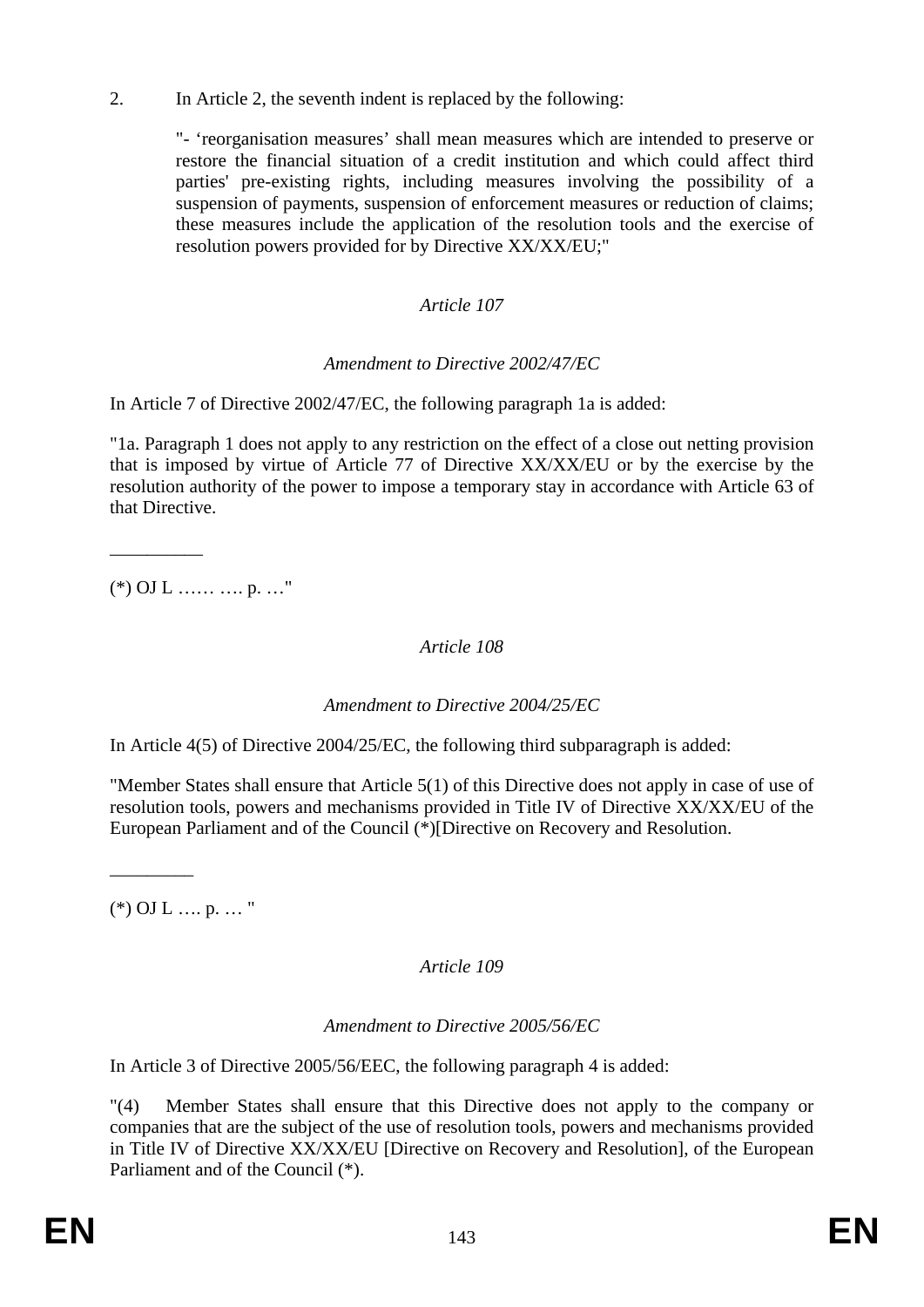$(*)$  OJ L …... …. p. …"

 $\overline{\phantom{a}}$ 

### *Article 110*

### *Amendments to Directive 2007/36/EC*

Directive 2007/36/EC is amended as follows:

1. In Article 1, the following paragraph 4 is added:

"4. Member States shall ensure that this Directive does not apply in case of the use of resolution tools, powers and mechanisms provided in Title IV of Directive XX/XX/EU [Directive on Recovery and Resolution], of the European Parliament and of the Council (\*) .

 $(*)$  OJ L …… … p. …"

\_\_\_\_\_\_\_\_\_\_\_

2. In Article 5, the following paragraphs 5 and 6 are added:

"5. Member States shall ensure that for the purposes of Directive XX/XX/EU [Directive on Recovery and Resolution]the general meeting may decide by a majority of two-thirds of the votes validly cast that a convocation to a general meeting to decide on a capital increase may be called at shorter notice than provided in paragraph 1 of this Article, provided that this meeting does not take place within ten calendar days of the convocation and that the conditions of Article 23 or 24 of Directive XX/XX/EU *(early intervention triggers)*are met and that the capital increase is necessary to avoid the conditions for resolution laid down in Article 27 of that Directive.

6. For the purposes of paragraph 5, Article 6 (3) and (4) and Article 7(3) shall not apply."

### *Article 111*

### *Amendment to Directive 2011/35/EU*

In Article 1 of Directive 2011/35/EU, the following paragraph 4 is added:

"4. Member States shall ensure that this Directive does not apply to the company or companies which are the subject of the use of resolution tools, powers and mechanisms provided in Title IV of Directive XX/XX/EU of the European Parliament and of the Council (\*) [Directive on Recovery and Resolution].

 $\overline{\phantom{a}}$   $\overline{\phantom{a}}$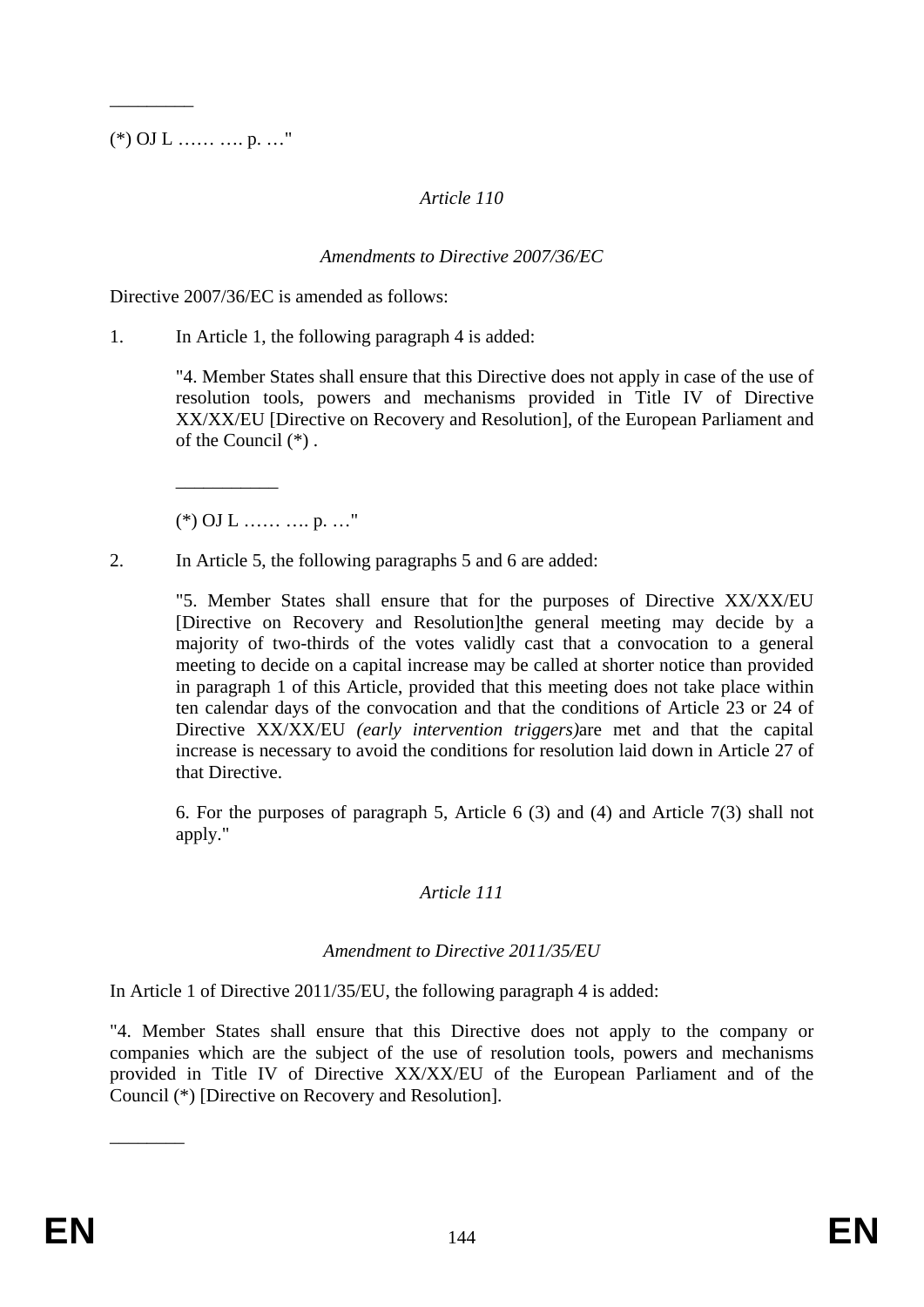## *Article 112*

## *Amendment to Regulation (EU) No 1093/2010*

Regulation (EU) No 1093/2010 is amended as follows:

6. In Article 4 point (2) is replaced by the following:

"(2) 'competent authorities' means:

- (i) competent authorities as defined in Directives 2006/48/EC, 2006/49/EC and 2007/64/EC and as referred to in Directive 2009/110/EC;
- (ii) with regard to Directives 2002/65/EC and 2005/60/EC, the authorities competent for ensuring compliance with the requirements of those Directives by credit and financial institutions;
- (iii) with regard to deposit guarantee schemes, bodies which administer depositguarantee schemes pursuant to Directive 94/19/EC, or, where the operation of the deposit-guarantee scheme is administered by a private company, the public authority supervising those schemes pursuant to that Directive; and
- (iv) with regard to Directive …/… [Directive on Recovery and Resolution] resolution authorities as defined in that Directive.

 $(*)$  OJ L …... …. p. …"

\_\_\_\_\_\_\_\_\_

\_\_\_\_\_\_\_\_\_

7. In Article 40(6), the following second subparagraph is added:

"For the purpose of acting within the scope of Directive XX/XX/EU of the European Parliament and the council(\*)[Directive on Recovery and Resolution], the member of the Board of Supervisors referred to in point (b) of paragraph 1 may, where appropriate, be accompanied by a representative from the resolution authority in each Member State, who shall be non-voting."

 $(*)$  OJ L …… …. p. …"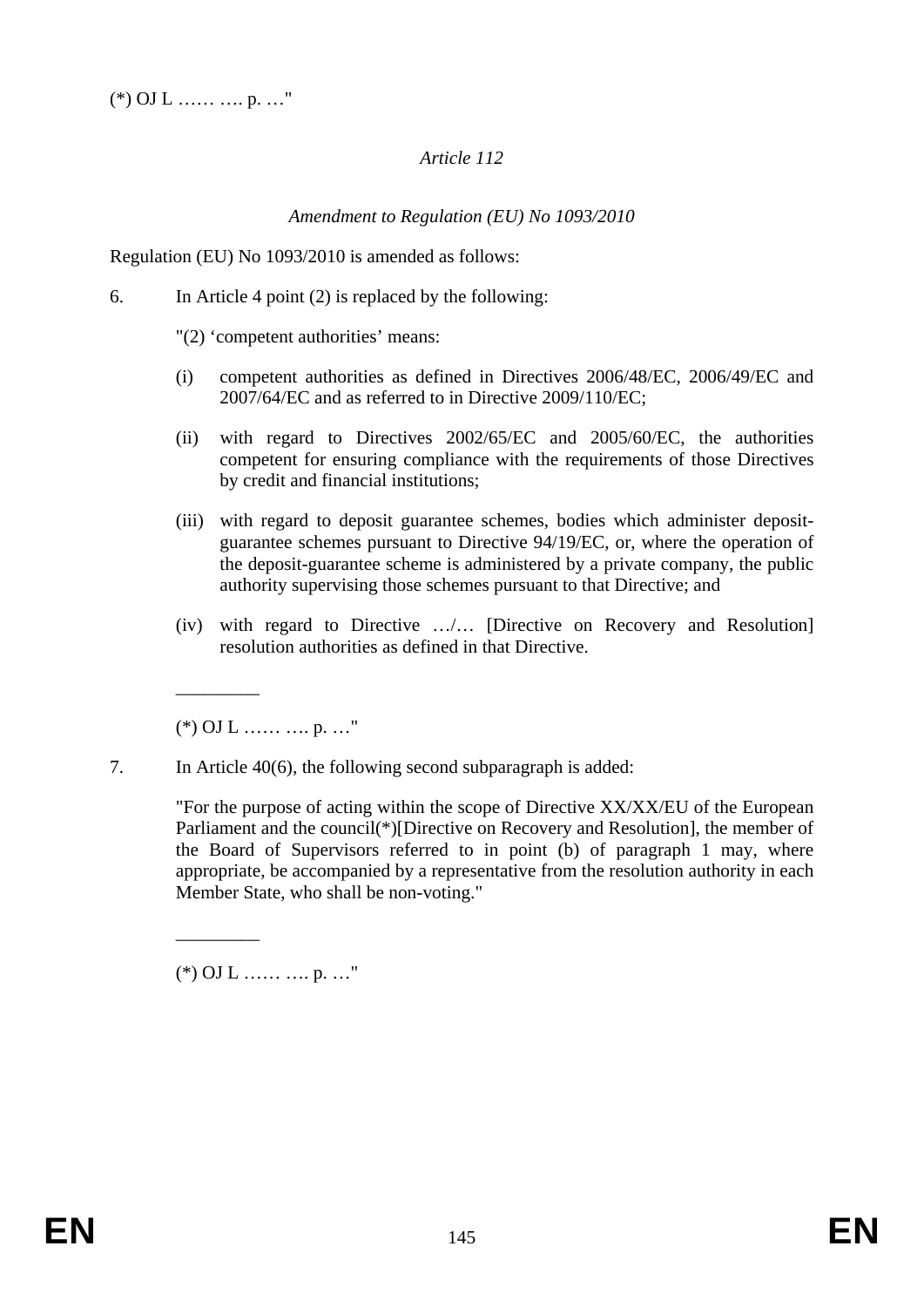# **TITLE XI**

# **FINAL PROVISIONS**

## *Article 113*

#### *EBA Resolution Committee*

EBA shall create a permanent internal committee pursuant to Article 41 of Regulation (EU) No 1093/2010 for the purpose of preparing the EBA decisions provided for in this Directive. That internal committee shall be at least composed of the resolution authorities referred to in Article 3 of this Directive.

For the purposes of this Directive, EBA shall cooperate with ESMA and EIOPA within the framework of the Joint Committee of the European Supervisory Authorities established in Article 54 of Regulation (EU) No 1093/2010.

#### *Article 114*

#### *Review*

By 1 June 2018, the Commission shall review the general application of this Directive and assess the need for amendments in particular:

- (a) on the basis of the report from EBA provided for in Article 39(6), the need for amendments with regard to minimising divergences at national level. This report and any accompanying proposals, as appropriate, shall be forwarded to the European Parliament and to the Council;
- (b) on the basis of the report from EBA provided for in Article 4(3), the need for amendments with regard to minimising divergences at national level. That report and any accompanying proposals, as appropriate, shall be forwarded to the European Parliament and to the Council.

## *Article 115*

#### *Transposition*

1. Member States shall adopt and publish by 31 December 2014 at the latest the laws, regulations and administrative provisions necessary to comply with this Directive. They shall forthwith communicate to the Commission the text of those provisions.

Member States shall apply those provisions from 1 January 2015.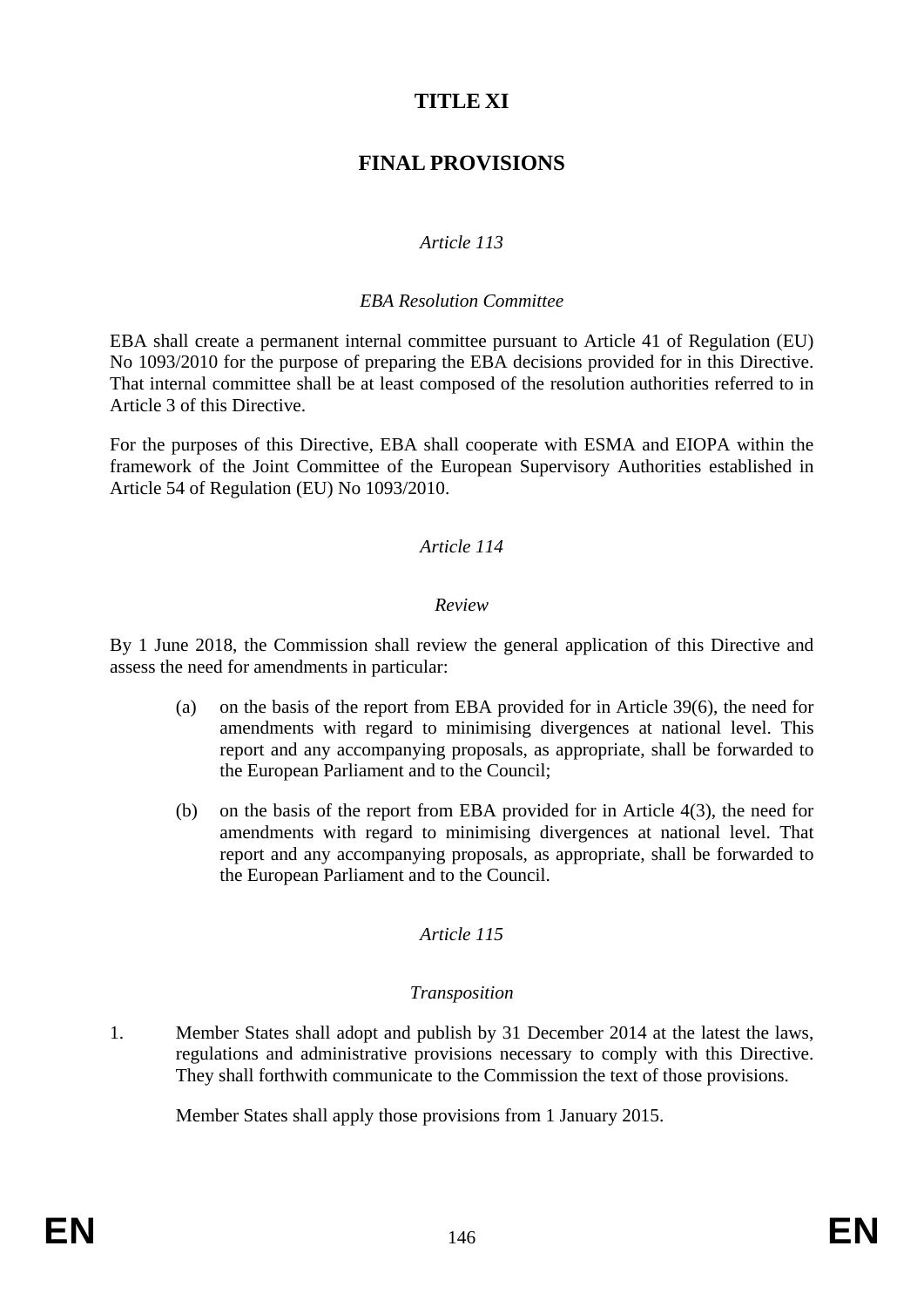However, Member States shall apply provisions adopted in order to comply with Section 5 of Chapter III of Title IV from 1 January 2018 at the latest.

- 2. When Member States adopt those provisions, they shall contain a reference to this Directive or be accompanied by such a reference on the occasion of their official publication. Member States shall determine how such reference is to be made.
- 3. Member States shall communicate to the Commission and to EBA the text of the main provisions of national law which they adopt in the field covered by this Directive.

# *Article 116*

## Entry into force

This Directive shall enter into force on the twentieth day following that of its publication in the *Official Journal of the European Union*.

## *Article 117*

#### **Addressees**

This Directive is addressed to the Member States.

Done at Brussels,

*For the European Parliament For the Council*<br>The President **For the President** 

*The President The President*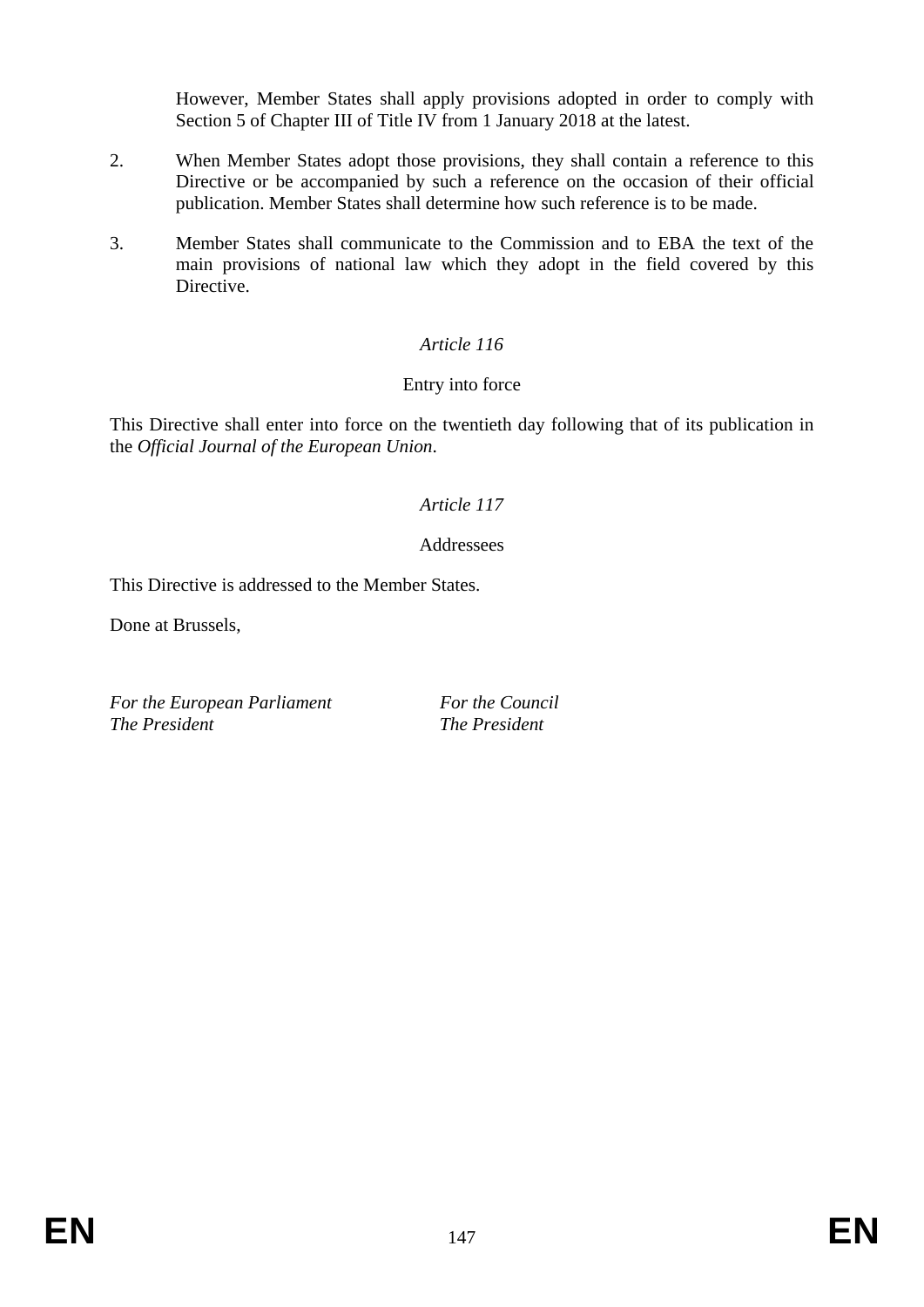# **ANNEX**

# **SECTION A**

#### **INFORMATION TO BE INCLUDED IN RECOVERY PLANS**

The recovery plan shall include the following information:

- (1) A summary of the key elements of the plan, strategic analysis, and summary of overall recovery capacity;
- (2) a summary of the material changes to the institution since the most recently filed recovery plan;
- (3) a communication and disclosure plan outlining how the firm intends to manage any potentially negative market reactions;
- (4) a range of capital and liquidity actions required to maintain operations of, and funding for, the institution's critical functions and business lines;
- (5) an estimation of the timeframe for executing each material aspect of the plan;
- (6) a detailed description of any material impediment to the effective and timely execution of the plan, including consideration of impact on the rest of the group, customers and counterparties;
- (7) identification of critical functions;
- (8) a detailed description of the processes for determining the value and marketability of the core business lines, operations and assets of the institution;
- (9) a detailed description of how recovery planning is integrated into the corporate governance structure of the institution as well as the policies and procedures governing the approval of the recovery plan and identification of the persons in the organisation responsible for preparing and implementing the plan;
- (10) arrangements and measures to conserve or restore the institution's own funds;
- (11) arrangements and measures to ensure that the institution has adequate access to contingency funding sources, including potential liquidity sources, an assessment of available collateral and an assessment of the possibility to transfer liquidity across group entities and business lines, to ensure that it can carry on its operations and meet its obligations as they fall due;
- (12) arrangements and measures to reduce risk and leverage;
- (13) arrangements and measures to restructure liabilities;
- (14) arrangements and measures to restructure business lines;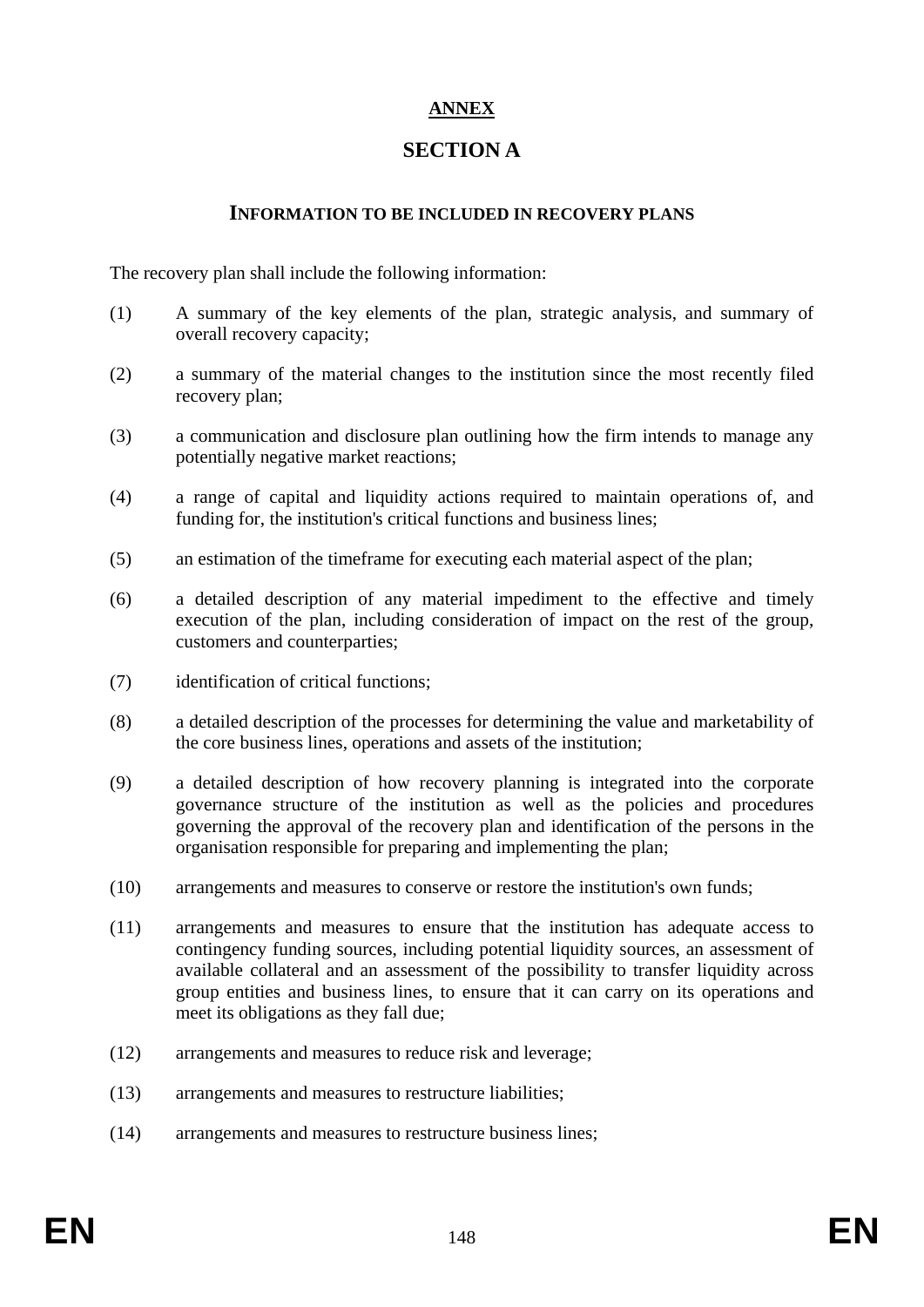- (15) arrangements and measures necessary to maintain continuous access to financial markets infrastructures;
- (16) arrangements and measures necessary to maintain the continuous functioning of the institution's operational processes, including infrastructure and IT services;
- (17) preparatory arrangements to facilitate the sale of assets or business lines in a timeframe appropriate for the restoration of financial soundness;
- (18) other management actions or strategies to restore financial soundness and the anticipated financial effect of those actions or strategies;
- (19) preparatory measures that the institution has taken or plans to take in order to facilitate the implementation of the recovery plan, including those necessary to enable the timely recapitalisation of the institution.

## **SECTION B**

## **INFORMATION THAT RESOLUTION AUTHORITIES MAY REQUEST INSTITUTIONS TO PROVIDE FOR THE PURPOSES OF DRAWING UP AND MAINTAINING RESOLUTION PLANS**

Resolution authorities may request institutions to provide for the purposes of drawing up and maintaining resolution plans the following information:

- (1) A detailed description of the institution's organisational structure including a list of all legal entities;
- (2) identification of the direct holder and the percentage of voting and non-voting rights of each legal entity;
- (3) the location, jurisdiction of incorporation, licensing and key management associated with each legal entity;
- (4) a mapping of the institution's critical operations and core business lines including material asset holdings and liabilities related to such operations and business lines, by reference to legal entities;
- (5) a detailed description of the components of the institution's and all its legal entities' liabilities, separating, at a minimum by types and amounts of short term and long term debt, secured, unsecured and subordinated liabilities;
- (6) a detail of those liabilities of the institution that are eligible liabilities;
- (7) an identification of the processes needed to determine to whom the institution has pledged collateral, the person that holds the collateral and the jurisdiction in which the collateral is located;
- (8) a description of the off balance sheet exposures of the institution and its legal entities, including a mapping to its critical operations and core business lines;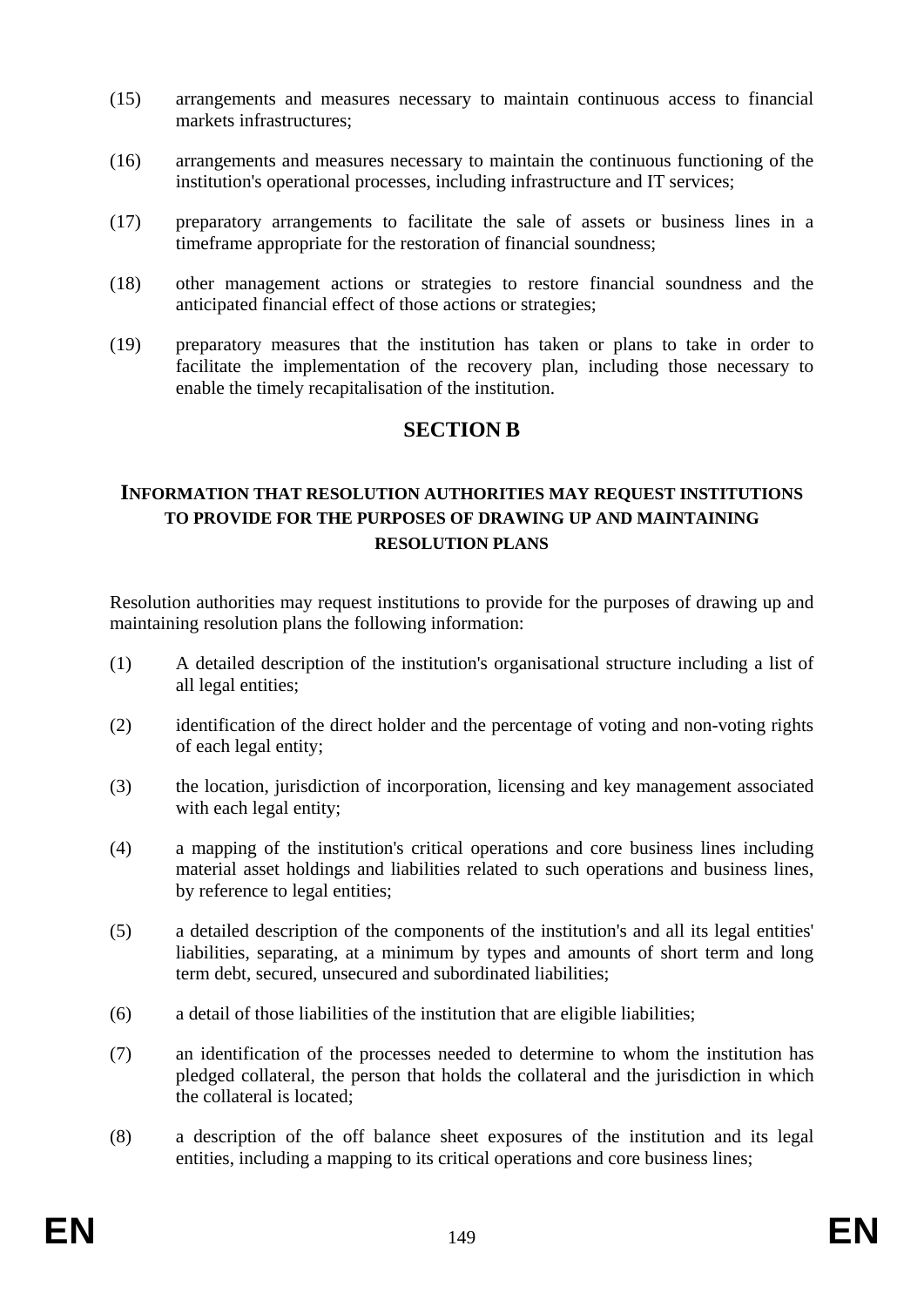- (9) the material hedges of the institution including a mapping to legal entity;
- (10) identification of the major or most critical counterparties of the institution as well as an analysis of the impact of the failure of major counterparties in the institution's financial situation;
- (11) each system on which the institution conducts a material number or value amount of trades, including a mapping to the institution's legal entities, critical operations and core business lines;
- (12) each payment, clearing or settlement system of which the institution is directly or indirectly a member, including a mapping to the institution's legal entities, critical operations and core business lines;
- (13) a detailed inventory and description of the key management information systems, including those for risk management, accounting and financial and regulatory reporting used by the institution including a mapping to the institution's legal entities, critical operations and core business lines;
- (14) an identification of the owners of the systems identified in (m), service level agreements related thereto, and any software and systems or licenses, including a mapping to its legal entities, critical operations and core business lines;
- (15) an identification and mapping of the legal entities and the interconnections and interdependencies among the different legal entities such as:
	- common or shared personnel, facilities and systems;
	- capital, funding or liquidity arrangements;
	- existing or contingent credit exposures;
	- cross guarantee agreements, cross-collateral arrangements, cross-default provisions and cross-affiliate netting arrangements;
	- risks transfers and back to back trading arrangements; service level agreements;
- $(16)$  the supervisory and resolution authority for each legal entity;
- (17) the senior management official responsible for the resolution plan of the institution as well as those responsible, if different, for the different legal entities, critical operations and core business lines;
- (18) a description of the arrangements that the institution has in place to ensure that, in the event of resolution, the resolution authority will have all the necessary information, as determined by the resolution authority, for applying the resolution tools and powers;
- (19) all the agreements entered into by the institutions and its legal entities with third parties whose termination may be triggered by a decision of the authorities to apply a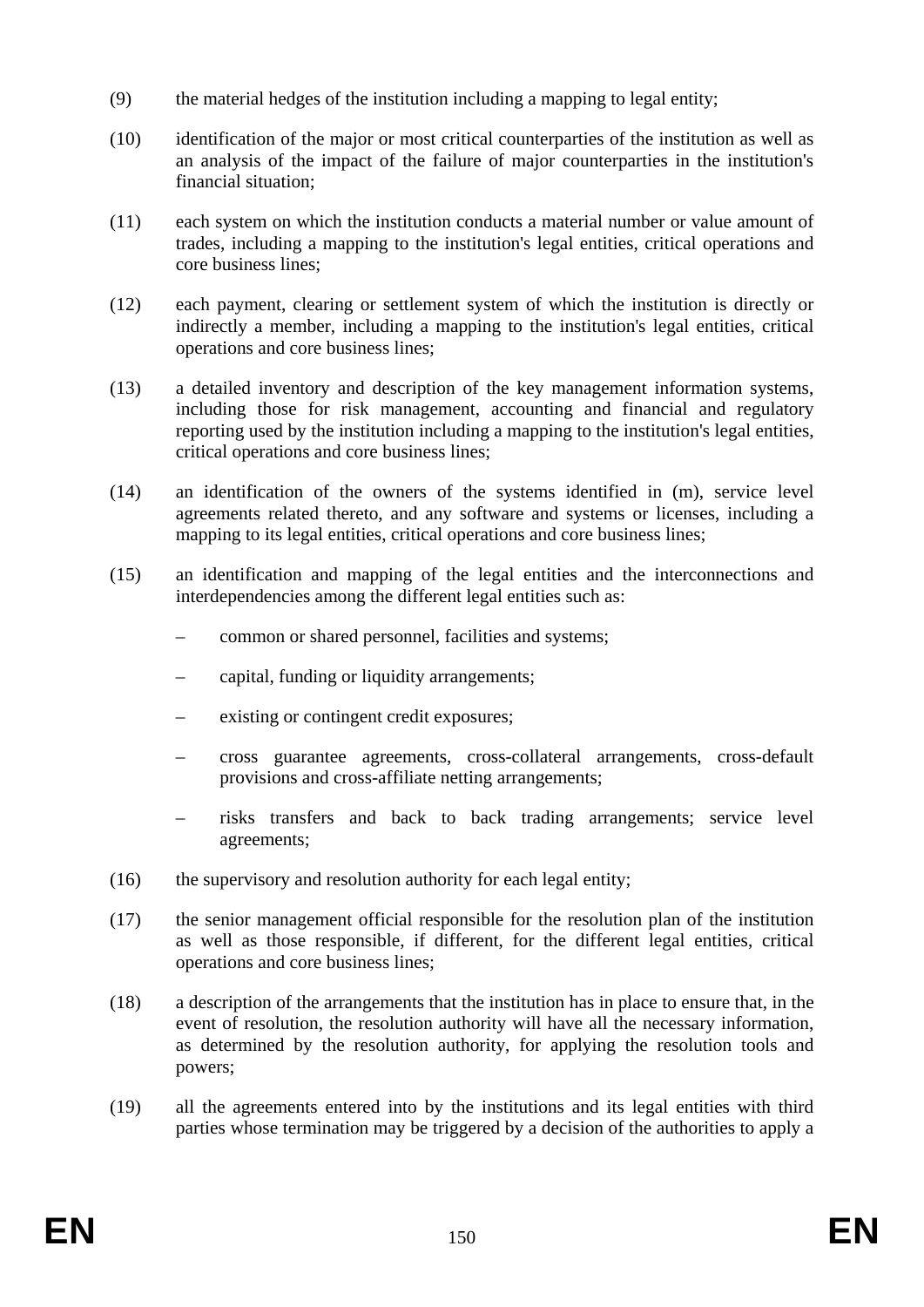resolution tool and whether the consequences of termination may affect the application of the resolution tool;

- (20) A description of possible liquidity sources for supporting resolution;
- (21) Information on asset encumbrance, liquid assets, off-balance sheet activities, hedging strategies and booking practices.

# **SECTION C**

## **MATTERS THAT THE RESOLUTION AUTHORITY MUST ASSESS WHEN ASSESSING THE RESOLVABILITY OF AN INSTITUTION**

When assessing the resolvability of an institution, the resolution authority shall consider the following:

- (1) The extent to which the institution or the group are able to map core business lines and critical operations to legal entities.
- (2) The extent to which legal and corporate structures with respect to the core business lines and critical operations are aligned.
- (3) The extent to which there are arrangements in place to provide for essential staff, infrastructure, funding, liquidity and capital to support and maintain the core business lines and the critical operations.
- (4) The extent to which the service agreements that the institution or the group maintains are fully enforceable in the event of resolution of the institution or the group.
- (5) The extent to which the governance structure of the institution or the group is adequate for managing and ensuring compliance with the institution or group's internal policies with respect to its service level agreements.
- (6) The extent to which the institution or the group has a process for transitioning the services provided under service level agreements to third parties in the event of the separation of critical functions or of core business lines.
- (7) The extent to which there are contingency plans in place to ensure continuity in access to payment and settlement systems.
- (8) The adequacy of the management information systems in ensuring that the resolution authorities are able to gather accurate and complete information regarding the core business lines and critical operations so as to facilitate rapid decision making.
- (9) The capacity of the management information systems to provide the information essential for the effective resolution of the institution or the group at all times even under rapidly changing conditions.
- (10) The extent to which the institution or the group has tested its management information systems under stress scenarios defined by the resolution authority.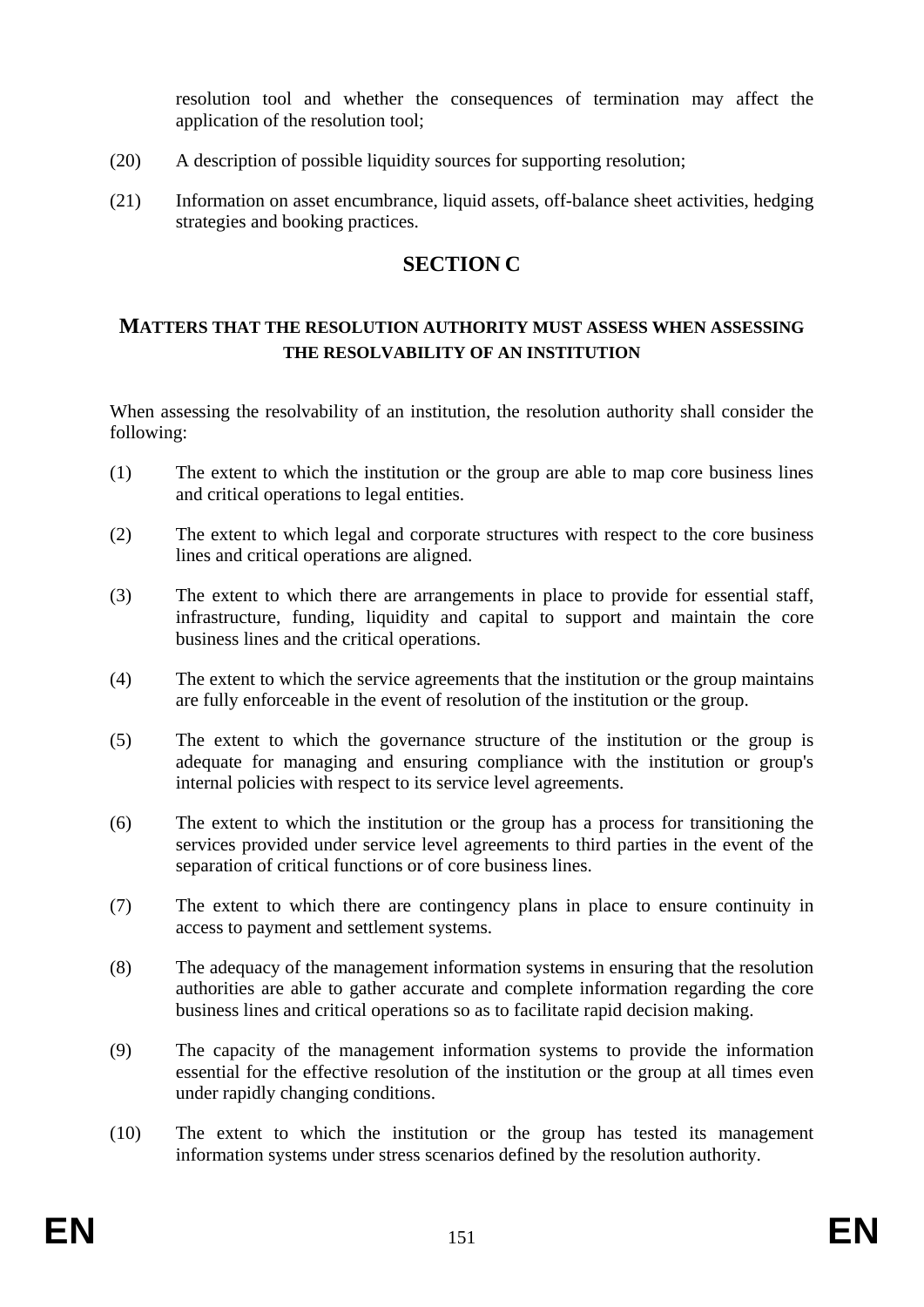- (11) The extent to which the institution or the group can ensure the continuity of its management information systems both for the affected institution and the new institution in the case that the critical operations and core business lines are separated from the rest of the operations and business lines.
- (12) The extent to which the institution or group has established adequate processes to ensure that it provides the resolution authorities the information necessary to identify depositors and the amounts covered by the deposit guarantee schemes;
- (13) Where the group uses intra-group guarantees, the extent to which those guarantees are provided at market conditions and the risk management systems concerning those guarantees are robust.
- (14) Where the group engages in back to back transactions, the extent to which those transactions are performed at market conditions and the risk management systems concerning those transactions practices are robust.
- (15) The extent to which the use of intra-group guarantees or back to back booking transactions increases contagion across the group.
- (16) The extent to which the legal structure of the group inhibits the application of the resolution tools as a result of the number of legal entities, the complexity of the group structure or the difficulty in aligning business lines to group entities.
- (17) The amount or proportion of eligible liabilities of the institution.
- (18) Where the assessment involves a mixed activity holding company, the extent to which the resolution of group entities that are institutions or financial institutions could have a negative impact on the non-financial part of the group.
- (19) The existence and robustness of service level agreements.
- (20) Whether third country authorities have the resolution tools necessary to support resolution actions by Union resolution authorities, and the scope for co-ordinated action between Union and third country authorities.
- (21) The feasibility of using resolution tools in such a way which meets the resolution objectives, given the tools available and the institution's structure.
- (22) The extent to which the group structure allows the resolution authority to resolve the whole group or any or more of its entities without causing a significant direct or indirect adverse impact on the financial system, market confidence or the economy and with a view to maximising the value of the group as a whole;
- (23) The arrangements and means through which resolution could be facilitated in the cases of groups that have subsidiaries established in different jurisdictions.
- (24) The credibility of using resolution tools in such a way which meets the resolution objectives, given possible impacts on creditors, counterparties, customers and employees and possible actions that third country authorities may take.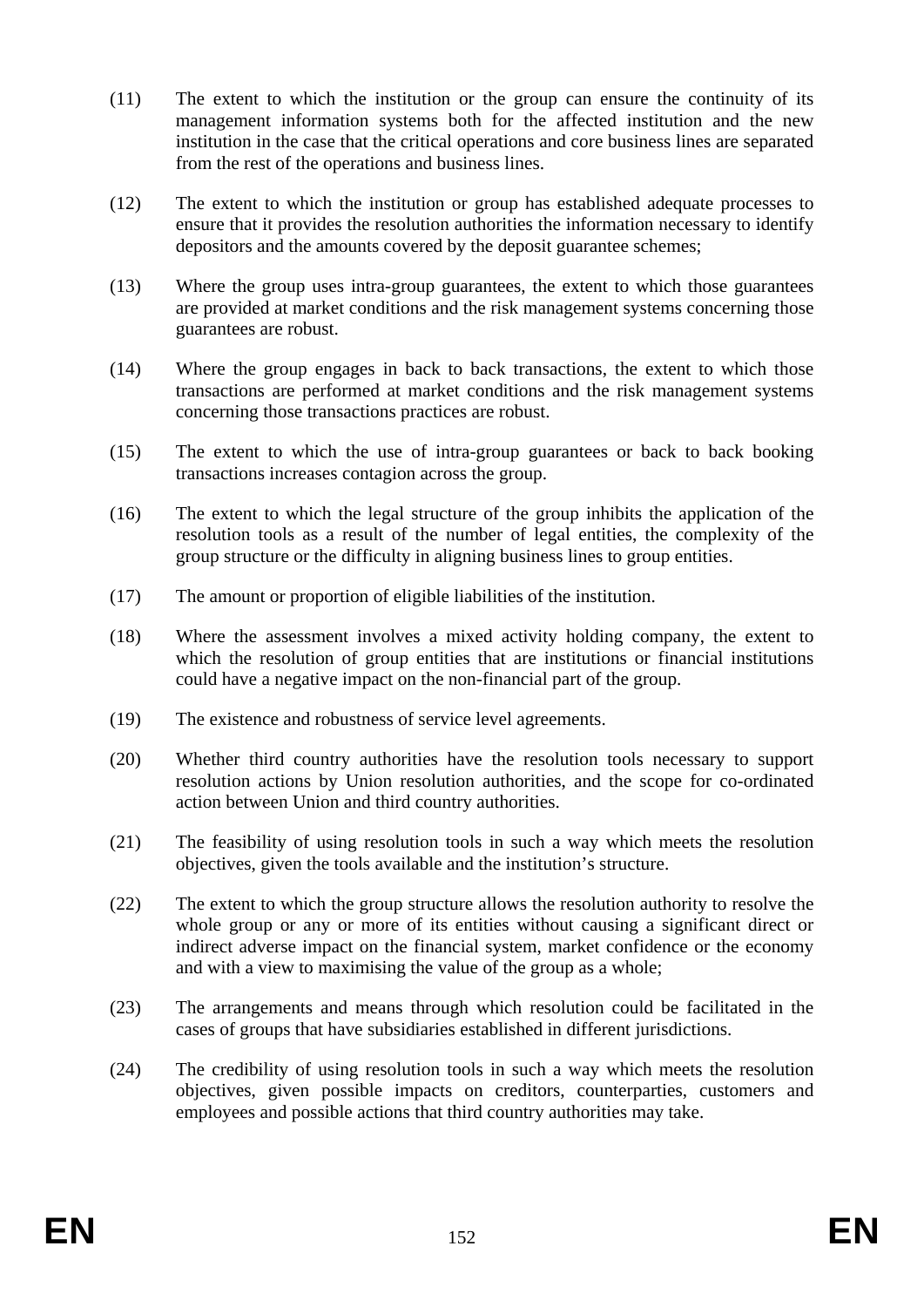- (25) The impact of the institution's resolution on the financial system and on financial market's confidence can be adequately evaluated.
- (26) The resolution of the institution could have a significant direct or indirect adverse impact on the financial system, market confidence or the economy.
- (27) Contagion to other financial institutions or to the financial markets can be contained through the application of the resolution tools and powers.
- (28) The resolution of the institution could have a significant effect in the operation of payment and settlement systems.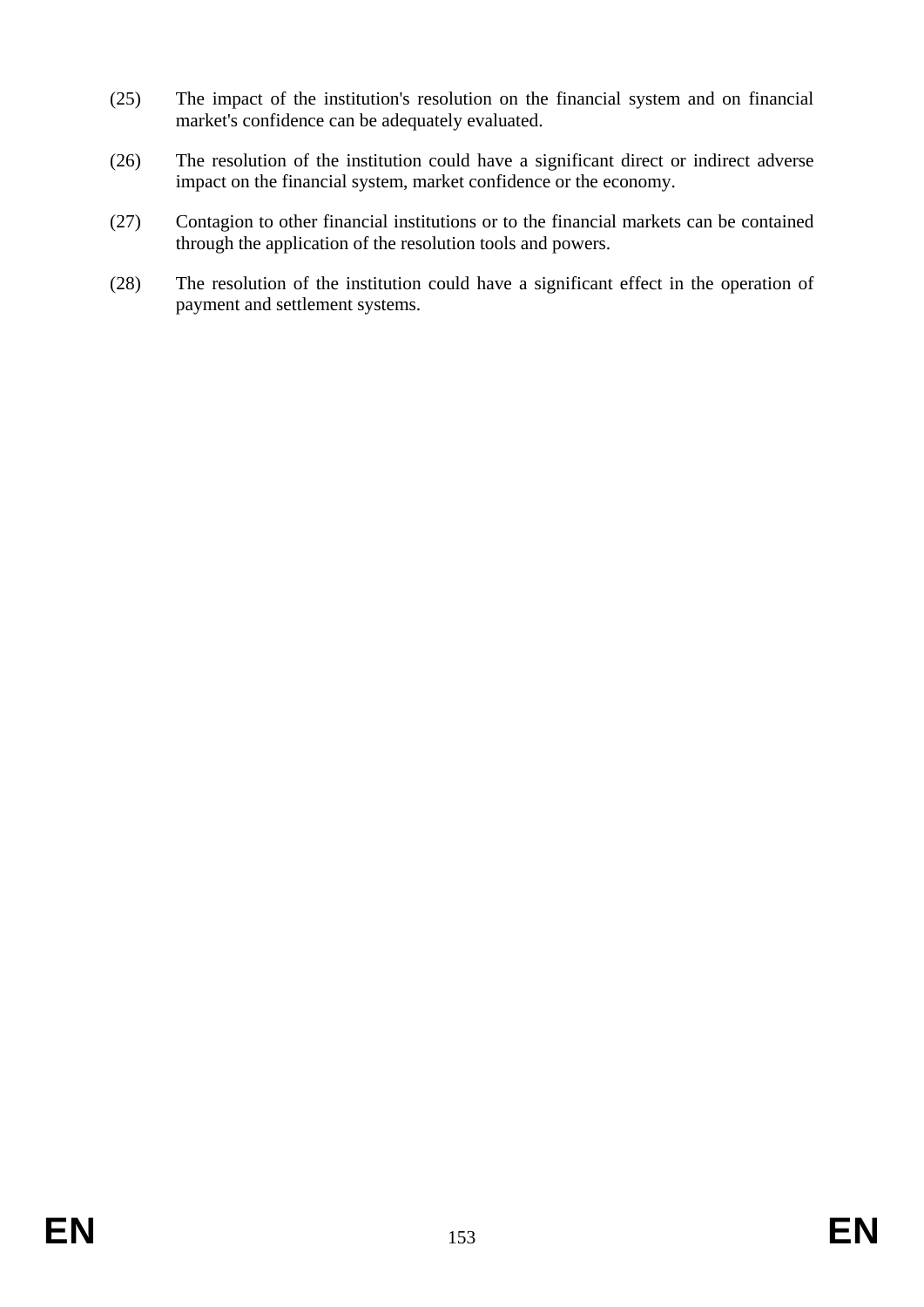## **LEGISLATIVE FINANCIAL STATEMENT**

#### **1. FRAMEWORK OF THE PROPOSAL**

- 1.1. Title of the proposal
- 1.2. Policy area(s) concerned in the ABM/ABB structure
- 1.3. Nature of the proposal
- 1.4. Objective(s)
- 1.5. Grounds for the proposal
- 1.6. Duration and financial impact
- 1.7. Management method(s) envisaged

## **2. MANAGEMENT MEASURES**

- 2.1. Monitoring and reporting rules
- 2.2. Management and control system
- 2.3. Measures to prevent fraud and irregularities

## **3. ESTIMATED FINANCIAL IMPACT OF THE PROPOSAL**

 3.1. Heading(s) of the multiannual financial framework and expenditure budget line(s) affected

3.2. Estimated impact on expenditure

 *3.2.1. Summary of estimated impact on expenditure* 

- *3.2.2. Estimated impact on operational appropriations*
- *3.2.3. Estimated impact on appropriations of an administrative nature*
- *3.2.4. Compatibility with the current multiannual financial framework*
- *3.2.5. Third-party participation in financing*
- 3.3. Estimated impact on revenue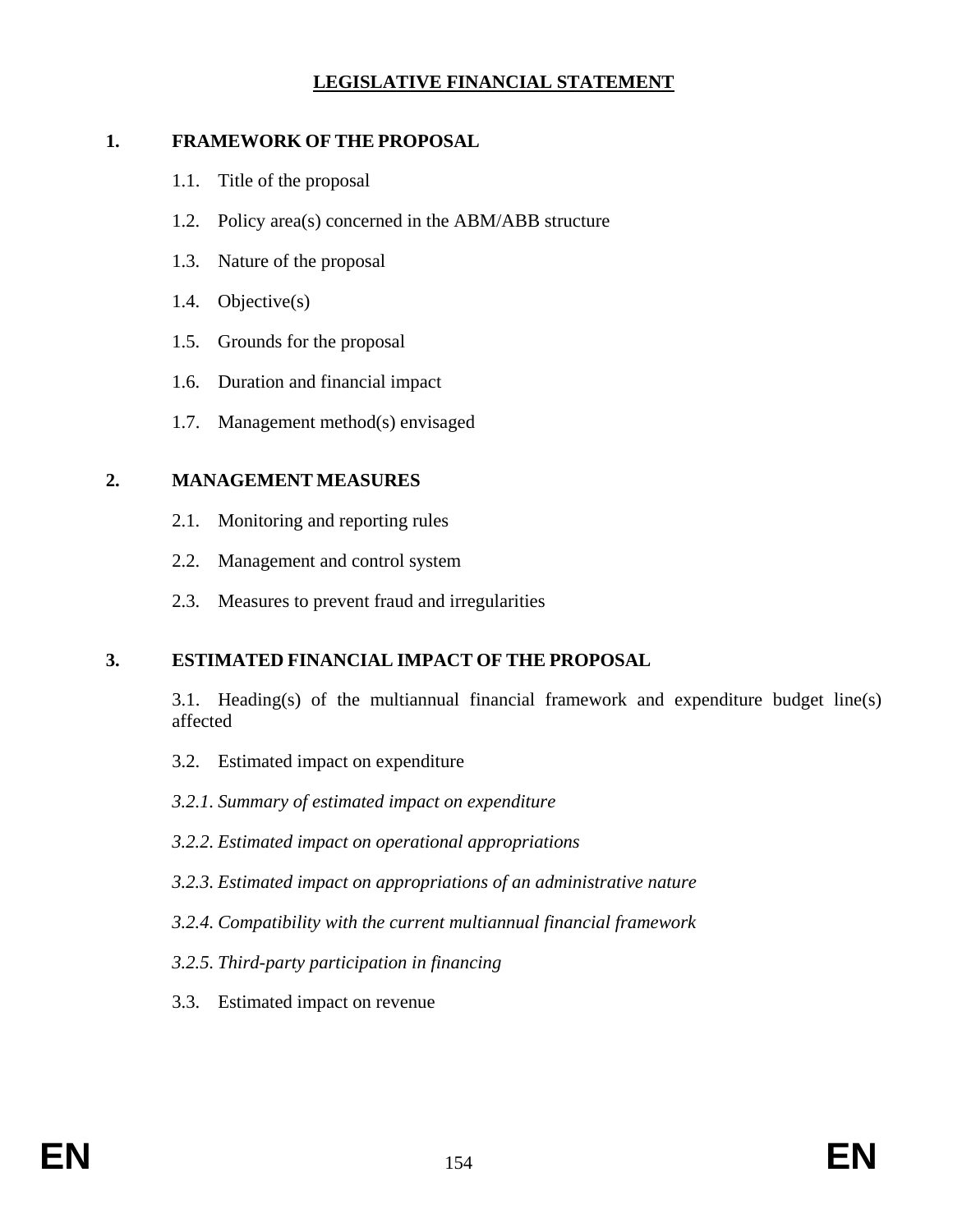## **LEGISLATIVE FINANCIAL STATEMENT**

## **1. FRAMEWORK OF THE PROPOSAL**

#### **1.1. Title of the proposal**

DIRECTIVE OF THE EUROPEAN PARLIAMENT AND OF THE COUNCIL establishing a framework for the recovery and resolution of credit institutions and investment firms and amending Council Directives 77/91/EEC, 82/891/EC, 2001/24/EC, 2002/47/EC, 2004/25/EC, 2005/56/EC, 2007/36/EC and 2011/35/EC and Regulation (EU) No 1093/2011

# **1.2.** Policy area(s) concerned in the ABM/ABB structure<sup>40</sup>

Internal Market – Financial markets

## **1.3. Nature of the proposal**

: The proposal relates to **a new action**

 $\Box$  The proposal/initiative relates to **a new action following a pilot project/preparatory action**<sup>41</sup>

 $\Box$  The proposal/initiative relates to **the extension of an existing action** 

The proposal/initiative relates to **an action redirected towards a new action**

## **1.4. Objectives**

## *1.4.1. The Commission's multiannual strategic objective(s) targeted by the proposal/initiative*

- Maintain financial stability and confidence in banks, ensure the continuity of essential financial services, avoid contagion of problems;
- Minimise losses for society as a whole and in particular for taxpayers, protect depositors, and reduce moral hazard;
- Strengthen the internal market for banking services while maintaining a level playing field (i.e. same conditions for all players to compete in the financial markets of the EU).

## *1.4.2. Specific objective(s) and ABM/ABB activity(ies) concerned*

## Specific objectives:

In the light of the general objectives above, the following specific objectives are sought:

## **Preparation and prevention:**

<sup>40</sup> ABM: Activity-Based Management – ABB: Activity-Based Budgeting.<br>41 Acceptance to in Actiola 40(6)(a) or (b) of the Einengial Bosyletian

As referred to in Article  $49(6)(a)$  or (b) of the Financial Regulation.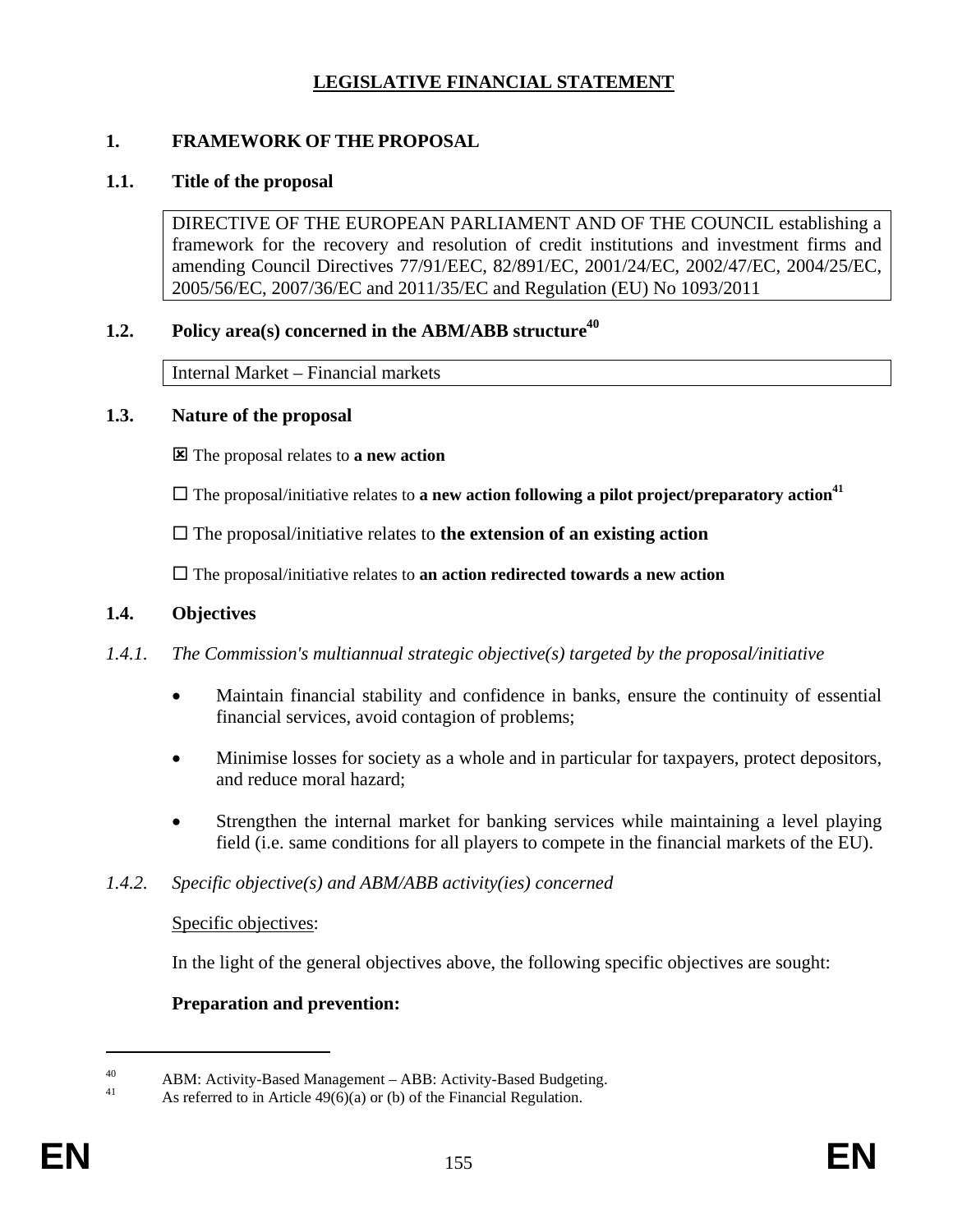- increase preparedness of supervisors and banks for crisis situations and
- enable resolvability of all banks

## **Early intervention:**

improve early intervention arrangements for supervisors

## **Bank resolution:**

- ensure resolution of banks in a timely and robust manner
- ensure legal certainty for bank resolution

# **Cross border crisis management:**

foster efficient cooperation of authorities in cross border resolution

## **Financing**

- ensure that funds from private source are available to finance resolution of failing banks
- *1.4.3. Expected result(s) and impact*

## *Specify the effects which the proposal/initiative should have on the beneficiaries/groups targeted.*

The proposed crisis management framework at Union level intends to further enable financial stability, reduce moral hazard, and protect depositors, crucial banking services and taxpayers' money. In addition it aims to protect and further develop the internal market for financial institutions.

Benefits of the framework arise firstly from the expected reduction in the probability of a systemic banking crisis and the avoidance of the fall in GDP that follows a banking crisis. Secondly, the bank resolution framework aims to reduce the possibility that taxpayers' money being used again in a potential future crisis to bail out banks. The cost of banking crises, if they happen, should be borne by banks' equity and debt holders in the first instance. As a result funding cost of Member States' debt should also decrease reflecting the removal of the implicit state guarantee of banks' debt.

*1.4.4. Indicators of results and impact* 

## *Specify the indicators for monitoring implementation of the proposal/initiative.*

Since bank failures are unpredictable and hopefully avoided, the functioning of bank resolution cannot be regularly monitored on the basis of how real bank failures are handled. However, some of the measures could be monitored using the following possible indicators:

• Number of resolution colleges set up.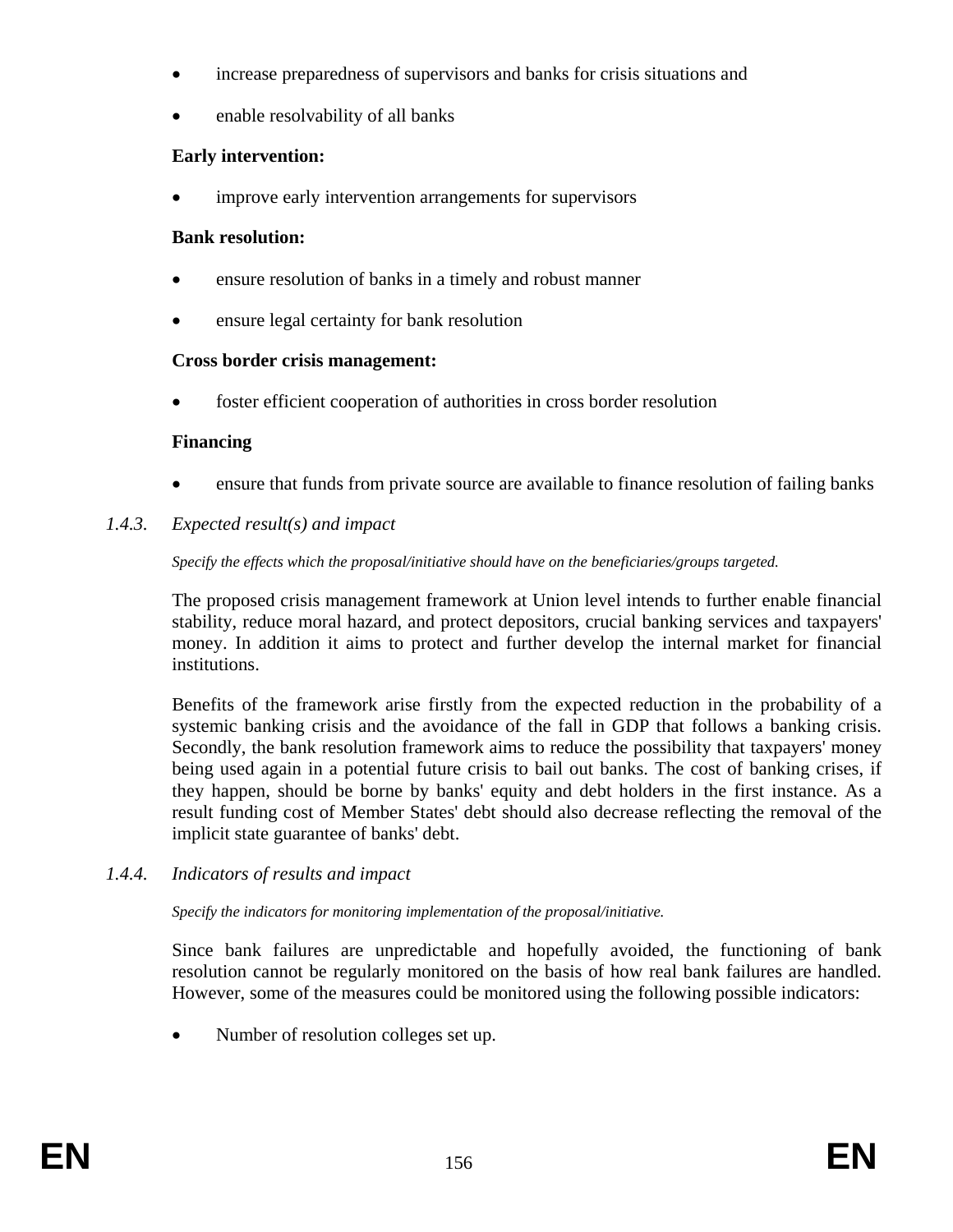- Number of recovery and resolution plans submitted and approved by resolution authorities and resolution colleges.
- Number of cases where adjustments in the operation of banks (and banking groups) has been demanded by resolution authorities.
- Number of intra-group financing agreements concluded.
- Number of banks where minimum loss absorbing capacity (capital + bail-inable debt) is required.
- Overall level of loss absorbing capacities of banks in Member states and the UNION.
- Number of banks undergoing resolution.
- Number of application of different resolution tools and powers (e.g.sale of business, bridge bank, bail-in).
- Cost of bank resolution on an individual MS and EU aggregated level (EUR million) (cost includes bail-in cost, recapitalisation, contribution of DGS/RF, other costs).

The involvement of EBA in all phases of the bank recovery and resolution framework is proposed and supported by the stakeholders, even if EBA regulation presently does not give competence to EBA in a resolution process. Based on its involvement, EBA could carry out related monitoring tasks. The transposition of any new Union legislation will be monitored under the Treaty on the functioning of the Union

# **1.5. Grounds for the proposal**

# *1.5.1. Requirement(s) to be met in the short or long term*

The financial crisis severely tested the ability of authorities to manage problems in banking institutions. Union Financial markets have become integrated to such an extent that domestic shocks may be rapidly transmitted to firms and markets in other Member States.

At international level, G20-Leaders have called for a "review of resolution regimes and bankruptcy laws in light of recent experience to ensure that they permit an orderly wind-down of large complex cross-border institutions."42 At the Pittsburgh summit on 25 September 2009, they committed to act together to "...*create more powerful tools to hold large global firms to account for the risks they take"* and, more specifically, to "*develop resolution tools and frameworks for the effective resolution of financial groups to help mitigate the disruption of financial institution failures and reduce moral hazard in the future."* 

In Seoul in November 2010, the G20 endorsed the FSB SIFI Report<sup>43</sup> which recommended that "all jurisdictions should undertake the necessary legal reforms to ensure that they have in

 $\frac{42}{43}$  G20 Leaders' declaration of the Summit on financial markets and the world economy, April 2009.

<sup>&#</sup>x27;Reducing the moral hazard posed by systemically important financial institutions' [http://www.financialstabilityboard.org/press/pr\\_101111a.pd](http://www.financialstabilityboard.org/press/pr_101111a.pd)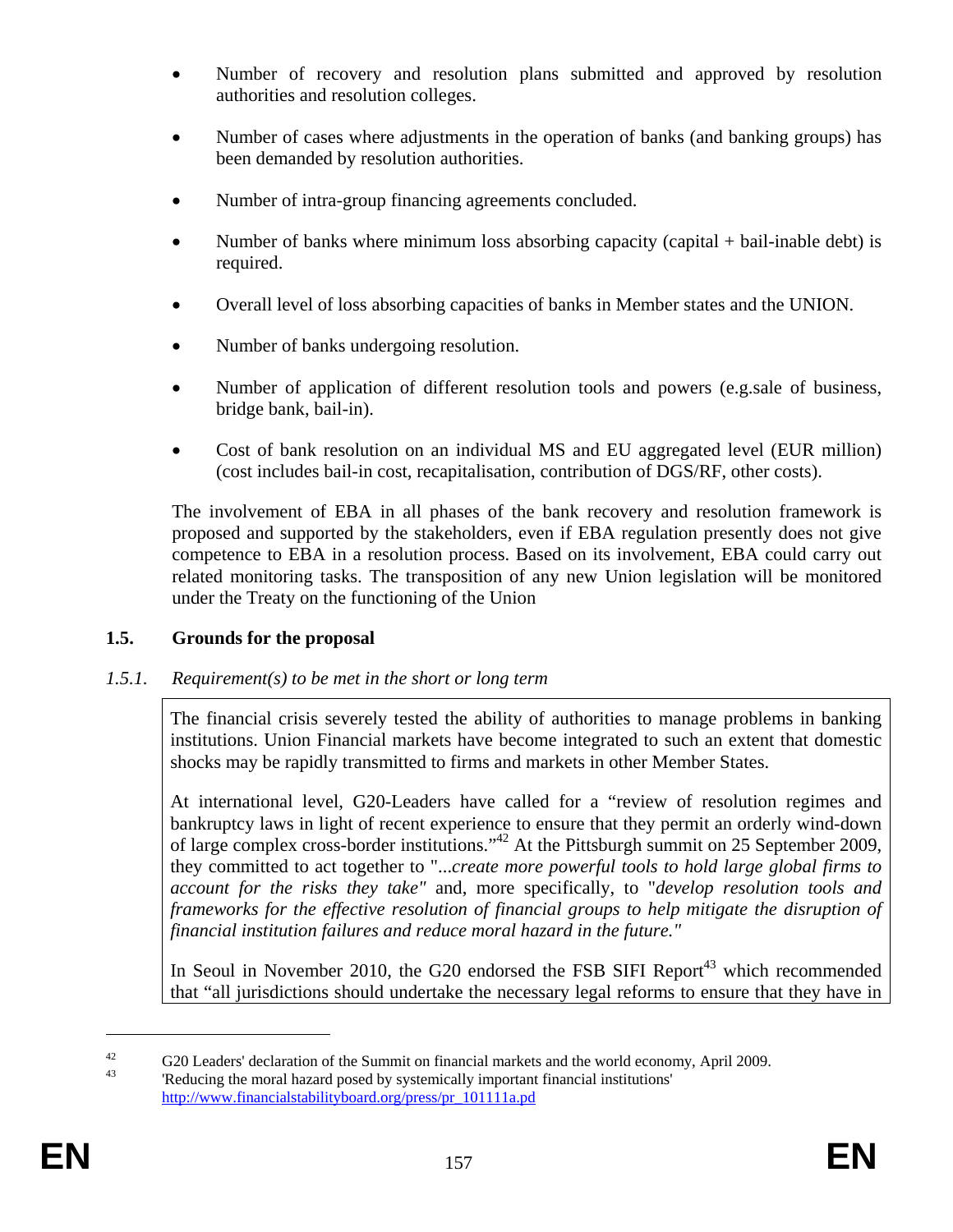place a resolution regime which would make feasible the resolution of any financial institution without taxpayer exposure to loss from solvency support while protecting vital economic functions through mechanisms which make it possible for shareholders and unsecured and uninsured creditors to absorb losses in their order of seniority".

In October 2011, the Financial Stability Board adopted Key Attributes of Effective Resolution Regimes for Financial Institutions ('Key Attributes)<sup>44</sup> that set out the core elements that the FSB considers to be necessary for an effective resolution regime. Their implementation should allow authorities to resolve financial institutions in an orderly manner without taxpayer exposure to loss from solvency support, while maintaining continuity of their vital economic functions.

## *1.5.2. Added value of Union involvement*

Under the principle of subsidiarity set out in Article 5.3 of the TFEU, in areas which do not fall within its exclusive competence, the Union should act only if and in so far as the objectives of the proposed action cannot be sufficiently achieved by the Member States, either at central level or at regional and local level, but can rather, by reason of the scale or effects of the proposed action, be better achieved at Union level.

Only action at Union level can ensure that Member States use compatible measures to deal with failing banks. Although the Union banking sector is highly integrated, systems to deal with bank crises are nationally based. Many national legal systems do not currently confer the powers necessary for authorities to wind down financial institutions in an orderly manner while preserving those services essential for financial stability without relying on taxpayers' money. Divergent national legislation is ill-suited to dealing adequately with the cross-border dimension of crises and arrangements for home-host cooperation are insufficient.

Limited resolution options increase the risk of moral hazard and generate an expectation that large, complex and interconnected banks would again need public financial assistance in the event of problems. It is therefore clear that an effective framework for recovery and resolution in an integrated market cannot be achieved by Member States and needs to be set out at Union level.

Under the principle of proportionality, the content and form of Union action should not exceed what is necessary to achieve the objectives of the Treaties.

The present proposal aims at maintaining financial stability and confidence in banks, minimising losses for taxpayers and strengthening the internal market for banking services while maintaining a level playing field. This requires the convergence of national laws to provide authorities with a consistent set of crisis management and resolution tools. Only Union action can deliver this objective.

The provisions are proportionate to what is necessary to achieve the objectives. The limitations to the right to property that the exercise of the powers proposed may entail are consistent with the Charter of Fundamental Rights as interpreted by the European Court of Human Rights.

<sup>44</sup> [http://www.financialstabilityboard.org/publications/r\\_111104cc.pdf](http://www.financialstabilityboard.org/publications/r_111104cc.pdf)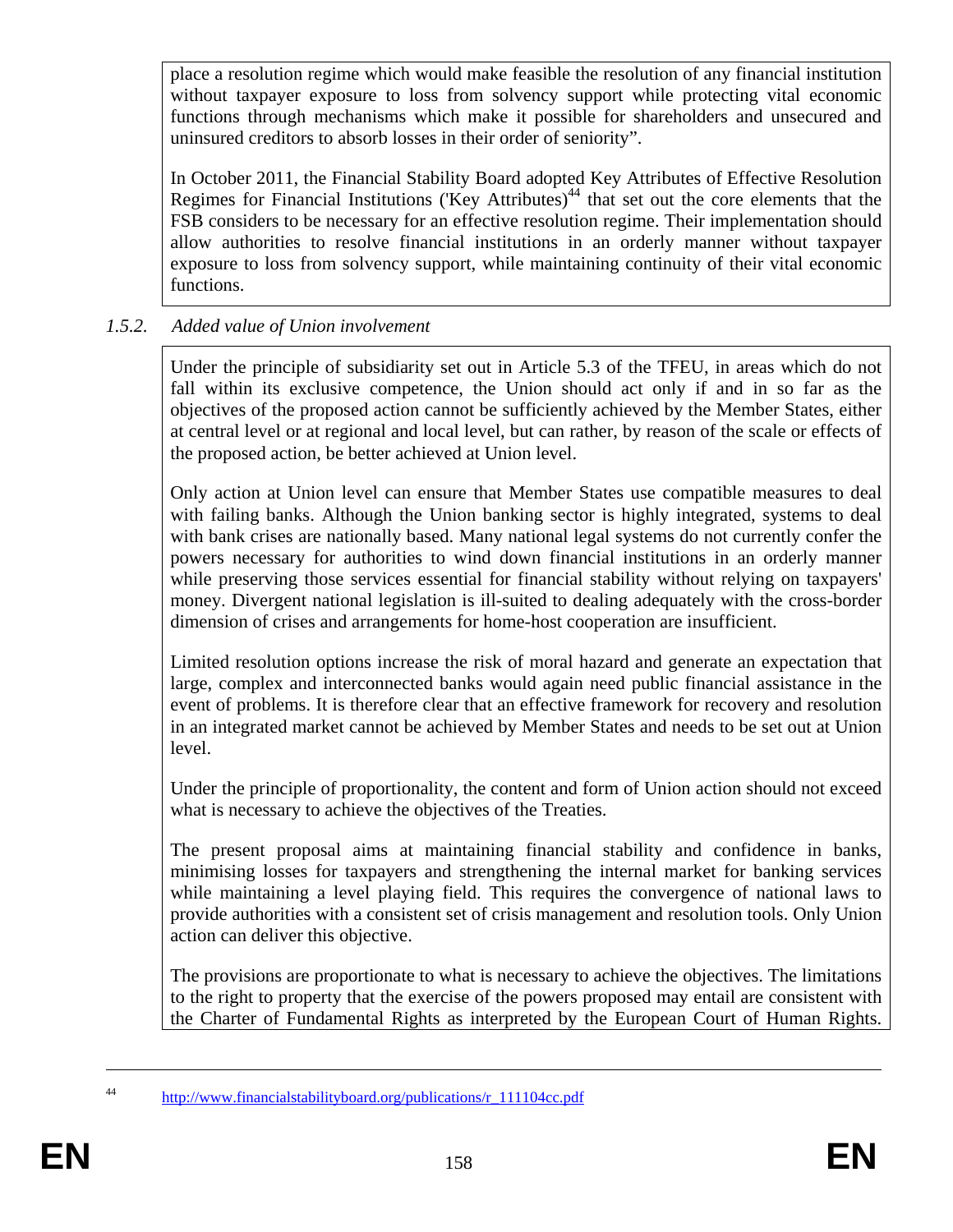These restrictions are limited to the extent necessary in order to meet an objective of general interest, namely preserving financial stability in the Union.

Resolution is closely linked to non-harmonised areas of national law, such as insolvency and property law. A directive is, therefore, the appropriate legal instrument since transposition is necessary to ensure that the framework is implemented in a way that achieves the intended effect, within the specificities of relevant national law.

- *1.5.3. Lessons learned from similar experiences in the past* 
	- N.A.
- *1.5.4. Coherence and possible synergy with other relevant instruments*

The crisis management framework is in strong relation with the **deposit guarantee scheme system** in the Union. The modification of the relevant Directive 94/19/EC is currently discussed in the Council and the Parliament. Synergies between DGS funds and bank resolution measures are significant, especially when it relates to financing issues. When a resolution framework that stops contagion is in place, the DGS fund will only finance a few banks that default initially. In contrast, when no resolution measures are available and contagion spreads through the financial system, the amount of money that the DGS needs to pay out in a MS is considerably higher.

The proposal also relates to the **Capital Requirements Directive (CRD)**, which sets prudential requirements for banks and investment firms. Recent amendments to the CRD aim to increase the quantity and quality of capital that banks hold, so that they could actually absorb potential losses. New liquidity requirements intend to make sure that banks remain liquid even in a stressed market period and develop a liability structure that provides further stability. All these measure will make the banking sector safer and decrease the chances of bank failure and the need for public interventions. Despite all these measures, the failure of banks in the future cannot be excluded. Hence there is a need to develop a complementary legal framework (bank recovery and resolution) that ensures that financial stability is maintained even in the negative scenarios.

#### **1.6. Duration and financial impact**

Proposal/initiative of **limited duration**

- $\Box$  Proposal/initiative in effect from [DD/MM]YYYY to [DD/MM]YYYY
- $\Box$  Financial impact from YYYY to YYYY
- : Proposal of **unlimited duration**
- Implementation with a start-up period from 2013 to 2015,
- followed by full-scale operation.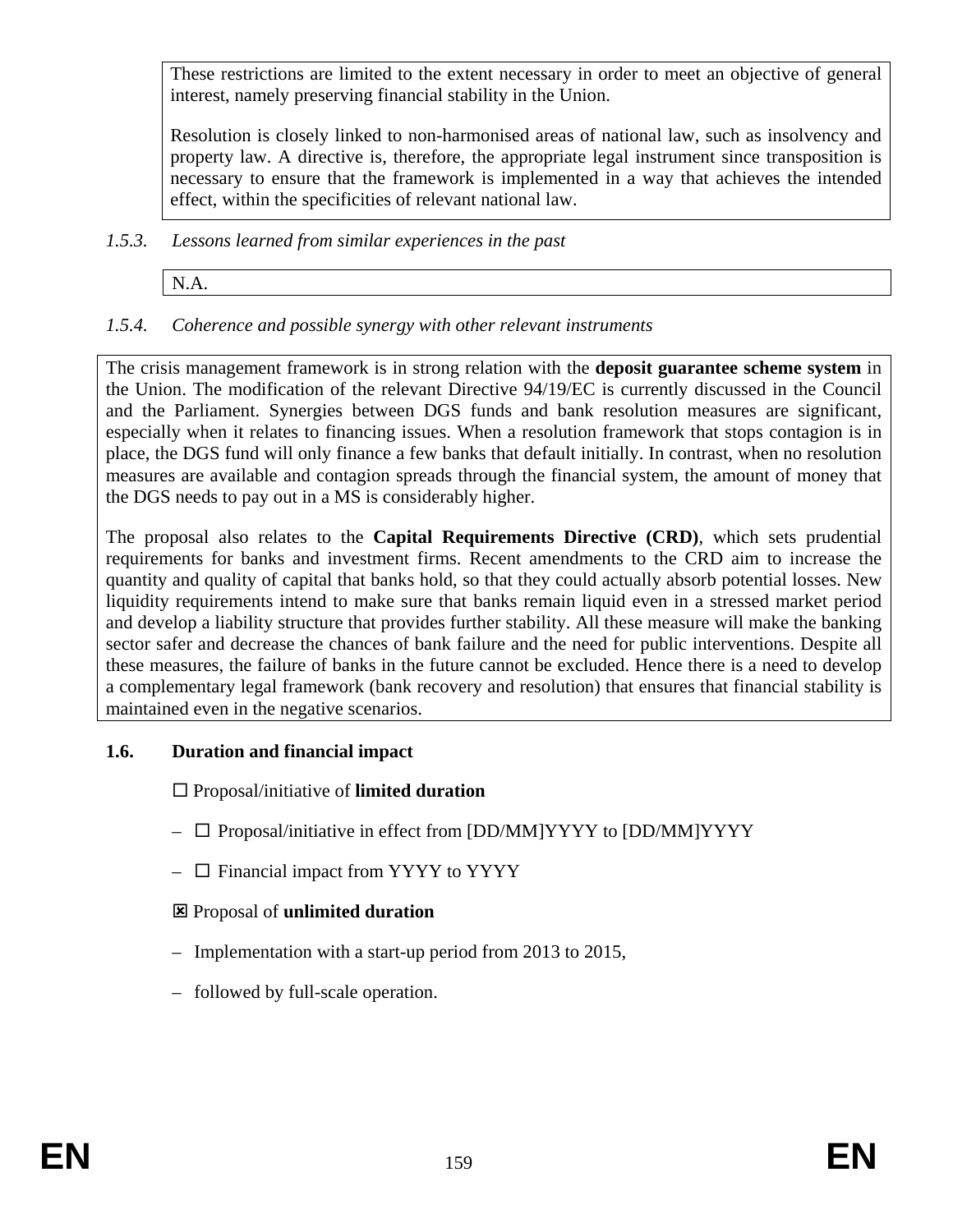## **1.7.** Management mode(s) envisaged<sup>45</sup>

**Centralised direct management** by the Commission

**Centralised indirect management** with the delegation of implementation tasks to:

- $\Box$  executive agencies
- $\overline{\mathbf{z}}$  bodies set up by the Communities<sup>46</sup>
- $\Box$  national public-sector bodies/bodies with public-service mission
- $\Box$  persons entrusted with the implementation of specific actions pursuant to Title V of the Treaty on European Union and identified in the relevant basic act within the meaning of Article 49 of the Financial Regulation
- □ **Shared management** with the Member States

**Decentralised management** with third countries

**Joint management** with international organisations *(to be specified)* 

*If more than one management mode is indicated, please provide details in the "Comments" section.* 

**Comments** 

<sup>&</sup>lt;sup>45</sup> Details of management modes and references to the Financial Regulation may be found on the BudgWeb site:

[http://www.cc.cec/budg/man/budgmanag/budgm](http://www.cc.cec/budg/man/budgmanag/budgmanag_en.html)anag\_en.html 46 As referred to in Article 185 of the Financial Regulation.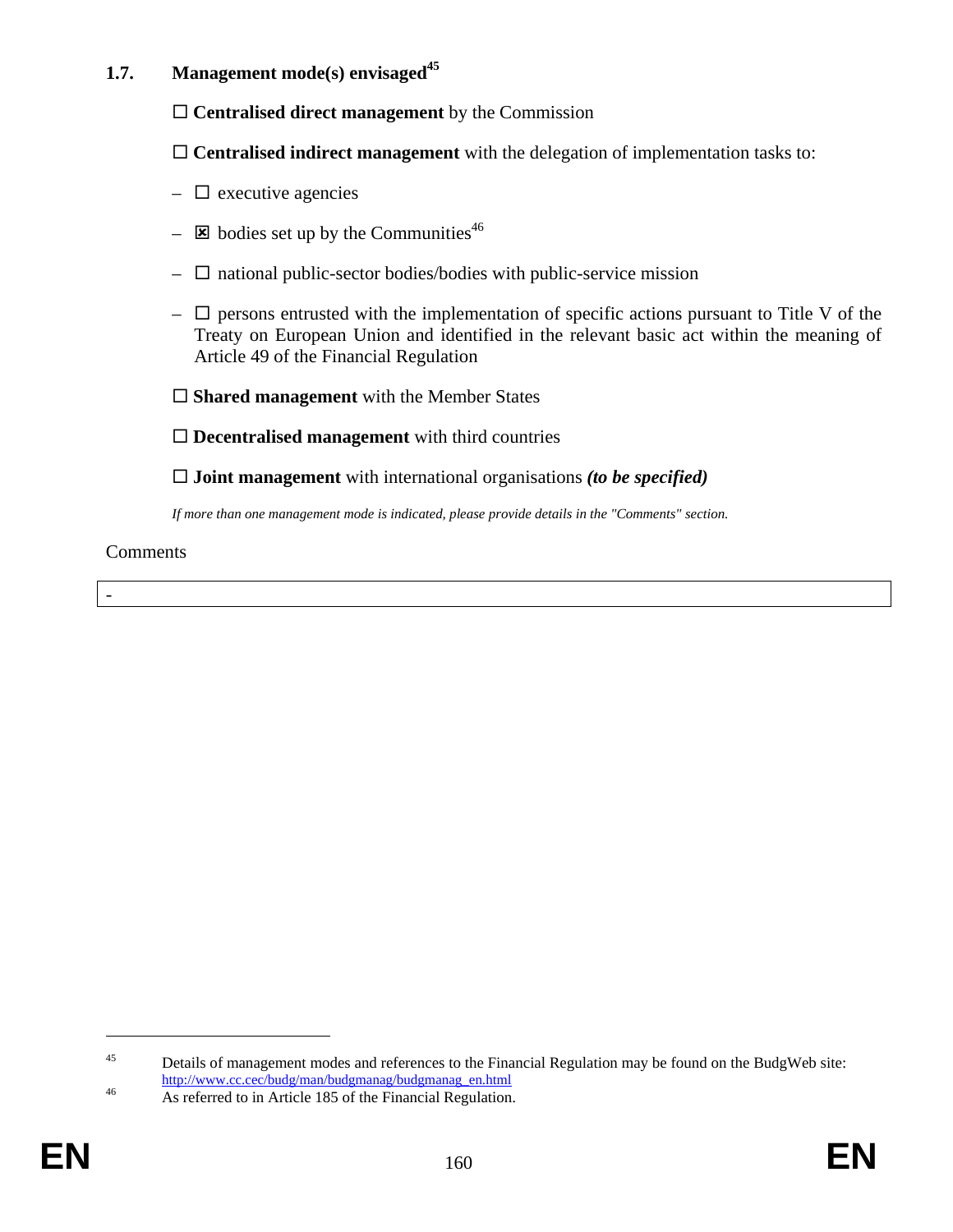#### **2. MANAGEMENT MEASURES**

#### **2.1. Monitoring and reporting rules**

*Specify frequency and conditions.* 

Article 81 of the Regulation establishing the European Banking Authority (EBA) requires the Commission by 2 January 2014, and every 3 years thereafter, to publish a general report on the experience acquired as a result of the operation of EBA. To this end, the Commission will publish a general report that will be forwarded to the European Parliament and to the Council.

#### **2.2. Management and control system**

#### *2.2.1. Risk(s) identified*

In relation to the legal, economical, efficient and effective use of appropriations resulting from the proposal it is expected that the proposal would not bring about new risks that would not be currently covered by an EBA existing internal control framework.

## *2.2.2. Control method(s) envisaged*

-

#### **2.3. Measures to prevent fraud and irregularities**

*Specify existing or envisaged prevention and protection measures.* 

For the purposes of combating fraud, corruption and any other illegal activity, the provisions of Regulation (EC) No 1073/1999 of the European Parliament and of the Council of 25 May 1999 concerning investigations conducted by the European Anti-Fraud Office (OLAF) shall apply to EBA without any restriction.

EBA shall accede to the Interinstitutional Agreement of 25 May 1999 between the European Parliament, the Council of the European Union and the Commission of the European Communities concerning internal investigations by the European Anti-Fraud Office (OLAF) and shall immediately adopt appropriate provisions for all EBA staff.

The funding decisions and the agreements and the implementing instruments resulting from them shall explicitly stipulate that the Court of Auditors and OLAF may, if need be, carry out on-the-spot checks on the beneficiaries of monies disbursed by EBA as well as on the staff responsible for allocating these monies.

Articles 64 and 65 of the Regulation establishing the European Banking Authority (EBA) set out the provisions on implementation and control of EBA budget and applicable financial rules.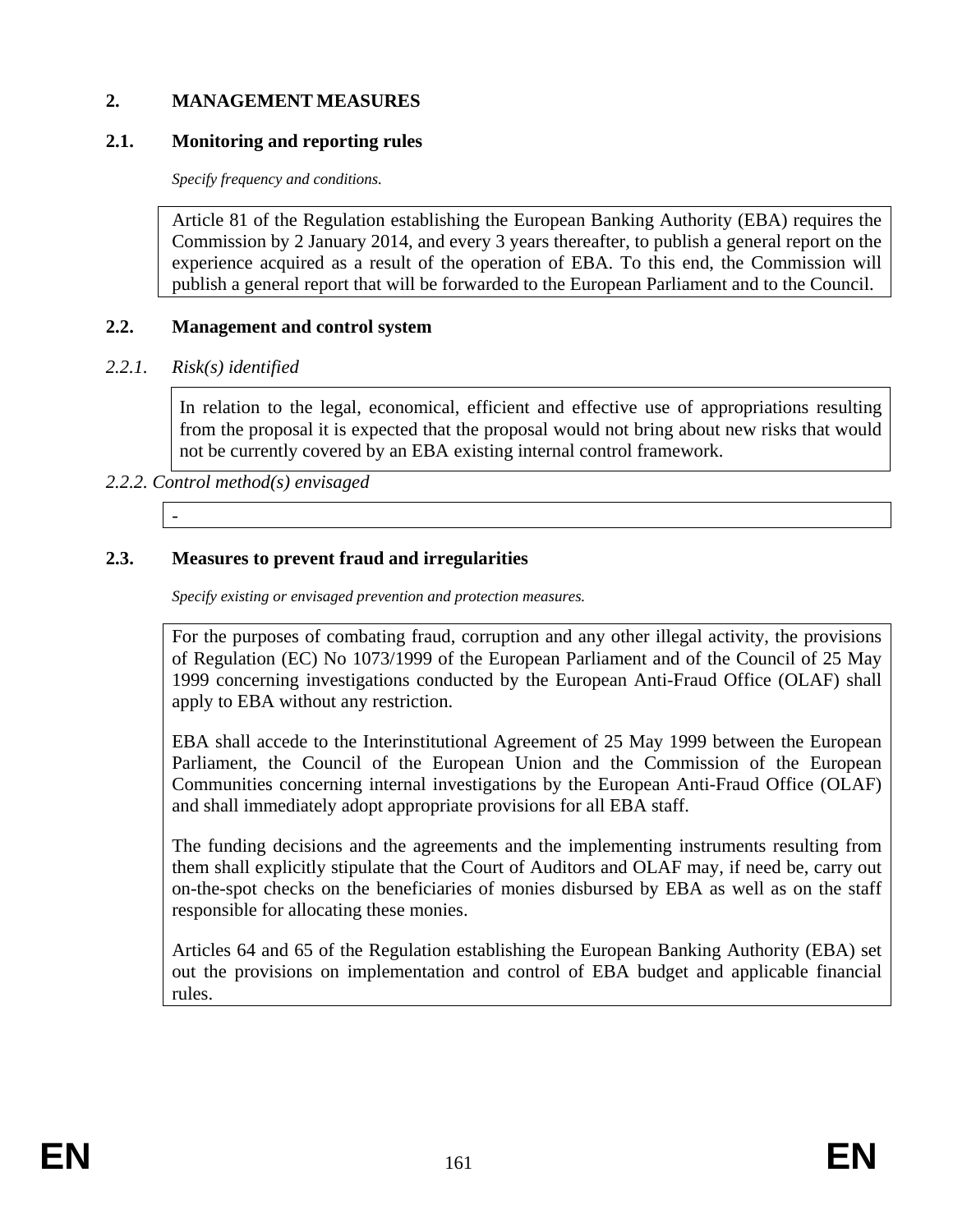#### **3. ESTIMATED FINANCIAL IMPACT OF THE PROPOSAL**

#### **3.1. Heading(s) of the multiannual financial framework and expenditure budget line(s) affected**

#### • Existing expenditure budget lines

*In order of multiannual financial framework headings and budget lines.* 

|                                                     | Budget line                                         | Type of<br>expenditure      |                                                                                                                    |           | Contribution   |                                                                                   |
|-----------------------------------------------------|-----------------------------------------------------|-----------------------------|--------------------------------------------------------------------------------------------------------------------|-----------|----------------|-----------------------------------------------------------------------------------|
| Heading of<br>multiannual<br>financial<br>framework | Number                                              | Diff./non-<br>diff.<br>(47) | from<br>from<br>from third<br>EFTA <sup>48</sup><br>candidate<br>countries<br>countries <sup>49</sup><br>countries |           |                | within the<br>meaning of<br>Article $18(1)(aa)$<br>of the Financial<br>Regulation |
|                                                     | 12.0402.01<br>EBA – Subsidy under Titles 1, 2 and 3 | Diff                        | Yes                                                                                                                | <b>NO</b> | N <sub>O</sub> | N <sub>O</sub>                                                                    |

#### • New budget lines requested

| In order of multiannual financial framework headings and budget lines. |  |  |  |
|------------------------------------------------------------------------|--|--|--|
|------------------------------------------------------------------------|--|--|--|

| Heading of                            | Budget line                                                                   | Type of<br>expenditure | Contribution                     |                                |                         |                                                                                   |  |  |
|---------------------------------------|-------------------------------------------------------------------------------|------------------------|----------------------------------|--------------------------------|-------------------------|-----------------------------------------------------------------------------------|--|--|
| multiannual<br>financial<br>framework | Number<br>$[Heading. \dots  \dots  \dots  \dots  \dots  \dots  \dots  \dots]$ | $Diff./non-$<br>diff.  | from<br><b>EFTA</b><br>countries | from<br>candidate<br>countries | from third<br>countries | within the<br>meaning of Article<br>$18(1)(aa)$ of the<br>Financial<br>Regulation |  |  |
|                                       | [XX.YY.YY.YY]                                                                 |                        | YES/N<br>O                       | YES/N<br>O                     | YES/N<br>$\cup$         | YES/NO                                                                            |  |  |

<sup>&</sup>lt;sup>47</sup> Diff. = Differentiated appropriations / Non-diff. = Non-Differentiated Appropriations<br>
<sup>48</sup> EFTA: European Free Trade Association.<br>
Condidate countries and where applicable potential condidate countries from the Wo

Candidate countries and, where applicable, potential candidate countries from the Western Balkans.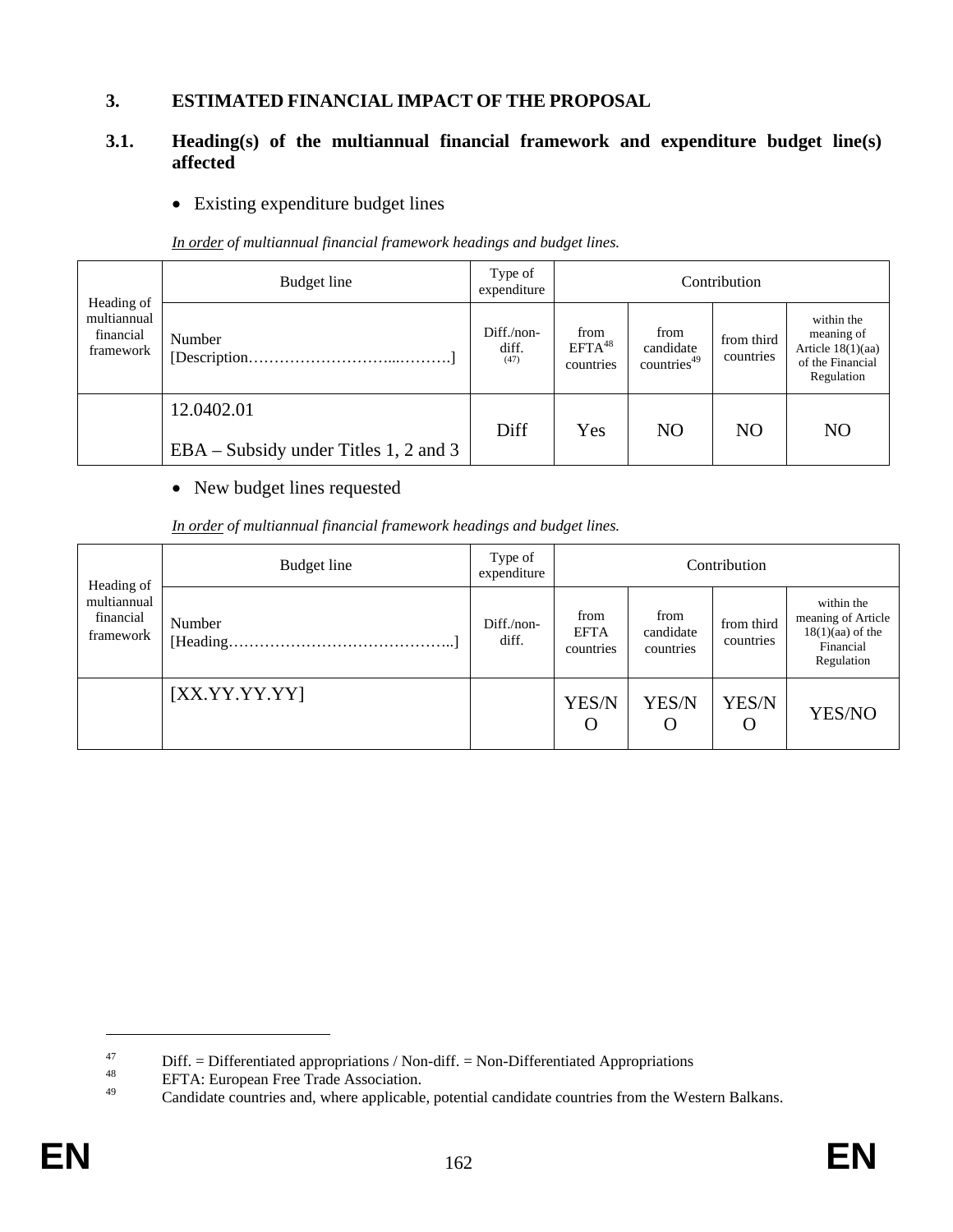#### **3.2. Estimated impact on expenditure**

#### *3.2.1. Summary of estimated impact on expenditure*

EUR million (to 3 decimal places)

| Heading of multiannual financial framework: |  | Competitiveness for Growth and Employment |
|---------------------------------------------|--|-------------------------------------------|
|---------------------------------------------|--|-------------------------------------------|

| <b>DG: MARKT</b>                                                                                         |             |                 | Year<br>$2013^{50}$ | Year<br>2014 | Year<br>2015 |  | <b>TOTAL</b> |
|----------------------------------------------------------------------------------------------------------|-------------|-----------------|---------------------|--------------|--------------|--|--------------|
| • Operational appropriations                                                                             |             |                 |                     |              |              |  |              |
| 12.0402.01                                                                                               | Commitments | (1)             | $\mathbf{0}$        | 1,080        | 999          |  | 2,079        |
|                                                                                                          | Payments    | (2)             | $\Omega$            | 1,080        | 999          |  | 2,079        |
| of<br>Appropriations<br>administrative<br>an<br>from the revenues from fees                              | nature      | financed        |                     |              |              |  |              |
| Number of budget line                                                                                    |             | (3)             |                     |              |              |  |              |
| <b>TOTAL</b> appropriations                                                                              | Commitments | $=1+1a$<br>$+3$ | $\theta$            | 1,080        | 999          |  | 2,079        |
| for DG MARKT                                                                                             | Payments    | $=2+2a$<br>$+3$ | $\mathbf{0}$        | 1,080        | 999          |  | 2,079        |
|                                                                                                          | Commitments | (4)             | $\theta$            | 1,080        | 999          |  | 2,079        |
| • TOTAL operational appropriations<br>Payments                                                           |             | (5)             | $\Omega$            | 1,080        | 999          |  | 2,079        |
| TOTAL appropriations of an administrative nature<br>$\bullet$<br>(6)<br>financed from revenues from fees |             |                 |                     |              |              |  |              |
| Commitments<br>$=4+6$<br><b>TOTAL</b> appropriations                                                     |             |                 | $\mathbf{0}$        | 1,080        | 999          |  | 2,079        |

<sup>&</sup>lt;sup>50</sup> Year N is the year in which implementation of the proposal/initiative starts.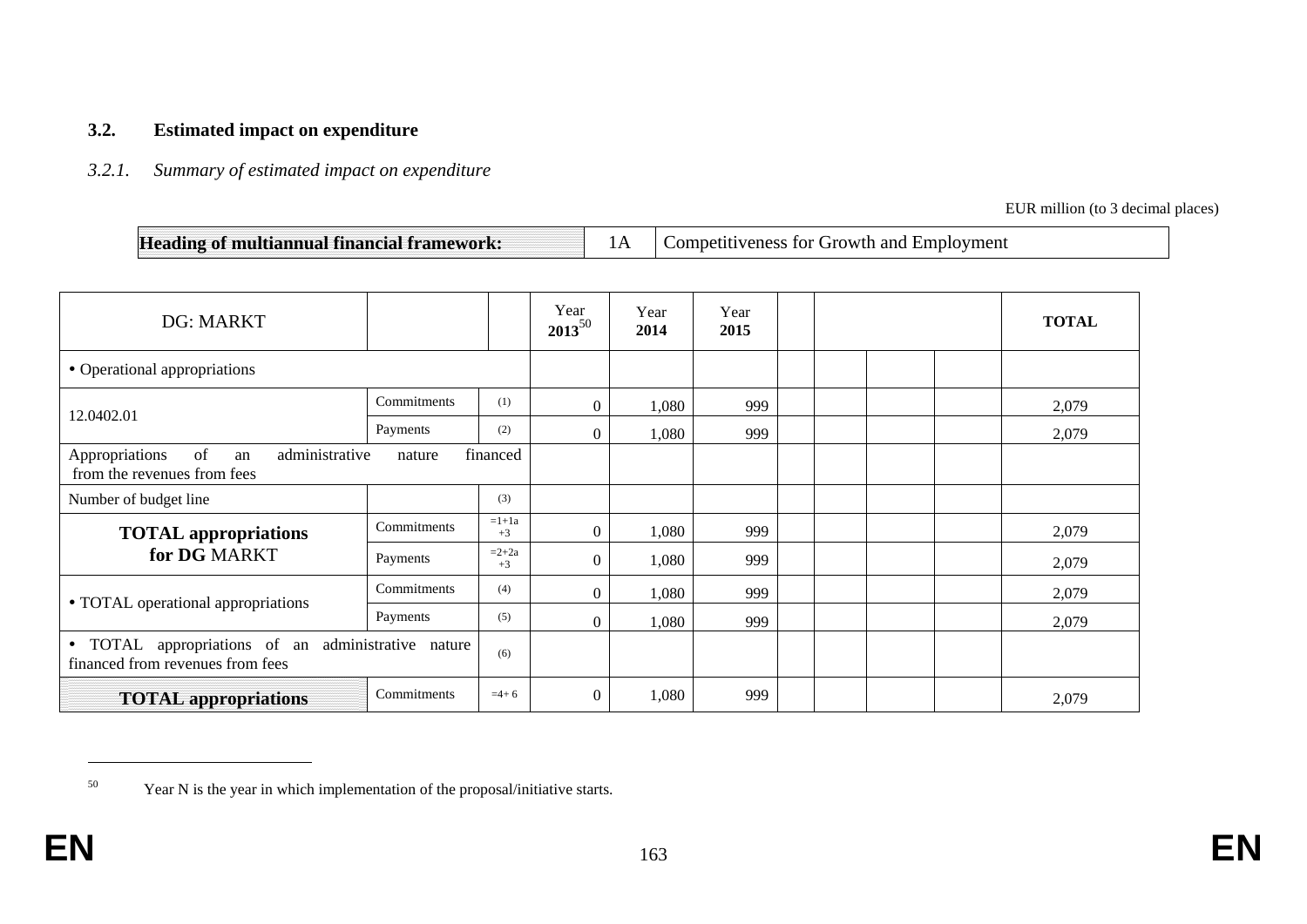| under HEADING 1A<br>of the multiannual financial<br>tramework | Payments | $=$ 5+6 |  | 080 | 999 |  |  |  |  | 2,079 |
|---------------------------------------------------------------|----------|---------|--|-----|-----|--|--|--|--|-------|
|---------------------------------------------------------------|----------|---------|--|-----|-----|--|--|--|--|-------|

#### **Comments:**

EUR million (to 3 decimal places)

|                                                                    |             | Year<br>$2013^{51}$ | Year<br>2014 | Year<br>2015 |  |  | <b>TOTAL</b> |
|--------------------------------------------------------------------|-------------|---------------------|--------------|--------------|--|--|--------------|
| <b>TOTAL appropriations</b>                                        | Commitments |                     | .080         | 999          |  |  | 2,079        |
| under HEADINGS 1 to 5<br>of the multiannual financial<br>framework | Payments    |                     | $080$ .      | 999          |  |  | 2,079        |

<sup>&</sup>lt;sup>51</sup> Year N is the year in which implementation of the proposal/initiative starts.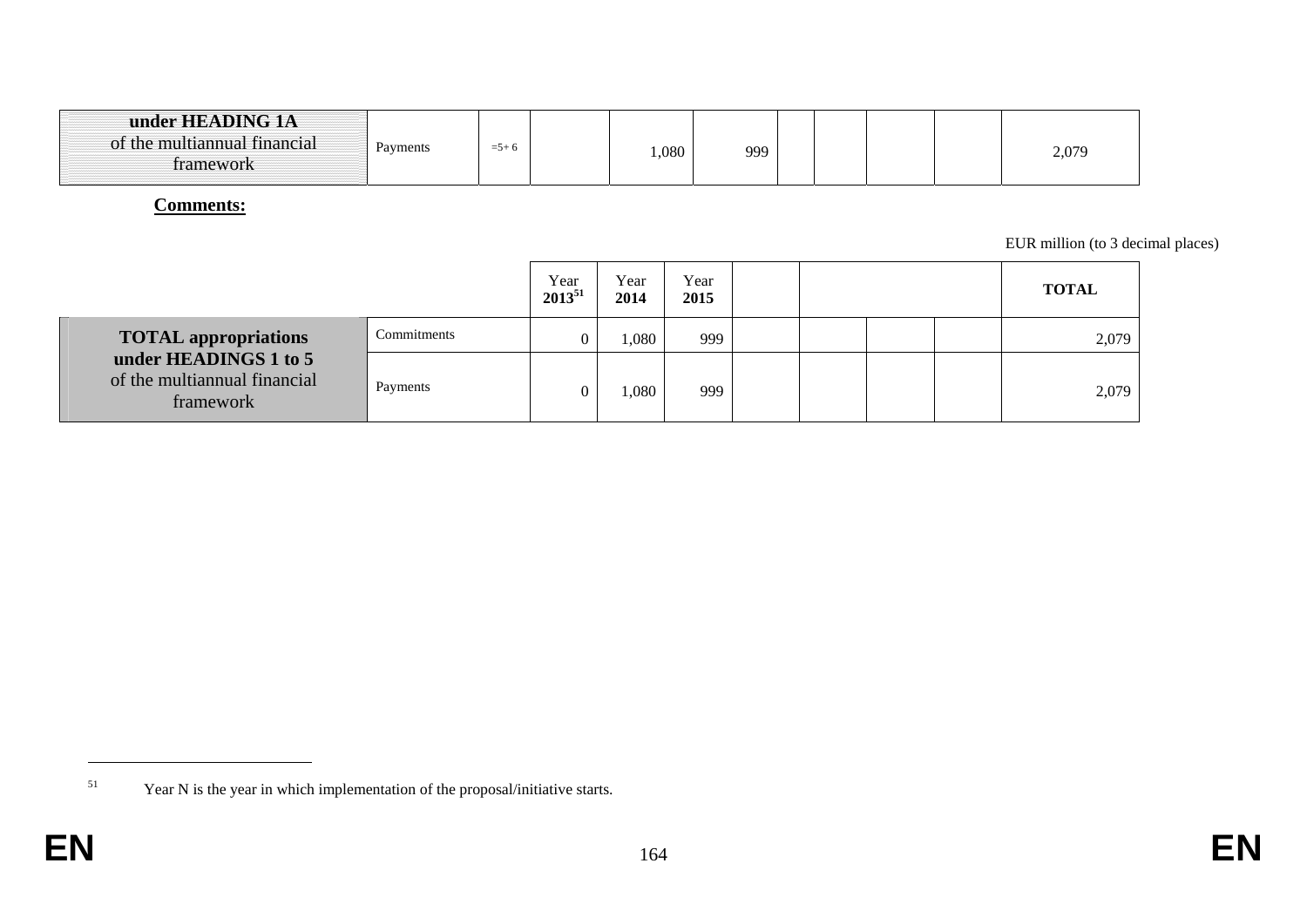#### *3.2.2. Estimated impact on operational appropriations*

- $\Box$  The proposal/initiative does not require the use of operational appropriations
- $\equiv$   $\Xi$  The proposal/initiative requires the use of operational appropriations, as explained below:

| <b>Indicate</b>                                                          |                    |              |                | Year<br>2012   |                | Year<br>2013  | Year<br>2014 |                          |        | Year<br>2015  |        | <b>TOTAL</b>  |
|--------------------------------------------------------------------------|--------------------|--------------|----------------|----------------|----------------|---------------|--------------|--------------------------|--------|---------------|--------|---------------|
| objectives and outputs                                                   |                    |              |                |                |                |               |              |                          |        |               |        |               |
| $\pmb{\mathbb{U}}$                                                       | Type <sup>52</sup> | Average cost | Output         | Total<br>Cost  | Output         | Total<br>Cost | Output       | Total<br>$\mathbf{Cost}$ | Output | Total<br>Cost | Output | Total<br>Cost |
| 1. Objectives for preparation and prevention:                            |                    |              |                |                |                |               |              |                          |        |               |        |               |
| increase preparedness of supervisors and banks for crisis situations and |                    |              |                |                |                |               |              |                          |        |               |        |               |
| enable resolvability of all banks                                        |                    |              |                |                |                |               |              |                          |        |               |        |               |
| Number of Technical Standards and Guidelines                             | numerical          |              | $\overline{0}$ | $\overline{0}$ | $\overline{0}$ | $\mathbf{0}$  | 11           | 517                      |        | 200           | 12     | 717           |
|                                                                          |                    |              |                |                |                |               |              |                          |        |               |        |               |
| Sub-total for specific objective No 1                                    |                    |              | $\overline{0}$ | $\overline{0}$ | $\mathbf{0}$   | $\bf{0}$      | 11           | 517                      |        | 200           | 12     | 717           |
| 2. Objective for Early intervention:                                     |                    |              |                |                |                |               |              |                          |        |               |        |               |
| improve early intervention arrangements for supervisors                  |                    |              |                |                |                |               |              |                          |        |               |        |               |

<sup>&</sup>lt;sup>52</sup> Outputs are products and services to be supplied (e.g.: number of student exchanges financed, number of km of roads built, etc.).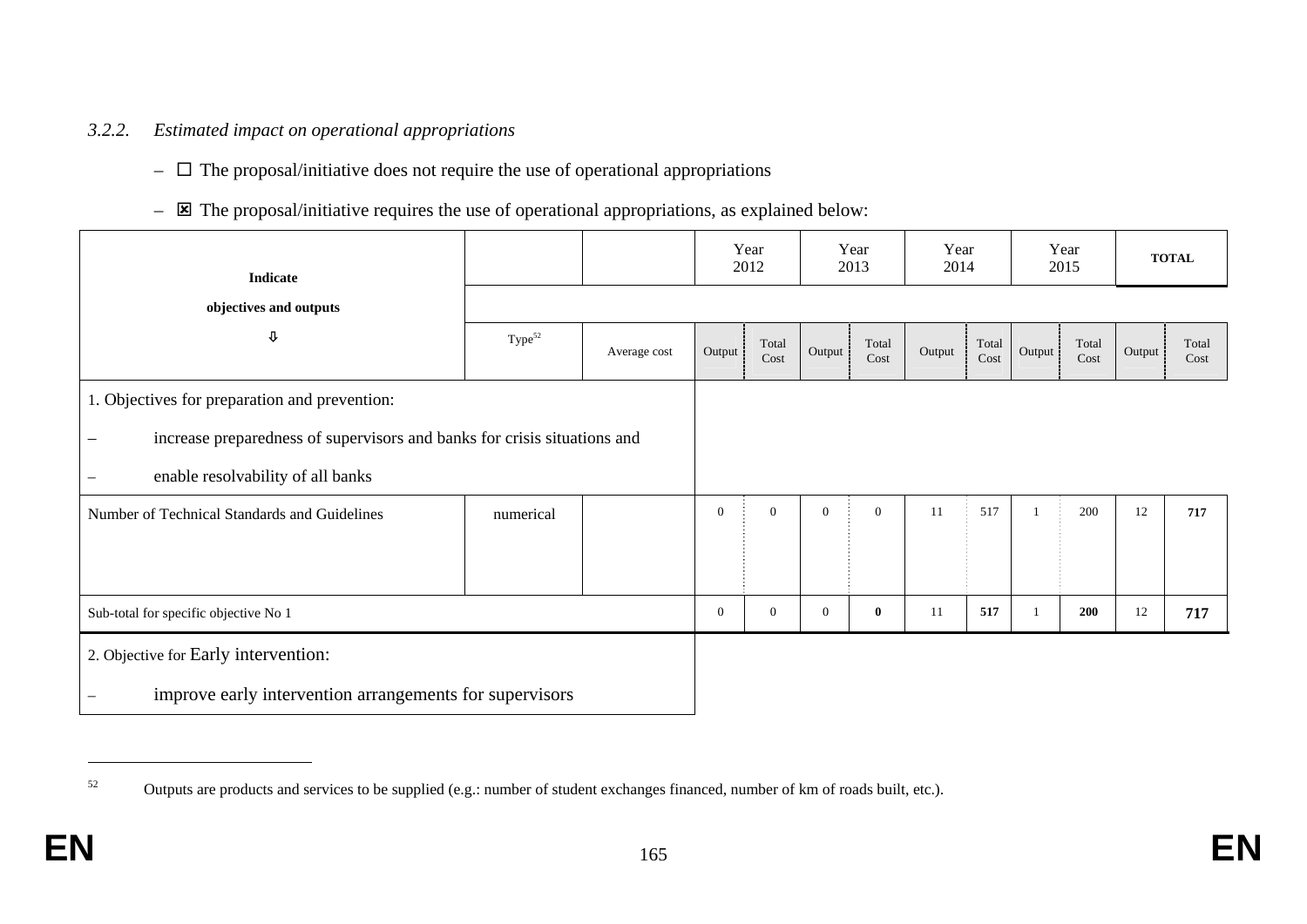| <b>Indicate</b>                                                                                                              |                    |              |          | Year<br>2012   |                | Year<br>2013  | Year<br>2014 |               |                | Year<br>2015   |        | <b>TOTAL</b>  |
|------------------------------------------------------------------------------------------------------------------------------|--------------------|--------------|----------|----------------|----------------|---------------|--------------|---------------|----------------|----------------|--------|---------------|
| objectives and outputs                                                                                                       |                    |              |          |                |                |               |              |               |                |                |        |               |
| ⇩                                                                                                                            | Type <sup>52</sup> | Average cost | Output   | Total<br>Cost  | Output         | Total<br>Cost | Output       | Total<br>Cost | Output         | Total<br>Cost  | Output | Total<br>Cost |
| Number of Technical Standards and Guidelines                                                                                 | numerical          |              | $\Omega$ | $\Omega$       | $\Omega$       | $\Omega$      | 1            | 47            | $\overline{0}$ | $\Omega$       |        | 47            |
| Sub-total for specific objective No 2                                                                                        |                    |              |          | $\mathbf{0}$   |                | $\mathbf{0}$  |              | 47            | $\mathbf{0}$   | $\bf{0}$       |        | 47            |
| 3. Objectives for Bank resolution:                                                                                           |                    |              |          |                |                |               |              |               |                |                |        |               |
| ensure resolution of banks in a timely and robust manner<br>$\overline{\phantom{m}}$                                         |                    |              |          |                |                |               |              |               |                |                |        |               |
| ensure legal certainty for bank resolution                                                                                   |                    |              |          |                |                |               |              |               |                |                |        |               |
| Number of Technical Standards and Guidelines                                                                                 | numerical          |              | $\Omega$ | $\Omega$       | $\Omega$       | $\Omega$      | 10           | 470           | $\overline{4}$ | 799            | 14     | 1,269         |
| Sub-total for specific objective No 3                                                                                        |                    |              |          | $\Omega$       | $\Omega$       | $\mathbf{0}$  | 10           | 470           | $\overline{4}$ | 799            | 14     | 1,269         |
| 4. Objective for cross border crisis management: - foster efficient cooperation<br>of authorities in cross border resolution |                    |              |          |                |                |               |              |               |                |                |        |               |
| Number of Technical Standards and Guidelines                                                                                 |                    |              | $\theta$ | $\overline{0}$ | $\overline{0}$ | $\Omega$      | -1           | 47            | $\overline{0}$ | $\overline{0}$ |        | 47            |
| Sub-total for specific objective No 4                                                                                        |                    |              | $\Omega$ | $\Omega$       | $\Omega$       | $\mathbf{0}$  | 1            | 47            | $\overline{0}$ | $\Omega$       |        | 47            |
| <b>TOTAL COST<sup>53</sup></b>                                                                                               |                    |              |          | $\theta$       |                | $\bf{0}$      | 23           | 1,081         | 5              | 999            | 28     | 2,080         |

<sup>53</sup> Appropriations allocated to different objectives also include overhead costs, which are proportionate to direct HR costs.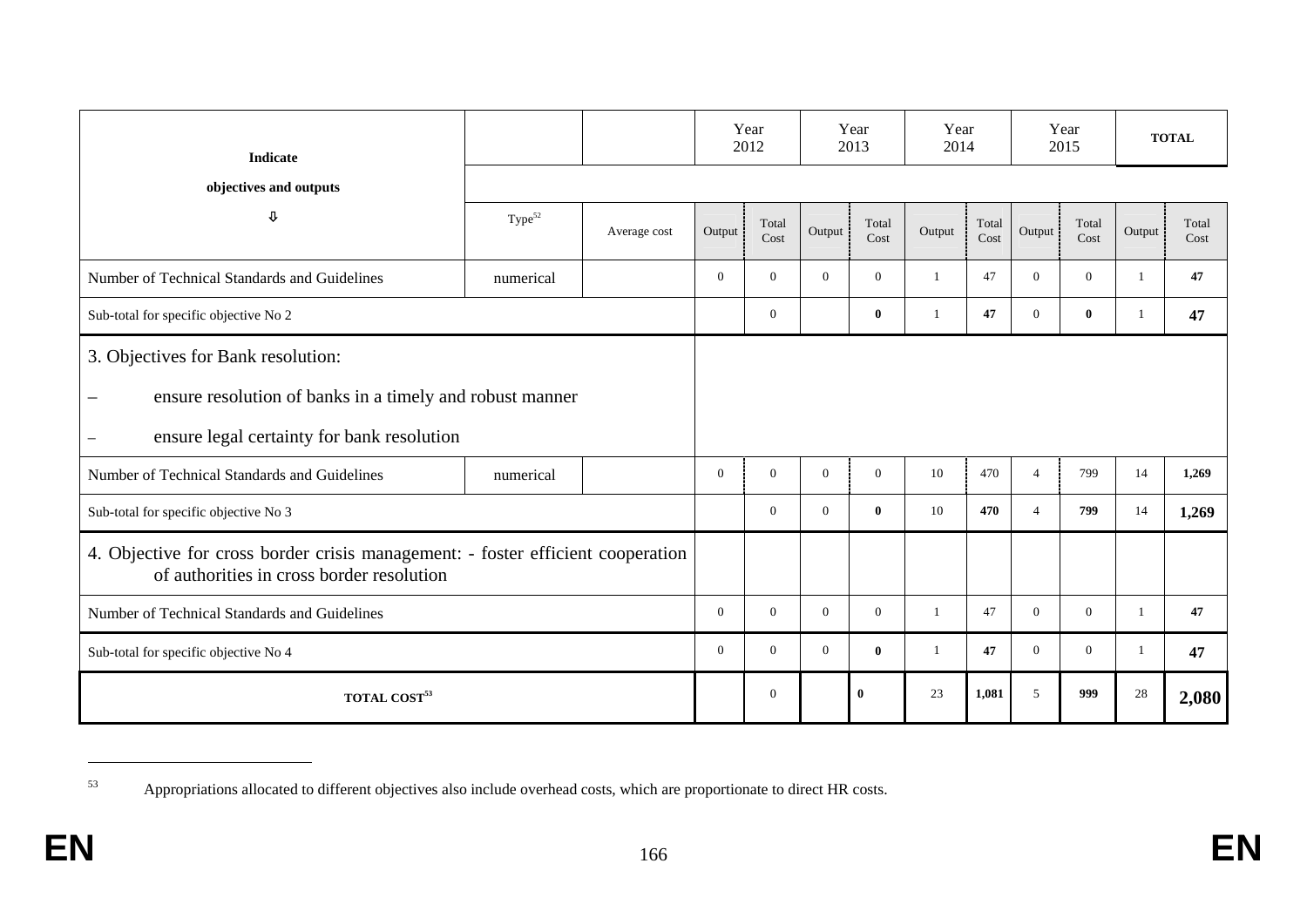## **3.3. Heading(s) of the multiannual financial framework and expenditure budget line(s) affected**

• Existing expenditure budget lines

## *NA*

• New budget lines requested

### *NA*

Estimated impact on appropriations of an administrative nature

#### 3.3.1.1. Summary

- $\boxtimes$  The proposal/initiative does not require the use of administrative appropriations
- $\Box$  The proposal/initiative requires the use of administrative appropriations, as explained below:
- 3.3.1.2. Estimated requirements of human resources
	- $\overline{\mathbf{z}}$  The proposal does not require the use of human resources
	- $\Box$  The proposal/initiative requires the use of human resources, as explained below:

### Comment:

No additional human and administrative resources will be needed in DG MARKT as a result of the proposal.

- *3.3.2. Compatibility with the current multiannual financial framework* 
	- $\overline{\mathbf{z}}$  Proposal is compatible the current multiannual financial framework.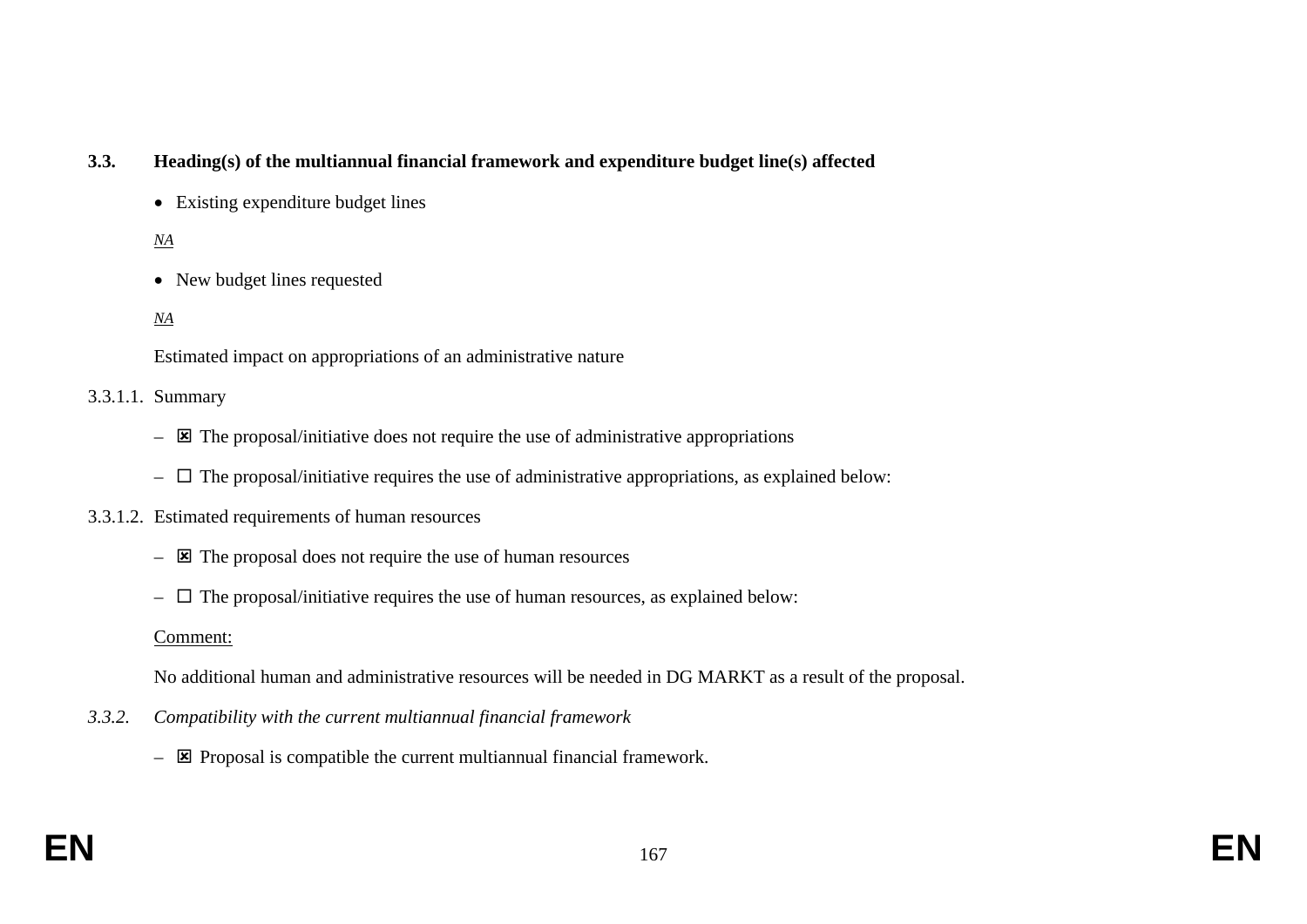- $\Box$  Proposal/initiative will entail reprogramming of the relevant heading in the multiannual financial framework.
- $\Box$  Proposal/initiative requires application of the flexibility instrument or revision of the multiannual financial framework<sup>54</sup>.
- *3.3.3. Third-party contributions* 
	- $\Box$  The proposal/initiative does not provide for co-financing by third parties
	- $\boxtimes$  The proposal provides for the co-financing estimated below:

Appropriations in EUR million (to 3 decimal places)

|                                                                    | Year<br>2013 | Year<br>2014 | Year<br>2015 |  |  | Total |
|--------------------------------------------------------------------|--------------|--------------|--------------|--|--|-------|
| State'<br>Member<br>Contribution (60% of<br><i>overall costs</i> ) |              | 1,620        | 1,498        |  |  | 3,119 |

## **3.4. Estimated impact on revenue**

- $\boxtimes$  Proposal has no financial impact on revenue.
- $\Box$  Proposal/initiative has the following financial impact:
	- $\square$  on own resources
	- □ on miscellaneous revenue

<sup>54</sup> See points 19 and 24 of the Interinstitutional Agreement.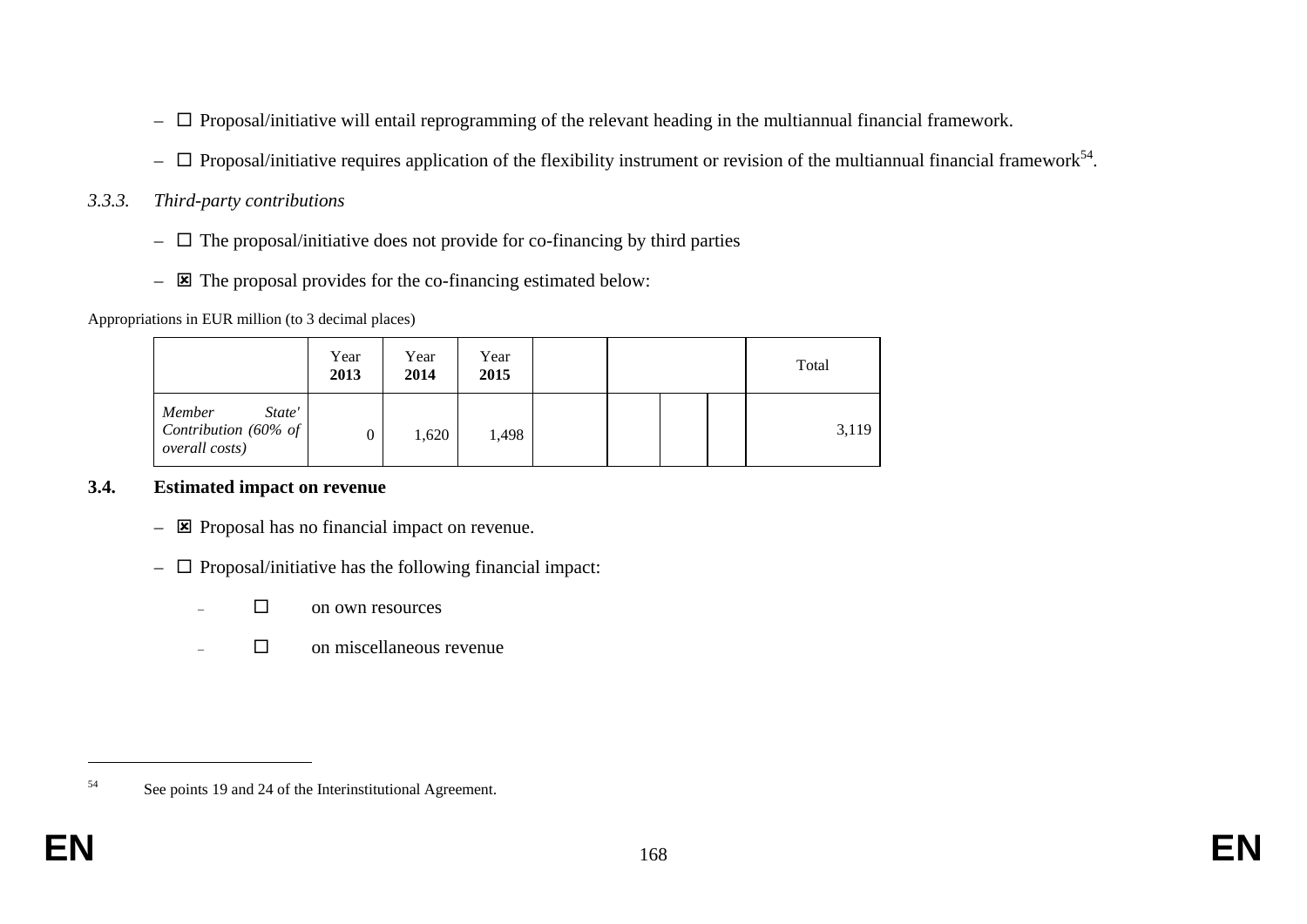**Annex to the Legislative Financial Statement for a proposal for Directive of the European Parliament and of the Council establishing a framework for the recovery and resolution of credit institutions and investment firms and amending Council Directives 77/91/EEC, 82/891/EC, 2001/24/EC, 2002/47/EC, 2004/25/EC, 2005/56/EC, 2007/36/EC and 2011/35/EC and Regulation (EU) No 1093/2010.** 

The costs related to tasks to be carried out by EBA have been estimated for staff expenditure (Title 1), but also Title 2.

Regarding the timing of the proposal, it is assumed that the Directive will enter into force between June and December 2013. EBA shall draft technical standards 12 months from the date of entry into force, therefore it is expected that the work would start as early as January 2014. Additional staff has been estimated for the **23 technical standards and 5 guidelines,** including related actions reserved for the recognition of third country resolution proceedings, for the completion of non-binding framework cooperation arrangements with third countries as well as for on-going monitoring work, participation in colleges and the exercise of binding mediation of EBA. The proposal of the Commission includes long-term tasks for EBA that will require the establishment of 5 additional posts (temporary agents) as from 2014. In addition, 11 seconded national experts "SNE" are foreseen to carry out temporary tasks limited to 2014 and 2015 years.

#### Other assumptions:

- Salary weighting coefficient for London of 1.28;
- Due to complexity of the technical standards, guidelines and the workload for related tasks as explained above, it is assumed that on average one technical standard/ guideline will require 1.15 man years. Thus, 23 technical standards and 5 guidelines will require 32 man years for 2014 and 2015.
- Training costs assumed at **€**1,000 per FTE per year;
- Mission costs of  $\epsilon 0,000$ , estimated based on 2012 draft budget for missions per headcount;
- Recruiting-related costs (travel, hotel, medical examinations, installation and other allowances, removal costs, etc.) of €12,700, estimated based on 2012 draft budget for recruiting per new headcount.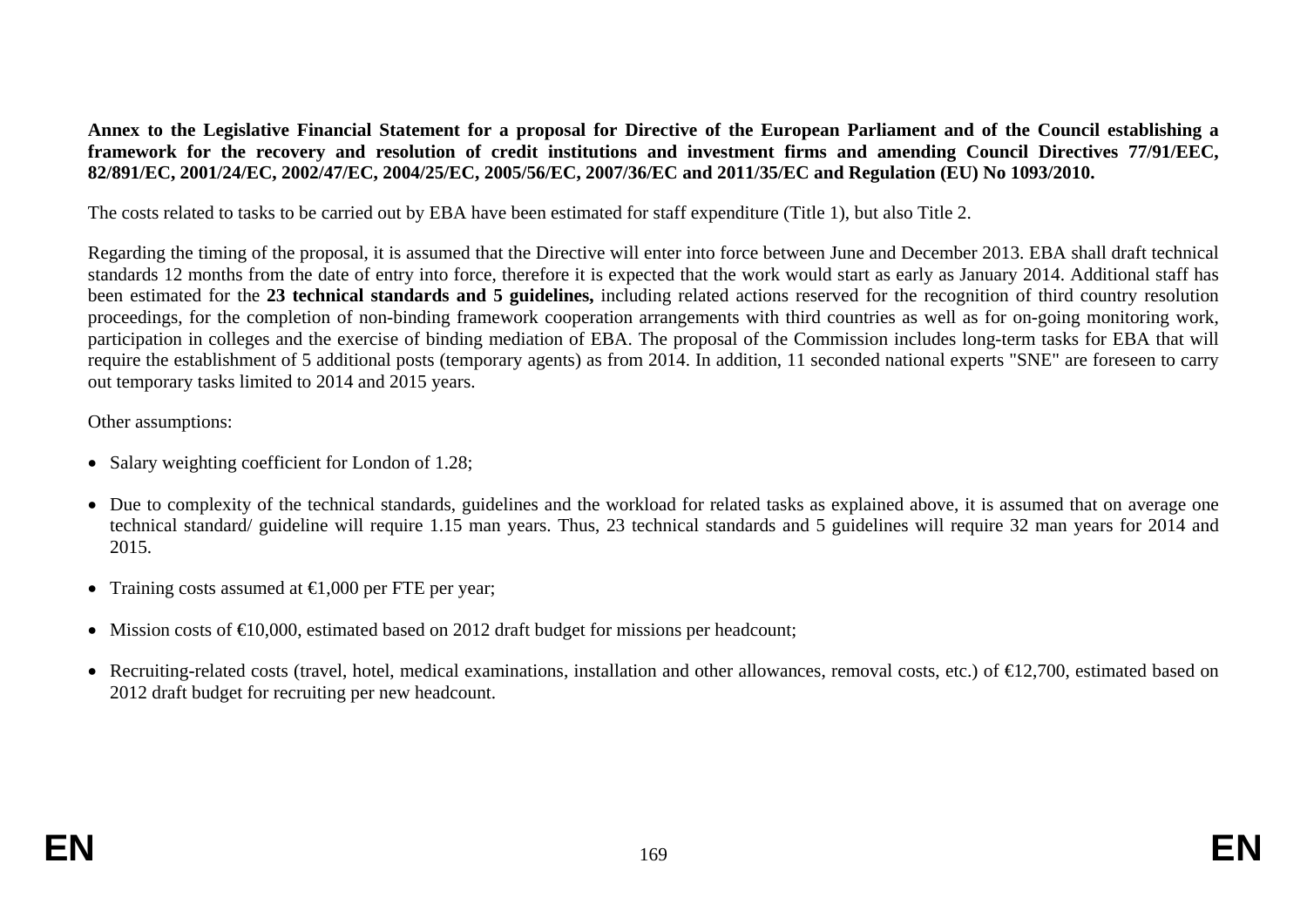| Cost type                                                        | <b>Calculation</b> |                  | <b>Amount (in EUR millions)</b> |                |                |
|------------------------------------------------------------------|--------------------|------------------|---------------------------------|----------------|----------------|
|                                                                  |                    | 2013             | 2014                            | 2015           | <b>Total</b>   |
|                                                                  |                    |                  |                                 |                |                |
| Title 1: Staff expenditure                                       |                    |                  |                                 |                |                |
|                                                                  |                    |                  |                                 |                |                |
| 11 Salaries and allowances                                       |                    |                  |                                 |                |                |
| - of which temporary agents                                      | $=5*127*1,28$      | $\Omega$         | 813                             | 813            | 1,626          |
|                                                                  |                    |                  |                                 |                |                |
| - of which SNEs                                                  | $=11*73*1,28$      | $\Omega$         | 1,028                           | 1,028          | 2,056          |
|                                                                  |                    |                  |                                 |                |                |
| - of which contract agents                                       |                    | $\boldsymbol{0}$ | $\overline{0}$                  | $\overline{0}$ | $\overline{0}$ |
|                                                                  |                    |                  |                                 |                |                |
| 12 Expenditure related to recruitment                            | $=16*12,7$         | $\mathbf{0}$     | 203                             | $\mathbf{0}$   | 203            |
|                                                                  |                    |                  |                                 |                |                |
| 13 Mission expenses                                              | $=16*10$           | $\boldsymbol{0}$ | 160                             | 160            | 320            |
|                                                                  |                    |                  |                                 |                |                |
| 15 Training                                                      | $=16*1$            | $\mathbf{0}$     | 16                              | 16             | 32             |
|                                                                  |                    |                  |                                 |                |                |
| Total Title 1: Staff expenditure                                 |                    | $\boldsymbol{0}$ | 2,220                           | 2,017          | 4,237          |
|                                                                  |                    |                  |                                 |                |                |
| 2:<br>Title<br>Infrastructure<br>operating<br>and<br>expenditure | $=16*30$           | $\theta$         | 480                             | 480            | 960            |
|                                                                  |                    |                  |                                 |                |                |

The method of calculating the increase in the required budget for the next three years is presented in more detail in table below.

**EN**